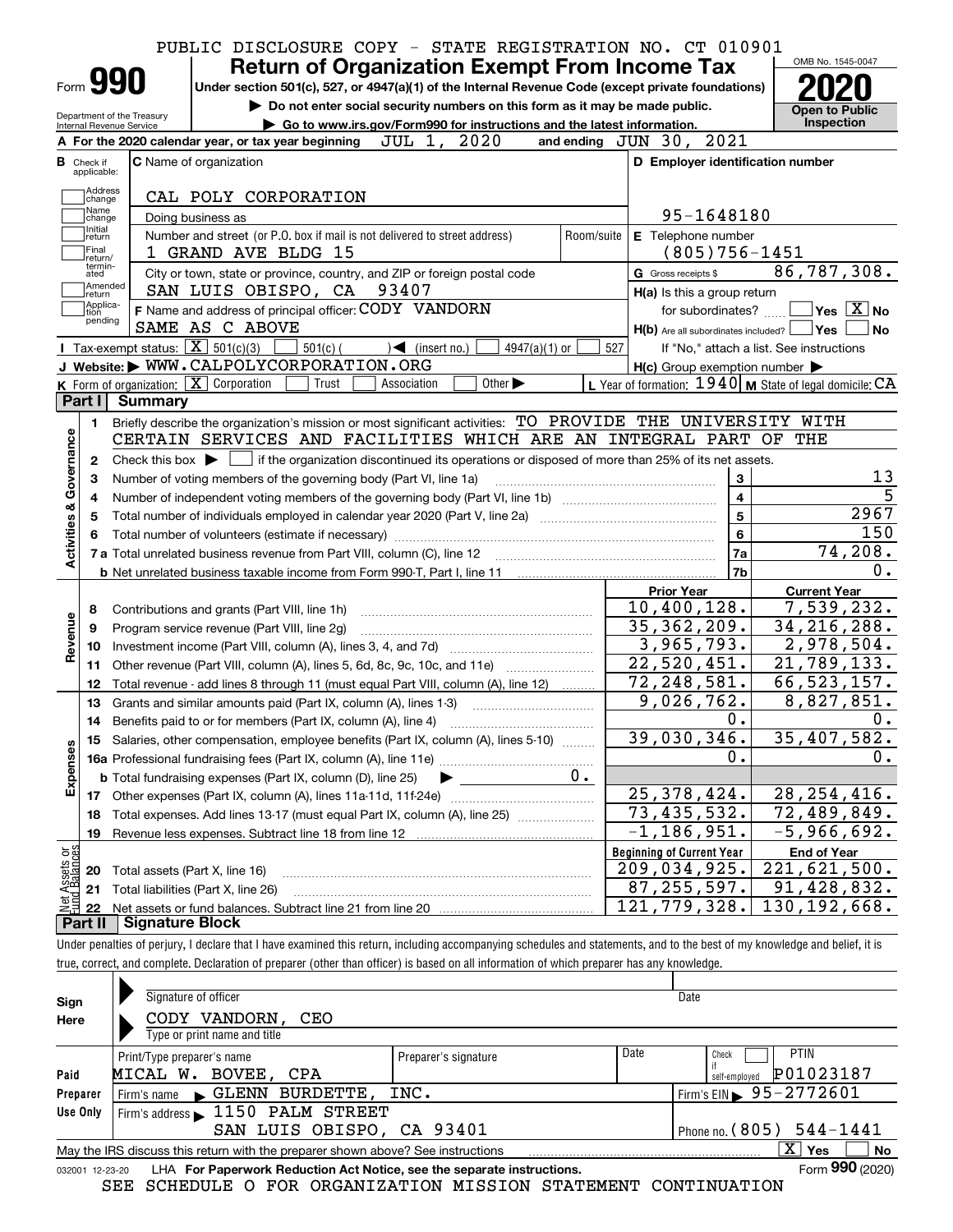|              | CAL POLY CORPORATION<br>Form 990 (2020)                                                                                                                                                 | 95-1648180                             | Page 2             |
|--------------|-----------------------------------------------------------------------------------------------------------------------------------------------------------------------------------------|----------------------------------------|--------------------|
|              | <b>Part III   Statement of Program Service Accomplishments</b>                                                                                                                          |                                        |                    |
|              | Check if Schedule O contains a response or note to any line in this Part III                                                                                                            |                                        | $\boxed{\text{X}}$ |
| 1            | Briefly describe the organization's mission:                                                                                                                                            |                                        |                    |
|              | TO PROVIDE THE UNIVERSITY WITH CERTAIN SERVICES AND FACILITIES WHICH<br>ARE AN INTEGRAL PART OF THE EDUCATIONAL PROGRAM OF THE UNIVERSITY.                                              |                                        |                    |
|              |                                                                                                                                                                                         |                                        |                    |
|              |                                                                                                                                                                                         |                                        |                    |
| $\mathbf{2}$ | Did the organization undertake any significant program services during the year which were not listed on the                                                                            |                                        |                    |
|              | prior Form 990 or 990-EZ?                                                                                                                                                               | $Yes \quad X \quad No$                 |                    |
|              | If "Yes," describe these new services on Schedule O.                                                                                                                                    |                                        |                    |
| 3            | Did the organization cease conducting, or make significant changes in how it conducts, any program services?                                                                            | $\sqrt{}$ Yes $\sqrt{}$ X $\sqrt{}$ No |                    |
| 4            | If "Yes," describe these changes on Schedule O.<br>Describe the organization's program service accomplishments for each of its three largest program services, as measured by expenses. |                                        |                    |
|              | Section 501(c)(3) and 501(c)(4) organizations are required to report the amount of grants and allocations to others, the total expenses, and                                            |                                        |                    |
|              | revenue, if any, for each program service reported.                                                                                                                                     |                                        |                    |
| 4a           | 2,095,698. ) (Revenue \$<br>$24,992,637$ $\cdot$ including grants of \$<br>) (Expenses \$<br>(Code:                                                                                     | 22, 330, 871.                          |                    |
|              | RESEARCH GRANTS & CONTRACTS:<br>EXTERNALLY SPONSORED PROJECTS                                                                                                                           |                                        |                    |
|              | ADMINISTERED BY THE CORPORATION FOR BENEFIT OF THE UNIVERSITY.                                                                                                                          |                                        |                    |
|              |                                                                                                                                                                                         |                                        |                    |
|              |                                                                                                                                                                                         |                                        |                    |
|              |                                                                                                                                                                                         |                                        |                    |
|              |                                                                                                                                                                                         |                                        |                    |
|              |                                                                                                                                                                                         |                                        |                    |
|              |                                                                                                                                                                                         |                                        |                    |
|              |                                                                                                                                                                                         |                                        |                    |
|              |                                                                                                                                                                                         |                                        |                    |
|              |                                                                                                                                                                                         |                                        |                    |
| 4b           | 16, 460, 630. including grants of \$<br>4, 130, 223. ) (Revenue \$<br>(Expenses \$<br>(Code:<br>RESTRICTED AND DESIGNATED FUNDS:<br>GIFTS AND SPECIAL ACTIVITY ACCOUNTS                 | 8,396,401.                             |                    |
|              | THAT ARE RESTRICTED OR DESIGNATED FOR SUPPORT OF UNIVERSITY PROGRAMS.                                                                                                                   |                                        |                    |
|              |                                                                                                                                                                                         |                                        |                    |
|              |                                                                                                                                                                                         |                                        |                    |
|              |                                                                                                                                                                                         |                                        |                    |
|              |                                                                                                                                                                                         |                                        |                    |
|              |                                                                                                                                                                                         |                                        |                    |
|              |                                                                                                                                                                                         |                                        |                    |
|              |                                                                                                                                                                                         |                                        |                    |
|              |                                                                                                                                                                                         |                                        |                    |
|              |                                                                                                                                                                                         |                                        |                    |
| 4с           | 22,988,303. including grants of \$2,601,930. ) (Revenue \$<br>(Code:<br>Expenses \$                                                                                                     | 24,694,429.                            |                    |
|              | EDUCATIONAL BOOKSTORE: PROVIDED BOOKS, LEARNING MATERIALS AND EQUIPMENT                                                                                                                 |                                        |                    |
|              | FOR THE UNIVERSITY STUDENTS AND FACULTY/STAFF; CAMPUS DINING SERVICES                                                                                                                   |                                        |                    |
|              | FOR UNIVERSITY STUDENTS AND FACULTY; AGRICULTURE PROJECTS                                                                                                                               |                                        |                    |
|              |                                                                                                                                                                                         |                                        |                    |
|              |                                                                                                                                                                                         |                                        |                    |
|              |                                                                                                                                                                                         |                                        |                    |
|              |                                                                                                                                                                                         |                                        |                    |
|              |                                                                                                                                                                                         |                                        |                    |
|              |                                                                                                                                                                                         |                                        |                    |
|              |                                                                                                                                                                                         |                                        |                    |
|              |                                                                                                                                                                                         |                                        |                    |
|              | 4d Other program services (Describe on Schedule O.)                                                                                                                                     |                                        |                    |
|              | 820, 324. including grants of \$<br>(Expenses \$<br>Revenue \$                                                                                                                          | 597, 371.                              |                    |
|              | 65, 261, 894.<br>4e Total program service expenses >                                                                                                                                    |                                        |                    |
|              |                                                                                                                                                                                         | Form 990 (2020)                        |                    |
|              | 032002 12-23-20<br>2                                                                                                                                                                    |                                        |                    |
|              |                                                                                                                                                                                         |                                        |                    |

11270516 756668 004394 2020.05094 CAL POLY CORPORATION 004394\_1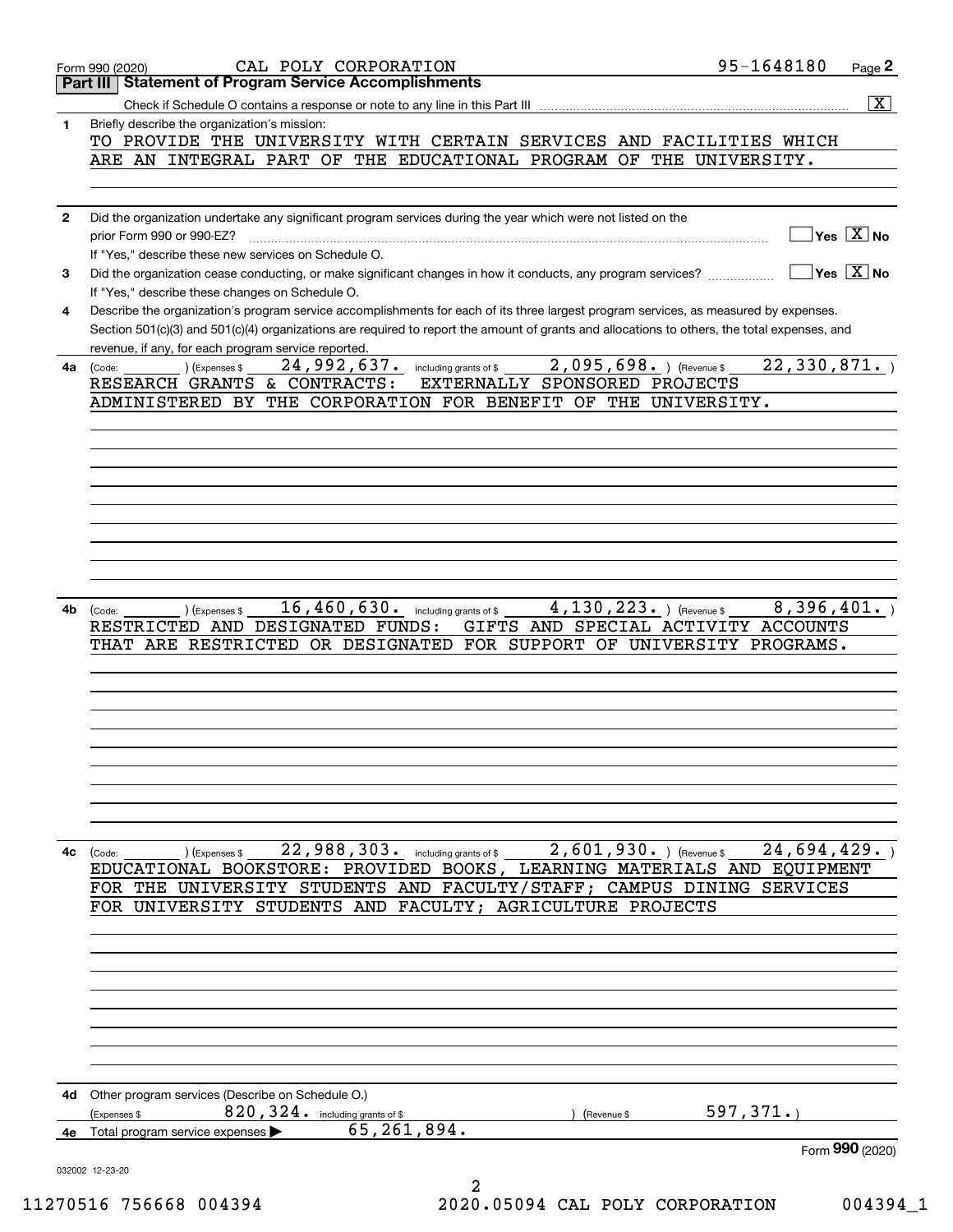Form 990 (2020) CAL POLY CORPORATION 95-1648180 <sub>Page</sub> 3<br>**Part IV | Checklist of Required Schedules** 

|     |                                                                                                                                       |                 | Yes                     | No                      |
|-----|---------------------------------------------------------------------------------------------------------------------------------------|-----------------|-------------------------|-------------------------|
| 1.  | Is the organization described in section $501(c)(3)$ or $4947(a)(1)$ (other than a private foundation)?                               |                 |                         |                         |
|     |                                                                                                                                       | 1               | X                       |                         |
| 2   |                                                                                                                                       | $\overline{2}$  | $\overline{\mathbf{x}}$ |                         |
| 3   | Did the organization engage in direct or indirect political campaign activities on behalf of or in opposition to candidates for       |                 |                         |                         |
|     |                                                                                                                                       | 3               |                         | x                       |
| 4   | Section 501(c)(3) organizations. Did the organization engage in lobbying activities, or have a section 501(h) election in effect      |                 |                         |                         |
|     |                                                                                                                                       | 4               |                         | x                       |
| 5   | Is the organization a section 501(c)(4), 501(c)(5), or 501(c)(6) organization that receives membership dues, assessments, or          |                 |                         |                         |
|     |                                                                                                                                       | 5               |                         | x                       |
| 6   | Did the organization maintain any donor advised funds or any similar funds or accounts for which donors have the right to             |                 |                         | x                       |
|     | provide advice on the distribution or investment of amounts in such funds or accounts? If "Yes," complete Schedule D, Part I          | 6               |                         |                         |
| 7   | Did the organization receive or hold a conservation easement, including easements to preserve open space,                             | $\overline{7}$  |                         | x                       |
|     | Did the organization maintain collections of works of art, historical treasures, or other similar assets? If "Yes," complete          |                 |                         |                         |
| 8   |                                                                                                                                       | 8               | х                       |                         |
| 9   | Did the organization report an amount in Part X, line 21, for escrow or custodial account liability, serve as a custodian for         |                 |                         |                         |
|     | amounts not listed in Part X; or provide credit counseling, debt management, credit repair, or debt negotiation services?             |                 |                         |                         |
|     |                                                                                                                                       | 9               | X                       |                         |
| 10  | Did the organization, directly or through a related organization, hold assets in donor-restricted endowments                          |                 |                         |                         |
|     |                                                                                                                                       | 10              |                         | x                       |
| 11  | If the organization's answer to any of the following questions is "Yes," then complete Schedule D, Parts VI, VIII, VIII, IX, or X     |                 |                         |                         |
|     | as applicable.                                                                                                                        |                 |                         |                         |
|     | a Did the organization report an amount for land, buildings, and equipment in Part X, line 10? If "Yes." complete Schedule D.         |                 |                         |                         |
|     |                                                                                                                                       | 11a             | X                       |                         |
|     | <b>b</b> Did the organization report an amount for investments - other securities in Part X, line 12, that is 5% or more of its total |                 |                         |                         |
|     |                                                                                                                                       | 11b             |                         | x                       |
|     | c Did the organization report an amount for investments - program related in Part X, line 13, that is 5% or more of its total         |                 |                         |                         |
|     |                                                                                                                                       | 11c             |                         | x                       |
|     | d Did the organization report an amount for other assets in Part X, line 15, that is 5% or more of its total assets reported in       |                 |                         |                         |
|     |                                                                                                                                       | 11d             |                         | x                       |
|     | e Did the organization report an amount for other liabilities in Part X, line 25? If "Yes," complete Schedule D, Part X               | 11e             | X                       |                         |
| f   | Did the organization's separate or consolidated financial statements for the tax year include a footnote that addresses               |                 |                         |                         |
|     | the organization's liability for uncertain tax positions under FIN 48 (ASC 740)? If "Yes," complete Schedule D, Part X                | 11f             |                         | x                       |
|     | 12a Did the organization obtain separate, independent audited financial statements for the tax year? If "Yes," complete               |                 |                         |                         |
|     |                                                                                                                                       | 12a             | Х                       |                         |
|     | <b>b</b> Was the organization included in consolidated, independent audited financial statements for the tax year?                    |                 |                         |                         |
|     | If "Yes," and if the organization answered "No" to line 12a, then completing Schedule D, Parts XI and XII is optional                 | 12b             | ▵                       |                         |
| 13  |                                                                                                                                       | 13              |                         | X                       |
| 14a | Did the organization maintain an office, employees, or agents outside of the United States?                                           | 14a             |                         | $\mathbf X$             |
|     | <b>b</b> Did the organization have aggregate revenues or expenses of more than \$10,000 from grantmaking, fundraising, business,      |                 |                         |                         |
|     | investment, and program service activities outside the United States, or aggregate foreign investments valued at \$100,000            |                 |                         |                         |
|     |                                                                                                                                       | 14b             | х                       |                         |
| 15  | Did the organization report on Part IX, column (A), line 3, more than \$5,000 of grants or other assistance to or for any             |                 |                         |                         |
|     |                                                                                                                                       | 15              | х                       |                         |
| 16  | Did the organization report on Part IX, column (A), line 3, more than \$5,000 of aggregate grants or other assistance to              |                 |                         |                         |
|     |                                                                                                                                       | 16              |                         | x                       |
| 17  | Did the organization report a total of more than \$15,000 of expenses for professional fundraising services on Part IX,               |                 |                         |                         |
|     |                                                                                                                                       | 17              |                         | x                       |
| 18  | Did the organization report more than \$15,000 total of fundraising event gross income and contributions on Part VIII, lines          |                 | х                       |                         |
|     | Did the organization report more than \$15,000 of gross income from gaming activities on Part VIII, line 9a? If "Yes."                | 18              |                         |                         |
| 19  |                                                                                                                                       | 19              |                         | X                       |
|     |                                                                                                                                       | 20a             |                         | $\overline{\mathbf{x}}$ |
|     | b If "Yes" to line 20a, did the organization attach a copy of its audited financial statements to this return?                        | 20 <sub>b</sub> |                         |                         |
| 21  | Did the organization report more than \$5,000 of grants or other assistance to any domestic organization or                           |                 |                         |                         |
|     |                                                                                                                                       | 21              | х                       |                         |
|     | 032003 12-23-20                                                                                                                       |                 |                         | Form 990 (2020)         |

032003 12-23-20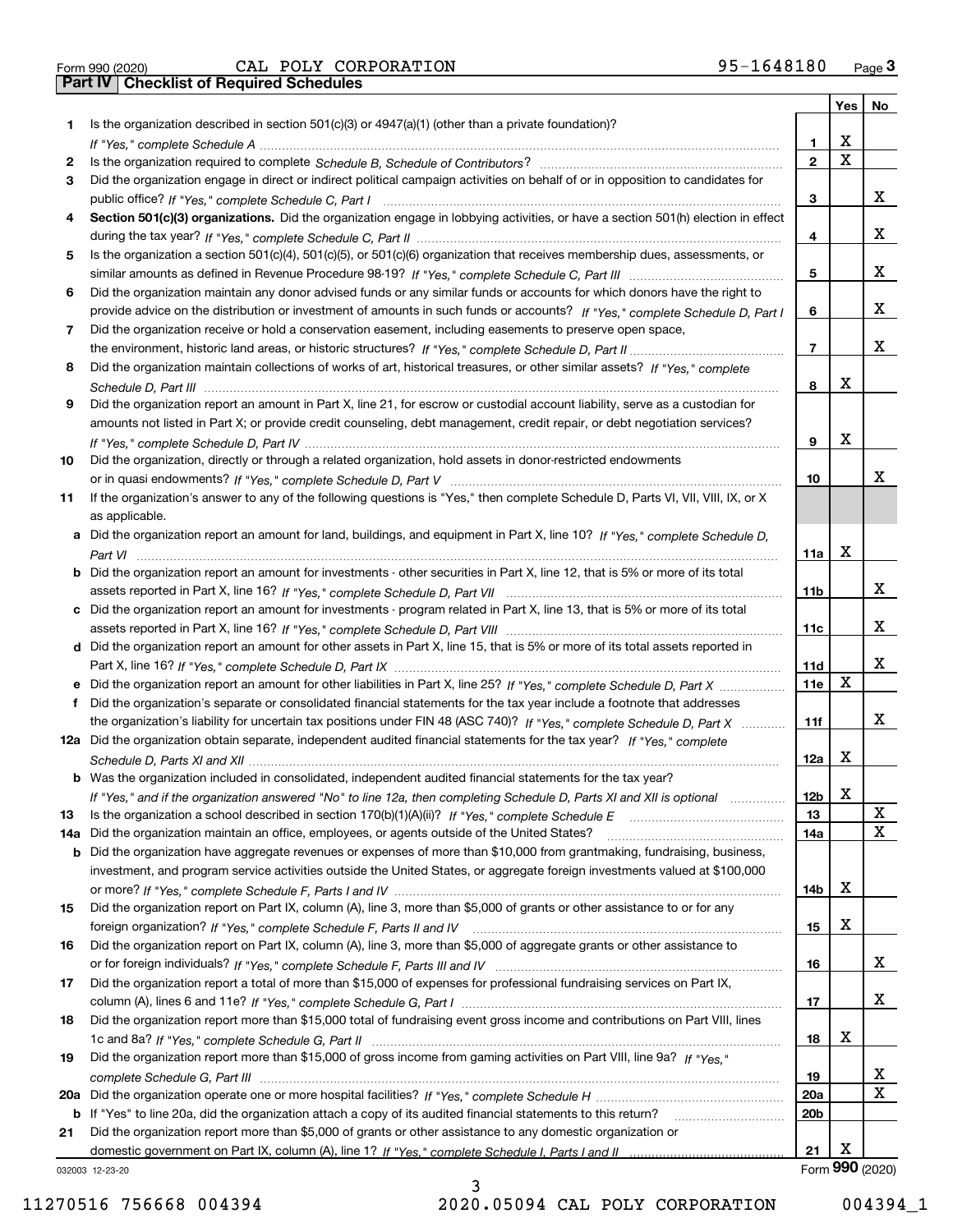|  | Form 990 (2020) |
|--|-----------------|
|  |                 |

Form 990 (2020) CAL POLY CORPORATION 95-1648180 <sub>Page</sub> 4<br>**Part IV | Checklist of Required Schedules** <sub>(continued)</sub>

*(continued)*

|        |                                                                                                                              |                 | Yes | No.             |
|--------|------------------------------------------------------------------------------------------------------------------------------|-----------------|-----|-----------------|
| 22     | Did the organization report more than \$5,000 of grants or other assistance to or for domestic individuals on                |                 |     |                 |
|        |                                                                                                                              | 22              |     | х               |
| 23     | Did the organization answer "Yes" to Part VII, Section A, line 3, 4, or 5 about compensation of the organization's current   |                 |     |                 |
|        | and former officers, directors, trustees, key employees, and highest compensated employees? If "Yes," complete               |                 |     |                 |
|        |                                                                                                                              | 23              | X   |                 |
|        | 24a Did the organization have a tax-exempt bond issue with an outstanding principal amount of more than \$100,000 as of the  |                 |     |                 |
|        | last day of the year, that was issued after December 31, 2002? If "Yes," answer lines 24b through 24d and complete           |                 |     |                 |
|        |                                                                                                                              | 24a             |     | x               |
|        | b Did the organization invest any proceeds of tax-exempt bonds beyond a temporary period exception?                          | 24b             |     |                 |
|        | c Did the organization maintain an escrow account other than a refunding escrow at any time during the year to defease       |                 |     |                 |
|        | any tax-exempt bonds?                                                                                                        | 24c             |     |                 |
|        |                                                                                                                              | 24d             |     |                 |
|        | 25a Section 501(c)(3), 501(c)(4), and 501(c)(29) organizations. Did the organization engage in an excess benefit             |                 |     |                 |
|        |                                                                                                                              | 25a             |     | х               |
|        | b Is the organization aware that it engaged in an excess benefit transaction with a disqualified person in a prior year, and |                 |     |                 |
|        | that the transaction has not been reported on any of the organization's prior Forms 990 or 990-EZ? If "Yes," complete        |                 |     |                 |
|        | Schedule L, Part I                                                                                                           | 25 <sub>b</sub> |     | х               |
| 26     | Did the organization report any amount on Part X, line 5 or 22, for receivables from or payables to any current              |                 |     |                 |
|        | or former officer, director, trustee, key employee, creator or founder, substantial contributor, or 35%                      |                 |     |                 |
|        |                                                                                                                              | 26              |     | х               |
| 27     | Did the organization provide a grant or other assistance to any current or former officer, director, trustee, key employee,  |                 |     |                 |
|        | creator or founder, substantial contributor or employee thereof, a grant selection committee member, or to a 35% controlled  |                 |     |                 |
|        | entity (including an employee thereof) or family member of any of these persons? If "Yes," complete Schedule L, Part III     | 27              |     | x               |
| 28     | Was the organization a party to a business transaction with one of the following parties (see Schedule L, Part IV            |                 |     |                 |
|        | instructions, for applicable filing thresholds, conditions, and exceptions):                                                 |                 |     |                 |
|        | a A current or former officer, director, trustee, key employee, creator or founder, or substantial contributor? If           |                 |     |                 |
|        |                                                                                                                              | 28a             |     | х               |
|        |                                                                                                                              | 28 <sub>b</sub> |     | $\mathbf X$     |
|        | c A 35% controlled entity of one or more individuals and/or organizations described in lines 28a or 28b? If                  |                 |     |                 |
|        |                                                                                                                              | 28c             |     | х               |
| 29     |                                                                                                                              | 29              | X   |                 |
| 30     | Did the organization receive contributions of art, historical treasures, or other similar assets, or qualified conservation  |                 |     |                 |
|        |                                                                                                                              | 30              |     | X               |
| 31     | Did the organization liquidate, terminate, or dissolve and cease operations? If "Yes," complete Schedule N, Part I           | 31              |     | $\mathbf x$     |
| 32     | Did the organization sell, exchange, dispose of, or transfer more than 25% of its net assets? If "Yes," complete             |                 |     |                 |
|        |                                                                                                                              | 32              |     | x               |
| 33     | Did the organization own 100% of an entity disregarded as separate from the organization under Regulations                   |                 |     |                 |
|        |                                                                                                                              | 33              |     | X               |
| 34     | Was the organization related to any tax-exempt or taxable entity? If "Yes," complete Schedule R, Part II, III, or IV, and    |                 |     |                 |
|        |                                                                                                                              | 34              | X   |                 |
|        | 35a Did the organization have a controlled entity within the meaning of section 512(b)(13)?                                  | <b>35a</b>      |     | X               |
|        | b If "Yes" to line 35a, did the organization receive any payment from or engage in any transaction with a controlled entity  |                 |     |                 |
|        |                                                                                                                              | 35b             |     |                 |
| 36     | Section 501(c)(3) organizations. Did the organization make any transfers to an exempt non-charitable related organization?   |                 |     |                 |
|        |                                                                                                                              | 36              |     | x               |
| 37     | Did the organization conduct more than 5% of its activities through an entity that is not a related organization             |                 |     |                 |
|        | and that is treated as a partnership for federal income tax purposes? If "Yes," complete Schedule R, Part VI                 | 37              |     | x               |
| 38     | Did the organization complete Schedule O and provide explanations in Schedule O for Part VI, lines 11b and 19?               |                 |     |                 |
|        | Note: All Form 990 filers are required to complete Schedule O                                                                | 38              | х   |                 |
| Part V | <b>Statements Regarding Other IRS Filings and Tax Compliance</b>                                                             |                 |     |                 |
|        | Check if Schedule O contains a response or note to any line in this Part V                                                   |                 |     |                 |
|        |                                                                                                                              |                 | Yes | No              |
|        | 420<br><b>1a</b> Enter the number reported in Box 3 of Form 1096. Enter -0- if not applicable <i>manumumumum</i><br>1a       |                 |     |                 |
|        | 0<br><b>b</b> Enter the number of Forms W-2G included in line 1a. Enter -0- if not applicable <i>manumumumum</i><br>1b       |                 |     |                 |
|        | c Did the organization comply with backup withholding rules for reportable payments to vendors and reportable gaming         |                 |     |                 |
|        | (gambling) winnings to prize winners?                                                                                        | 1c              | х   |                 |
|        | 032004 12-23-20                                                                                                              |                 |     | Form 990 (2020) |
|        | 4                                                                                                                            |                 |     |                 |

11270516 756668 004394 2020.05094 CAL POLY CORPORATION 004394\_1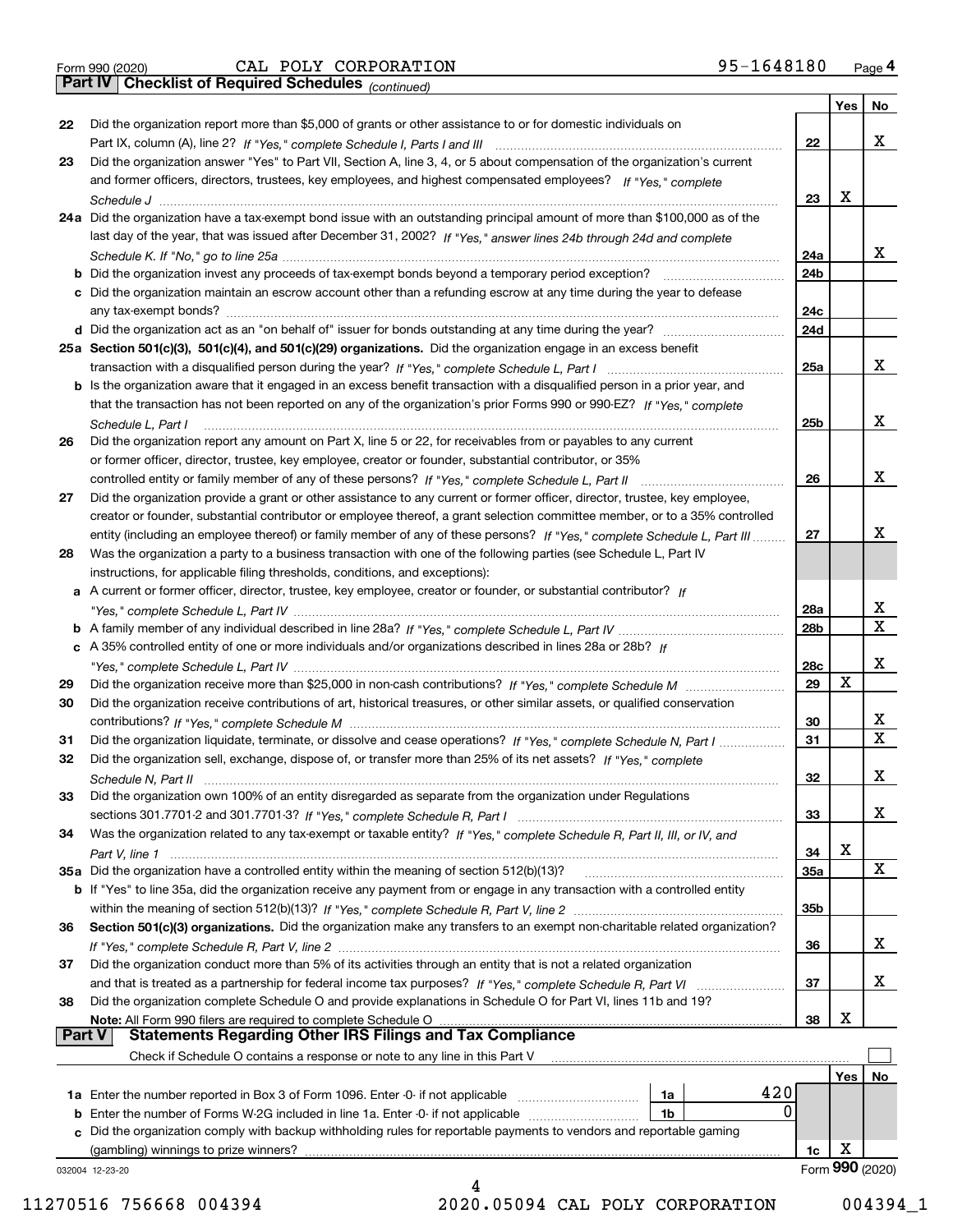|                                                                                                                                             | 95-1648180<br>CAL POLY CORPORATION<br>Form 990 (2020)                                                                                           |                |         | <u>Page</u> 5         |  |  |  |
|---------------------------------------------------------------------------------------------------------------------------------------------|-------------------------------------------------------------------------------------------------------------------------------------------------|----------------|---------|-----------------------|--|--|--|
| <b>Part V</b>                                                                                                                               | Statements Regarding Other IRS Filings and Tax Compliance (continued)                                                                           |                |         |                       |  |  |  |
|                                                                                                                                             |                                                                                                                                                 |                | Yes $ $ | No                    |  |  |  |
|                                                                                                                                             | 2a Enter the number of employees reported on Form W-3, Transmittal of Wage and Tax Statements,                                                  |                |         |                       |  |  |  |
|                                                                                                                                             | 2967<br>filed for the calendar year ending with or within the year covered by this return <i>manumumumum</i><br>2a                              |                |         |                       |  |  |  |
|                                                                                                                                             |                                                                                                                                                 | 2 <sub>b</sub> | х       |                       |  |  |  |
|                                                                                                                                             |                                                                                                                                                 |                |         |                       |  |  |  |
|                                                                                                                                             | 3a Did the organization have unrelated business gross income of \$1,000 or more during the year?                                                | 3a             | х       |                       |  |  |  |
|                                                                                                                                             |                                                                                                                                                 | 3 <sub>b</sub> | X       |                       |  |  |  |
|                                                                                                                                             | 4a At any time during the calendar year, did the organization have an interest in, or a signature or other authority over, a                    |                |         |                       |  |  |  |
|                                                                                                                                             |                                                                                                                                                 | 4a             |         | х                     |  |  |  |
|                                                                                                                                             | <b>b</b> If "Yes," enter the name of the foreign country $\blacktriangleright$                                                                  |                |         |                       |  |  |  |
|                                                                                                                                             |                                                                                                                                                 |                |         |                       |  |  |  |
|                                                                                                                                             | See instructions for filing requirements for FinCEN Form 114, Report of Foreign Bank and Financial Accounts (FBAR).                             |                |         | X                     |  |  |  |
|                                                                                                                                             | 5a Was the organization a party to a prohibited tax shelter transaction at any time during the tax year?                                        | 5a             |         | х                     |  |  |  |
| b                                                                                                                                           |                                                                                                                                                 | 5 <sub>b</sub> |         |                       |  |  |  |
|                                                                                                                                             |                                                                                                                                                 | 5 <sub>c</sub> |         |                       |  |  |  |
|                                                                                                                                             | 6a Does the organization have annual gross receipts that are normally greater than \$100,000, and did the organization solicit                  |                |         |                       |  |  |  |
|                                                                                                                                             |                                                                                                                                                 | 6a             |         | х                     |  |  |  |
|                                                                                                                                             | <b>b</b> If "Yes," did the organization include with every solicitation an express statement that such contributions or gifts                   |                |         |                       |  |  |  |
|                                                                                                                                             | were not tax deductible?                                                                                                                        | 6b             |         |                       |  |  |  |
| 7                                                                                                                                           | Organizations that may receive deductible contributions under section 170(c).                                                                   |                |         |                       |  |  |  |
| а                                                                                                                                           | Did the organization receive a payment in excess of \$75 made partly as a contribution and partly for goods and services provided to the payor? | 7a             | х       |                       |  |  |  |
|                                                                                                                                             | <b>b</b> If "Yes," did the organization notify the donor of the value of the goods or services provided?                                        | 7b             | X       |                       |  |  |  |
|                                                                                                                                             | c Did the organization sell, exchange, or otherwise dispose of tangible personal property for which it was required                             |                |         |                       |  |  |  |
|                                                                                                                                             |                                                                                                                                                 | 7с             |         | х                     |  |  |  |
|                                                                                                                                             | 7d                                                                                                                                              |                |         |                       |  |  |  |
| е                                                                                                                                           |                                                                                                                                                 | 7e             |         | х                     |  |  |  |
| f                                                                                                                                           | Did the organization, during the year, pay premiums, directly or indirectly, on a personal benefit contract?                                    | 7f             |         | x                     |  |  |  |
| If the organization received a contribution of qualified intellectual property, did the organization file Form 8899 as required?<br>7g<br>g |                                                                                                                                                 |                |         |                       |  |  |  |
| h.                                                                                                                                          | If the organization received a contribution of cars, boats, airplanes, or other vehicles, did the organization file a Form 1098-C?              | 7h             |         |                       |  |  |  |
| 8                                                                                                                                           | Sponsoring organizations maintaining donor advised funds. Did a donor advised fund maintained by the                                            |                |         |                       |  |  |  |
|                                                                                                                                             | sponsoring organization have excess business holdings at any time during the year?                                                              | 8              |         |                       |  |  |  |
| 9                                                                                                                                           | Sponsoring organizations maintaining donor advised funds.                                                                                       |                |         |                       |  |  |  |
|                                                                                                                                             | Did the sponsoring organization make any taxable distributions under section 4966?                                                              | 9а             |         |                       |  |  |  |
| а                                                                                                                                           |                                                                                                                                                 | 9b             |         |                       |  |  |  |
|                                                                                                                                             | <b>b</b> Did the sponsoring organization make a distribution to a donor, donor advisor, or related person?                                      |                |         |                       |  |  |  |
| 10                                                                                                                                          | Section 501(c)(7) organizations. Enter:                                                                                                         |                |         |                       |  |  |  |
|                                                                                                                                             | 10a                                                                                                                                             |                |         |                       |  |  |  |
|                                                                                                                                             | 10b <br>Gross receipts, included on Form 990, Part VIII, line 12, for public use of club facilities                                             |                |         |                       |  |  |  |
| 11                                                                                                                                          | Section 501(c)(12) organizations. Enter:                                                                                                        |                |         |                       |  |  |  |
|                                                                                                                                             | 11a                                                                                                                                             |                |         |                       |  |  |  |
|                                                                                                                                             | b Gross income from other sources (Do not net amounts due or paid to other sources against                                                      |                |         |                       |  |  |  |
|                                                                                                                                             | 11b                                                                                                                                             |                |         |                       |  |  |  |
|                                                                                                                                             | 12a Section 4947(a)(1) non-exempt charitable trusts. Is the organization filing Form 990 in lieu of Form 1041?                                  | 12a            |         |                       |  |  |  |
|                                                                                                                                             | 12b<br><b>b</b> If "Yes," enter the amount of tax-exempt interest received or accrued during the year <i>manument</i>                           |                |         |                       |  |  |  |
| 13                                                                                                                                          | Section 501(c)(29) qualified nonprofit health insurance issuers.                                                                                |                |         |                       |  |  |  |
|                                                                                                                                             | a Is the organization licensed to issue qualified health plans in more than one state?                                                          | 13а            |         |                       |  |  |  |
|                                                                                                                                             | Note: See the instructions for additional information the organization must report on Schedule O.                                               |                |         |                       |  |  |  |
|                                                                                                                                             | <b>b</b> Enter the amount of reserves the organization is required to maintain by the states in which the                                       |                |         |                       |  |  |  |
|                                                                                                                                             | 13b                                                                                                                                             |                |         |                       |  |  |  |
|                                                                                                                                             | 13с                                                                                                                                             |                |         |                       |  |  |  |
| 14a                                                                                                                                         | Did the organization receive any payments for indoor tanning services during the tax year?                                                      | 14a            |         | x                     |  |  |  |
|                                                                                                                                             | b If "Yes," has it filed a Form 720 to report these payments? If "No," provide an explanation on Schedule O                                     | 14b            |         |                       |  |  |  |
| 15                                                                                                                                          | Is the organization subject to the section 4960 tax on payment(s) of more than \$1,000,000 in remuneration or                                   |                |         |                       |  |  |  |
|                                                                                                                                             |                                                                                                                                                 |                |         |                       |  |  |  |
|                                                                                                                                             |                                                                                                                                                 | 15             |         | x                     |  |  |  |
|                                                                                                                                             | If "Yes," see instructions and file Form 4720, Schedule N.                                                                                      |                |         | х                     |  |  |  |
| 16                                                                                                                                          | Is the organization an educational institution subject to the section 4968 excise tax on net investment income?                                 | 16             |         |                       |  |  |  |
|                                                                                                                                             | If "Yes," complete Form 4720, Schedule O.                                                                                                       |                |         | $000 \; \text{const}$ |  |  |  |

5

Form (2020) **990**

032005 12-23-20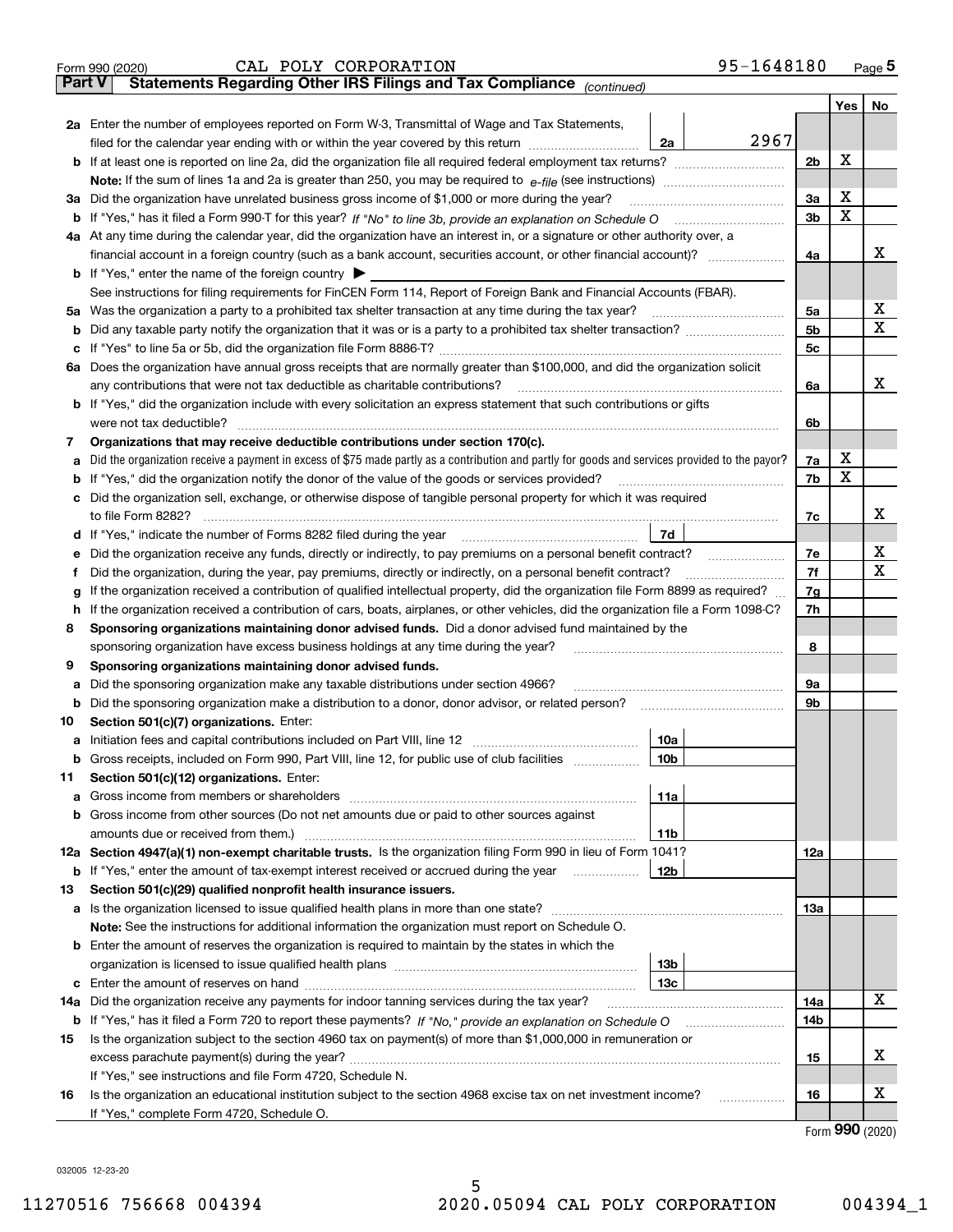|  | Form 990 (2020) |  |
|--|-----------------|--|
|  |                 |  |

#### CAL POLY CORPORATION 95-1648180

*For each "Yes" response to lines 2 through 7b below, and for a "No" response to line 8a, 8b, or 10b below, describe the circumstances, processes, or changes on Schedule O. See instructions.* Form 990 (2020) **CAL POLY CORPORATION** 95-1648180 Page 6<br>**Part VI Governance, Management, and Disclosure** For each "Yes" response to lines 2 through 7b below, and for a "No" response

|              |                                                                                                                                                                               |    |    |                         | Yes             | No                      |
|--------------|-------------------------------------------------------------------------------------------------------------------------------------------------------------------------------|----|----|-------------------------|-----------------|-------------------------|
|              | <b>1a</b> Enter the number of voting members of the governing body at the end of the tax year                                                                                 | 1a | 13 |                         |                 |                         |
|              | If there are material differences in voting rights among members of the governing body, or if the governing                                                                   |    |    |                         |                 |                         |
|              | body delegated broad authority to an executive committee or similar committee, explain on Schedule O.                                                                         |    |    |                         |                 |                         |
|              |                                                                                                                                                                               | 1b | 5  |                         |                 |                         |
| $\mathbf{2}$ | Did any officer, director, trustee, or key employee have a family relationship or a business relationship with any other                                                      |    |    |                         |                 |                         |
|              | officer, director, trustee, or key employee?                                                                                                                                  |    |    | $\mathbf{2}$            |                 | X                       |
| 3            | Did the organization delegate control over management duties customarily performed by or under the direct supervision                                                         |    |    |                         |                 |                         |
|              |                                                                                                                                                                               |    |    | 3                       |                 | X                       |
| 4            | Did the organization make any significant changes to its governing documents since the prior Form 990 was filed?                                                              |    |    | $\overline{\mathbf{4}}$ |                 | $\overline{\textbf{X}}$ |
| 5            |                                                                                                                                                                               |    |    | 5                       |                 | $\mathbf X$             |
| 6            | Did the organization have members or stockholders?                                                                                                                            |    |    | 6                       |                 | $\mathbf x$             |
|              | 7a Did the organization have members, stockholders, or other persons who had the power to elect or appoint one or                                                             |    |    |                         |                 |                         |
|              |                                                                                                                                                                               |    |    | 7a                      | x               |                         |
|              | <b>b</b> Are any governance decisions of the organization reserved to (or subject to approval by) members, stockholders, or                                                   |    |    |                         |                 |                         |
|              | persons other than the governing body?                                                                                                                                        |    |    | 7b                      | X               |                         |
| 8            | Did the organization contemporaneously document the meetings held or written actions undertaken during the year by the following:                                             |    |    |                         |                 |                         |
| a            |                                                                                                                                                                               |    |    | 8a                      | X               |                         |
|              |                                                                                                                                                                               |    |    | 8b                      | X               |                         |
| 9            | Is there any officer, director, trustee, or key employee listed in Part VII, Section A, who cannot be reached at the                                                          |    |    |                         |                 |                         |
|              |                                                                                                                                                                               |    |    | 9                       |                 | х                       |
|              | Section B. Policies (This Section B requests information about policies not required by the Internal Revenue Code.)                                                           |    |    |                         |                 |                         |
|              |                                                                                                                                                                               |    |    |                         | Yes             | No                      |
|              |                                                                                                                                                                               |    |    | 10a                     |                 | X                       |
|              |                                                                                                                                                                               |    |    |                         |                 |                         |
|              | <b>b</b> If "Yes," did the organization have written policies and procedures governing the activities of such chapters, affiliates,                                           |    |    |                         |                 |                         |
|              |                                                                                                                                                                               |    |    | 10 <sub>b</sub>         | X               |                         |
|              | 11a Has the organization provided a complete copy of this Form 990 to all members of its governing body before filing the form?                                               |    |    | 11a                     |                 |                         |
|              | <b>b</b> Describe in Schedule O the process, if any, used by the organization to review this Form 990.                                                                        |    |    |                         |                 |                         |
|              |                                                                                                                                                                               |    |    | 12a                     | X               |                         |
| b            |                                                                                                                                                                               |    |    | 12b                     | X               |                         |
|              | c Did the organization regularly and consistently monitor and enforce compliance with the policy? If "Yes," describe                                                          |    |    |                         |                 |                         |
|              | in Schedule O how this was done manufactured and continuum control of the Schedule O how this was done manufactured and continuum control of the Schedule O how this was done |    |    | 12c                     | х               |                         |
| 13           |                                                                                                                                                                               |    |    | 13                      | X               |                         |
| 14           | Did the organization have a written document retention and destruction policy? manufactured and the organization have a written document retention and destruction policy?    |    |    | 14                      | X               |                         |
| 15           | Did the process for determining compensation of the following persons include a review and approval by independent                                                            |    |    |                         |                 |                         |
|              | persons, comparability data, and contemporaneous substantiation of the deliberation and decision?                                                                             |    |    |                         |                 |                         |
|              |                                                                                                                                                                               |    |    | 15a                     | X               |                         |
|              |                                                                                                                                                                               |    |    | 15b                     | X               |                         |
|              | If "Yes" to line 15a or 15b, describe the process in Schedule O (see instructions).                                                                                           |    |    |                         |                 |                         |
|              | 16a Did the organization invest in, contribute assets to, or participate in a joint venture or similar arrangement with a                                                     |    |    |                         |                 |                         |
|              | taxable entity during the year?                                                                                                                                               |    |    | 16a                     |                 | X                       |
|              | b If "Yes," did the organization follow a written policy or procedure requiring the organization to evaluate its participation                                                |    |    |                         |                 |                         |
|              | in joint venture arrangements under applicable federal tax law, and take steps to safequard the organization's                                                                |    |    |                         |                 |                         |
|              | exempt status with respect to such arrangements?                                                                                                                              |    |    | 16b                     |                 |                         |
|              | <b>Section C. Disclosure</b>                                                                                                                                                  |    |    |                         |                 |                         |
| 17           | List the states with which a copy of this Form 990 is required to be filed $\blacktriangleright$ CA                                                                           |    |    |                         |                 |                         |
| 18           | Section 6104 requires an organization to make its Forms 1023 (1024 or 1024-A, if applicable), 990, and 990-T (Section 501(c)(3)s only) available                              |    |    |                         |                 |                         |
|              | for public inspection. Indicate how you made these available. Check all that apply.                                                                                           |    |    |                         |                 |                         |
|              | $\lfloor X \rfloor$ Own website<br>$X$ Upon request<br>Another's website<br>Other (explain on Schedule O)                                                                     |    |    |                         |                 |                         |
| 19           | Describe on Schedule O whether (and if so, how) the organization made its governing documents, conflict of interest policy, and financial                                     |    |    |                         |                 |                         |
|              | statements available to the public during the tax year.                                                                                                                       |    |    |                         |                 |                         |
| 20           | State the name, address, and telephone number of the person who possesses the organization's books and records                                                                |    |    |                         |                 |                         |
|              | DAN BANFIELD - (805) 756-7335                                                                                                                                                 |    |    |                         |                 |                         |
|              | 93407<br>SAN LUIS OBISPO, CA<br>1 GRAND AVE BLDG 15,                                                                                                                          |    |    |                         |                 |                         |
|              |                                                                                                                                                                               |    |    |                         | Form 990 (2020) |                         |
|              | 032006 12-23-20                                                                                                                                                               |    |    |                         |                 |                         |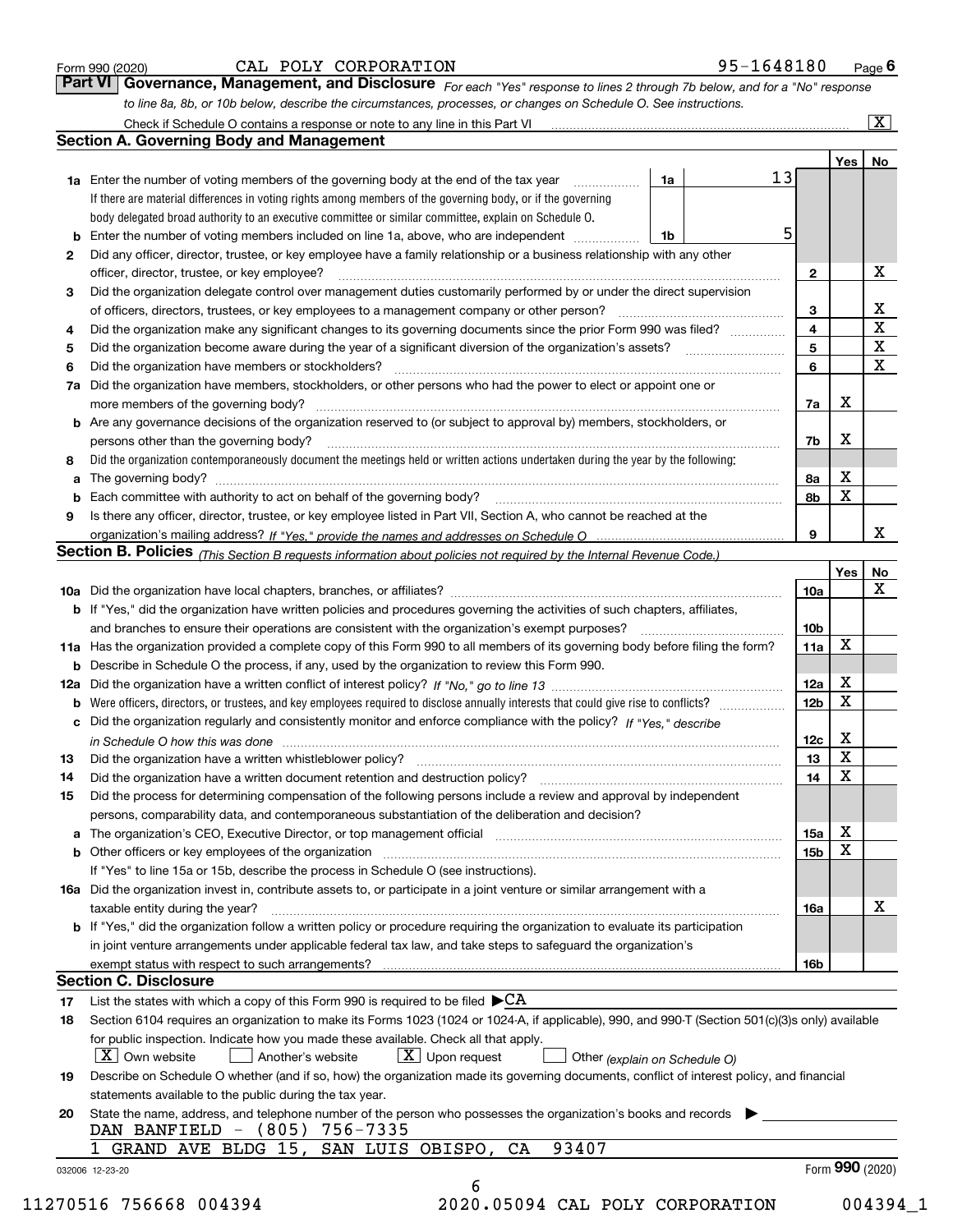$\mathcal{L}^{\text{max}}$ 

| Form 990 (2020) |                                               | CAL POLY CORPORATION | 95-1648180                                                                                 | Page 7 |
|-----------------|-----------------------------------------------|----------------------|--------------------------------------------------------------------------------------------|--------|
|                 |                                               |                      | Part VII Compensation of Officers, Directors, Trustees, Key Employees, Highest Compensated |        |
|                 | <b>Employees, and Independent Contractors</b> |                      |                                                                                            |        |

Check if Schedule O contains a response or note to any line in this Part VII

**Section A. Officers, Directors, Trustees, Key Employees, and Highest Compensated Employees**

**1a**  Complete this table for all persons required to be listed. Report compensation for the calendar year ending with or within the organization's tax year. **•** List all of the organization's current officers, directors, trustees (whether individuals or organizations), regardless of amount of compensation.

Enter -0- in columns (D), (E), and (F) if no compensation was paid.

 $\bullet$  List all of the organization's  $\,$ current key employees, if any. See instructions for definition of "key employee."

**•** List the organization's five current highest compensated employees (other than an officer, director, trustee, or key employee) who received reportable compensation (Box 5 of Form W-2 and/or Box 7 of Form 1099-MISC) of more than \$100,000 from the organization and any related organizations.

**•** List all of the organization's former officers, key employees, and highest compensated employees who received more than \$100,000 of reportable compensation from the organization and any related organizations.

**former directors or trustees**  ¥ List all of the organization's that received, in the capacity as a former director or trustee of the organization, more than \$10,000 of reportable compensation from the organization and any related organizations.

See instructions for the order in which to list the persons above.

Check this box if neither the organization nor any related organization compensated any current officer, director, or trustee.  $\mathcal{L}^{\text{max}}$ 

| (A)                             | (B)                      |                                |                                                                  |         | (C)          |                                 |        | (D)                | (E)             | (F)                         |
|---------------------------------|--------------------------|--------------------------------|------------------------------------------------------------------|---------|--------------|---------------------------------|--------|--------------------|-----------------|-----------------------------|
| Name and title                  | Average                  |                                | (do not check more than one                                      |         | Position     |                                 |        | Reportable         | Reportable      | Estimated                   |
|                                 | hours per                |                                | box, unless person is both an<br>officer and a director/trustee) |         |              |                                 |        | compensation       | compensation    | amount of                   |
|                                 | week                     |                                |                                                                  |         |              |                                 |        | from               | from related    | other                       |
|                                 | (list any                |                                |                                                                  |         |              |                                 |        | the                | organizations   | compensation                |
|                                 | hours for                |                                |                                                                  |         |              |                                 |        | organization       | (W-2/1099-MISC) | from the                    |
|                                 | related<br>organizations |                                |                                                                  |         |              |                                 |        | (W-2/1099-MISC)    |                 | organization<br>and related |
|                                 | below                    |                                |                                                                  |         |              |                                 |        |                    |                 | organizations               |
|                                 | line)                    | Individual trustee or director | Institutional trustee                                            | Officer | Key employee | Highest compensated<br>employee | Former |                    |                 |                             |
| (1)<br>CYNTHIA VILLA            | 4.00                     |                                |                                                                  |         |              |                                 |        |                    |                 |                             |
| <b>CHAIR</b>                    | 40.00                    | $\mathbf X$                    |                                                                  | X       |              |                                 |        | 0.                 |                 | $306, 384.$ 102, 560.       |
| (2)<br>RENEE PERA (PART YEAR)   | 4.00                     |                                |                                                                  |         |              |                                 |        |                    |                 |                             |
| VICE CHAIR                      | 40.00                    | $\mathbf X$                    |                                                                  | X       |              |                                 |        | $0$ .              |                 | 281,004. 101,872.           |
| (3)<br>CYNTHIA JACKSON-ELMOORE  | 4.00                     |                                |                                                                  |         |              |                                 |        |                    |                 |                             |
| VICE CHAIR                      | 40.00                    | $\mathbf X$                    |                                                                  | X       |              |                                 |        | $0$ .              | 124,812.        | 37,667.                     |
| <b>ANDREW THULIN</b><br>(4)     | 4.00                     |                                |                                                                  |         |              |                                 |        |                    |                 |                             |
| SECRETARY/TREASURER             | 40.00                    | $\mathbf X$                    |                                                                  | X       |              |                                 |        | $0$ .              | 250,536.        | 94,526.                     |
| PHIL BARLOW<br>(5)              | 4.00                     |                                |                                                                  |         |              |                                 |        |                    |                 |                             |
| <b>DIRECTOR</b>                 | 40.00                    | X                              |                                                                  |         |              |                                 |        | 0.                 | 154, 457.       | 37,803.                     |
| CARA CRYE<br>(6)                | 4.00                     |                                |                                                                  |         |              |                                 |        |                    |                 |                             |
| <b>DIRECTOR</b>                 |                          | $\mathbf X$                    |                                                                  |         |              |                                 |        | 0.                 | 0.              | $0_{.}$                     |
| COLE DORRIS<br>(7)              | 4.00                     |                                |                                                                  |         |              |                                 |        |                    |                 |                             |
| <b>DIRECTOR</b>                 |                          | $\mathbf X$                    |                                                                  |         |              |                                 |        | 0.                 | 0.              | $0_{.}$                     |
| ALAN FAZ<br>(8)                 | 4.00                     |                                |                                                                  |         |              |                                 |        |                    |                 |                             |
| <b>DIRECTOR</b>                 |                          | $\mathbf X$                    |                                                                  |         |              |                                 |        | 0.                 | 0.              | 0.                          |
| KEITH HUMPHREY<br>(9)           | 4.00                     |                                |                                                                  |         |              |                                 |        |                    |                 |                             |
| <b>DIRECTOR</b>                 | 40.00                    | $\mathbf X$                    |                                                                  |         |              |                                 |        | $\mathbf 0$ .      | 254, 316.       | 101,557.                    |
| (10) SEAN HURLEY                | 20.00                    |                                |                                                                  |         |              |                                 |        |                    |                 |                             |
| <b>DIRECTOR</b>                 | 40.00                    | $\mathbf X$                    |                                                                  |         |              |                                 |        | 13,121.            | 125,487.        | 58,906.                     |
| (11) GERI LACHANCE              | 4.00                     |                                |                                                                  |         |              |                                 |        |                    |                 |                             |
| <b>DIRECTOR</b>                 |                          | $\mathbf X$                    |                                                                  |         |              |                                 |        | 0.                 | 0.              | $0_{.}$                     |
| (12) PATRICK MULLEN             | 4.00                     |                                |                                                                  |         |              |                                 |        |                    |                 |                             |
| <b>DIRECTOR</b>                 |                          | $\mathbf X$                    |                                                                  |         |              |                                 |        | 0.                 | 0.              | 0.                          |
| (13) STEVEN REIN                | 4.00                     |                                |                                                                  |         |              |                                 |        |                    |                 |                             |
| <b>DIRECTOR</b>                 | 40.00                    | $\mathbf X$                    |                                                                  |         |              |                                 |        | $\mathbf 0$ .      | 111, 293.       | 54,942.                     |
| (14) DEAN WENDT                 | 10.00                    |                                |                                                                  |         |              |                                 |        |                    |                 |                             |
| <b>DIRECTOR</b>                 | 40.00                    | $\boldsymbol{\mathrm{X}}$      |                                                                  |         |              |                                 |        | $\mathbf 0$ .      | 238,080.        | 96,652.                     |
| (15) LORLIE LEETHAM (PART YEAR) | 40.00                    |                                |                                                                  |         |              |                                 |        |                    |                 |                             |
| EXECUTIVE DIRECTOR              |                          |                                |                                                                  | X       |              |                                 |        | $\mathbf 0$ .      | 207,197.        | <u>74,692.</u>              |
| (16) CODY VANDORN               | 40.00                    |                                |                                                                  |         |              |                                 |        |                    |                 |                             |
| EXECUTIVE DIRECTOR              |                          |                                |                                                                  | Χ       |              |                                 |        | $\boldsymbol{0}$ . | 173,843.        | <u>77,062.</u>              |
| (17) JAMES DUNNING              | 40.00                    |                                |                                                                  |         |              |                                 |        |                    |                 |                             |
| ASSOC. VP, CORPORATE ENGAG      |                          |                                |                                                                  |         |              | х                               |        | 188,865.           | $\mathbf 0$ .   | 34,494.                     |
| 032007 12-23-20                 |                          |                                |                                                                  |         |              |                                 |        |                    |                 | Form 990 (2020)             |

7

032007 12-23-20

11270516 756668 004394 2020.05094 CAL POLY CORPORATION 004394\_1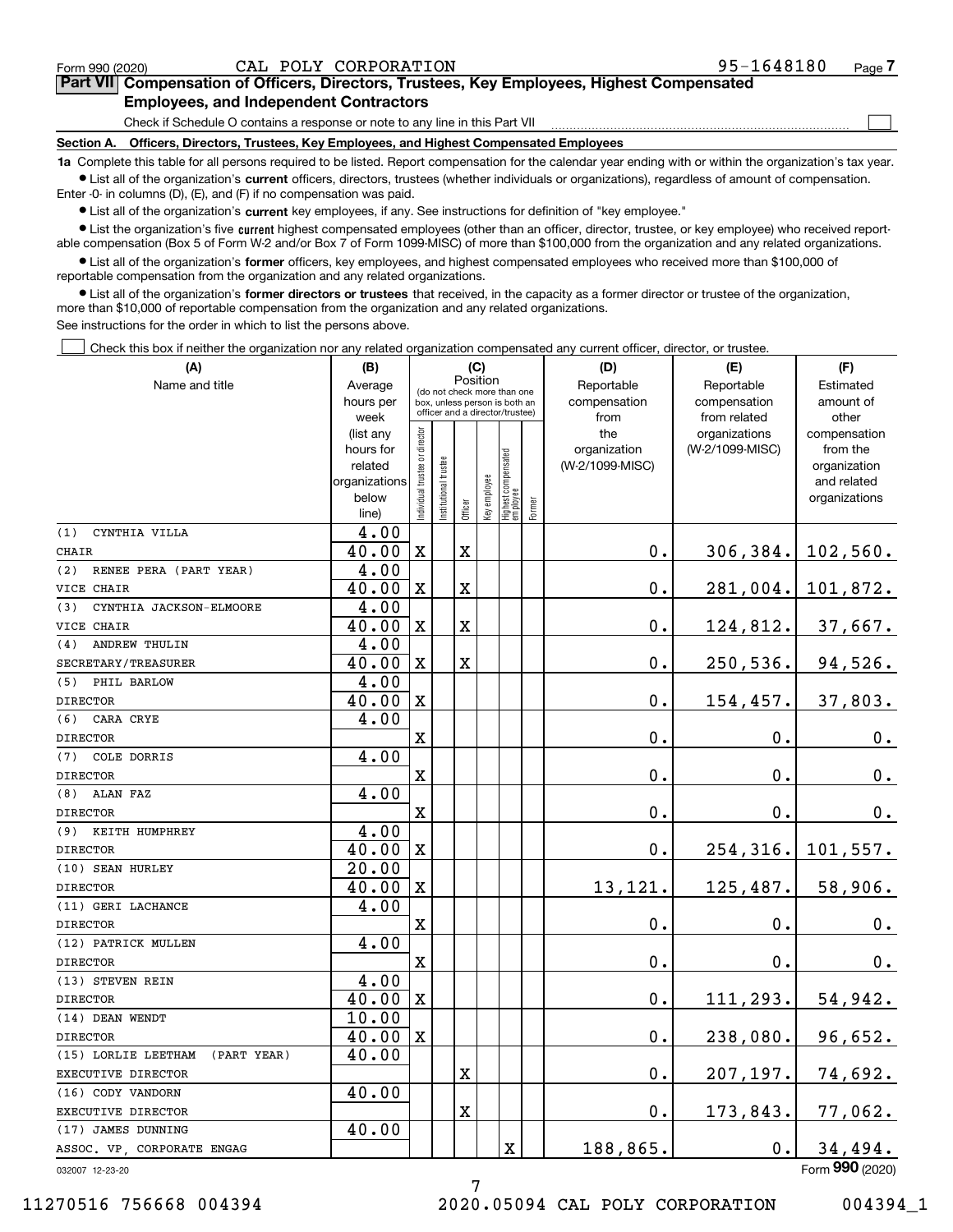|  | Form 990 (2020) |
|--|-----------------|
|  |                 |

| <b>Part VII</b><br>Section A. Officers, Directors, Trustees, Key Employees, and Highest Compensated Employees (continued)                    |                          |                               |                                         |         |              |                                 |        |                         |                 |    |                          |
|----------------------------------------------------------------------------------------------------------------------------------------------|--------------------------|-------------------------------|-----------------------------------------|---------|--------------|---------------------------------|--------|-------------------------|-----------------|----|--------------------------|
| (A)                                                                                                                                          | (B)<br>(C)<br>(D)<br>(E) |                               |                                         |         |              |                                 |        | (F)                     |                 |    |                          |
| Average<br>Name and title                                                                                                                    |                          |                               | Position<br>(do not check more than one |         |              |                                 |        | Reportable              | Reportable      |    | Estimated                |
|                                                                                                                                              | hours per                |                               |                                         |         |              | box, unless person is both an   |        | compensation            | compensation    |    | amount of                |
|                                                                                                                                              | week                     |                               |                                         |         |              | officer and a director/trustee) |        | from                    | from related    |    | other                    |
|                                                                                                                                              | (list any                |                               |                                         |         |              |                                 |        | the                     | organizations   |    | compensation             |
|                                                                                                                                              | hours for                |                               |                                         |         |              |                                 |        | organization            | (W-2/1099-MISC) |    | from the                 |
|                                                                                                                                              | related                  |                               |                                         |         |              |                                 |        | (W-2/1099-MISC)         |                 |    | organization             |
|                                                                                                                                              | organizations            |                               |                                         |         |              |                                 |        |                         |                 |    | and related              |
|                                                                                                                                              | below<br>line)           | ndividual trustee or director | Institutional trustee                   | Officer | key employee | Highest compensated<br>employee | Former |                         |                 |    | organizations            |
|                                                                                                                                              |                          |                               |                                         |         |              |                                 |        |                         |                 |    |                          |
| (18) ANDREA BURNS                                                                                                                            | 40.00                    |                               |                                         |         |              |                                 |        |                         |                 |    |                          |
| ASSOC. EXEC. DIRECTOR, CPC                                                                                                                   |                          |                               |                                         |         |              | X                               |        | 183,931.                |                 | 0. | <u>12,553.</u>           |
| (19) DAN BANFIELD                                                                                                                            | 40.00                    |                               |                                         |         |              |                                 |        |                         |                 |    |                          |
| ASSOC. EXEC. DIRECTOR, BUS                                                                                                                   | 4.00                     |                               |                                         |         |              | Χ                               |        | 164,251.                | 16,691.         |    | 33,319.                  |
| (20) JASON WILL MARCHESE                                                                                                                     | 40.00                    |                               |                                         |         |              |                                 |        |                         |                 |    |                          |
| ASSOC. EXEC. DIRECTOR, LEGAL & FACIL                                                                                                         |                          |                               |                                         |         |              | Χ                               |        | 158,553.                |                 | 0. | 38,309.                  |
| (21) JUDY MAHAN                                                                                                                              | 40.00                    |                               |                                         |         |              |                                 |        |                         |                 |    |                          |
| ECONOMIC DEVELOPMENT DIRECTOR, CIE                                                                                                           |                          |                               |                                         |         |              | X                               |        | 136, 270.               |                 | 0. | 26,868.                  |
|                                                                                                                                              |                          |                               |                                         |         |              |                                 |        |                         |                 |    |                          |
|                                                                                                                                              |                          |                               |                                         |         |              |                                 |        |                         |                 |    |                          |
|                                                                                                                                              |                          |                               |                                         |         |              |                                 |        |                         |                 |    |                          |
|                                                                                                                                              |                          |                               |                                         |         |              |                                 |        |                         |                 |    |                          |
|                                                                                                                                              |                          |                               |                                         |         |              |                                 |        |                         |                 |    |                          |
|                                                                                                                                              |                          |                               |                                         |         |              |                                 |        |                         |                 |    |                          |
|                                                                                                                                              |                          |                               |                                         |         |              |                                 |        |                         |                 |    |                          |
|                                                                                                                                              |                          |                               |                                         |         |              |                                 |        |                         |                 |    |                          |
|                                                                                                                                              |                          |                               |                                         |         |              |                                 |        |                         |                 |    |                          |
|                                                                                                                                              |                          |                               |                                         |         |              |                                 |        |                         |                 |    |                          |
|                                                                                                                                              |                          |                               |                                         |         |              |                                 |        |                         |                 |    |                          |
|                                                                                                                                              |                          |                               |                                         |         |              |                                 |        | 844,991.                | 2, 244, 100.    |    | 983,782.                 |
|                                                                                                                                              |                          |                               |                                         |         |              |                                 |        | 0.                      |                 | 0. | 0.                       |
|                                                                                                                                              |                          |                               |                                         |         |              |                                 |        | $\sqrt{844,991}$ .      |                 |    | $2, 244, 100.$ 983, 782. |
| Total number of individuals (including but not limited to those listed above) who received more than \$100,000 of reportable<br>$\mathbf{2}$ |                          |                               |                                         |         |              |                                 |        |                         |                 |    |                          |
| compensation from the organization $\blacktriangleright$                                                                                     |                          |                               |                                         |         |              |                                 |        |                         |                 |    | 16                       |
|                                                                                                                                              |                          |                               |                                         |         |              |                                 |        |                         |                 |    | <b>Yes</b><br>No         |
| 3<br>Did the organization list any former officer, director, trustee, key employee, or highest compensated employee on                       |                          |                               |                                         |         |              |                                 |        |                         |                 |    |                          |
| line 1a? If "Yes," complete Schedule J for such individual                                                                                   |                          |                               |                                         |         |              |                                 |        |                         |                 |    | X<br>3                   |
| For any individual listed on line 1a, is the sum of reportable compensation and other compensation from the organization<br>4                |                          |                               |                                         |         |              |                                 |        |                         |                 |    |                          |
|                                                                                                                                              |                          |                               |                                         |         |              |                                 |        |                         |                 |    | X<br>4                   |
| Did any person listed on line 1a receive or accrue compensation from any unrelated organization or individual for services<br>5              |                          |                               |                                         |         |              |                                 |        |                         |                 |    |                          |
|                                                                                                                                              |                          |                               |                                         |         |              |                                 |        |                         |                 |    | x<br>5                   |
| <b>Section B. Independent Contractors</b>                                                                                                    |                          |                               |                                         |         |              |                                 |        |                         |                 |    |                          |
| Complete this table for your five highest compensated independent contractors that received more than \$100,000 of compensation from<br>1.   |                          |                               |                                         |         |              |                                 |        |                         |                 |    |                          |
| the organization. Report compensation for the calendar year ending with or within the organization's tax year.                               |                          |                               |                                         |         |              |                                 |        |                         |                 |    |                          |
| (A)                                                                                                                                          |                          |                               |                                         |         |              |                                 |        | (B)                     |                 |    | (C)                      |
| Name and business address                                                                                                                    |                          |                               |                                         |         |              |                                 |        | Description of services |                 |    | Compensation             |
| MAINO CONSTRUCTION COMPANY INC                                                                                                               |                          |                               |                                         |         |              |                                 |        | CONSTRUCTION            |                 |    |                          |
| PO BOX 1347, SAN LUIS OBISPO, CA 93406                                                                                                       |                          |                               |                                         |         |              |                                 |        | MANAGEMENT              |                 |    | 1,042,458.               |
| CHARTWELLS DINING SERVICES                                                                                                                   |                          |                               |                                         |         |              |                                 |        |                         |                 |    |                          |
| PO BOX 50196, LOS ANGELES, CA 90074                                                                                                          |                          |                               |                                         |         |              |                                 |        | MANAGEMENT SERVICES     |                 |    | 986,576.                 |
|                                                                                                                                              |                          |                               |                                         |         |              |                                 |        |                         |                 |    |                          |
| SPECIALTY CONSTRUCTION INC, 645 CLARION                                                                                                      |                          |                               |                                         |         |              |                                 |        | CONSTRUCTION            |                 |    |                          |
| COURT, SAN LUIS OBISPO, CA 93401                                                                                                             |                          |                               |                                         |         |              |                                 |        | MANAGEMENT              |                 |    | 469, 235.                |
| THE MIRIAM HOSPITAL, ONE HOPPIN ST, BOX                                                                                                      |                          |                               |                                         |         |              |                                 |        |                         |                 |    |                          |
| 43, SUITE 1300, PROVIDENCE, RI 02903-4141                                                                                                    |                          |                               |                                         |         |              |                                 |        | RESEARCH SUPPORT        |                 |    | 312, 238.                |
| <b>CUESTA COLLEGE</b>                                                                                                                        |                          |                               |                                         |         |              |                                 |        |                         |                 |    |                          |
| PO BOX 8106, SAN LUIS OBISPO, CA 93403                                                                                                       |                          |                               |                                         |         |              |                                 |        | RESEARCH SUPPORT        |                 |    | 301,738.                 |

**2**Total number of independent contractors (including but not limited to those listed above) who received more than \$100,000 of compensation from the organization  $\blacktriangleright$ PO BOX 8106, SAN LUIS OBISPO, CA 93403 RESEARCH SUPPORT 16

8

Form (2020) **990**

032008 12-23-20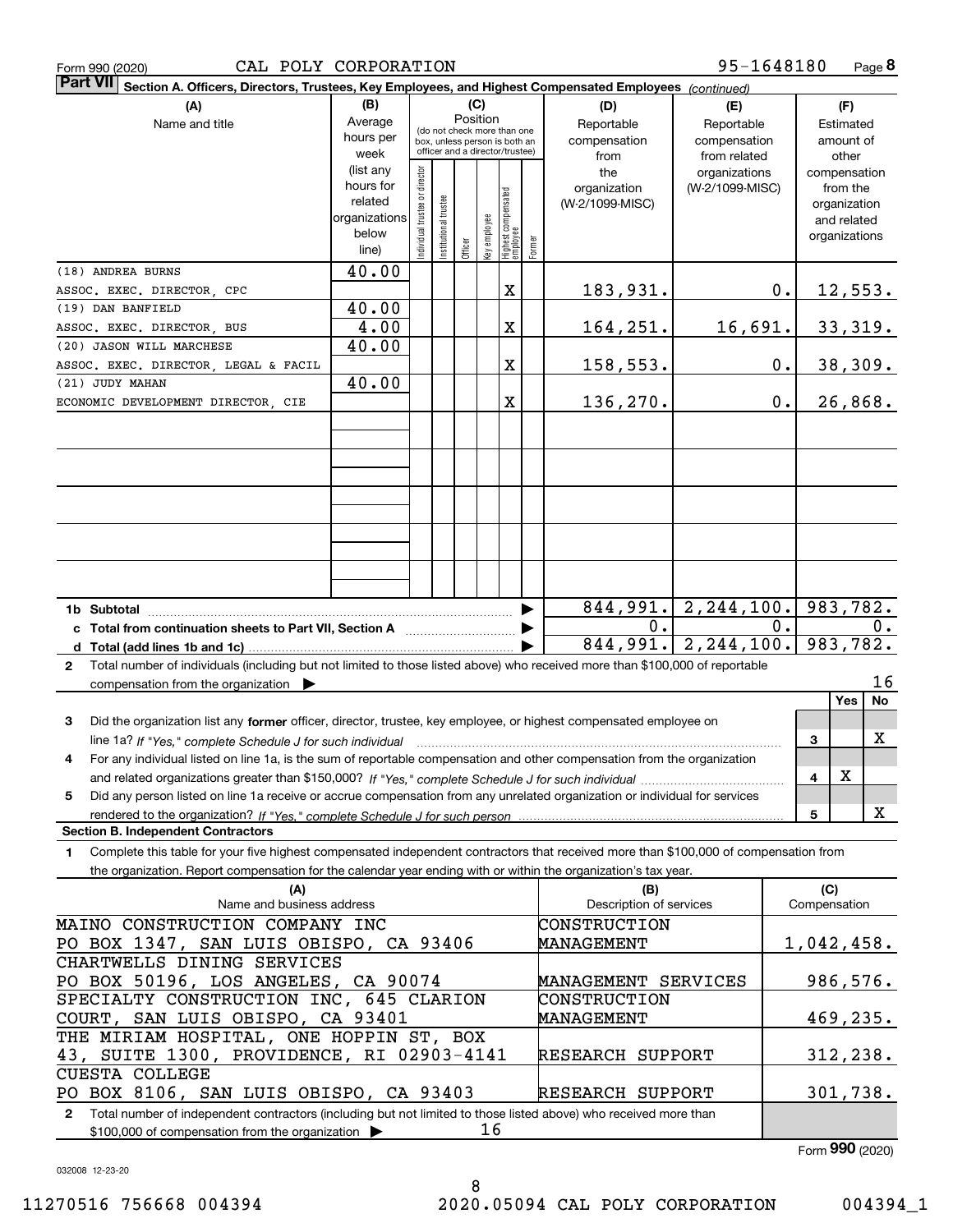|                                                           |                                            |   | Check if Schedule O contains a response or note to any line in this Part VIII |                                            |  |                      |                      |               |                                              |                                      |                                                                 |
|-----------------------------------------------------------|--------------------------------------------|---|-------------------------------------------------------------------------------|--------------------------------------------|--|----------------------|----------------------|---------------|----------------------------------------------|--------------------------------------|-----------------------------------------------------------------|
|                                                           |                                            |   |                                                                               |                                            |  |                      |                      | Total revenue | (B)<br>Related or exempt<br>function revenue | (C)<br>Unrelated<br>business revenue | (D)<br>Revenue excluded<br>from tax under<br>sections 512 - 514 |
|                                                           |                                            |   | 1 a Federated campaigns                                                       |                                            |  | 1a                   |                      |               |                                              |                                      |                                                                 |
| Contributions, Gifts, Grants<br>and Other Similar Amounts | 1 <sub>b</sub><br><b>b</b> Membership dues |   |                                                                               |                                            |  |                      |                      |               |                                              |                                      |                                                                 |
|                                                           |                                            |   | c Fundraising events                                                          |                                            |  | 1 <sub>c</sub>       | 166,978.             |               |                                              |                                      |                                                                 |
|                                                           |                                            |   | d Related organizations                                                       | 1 <sub>d</sub><br>$\overline{\phantom{a}}$ |  |                      | 2,482,814.           |               |                                              |                                      |                                                                 |
|                                                           |                                            |   | e Government grants (contributions)                                           |                                            |  | 1e                   |                      |               |                                              |                                      |                                                                 |
|                                                           |                                            |   | f All other contributions, gifts, grants, and                                 |                                            |  |                      |                      |               |                                              |                                      |                                                                 |
|                                                           |                                            |   | similar amounts not included above                                            |                                            |  | 1f                   | 4,889,440.           |               |                                              |                                      |                                                                 |
|                                                           |                                            |   | g Noncash contributions included in lines 1a-1f                               |                                            |  | 1g                   | 629,487.             |               |                                              |                                      |                                                                 |
|                                                           |                                            |   |                                                                               |                                            |  |                      |                      | 7,539,232.    |                                              |                                      |                                                                 |
|                                                           |                                            |   |                                                                               |                                            |  |                      | <b>Business Code</b> |               |                                              |                                      |                                                                 |
|                                                           | 2 a                                        |   | GRANTS & CONTRACTS                                                            |                                            |  |                      | 900099               | 22,330,871.   | 22,330,871.                                  |                                      |                                                                 |
|                                                           |                                            | b | SERVICE FEES                                                                  |                                            |  |                      | 561000               | 7,919,003.    | 7,728,341.                                   | 190,662.                             |                                                                 |
|                                                           |                                            |   | UNIV. PROGRAMS SUPPORT                                                        |                                            |  |                      | 900099               | 2,204,330.    | 2,204,330.                                   |                                      |                                                                 |
|                                                           |                                            |   | MISCELLANEOUS                                                                 |                                            |  |                      | 900099               | 1, 164, 713.  | 1, 164, 713.                                 |                                      |                                                                 |
| Program Service<br>Revenue                                |                                            |   | CONFERENCES & WORKSHOPS                                                       |                                            |  |                      | 519100               | 597,371.      | 597,371.                                     |                                      |                                                                 |
|                                                           |                                            |   | f All other program service revenue                                           |                                            |  |                      |                      |               |                                              |                                      |                                                                 |
|                                                           |                                            |   |                                                                               |                                            |  |                      |                      | 34, 216, 288. |                                              |                                      |                                                                 |
|                                                           | 3                                          |   | Investment income (including dividends, interest, and                         |                                            |  |                      |                      |               |                                              |                                      |                                                                 |
|                                                           |                                            |   |                                                                               |                                            |  |                      |                      | 636,091.      |                                              |                                      | 636,091.                                                        |
|                                                           | 4                                          |   | Income from investment of tax-exempt bond proceeds                            |                                            |  |                      |                      |               |                                              |                                      |                                                                 |
|                                                           | 5                                          |   |                                                                               |                                            |  |                      |                      |               |                                              |                                      |                                                                 |
|                                                           |                                            |   |                                                                               |                                            |  | (i) Real             | (ii) Personal        |               |                                              |                                      |                                                                 |
|                                                           |                                            |   | <b>6 a</b> Gross rents                                                        | 6a                                         |  | 553, 357.            |                      |               |                                              |                                      |                                                                 |
|                                                           |                                            |   | <b>b</b> Less: rental expenses                                                | 6 <sub>b</sub>                             |  | 763,123.             |                      |               |                                              |                                      |                                                                 |
|                                                           |                                            |   | c Rental income or (loss)                                                     | 6c                                         |  | $-209,766.$          |                      |               |                                              |                                      |                                                                 |
|                                                           |                                            |   | d Net rental income or (loss)                                                 |                                            |  |                      |                      | $-209,766.$   | 56,465.                                      | $-134,660.$                          | $-131,571.$                                                     |
|                                                           |                                            |   | 7 a Gross amount from sales of                                                |                                            |  | (i) Securities       | (ii) Other           |               |                                              |                                      |                                                                 |
|                                                           |                                            |   | assets other than inventory                                                   |                                            |  | $7a$ 14, 664, 921.   |                      |               |                                              |                                      |                                                                 |
|                                                           |                                            |   | <b>b</b> Less: cost or other basis                                            |                                            |  |                      |                      |               |                                              |                                      |                                                                 |
|                                                           |                                            |   | and sales expenses                                                            |                                            |  | $ 7b $ 12, 293, 401. | 29,107.              |               |                                              |                                      |                                                                 |
| Revenue                                                   |                                            |   |                                                                               |                                            |  |                      | $-29,107.$           |               |                                              |                                      |                                                                 |
|                                                           |                                            |   |                                                                               |                                            |  |                      |                      | 2, 342, 413.  | $-29,107.$                                   |                                      | 2, 371, 520.                                                    |
| ther                                                      |                                            |   | 8 a Gross income from fundraising events (not                                 |                                            |  |                      |                      |               |                                              |                                      |                                                                 |
| ō                                                         |                                            |   | $166,978.$ of<br>including \$                                                 |                                            |  |                      |                      |               |                                              |                                      |                                                                 |
|                                                           |                                            |   | contributions reported on line 1c). See                                       |                                            |  |                      |                      |               |                                              |                                      |                                                                 |
|                                                           |                                            |   | Part IV, line 18                                                              |                                            |  | 8а                   | 143,762.             |               |                                              |                                      |                                                                 |
|                                                           |                                            |   |                                                                               |                                            |  | 8 <sub>b</sub>       | 129, 157.            |               |                                              |                                      |                                                                 |
|                                                           |                                            |   | c Net income or (loss) from fundraising events                                |                                            |  |                      |                      | 14,605.       |                                              |                                      | 14,605,                                                         |
|                                                           |                                            |   | 9 a Gross income from gaming activities. See                                  |                                            |  |                      |                      |               |                                              |                                      |                                                                 |
|                                                           |                                            |   |                                                                               |                                            |  | 9а                   |                      |               |                                              |                                      |                                                                 |
|                                                           |                                            |   | <b>b</b> Less: direct expenses <b>manually</b>                                |                                            |  | 9b                   |                      |               |                                              |                                      |                                                                 |
|                                                           |                                            |   | c Net income or (loss) from gaming activities                                 |                                            |  |                      |                      |               |                                              |                                      |                                                                 |
|                                                           |                                            |   | 10 a Gross sales of inventory, less returns                                   |                                            |  |                      |                      |               |                                              |                                      |                                                                 |
|                                                           |                                            |   |                                                                               |                                            |  |                      | 10a 24,033,657.      |               |                                              |                                      |                                                                 |
|                                                           |                                            |   | <b>b</b> Less: cost of goods sold                                             |                                            |  | 10b                  | 7,049,363.           |               |                                              |                                      |                                                                 |
|                                                           |                                            |   | <b>c</b> Net income or (loss) from sales of inventory                         |                                            |  |                      |                      | 16,984,294.   | 16,966,088.                                  | 18,206.                              |                                                                 |
|                                                           |                                            |   |                                                                               |                                            |  |                      | <b>Business Code</b> |               |                                              |                                      |                                                                 |
|                                                           | 11 a                                       |   | INSURANCE PROCEEDS                                                            |                                            |  |                      | 900099               | 5,000,000.    | 5,000,000.                                   |                                      |                                                                 |
|                                                           |                                            | b |                                                                               |                                            |  |                      |                      |               |                                              |                                      |                                                                 |
| Miscellaneous<br>Revenue                                  |                                            | c |                                                                               |                                            |  |                      |                      |               |                                              |                                      |                                                                 |
|                                                           |                                            |   | A Total Add lings 11s.11d                                                     |                                            |  |                      |                      | 5 000 000.    |                                              |                                      |                                                                 |
|                                                           |                                            |   |                                                                               |                                            |  |                      |                      |               |                                              |                                      |                                                                 |

032009 12-23-20

**Total revenue. 12** See instructions

**e Total.**  Add lines 11a-11d |

9

 $\blacktriangleright$ 

11270516 756668 004394 2020.05094 CAL POLY CORPORATION 004394\_1

5,000,000.

66,523,157. 56,019,072. 74,208. 2,890,645.

Form (2020) **990**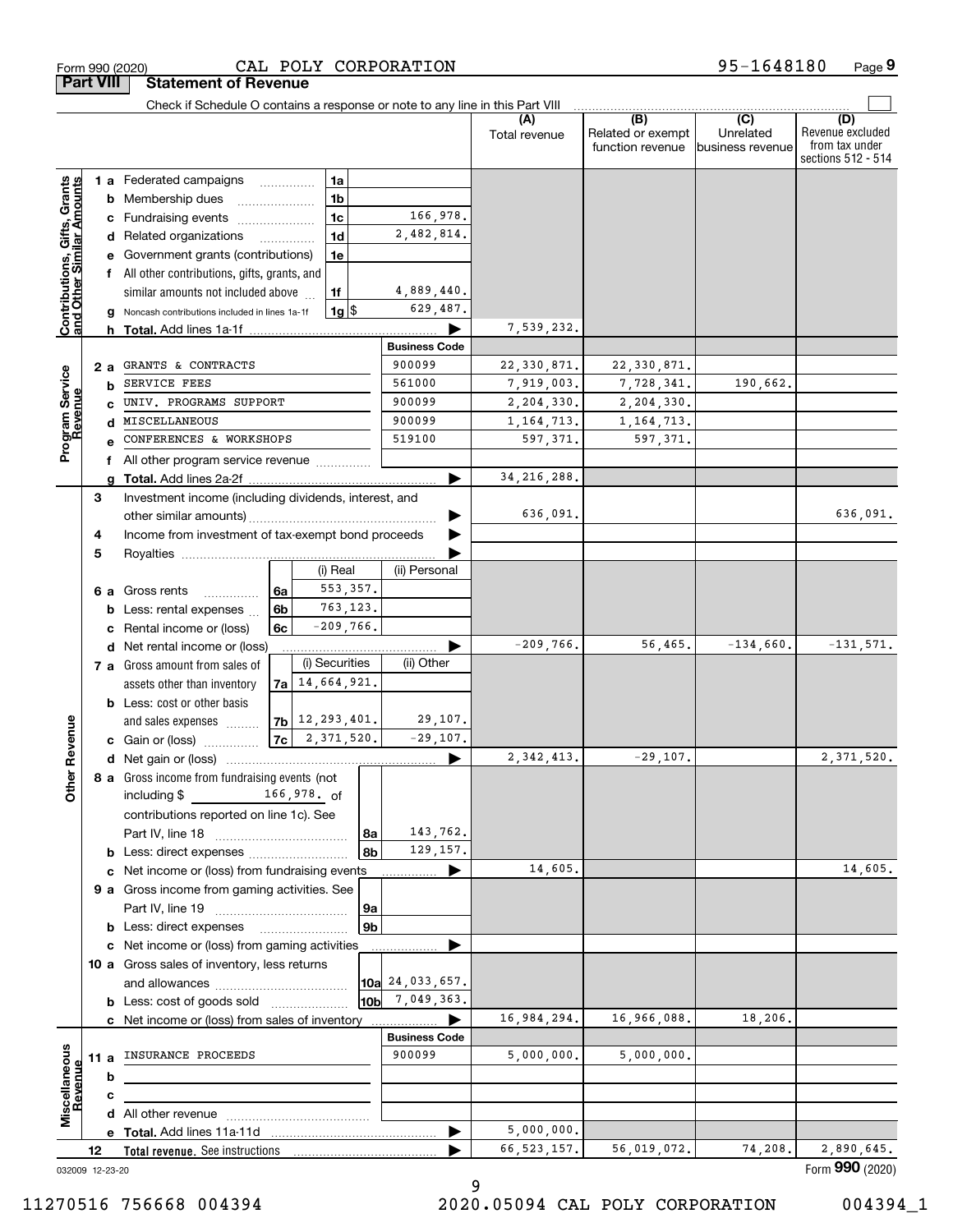$_{\rm Form}$  990 (2020) CAL POLY CORPORATION 95-1648180  $_{\rm Page}$ **Part IX Statement of Functional Expenses**

|              | Section 501(c)(3) and 501(c)(4) organizations must complete all columns. All other organizations must complete column (A).                                                                                 |                         |                                    |                                    |                                |
|--------------|------------------------------------------------------------------------------------------------------------------------------------------------------------------------------------------------------------|-------------------------|------------------------------------|------------------------------------|--------------------------------|
|              | Check if Schedule O contains a response or note to any line in this Part IX                                                                                                                                | (A)                     |                                    | (C)                                |                                |
|              | Do not include amounts reported on lines 6b,<br>7b, 8b, 9b, and 10b of Part VIII.                                                                                                                          | Total expenses          | (B)<br>Program service<br>expenses | Management and<br>general expenses | (D)<br>Fundraising<br>expenses |
| 1.           | Grants and other assistance to domestic organizations                                                                                                                                                      |                         |                                    |                                    |                                |
|              | and domestic governments. See Part IV, line 21<br>$\mathbb{R}$                                                                                                                                             | 8,714,196.              | 8,714,196.                         |                                    |                                |
| $\mathbf{2}$ | Grants and other assistance to domestic                                                                                                                                                                    |                         |                                    |                                    |                                |
|              | individuals. See Part IV, line 22                                                                                                                                                                          |                         |                                    |                                    |                                |
| 3            | Grants and other assistance to foreign                                                                                                                                                                     |                         |                                    |                                    |                                |
|              | organizations, foreign governments, and foreign                                                                                                                                                            |                         |                                    |                                    |                                |
|              | individuals. See Part IV, lines 15 and 16                                                                                                                                                                  | 113,655.                | 113,655.                           |                                    |                                |
| 4            | Benefits paid to or for members                                                                                                                                                                            |                         |                                    |                                    |                                |
| 5            | Compensation of current officers, directors,                                                                                                                                                               |                         |                                    |                                    |                                |
|              | trustees, and key employees                                                                                                                                                                                | 401,004.                |                                    | 401,004.                           |                                |
| 6            | Compensation not included above to disqualified                                                                                                                                                            |                         |                                    |                                    |                                |
|              | persons (as defined under section 4958(f)(1)) and                                                                                                                                                          |                         |                                    |                                    |                                |
|              | persons described in section $4958(c)(3)(B)$                                                                                                                                                               | 24,847,721.             | 21,559,847.                        | 3,287,874.                         |                                |
| 7            |                                                                                                                                                                                                            |                         |                                    |                                    |                                |
| 8            | Pension plan accruals and contributions (include                                                                                                                                                           | 1,109,081.              | 822,019.                           | 287,062.                           |                                |
| 9            | section 401(k) and 403(b) employer contributions)                                                                                                                                                          |                         | $7,285,175.$ 5,901,820.            | 1, 383, 355.                       |                                |
| 10           |                                                                                                                                                                                                            | 1,764,601.              | 1,516,578.                         | 248,023.                           |                                |
| 11           | Fees for services (nonemployees):                                                                                                                                                                          |                         |                                    |                                    |                                |
| a            |                                                                                                                                                                                                            |                         |                                    |                                    |                                |
| b            |                                                                                                                                                                                                            | 89,843.                 | 88,233.                            | 1,610.                             |                                |
| c            |                                                                                                                                                                                                            | 125,991.                |                                    | 125,991.                           |                                |
| d            |                                                                                                                                                                                                            |                         |                                    |                                    |                                |
| е            | Professional fundraising services. See Part IV, line 17                                                                                                                                                    |                         |                                    |                                    |                                |
| f            | Investment management fees                                                                                                                                                                                 | 155, 137.               | 41,767.                            | 113,370.                           |                                |
| g            | Other. (If line 11g amount exceeds 10% of line 25,                                                                                                                                                         |                         |                                    |                                    |                                |
|              | column (A) amount, list line 11g expenses on Sch O.)                                                                                                                                                       | 5,057,981.              | 4,943,504.                         |                                    |                                |
| 12           |                                                                                                                                                                                                            | 116,416.                | 109,901.                           | $\frac{114,477.}{6,515.}$          |                                |
| 13           |                                                                                                                                                                                                            | 242,828.                | 210, 452.                          | 32,376.                            |                                |
| 14           |                                                                                                                                                                                                            | 402,727.                | 202,853.                           | 199,874.                           |                                |
| 15           |                                                                                                                                                                                                            | $\overline{260, 451}$ . | 260, 451.                          |                                    |                                |
| 16           |                                                                                                                                                                                                            | 1,811,491.              | 1,750,442.                         | 61,049.                            |                                |
| 17           |                                                                                                                                                                                                            | $\overline{240}$ , 920. | 240,920.                           |                                    |                                |
| 18           | Payments of travel or entertainment expenses                                                                                                                                                               |                         |                                    |                                    |                                |
|              | for any federal, state, or local public officials                                                                                                                                                          |                         |                                    |                                    |                                |
| 19           | Conferences, conventions, and meetings                                                                                                                                                                     | 49,174.                 | 42,709.                            | 6,465.                             |                                |
| 20           | Interest                                                                                                                                                                                                   | 998,654.                | 998,654.                           |                                    |                                |
| 21           |                                                                                                                                                                                                            |                         |                                    |                                    |                                |
| 22           | Depreciation, depletion, and amortization                                                                                                                                                                  | 2,630,669.              | 2,501,804.                         | 128,865.                           |                                |
| 23           | Insurance                                                                                                                                                                                                  | 296,614.                | 183,286.                           | 113,328.                           |                                |
| 24           | Other expenses. Itemize expenses not covered<br>above (List miscellaneous expenses on line 24e. If<br>line 24e amount exceeds 10% of line 25, column (A)<br>amount, list line 24e expenses on Schedule O.) |                         |                                    |                                    |                                |
| a            | SUPPLIES & EQUIPMENT                                                                                                                                                                                       | 4,833,220.              | 4,792,704.                         | 40,516.                            |                                |
| b            | CONTRACT & GRANT IDC EX                                                                                                                                                                                    | 3,462,152.              | 3,462,152.                         |                                    |                                |
|              | LIVESTOCK EXPENSE                                                                                                                                                                                          | 1,187,415.              | 1,187,415.                         |                                    |                                |
| d            | HOSTING                                                                                                                                                                                                    | 128,163.                | 126,881.                           | 1,282.                             |                                |
|              | e All other expenses                                                                                                                                                                                       | 6, 164, 570.            | 5,489,651.                         | 674,919.                           |                                |
| 25           | Total functional expenses. Add lines 1 through 24e                                                                                                                                                         | 72,489,849.             | 65, 261, 894.                      | 7,227,955.                         | 0.                             |
| 26           | Joint costs. Complete this line only if the organization                                                                                                                                                   |                         |                                    |                                    |                                |
|              | reported in column (B) joint costs from a combined                                                                                                                                                         |                         |                                    |                                    |                                |
|              | educational campaign and fundraising solicitation.                                                                                                                                                         |                         |                                    |                                    |                                |
|              | Check here $\blacktriangleright$<br>if following SOP 98-2 (ASC 958-720)                                                                                                                                    |                         |                                    |                                    |                                |

032010 12-23-20

10 11270516 756668 004394 2020.05094 CAL POLY CORPORATION 004394\_1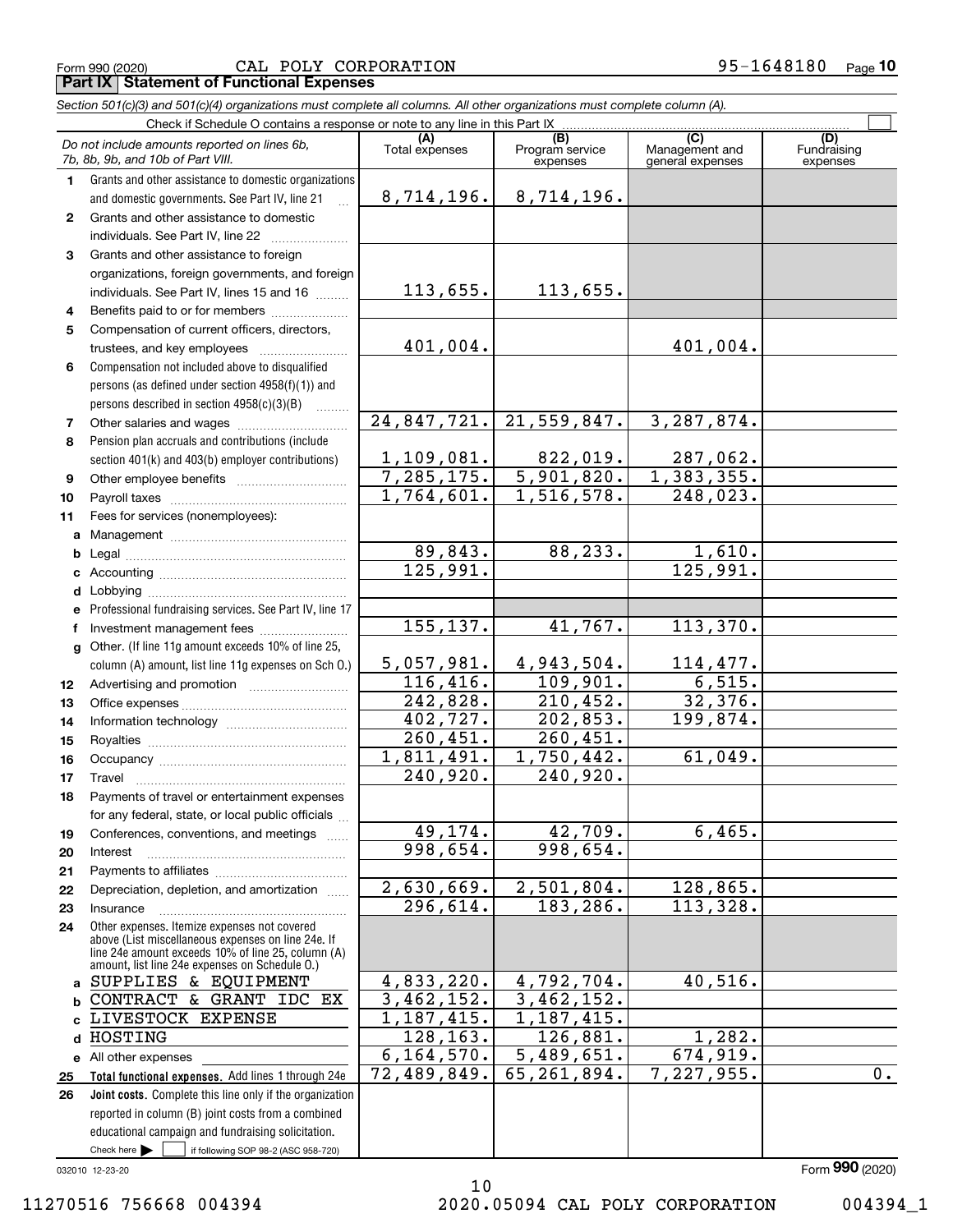#### $_{\rm Form}$  990 (2020) CAL POLY CORPORATION 95-1648180  $_{\rm Page}$

**Part X Balance Sheet**<br>**Part X Balance Sheet** 

|                             |          | Check if Schedule O contains a response or note to any line in this Part X                                          |                                       |                |                          |                          |                |                                    |
|-----------------------------|----------|---------------------------------------------------------------------------------------------------------------------|---------------------------------------|----------------|--------------------------|--------------------------|----------------|------------------------------------|
|                             |          |                                                                                                                     |                                       |                |                          | (A)<br>Beginning of year |                | (B)<br>End of year                 |
|                             | 1        |                                                                                                                     |                                       |                |                          | 24,004.                  | $\mathbf{1}$   | 22,179.                            |
|                             | 2        |                                                                                                                     |                                       |                |                          | 23,994,170.              | $\overline{2}$ | 24,550,366.                        |
|                             | з        |                                                                                                                     |                                       |                |                          | 19, 381, 112.            | 3              | 14,876,304.                        |
|                             | 4        |                                                                                                                     | 2,062,544.                            | $\overline{4}$ | 1,836,290.               |                          |                |                                    |
|                             | 5        | Loans and other receivables from any current or former officer, director,                                           |                                       |                |                          |                          |                |                                    |
|                             |          | trustee, key employee, creator or founder, substantial contributor, or 35%                                          |                                       |                |                          |                          |                |                                    |
|                             |          | controlled entity or family member of any of these persons                                                          |                                       |                |                          |                          | 5              |                                    |
|                             | 6        | Loans and other receivables from other disqualified persons (as defined                                             |                                       |                |                          |                          |                |                                    |
|                             |          | under section $4958(f)(1)$ , and persons described in section $4958(c)(3)(B)$                                       |                                       | 6              |                          |                          |                |                                    |
|                             | 7        |                                                                                                                     |                                       |                |                          | $0$ .                    | $\overline{7}$ | 1,194,661.                         |
| Assets                      | 8        |                                                                                                                     |                                       |                |                          | 1,373,564.               | 8              | 1,216,206.                         |
|                             | 9        | Prepaid expenses and deferred charges                                                                               |                                       |                |                          | 580,100.                 | $\mathbf{9}$   | 585,043.                           |
|                             |          | 10a Land, buildings, and equipment: cost or other                                                                   |                                       |                |                          |                          |                |                                    |
|                             |          | basis. Complete Part VI of Schedule D    10a   100, 480, 354.                                                       | 10 <sub>b</sub>                       | $23,030,709$ . |                          |                          |                |                                    |
|                             |          | <b>b</b> Less: accumulated depreciation<br>. 1                                                                      | 75,808,437. 10c                       |                | 77,449,645.              |                          |                |                                    |
|                             | 11       |                                                                                                                     | $\overline{85,483,771.}$              | 11             | 99, 563, 583.            |                          |                |                                    |
|                             | 12       |                                                                                                                     | 4,223.                                | 12             | 4,223.                   |                          |                |                                    |
|                             | 13       |                                                                                                                     |                                       | 13             |                          |                          |                |                                    |
|                             | 14       |                                                                                                                     |                                       | 14             |                          |                          |                |                                    |
|                             | 15       |                                                                                                                     | 323,000.<br>$\overline{209,034,925.}$ | 15             | 323,000.<br>221,621,500. |                          |                |                                    |
|                             | 16       |                                                                                                                     |                                       |                |                          | 6,791,159.               | 16<br>17       | 7,975,282.                         |
|                             | 17       |                                                                                                                     |                                       |                |                          |                          |                |                                    |
|                             | 18<br>19 |                                                                                                                     | 9,516,587.                            | 18<br>19       | 10,889,951.              |                          |                |                                    |
|                             | 20       | Deferred revenue manual contracts and contracts are all the manual contracts and contracts are all the contracts of |                                       | 20             |                          |                          |                |                                    |
|                             | 21       | Escrow or custodial account liability. Complete Part IV of Schedule D                                               |                                       |                |                          | 3,844,966.               | 21             | 4,362,001.                         |
|                             | 22       | Loans and other payables to any current or former officer, director,                                                |                                       |                |                          |                          |                |                                    |
| Liabilities                 |          | trustee, key employee, creator or founder, substantial contributor, or 35%                                          |                                       |                |                          |                          |                |                                    |
|                             |          | controlled entity or family member of any of these persons                                                          |                                       |                |                          |                          | 22             |                                    |
|                             | 23       | Secured mortgages and notes payable to unrelated third parties                                                      |                                       |                | .                        | 29,455,978.              | 23             | 28,846,000.                        |
|                             | 24       | Unsecured notes and loans payable to unrelated third parties                                                        |                                       |                |                          |                          | 24             |                                    |
|                             | 25       | Other liabilities (including federal income tax, payables to related third                                          |                                       |                |                          |                          |                |                                    |
|                             |          | parties, and other liabilities not included on lines 17-24). Complete Part X                                        |                                       |                |                          |                          |                |                                    |
|                             |          |                                                                                                                     |                                       |                |                          | $37,646,907$ . 25        |                | 39, 355, 598.                      |
|                             | 26       |                                                                                                                     |                                       |                |                          | 87, 255, 597.            | 26             | $\overline{91, 428, 832.}$         |
|                             |          | Organizations that follow FASB ASC 958, check here $\blacktriangleright$                                            |                                       |                |                          |                          |                |                                    |
|                             |          | and complete lines 27, 28, 32, and 33.                                                                              |                                       |                |                          |                          |                |                                    |
|                             | 27       | Net assets without donor restrictions                                                                               |                                       |                |                          |                          | 27             |                                    |
|                             | 28       |                                                                                                                     |                                       |                |                          |                          | 28             |                                    |
|                             |          | Organizations that do not follow FASB ASC 958, check here $\triangleright \lfloor X \rfloor$                        |                                       |                |                          |                          |                |                                    |
|                             |          | and complete lines 29 through 33.                                                                                   |                                       |                |                          |                          |                |                                    |
| Net Assets or Fund Balances | 29       |                                                                                                                     |                                       |                |                          | $0$ .                    | 29             | 0.                                 |
|                             | 30       | Paid-in or capital surplus, or land, building, or equipment fund                                                    |                                       |                |                          | 0.                       | 30             | 0.                                 |
|                             | 31       | Retained earnings, endowment, accumulated income, or other funds                                                    |                                       |                |                          | 121,779,328.             | 31             | $\overline{130, 192, 668}$ .       |
|                             | 32       |                                                                                                                     |                                       |                |                          | 121,779,328.             | 32             | $\overline{130, 192, 668}$ .       |
|                             | 33       |                                                                                                                     |                                       |                |                          | 209,034,925.             | 33             | 221,621,500.<br>$F_{2}$ 000 (0000) |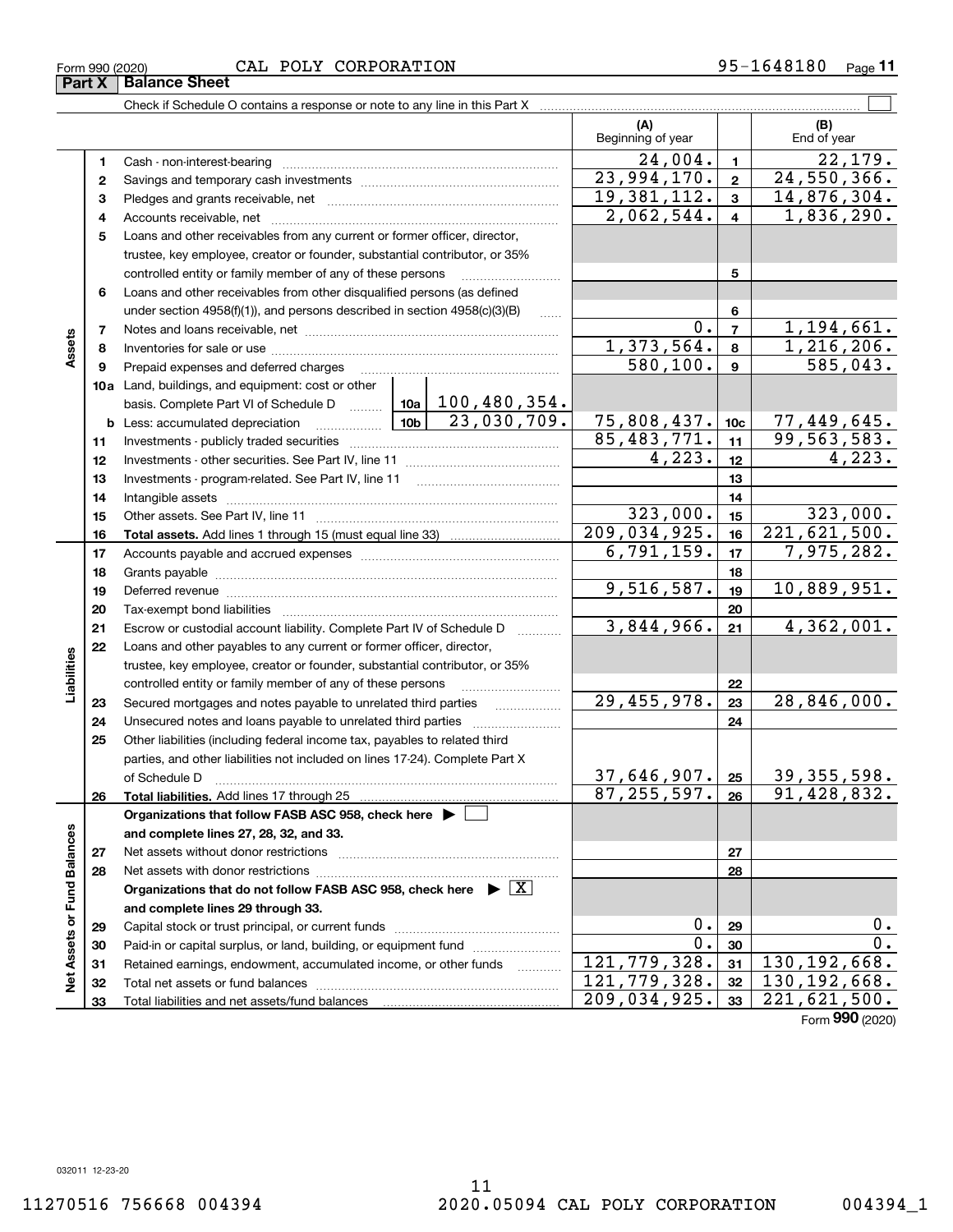|    | CAL POLY CORPORATION<br>Form 990 (2020)                                                                                                                                                                                        |                         | 95-1648180     |                |     | Page 12                 |
|----|--------------------------------------------------------------------------------------------------------------------------------------------------------------------------------------------------------------------------------|-------------------------|----------------|----------------|-----|-------------------------|
|    | Part XI<br><b>Reconciliation of Net Assets</b>                                                                                                                                                                                 |                         |                |                |     |                         |
|    |                                                                                                                                                                                                                                |                         |                |                |     | $\overline{\mathbf{x}}$ |
|    |                                                                                                                                                                                                                                |                         |                |                |     |                         |
| 1  |                                                                                                                                                                                                                                | $\mathbf{1}$            |                | 66, 523, 157.  |     |                         |
| 2  | Total expenses (must equal Part IX, column (A), line 25)                                                                                                                                                                       | $\mathbf{2}$            |                | 72,489,849.    |     |                         |
| з  | Revenue less expenses. Subtract line 2 from line 1                                                                                                                                                                             | 3                       |                | $-5,966,692.$  |     |                         |
| 4  |                                                                                                                                                                                                                                | $\overline{\mathbf{4}}$ | 121,779,328.   |                |     |                         |
| 5  |                                                                                                                                                                                                                                | 5                       |                | 13,940,714.    |     |                         |
| 6  | Donated services and use of facilities [111] matter contracts and the service of facilities [11] matter contracts and use of facilities [11] matter contracts and the service of facilities [11] matter contracts and the serv | 6                       |                |                |     |                         |
| 7  | Investment expenses                                                                                                                                                                                                            | $\overline{7}$          |                |                |     |                         |
| 8  | Prior period adjustments material contents and content of the content of the content of the content of the content of the content of the content of the content of the content of the content of the content of the content of | 8                       |                |                |     |                         |
| 9  | Other changes in net assets or fund balances (explain on Schedule O)                                                                                                                                                           | $\mathbf{9}$            |                |                |     | 439,318.                |
| 10 | Net assets or fund balances at end of year. Combine lines 3 through 9 (must equal Part X, line 32,                                                                                                                             |                         |                |                |     |                         |
|    | column (B))                                                                                                                                                                                                                    | 10 <sup>1</sup>         | 130, 192, 668. |                |     |                         |
|    | Part XII Financial Statements and Reporting                                                                                                                                                                                    |                         |                |                |     |                         |
|    | Check if Schedule O contains a response or note to any line in this Part XII [11] [11] [11] [11] [11] [11] Check if Schedule O contains a response or note to any line in this Part XII                                        |                         |                |                |     |                         |
|    |                                                                                                                                                                                                                                |                         |                |                | Yes | No.                     |
| 1  | $\mathbf{X}$ Accrual<br>Accounting method used to prepare the Form 990: <u>I</u> Cash<br>Other<br>$\perp$                                                                                                                      |                         |                |                |     |                         |
|    | If the organization changed its method of accounting from a prior year or checked "Other," explain in Schedule O.                                                                                                              |                         |                |                |     |                         |
|    | 2a Were the organization's financial statements compiled or reviewed by an independent accountant?                                                                                                                             |                         |                | 2a             |     | X                       |
|    | If "Yes," check a box below to indicate whether the financial statements for the year were compiled or reviewed on a                                                                                                           |                         |                |                |     |                         |
|    | separate basis, consolidated basis, or both:                                                                                                                                                                                   |                         |                |                |     |                         |
|    | Separate basis<br>Consolidated basis<br>Both consolidated and separate basis                                                                                                                                                   |                         |                |                |     |                         |
|    | b Were the organization's financial statements audited by an independent accountant?                                                                                                                                           |                         |                | 2 <sub>b</sub> | X   |                         |
|    | If "Yes," check a box below to indicate whether the financial statements for the year were audited on a separate basis,                                                                                                        |                         |                |                |     |                         |
|    | consolidated basis, or both:                                                                                                                                                                                                   |                         |                |                |     |                         |
|    | $X$ Both consolidated and separate basis<br>Separate basis<br>Consolidated basis                                                                                                                                               |                         |                |                |     |                         |
|    | c If "Yes" to line 2a or 2b, does the organization have a committee that assumes responsibility for oversight of the audit,                                                                                                    |                         |                |                |     |                         |
|    | review, or compilation of its financial statements and selection of an independent accountant?                                                                                                                                 |                         |                | 2c             | Х   |                         |
|    | If the organization changed either its oversight process or selection process during the tax year, explain on Schedule O.                                                                                                      |                         |                |                |     |                         |
|    | 3a As a result of a federal award, was the organization required to undergo an audit or audits as set forth in the Single Audit                                                                                                |                         |                |                |     |                         |
|    |                                                                                                                                                                                                                                |                         |                | За             | X   |                         |
|    | <b>b</b> If "Yes," did the organization undergo the required audit or audits? If the organization did not undergo the required audit                                                                                           |                         |                |                |     |                         |
|    | or audits, explain why on Schedule O and describe any steps taken to undergo such audits [11] content to under                                                                                                                 |                         |                | 3b             | х   |                         |
|    |                                                                                                                                                                                                                                |                         |                |                |     |                         |

Form (2020) **990**

032012 12-23-20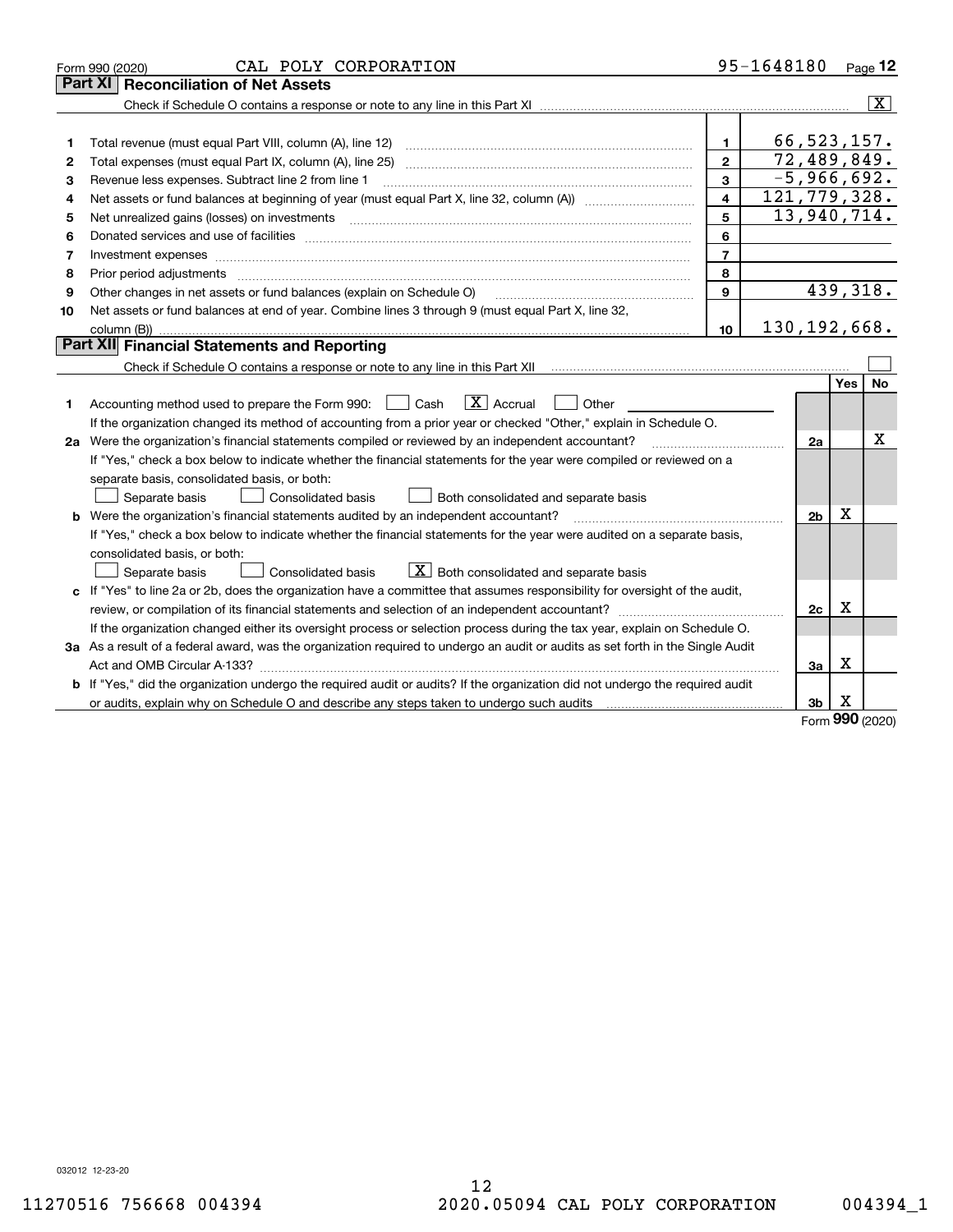| <b>SCHEDULE A</b> |  |
|-------------------|--|
|-------------------|--|

Department of the Treasury Internal Revenue Service

|  |  |  | (Form 990 or 990-EZ) |  |
|--|--|--|----------------------|--|
|--|--|--|----------------------|--|

## **Public Charity Status and Public Support**

**Complete if the organization is a section 501(c)(3) organization or a section 4947(a)(1) nonexempt charitable trust.**

**| Attach to Form 990 or Form 990-EZ.** 

**| Go to www.irs.gov/Form990 for instructions and the latest information.**

| OMB No. 1545-0047                   |
|-------------------------------------|
| 020                                 |
| <b>Open to Public</b><br>Inspection |

| Name of the organization |  |
|--------------------------|--|
|--------------------------|--|

|       | Name of the organization<br><b>Employer identification number</b> |                                                                                                                                              |                      |                                                        |     |                                                                |                                                      |            |                                                    |  |
|-------|-------------------------------------------------------------------|----------------------------------------------------------------------------------------------------------------------------------------------|----------------------|--------------------------------------------------------|-----|----------------------------------------------------------------|------------------------------------------------------|------------|----------------------------------------------------|--|
|       |                                                                   |                                                                                                                                              | CAL POLY CORPORATION |                                                        |     |                                                                |                                                      | 95-1648180 |                                                    |  |
|       | Part I                                                            | Reason for Public Charity Status. (All organizations must complete this part.) See instructions.                                             |                      |                                                        |     |                                                                |                                                      |            |                                                    |  |
|       |                                                                   | The organization is not a private foundation because it is: (For lines 1 through 12, check only one box.)                                    |                      |                                                        |     |                                                                |                                                      |            |                                                    |  |
| 1     |                                                                   | A church, convention of churches, or association of churches described in section 170(b)(1)(A)(i).                                           |                      |                                                        |     |                                                                |                                                      |            |                                                    |  |
| 2     |                                                                   | A school described in section 170(b)(1)(A)(ii). (Attach Schedule E (Form 990 or 990-EZ).)                                                    |                      |                                                        |     |                                                                |                                                      |            |                                                    |  |
| з     |                                                                   | A hospital or a cooperative hospital service organization described in section 170(b)(1)(A)(iii).                                            |                      |                                                        |     |                                                                |                                                      |            |                                                    |  |
| 4     |                                                                   | A medical research organization operated in conjunction with a hospital described in section 170(b)(1)(A)(iii). Enter the hospital's name,   |                      |                                                        |     |                                                                |                                                      |            |                                                    |  |
|       |                                                                   | city, and state:                                                                                                                             |                      |                                                        |     |                                                                |                                                      |            |                                                    |  |
| 5     |                                                                   | An organization operated for the benefit of a college or university owned or operated by a governmental unit described in                    |                      |                                                        |     |                                                                |                                                      |            |                                                    |  |
|       |                                                                   | section 170(b)(1)(A)(iv). (Complete Part II.)                                                                                                |                      |                                                        |     |                                                                |                                                      |            |                                                    |  |
| 6     |                                                                   | A federal, state, or local government or governmental unit described in section 170(b)(1)(A)(v).                                             |                      |                                                        |     |                                                                |                                                      |            |                                                    |  |
| 7     |                                                                   | An organization that normally receives a substantial part of its support from a governmental unit or from the general public described in    |                      |                                                        |     |                                                                |                                                      |            |                                                    |  |
|       |                                                                   | section 170(b)(1)(A)(vi). (Complete Part II.)                                                                                                |                      |                                                        |     |                                                                |                                                      |            |                                                    |  |
| 8     |                                                                   | A community trust described in section 170(b)(1)(A)(vi). (Complete Part II.)                                                                 |                      |                                                        |     |                                                                |                                                      |            |                                                    |  |
| 9     |                                                                   | An agricultural research organization described in section 170(b)(1)(A)(ix) operated in conjunction with a land-grant college                |                      |                                                        |     |                                                                |                                                      |            |                                                    |  |
|       |                                                                   | or university or a non-land-grant college of agriculture (see instructions). Enter the name, city, and state of the college or               |                      |                                                        |     |                                                                |                                                      |            |                                                    |  |
|       |                                                                   | university:                                                                                                                                  |                      |                                                        |     |                                                                |                                                      |            |                                                    |  |
| 10    |                                                                   | An organization that normally receives (1) more than 33 1/3% of its support from contributions, membership fees, and gross receipts from     |                      |                                                        |     |                                                                |                                                      |            |                                                    |  |
|       |                                                                   | activities related to its exempt functions, subject to certain exceptions; and (2) no more than 33 1/3% of its support from gross investment |                      |                                                        |     |                                                                |                                                      |            |                                                    |  |
|       |                                                                   | income and unrelated business taxable income (less section 511 tax) from businesses acquired by the organization after June 30, 1975.        |                      |                                                        |     |                                                                |                                                      |            |                                                    |  |
|       |                                                                   | See section 509(a)(2). (Complete Part III.)                                                                                                  |                      |                                                        |     |                                                                |                                                      |            |                                                    |  |
| 11    |                                                                   | An organization organized and operated exclusively to test for public safety. See section 509(a)(4).                                         |                      |                                                        |     |                                                                |                                                      |            |                                                    |  |
|       | $12 \quad \boxed{X}$                                              | An organization organized and operated exclusively for the benefit of, to perform the functions of, or to carry out the purposes of one or   |                      |                                                        |     |                                                                |                                                      |            |                                                    |  |
|       |                                                                   | more publicly supported organizations described in section 509(a)(1) or section 509(a)(2). See section 509(a)(3). Check the box in           |                      |                                                        |     |                                                                |                                                      |            |                                                    |  |
|       |                                                                   | lines 12a through 12d that describes the type of supporting organization and complete lines 12e, 12f, and 12g.                               |                      |                                                        |     |                                                                |                                                      |            |                                                    |  |
|       | $\lfloor x \rfloor$                                               | Type I. A supporting organization operated, supervised, or controlled by its supported organization(s), typically by giving                  |                      |                                                        |     |                                                                |                                                      |            |                                                    |  |
| a     |                                                                   |                                                                                                                                              |                      |                                                        |     |                                                                |                                                      |            |                                                    |  |
|       |                                                                   | the supported organization(s) the power to regularly appoint or elect a majority of the directors or trustees of the supporting              |                      |                                                        |     |                                                                |                                                      |            |                                                    |  |
|       |                                                                   | organization. You must complete Part IV, Sections A and B.                                                                                   |                      |                                                        |     |                                                                |                                                      |            |                                                    |  |
| b     |                                                                   | Type II. A supporting organization supervised or controlled in connection with its supported organization(s), by having                      |                      |                                                        |     |                                                                |                                                      |            |                                                    |  |
|       |                                                                   | control or management of the supporting organization vested in the same persons that control or manage the supported                         |                      |                                                        |     |                                                                |                                                      |            |                                                    |  |
|       |                                                                   | organization(s). You must complete Part IV, Sections A and C.                                                                                |                      |                                                        |     |                                                                |                                                      |            |                                                    |  |
|       |                                                                   | Type III functionally integrated. A supporting organization operated in connection with, and functionally integrated with,                   |                      |                                                        |     |                                                                |                                                      |            |                                                    |  |
|       |                                                                   | its supported organization(s) (see instructions). You must complete Part IV, Sections A, D, and E.                                           |                      |                                                        |     |                                                                |                                                      |            |                                                    |  |
| d     |                                                                   | Type III non-functionally integrated. A supporting organization operated in connection with its supported organization(s)                    |                      |                                                        |     |                                                                |                                                      |            |                                                    |  |
|       |                                                                   | that is not functionally integrated. The organization generally must satisfy a distribution requirement and an attentiveness                 |                      |                                                        |     |                                                                |                                                      |            |                                                    |  |
|       |                                                                   | requirement (see instructions). You must complete Part IV, Sections A and D, and Part V.                                                     |                      |                                                        |     |                                                                |                                                      |            |                                                    |  |
| е     |                                                                   | Check this box if the organization received a written determination from the IRS that it is a Type I, Type II, Type III                      |                      |                                                        |     |                                                                |                                                      |            |                                                    |  |
|       |                                                                   | functionally integrated, or Type III non-functionally integrated supporting organization.                                                    |                      |                                                        |     |                                                                |                                                      |            |                                                    |  |
| f     |                                                                   | Enter the number of supported organizations                                                                                                  |                      |                                                        |     |                                                                |                                                      |            | 1                                                  |  |
|       |                                                                   | g Provide the following information about the supported organization(s).                                                                     |                      |                                                        |     |                                                                |                                                      |            |                                                    |  |
|       |                                                                   | (i) Name of supported<br>organization                                                                                                        | (ii) EIN             | (iii) Type of organization<br>(described on lines 1-10 |     | (iv) Is the organization listed<br>in your governing document? | (v) Amount of monetary<br>support (see instructions) |            | (vi) Amount of other<br>support (see instructions) |  |
|       |                                                                   |                                                                                                                                              |                      | above (see instructions))                              | Yes | No                                                             |                                                      |            |                                                    |  |
|       |                                                                   | CALIFORNIA                                                                                                                                   |                      |                                                        |     |                                                                |                                                      |            |                                                    |  |
|       |                                                                   | POLYTECHNIC STATE U94-6001347                                                                                                                |                      | 2                                                      | х   |                                                                |                                                      | 4,130,223. | 61, 131, 671.                                      |  |
|       |                                                                   |                                                                                                                                              |                      |                                                        |     |                                                                |                                                      |            |                                                    |  |
|       |                                                                   |                                                                                                                                              |                      |                                                        |     |                                                                |                                                      |            |                                                    |  |
|       |                                                                   |                                                                                                                                              |                      |                                                        |     |                                                                |                                                      |            |                                                    |  |
|       |                                                                   |                                                                                                                                              |                      |                                                        |     |                                                                |                                                      |            |                                                    |  |
|       |                                                                   |                                                                                                                                              |                      |                                                        |     |                                                                |                                                      |            |                                                    |  |
|       |                                                                   |                                                                                                                                              |                      |                                                        |     |                                                                |                                                      |            |                                                    |  |
|       |                                                                   |                                                                                                                                              |                      |                                                        |     |                                                                |                                                      |            |                                                    |  |
|       |                                                                   |                                                                                                                                              |                      |                                                        |     |                                                                |                                                      |            |                                                    |  |
| Total |                                                                   |                                                                                                                                              |                      |                                                        |     |                                                                |                                                      | 4,130,223. | 61, 131, 671.                                      |  |
|       |                                                                   | LHA For Paperwork Reduction Act Notice, see the Instructions for Form 990 or 990-EZ. 032021 01-25-21                                         |                      |                                                        |     |                                                                |                                                      |            | Schedule A (Form 990 or 990-EZ) 2020               |  |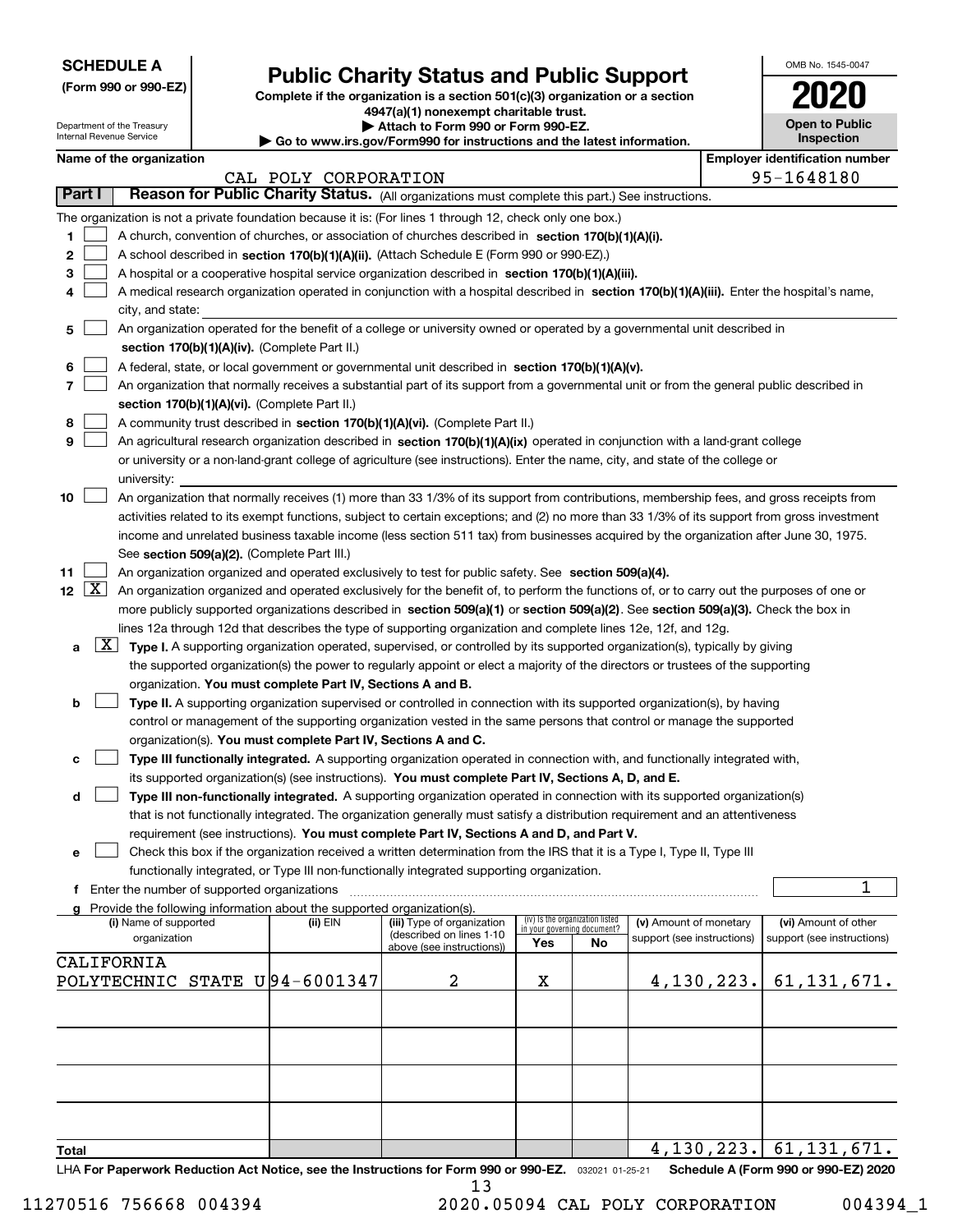#### Schedule A (Form 990 or 990-EZ) 2020 Page CAL POLY CORPORATION 95-1648180

95-1648180 Page 2

(Complete only if you checked the box on line 5, 7, or 8 of Part I or if the organization failed to qualify under Part III. If the organization fails to qualify under the tests listed below, please complete Part III.) **Part II** Support Schedule for Organizations Described in Sections 170(b)(1)(A)(iv) and 170(b)(1)(A)(vi)

|    | <b>Section A. Public Support</b>                                                                                                               |          |            |            |            |          |                                      |
|----|------------------------------------------------------------------------------------------------------------------------------------------------|----------|------------|------------|------------|----------|--------------------------------------|
|    | Calendar year (or fiscal year beginning in) $\blacktriangleright$                                                                              | (a) 2016 | $(b)$ 2017 | $(c)$ 2018 | $(d)$ 2019 | (e) 2020 | (f) Total                            |
|    | <b>1</b> Gifts, grants, contributions, and                                                                                                     |          |            |            |            |          |                                      |
|    | membership fees received. (Do not                                                                                                              |          |            |            |            |          |                                      |
|    | include any "unusual grants.")                                                                                                                 |          |            |            |            |          |                                      |
|    | 2 Tax revenues levied for the organ-                                                                                                           |          |            |            |            |          |                                      |
|    | ization's benefit and either paid to                                                                                                           |          |            |            |            |          |                                      |
|    | or expended on its behalf                                                                                                                      |          |            |            |            |          |                                      |
|    | 3 The value of services or facilities                                                                                                          |          |            |            |            |          |                                      |
|    | furnished by a governmental unit to                                                                                                            |          |            |            |            |          |                                      |
|    | the organization without charge                                                                                                                |          |            |            |            |          |                                      |
|    | 4 Total. Add lines 1 through 3                                                                                                                 |          |            |            |            |          |                                      |
| 5. | The portion of total contributions                                                                                                             |          |            |            |            |          |                                      |
|    | by each person (other than a                                                                                                                   |          |            |            |            |          |                                      |
|    | governmental unit or publicly                                                                                                                  |          |            |            |            |          |                                      |
|    | supported organization) included                                                                                                               |          |            |            |            |          |                                      |
|    | on line 1 that exceeds 2% of the                                                                                                               |          |            |            |            |          |                                      |
|    | amount shown on line 11,                                                                                                                       |          |            |            |            |          |                                      |
|    | column (f)                                                                                                                                     |          |            |            |            |          |                                      |
|    | 6 Public support. Subtract line 5 from line 4.                                                                                                 |          |            |            |            |          |                                      |
|    | <b>Section B. Total Support</b>                                                                                                                |          |            |            |            |          |                                      |
|    | Calendar year (or fiscal year beginning in) $\blacktriangleright$                                                                              | (a) 2016 | $(b)$ 2017 | $(c)$ 2018 | $(d)$ 2019 | (e) 2020 | (f) Total                            |
|    | 7 Amounts from line 4                                                                                                                          |          |            |            |            |          |                                      |
|    | 8 Gross income from interest,                                                                                                                  |          |            |            |            |          |                                      |
|    | dividends, payments received on                                                                                                                |          |            |            |            |          |                                      |
|    | securities loans, rents, royalties,                                                                                                            |          |            |            |            |          |                                      |
|    | and income from similar sources                                                                                                                |          |            |            |            |          |                                      |
|    | <b>9</b> Net income from unrelated business                                                                                                    |          |            |            |            |          |                                      |
|    | activities, whether or not the                                                                                                                 |          |            |            |            |          |                                      |
|    | business is regularly carried on                                                                                                               |          |            |            |            |          |                                      |
|    | <b>10</b> Other income. Do not include gain                                                                                                    |          |            |            |            |          |                                      |
|    | or loss from the sale of capital                                                                                                               |          |            |            |            |          |                                      |
|    | assets (Explain in Part VI.)                                                                                                                   |          |            |            |            |          |                                      |
|    | <b>11 Total support.</b> Add lines 7 through 10                                                                                                |          |            |            |            |          |                                      |
|    | <b>12</b> Gross receipts from related activities, etc. (see instructions)                                                                      |          |            |            |            | 12       |                                      |
|    | 13 First 5 years. If the Form 990 is for the organization's first, second, third, fourth, or fifth tax year as a section 501(c)(3)             |          |            |            |            |          |                                      |
|    | <b>Section C. Computation of Public Support Percentage</b>                                                                                     |          |            |            |            |          |                                      |
|    | 14 Public support percentage for 2020 (line 6, column (f), divided by line 11, column (f) <i>mummumumum</i>                                    |          |            |            |            | 14       | %                                    |
|    |                                                                                                                                                |          |            |            |            | 15       | %                                    |
|    | 16a 33 1/3% support test - 2020. If the organization did not check the box on line 13, and line 14 is 33 1/3% or more, check this box and      |          |            |            |            |          |                                      |
|    | stop here. The organization qualifies as a publicly supported organization                                                                     |          |            |            |            |          |                                      |
|    | b 33 1/3% support test - 2019. If the organization did not check a box on line 13 or 16a, and line 15 is 33 1/3% or more, check this box       |          |            |            |            |          |                                      |
|    | and stop here. The organization qualifies as a publicly supported organization                                                                 |          |            |            |            |          |                                      |
|    | 17a 10% -facts-and-circumstances test - 2020. If the organization did not check a box on line 13, 16a, or 16b, and line 14 is 10% or more,     |          |            |            |            |          |                                      |
|    | and if the organization meets the facts-and-circumstances test, check this box and stop here. Explain in Part VI how the organization          |          |            |            |            |          |                                      |
|    | meets the facts-and-circumstances test. The organization qualifies as a publicly supported organization                                        |          |            |            |            |          |                                      |
|    | <b>b 10% -facts-and-circumstances test - 2019.</b> If the organization did not check a box on line 13, 16a, 16b, or 17a, and line 15 is 10% or |          |            |            |            |          |                                      |
|    | more, and if the organization meets the facts-and-circumstances test, check this box and stop here. Explain in Part VI how the                 |          |            |            |            |          |                                      |
|    | organization meets the facts-and-circumstances test. The organization qualifies as a publicly supported organization                           |          |            |            |            |          |                                      |
| 18 | Private foundation. If the organization did not check a box on line 13, 16a, 16b, 17a, or 17b, check this box and see instructions             |          |            |            |            |          |                                      |
|    |                                                                                                                                                |          |            |            |            |          | Schedule A (Form 990 or 990-F7) 2020 |

**Schedule A (Form 990 or 990-EZ) 2020**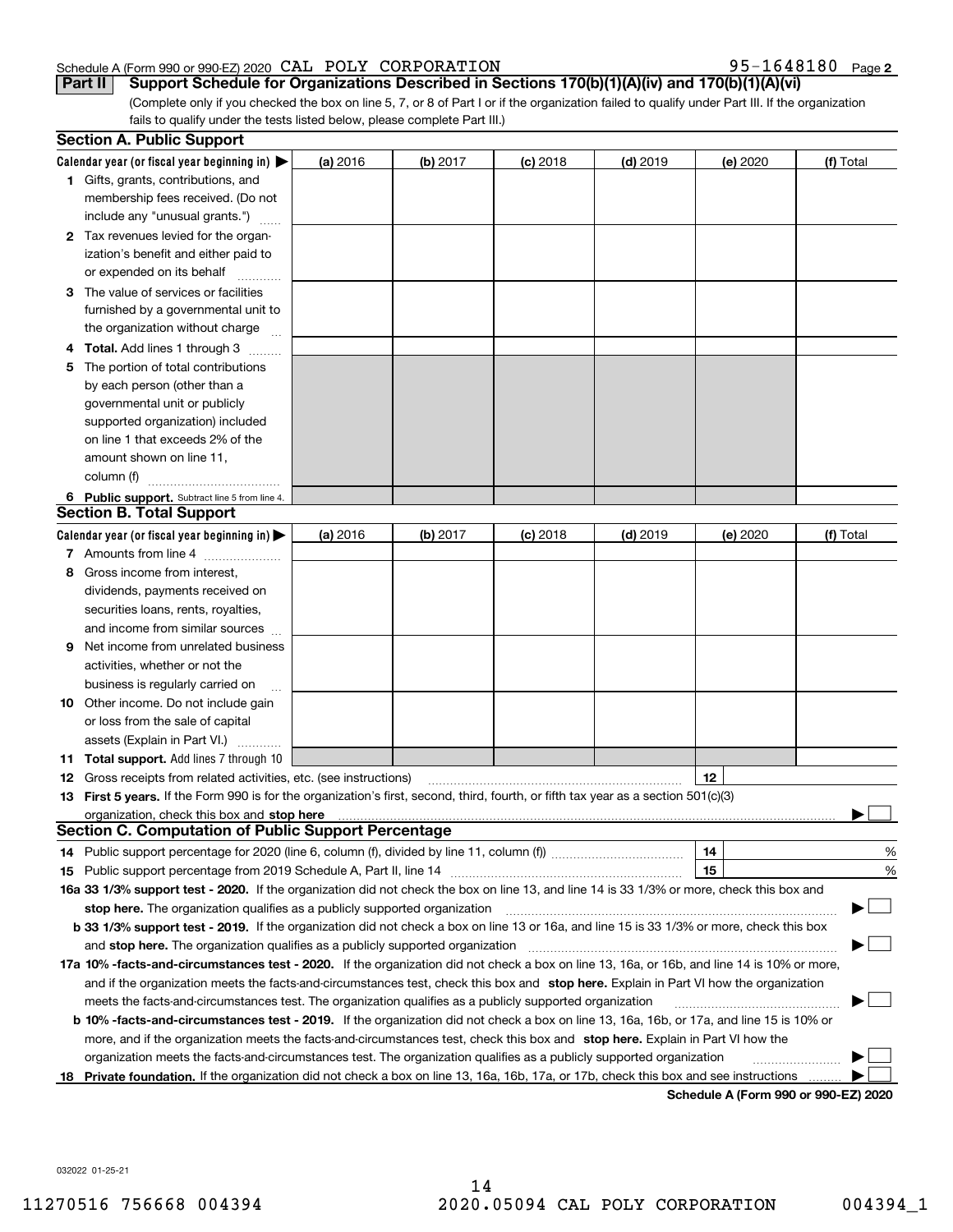#### Schedule A (Form 990 or 990-EZ) 2020 Page CAL POLY CORPORATION 95-1648180

### **Part III Support Schedule for Organizations Described in Section 509(a)(2)**

**3**

(Complete only if you checked the box on line 10 of Part I or if the organization failed to qualify under Part II. If the organization fails to qualify under the tests listed below, please complete Part II.)

| <b>Section A. Public Support</b>                                                                                                                                                                                                                                                             |          |          |            |            |          |                                      |
|----------------------------------------------------------------------------------------------------------------------------------------------------------------------------------------------------------------------------------------------------------------------------------------------|----------|----------|------------|------------|----------|--------------------------------------|
| Calendar year (or fiscal year beginning in) $\blacktriangleright$                                                                                                                                                                                                                            | (a) 2016 | (b) 2017 | $(c)$ 2018 | $(d)$ 2019 | (e) 2020 | (f) Total                            |
| 1 Gifts, grants, contributions, and                                                                                                                                                                                                                                                          |          |          |            |            |          |                                      |
| membership fees received. (Do not                                                                                                                                                                                                                                                            |          |          |            |            |          |                                      |
| include any "unusual grants.")                                                                                                                                                                                                                                                               |          |          |            |            |          |                                      |
| <b>2</b> Gross receipts from admissions,<br>merchandise sold or services per-<br>formed, or facilities furnished in<br>any activity that is related to the<br>organization's tax-exempt purpose                                                                                              |          |          |            |            |          |                                      |
| 3 Gross receipts from activities that                                                                                                                                                                                                                                                        |          |          |            |            |          |                                      |
| are not an unrelated trade or bus-                                                                                                                                                                                                                                                           |          |          |            |            |          |                                      |
| iness under section 513                                                                                                                                                                                                                                                                      |          |          |            |            |          |                                      |
| 4 Tax revenues levied for the organ-<br>ization's benefit and either paid to                                                                                                                                                                                                                 |          |          |            |            |          |                                      |
| or expended on its behalf                                                                                                                                                                                                                                                                    |          |          |            |            |          |                                      |
| 5 The value of services or facilities<br>furnished by a governmental unit to                                                                                                                                                                                                                 |          |          |            |            |          |                                      |
| the organization without charge                                                                                                                                                                                                                                                              |          |          |            |            |          |                                      |
| <b>6 Total.</b> Add lines 1 through 5                                                                                                                                                                                                                                                        |          |          |            |            |          |                                      |
| 7a Amounts included on lines 1, 2, and<br>3 received from disqualified persons                                                                                                                                                                                                               |          |          |            |            |          |                                      |
| <b>b</b> Amounts included on lines 2 and 3 received<br>from other than disqualified persons that<br>exceed the greater of \$5,000 or 1% of the<br>amount on line 13 for the year                                                                                                             |          |          |            |            |          |                                      |
| c Add lines 7a and 7b                                                                                                                                                                                                                                                                        |          |          |            |            |          |                                      |
| 8 Public support. (Subtract line 7c from line 6.)<br><b>Section B. Total Support</b>                                                                                                                                                                                                         |          |          |            |            |          |                                      |
| Calendar year (or fiscal year beginning in)                                                                                                                                                                                                                                                  | (a) 2016 | (b) 2017 | $(c)$ 2018 | $(d)$ 2019 | (e) 2020 | (f) Total                            |
| 9 Amounts from line 6                                                                                                                                                                                                                                                                        |          |          |            |            |          |                                      |
| 10a Gross income from interest,<br>dividends, payments received on<br>securities loans, rents, royalties,<br>and income from similar sources                                                                                                                                                 |          |          |            |            |          |                                      |
| <b>b</b> Unrelated business taxable income                                                                                                                                                                                                                                                   |          |          |            |            |          |                                      |
| (less section 511 taxes) from businesses                                                                                                                                                                                                                                                     |          |          |            |            |          |                                      |
| acquired after June 30, 1975                                                                                                                                                                                                                                                                 |          |          |            |            |          |                                      |
| c Add lines 10a and 10b                                                                                                                                                                                                                                                                      |          |          |            |            |          |                                      |
| <b>11</b> Net income from unrelated business<br>activities not included in line 10b,<br>whether or not the business is<br>regularly carried on                                                                                                                                               |          |          |            |            |          |                                      |
| <b>12</b> Other income. Do not include gain<br>or loss from the sale of capital<br>assets (Explain in Part VI.)                                                                                                                                                                              |          |          |            |            |          |                                      |
| <b>13 Total support.</b> (Add lines 9, 10c, 11, and 12.)                                                                                                                                                                                                                                     |          |          |            |            |          |                                      |
| 14 First 5 years. If the Form 990 is for the organization's first, second, third, fourth, or fifth tax year as a section 501(c)(3) organization,                                                                                                                                             |          |          |            |            |          |                                      |
| check this box and stop here measurements and contact the state of the state of the state of the state of the state of the state of the state of the state of the state of the state of the state of the state of the state of<br><b>Section C. Computation of Public Support Percentage</b> |          |          |            |            |          |                                      |
|                                                                                                                                                                                                                                                                                              |          |          |            |            | 15       | %                                    |
| 16 Public support percentage from 2019 Schedule A, Part III, line 15<br><b>Section D. Computation of Investment Income Percentage</b>                                                                                                                                                        |          |          |            |            | 16       | %                                    |
| 17 Investment income percentage for 2020 (line 10c, column (f), divided by line 13, column (f))                                                                                                                                                                                              |          |          |            |            | 17       | %                                    |
| 18 Investment income percentage from 2019 Schedule A, Part III, line 17                                                                                                                                                                                                                      |          |          |            |            | 18       | %                                    |
| 19a 33 1/3% support tests - 2020. If the organization did not check the box on line 14, and line 15 is more than 33 1/3%, and line 17 is not                                                                                                                                                 |          |          |            |            |          |                                      |
| more than 33 1/3%, check this box and stop here. The organization qualifies as a publicly supported organization                                                                                                                                                                             |          |          |            |            |          |                                      |
| b 33 1/3% support tests - 2019. If the organization did not check a box on line 14 or line 19a, and line 16 is more than 33 1/3%, and                                                                                                                                                        |          |          |            |            |          |                                      |
| line 18 is not more than 33 1/3%, check this box and stop here. The organization qualifies as a publicly supported organization                                                                                                                                                              |          |          |            |            |          |                                      |
| 20 Private foundation. If the organization did not check a box on line 14, 19a, or 19b, check this box and see instructions                                                                                                                                                                  |          |          |            |            |          |                                      |
| 032023 01-25-21                                                                                                                                                                                                                                                                              |          |          |            |            |          | Schedule A (Form 990 or 990-EZ) 2020 |
|                                                                                                                                                                                                                                                                                              |          | 15       |            |            |          |                                      |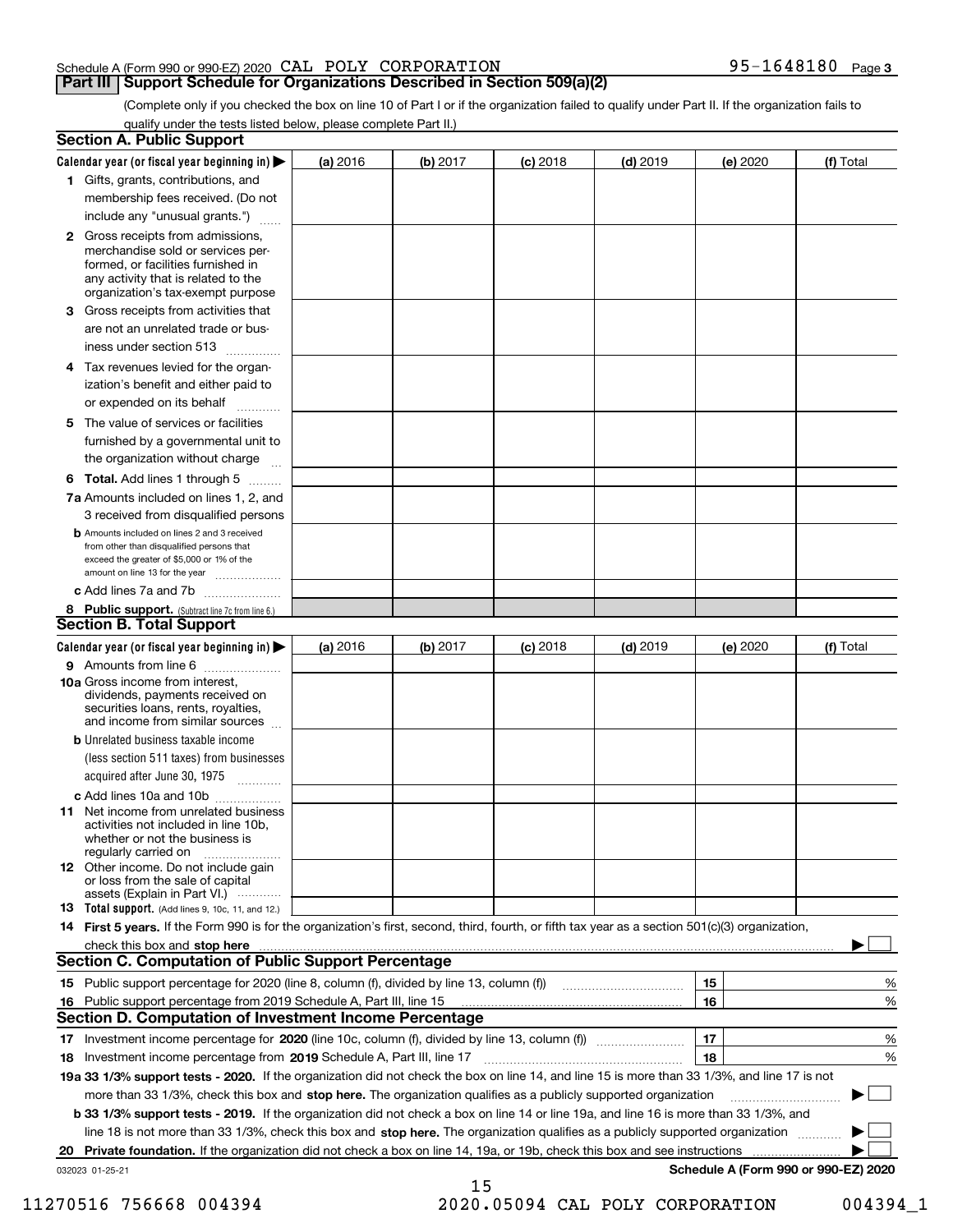**Yes**

**No**

## **Part IV Supporting Organizations**

(Complete only if you checked a box in line 12 on Part I. If you checked box 12a, Part I, complete Sections A and B. If you checked box 12b, Part I, complete Sections A and C. If you checked box 12c, Part I, complete Sections A, D, and E. If you checked box 12d, Part I, complete Sections A and D, and complete Part V.)

### **Section A. All Supporting Organizations**

- **1** Are all of the organization's supported organizations listed by name in the organization's governing documents? If "No," describe in **Part VI** how the supported organizations are designated. If designated by *class or purpose, describe the designation. If historic and continuing relationship, explain.*
- **2** Did the organization have any supported organization that does not have an IRS determination of status under section 509(a)(1) or (2)? If "Yes," explain in Part VI how the organization determined that the supported *organization was described in section 509(a)(1) or (2).*
- **3a** Did the organization have a supported organization described in section 501(c)(4), (5), or (6)? If "Yes," answer *lines 3b and 3c below.*
- **b** Did the organization confirm that each supported organization qualified under section 501(c)(4), (5), or (6) and satisfied the public support tests under section 509(a)(2)? If "Yes," describe in **Part VI** when and how the *organization made the determination.*
- **c**Did the organization ensure that all support to such organizations was used exclusively for section 170(c)(2)(B) purposes? If "Yes," explain in **Part VI** what controls the organization put in place to ensure such use.
- **4a***If* Was any supported organization not organized in the United States ("foreign supported organization")? *"Yes," and if you checked box 12a or 12b in Part I, answer lines 4b and 4c below.*
- **b** Did the organization have ultimate control and discretion in deciding whether to make grants to the foreign supported organization? If "Yes," describe in **Part VI** how the organization had such control and discretion *despite being controlled or supervised by or in connection with its supported organizations.*
- **c** Did the organization support any foreign supported organization that does not have an IRS determination under sections 501(c)(3) and 509(a)(1) or (2)? If "Yes," explain in **Part VI** what controls the organization used *to ensure that all support to the foreign supported organization was used exclusively for section 170(c)(2)(B) purposes.*
- **5a** Did the organization add, substitute, or remove any supported organizations during the tax year? If "Yes," answer lines 5b and 5c below (if applicable). Also, provide detail in **Part VI,** including (i) the names and EIN *numbers of the supported organizations added, substituted, or removed; (ii) the reasons for each such action; (iii) the authority under the organization's organizing document authorizing such action; and (iv) how the action was accomplished (such as by amendment to the organizing document).*
- **b** Type I or Type II only. Was any added or substituted supported organization part of a class already designated in the organization's organizing document?
- **cSubstitutions only.**  Was the substitution the result of an event beyond the organization's control?
- **6** Did the organization provide support (whether in the form of grants or the provision of services or facilities) to **Part VI.** *If "Yes," provide detail in* support or benefit one or more of the filing organization's supported organizations? anyone other than (i) its supported organizations, (ii) individuals that are part of the charitable class benefited by one or more of its supported organizations, or (iii) other supporting organizations that also
- **7**Did the organization provide a grant, loan, compensation, or other similar payment to a substantial contributor *If "Yes," complete Part I of Schedule L (Form 990 or 990-EZ).* regard to a substantial contributor? (as defined in section 4958(c)(3)(C)), a family member of a substantial contributor, or a 35% controlled entity with
- **8** Did the organization make a loan to a disqualified person (as defined in section 4958) not described in line 7? *If "Yes," complete Part I of Schedule L (Form 990 or 990-EZ).*
- **9a** Was the organization controlled directly or indirectly at any time during the tax year by one or more in section 509(a)(1) or (2))? If "Yes," *provide detail in* <code>Part VI.</code> disqualified persons, as defined in section 4946 (other than foundation managers and organizations described
- **b**the supporting organization had an interest? If "Yes," provide detail in P**art VI**. Did one or more disqualified persons (as defined in line 9a) hold a controlling interest in any entity in which
- **c**Did a disqualified person (as defined in line 9a) have an ownership interest in, or derive any personal benefit from, assets in which the supporting organization also had an interest? If "Yes," provide detail in P**art VI.**
- **10a** Was the organization subject to the excess business holdings rules of section 4943 because of section supporting organizations)? If "Yes," answer line 10b below. 4943(f) (regarding certain Type II supporting organizations, and all Type III non-functionally integrated
- **b** Did the organization have any excess business holdings in the tax year? (Use Schedule C, Form 4720, to *determine whether the organization had excess business holdings.)*

16

032024 01-25-21

**123a3b3c4a4b4c5a 5b5c6789a 9b9c10a10b**X X X X X X X X X X X X

**Schedule A (Form 990 or 990-EZ) 2020**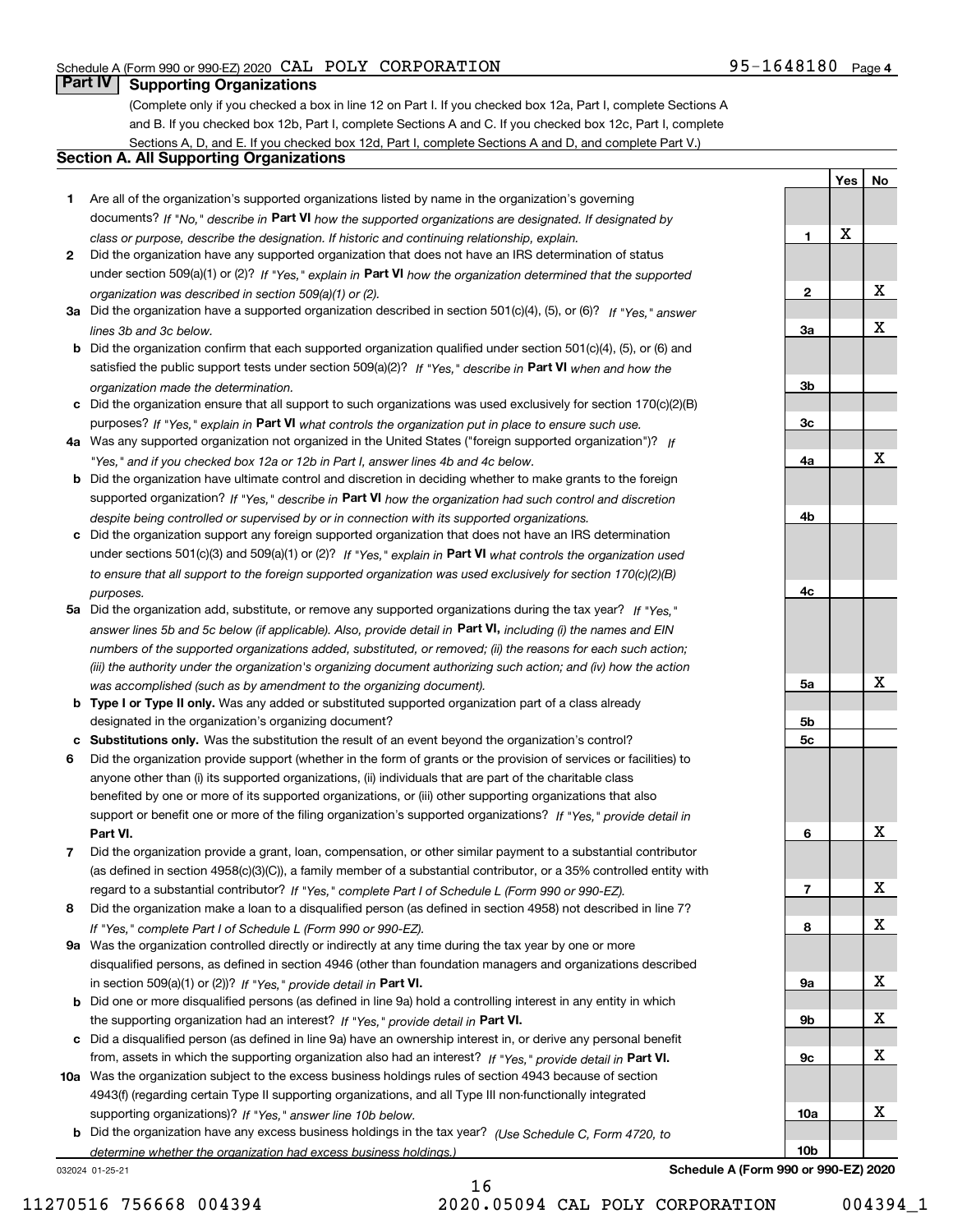|              | Part IV | Supporting Organizations (continued)                                                                                                                                                                                                                                                                                                                                                                                                                                                                                                                                                                                                                 |                 |     |             |
|--------------|---------|------------------------------------------------------------------------------------------------------------------------------------------------------------------------------------------------------------------------------------------------------------------------------------------------------------------------------------------------------------------------------------------------------------------------------------------------------------------------------------------------------------------------------------------------------------------------------------------------------------------------------------------------------|-----------------|-----|-------------|
|              |         |                                                                                                                                                                                                                                                                                                                                                                                                                                                                                                                                                                                                                                                      |                 | Yes | No.         |
| 11           |         | Has the organization accepted a gift or contribution from any of the following persons?                                                                                                                                                                                                                                                                                                                                                                                                                                                                                                                                                              |                 |     |             |
|              |         | a A person who directly or indirectly controls, either alone or together with persons described in lines 11b and                                                                                                                                                                                                                                                                                                                                                                                                                                                                                                                                     |                 |     |             |
|              |         | 11c below, the governing body of a supported organization?                                                                                                                                                                                                                                                                                                                                                                                                                                                                                                                                                                                           | 11a             |     | X           |
|              |         | <b>b</b> A family member of a person described in line 11a above?                                                                                                                                                                                                                                                                                                                                                                                                                                                                                                                                                                                    | 11 <sub>b</sub> |     | $\mathbf X$ |
|              |         | c A 35% controlled entity of a person described in line 11a or 11b above? If "Yes" to line 11a, 11b, or 11c, provide                                                                                                                                                                                                                                                                                                                                                                                                                                                                                                                                 |                 |     |             |
|              |         | detail in Part VI.                                                                                                                                                                                                                                                                                                                                                                                                                                                                                                                                                                                                                                   | 11c             |     | X           |
|              |         | <b>Section B. Type I Supporting Organizations</b>                                                                                                                                                                                                                                                                                                                                                                                                                                                                                                                                                                                                    |                 |     |             |
|              |         |                                                                                                                                                                                                                                                                                                                                                                                                                                                                                                                                                                                                                                                      |                 | Yes | No          |
| 1            |         | Did the governing body, members of the governing body, officers acting in their official capacity, or membership of one or<br>more supported organizations have the power to regularly appoint or elect at least a majority of the organization's officers,<br>directors, or trustees at all times during the tax year? If "No," describe in Part VI how the supported organization(s)<br>effectively operated, supervised, or controlled the organization's activities. If the organization had more than one supported<br>organization, describe how the powers to appoint and/or remove officers, directors, or trustees were allocated among the |                 |     |             |
|              |         | supported organizations and what conditions or restrictions, if any, applied to such powers during the tax year.                                                                                                                                                                                                                                                                                                                                                                                                                                                                                                                                     | 1               | X   |             |
| $\mathbf{2}$ |         | Did the organization operate for the benefit of any supported organization other than the supported                                                                                                                                                                                                                                                                                                                                                                                                                                                                                                                                                  |                 |     |             |
|              |         | organization(s) that operated, supervised, or controlled the supporting organization? If "Yes," explain in                                                                                                                                                                                                                                                                                                                                                                                                                                                                                                                                           |                 |     |             |
|              |         | Part VI how providing such benefit carried out the purposes of the supported organization(s) that operated,                                                                                                                                                                                                                                                                                                                                                                                                                                                                                                                                          |                 |     |             |
|              |         | supervised, or controlled the supporting organization.                                                                                                                                                                                                                                                                                                                                                                                                                                                                                                                                                                                               | 2               |     | $\mathbf X$ |
|              |         | Section C. Type II Supporting Organizations                                                                                                                                                                                                                                                                                                                                                                                                                                                                                                                                                                                                          |                 |     |             |
|              |         |                                                                                                                                                                                                                                                                                                                                                                                                                                                                                                                                                                                                                                                      |                 | Yes | No          |
| 1.           |         | Were a majority of the organization's directors or trustees during the tax year also a majority of the directors                                                                                                                                                                                                                                                                                                                                                                                                                                                                                                                                     |                 |     |             |
|              |         | or trustees of each of the organization's supported organization(s)? If "No," describe in Part VI how control                                                                                                                                                                                                                                                                                                                                                                                                                                                                                                                                        |                 |     |             |
|              |         | or management of the supporting organization was vested in the same persons that controlled or managed                                                                                                                                                                                                                                                                                                                                                                                                                                                                                                                                               |                 |     |             |
|              |         | the supported organization(s).                                                                                                                                                                                                                                                                                                                                                                                                                                                                                                                                                                                                                       | 1               |     |             |
|              |         | Section D. All Type III Supporting Organizations                                                                                                                                                                                                                                                                                                                                                                                                                                                                                                                                                                                                     |                 |     |             |
|              |         |                                                                                                                                                                                                                                                                                                                                                                                                                                                                                                                                                                                                                                                      |                 | Yes | No          |
| 1            |         | Did the organization provide to each of its supported organizations, by the last day of the fifth month of the                                                                                                                                                                                                                                                                                                                                                                                                                                                                                                                                       |                 |     |             |
|              |         | organization's tax year, (i) a written notice describing the type and amount of support provided during the prior tax                                                                                                                                                                                                                                                                                                                                                                                                                                                                                                                                |                 |     |             |
|              |         | year, (ii) a copy of the Form 990 that was most recently filed as of the date of notification, and (iii) copies of the                                                                                                                                                                                                                                                                                                                                                                                                                                                                                                                               |                 |     |             |
|              |         | organization's governing documents in effect on the date of notification, to the extent not previously provided?                                                                                                                                                                                                                                                                                                                                                                                                                                                                                                                                     | 1               |     |             |
| 2            |         | Were any of the organization's officers, directors, or trustees either (i) appointed or elected by the supported                                                                                                                                                                                                                                                                                                                                                                                                                                                                                                                                     |                 |     |             |
|              |         | organization(s) or (ii) serving on the governing body of a supported organization? If "No," explain in Part VI how                                                                                                                                                                                                                                                                                                                                                                                                                                                                                                                                   |                 |     |             |
|              |         | the organization maintained a close and continuous working relationship with the supported organization(s).                                                                                                                                                                                                                                                                                                                                                                                                                                                                                                                                          | 2               |     |             |
| 3            |         | By reason of the relationship described in line 2, above, did the organization's supported organizations have a                                                                                                                                                                                                                                                                                                                                                                                                                                                                                                                                      |                 |     |             |
|              |         | significant voice in the organization's investment policies and in directing the use of the organization's                                                                                                                                                                                                                                                                                                                                                                                                                                                                                                                                           |                 |     |             |
|              |         | income or assets at all times during the tax year? If "Yes," describe in Part VI the role the organization's                                                                                                                                                                                                                                                                                                                                                                                                                                                                                                                                         |                 |     |             |
|              |         | supported organizations played in this regard.                                                                                                                                                                                                                                                                                                                                                                                                                                                                                                                                                                                                       | 3               |     |             |
|              |         | Section E. Type III Functionally Integrated Supporting Organizations                                                                                                                                                                                                                                                                                                                                                                                                                                                                                                                                                                                 |                 |     |             |
|              |         | $\mathbf{r}$ , and the state of the state of the state of the state of the state of the state of the state of the state of the state of the state of the state of the state of the state of the state of the state of the state o<br>$l$ aaa imatuustianal                                                                                                                                                                                                                                                                                                                                                                                           |                 |     |             |

**1**Check the box next to the method that the organization used to satisfy the Integral Part Test during the year (see instructions).

- **alinupy** The organization satisfied the Activities Test. Complete line 2 below.
- **bThe organization is the parent of each of its supported organizations. Complete line 3 below.**

|  |  |  | c $\Box$ The organization supported a governmental entity. Describe in Part VI how you supported a governmental entity (see instructions). |  |
|--|--|--|--------------------------------------------------------------------------------------------------------------------------------------------|--|
|--|--|--|--------------------------------------------------------------------------------------------------------------------------------------------|--|

17

- **2Answer lines 2a and 2b below. Yes No** Activities Test.
- **a** Did substantially all of the organization's activities during the tax year directly further the exempt purposes of the supported organization(s) to which the organization was responsive? If "Yes," then in **Part VI identify those supported organizations and explain**  *how these activities directly furthered their exempt purposes, how the organization was responsive to those supported organizations, and how the organization determined that these activities constituted substantially all of its activities.*
- **b** Did the activities described in line 2a, above, constitute activities that, but for the organization's involvement, **Part VI**  *the reasons for the organization's position that its supported organization(s) would have engaged in* one or more of the organization's supported organization(s) would have been engaged in? If "Yes," e*xplain in these activities but for the organization's involvement.*
- **3** Parent of Supported Organizations. Answer lines 3a and 3b below.

**a** Did the organization have the power to regularly appoint or elect a majority of the officers, directors, or trustees of each of the supported organizations? If "Yes" or "No" provide details in **Part VI.** 

032025 01-25-21 **b** Did the organization exercise a substantial degree of direction over the policies, programs, and activities of each of its supported organizations? If "Yes," describe in Part VI the role played by the organization in this regard.

**Schedule A (Form 990 or 990-EZ) 2020**

**2a**

**2b**

**3a**

**3b**

11270516 756668 004394 2020.05094 CAL POLY CORPORATION 004394\_1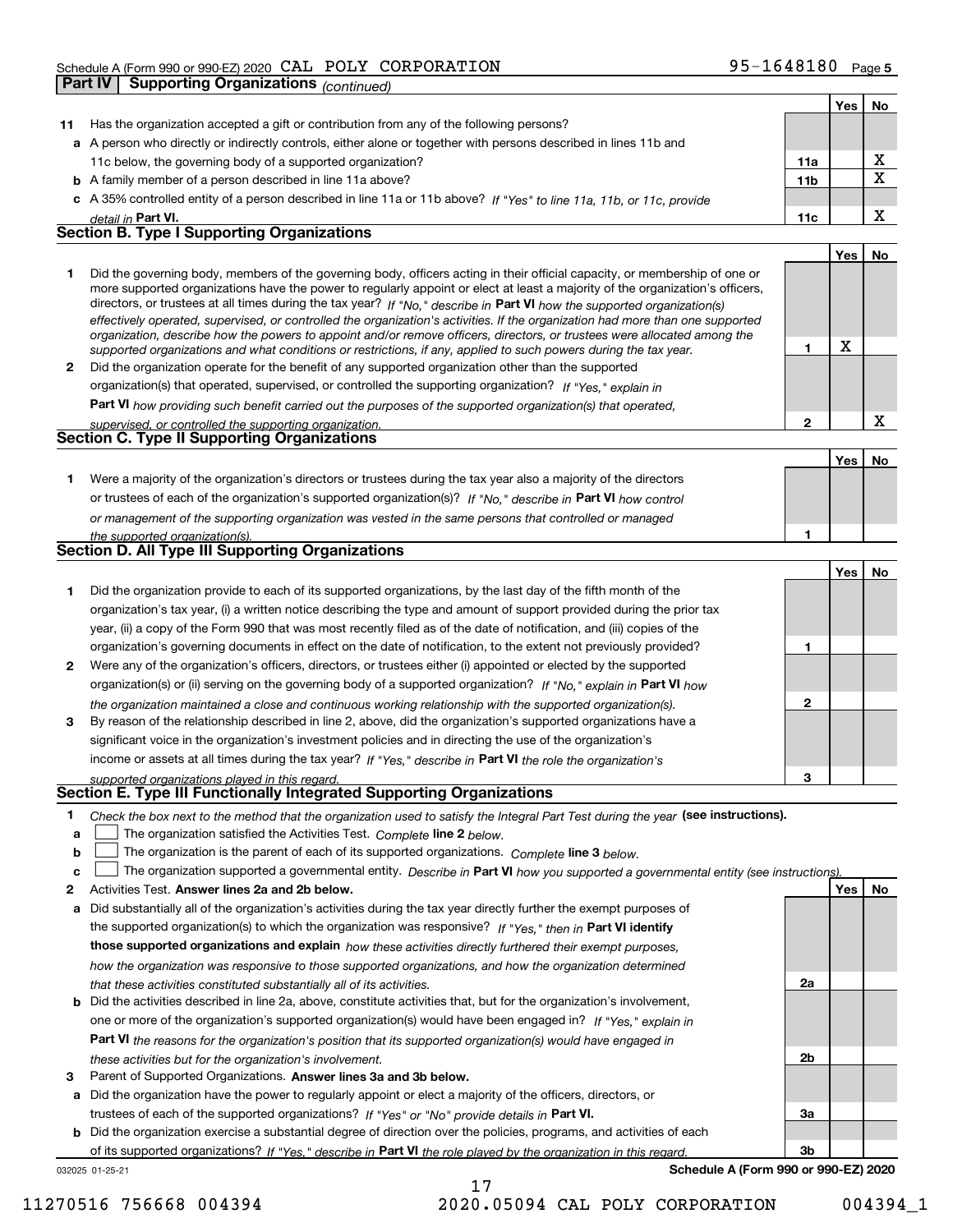#### Schedule A (Form 990 or 990-EZ) 2020 Page CAL POLY CORPORATION 95-1648180 **Part V Type III Non-Functionally Integrated 509(a)(3) Supporting Organizations**

**1**

1 Check here if the organization satisfied the Integral Part Test as a qualifying trust on Nov. 20, 1970 (explain in Part VI). See instructions. All other Type III non-functionally integrated supporting organizations must complete Sections A through E.

|              | Section A - Adjusted Net Income                                                                                                   |                | (A) Prior Year | (B) Current Year<br>(optional) |
|--------------|-----------------------------------------------------------------------------------------------------------------------------------|----------------|----------------|--------------------------------|
| 1            | Net short-term capital gain                                                                                                       | 1              |                |                                |
| 2            | Recoveries of prior-year distributions                                                                                            | $\overline{2}$ |                |                                |
| 3            | Other gross income (see instructions)                                                                                             | 3              |                |                                |
| 4            | Add lines 1 through 3.                                                                                                            | 4              |                |                                |
| 5            | Depreciation and depletion                                                                                                        | 5              |                |                                |
| 6            | Portion of operating expenses paid or incurred for production or                                                                  |                |                |                                |
|              | collection of gross income or for management, conservation, or                                                                    |                |                |                                |
|              | maintenance of property held for production of income (see instructions)                                                          | 6              |                |                                |
| 7            | Other expenses (see instructions)                                                                                                 | $\overline{7}$ |                |                                |
| 8            | Adjusted Net Income (subtract lines 5, 6, and 7 from line 4)                                                                      | 8              |                |                                |
|              | <b>Section B - Minimum Asset Amount</b>                                                                                           |                | (A) Prior Year | (B) Current Year<br>(optional) |
| 1            | Aggregate fair market value of all non-exempt-use assets (see                                                                     |                |                |                                |
|              | instructions for short tax year or assets held for part of year):                                                                 |                |                |                                |
|              | a Average monthly value of securities                                                                                             | 1a             |                |                                |
|              | <b>b</b> Average monthly cash balances                                                                                            | 1 <sub>b</sub> |                |                                |
|              | c Fair market value of other non-exempt-use assets                                                                                | 1c             |                |                                |
|              | d Total (add lines 1a, 1b, and 1c)                                                                                                | 1d             |                |                                |
|              | e Discount claimed for blockage or other factors                                                                                  |                |                |                                |
|              | (explain in detail in Part VI):                                                                                                   |                |                |                                |
| $\mathbf{2}$ | Acquisition indebtedness applicable to non-exempt-use assets                                                                      | 2              |                |                                |
| 3            | Subtract line 2 from line 1d.                                                                                                     | 3              |                |                                |
| 4            | Cash deemed held for exempt use. Enter 0.015 of line 3 (for greater amount,                                                       |                |                |                                |
|              | see instructions).                                                                                                                | 4              |                |                                |
| 5            | Net value of non-exempt-use assets (subtract line 4 from line 3)                                                                  | 5              |                |                                |
| 6            | Multiply line 5 by 0.035.                                                                                                         | 6              |                |                                |
| 7            | Recoveries of prior-year distributions                                                                                            | $\overline{7}$ |                |                                |
| 8            | Minimum Asset Amount (add line 7 to line 6)                                                                                       | 8              |                |                                |
|              | <b>Section C - Distributable Amount</b>                                                                                           |                |                | <b>Current Year</b>            |
| 1            | Adjusted net income for prior year (from Section A, line 8, column A)                                                             | 1              |                |                                |
| 2            | Enter 0.85 of line 1.                                                                                                             | $\overline{2}$ |                |                                |
| з            | Minimum asset amount for prior year (from Section B, line 8, column A)                                                            | 3              |                |                                |
| 4            | Enter greater of line 2 or line 3.                                                                                                | 4              |                |                                |
| 5            | Income tax imposed in prior year                                                                                                  | 5              |                |                                |
| 6            | <b>Distributable Amount.</b> Subtract line 5 from line 4, unless subject to                                                       |                |                |                                |
|              | emergency temporary reduction (see instructions).                                                                                 | 6              |                |                                |
| 7            | Check here if the current year is the organization's first as a non-functionally integrated Type III supporting organization (see |                |                |                                |

instructions).

**Schedule A (Form 990 or 990-EZ) 2020**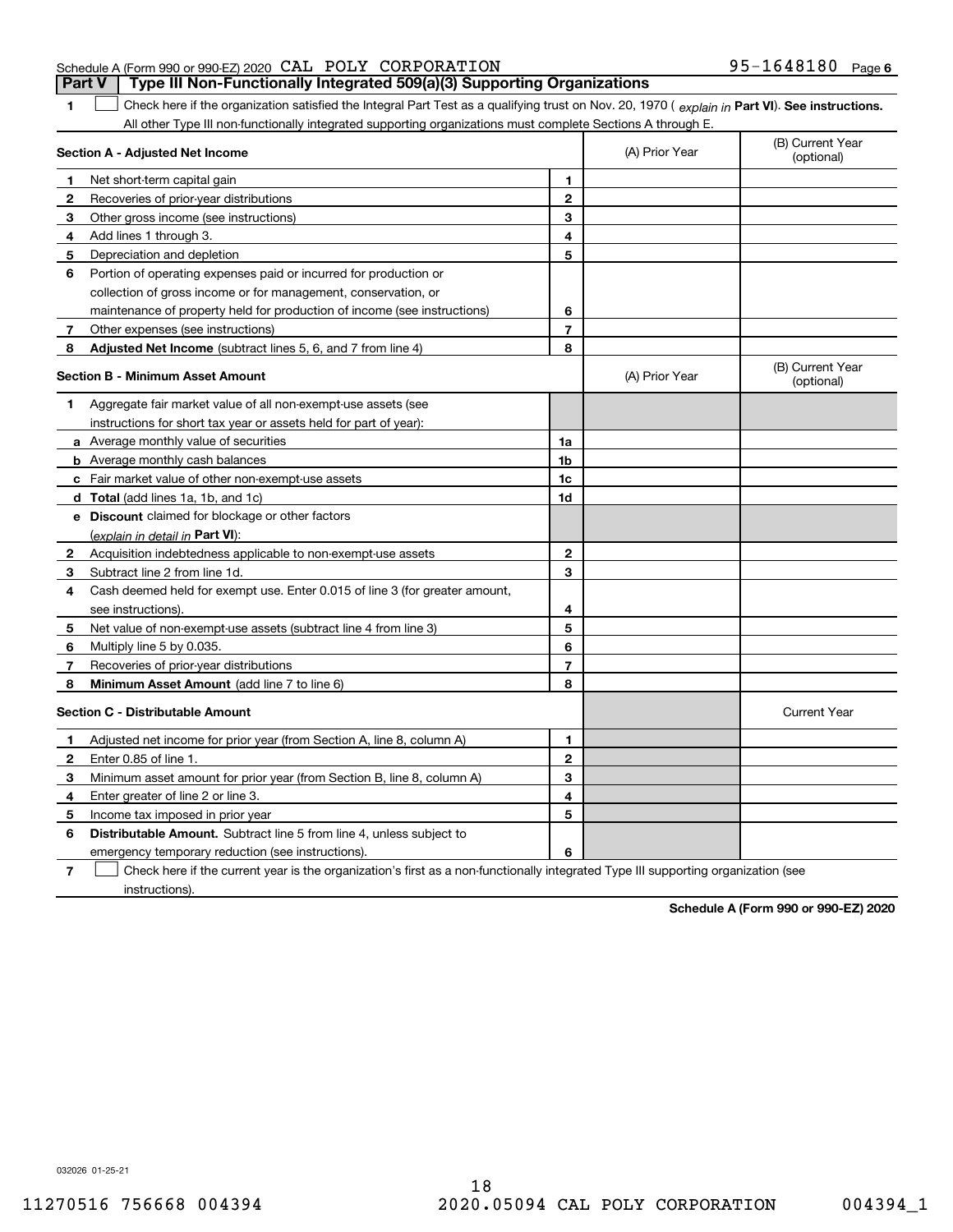Schedule A (Form 990 or 990-EZ) 2020 Page CAL POLY CORPORATION 95-1648180

|    | Type III Non-Functionally Integrated 509(a)(3) Supporting Organizations<br><b>Part V</b><br>(continued) |                             |                                       |    |                                         |  |  |  |
|----|---------------------------------------------------------------------------------------------------------|-----------------------------|---------------------------------------|----|-----------------------------------------|--|--|--|
|    | <b>Section D - Distributions</b><br><b>Current Year</b>                                                 |                             |                                       |    |                                         |  |  |  |
| 1  | Amounts paid to supported organizations to accomplish exempt purposes                                   |                             |                                       | 1  |                                         |  |  |  |
| 2  | Amounts paid to perform activity that directly furthers exempt purposes of supported                    |                             |                                       |    |                                         |  |  |  |
|    | organizations, in excess of income from activity                                                        |                             |                                       | 2  |                                         |  |  |  |
| 3  | Administrative expenses paid to accomplish exempt purposes of supported organizations                   |                             |                                       | 3  |                                         |  |  |  |
| 4  | Amounts paid to acquire exempt-use assets                                                               |                             |                                       | 4  |                                         |  |  |  |
| 5  | Qualified set-aside amounts (prior IRS approval required - provide details in Part VI)                  |                             |                                       | 5  |                                         |  |  |  |
| 6  | Other distributions (describe in Part VI). See instructions.                                            |                             |                                       | 6  |                                         |  |  |  |
| 7  | Total annual distributions. Add lines 1 through 6.                                                      |                             |                                       | 7  |                                         |  |  |  |
| 8  | Distributions to attentive supported organizations to which the organization is responsive              |                             |                                       |    |                                         |  |  |  |
|    | (provide details in Part VI). See instructions.                                                         |                             |                                       | 8  |                                         |  |  |  |
| 9  | Distributable amount for 2020 from Section C, line 6                                                    |                             |                                       | 9  |                                         |  |  |  |
| 10 | Line 8 amount divided by line 9 amount                                                                  |                             |                                       | 10 |                                         |  |  |  |
|    |                                                                                                         | (i)                         | (ii)                                  |    | (iii)                                   |  |  |  |
|    | <b>Section E - Distribution Allocations</b> (see instructions)                                          | <b>Excess Distributions</b> | <b>Underdistributions</b><br>Pre-2020 |    | <b>Distributable</b><br>Amount for 2020 |  |  |  |
| 1  | Distributable amount for 2020 from Section C, line 6                                                    |                             |                                       |    |                                         |  |  |  |
| 2  | Underdistributions, if any, for years prior to 2020 (reason-                                            |                             |                                       |    |                                         |  |  |  |
|    | able cause required - explain in Part VI). See instructions.                                            |                             |                                       |    |                                         |  |  |  |
| 3  | Excess distributions carryover, if any, to 2020                                                         |                             |                                       |    |                                         |  |  |  |
|    | <b>a</b> From 2015                                                                                      |                             |                                       |    |                                         |  |  |  |
|    | <b>b</b> From 2016                                                                                      |                             |                                       |    |                                         |  |  |  |
|    | c From 2017                                                                                             |                             |                                       |    |                                         |  |  |  |
|    | <b>d</b> From 2018                                                                                      |                             |                                       |    |                                         |  |  |  |
|    | e From 2019                                                                                             |                             |                                       |    |                                         |  |  |  |
|    | f Total of lines 3a through 3e                                                                          |                             |                                       |    |                                         |  |  |  |
|    | g Applied to underdistributions of prior years                                                          |                             |                                       |    |                                         |  |  |  |
|    | <b>h</b> Applied to 2020 distributable amount                                                           |                             |                                       |    |                                         |  |  |  |
|    | Carryover from 2015 not applied (see instructions)                                                      |                             |                                       |    |                                         |  |  |  |
|    | Remainder. Subtract lines 3g, 3h, and 3i from line 3f.                                                  |                             |                                       |    |                                         |  |  |  |
| 4  | Distributions for 2020 from Section D,                                                                  |                             |                                       |    |                                         |  |  |  |
|    | line $7:$                                                                                               |                             |                                       |    |                                         |  |  |  |
|    | a Applied to underdistributions of prior years                                                          |                             |                                       |    |                                         |  |  |  |
|    | <b>b</b> Applied to 2020 distributable amount                                                           |                             |                                       |    |                                         |  |  |  |
|    | c Remainder. Subtract lines 4a and 4b from line 4.                                                      |                             |                                       |    |                                         |  |  |  |
| 5  | Remaining underdistributions for years prior to 2020, if                                                |                             |                                       |    |                                         |  |  |  |
|    | any. Subtract lines 3g and 4a from line 2. For result greater                                           |                             |                                       |    |                                         |  |  |  |
|    | than zero, explain in Part VI. See instructions.                                                        |                             |                                       |    |                                         |  |  |  |
| 6  | Remaining underdistributions for 2020. Subtract lines 3h                                                |                             |                                       |    |                                         |  |  |  |
|    | and 4b from line 1. For result greater than zero, explain in                                            |                             |                                       |    |                                         |  |  |  |
|    | Part VI. See instructions.                                                                              |                             |                                       |    |                                         |  |  |  |
| 7  | Excess distributions carryover to 2021. Add lines 3j                                                    |                             |                                       |    |                                         |  |  |  |
|    | and 4c.                                                                                                 |                             |                                       |    |                                         |  |  |  |
| 8  | Breakdown of line 7:                                                                                    |                             |                                       |    |                                         |  |  |  |
|    | a Excess from 2016                                                                                      |                             |                                       |    |                                         |  |  |  |
|    | <b>b</b> Excess from 2017                                                                               |                             |                                       |    |                                         |  |  |  |
|    | c Excess from 2018                                                                                      |                             |                                       |    |                                         |  |  |  |
|    | d Excess from 2019                                                                                      |                             |                                       |    |                                         |  |  |  |
|    | e Excess from 2020                                                                                      |                             |                                       |    |                                         |  |  |  |

**Schedule A (Form 990 or 990-EZ) 2020**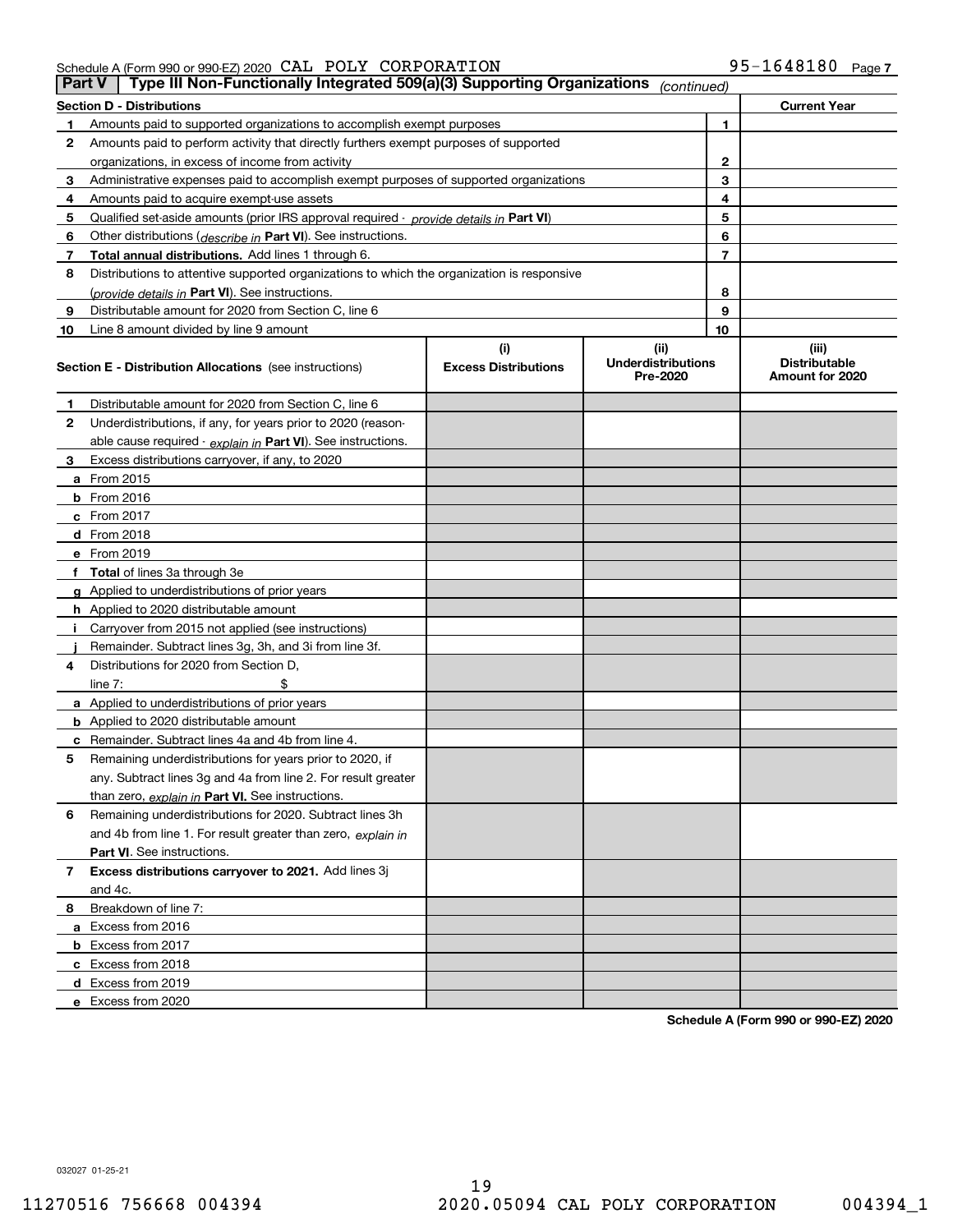Part VI | Supplemental Information. Provide the explanations required by Part II, line 10; Part II, line 17a or 17b; Part III, line 12; Part IV, Section A, lines 1, 2, 3b, 3c, 4b, 4c, 5a, 6, 9a, 9b, 9c, 11a, 11b, and 11c; Part IV, Section B, lines 1 and 2; Part IV, Section C, line 1; Part IV, Section D, lines 2 and 3; Part IV, Section E, lines 1c, 2a, 2b, 3a, and 3b; Part V, line 1; Part V, Section B, line 1e; Part V, Section D, lines 5, 6, and 8; and Part V, Section E, lines 2, 5, and 6. Also complete this part for any additional information. (See instructions.)

PART 1 LINE 12A

FOLLOWING PROPOSED CHANGES FROM A RECENT IRS AUDIT, THE ORGANIZATION

RECLASSIFIED ITS PUBLIC CHARITY STATUS ON SCHEDULE A FROM  $509(A)(1)$ 

170(B)(1)(A)(IV) TO 509(A)(3) TYPE I SUPPORTING ORGANZATION. THERE WAS

NO CHANGE TO THE ORGANIZATION'S GOVERNING DOCUMENTS OR STRUCTURE, BUT

IS A PRESENTATION CHANGE ON SCHEDULE A. THE ORGANIZATION HAS NOT YET

RECEIVED A WRITTEN DETERMINATION LETTER FROM THE IRS REGARDING THIS

RECLASSIFICATION AS IT IS STILL PENDING APPROVAL.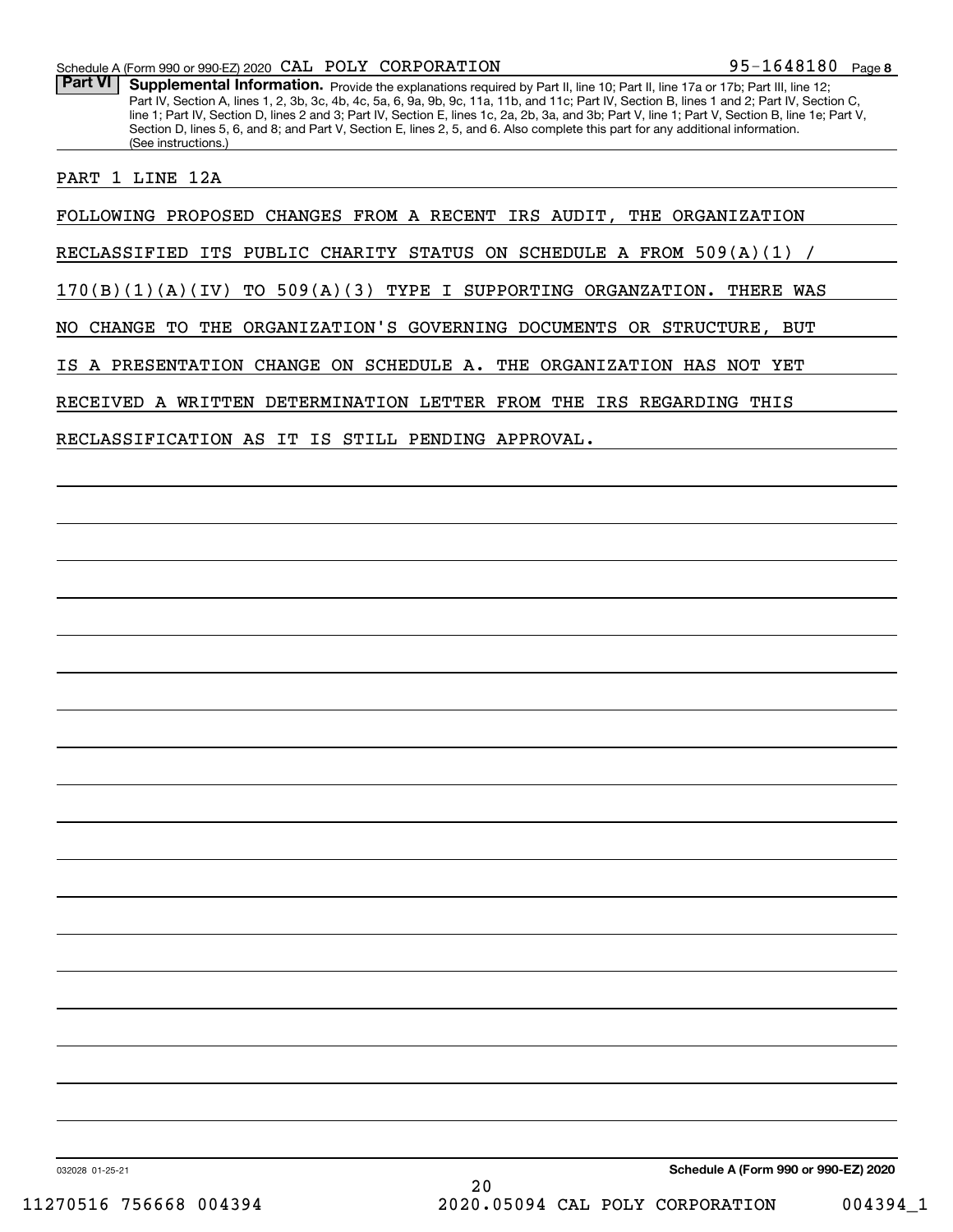Department of the Treasury Internal Revenue Service **(Form 990, 990-EZ, or 990-PF)**

Name of the organization

### \*\* PUBLIC DISCLOSURE COPY \*\*

# **Schedule B Schedule of Contributors**

**| Attach to Form 990, Form 990-EZ, or Form 990-PF. | Go to www.irs.gov/Form990 for the latest information.** OMB No. 1545-0047

**2020**

**Employer identification number**

POLY CORPORATION | 95-1648180

|  | $CAT$ . DOT.V $COP$ DOR |
|--|-------------------------|

| <b>Organization type (check one):</b> |                                                                                    |  |  |  |  |
|---------------------------------------|------------------------------------------------------------------------------------|--|--|--|--|
| Filers of:                            | Section:                                                                           |  |  |  |  |
| Form 990 or 990-EZ                    | $\boxed{\mathbf{X}}$ 501(c)( 3) (enter number) organization                        |  |  |  |  |
|                                       | $4947(a)(1)$ nonexempt charitable trust <b>not</b> treated as a private foundation |  |  |  |  |
|                                       | 527 political organization                                                         |  |  |  |  |
| Form 990-PF                           | 501(c)(3) exempt private foundation                                                |  |  |  |  |
|                                       | 4947(a)(1) nonexempt charitable trust treated as a private foundation              |  |  |  |  |
|                                       | 501(c)(3) taxable private foundation                                               |  |  |  |  |
|                                       |                                                                                    |  |  |  |  |

Check if your organization is covered by the **General Rule** or a **Special Rule. Note:**  Only a section 501(c)(7), (8), or (10) organization can check boxes for both the General Rule and a Special Rule. See instructions.

#### **General Rule**

 $\boxed{\textbf{X}}$  For an organization filing Form 990, 990-EZ, or 990-PF that received, during the year, contributions totaling \$5,000 or more (in money or property) from any one contributor. Complete Parts I and II. See instructions for determining a contributor's total contributions.

#### **Special Rules**

| For an organization described in section 501(c)(3) filing Form 990 or 990-EZ that met the 33 1/3% support test of the regulations under               |
|-------------------------------------------------------------------------------------------------------------------------------------------------------|
| sections 509(a)(1) and 170(b)(1)(A)(vi), that checked Schedule A (Form 990 or 990-EZ), Part II, line 13, 16a, or 16b, and that received from          |
| any one contributor, during the year, total contributions of the greater of (1) \$5,000; or (2) 2% of the amount on (i) Form 990, Part VIII, line 1h; |
| or (ii) Form 990-EZ, line 1. Complete Parts I and II.                                                                                                 |

For an organization described in section 501(c)(7), (8), or (10) filing Form 990 or 990-EZ that received from any one contributor, during the year, total contributions of more than \$1,000 exclusively for religious, charitable, scientific, literary, or educational purposes, or for the prevention of cruelty to children or animals. Complete Parts I (entering "N/A" in column (b) instead of the contributor name and address), II, and III.  $\mathcal{L}^{\text{max}}$ 

purpose. Don't complete any of the parts unless the **General Rule** applies to this organization because it received *nonexclusively* year, contributions <sub>exclusively</sub> for religious, charitable, etc., purposes, but no such contributions totaled more than \$1,000. If this box is checked, enter here the total contributions that were received during the year for an  $\;$ exclusively religious, charitable, etc., For an organization described in section 501(c)(7), (8), or (10) filing Form 990 or 990-EZ that received from any one contributor, during the religious, charitable, etc., contributions totaling \$5,000 or more during the year  $\Box$ — $\Box$   $\Box$  $\mathcal{L}^{\text{max}}$ 

**Caution:**  An organization that isn't covered by the General Rule and/or the Special Rules doesn't file Schedule B (Form 990, 990-EZ, or 990-PF),  **must** but it answer "No" on Part IV, line 2, of its Form 990; or check the box on line H of its Form 990-EZ or on its Form 990-PF, Part I, line 2, to certify that it doesn't meet the filing requirements of Schedule B (Form 990, 990-EZ, or 990-PF).

**For Paperwork Reduction Act Notice, see the instructions for Form 990, 990-EZ, or 990-PF. Schedule B (Form 990, 990-EZ, or 990-PF) (2020)** LHA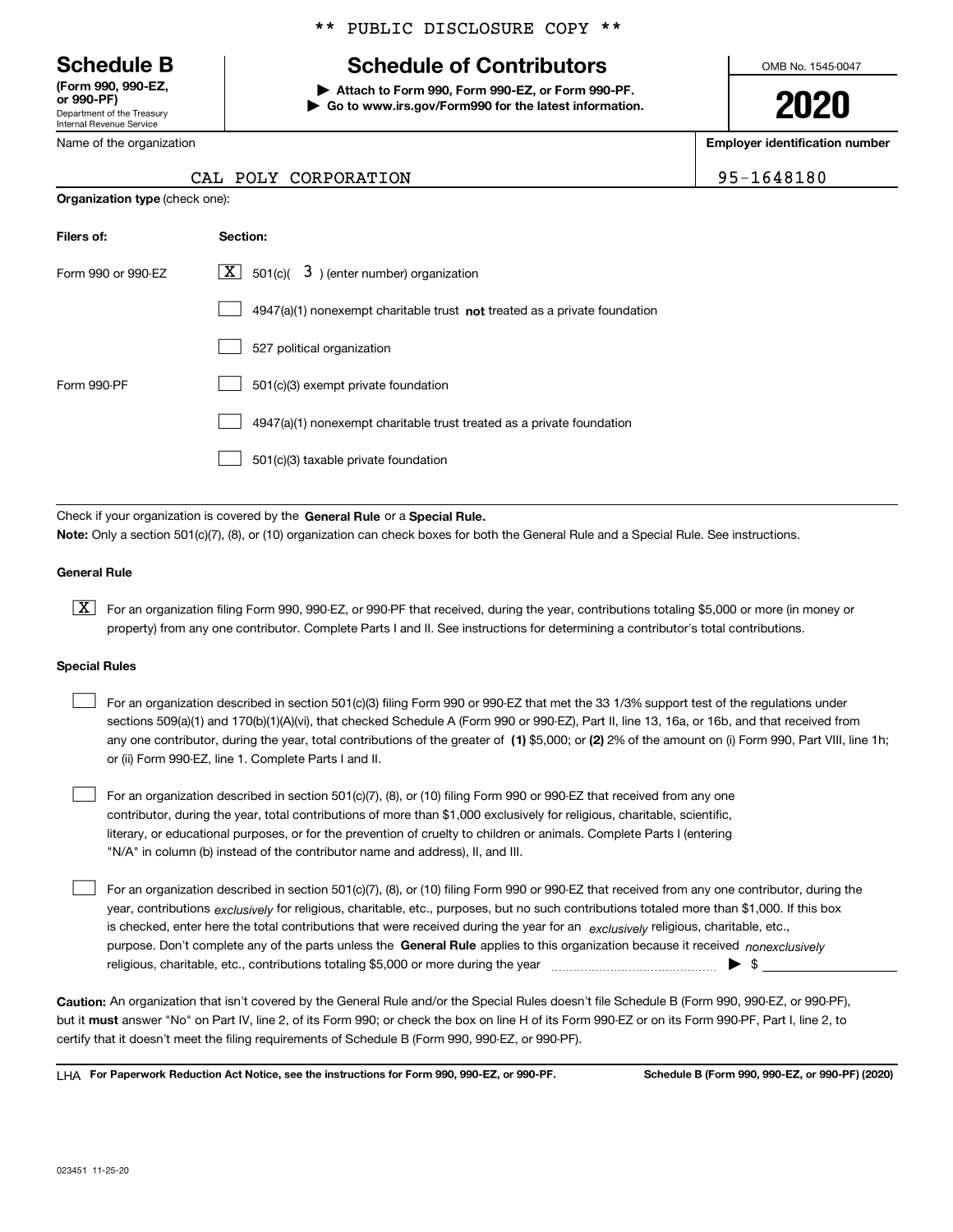Name of organization

**(d)**

 $|X|$  $\mathcal{L}^{\text{max}}$  $\mathcal{L}^{\text{max}}$ 

 $\boxed{\text{X}}$  $\mathcal{L}^{\text{max}}$  $\mathcal{L}^{\text{max}}$ 

 $|X|$  $\mathcal{L}^{\text{max}}$  $\mathcal{L}^{\text{max}}$ 

 $\boxed{\text{X}}$  $\mathcal{L}^{\text{max}}$  $\mathcal{L}^{\text{max}}$ 

 $\boxed{\text{X}}$  $\mathcal{L}^{\text{max}}$  $\mathcal{L}^{\text{max}}$ 

 $\boxed{\text{X}}$  $\mathcal{L}^{\text{max}}$  $\mathcal{L}^{\text{max}}$ 

**(d)**

**(d)**

**(d)**

**(d)**

**(d)**

noncash contributions.)

CAL POLY CORPORATION 80 | 95-1648180

#### **(a)No.(b)Name, address, and ZIP + 4 (c)Total contributions Type of contribution PersonPayrollNoncash (a)No.(b)Name, address, and ZIP + 4 (c)Total contributions Type of contribution PersonPayrollNoncash (a)No.(b)Name, address, and ZIP + 4 (c)Total contributions Type of contribution PersonPayrollNoncash (a) No.(b) Name, address, and ZIP + 4 (c) Total contributions Type of contribution PersonPayrollNoncash (a) No.(b) Name, address, and ZIP + 4 (c) Total contributions Type of contribution PersonPayrollNoncash (a) No.(b)Name, address, and ZIP + 4 (c) Total contributions Type of contribution PersonPayrollNoncash Contributors** (see instructions). Use duplicate copies of Part I if additional space is needed. \$(Complete Part II for noncash contributions.) \$(Complete Part II for noncash contributions.) \$(Complete Part II for noncash contributions.) \$(Complete Part II for noncash contributions.) \$(Complete Part II for noncash contributions.) \$(Complete Part II for Employer identification Page 2<br>
Iame of organization<br> **2Part I 2Part I Contributors** (see instructions). Use duplicate copies of Part I if additional space is needed.<br>
2Part I **Contributors** (see instructions). Use dup  $\begin{array}{c|c|c|c|c|c} 1 & \hspace{1.5cm} & \hspace{1.5cm} & \hspace{1.5cm} & \hspace{1.5cm} & \hspace{1.5cm} & \hspace{1.5cm} & \hspace{1.5cm} & \hspace{1.5cm} & \hspace{1.5cm} & \hspace{1.5cm} & \hspace{1.5cm} & \hspace{1.5cm} & \hspace{1.5cm} & \hspace{1.5cm} & \hspace{1.5cm} & \hspace{1.5cm} & \hspace{1.5cm} & \hspace{1.5cm} & \hspace{1.5cm} & \hspace{1.5cm} &$ 2,756,771.  $2$  | Person  $\overline{\text{X}}$ 250,000.  $\overline{3}$  | Person  $\overline{X}$ 170,000.  $4$  | Person  $\overline{\text{X}}$ 160,000.  $\sim$  5 | Person X 140,000.  $\sim$  6 | Person X 125,000.

023452 11-25-20 **Schedule B (Form 990, 990-EZ, or 990-PF) (2020)**

22 11270516 756668 004394 2020.05094 CAL POLY CORPORATION 004394\_1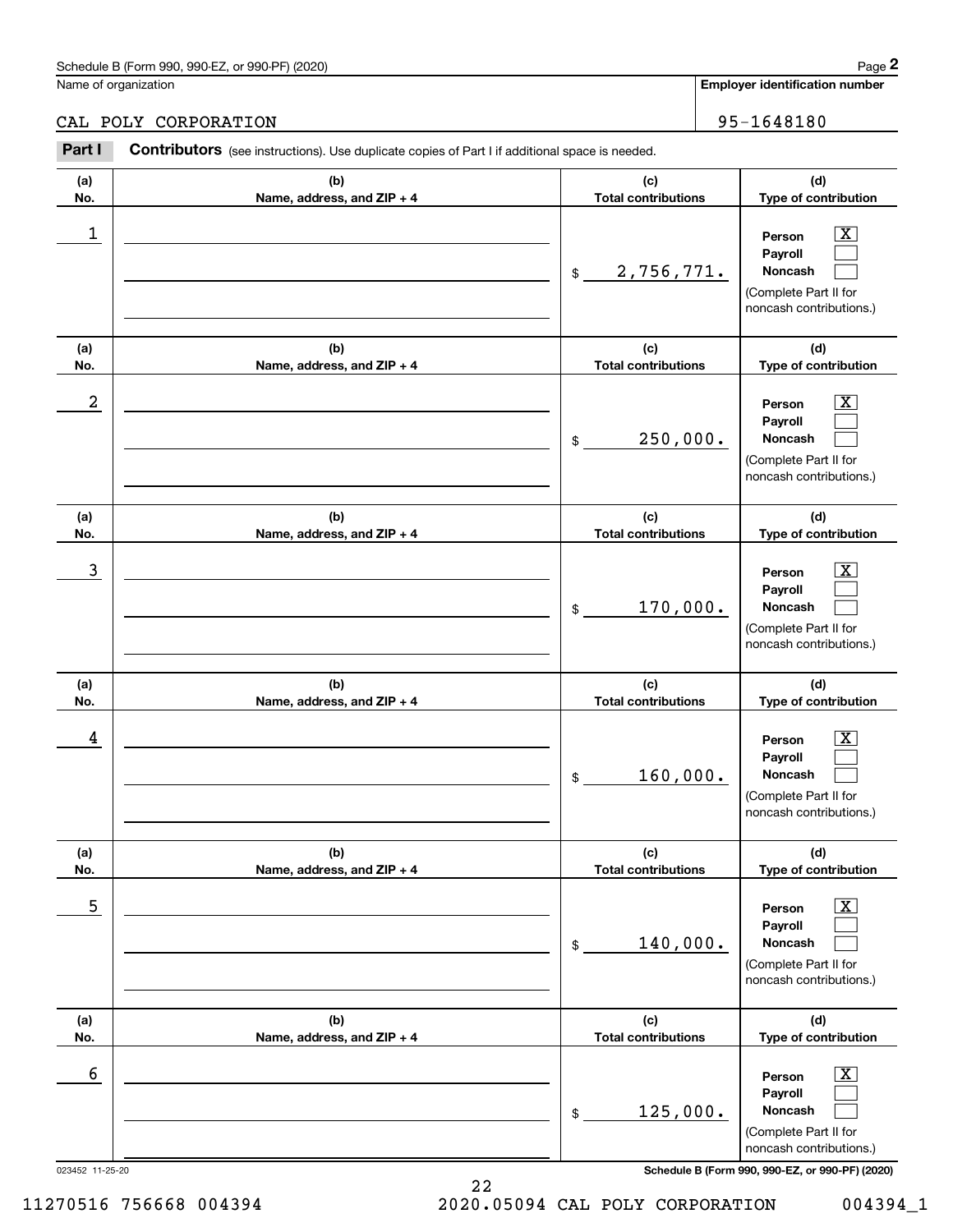### CAL POLY CORPORATION 95-1648180

|            | Schedule B (Form 990, 990-EZ, or 990-PF) (2020)                                                |                                   | Page 2                                                                                                      |
|------------|------------------------------------------------------------------------------------------------|-----------------------------------|-------------------------------------------------------------------------------------------------------------|
|            | Name of organization                                                                           |                                   | <b>Employer identification number</b>                                                                       |
|            | CAL POLY CORPORATION                                                                           |                                   | 95-1648180                                                                                                  |
| Part I     | Contributors (see instructions). Use duplicate copies of Part I if additional space is needed. |                                   |                                                                                                             |
| (a)<br>No. | (b)<br>Name, address, and ZIP + 4                                                              | (c)<br><b>Total contributions</b> | (d)<br>Type of contribution                                                                                 |
| 7          |                                                                                                | <u>122,415.</u><br>$\mathfrak{S}$ | $\mathbf{X}$<br>Person<br>Payroll<br>Noncash<br>(Complete Part II for<br>noncash contributions.)            |
| (a)<br>No. | (b)<br>Name, address, and ZIP + 4                                                              | (c)<br><b>Total contributions</b> | (d)<br>Type of contribution                                                                                 |
| 8          |                                                                                                | 111, 111.<br>$$\mathbb{S}$$       | $\mathbf{X}$<br>Person<br>Payroll<br>Noncash<br>(Complete Part II for<br>noncash contributions.)            |
| (a)<br>No. | (b)<br>Name, address, and ZIP + 4                                                              | (c)<br><b>Total contributions</b> | (d)<br>Type of contribution                                                                                 |
| 9          |                                                                                                | 101,042.<br>$$\mathbb{S}$$        | Person<br>Payroll<br>Noncash<br>$\overline{\mathbf{X}}$<br>(Complete Part II for<br>noncash contributions.) |
| (a)<br>No. | (b)<br>Name, address, and ZIP + 4                                                              | (c)<br><b>Total contributions</b> | (d)<br>Type of contribution                                                                                 |
| 10         |                                                                                                | 100,000.<br>\$                    | $\lfloor x \rfloor$<br>Person<br>Payroll<br>Noncash<br>(Complete Part II for<br>noncash contributions.)     |
| (a)<br>No. | (b)<br>Name, address, and ZIP + 4                                                              | (c)<br><b>Total contributions</b> | (d)<br>Type of contribution                                                                                 |
| 11         |                                                                                                | 90,000.<br>\$                     | $\boxed{\text{X}}$<br>Person<br>Payroll<br>Noncash<br>(Complete Part II for<br>noncash contributions.)      |
| (a)<br>No. | (b)<br>Name, address, and ZIP + 4                                                              | (c)<br><b>Total contributions</b> | (d)<br>Type of contribution                                                                                 |
| 12         |                                                                                                | 82,099.<br>\$                     | $\boxed{\text{X}}$<br>Person<br>Payroll<br>Noncash<br>(Complete Part II for<br>noncash contributions.)      |

023452 11-25-20 **Schedule B (Form 990, 990-EZ, or 990-PF) (2020)**

11270516 756668 004394 2020.05094 CAL POLY CORPORATION 004394\_1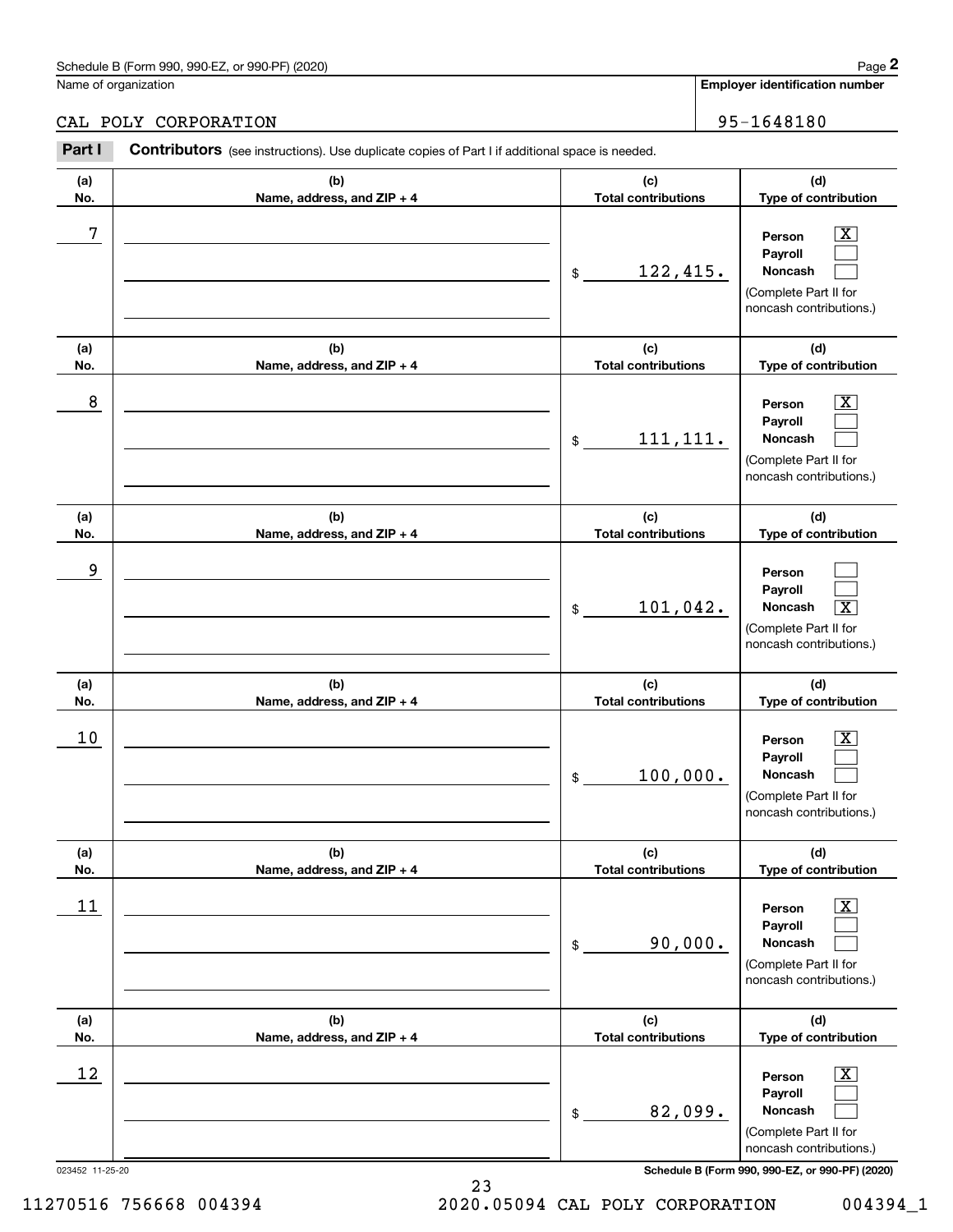### CAL POLY CORPORATION 95-1648180

|            | Schedule B (Form 990, 990-EZ, or 990-PF) (2020)                                                |                                             | Page 2                                                                                                                              |
|------------|------------------------------------------------------------------------------------------------|---------------------------------------------|-------------------------------------------------------------------------------------------------------------------------------------|
|            | Name of organization                                                                           |                                             | <b>Employer identification number</b>                                                                                               |
|            | CAL POLY CORPORATION                                                                           |                                             | 95-1648180                                                                                                                          |
| Part I     | Contributors (see instructions). Use duplicate copies of Part I if additional space is needed. |                                             |                                                                                                                                     |
| (a)<br>No. | (b)<br>Name, address, and ZIP + 4                                                              | (c)<br><b>Total contributions</b>           | (d)<br>Type of contribution                                                                                                         |
| 13         |                                                                                                | 73,457.<br>\$                               | Person<br>Payroll<br>$\overline{\text{X}}$<br>Noncash<br>(Complete Part II for<br>noncash contributions.)                           |
| (a)        | (b)                                                                                            | (c)                                         | (d)                                                                                                                                 |
| No.<br>14  | Name, address, and ZIP + 4                                                                     | <b>Total contributions</b><br>60,000.<br>\$ | Type of contribution<br>$\overline{\mathbf{X}}$<br>Person<br>Payroll<br>Noncash<br>(Complete Part II for<br>noncash contributions.) |
| (a)<br>No. | (b)<br>Name, address, and ZIP + 4                                                              | (c)<br><b>Total contributions</b>           | (d)<br>Type of contribution                                                                                                         |
| 15         |                                                                                                | 58,333.<br>\$                               | $\overline{\mathbf{X}}$<br>Person<br>Payroll<br>Noncash<br>(Complete Part II for<br>noncash contributions.)                         |
| (a)<br>No. | (b)<br>Name, address, and ZIP + 4                                                              | (c)<br><b>Total contributions</b>           | (d)<br>Type of contribution                                                                                                         |
| 16         |                                                                                                | 50, 500.<br>\$                              | $\mathbf{X}$<br>Person<br>Payroll<br>Noncash<br>(Complete Part II for<br>noncash contributions.)                                    |
| (a)<br>No. | (b)<br>Name, address, and ZIP + 4                                                              | (c)<br><b>Total contributions</b>           | (d)<br>Type of contribution                                                                                                         |
| 17         |                                                                                                | 50,000.<br>\$                               | $\boxed{\text{X}}$<br>Person<br>Payroll<br>Noncash<br>(Complete Part II for<br>noncash contributions.)                              |
| (a)<br>No. | (b)<br>Name, address, and ZIP + 4                                                              | (c)<br><b>Total contributions</b>           | (d)<br>Type of contribution                                                                                                         |
| 18         |                                                                                                | 50,000.<br>\$                               | $\boxed{\text{X}}$<br>Person<br>Payroll<br>Noncash<br>(Complete Part II for<br>noncash contributions.)                              |

023452 11-25-20 **Schedule B (Form 990, 990-EZ, or 990-PF) (2020)**

11270516 756668 004394 2020.05094 CAL POLY CORPORATION 004394\_1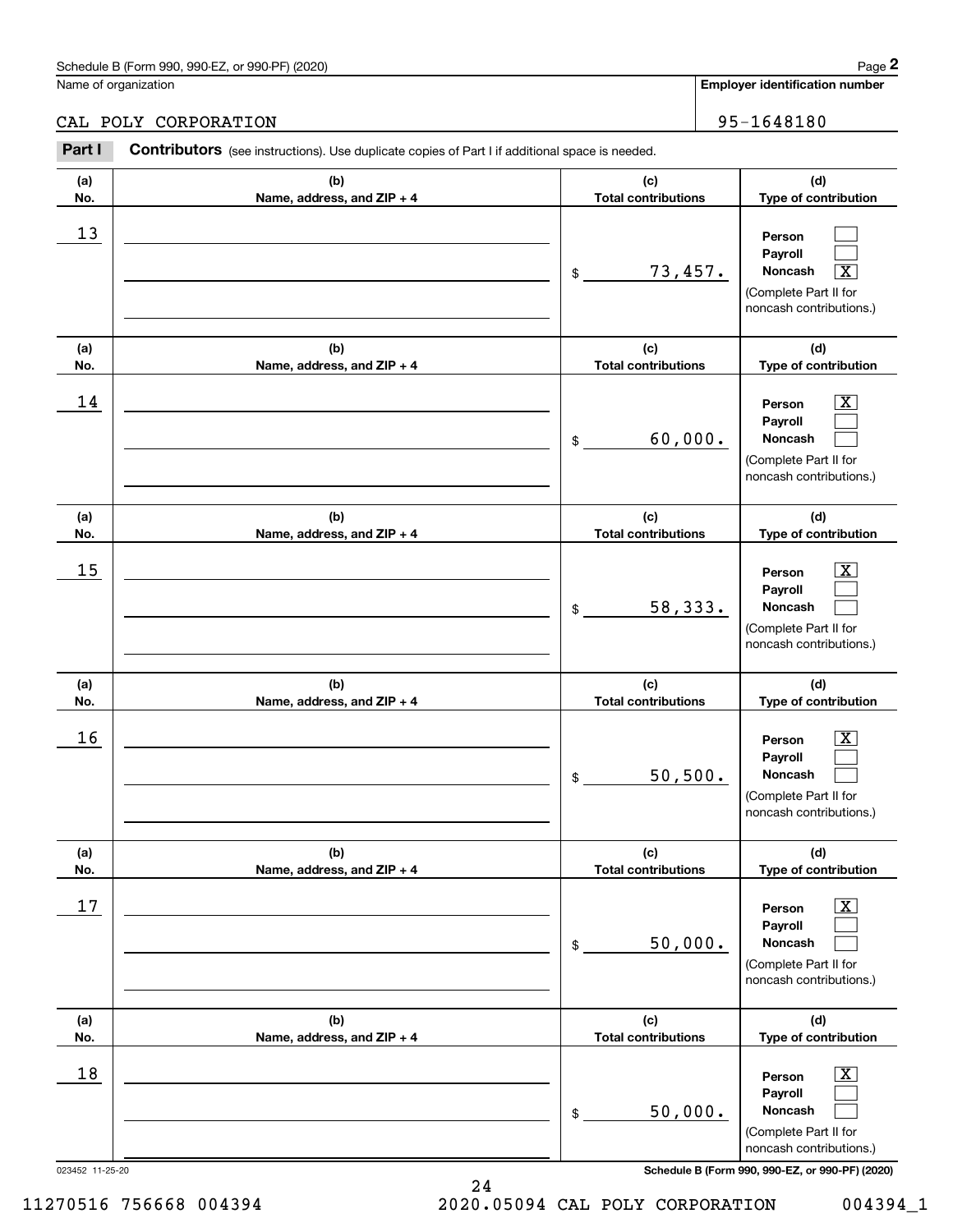## CAL POLY CORPORATION 95-1648180

|                 | Schedule B (Form 990, 990-EZ, or 990-PF) (2020)                                                       |                                   | Page 2                                                                                                      |
|-----------------|-------------------------------------------------------------------------------------------------------|-----------------------------------|-------------------------------------------------------------------------------------------------------------|
|                 | Name of organization                                                                                  |                                   | <b>Employer identification number</b>                                                                       |
|                 | CAL POLY CORPORATION                                                                                  |                                   | 95-1648180                                                                                                  |
| Part I          | <b>Contributors</b> (see instructions). Use duplicate copies of Part I if additional space is needed. |                                   |                                                                                                             |
| (a)<br>No.      | (b)<br>Name, address, and ZIP + 4                                                                     | (c)<br><b>Total contributions</b> | (d)<br>Type of contribution                                                                                 |
| 19              |                                                                                                       | 50,000.<br>\$                     | $\overline{\mathbf{X}}$<br>Person<br>Payroll<br>Noncash<br>(Complete Part II for<br>noncash contributions.) |
| (a)<br>No.      | (b)<br>Name, address, and ZIP + 4                                                                     | (c)<br><b>Total contributions</b> | (d)<br>Type of contribution                                                                                 |
| 20              |                                                                                                       | 50,000.<br>\$                     | X<br>Person<br>Payroll<br>Noncash<br>(Complete Part II for<br>noncash contributions.)                       |
| (a)<br>No.      | (b)<br>Name, address, and ZIP + 4                                                                     | (c)<br><b>Total contributions</b> | (d)<br>Type of contribution                                                                                 |
| 21              |                                                                                                       | 50,000.<br>\$                     | X<br>Person<br>Payroll<br>Noncash<br>(Complete Part II for<br>noncash contributions.)                       |
| (a)<br>No.      | (b)<br>Name, address, and ZIP + 4                                                                     | (c)<br><b>Total contributions</b> | (d)<br>Type of contribution                                                                                 |
| 22              |                                                                                                       | 50,000.<br>\$                     | $\mathbf{X}$<br>Person<br>Payroll<br>Noncash<br>(Complete Part II for<br>noncash contributions.)            |
| (a)<br>No.      | (b)<br>Name, address, and ZIP + 4                                                                     | (c)<br><b>Total contributions</b> | (d)<br>Type of contribution                                                                                 |
| 23              |                                                                                                       | 48,500.<br>\$                     | $\boxed{\text{X}}$<br>Person<br>Payroll<br>Noncash<br>(Complete Part II for<br>noncash contributions.)      |
| (a)<br>No.      | (b)<br>Name, address, and ZIP + 4                                                                     | (c)<br><b>Total contributions</b> | (d)<br>Type of contribution                                                                                 |
| 24              |                                                                                                       | 45,750.<br>\$                     | $\boxed{\text{X}}$<br>Person<br>Payroll<br>Noncash<br>(Complete Part II for<br>noncash contributions.)      |
| 023452 11-25-20 |                                                                                                       |                                   | Schedule B (Form 990, 990-EZ, or 990-PF) (2020)                                                             |

25 11270516 756668 004394 2020.05094 CAL POLY CORPORATION 004394\_1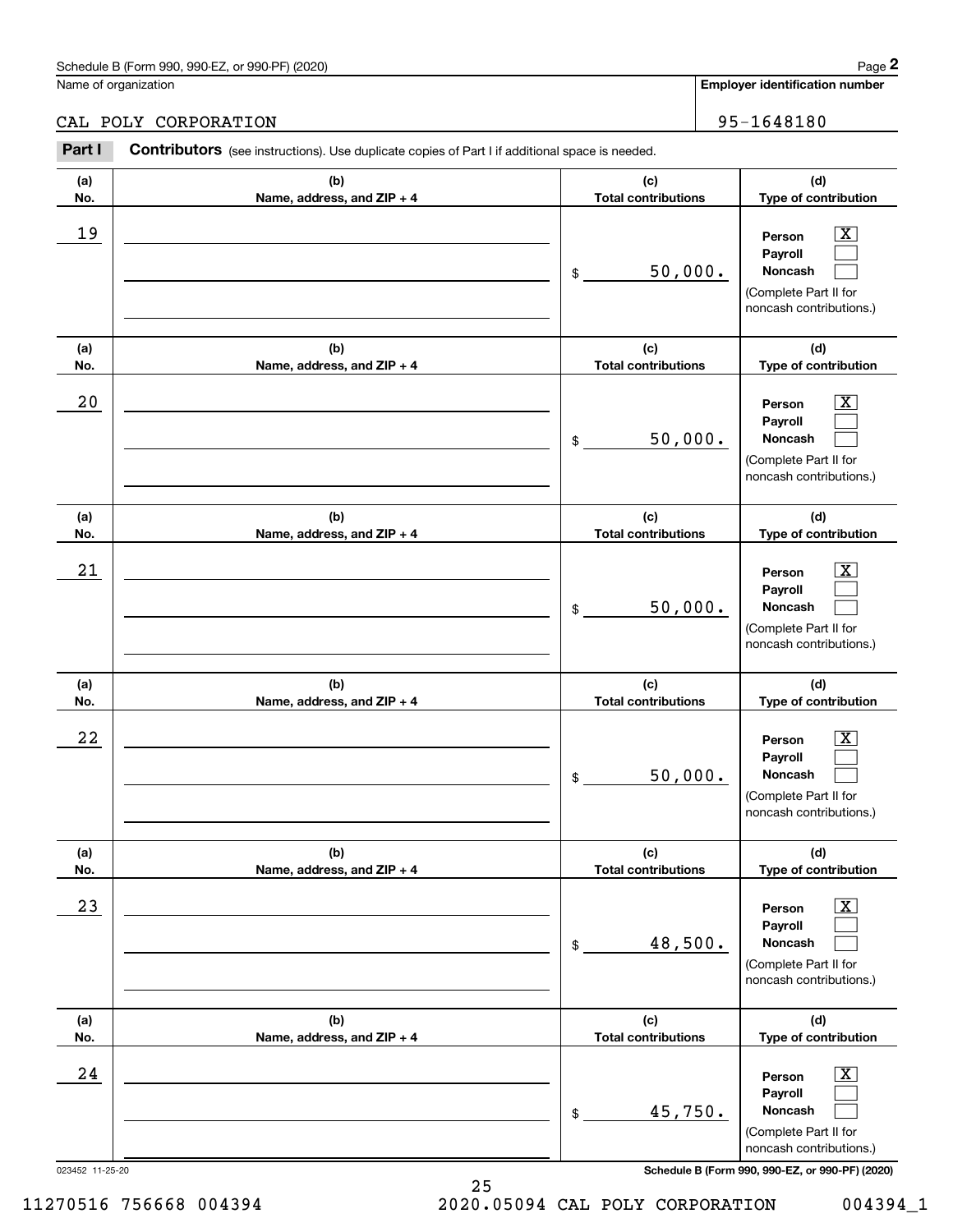Name of organization

CAL POLY CORPORATION 80 | 95-1648180

#### **(a)No.(b)Name, address, and ZIP + 4 (c)Total contributions (d)Type of contribution PersonPayrollNoncash (a)No.(b)Name, address, and ZIP + 4 (c)Total contributions (d)Type of contribution PersonPayrollNoncash (a)No.(b)Name, address, and ZIP + 4 (c)Total contributions (d)Type of contribution PersonPayrollNoncash (a) No.(b) Name, address, and ZIP + 4 (c) Total contributions (d) Type of contribution PersonPayrollNoncash (a) No.(b) Name, address, and ZIP + 4 (c) Total contributions (d) Type of contribution PersonPayrollNoncash (a) No.(b)Name, address, and ZIP + 4 (c) Total contributions (d)Type of contribution PersonPayrollNoncash Contributors** (see instructions). Use duplicate copies of Part I if additional space is needed. \$(Complete Part II for noncash contributions.) \$(Complete Part II for noncash contributions.) \$(Complete Part II for noncash contributions.) \$(Complete Part II for noncash contributions.) \$(Complete Part II for noncash contributions.) \$(Complete Part II for noncash contributions.) Employer identification Page 2<br>
Iame of organization<br> **2Part I 2Part I Contributors** (see instructions). Use duplicate copies of Part I if additional space is needed.<br>
2Part I **Contributors** (see instructions). Use dup  $|X|$  $\mathcal{L}^{\text{max}}$  $\mathcal{L}^{\text{max}}$  $\boxed{\text{X}}$  $\mathcal{L}^{\text{max}}$  $\mathcal{L}^{\text{max}}$  $|X|$  $\mathcal{L}^{\text{max}}$  $\mathcal{L}^{\text{max}}$  $\boxed{\text{X}}$  $\mathcal{L}^{\text{max}}$  $\mathcal{L}^{\text{max}}$  $\boxed{\text{X}}$  $\mathcal{L}^{\text{max}}$  $\mathcal{L}^{\text{max}}$  $\boxed{\text{X}}$  $\mathcal{L}^{\text{max}}$  $\mathcal{L}^{\text{max}}$  $25$  | Person  $\overline{\text{X}}$ 41,667.  $26$  | Person  $\overline{\text{X}}$ 41,666.  $27$  | Person  $\overline{\text{X}}$ 40,201.  $28$  | Person  $\overline{\text{X}}$ 32,500.  $29$  | Person  $\overline{\text{X}}$ 30,000. 30 Person X 30,000.

023452 11-25-20 **Schedule B (Form 990, 990-EZ, or 990-PF) (2020)**

11270516 756668 004394 2020.05094 CAL POLY CORPORATION 004394\_1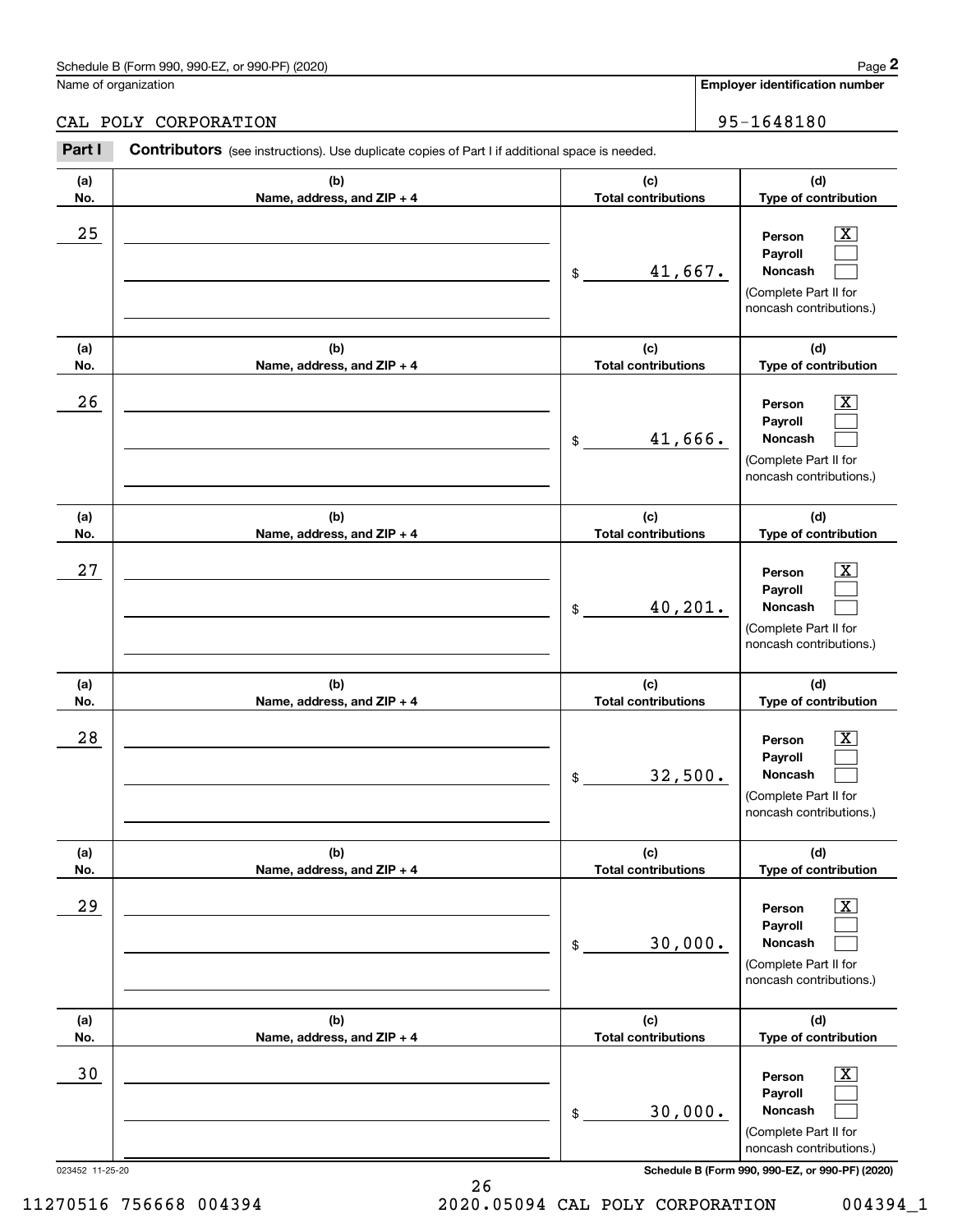## CAL POLY CORPORATION 95-1648180

|                 | Schedule B (Form 990, 990-EZ, or 990-PF) (2020)                                                |                                   | Page 2                                                                                                                      |
|-----------------|------------------------------------------------------------------------------------------------|-----------------------------------|-----------------------------------------------------------------------------------------------------------------------------|
|                 | Name of organization                                                                           |                                   | Employer identification number                                                                                              |
|                 | CAL POLY CORPORATION                                                                           |                                   | 95-1648180                                                                                                                  |
| Part I          | Contributors (see instructions). Use duplicate copies of Part I if additional space is needed. |                                   |                                                                                                                             |
| (a)<br>No.      | (b)<br>Name, address, and ZIP + 4                                                              | (c)<br><b>Total contributions</b> | (d)<br>Type of contribution                                                                                                 |
| 31              |                                                                                                | 28,500.<br>\$                     | $\overline{\text{X}}$<br>Person<br>Payroll<br>Noncash<br>(Complete Part II for<br>noncash contributions.)                   |
| (a)<br>No.      | (b)<br>Name, address, and ZIP + 4                                                              | (c)<br><b>Total contributions</b> | (d)<br>Type of contribution                                                                                                 |
| 32              |                                                                                                | 28,293.<br>\$                     | $\mathbf{X}$<br>Person<br>Payroll<br>$\overline{\mathbf{X}}$<br>Noncash<br>(Complete Part II for<br>noncash contributions.) |
| (a)<br>No.      | (b)<br>Name, address, and ZIP + 4                                                              | (c)<br><b>Total contributions</b> | (d)<br>Type of contribution                                                                                                 |
| 33              |                                                                                                | 28,196.<br>\$                     | Person<br>Payroll<br>$\overline{\mathbf{X}}$<br>Noncash<br>(Complete Part II for<br>noncash contributions.)                 |
| (a)<br>No.      | (b)<br>Name, address, and ZIP + 4                                                              | (c)<br><b>Total contributions</b> | (d)<br>Type of contribution                                                                                                 |
| 34              |                                                                                                | 25,500.<br>\$                     | $\overline{\mathbf{X}}$<br>Person<br>Payroll<br>Noncash<br>(Complete Part II for<br>noncash contributions.)                 |
| (a)<br>No.      | (b)<br>Name, address, and ZIP + 4                                                              | (c)<br><b>Total contributions</b> | (d)<br>Type of contribution                                                                                                 |
| 35              |                                                                                                | 25,000.<br>\$                     | $\boxed{\text{X}}$<br>Person<br>Payroll<br>Noncash<br>(Complete Part II for<br>noncash contributions.)                      |
| (a)<br>No.      | (b)<br>Name, address, and ZIP + 4                                                              | (c)<br><b>Total contributions</b> | (d)<br>Type of contribution                                                                                                 |
| 36              |                                                                                                | 25,000.<br>\$                     | $\boxed{\text{X}}$<br>Person<br>Payroll<br>Noncash<br>(Complete Part II for<br>noncash contributions.)                      |
| 023452 11-25-20 |                                                                                                |                                   | Schedule B (Form 990, 990-EZ, or 990-PF) (2020)                                                                             |

11270516 756668 004394 2020.05094 CAL POLY CORPORATION 004394\_1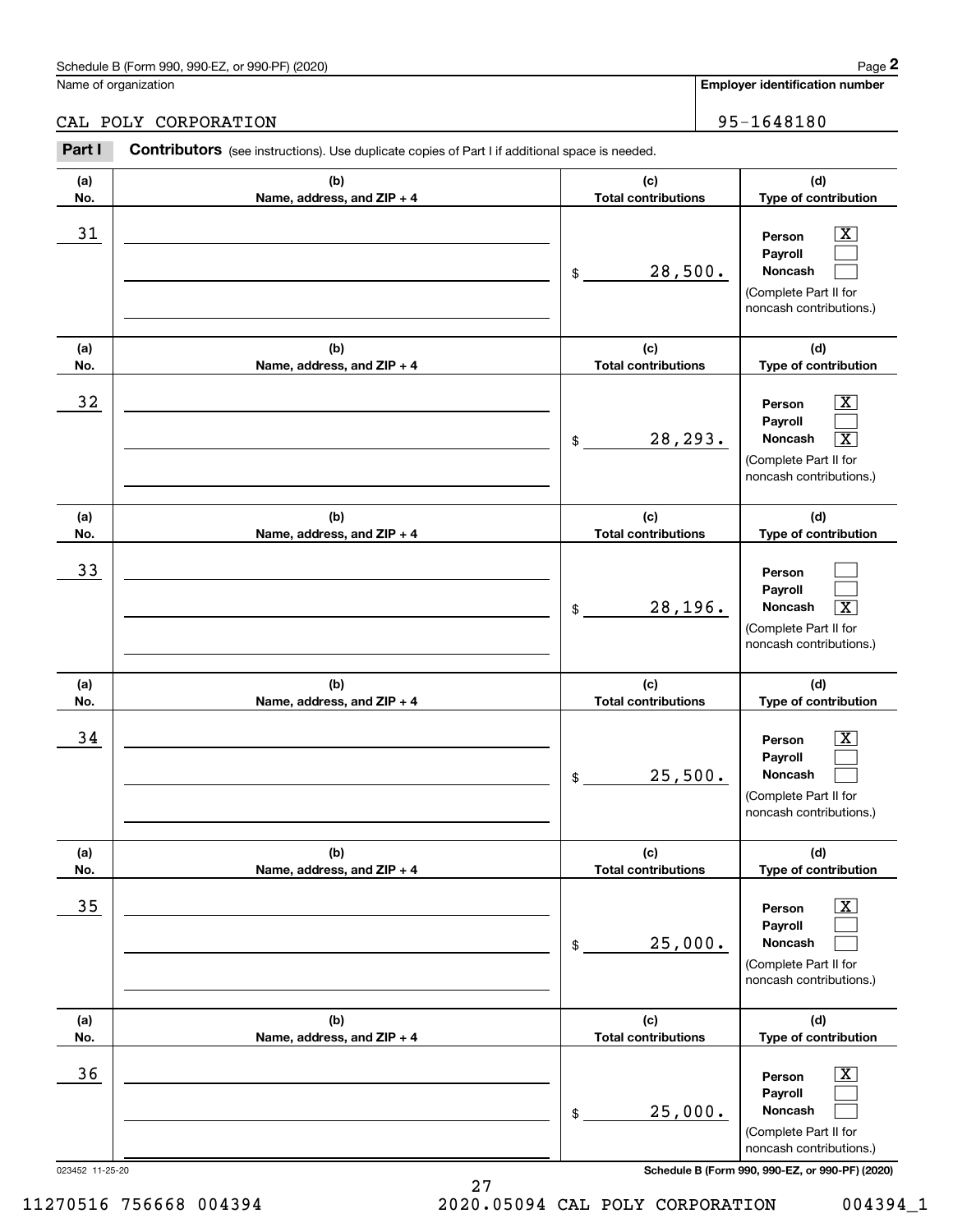## CAL POLY CORPORATION 95-1648180

|            | Schedule B (Form 990, 990-EZ, or 990-PF) (2020)                                                       |                                   | Page 2                                                                                                      |
|------------|-------------------------------------------------------------------------------------------------------|-----------------------------------|-------------------------------------------------------------------------------------------------------------|
|            | Name of organization                                                                                  |                                   | <b>Employer identification number</b>                                                                       |
|            | CAL POLY CORPORATION                                                                                  |                                   | 95-1648180                                                                                                  |
| Part I     | <b>Contributors</b> (see instructions). Use duplicate copies of Part I if additional space is needed. |                                   |                                                                                                             |
| (a)<br>No. | (b)<br>Name, address, and ZIP + 4                                                                     | (c)<br><b>Total contributions</b> | (d)<br>Type of contribution                                                                                 |
| 37         |                                                                                                       | 25,000.<br>\$                     | $\overline{\text{X}}$<br>Person<br>Payroll<br>Noncash<br>(Complete Part II for<br>noncash contributions.)   |
| (a)<br>No. | (b)<br>Name, address, and ZIP + 4                                                                     | (c)<br><b>Total contributions</b> | (d)<br>Type of contribution                                                                                 |
| 38         |                                                                                                       | 25,000.<br>\$                     | $\overline{\text{X}}$<br>Person<br>Payroll<br>Noncash<br>(Complete Part II for<br>noncash contributions.)   |
| (a)<br>No. | (b)<br>Name, address, and ZIP + 4                                                                     | (c)<br><b>Total contributions</b> | (d)<br>Type of contribution                                                                                 |
| 39         |                                                                                                       | 25,000.<br>\$                     | $\overline{\text{X}}$<br>Person<br>Payroll<br>Noncash<br>(Complete Part II for<br>noncash contributions.)   |
| (a)<br>No. | (b)<br>Name, address, and ZIP + 4                                                                     | (c)<br><b>Total contributions</b> | (d)<br>Type of contribution                                                                                 |
| 40         |                                                                                                       | 23, 225.<br>\$                    | Person<br>Payroll<br>Noncash<br>$\overline{\text{X}}$<br>(Complete Part II for<br>noncash contributions.)   |
| (a)<br>No. | (b)<br>Name, address, and ZIP + 4                                                                     | (c)<br><b>Total contributions</b> | (d)<br>Type of contribution                                                                                 |
| 41         |                                                                                                       | 22,000.<br>\$                     | $\boxed{\text{X}}$<br>Person<br>Payroll<br>Noncash<br>(Complete Part II for<br>noncash contributions.)      |
| (a)<br>No. | (b)<br>Name, address, and ZIP + 4                                                                     | (c)<br><b>Total contributions</b> | (d)<br>Type of contribution                                                                                 |
| 42         |                                                                                                       | 21,000.<br>\$                     | $\overline{\mathbf{X}}$<br>Person<br>Payroll<br>Noncash<br>(Complete Part II for<br>noncash contributions.) |

023452 11-25-20 **Schedule B (Form 990, 990-EZ, or 990-PF) (2020)**

11270516 756668 004394 2020.05094 CAL POLY CORPORATION 004394\_1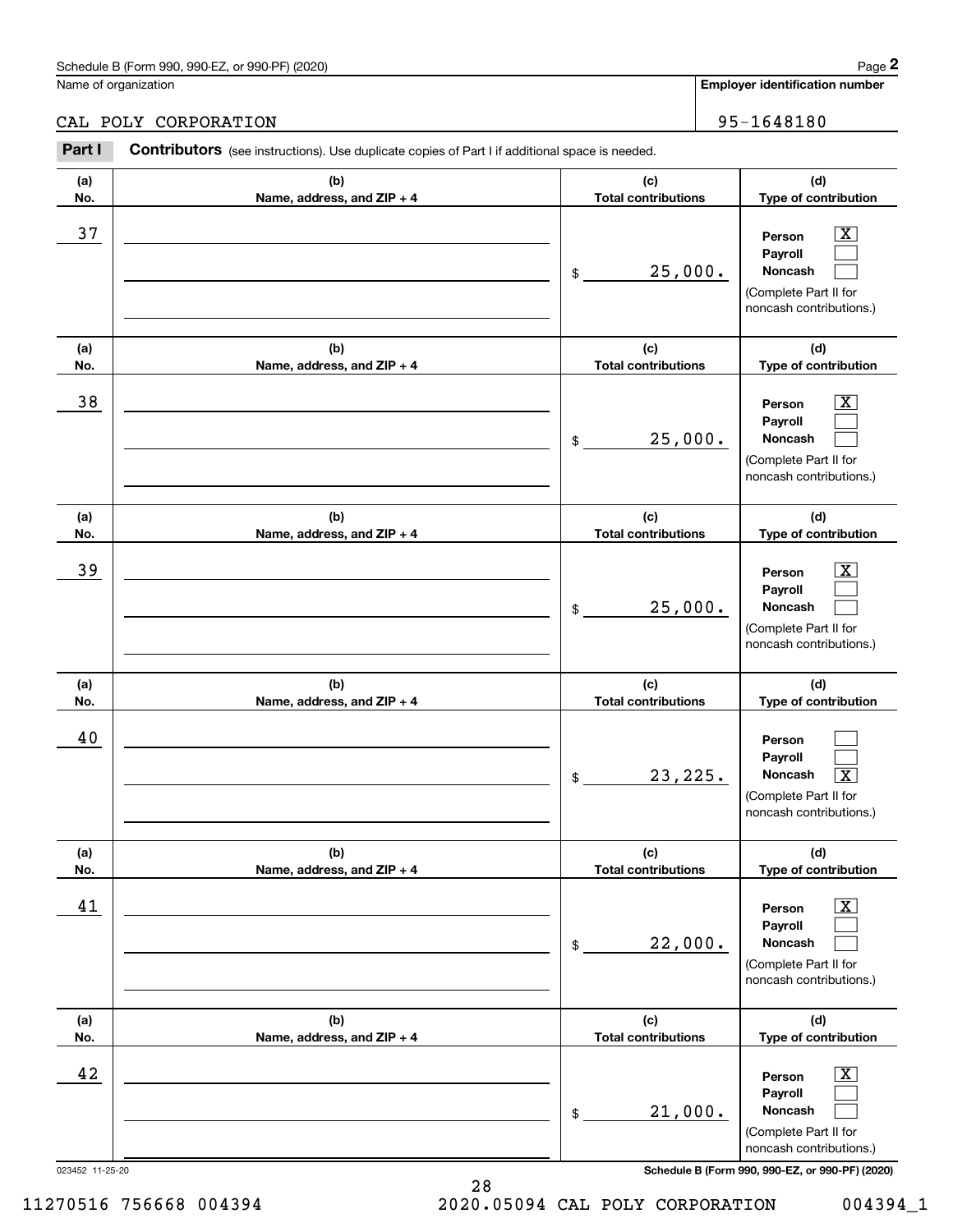## CAL POLY CORPORATION 95-1648180

|                 | Schedule B (Form 990, 990-EZ, or 990-PF) (2020)                                                |                                       | Page 2                                                                                                      |
|-----------------|------------------------------------------------------------------------------------------------|---------------------------------------|-------------------------------------------------------------------------------------------------------------|
|                 | Name of organization                                                                           | <b>Employer identification number</b> |                                                                                                             |
|                 | CAL POLY CORPORATION                                                                           |                                       | 95-1648180                                                                                                  |
| Part I          | Contributors (see instructions). Use duplicate copies of Part I if additional space is needed. |                                       |                                                                                                             |
| (a)<br>No.      | (b)<br>Name, address, and ZIP + 4                                                              | (c)<br><b>Total contributions</b>     | (d)<br>Type of contribution                                                                                 |
| 43              |                                                                                                | 20,807.<br>\$                         | Person<br>Payroll<br>$\overline{\mathbf{X}}$<br>Noncash<br>(Complete Part II for<br>noncash contributions.) |
| (a)<br>No.      | (b)<br>Name, address, and ZIP + 4                                                              | (c)<br><b>Total contributions</b>     | (d)<br>Type of contribution                                                                                 |
| 44              |                                                                                                | 20,600.<br>\$                         | Person<br>Payroll<br>$\overline{\mathbf{X}}$<br>Noncash<br>(Complete Part II for<br>noncash contributions.) |
| (a)<br>No.      | (b)<br>Name, address, and ZIP + 4                                                              | (c)<br><b>Total contributions</b>     | (d)<br>Type of contribution                                                                                 |
| 45              |                                                                                                | 20,000.<br>\$                         | $\overline{\text{X}}$<br>Person<br>Payroll<br>Noncash<br>(Complete Part II for<br>noncash contributions.)   |
| (a)<br>No.      | (b)<br>Name, address, and ZIP + 4                                                              | (c)<br><b>Total contributions</b>     | (d)<br>Type of contribution                                                                                 |
| 46              |                                                                                                | 20,000.<br>\$                         | $\mathbf{X}$<br>Person<br>Payroll<br>Noncash<br>(Complete Part II for<br>noncash contributions.)            |
| (a)<br>No.      | (b)<br>Name, address, and ZIP + 4                                                              | (c)<br><b>Total contributions</b>     | (d)<br>Type of contribution                                                                                 |
| 47              |                                                                                                | 20,000.<br>\$                         | $\overline{\mathbf{X}}$<br>Person<br>Payroll<br>Noncash<br>(Complete Part II for<br>noncash contributions.) |
| (a)<br>No.      | (b)<br>Name, address, and ZIP + 4                                                              | (c)<br><b>Total contributions</b>     | (d)<br>Type of contribution                                                                                 |
| 48              |                                                                                                | 20,000.<br>\$                         | $\overline{\mathbf{X}}$<br>Person<br>Payroll<br>Noncash<br>(Complete Part II for<br>noncash contributions.) |
| 023452 11-25-20 |                                                                                                |                                       | Schedule B (Form 990, 990-EZ, or 990-PF) (2020)                                                             |

29 11270516 756668 004394 2020.05094 CAL POLY CORPORATION 004394\_1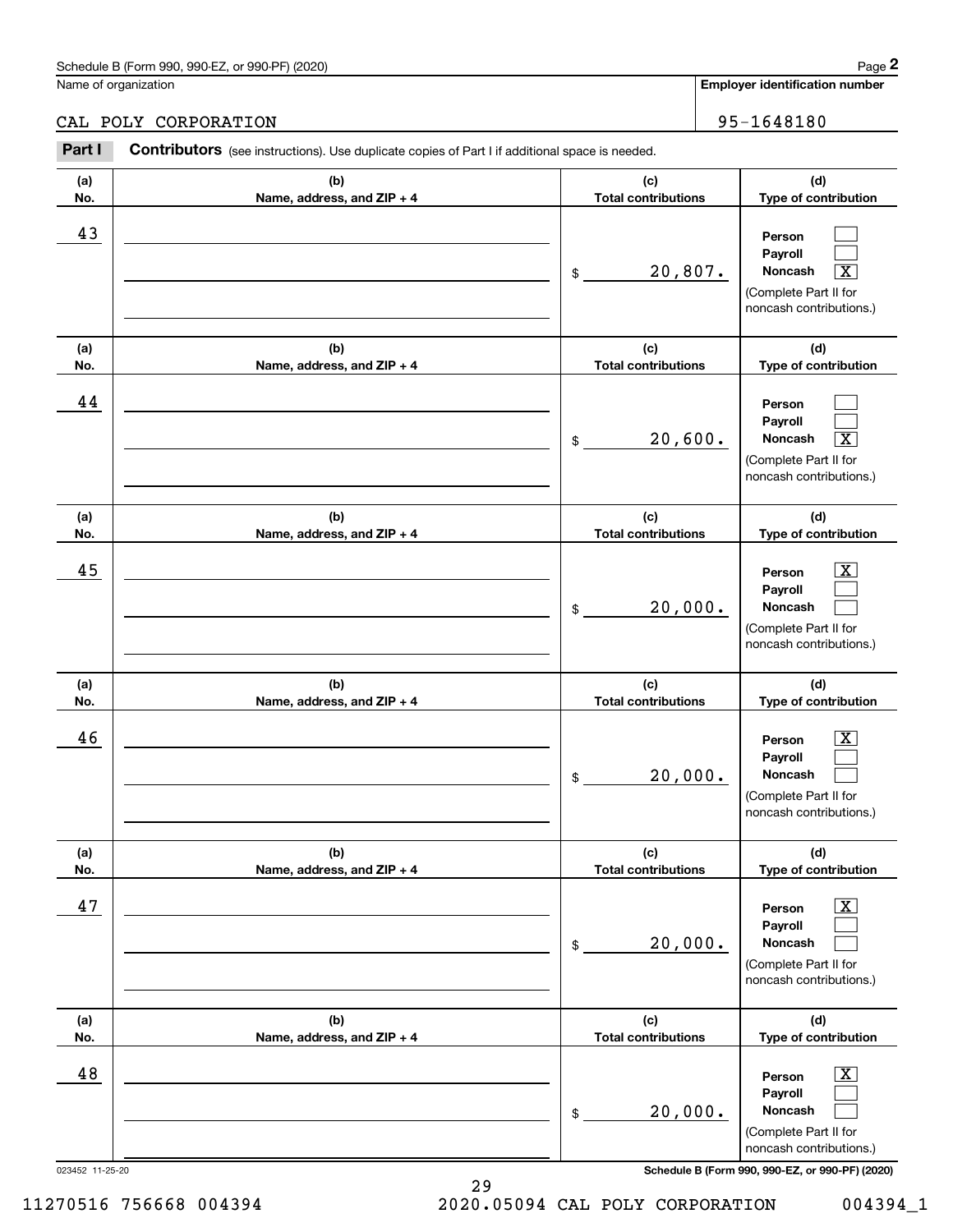Name of organization

CAL POLY CORPORATION 80 | 95-1648180

#### **(a)No.(b)Name, address, and ZIP + 4 (c)Total contributions (d)Type of contribution PersonPayrollNoncash (a)No.(b)Name, address, and ZIP + 4 (c)Total contributions (d)Type of contribution PersonPayrollNoncash (a)No.(b)Name, address, and ZIP + 4 (c)Total contributions (d)Type of contribution PersonPayrollNoncash (a) No.(b) Name, address, and ZIP + 4 (c) Total contributions (d) Type of contribution PersonPayrollNoncash (a) No.(b) Name, address, and ZIP + 4 (c) Total contributions (d) Type of contribution PersonPayrollNoncash (a) No.(b)Name, address, and ZIP + 4 (c) Total contributions (d)Type of contribution PersonPayrollNoncash Contributors** (see instructions). Use duplicate copies of Part I if additional space is needed. \$(Complete Part II for noncash contributions.) \$(Complete Part II for noncash contributions.) \$(Complete Part II for noncash contributions.) \$(Complete Part II for noncash contributions.) \$(Complete Part II for noncash contributions.) \$(Complete Part II for noncash contributions.) Employer identification Page 2<br>
Iame of organization<br> **2Part I 2Part I Contributors** (see instructions). Use duplicate copies of Part I if additional space is needed.<br>
2Part I **Contributors** (see instructions). Use dup  $|X|$  $\mathcal{L}^{\text{max}}$  $\mathcal{L}^{\text{max}}$  $\boxed{\text{X}}$  $\mathcal{L}^{\text{max}}$  $\mathcal{L}^{\text{max}}$  $|X|$  $\mathcal{L}^{\text{max}}$  $\mathcal{L}^{\text{max}}$  $\boxed{\text{X}}$  $\mathcal{L}^{\text{max}}$  $\mathcal{L}^{\text{max}}$  $\boxed{\text{X}}$  $\mathcal{L}^{\text{max}}$  $\mathcal{L}^{\text{max}}$  $\boxed{\text{X}}$  $\mathcal{L}^{\text{max}}$  $\mathcal{L}^{\text{max}}$ 49 X 20,000. 50 Person X 20,000. 51 X 20,000. 52 | Person X 20,000. 53 | Person X 20,000. 54 X 20,000.

023452 11-25-20 **Schedule B (Form 990, 990-EZ, or 990-PF) (2020)**

11270516 756668 004394 2020.05094 CAL POLY CORPORATION 004394\_1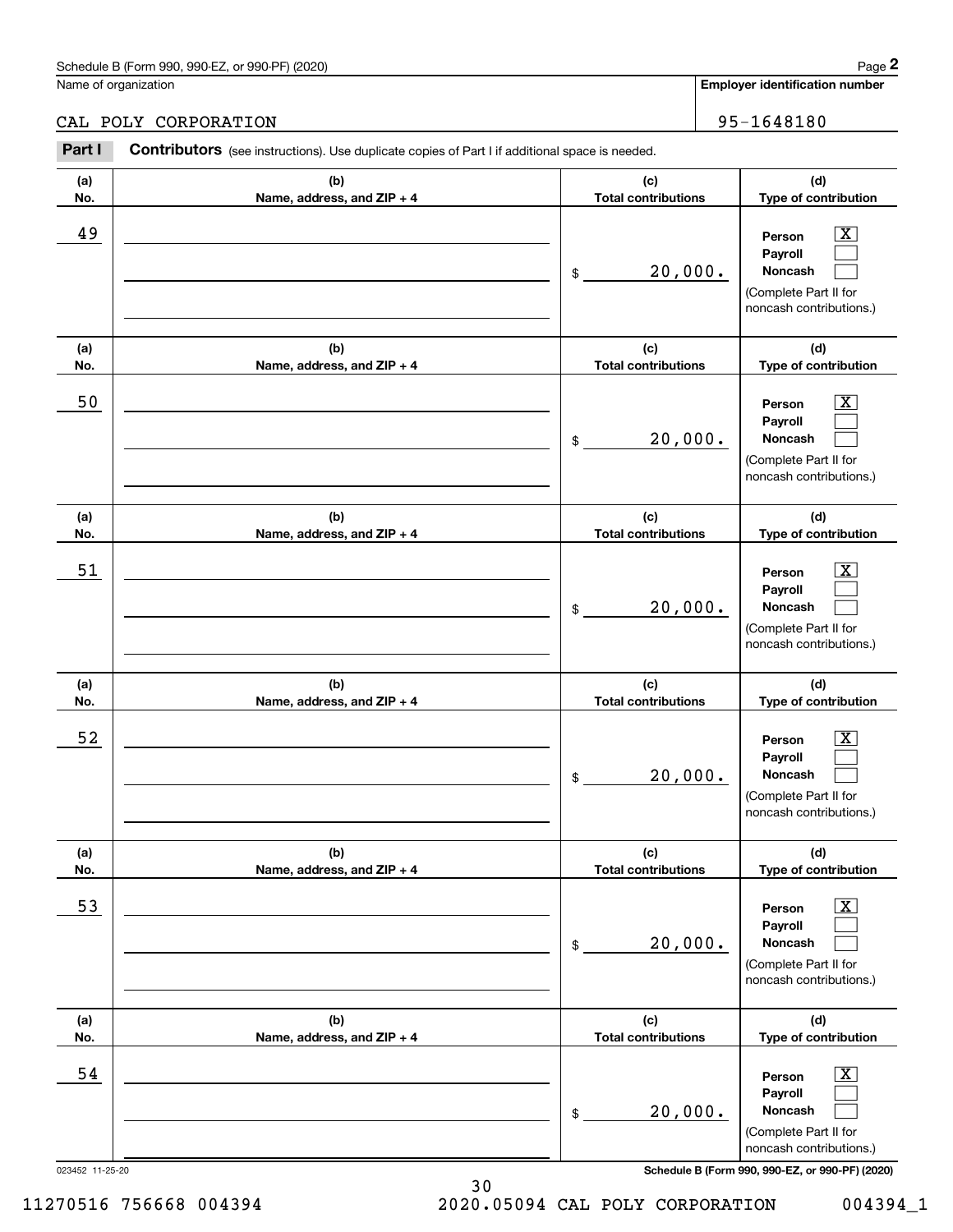## CAL POLY CORPORATION 95-1648180

|                 | Schedule B (Form 990, 990-EZ, or 990-PF) (2020)                                                |                                   | Page 2                                                                                                      |
|-----------------|------------------------------------------------------------------------------------------------|-----------------------------------|-------------------------------------------------------------------------------------------------------------|
|                 | Name of organization                                                                           |                                   | Employer identification number                                                                              |
|                 | CAL POLY CORPORATION                                                                           |                                   | 95-1648180                                                                                                  |
| Part I          | Contributors (see instructions). Use duplicate copies of Part I if additional space is needed. |                                   |                                                                                                             |
| (a)<br>No.      | (b)<br>Name, address, and ZIP + 4                                                              | (c)<br><b>Total contributions</b> | (d)<br>Type of contribution                                                                                 |
| 55              |                                                                                                | 19,999.<br>\$                     | $\overline{\mathbf{X}}$<br>Person<br>Payroll<br>Noncash<br>(Complete Part II for<br>noncash contributions.) |
| (a)<br>No.      | (b)<br>Name, address, and ZIP + 4                                                              | (c)<br><b>Total contributions</b> | (d)<br>Type of contribution                                                                                 |
| 56              |                                                                                                | 19,500.<br>\$                     | $\overline{\mathbf{X}}$<br>Person<br>Payroll<br>Noncash<br>(Complete Part II for<br>noncash contributions.) |
| (a)<br>No.      | (b)<br>Name, address, and ZIP + 4                                                              | (c)<br><b>Total contributions</b> | (d)<br>Type of contribution                                                                                 |
| 57              |                                                                                                | 19,387.<br>\$                     | $\overline{\mathbf{X}}$<br>Person<br>Payroll<br>Noncash<br>(Complete Part II for<br>noncash contributions.) |
| (a)<br>No.      | (b)<br>Name, address, and ZIP + 4                                                              | (c)<br><b>Total contributions</b> | (d)<br>Type of contribution                                                                                 |
| 58              |                                                                                                | 17,500.<br>\$                     | $\overline{\mathbf{X}}$<br>Person<br>Payroll<br>Noncash<br>(Complete Part II for<br>noncash contributions.) |
| (a)<br>No.      | (b)<br>Name, address, and ZIP + 4                                                              | (c)<br><b>Total contributions</b> | (d)<br>Type of contribution                                                                                 |
| 59              |                                                                                                | 17,500.<br>\$                     | $\overline{\mathbf{X}}$<br>Person<br>Payroll<br>Noncash<br>(Complete Part II for<br>noncash contributions.) |
| (a)<br>No.      | (b)<br>Name, address, and ZIP + 4                                                              | (c)<br><b>Total contributions</b> | (d)<br>Type of contribution                                                                                 |
| 60              |                                                                                                | 16,711.<br>\$                     | Person<br>Payroll<br>Noncash<br>$\overline{\text{X}}$<br>(Complete Part II for<br>noncash contributions.)   |
| 023452 11-25-20 |                                                                                                |                                   | Schedule B (Form 990, 990-EZ, or 990-PF) (2020)                                                             |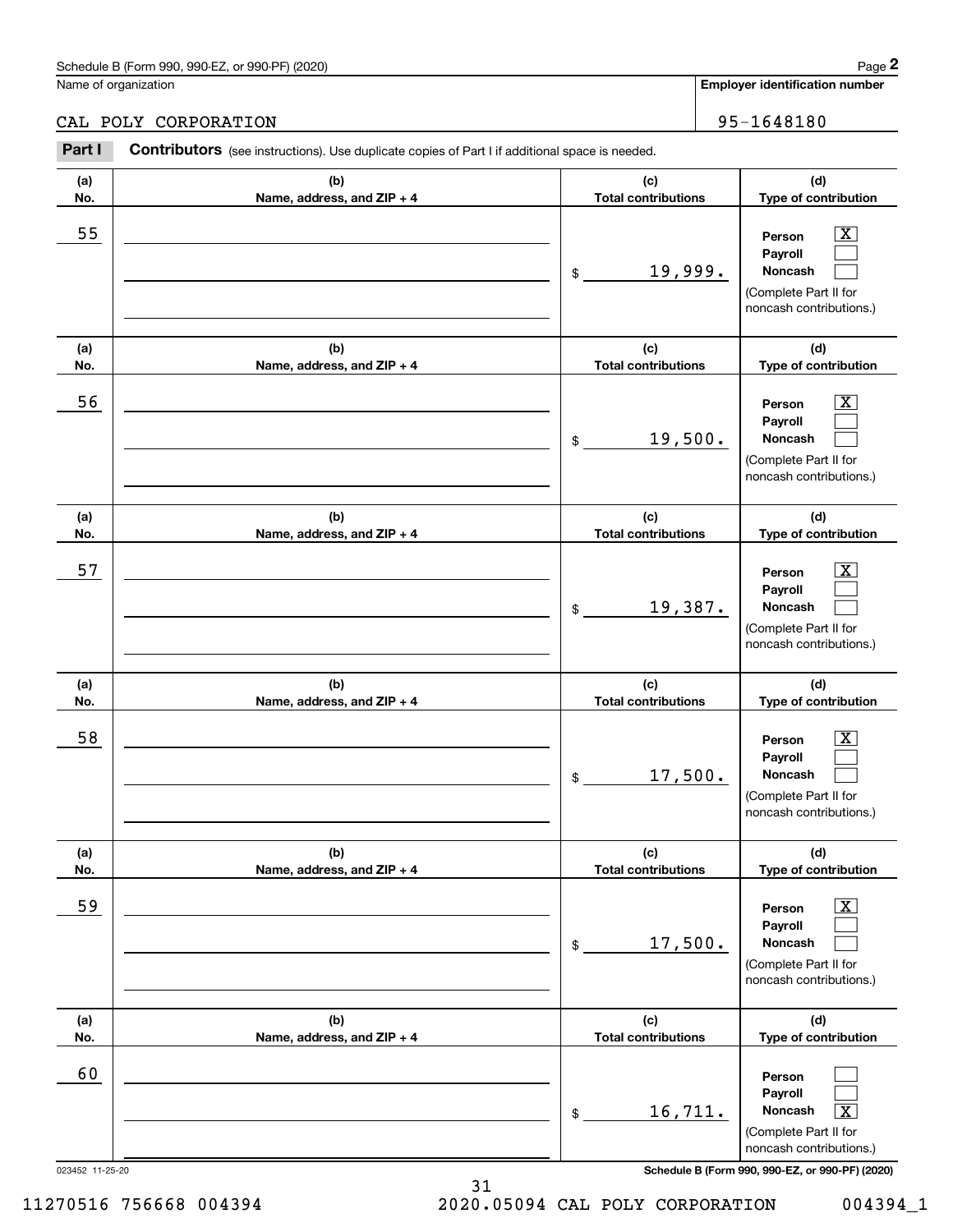### CAL POLY CORPORATION 95-1648180

|            | Schedule B (Form 990, 990-EZ, or 990-PF) (2020)                                                |                                             | Page 2                                                                                                                              |
|------------|------------------------------------------------------------------------------------------------|---------------------------------------------|-------------------------------------------------------------------------------------------------------------------------------------|
|            | Name of organization                                                                           |                                             | <b>Employer identification number</b>                                                                                               |
|            | CAL POLY CORPORATION                                                                           |                                             | 95-1648180                                                                                                                          |
| Part I     | Contributors (see instructions). Use duplicate copies of Part I if additional space is needed. |                                             |                                                                                                                                     |
| (a)<br>No. | (b)<br>Name, address, and ZIP + 4                                                              | (c)<br><b>Total contributions</b>           | (d)<br>Type of contribution                                                                                                         |
| 61         |                                                                                                | 16,667.<br>\$                               | $\overline{\mathbf{X}}$<br>Person<br>Payroll<br>Noncash<br>(Complete Part II for<br>noncash contributions.)                         |
| (a)        | (b)                                                                                            | (c)                                         | (d)                                                                                                                                 |
| No.<br>62  | Name, address, and ZIP + 4                                                                     | <b>Total contributions</b><br>15,868.<br>\$ | Type of contribution<br>$\overline{\mathbf{X}}$<br>Person<br>Payroll<br>Noncash<br>(Complete Part II for<br>noncash contributions.) |
| (a)<br>No. | (b)<br>Name, address, and ZIP + 4                                                              | (c)<br><b>Total contributions</b>           | (d)<br>Type of contribution                                                                                                         |
| 63         |                                                                                                | 15,500.<br>\$                               | $\overline{\mathbf{X}}$<br>Person<br>Payroll<br>Noncash<br>(Complete Part II for<br>noncash contributions.)                         |
| (a)<br>No. | (b)<br>Name, address, and ZIP + 4                                                              | (c)<br><b>Total contributions</b>           | (d)<br>Type of contribution                                                                                                         |
| 64         |                                                                                                | 15,467.<br>\$                               | Person<br>Payroll<br>Noncash<br>$\overline{\mathbf{x}}$<br>(Complete Part II for<br>noncash contributions.)                         |
| (a)<br>No. | (b)<br>Name, address, and ZIP + 4                                                              | (c)<br><b>Total contributions</b>           | (d)<br>Type of contribution                                                                                                         |
| 65         |                                                                                                | 15,319.<br>\$                               | $\boxed{\text{X}}$<br>Person<br>Payroll<br>Noncash<br>$\overline{\mathbf{X}}$<br>(Complete Part II for<br>noncash contributions.)   |
| (a)<br>No. | (b)<br>Name, address, and ZIP + 4                                                              | (c)<br><b>Total contributions</b>           | (d)<br>Type of contribution                                                                                                         |
| 66         |                                                                                                | 15,000.<br>\$                               | $\boxed{\text{X}}$<br>Person<br>Payroll<br>Noncash<br>(Complete Part II for<br>noncash contributions.)                              |

023452 11-25-20 **Schedule B (Form 990, 990-EZ, or 990-PF) (2020)**

11270516 756668 004394 2020.05094 CAL POLY CORPORATION 004394\_1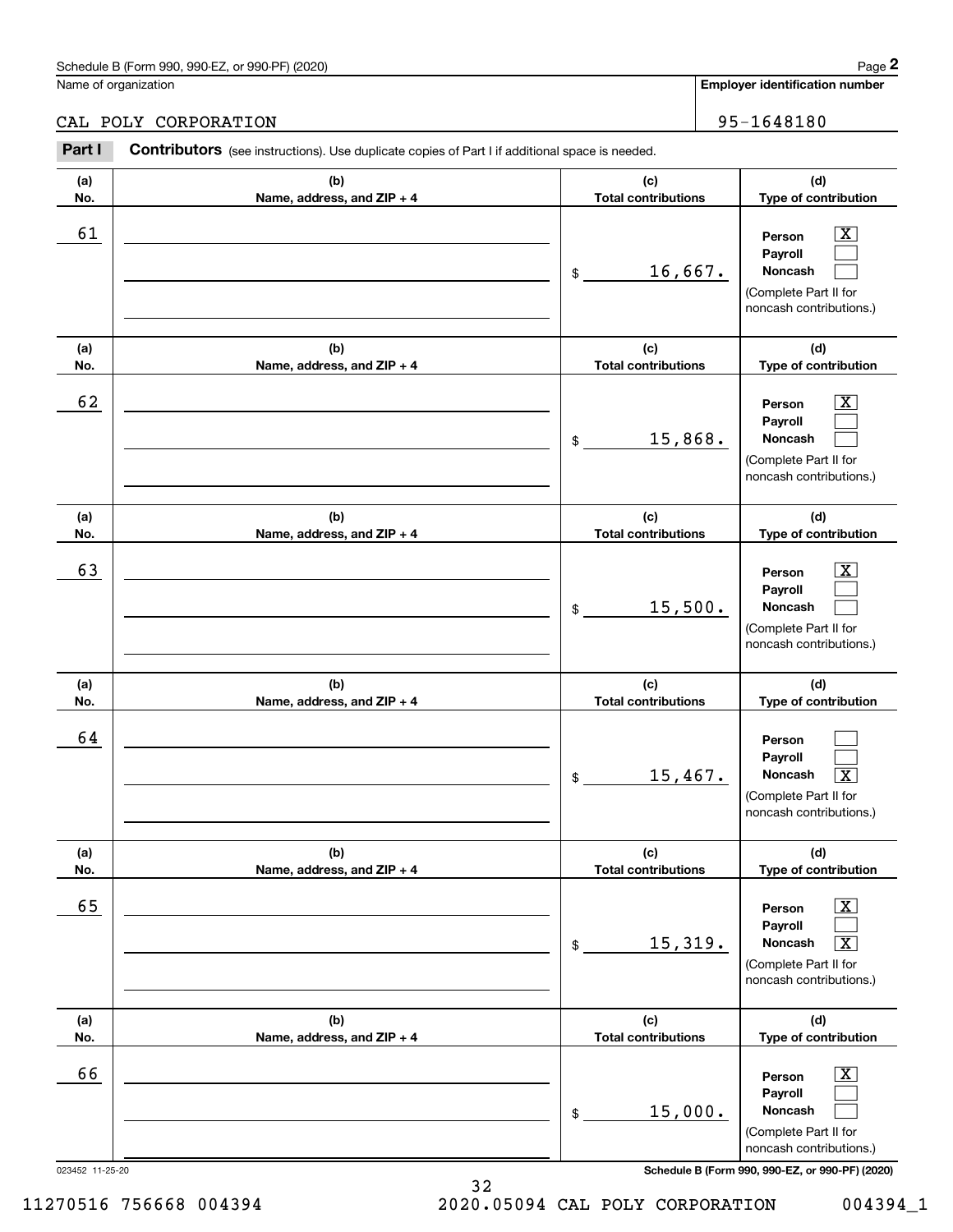Name of organization

CAL POLY CORPORATION 80 | 95-1648180

#### 023452 11-25-20 **Schedule B (Form 990, 990-EZ, or 990-PF) (2020) (a)No.(b)Name, address, and ZIP + 4 (c)Total contributions (d)Type of contribution PersonPayrollNoncash (a)No.(b)Name, address, and ZIP + 4 (c)Total contributions (d)Type of contribution PersonPayrollNoncash (a)No.(b)Name, address, and ZIP + 4 (c)Total contributions (d)Type of contribution PersonPayrollNoncash (a) No.(b) Name, address, and ZIP + 4 (c) Total contributions (d) Type of contribution PersonPayrollNoncash (a) No.(b) Name, address, and ZIP + 4 (c) Total contributions (d) Type of contribution PersonPayrollNoncash (a) No.(b)Name, address, and ZIP + 4 (c) Total contributions (d)Type of contribution PersonPayrollNoncash Contributors** (see instructions). Use duplicate copies of Part I if additional space is needed. \$(Complete Part II for noncash contributions.) \$(Complete Part II for noncash contributions.) \$(Complete Part II for noncash contributions.) \$(Complete Part II for noncash contributions.) \$(Complete Part II for noncash contributions.) \$(Complete Part II for noncash contributions.) Employer identification Page 2<br>
Iame of organization<br> **2Part I 2Part I Contributors** (see instructions). Use duplicate copies of Part I if additional space is needed.<br>
2Part I **Contributors** (see instructions). Use dup  $|X|$  $\mathcal{L}^{\text{max}}$  $\mathcal{L}^{\text{max}}$  $\boxed{\text{X}}$  $\mathcal{L}^{\text{max}}$  $\mathcal{L}^{\text{max}}$  $|X|$  $\mathcal{L}^{\text{max}}$  $\mathcal{L}^{\text{max}}$  $\boxed{\text{X}}$  $\mathcal{L}^{\text{max}}$  $\mathcal{L}^{\text{max}}$  $\boxed{\text{X}}$  $\mathcal{L}^{\text{max}}$  $\mathcal{L}^{\text{max}}$  $\boxed{\text{X}}$  $\mathcal{L}^{\text{max}}$  $\mathcal{L}^{\text{max}}$ 67 X 15,000. 68 X 15,000. 69 X 14,500. 70 X 14,250. 71 X 13,257. 72 X 13,061.

33 11270516 756668 004394 2020.05094 CAL POLY CORPORATION 004394\_1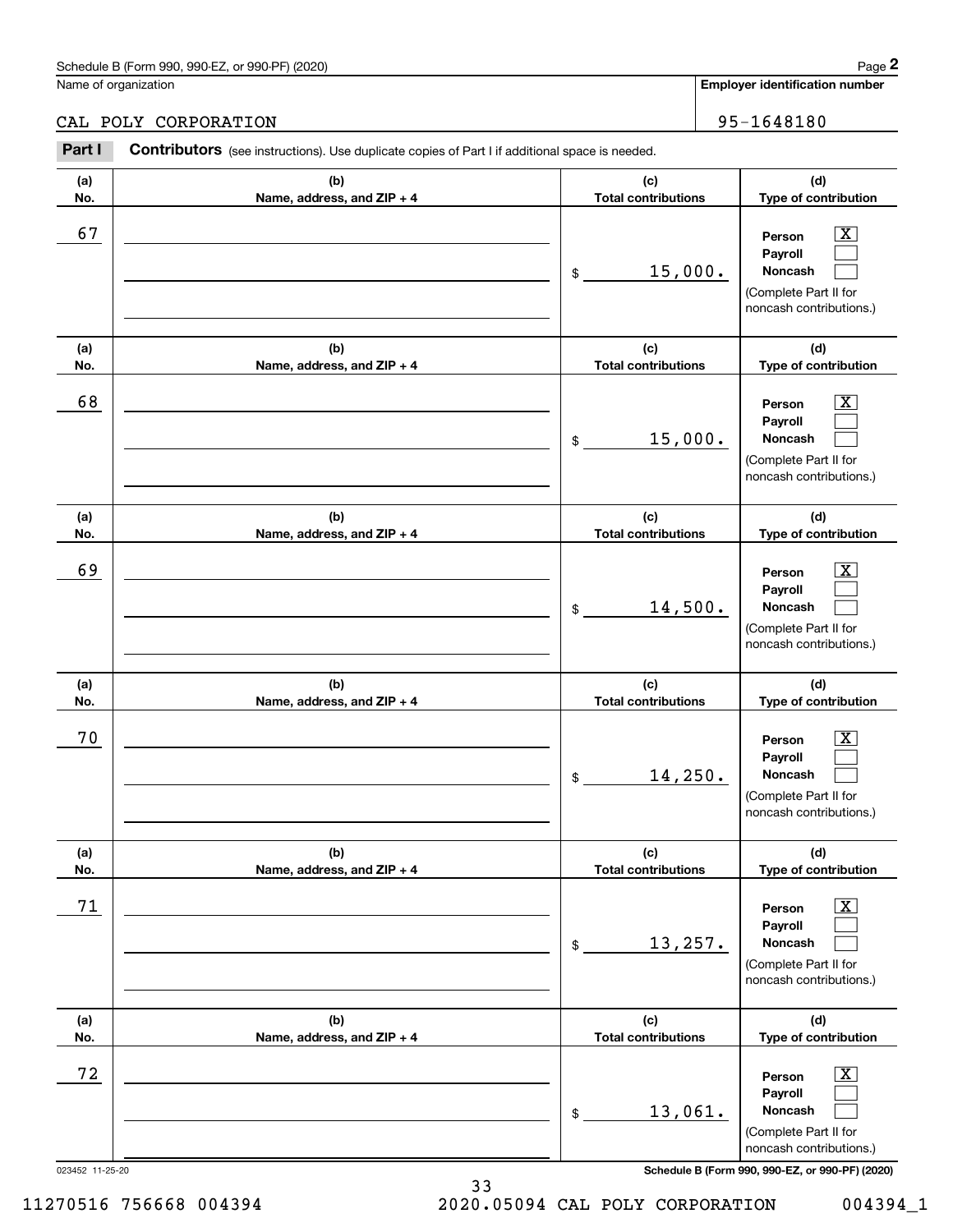Name of organization

CAL POLY CORPORATION 80 | 95-1648180

#### 023452 11-25-20 **Schedule B (Form 990, 990-EZ, or 990-PF) (2020) (a)No.(b)Name, address, and ZIP + 4 (c)Total contributions (d)Type of contribution PersonPayrollNoncash (a)No.(b)Name, address, and ZIP + 4 (c)Total contributions (d)Type of contribution PersonPayrollNoncash (a)No.(b)Name, address, and ZIP + 4 (c)Total contributions (d)Type of contribution PersonPayrollNoncash (a) No.(b) Name, address, and ZIP + 4 (c) Total contributions (d) Type of contribution PersonPayrollNoncash (a) No.(b) Name, address, and ZIP + 4 (c) Total contributions (d) Type of contribution PersonPayrollNoncash (a) No.(b)Name, address, and ZIP + 4 (c) Total contributions (d)Type of contribution PersonPayrollNoncash Contributors** (see instructions). Use duplicate copies of Part I if additional space is needed. \$(Complete Part II for noncash contributions.) \$(Complete Part II for noncash contributions.) \$(Complete Part II for noncash contributions.) \$(Complete Part II for noncash contributions.) \$(Complete Part II for noncash contributions.) \$(Complete Part II for noncash contributions.) Employer identification Page 2<br>
Iame of organization<br> **2Part I 2Part I Contributors** (see instructions). Use duplicate copies of Part I if additional space is needed.<br>
2Part I **Contributors** (see instructions). Use dup  $|X|$  $\mathcal{L}^{\text{max}}$  $\mathcal{L}^{\text{max}}$  $\boxed{\text{X}}$  $\mathcal{L}^{\text{max}}$  $\mathcal{L}^{\text{max}}$  $|X|$  $\mathcal{L}^{\text{max}}$  $\mathcal{L}^{\text{max}}$  $\boxed{\text{X}}$  $\mathcal{L}^{\text{max}}$  $\mathcal{L}^{\text{max}}$  $\boxed{\text{X}}$  $\mathcal{L}^{\text{max}}$  $\mathcal{L}^{\text{max}}$  $\boxed{\text{X}}$  $\mathcal{L}^{\text{max}}$  $\mathcal{L}^{\text{max}}$ 73 X 13,000. 74 X 12,500. 75 X 12,500. 76 X 12,000. 77 X 11,626. 78 X 11,040.

11270516 756668 004394 2020.05094 CAL POLY CORPORATION 004394\_1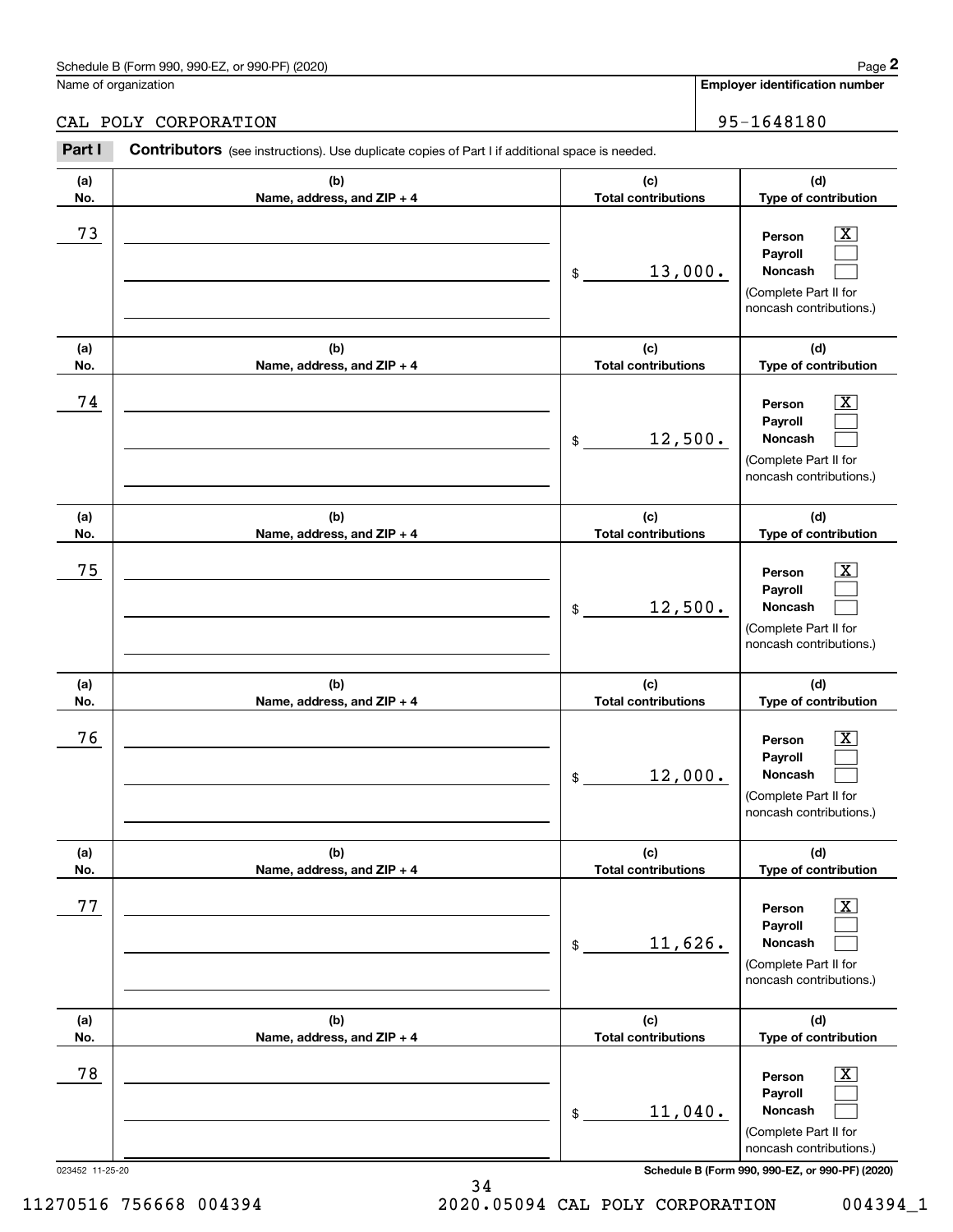Name of organization

CAL POLY CORPORATION 80 | 95-1648180

#### 023452 11-25-20 **Schedule B (Form 990, 990-EZ, or 990-PF) (2020) (a)No.(b)Name, address, and ZIP + 4 (c)Total contributions (d)Type of contribution PersonPayrollNoncash (a)No.(b)Name, address, and ZIP + 4 (c)Total contributions (d)Type of contribution PersonPayrollNoncash (a)No.(b)Name, address, and ZIP + 4 (c)Total contributions (d)Type of contribution PersonPayrollNoncash (a) No.(b) Name, address, and ZIP + 4 (c) Total contributions (d) Type of contribution PersonPayrollNoncash (a) No.(b) Name, address, and ZIP + 4 (c) Total contributions (d) Type of contribution PersonPayrollNoncash (a) No.(b)Name, address, and ZIP + 4 (c) Total contributions (d)Type of contribution PersonPayrollNoncash Contributors** (see instructions). Use duplicate copies of Part I if additional space is needed. \$(Complete Part II for noncash contributions.) \$(Complete Part II for noncash contributions.) \$(Complete Part II for noncash contributions.) \$(Complete Part II for noncash contributions.) \$(Complete Part II for noncash contributions.) \$(Complete Part II for noncash contributions.) Employer identification Page 2<br>
Iame of organization<br> **2Part I 2Part I Contributors** (see instructions). Use duplicate copies of Part I if additional space is needed.<br>
2Part I **Contributors** (see instructions). Use dup  $|X|$  $\mathcal{L}^{\text{max}}$  $\mathcal{L}^{\text{max}}$  $\boxed{\text{X}}$  $\mathcal{L}^{\text{max}}$  $\mathcal{L}^{\text{max}}$  $|X|$  $\mathcal{L}^{\text{max}}$  $\mathcal{L}^{\text{max}}$  $\mathcal{L}^{\text{max}}$  $\mathcal{L}^{\text{max}}$  $\lceil \text{X} \rceil$  $\boxed{\text{X}}$  $\mathcal{L}^{\text{max}}$  $\mathcal{L}^{\text{max}}$  $\boxed{\text{X}}$  $\mathcal{L}^{\text{max}}$  $\mathcal{L}^{\text{max}}$ 79 X 11,000. 80 X 11,000. 81 X 10,600. 82  $10,569$ . 83 X 10,400. 84 X 10,200.

35 11270516 756668 004394 2020.05094 CAL POLY CORPORATION 004394\_1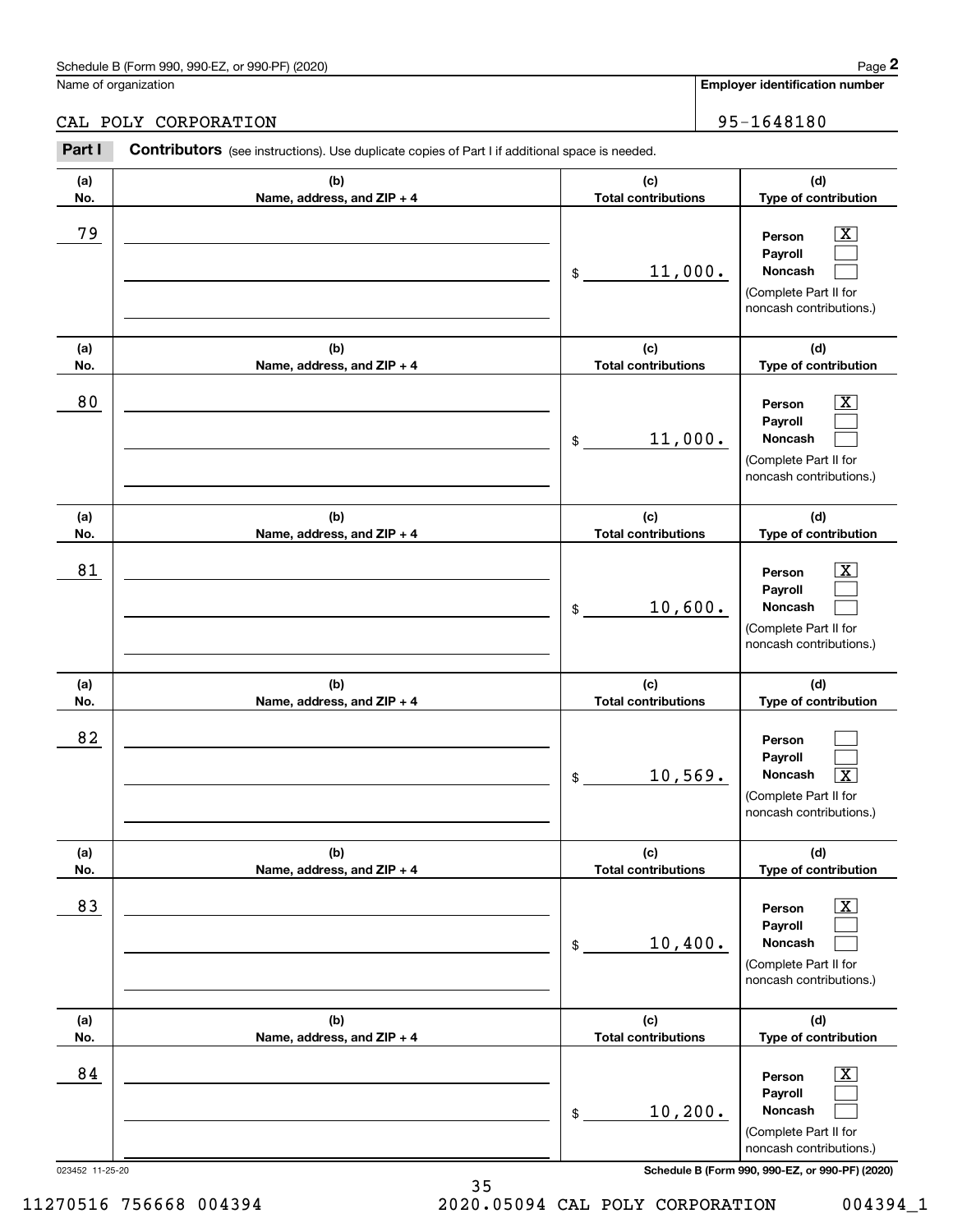## CAL POLY CORPORATION 95-1648180

|                 | Schedule B (Form 990, 990-EZ, or 990-PF) (2020)                                                |                                   | Page 2                                                                                                           |
|-----------------|------------------------------------------------------------------------------------------------|-----------------------------------|------------------------------------------------------------------------------------------------------------------|
|                 | Name of organization                                                                           |                                   | Employer identification number                                                                                   |
|                 | CAL POLY CORPORATION                                                                           |                                   | 95-1648180                                                                                                       |
| Part I          | Contributors (see instructions). Use duplicate copies of Part I if additional space is needed. |                                   |                                                                                                                  |
| (a)<br>No.      | (b)<br>Name, address, and ZIP + 4                                                              | (c)<br><b>Total contributions</b> | (d)<br>Type of contribution                                                                                      |
| 85              |                                                                                                | 10,000.<br>\$                     | $\overline{\text{X}}$<br>Person<br>Payroll<br>Noncash<br>(Complete Part II for<br>noncash contributions.)        |
| (a)<br>No.      | (b)<br>Name, address, and ZIP + 4                                                              | (c)<br><b>Total contributions</b> | (d)<br>Type of contribution                                                                                      |
| 86              |                                                                                                | 10,000.<br>\$                     | $\overline{\text{X}}$<br>Person<br>Payroll<br>Noncash<br>(Complete Part II for<br>noncash contributions.)        |
| (a)<br>No.      | (b)<br>Name, address, and ZIP + 4                                                              | (c)<br><b>Total contributions</b> | (d)<br>Type of contribution                                                                                      |
| 87              |                                                                                                | 10,000.<br>\$                     | X<br>Person<br>Payroll<br>Noncash<br>(Complete Part II for<br>noncash contributions.)                            |
| (a)<br>No.      | (b)<br>Name, address, and ZIP + 4                                                              | (c)<br><b>Total contributions</b> | (d)<br>Type of contribution                                                                                      |
| 88              |                                                                                                | 10,000.<br>\$                     | $\overline{\text{X}}$<br>Person<br>Payroll<br>Noncash<br>(Complete Part II for<br>noncash contributions.)        |
| (a)<br>No.      | (b)<br>Name, address, and ZIP + 4                                                              | (c)<br><b>Total contributions</b> | (d)<br>Type of contribution                                                                                      |
| 89              |                                                                                                | 10,000.<br>\$                     | $\overline{\text{X}}$<br>Person<br>Payroll<br><b>Noncash</b><br>(Complete Part II for<br>noncash contributions.) |
| (a)<br>No.      | (b)<br>Name, address, and ZIP + 4                                                              | (c)<br><b>Total contributions</b> | (d)<br>Type of contribution                                                                                      |
| 90              |                                                                                                | 10,000.<br>\$                     | $\overline{\text{X}}$<br>Person<br>Payroll<br><b>Noncash</b><br>(Complete Part II for<br>noncash contributions.) |
| 023452 11-25-20 |                                                                                                |                                   | Schedule B (Form 990, 990-EZ, or 990-PF) (2020)                                                                  |

11270516 756668 004394 2020.05094 CAL POLY CORPORATION 004394\_1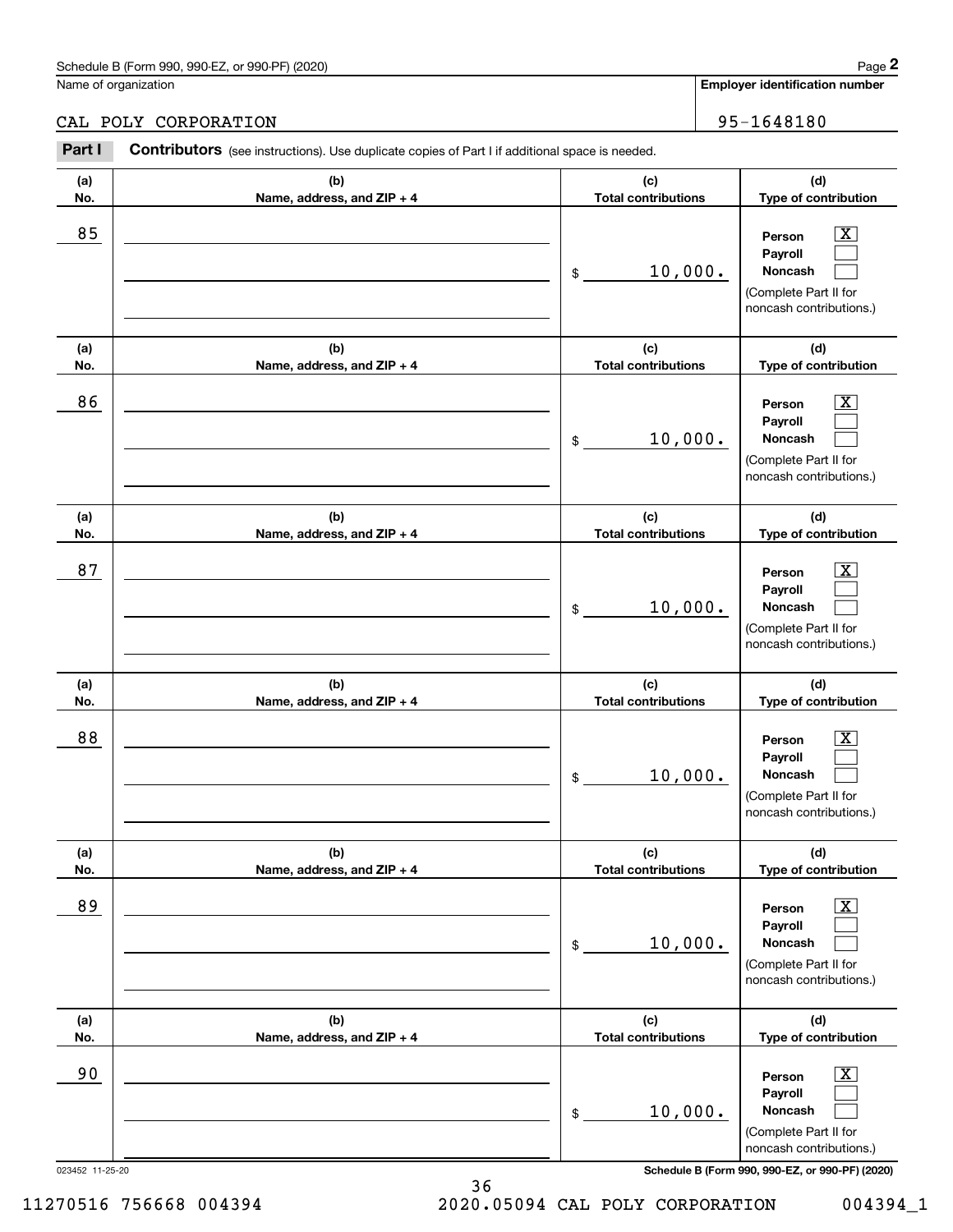### CAL POLY CORPORATION 95-1648180

|                 | Schedule B (Form 990, 990-EZ, or 990-PF) (2020)                                                       |                                   |                                                                                  | Page 2                |
|-----------------|-------------------------------------------------------------------------------------------------------|-----------------------------------|----------------------------------------------------------------------------------|-----------------------|
|                 | Name of organization                                                                                  |                                   | <b>Employer identification number</b>                                            |                       |
|                 | CAL POLY CORPORATION                                                                                  |                                   | 95-1648180                                                                       |                       |
| Part I          | <b>Contributors</b> (see instructions). Use duplicate copies of Part I if additional space is needed. |                                   |                                                                                  |                       |
| (a)<br>No.      | (b)<br>Name, address, and ZIP + 4                                                                     | (c)<br><b>Total contributions</b> | (d)<br>Type of contribution                                                      |                       |
| 91              |                                                                                                       | 10,000.<br>\$                     | Person<br>Payroll<br>Noncash<br>(Complete Part II for<br>noncash contributions.) | $\overline{\text{X}}$ |
| (a)<br>No.      | (b)<br>Name, address, and ZIP + 4                                                                     | (c)<br><b>Total contributions</b> | (d)<br>Type of contribution                                                      |                       |
| 92              |                                                                                                       | 10,000.<br>\$                     | Person<br>Payroll<br>Noncash<br>(Complete Part II for<br>noncash contributions.) | $\overline{\text{X}}$ |
| (a)<br>No.      | (b)<br>Name, address, and ZIP + 4                                                                     | (c)<br><b>Total contributions</b> | (d)<br>Type of contribution                                                      |                       |
| 93              |                                                                                                       | 10,000.<br>\$                     | Person<br>Payroll<br>Noncash<br>(Complete Part II for<br>noncash contributions.) | $\overline{\text{X}}$ |
| (a)<br>No.      | (b)<br>Name, address, and ZIP + 4                                                                     | (c)<br><b>Total contributions</b> | (d)<br>Type of contribution                                                      |                       |
| 94              |                                                                                                       | 10,000.<br>\$                     | Person<br>Payroll<br>Noncash<br>(Complete Part II for<br>noncash contributions.) | $\mathbf{X}$          |
| (a)<br>No.      | (b)<br>Name, address, and ZIP + 4                                                                     | (c)<br><b>Total contributions</b> | (d)<br>Type of contribution                                                      |                       |
| 95              |                                                                                                       | 10,000.<br>\$                     | Person<br>Payroll<br>Noncash<br>(Complete Part II for<br>noncash contributions.) | $\boxed{\text{X}}$    |
| (a)<br>No.      | (b)<br>Name, address, and ZIP + 4                                                                     | (c)<br><b>Total contributions</b> | (d)<br>Type of contribution                                                      |                       |
| 96              |                                                                                                       | 10,000.<br>\$                     | Person<br>Payroll<br>Noncash<br>(Complete Part II for<br>noncash contributions.) | $\boxed{\text{X}}$    |
| 023452 11-25-20 |                                                                                                       |                                   | Schedule B (Form 990, 990-EZ, or 990-PF) (2020)                                  |                       |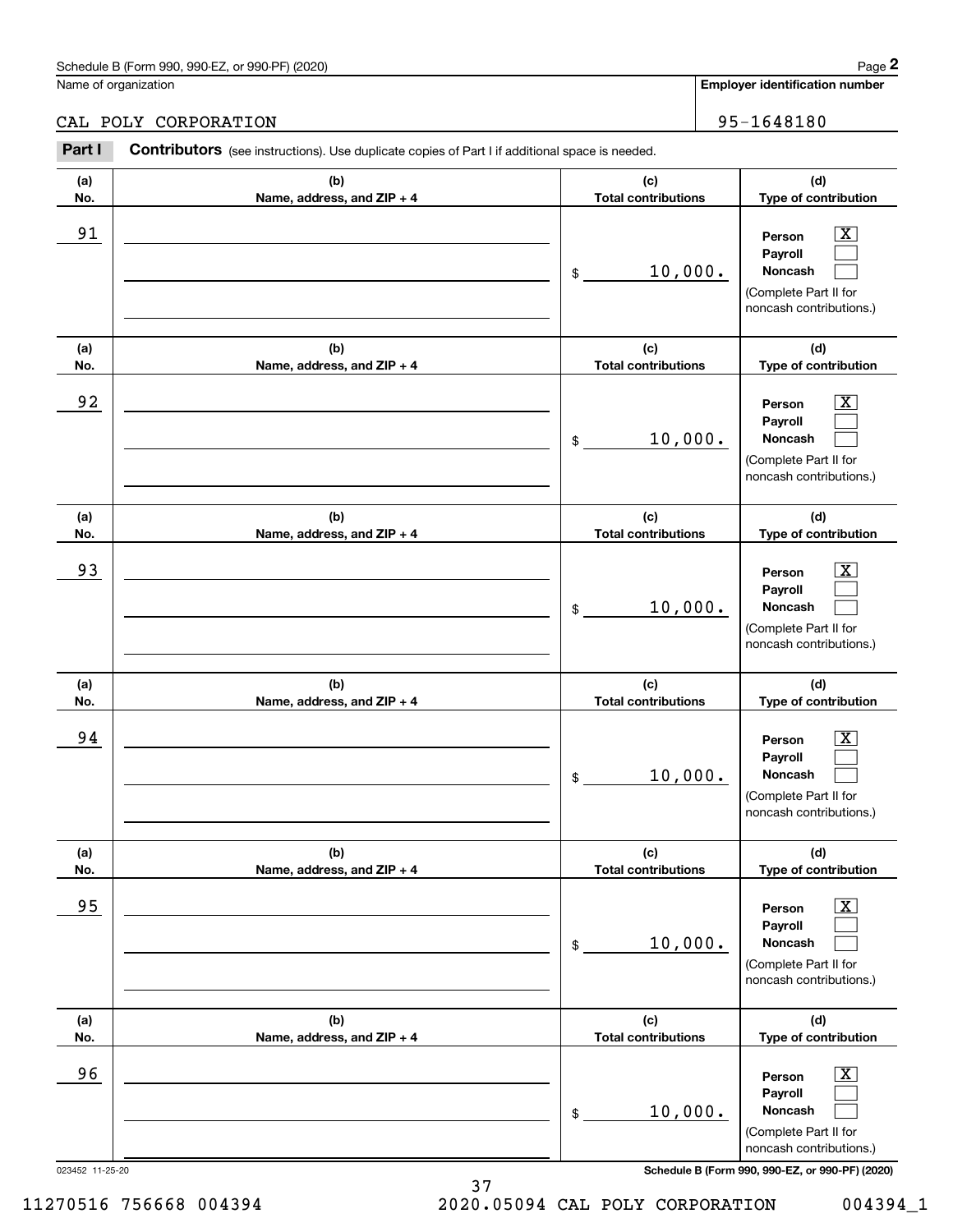### Schedule B (Form 990, 990-EZ, or 990-PF) (2020) **Page 2** Page 2 and the state of the state of the state of the state of the state of the state of the state of the state of the state of the state of the state of the state o

Name of organization

CAL POLY CORPORATION 95-1648180

#### 023452 11-25-20 **Schedule B (Form 990, 990-EZ, or 990-PF) (2020) (a)No.(b)Name, address, and ZIP + 4 (c)Total contributions (d)Type of contribution PersonPayrollNoncash (a)No.(b)Name, address, and ZIP + 4 (c)Total contributions (d)Type of contribution PersonPayrollNoncash (a)No.(b)Name, address, and ZIP + 4 (c)Total contributions (d)Type of contribution PersonPayrollNoncash (a) No.(b) Name, address, and ZIP + 4 (c) Total contributions (d) Type of contribution PersonPayrollNoncash (a) No.(b) Name, address, and ZIP + 4 (c) Total contributions (d) Type of contribution PersonPayrollNoncash (a) No.(b)Name, address, and ZIP + 4 (c) Total contributions (d)Type of contribution PersonPayrollNoncash Contributors** (see instructions). Use duplicate copies of Part I if additional space is needed. \$(Complete Part II for noncash contributions.) \$(Complete Part II for noncash contributions.) \$(Complete Part II for noncash contributions.) \$(Complete Part II for noncash contributions.) \$(Complete Part II for noncash contributions.) \$(Complete Part II for noncash contributions.) Employer identification Page 2<br>
Iame of organization<br> **2Part I 2Part I Contributors** (see instructions). Use duplicate copies of Part I if additional space is needed.<br>
2Part I **Contributors** (see instructions). Use dup  $|X|$  $\mathcal{L}^{\text{max}}$  $\mathcal{L}^{\text{max}}$  $\boxed{\text{X}}$  $\mathcal{L}^{\text{max}}$  $\mathcal{L}^{\text{max}}$  $|X|$  $\mathcal{L}^{\text{max}}$  $\mathcal{L}^{\text{max}}$  $\boxed{\text{X}}$  $\mathcal{L}^{\text{max}}$  $\mathcal{L}^{\text{max}}$  $\boxed{\text{X}}$  $\mathcal{L}^{\text{max}}$  $\mathcal{L}^{\text{max}}$  $\boxed{\text{X}}$  $\mathcal{L}^{\text{max}}$  $\mathcal{L}^{\text{max}}$ 97 X 10,000. 98 X 10,000. 99 X 10,000. 100 X 10,000. 101 X 10,000.  $102$  Person  $\overline{\text{X}}$ 10,000.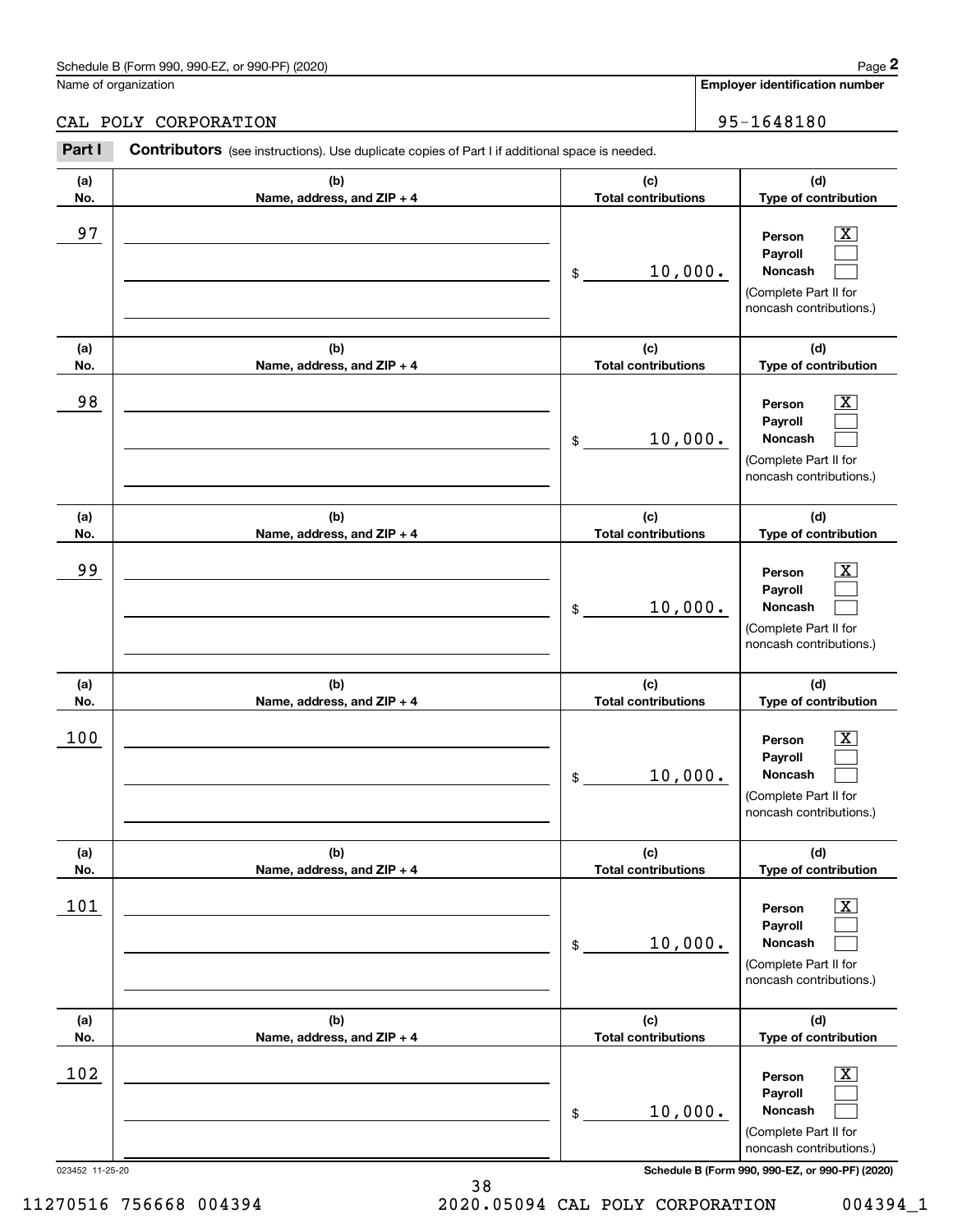### CAL POLY CORPORATION 95-1648180

|            | Schedule B (Form 990, 990-EZ, or 990-PF) (2020)                                                |                                   | Page 2                                                                                                      |
|------------|------------------------------------------------------------------------------------------------|-----------------------------------|-------------------------------------------------------------------------------------------------------------|
|            | Name of organization                                                                           |                                   | Employer identification number                                                                              |
|            | CAL POLY CORPORATION                                                                           |                                   | 95-1648180                                                                                                  |
| Part I     | Contributors (see instructions). Use duplicate copies of Part I if additional space is needed. |                                   |                                                                                                             |
| (a)<br>No. | (b)<br>Name, address, and ZIP + 4                                                              | (c)<br><b>Total contributions</b> | (d)<br>Type of contribution                                                                                 |
| 103        |                                                                                                | 10,000.<br>\$                     | $\mathbf{X}$<br>Person<br>Payroll<br>Noncash<br>(Complete Part II for<br>noncash contributions.)            |
| (a)<br>No. | (b)<br>Name, address, and ZIP + 4                                                              | (c)<br><b>Total contributions</b> | (d)<br>Type of contribution                                                                                 |
| 104        |                                                                                                | 10,000.<br>\$                     | $\mathbf{X}$<br>Person<br>Payroll<br>Noncash<br>(Complete Part II for<br>noncash contributions.)            |
| (a)<br>No. | (b)<br>Name, address, and ZIP + 4                                                              | (c)<br><b>Total contributions</b> | (d)<br>Type of contribution                                                                                 |
| 105        |                                                                                                | 10,000.<br>\$                     | $\overline{\mathbf{X}}$<br>Person<br>Payroll<br>Noncash<br>(Complete Part II for<br>noncash contributions.) |
| (a)<br>No. | (b)<br>Name, address, and ZIP + 4                                                              | (c)<br><b>Total contributions</b> | (d)<br>Type of contribution                                                                                 |
| 106        |                                                                                                | 10,000.<br>\$                     | $\mathbf{X}$<br>Person<br>Payroll<br>Noncash<br>(Complete Part II for<br>noncash contributions.)            |
| (a)<br>No. | (b)<br>Name, address, and ZIP + 4                                                              | (c)<br><b>Total contributions</b> | (d)<br>Type of contribution                                                                                 |
| 107        |                                                                                                | 10,000.<br>\$                     | $\boxed{\text{X}}$<br>Person<br>Payroll<br>Noncash<br>(Complete Part II for<br>noncash contributions.)      |
| (a)<br>No. | (b)<br>Name, address, and ZIP + 4                                                              | (c)<br><b>Total contributions</b> | (d)<br>Type of contribution                                                                                 |
| 108        |                                                                                                | 10,000.<br>\$                     | $\boxed{\text{X}}$<br>Person<br>Payroll<br>Noncash<br>(Complete Part II for<br>noncash contributions.)      |

023452 11-25-20 **Schedule B (Form 990, 990-EZ, or 990-PF) (2020)**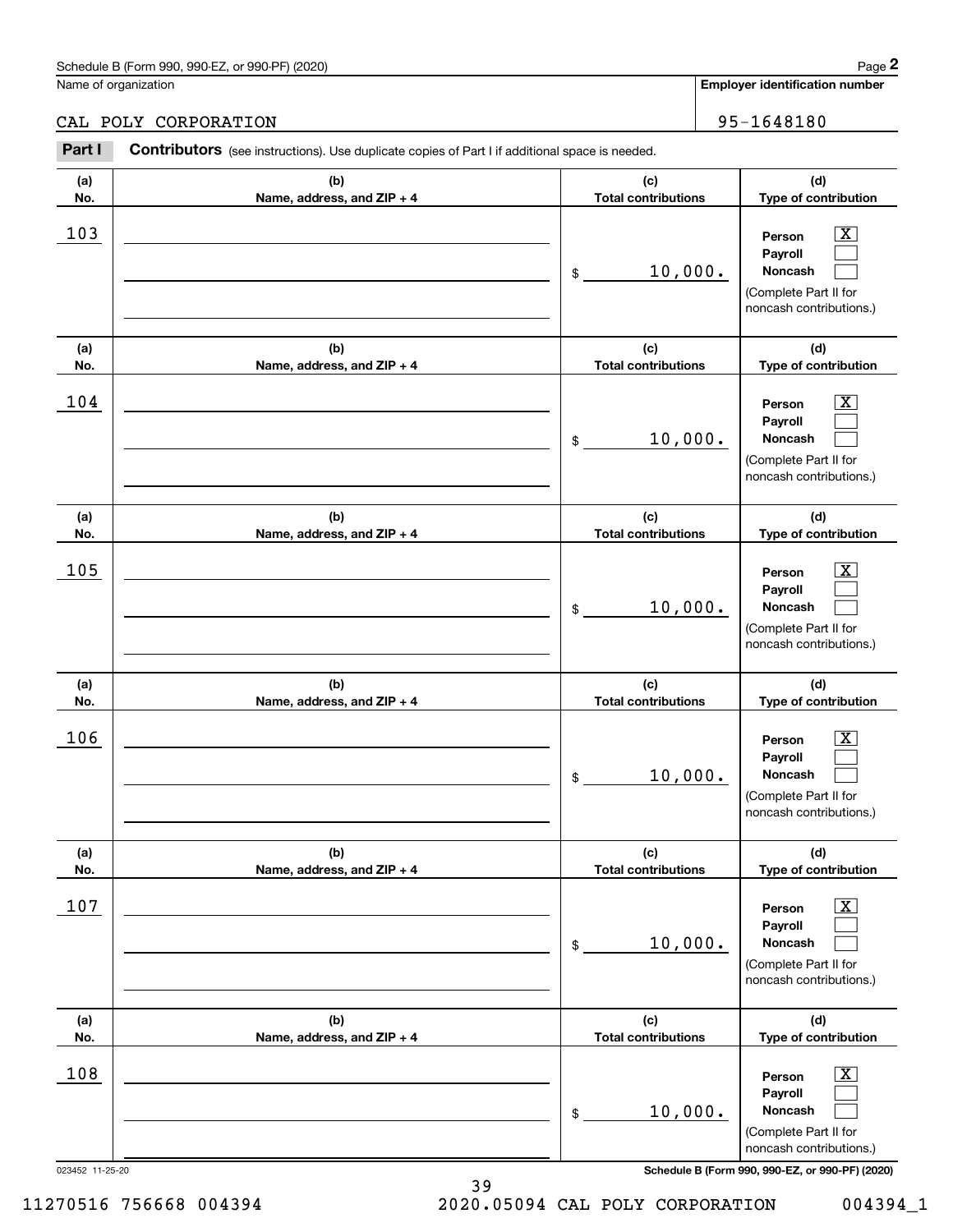### Schedule B (Form 990, 990-EZ, or 990-PF) (2020) **Page 2** Page 2 and the state of the state of the state of the state of the state of the state of the state of the state of the state of the state of the state of the state o

Name of organization

#### CAL POLY CORPORATION 95-1648180

**(a)No.(b)Name, address, and ZIP + 4 (c)Total contributions (d)Type of contribution PersonPayrollNoncash (a)No.(b)Name, address, and ZIP + 4 (c)Total contributions (d)Type of contribution PersonPayrollNoncash (a)No.(b)Name, address, and ZIP + 4 (c)Total contributions (d)Type of contribution PersonPayrollNoncash (a) No.(b) Name, address, and ZIP + 4 (c) Total contributions (d) Type of contribution PersonPayrollNoncash(a) No.(b) Name, address, and ZIP + 4 (c) Total contributions (d) Type of contribution PersonPayrollNoncash (a) No.(b)Name, address, and ZIP + 4 (c) Total contributions (d)Type of contribution PersonPayrollNoncash Contributors** (see instructions). Use duplicate copies of Part I if additional space is needed. \$(Complete Part II for noncash contributions.) \$(Complete Part II for noncash contributions.) \$(Complete Part II for noncash contributions.) \$(Complete Part II for noncash contributions.) \$(Complete Part II for noncash contributions.) \$(Complete Part II for noncash contributions.) Employer identification Page 2<br>
Iame of organization<br> **2Part I 2Part I Contributors** (see instructions). Use duplicate copies of Part I if additional space is needed.<br>
2Part I **Contributors** (see instructions). Use dup  $|X|$  $\mathcal{L}^{\text{max}}$  $\mathcal{L}^{\text{max}}$  $\boxed{\text{X}}$  $\mathcal{L}^{\text{max}}$  $\mathcal{L}^{\text{max}}$  $|X|$  $\mathcal{L}^{\text{max}}$  $\mathcal{L}^{\text{max}}$  $\boxed{\text{X}}$  $\mathcal{L}^{\text{max}}$  $\mathcal{L}^{\text{max}}$  $\boxed{\text{X}}$  $\mathcal{L}^{\text{max}}$  $\mathcal{L}^{\text{max}}$  $\boxed{\text{X}}$  $\mathcal{L}^{\text{max}}$  $\mathcal{L}^{\text{max}}$ 109 X 10,000. 110 Person X 9,500.  $111$  Person  $\overline{\text{X}}$ 9,500.  $112$  Person  $\overline{\text{X}}$ 9,350. 113 X 9,255.  $114$  Person  $\overline{\text{X}}$ 8,000.

023452 11-25-20 **Schedule B (Form 990, 990-EZ, or 990-PF) (2020)**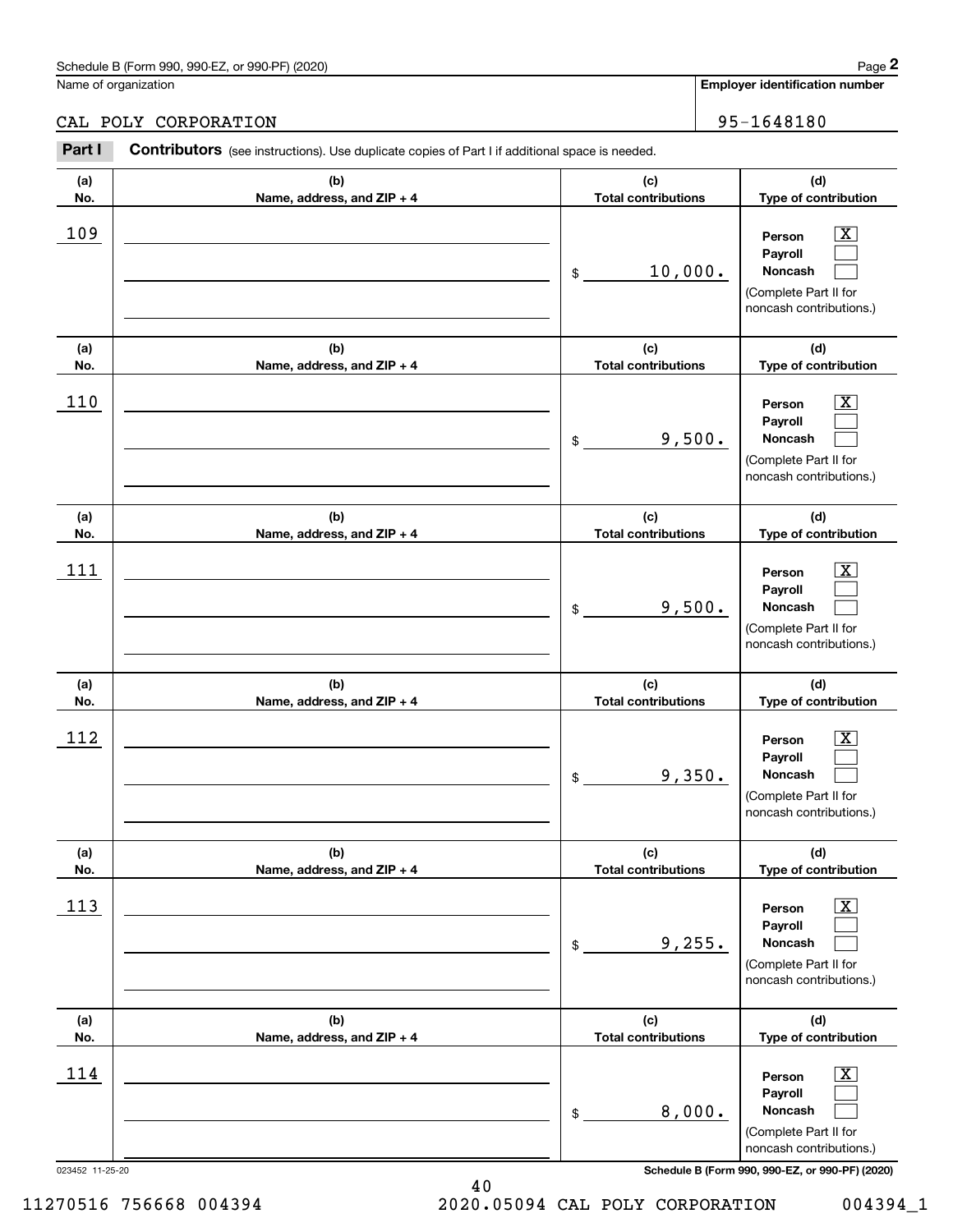## CAL POLY CORPORATION 95-1648180

|                 | Schedule B (Form 990, 990-EZ, or 990-PF) (2020)                                                       |                                   | Page 2                                                                                                                                           |
|-----------------|-------------------------------------------------------------------------------------------------------|-----------------------------------|--------------------------------------------------------------------------------------------------------------------------------------------------|
|                 | Name of organization                                                                                  |                                   | Employer identification number                                                                                                                   |
|                 | CAL POLY CORPORATION                                                                                  |                                   | 95-1648180                                                                                                                                       |
| Part I          | <b>Contributors</b> (see instructions). Use duplicate copies of Part I if additional space is needed. |                                   |                                                                                                                                                  |
| (a)<br>No.      | (b)<br>Name, address, and ZIP + 4                                                                     | (c)<br><b>Total contributions</b> | (d)<br>Type of contribution                                                                                                                      |
| 115             |                                                                                                       | \$                                | $\overline{\mathbf{X}}$<br>Person<br>Payroll<br>7,921.<br>Noncash<br>$\overline{\mathbf{x}}$<br>(Complete Part II for<br>noncash contributions.) |
| (a)<br>No.      | (b)<br>Name, address, and ZIP + 4                                                                     | (c)<br><b>Total contributions</b> | (d)<br>Type of contribution                                                                                                                      |
| 116             |                                                                                                       | \$                                | $\overline{\text{X}}$<br>Person<br>Payroll<br>7,734.<br>Noncash<br>(Complete Part II for<br>noncash contributions.)                              |
| (a)<br>No.      | (b)<br>Name, address, and ZIP + 4                                                                     | (c)<br><b>Total contributions</b> | (d)<br>Type of contribution                                                                                                                      |
| 117             |                                                                                                       | \$                                | $\overline{\text{X}}$<br>Person<br>Payroll<br>7,650.<br>Noncash<br>(Complete Part II for<br>noncash contributions.)                              |
| (a)<br>No.      | (b)<br>Name, address, and ZIP + 4                                                                     | (c)<br><b>Total contributions</b> | (d)<br>Type of contribution                                                                                                                      |
| 118             |                                                                                                       | \$                                | $\overline{\mathbf{X}}$<br>Person<br>Payroll<br>7,500.<br>Noncash<br>(Complete Part II for<br>noncash contributions.)                            |
| (a)<br>No.      | (b)<br>Name, address, and ZIP + 4                                                                     | (c)<br><b>Total contributions</b> | (d)<br>Type of contribution                                                                                                                      |
| 119             |                                                                                                       | \$                                | $\boxed{\text{X}}$<br>Person<br>Payroll<br>7,500.<br>Noncash<br>(Complete Part II for<br>noncash contributions.)                                 |
| (a)<br>No.      | (b)<br>Name, address, and ZIP + 4                                                                     | (c)<br><b>Total contributions</b> | (d)<br>Type of contribution                                                                                                                      |
| 120             |                                                                                                       | \$                                | $\boxed{\text{X}}$<br>Person<br>Payroll<br>7,500.<br>Noncash<br>(Complete Part II for<br>noncash contributions.)                                 |
| 023452 11-25-20 |                                                                                                       |                                   | Schedule B (Form 990, 990-EZ, or 990-PF) (2020)                                                                                                  |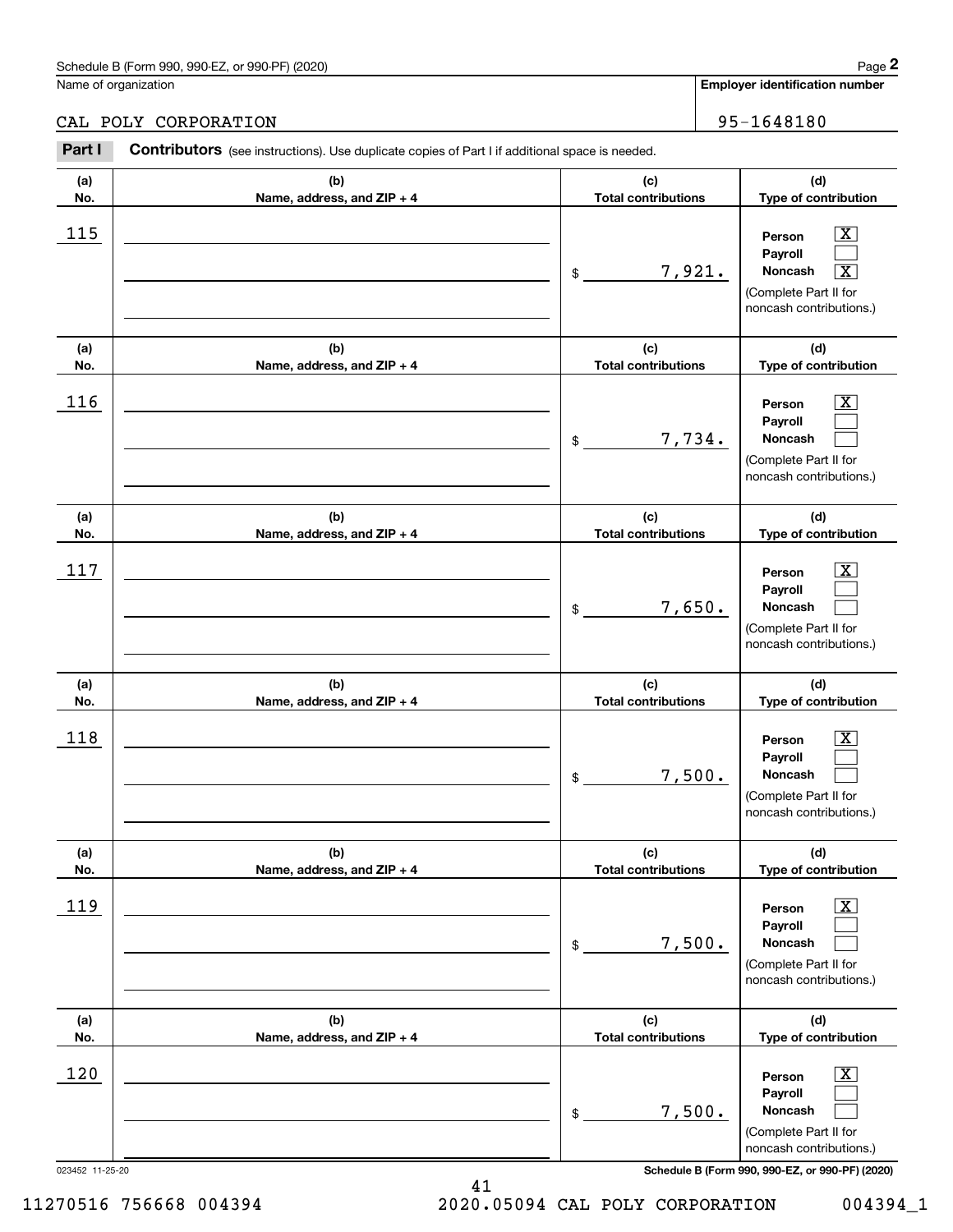## CAL POLY CORPORATION 95-1648180

|                 | Schedule B (Form 990, 990-EZ, or 990-PF) (2020)                                                       |                                   |        | Page 2                                                                                                 |
|-----------------|-------------------------------------------------------------------------------------------------------|-----------------------------------|--------|--------------------------------------------------------------------------------------------------------|
|                 | Name of organization                                                                                  |                                   |        | <b>Employer identification number</b>                                                                  |
|                 | CAL POLY CORPORATION                                                                                  |                                   |        | 95-1648180                                                                                             |
| Part I          | <b>Contributors</b> (see instructions). Use duplicate copies of Part I if additional space is needed. |                                   |        |                                                                                                        |
| (a)<br>No.      | (b)<br>Name, address, and ZIP + 4                                                                     | (c)<br><b>Total contributions</b> |        | (d)<br>Type of contribution                                                                            |
| 121             |                                                                                                       | \$                                | 7,500. | $\mathbf{X}$<br>Person<br>Payroll<br>Noncash<br>(Complete Part II for<br>noncash contributions.)       |
| (a)<br>No.      | (b)<br>Name, address, and ZIP + 4                                                                     | (c)<br><b>Total contributions</b> |        | (d)<br>Type of contribution                                                                            |
| 122             |                                                                                                       | \$                                | 7,263. | X<br>Person<br>Payroll<br>Noncash<br>(Complete Part II for<br>noncash contributions.)                  |
| (a)<br>No.      | (b)<br>Name, address, and ZIP + 4                                                                     | (c)<br><b>Total contributions</b> |        | (d)<br>Type of contribution                                                                            |
| 123             |                                                                                                       | \$                                | 7,251. | X<br>Person<br>Payroll<br>Noncash<br>(Complete Part II for<br>noncash contributions.)                  |
| (a)<br>No.      | (b)<br>Name, address, and ZIP + 4                                                                     | (c)<br><b>Total contributions</b> |        | (d)<br>Type of contribution                                                                            |
| 124             |                                                                                                       | \$                                | 7,120. | $\mathbf{X}$<br>Person<br>Payroll<br>Noncash<br>(Complete Part II for<br>noncash contributions.)       |
| (a)<br>No.      | (b)<br>Name, address, and ZIP + 4                                                                     | (c)<br><b>Total contributions</b> |        | (d)<br>Type of contribution                                                                            |
| 125             |                                                                                                       | \$                                | 7,000. | $\boxed{\text{X}}$<br>Person<br>Payroll<br>Noncash<br>(Complete Part II for<br>noncash contributions.) |
| (a)<br>No.      | (b)<br>Name, address, and ZIP + 4                                                                     | (c)<br><b>Total contributions</b> |        | (d)<br>Type of contribution                                                                            |
| 126             |                                                                                                       | \$                                | 6,850. | $\boxed{\text{X}}$<br>Person<br>Payroll<br>Noncash<br>(Complete Part II for<br>noncash contributions.) |
| 023452 11-25-20 |                                                                                                       |                                   |        | Schedule B (Form 990, 990-EZ, or 990-PF) (2020)                                                        |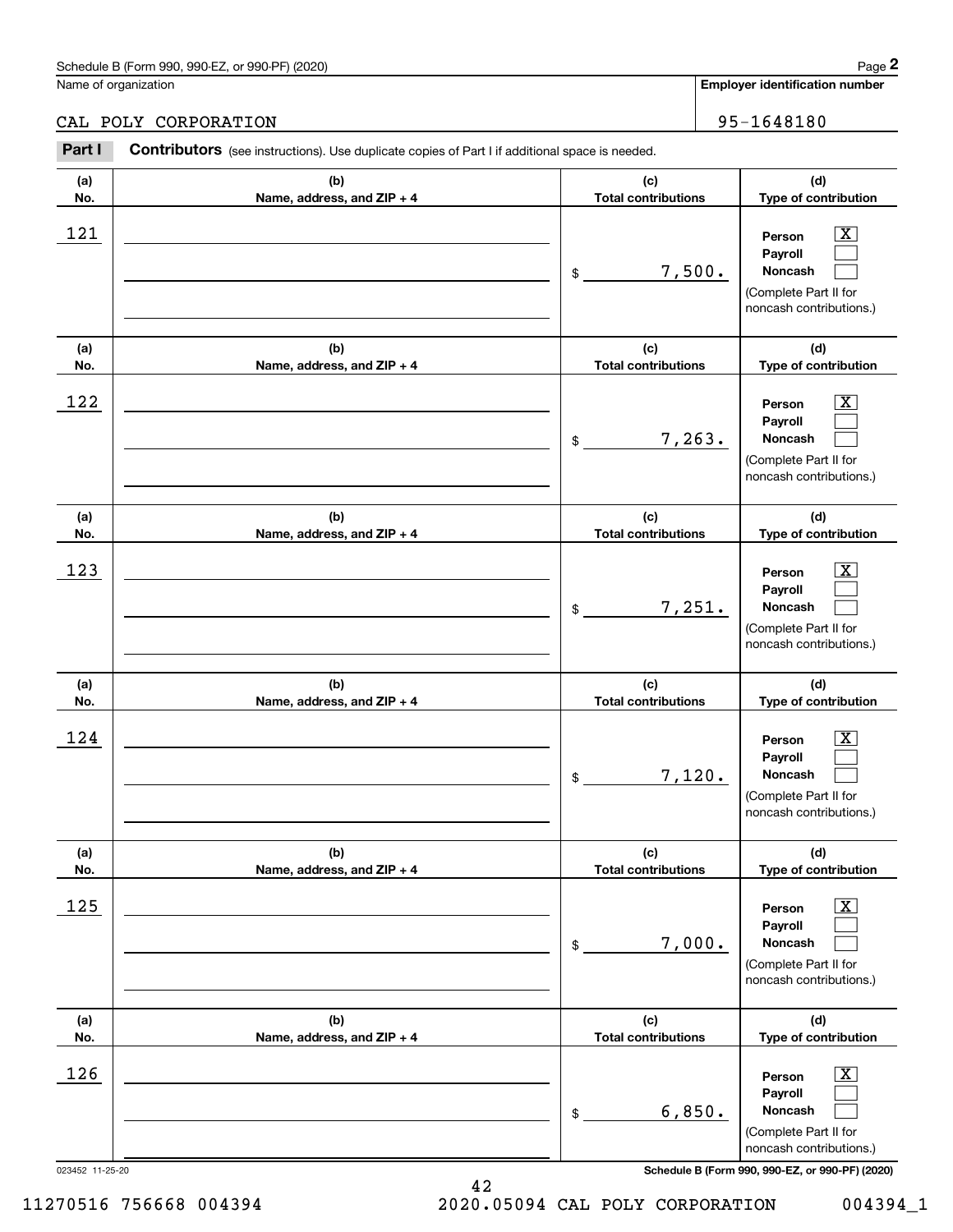### CAL POLY CORPORATION 95-1648180

|            | Schedule B (Form 990, 990-EZ, or 990-PF) (2020)                                                       |                                   |        | Page 2                                                                                                                            |
|------------|-------------------------------------------------------------------------------------------------------|-----------------------------------|--------|-----------------------------------------------------------------------------------------------------------------------------------|
|            | Name of organization                                                                                  |                                   |        | <b>Employer identification number</b>                                                                                             |
|            | CAL POLY CORPORATION                                                                                  |                                   |        | 95-1648180                                                                                                                        |
| Part I     | <b>Contributors</b> (see instructions). Use duplicate copies of Part I if additional space is needed. |                                   |        |                                                                                                                                   |
| (a)<br>No. | (b)<br>Name, address, and ZIP + 4                                                                     | (c)<br><b>Total contributions</b> |        | (d)<br>Type of contribution                                                                                                       |
| 127        |                                                                                                       | \$                                | 6,825. | $\mathbf{X}$<br>Person<br>Payroll<br>Noncash<br>(Complete Part II for<br>noncash contributions.)                                  |
| (a)<br>No. | (b)<br>Name, address, and ZIP + 4                                                                     | (c)<br><b>Total contributions</b> |        | (d)<br>Type of contribution                                                                                                       |
| 128        |                                                                                                       | \$                                | 6,825. | $\mathbf{X}$<br>Person<br>Payroll<br>Noncash<br>(Complete Part II for<br>noncash contributions.)                                  |
| (a)<br>No. | (b)<br>Name, address, and ZIP + 4                                                                     | (c)<br><b>Total contributions</b> |        | (d)<br>Type of contribution                                                                                                       |
| 129        |                                                                                                       | \$                                | 6,668. | $\overline{\mathbf{X}}$<br>Person<br>Payroll<br>Noncash<br>(Complete Part II for<br>noncash contributions.)                       |
| (a)<br>No. | (b)<br>Name, address, and ZIP + 4                                                                     | (c)<br><b>Total contributions</b> |        | (d)<br>Type of contribution                                                                                                       |
| 130        |                                                                                                       | \$                                | 6,521. | $\mathbf{X}$<br>Person<br>Payroll<br>Noncash<br>$\boxed{\text{X}}$<br>(Complete Part II for<br>noncash contributions.)            |
| (a)<br>No. | (b)<br>Name, address, and ZIP + 4                                                                     | (c)<br><b>Total contributions</b> |        | (d)<br>Type of contribution                                                                                                       |
| 131        |                                                                                                       | \$                                | 6,500. | $\boxed{\text{X}}$<br>Person<br>Payroll<br>Noncash<br>(Complete Part II for<br>noncash contributions.)                            |
| (a)<br>No. | (b)<br>Name, address, and ZIP + 4                                                                     | (c)<br><b>Total contributions</b> |        | (d)<br>Type of contribution                                                                                                       |
| 132        |                                                                                                       | \$                                | 6,449. | $\boxed{\text{X}}$<br>Person<br>Payroll<br>Noncash<br>$\overline{\mathbf{x}}$<br>(Complete Part II for<br>noncash contributions.) |

023452 11-25-20 **Schedule B (Form 990, 990-EZ, or 990-PF) (2020)**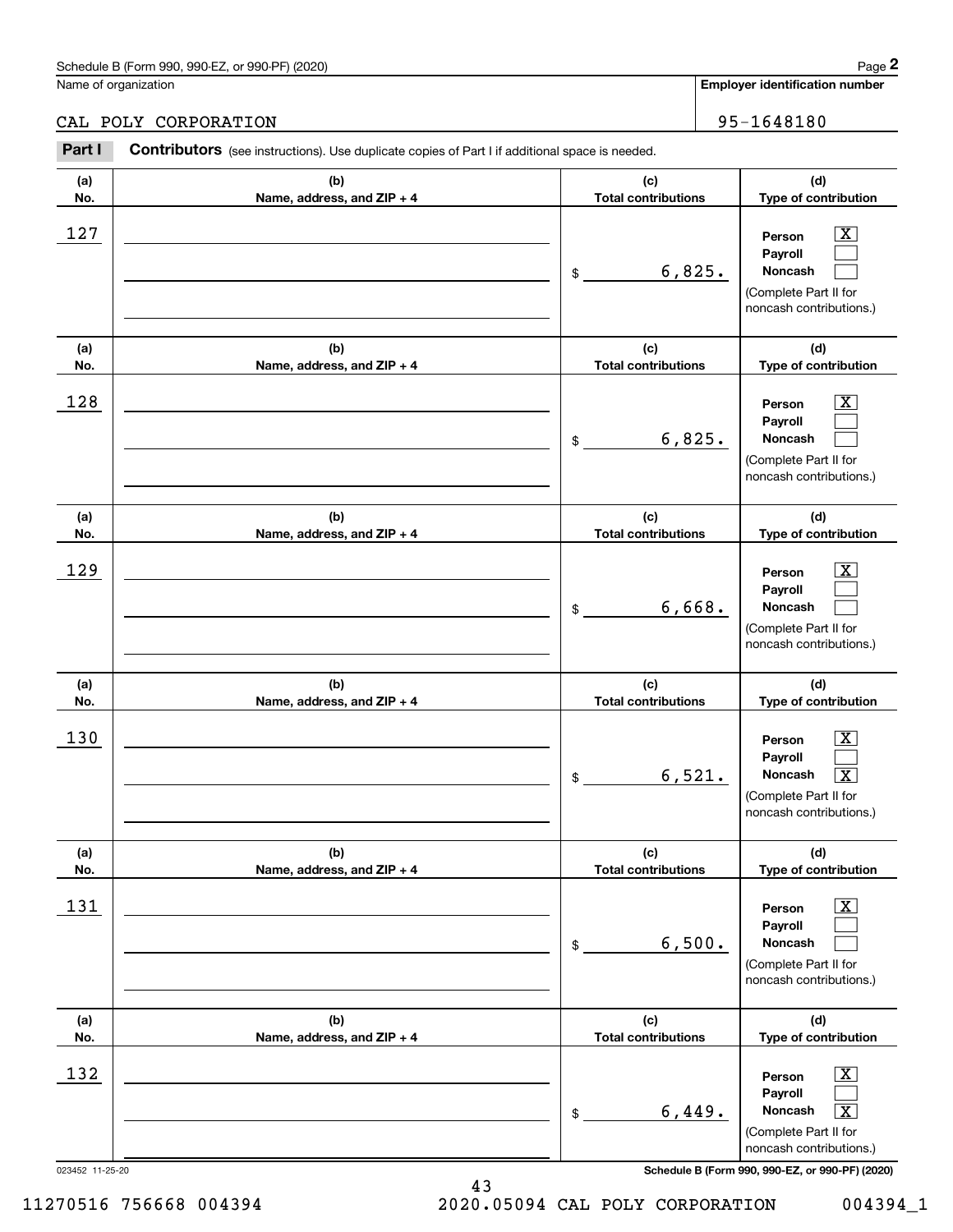### CAL POLY CORPORATION 95-1648180

|            | Schedule B (Form 990, 990-EZ, or 990-PF) (2020)                                                       |                                   |         | Page 2                                                                                                      |
|------------|-------------------------------------------------------------------------------------------------------|-----------------------------------|---------|-------------------------------------------------------------------------------------------------------------|
|            | Name of organization                                                                                  |                                   |         | <b>Employer identification number</b>                                                                       |
|            | CAL POLY CORPORATION                                                                                  |                                   |         | 95-1648180                                                                                                  |
| Part I     | <b>Contributors</b> (see instructions). Use duplicate copies of Part I if additional space is needed. |                                   |         |                                                                                                             |
| (a)<br>No. | (b)<br>Name, address, and ZIP + 4                                                                     | (c)<br><b>Total contributions</b> |         | (d)<br>Type of contribution                                                                                 |
| 133        |                                                                                                       | \$                                | 6, 250. | $\mathbf{X}$<br>Person<br>Payroll<br>Noncash<br>(Complete Part II for<br>noncash contributions.)            |
| (a)<br>No. | (b)<br>Name, address, and ZIP + 4                                                                     | (c)<br><b>Total contributions</b> |         | (d)<br>Type of contribution                                                                                 |
| 134        |                                                                                                       | \$                                | 6, 250. | $\mathbf{X}$<br>Person<br>Payroll<br>Noncash<br>(Complete Part II for<br>noncash contributions.)            |
| (a)<br>No. | (b)<br>Name, address, and ZIP + 4                                                                     | (c)<br><b>Total contributions</b> |         | (d)<br>Type of contribution                                                                                 |
| 135        |                                                                                                       | \$                                | 6, 250. | $\overline{\mathbf{X}}$<br>Person<br>Payroll<br>Noncash<br>(Complete Part II for<br>noncash contributions.) |
| (a)<br>No. | (b)<br>Name, address, and ZIP + 4                                                                     | (c)<br><b>Total contributions</b> |         | (d)<br>Type of contribution                                                                                 |
| 136        |                                                                                                       | \$                                | 6,100.  | $\mathbf{X}$<br>Person<br>Payroll<br>Noncash<br>(Complete Part II for<br>noncash contributions.)            |
| (a)<br>No. | (b)<br>Name, address, and ZIP + 4                                                                     | (c)<br><b>Total contributions</b> |         | (d)<br>Type of contribution                                                                                 |
| 137        |                                                                                                       | \$                                | 6,075.  | $\boxed{\text{X}}$<br>Person<br>Payroll<br>Noncash<br>(Complete Part II for<br>noncash contributions.)      |
| (a)<br>No. | (b)<br>Name, address, and ZIP + 4                                                                     | (c)<br><b>Total contributions</b> |         | (d)<br>Type of contribution                                                                                 |
| 138        |                                                                                                       | \$                                | 6,000.  | $\boxed{\text{X}}$<br>Person<br>Payroll<br>Noncash<br>(Complete Part II for<br>noncash contributions.)      |

023452 11-25-20 **Schedule B (Form 990, 990-EZ, or 990-PF) (2020)**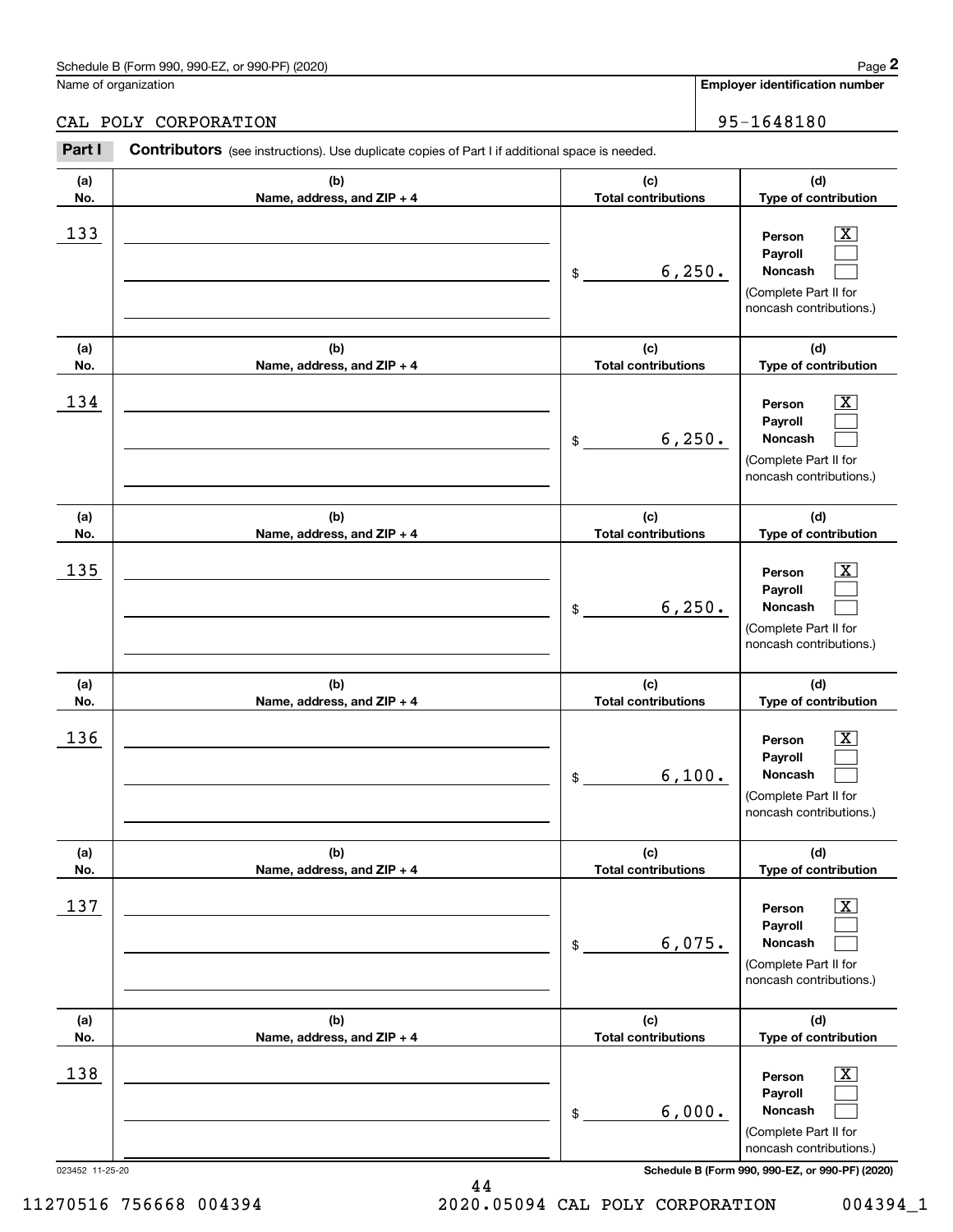### Schedule B (Form 990, 990-EZ, or 990-PF) (2020) **Page 2** Page 2 and the state of the state of the state of the state of the state of the state of the state of the state of the state of the state of the state of the state o

Name of organization

**(a)No.(b)Name, address, and ZIP + 4 (c)Total contributions (d)Type of contribution PersonPayrollNoncash (a)No.(b)Name, address, and ZIP + 4 (c)Total contributions (d)Type of contribution PersonPayrollNoncash (a)No.(b)Name, address, and ZIP + 4 (c)Total contributions (d)Type of contribution PersonPayrollNoncash (a) No.(b) Name, address, and ZIP + 4 (c) Total contributions (d) Type of contribution PersonPayrollNoncash (a) No.(b) Name, address, and ZIP + 4 (c) Total contributions (d) Type of contribution Person PayrollContributors** (see instructions). Use duplicate copies of Part I if additional space is needed. \$(Complete Part II for noncash contributions.) \$(Complete Part II for noncash contributions.) \$(Complete Part II for noncash contributions.) \$(Complete Part II for noncash contributions.) Employer identification Page 2<br>
Iame of organization<br> **2Part I 2Part I Contributors** (see instructions). Use duplicate copies of Part I if additional space is needed.<br>
2Part I **Contributors** (see instructions). Use dup  $|X|$  $\mathcal{L}^{\text{max}}$  $\mathcal{L}^{\text{max}}$  $\boxed{\text{X}}$  $\mathcal{L}^{\text{max}}$  $\mathcal{L}^{\text{max}}$  $|X|$  $\mathcal{L}^{\text{max}}$  $\mathcal{L}^{\text{max}}$  $\boxed{\text{X}}$  $\mathcal{L}^{\text{max}}$  $\mathcal{L}^{\text{max}}$  $\boxed{\text{X}}$  $\mathcal{L}^{\text{max}}$ 139 X 6,000.  $140$  Person  $\overline{\text{X}}$ 6,000.  $141$  | Person  $\overline{\text{X}}$ 6,000.  $142$  Person  $\overline{\text{X}}$ 6,000.  $143$  Person  $\overline{\text{X}}$ CAL POLY CORPORATION 80 (1995-1648180)

|     |                              | 6,000.<br>\$               | r ayı vır<br>Noncash<br>(Complete Part II for<br>noncash contributions.)                                         |
|-----|------------------------------|----------------------------|------------------------------------------------------------------------------------------------------------------|
| (a) | (b)                          | (c)                        | (d)                                                                                                              |
| No. | Name, address, and $ZIP + 4$ | <b>Total contributions</b> | Type of contribution                                                                                             |
| 144 |                              | 6,000.<br>\$               | $\overline{\text{X}}$<br>Person<br>Payroll<br><b>Noncash</b><br>(Complete Part II for<br>noncash contributions.) |

023452 11-25-20 **Schedule B (Form 990, 990-EZ, or 990-PF) (2020)**

11270516 756668 004394 2020.05094 CAL POLY CORPORATION 004394\_1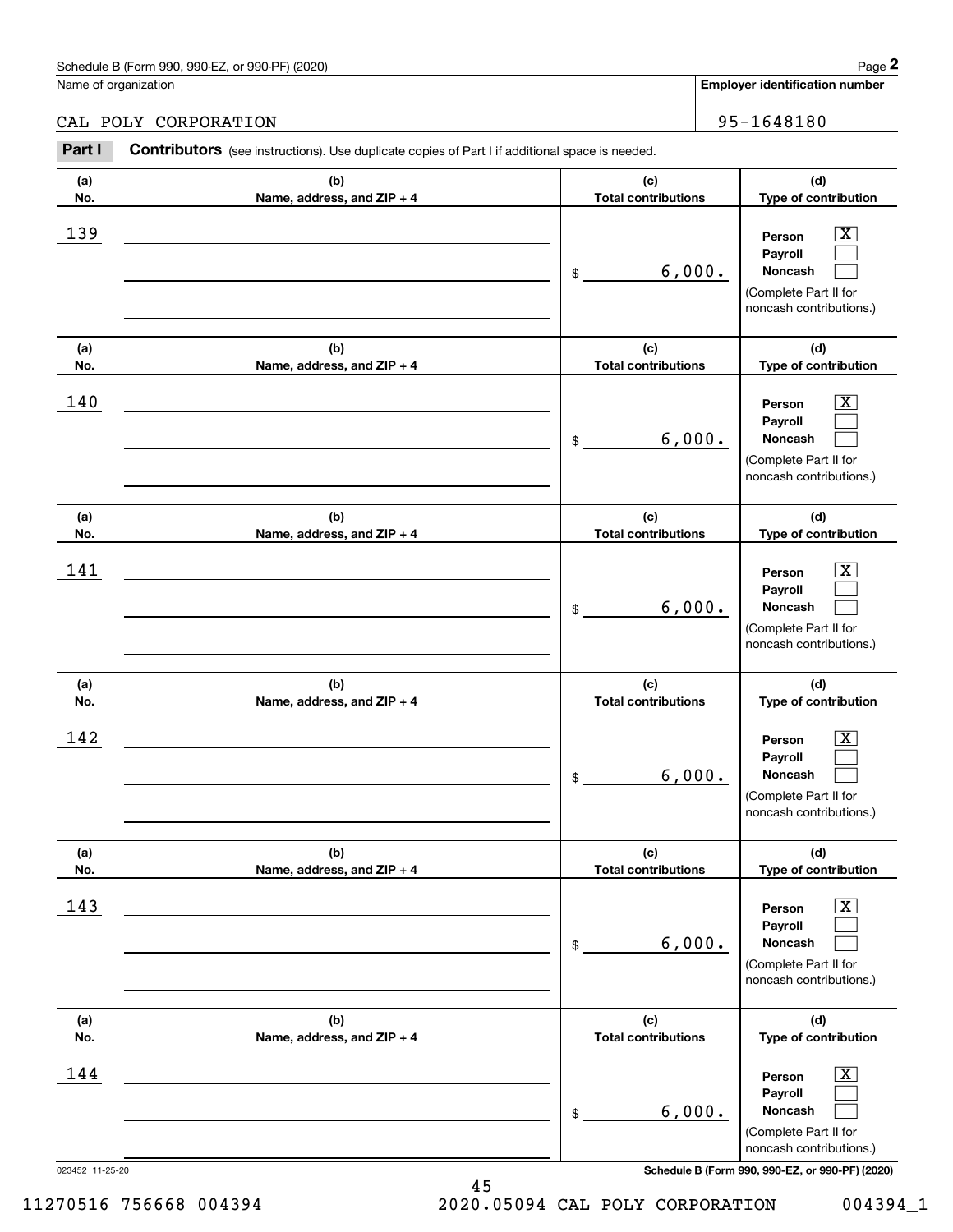## CAL POLY CORPORATION 95-1648180

|                 | Schedule B (Form 990, 990-EZ, or 990-PF) (2020)                                                |                                   | Page 2                                                                                                                            |
|-----------------|------------------------------------------------------------------------------------------------|-----------------------------------|-----------------------------------------------------------------------------------------------------------------------------------|
|                 | Name of organization                                                                           |                                   | Employer identification number                                                                                                    |
|                 | CAL POLY CORPORATION                                                                           |                                   | 95-1648180                                                                                                                        |
| Part I          | Contributors (see instructions). Use duplicate copies of Part I if additional space is needed. |                                   |                                                                                                                                   |
| (a)<br>No.      | (b)<br>Name, address, and ZIP + 4                                                              | (c)<br><b>Total contributions</b> | (d)<br>Type of contribution                                                                                                       |
| 145             |                                                                                                | \$<br>5,723.                      | Person<br>Payroll<br>Noncash<br>$\overline{\mathbf{X}}$<br>(Complete Part II for<br>noncash contributions.)                       |
| (a)<br>No.      | (b)<br>Name, address, and ZIP + 4                                                              | (c)<br><b>Total contributions</b> | (d)<br>Type of contribution                                                                                                       |
| 146             |                                                                                                | \$<br>5,554.                      | $\overline{\text{X}}$<br>Person<br>Payroll<br>Noncash<br>(Complete Part II for<br>noncash contributions.)                         |
| (a)<br>No.      | (b)<br>Name, address, and ZIP + 4                                                              | (c)<br><b>Total contributions</b> | (d)<br>Type of contribution                                                                                                       |
| 147             |                                                                                                | \$<br>5,500.                      | $\overline{\text{X}}$<br>Person<br>Payroll<br>Noncash<br>(Complete Part II for<br>noncash contributions.)                         |
| (a)<br>No.      | (b)<br>Name, address, and ZIP + 4                                                              | (c)<br><b>Total contributions</b> | (d)<br>Type of contribution                                                                                                       |
| 148             |                                                                                                | \$<br>5,500.                      | $\mathbf{X}$<br>Person<br>Payroll<br>Noncash<br>(Complete Part II for<br>noncash contributions.)                                  |
| (a)<br>No.      | (b)<br>Name, address, and ZIP + 4                                                              | (c)<br><b>Total contributions</b> | (d)<br>Type of contribution                                                                                                       |
| 149             |                                                                                                | \$<br>5,308.                      | $\overline{\mathbf{X}}$<br>Person<br>Payroll<br>Noncash<br>(Complete Part II for<br>noncash contributions.)                       |
| (a)<br>No.      | (b)<br>Name, address, and ZIP + 4                                                              | (c)<br><b>Total contributions</b> | (d)<br>Type of contribution                                                                                                       |
| 150             |                                                                                                | \$<br>5,171.                      | $\boxed{\text{X}}$<br>Person<br>Payroll<br>Noncash<br>$\overline{\mathbf{X}}$<br>(Complete Part II for<br>noncash contributions.) |
| 023452 11-25-20 |                                                                                                |                                   | Schedule B (Form 990, 990-EZ, or 990-PF) (2020)                                                                                   |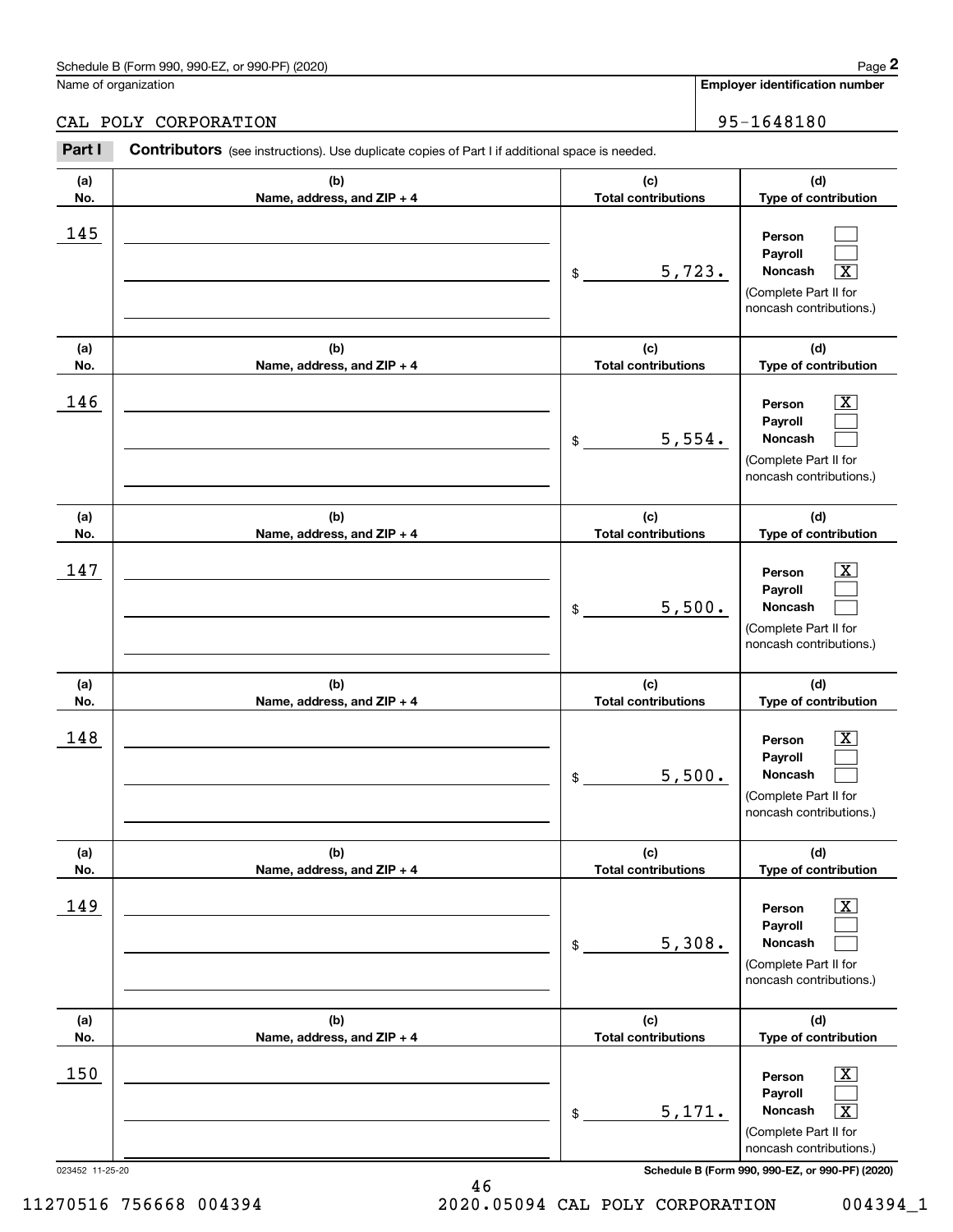### Schedule B (Form 990, 990-EZ, or 990-PF) (2020) **Page 2** Page 2 and the state of the state of the state of the state of the state of the state of the state of the state of the state of the state of the state of the state o

Name of organization

**(a)No.**

**(a) No.**

**(a) No.**

**(a) No.**

**(d)Type of contribution**

> $|X|$  $\mathcal{L}^{\text{max}}$  $\mathcal{L}^{\text{max}}$

 $\boxed{\text{X}}$  $\mathcal{L}^{\text{max}}$  $\mathcal{L}^{\text{max}}$ 

 $\boxed{\text{X}}$  $\mathcal{L}^{\text{max}}$  $\mathcal{L}^{\text{max}}$ 

 $\boxed{\text{X}}$  $\mathcal{L}^{\text{max}}$  $\mathcal{L}^{\text{max}}$ 

**(d) Type of contribution**

**(d) Type of contribution**

**(d)Type of contribution**

(Complete Part II for noncash contributions.)

**PersonPayrollNoncash**

(Complete Part II for noncash contributions.)

> **PersonPayrollNoncash**

(Complete Part II for noncash contributions.)

> **PersonPayrollNoncash**

> **PersonPayrollNoncash**

(Complete Part II for noncash contributions.)

**(a)No.(b)Name, address, and ZIP + 4 (c)Total contributions (d)Type of contribution PersonPayrollNoncash (a)No.(b)Name, address, and ZIP + 4 (c)Total contributions (d)Type of contribution PersonPayrollNoncash Contributors** (see instructions). Use duplicate copies of Part I if additional space is needed. \$(Complete Part II for noncash contributions.) \$(Complete Part II for noncash contributions.) Employer identification Page 2<br>
Iame of organization<br> **2Part I 2Part I Contributors** (see instructions). Use duplicate copies of Part I if additional space is needed.<br>
2Part I **Contributors** (see instructions). Use dup  $\mathcal{L}^{\text{max}}$  $\mathcal{L}^{\text{max}}$  $\boxed{\text{X}}$  $\boxed{\text{X}}$  $\mathcal{L}^{\text{max}}$  $\mathcal{L}^{\text{max}}$ 151  $5,127.$  $152$  Person  $\overline{\text{X}}$ 5,120. CAL POLY CORPORATION 95-1648180

153 X

 $154$  Person  $\overline{\text{X}}$ 

 $155$  Person  $\overline{\text{X}}$ 

 $156$  Person  $\overline{\text{X}}$ 

**(b)Name, address, and ZIP + 4**

**(b) Name, address, and ZIP + 4**

**(b)Name, address, and ZIP + 4**

**(b)Name, address, and ZIP + 4**

**(c)Total contributions**

**(c) Total contributions**

5,100.

5,000.

5,000.

5,000.

\$

\$

\$

\$

**(c) Total contributions**

**(c) Total contributions**

023452 11-25-20 **Schedule B (Form 990, 990-EZ, or 990-PF) (2020)** 47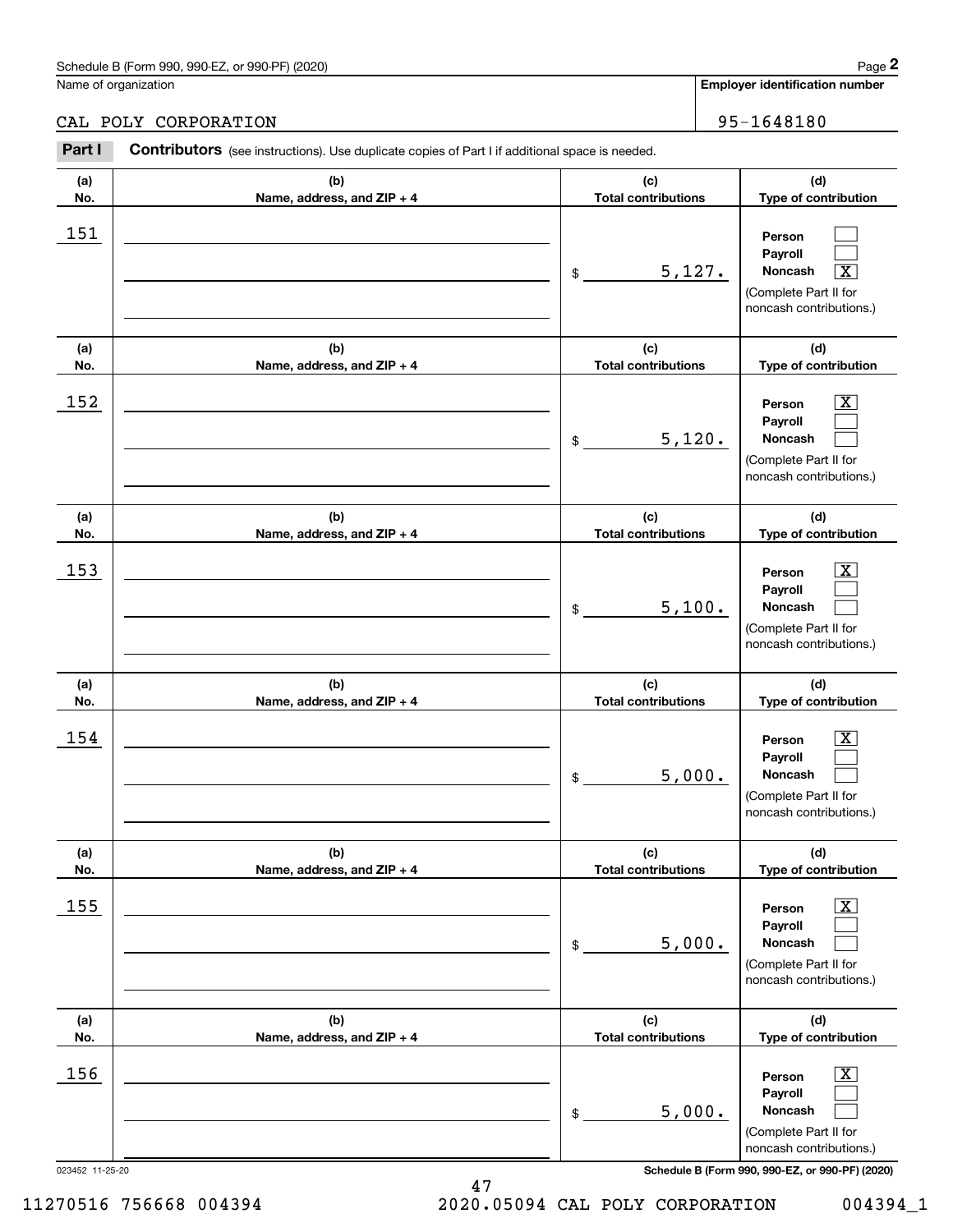|            | Schedule B (Form 990, 990-EZ, or 990-PF) (2020)                                                |                                   | Page 2                                                                                                             |
|------------|------------------------------------------------------------------------------------------------|-----------------------------------|--------------------------------------------------------------------------------------------------------------------|
|            | Name of organization                                                                           |                                   | <b>Employer identification number</b>                                                                              |
|            | CAL POLY CORPORATION                                                                           |                                   | 95-1648180                                                                                                         |
| Part I     | Contributors (see instructions). Use duplicate copies of Part I if additional space is needed. |                                   |                                                                                                                    |
| (a)<br>No. | (b)<br>Name, address, and ZIP + 4                                                              | (c)<br><b>Total contributions</b> | (d)<br>Type of contribution                                                                                        |
| 157        |                                                                                                | 5,000.<br>\$                      | $\overline{\texttt{X}}$<br>Person<br>Payroll<br><b>Noncash</b><br>(Complete Part II for<br>noncash contributions.) |
| (a)<br>No. | (b)<br>Name, address, and ZIP + 4                                                              | (c)<br><b>Total contributions</b> | (d)<br>Type of contribution                                                                                        |
| 158        |                                                                                                | 5,000.<br>$\$\$                   | $\overline{\text{X}}$<br>Person<br>Payroll<br><b>Noncash</b><br>(Complete Part II for<br>noncash contributions.)   |
| (a)<br>No. | (b)<br>Name, address, and ZIP + 4                                                              | (c)<br><b>Total contributions</b> | (d)<br>Type of contribution                                                                                        |
| 159        |                                                                                                | 5,000.<br>\$                      | $\overline{\text{X}}$<br>Person<br>Payroll<br>Noncash<br>(Complete Part II for<br>noncash contributions.)          |
| (a)<br>No. | (b)<br>Name, address, and ZIP + 4                                                              | (c)<br><b>Total contributions</b> | (d)<br>Type of contribution                                                                                        |

| No. | Name, address, and $ZIP + 4$ | <b>Total contributions</b> | Type of contribution                                                                                               |
|-----|------------------------------|----------------------------|--------------------------------------------------------------------------------------------------------------------|
| 160 |                              | 5,000.<br>\$               | $\overline{\text{X}}$<br>Person<br>Payroll<br><b>Noncash</b><br>(Complete Part II for<br>noncash contributions.)   |
| (a) | (b)                          | (c)                        | (d)                                                                                                                |
| No. | Name, address, and $ZIP + 4$ | <b>Total contributions</b> | Type of contribution                                                                                               |
| 161 |                              | 5,000.<br>\$               | $\overline{\texttt{X}}$<br>Person<br>Payroll<br><b>Noncash</b><br>(Complete Part II for<br>noncash contributions.) |
| (a) | (b)                          | (c)                        | (d)                                                                                                                |
| No. | Name, address, and $ZIP + 4$ | <b>Total contributions</b> | Type of contribution                                                                                               |
| 162 |                              | 5,000.<br>\$               | $\overline{\text{X}}$<br>Person<br>Payroll<br><b>Noncash</b><br>(Complete Part II for<br>noncash contributions.)   |

023452 11-25-20 **Schedule B (Form 990, 990-EZ, or 990-PF) (2020)**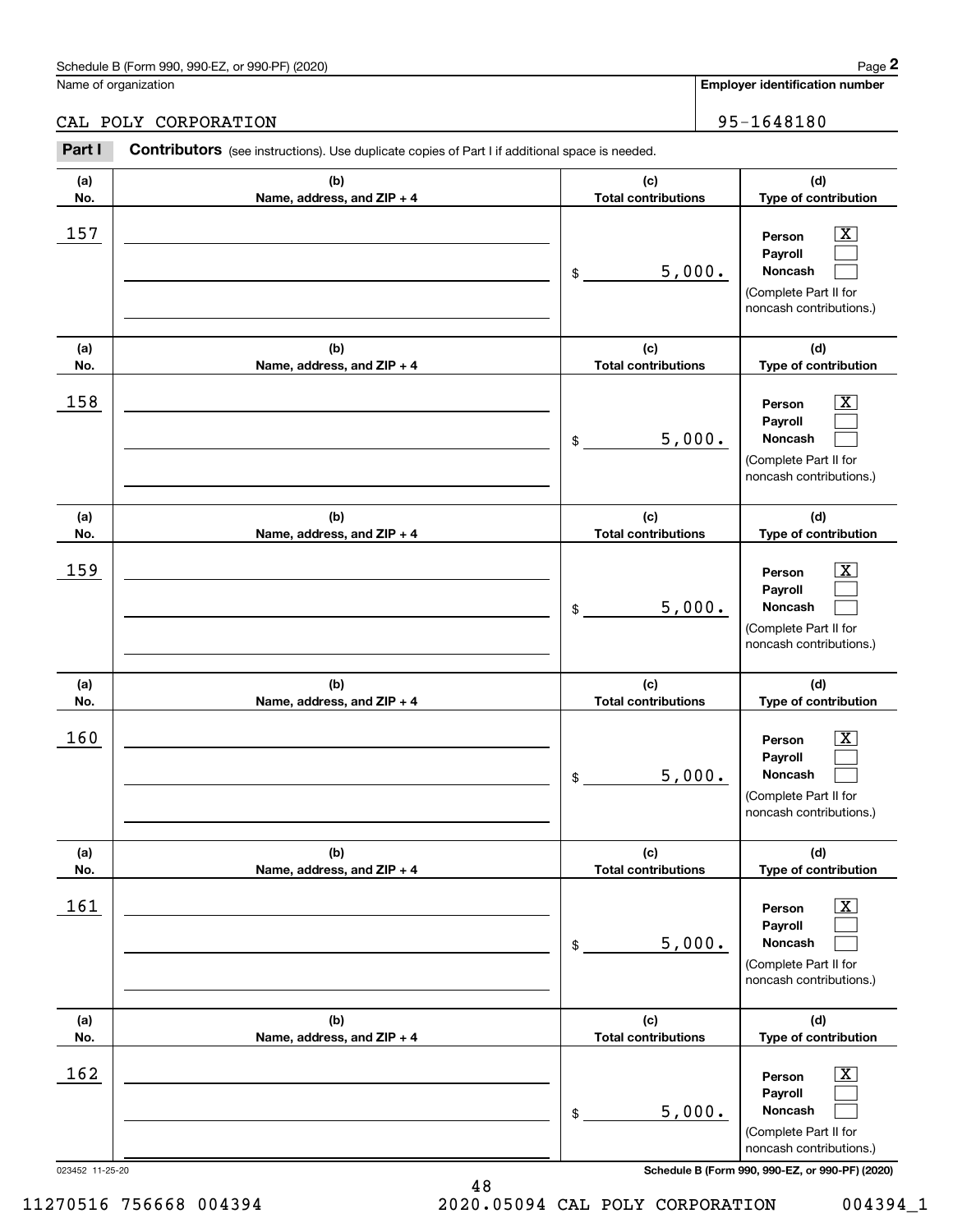Name of organization

**(a)No.(b)Name, address, and ZIP + 4 (c)Total contributions (d)Type of contribution PersonPayrollNoncash (a)No.(b)Name, address, and ZIP + 4 (c)Total contributions (d)Type of contribution PersonPayrollNoncash (a)No.(b)Name, address, and ZIP + 4 (c)Total contributions (d)Type of contribution PersonPayrollNoncash No.(b) Name, address, and ZIP + 4 (c) Total contributions (d) Type of contribution PersonPayrollNoncash Contributors** (see instructions). Use duplicate copies of Part I if additional space is needed. \$(Complete Part II for noncash contributions.) \$(Complete Part II for noncash contributions.) \$(Complete Part II for noncash contributions.) \$(Complete Part II for noncash contributions.) Employer identification Page 2<br>
Iame of organization<br> **2Part I 2Part I Contributors** (see instructions). Use duplicate copies of Part I if additional space is needed.<br>
2Part I **Contributors** (see instructions). Use dup  $|X|$  $\mathcal{L}^{\text{max}}$  $\mathcal{L}^{\text{max}}$  $\boxed{\text{X}}$  $\mathcal{L}^{\text{max}}$  $\mathcal{L}^{\text{max}}$  $|X|$  $\mathcal{L}^{\text{max}}$  $\mathcal{L}^{\text{max}}$  $\boxed{\text{X}}$  $\mathcal{L}^{\text{max}}$  $\mathcal{L}^{\text{max}}$  $163$  Person  $\overline{\text{X}}$ 5,000.  $164$  Person  $\overline{\text{X}}$ 5,000.  $165$  Person  $\overline{\text{X}}$ 5,000.  $166$  Person  $\overline{\text{X}}$ 5,000. CAL POLY CORPORATION 80 (1995-1648180)

|     |                              |                            | <b>Proposed Foother Dation 19.7</b>                                                                       |
|-----|------------------------------|----------------------------|-----------------------------------------------------------------------------------------------------------|
| (a) | (b)                          | (c)                        | (d)                                                                                                       |
| No. | Name, address, and $ZIP + 4$ | <b>Total contributions</b> | Type of contribution                                                                                      |
| 167 |                              | 5,000.<br>\$               | $\overline{\text{X}}$<br>Person<br>Payroll<br>Noncash<br>(Complete Part II for<br>noncash contributions.) |
| (a) | (b)                          | (c)                        | (d)                                                                                                       |
| No. | Name, address, and $ZIP + 4$ | <b>Total contributions</b> | <b>Type of contribution</b>                                                                               |
| 168 |                              | 5,000.<br>\$               | $\overline{\text{X}}$<br>Person<br>Payroll<br>Noncash<br>(Complete Part II for<br>noncash contributions.) |

49

023452 11-25-20 **Schedule B (Form 990, 990-EZ, or 990-PF) (2020)**

**(a)**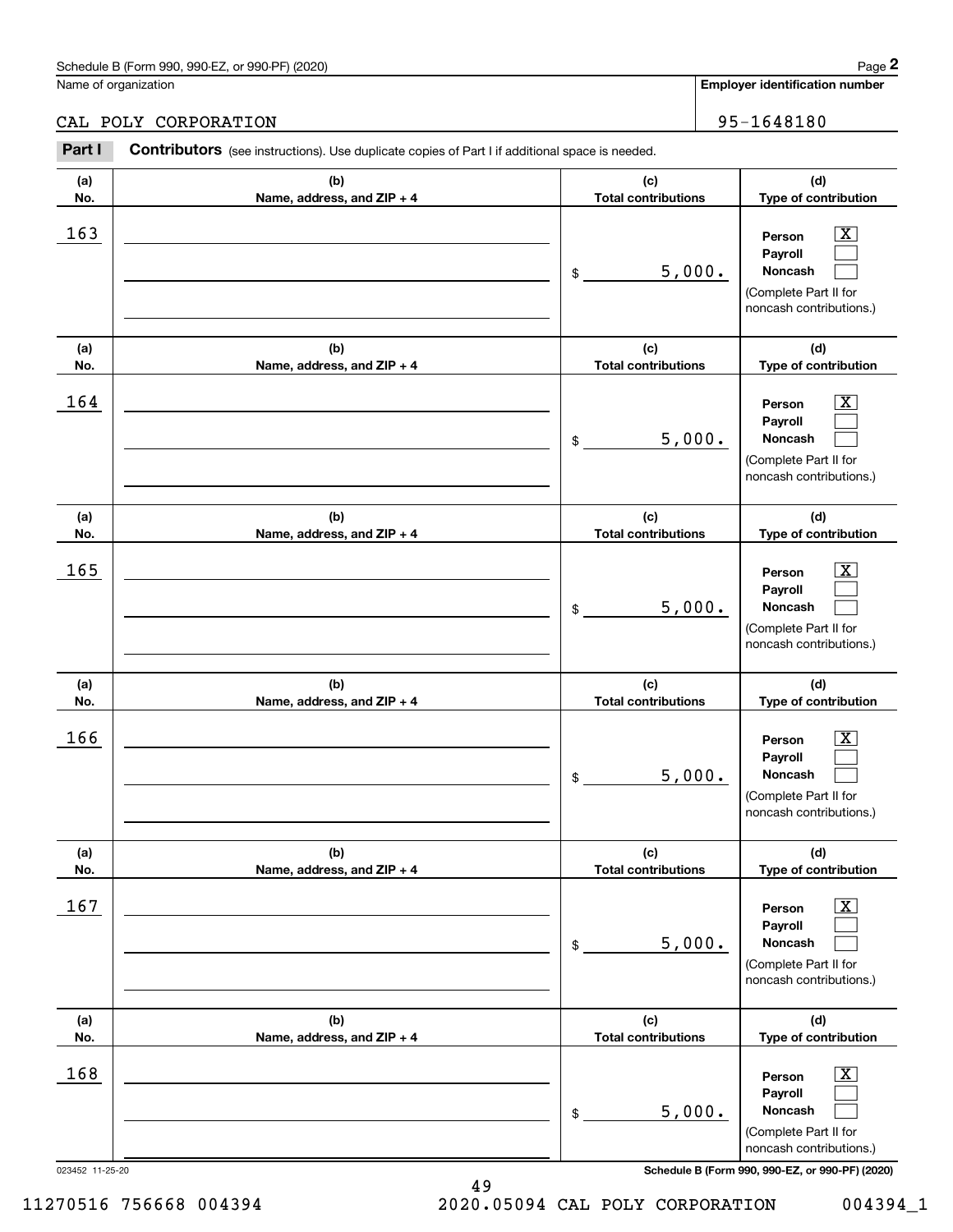|            | Schedule B (Form 990, 990-EZ, or 990-PF) (2020)                                                |                                   | Page 2                                                                                                      |
|------------|------------------------------------------------------------------------------------------------|-----------------------------------|-------------------------------------------------------------------------------------------------------------|
|            | Name of organization                                                                           |                                   | <b>Employer identification number</b>                                                                       |
|            | CAL POLY CORPORATION                                                                           |                                   | 95-1648180                                                                                                  |
| Part I     | Contributors (see instructions). Use duplicate copies of Part I if additional space is needed. |                                   |                                                                                                             |
| (a)<br>No. | (b)<br>Name, address, and ZIP + 4                                                              | (c)<br><b>Total contributions</b> | (d)<br>Type of contribution                                                                                 |
| 169        |                                                                                                | 5,000.<br>\$                      | $\overline{\mathbf{X}}$<br>Person<br>Payroll<br>Noncash<br>(Complete Part II for<br>noncash contributions.) |
| (a)<br>No. | (b)<br>Name, address, and $ZIP + 4$                                                            | (c)<br><b>Total contributions</b> | (d)<br>Type of contribution                                                                                 |
| 170        |                                                                                                | 5,000.<br>$\mathsf{\$}$           | $\overline{\text{X}}$<br>Person<br>Payroll<br>Noncash<br>(Complete Part II for<br>noncash contributions.)   |
| (a)<br>No. | (b)<br>Name, address, and ZIP + 4                                                              | (c)<br><b>Total contributions</b> | (d)<br>Type of contribution                                                                                 |
| 171        |                                                                                                | 5,000.<br>\$                      | $\overline{\text{X}}$<br>Person<br>Payroll<br>Noncash<br>(Complete Part II for                              |

|            |                                   |                                   | (Complete Part II for<br>noncash contributions.)                                                                   |
|------------|-----------------------------------|-----------------------------------|--------------------------------------------------------------------------------------------------------------------|
| (a)<br>No. | (b)<br>Name, address, and ZIP + 4 | (c)<br><b>Total contributions</b> | (d)<br>Type of contribution                                                                                        |
| 172        |                                   | 5,000.<br>\$                      | $\boxed{\text{X}}$<br>Person<br>Payroll<br><b>Noncash</b><br>(Complete Part II for<br>noncash contributions.)      |
| (a)<br>No. | (b)<br>Name, address, and ZIP + 4 | (c)<br><b>Total contributions</b> | (d)<br>Type of contribution                                                                                        |
| 173        |                                   | 5,000.<br>\$                      | $\overline{\mathbf{X}}$<br>Person<br>Payroll<br>Noncash<br>(Complete Part II for<br>noncash contributions.)        |
| (a)<br>No. | (b)<br>Name, address, and ZIP + 4 | (c)<br><b>Total contributions</b> | (d)<br>Type of contribution                                                                                        |
| 174        |                                   | 5,000.<br>\$                      | $\overline{\mathbf{X}}$<br>Person<br>Payroll<br><b>Noncash</b><br>(Complete Part II for<br>noncash contributions.) |

50

023452 11-25-20 **Schedule B (Form 990, 990-EZ, or 990-PF) (2020)**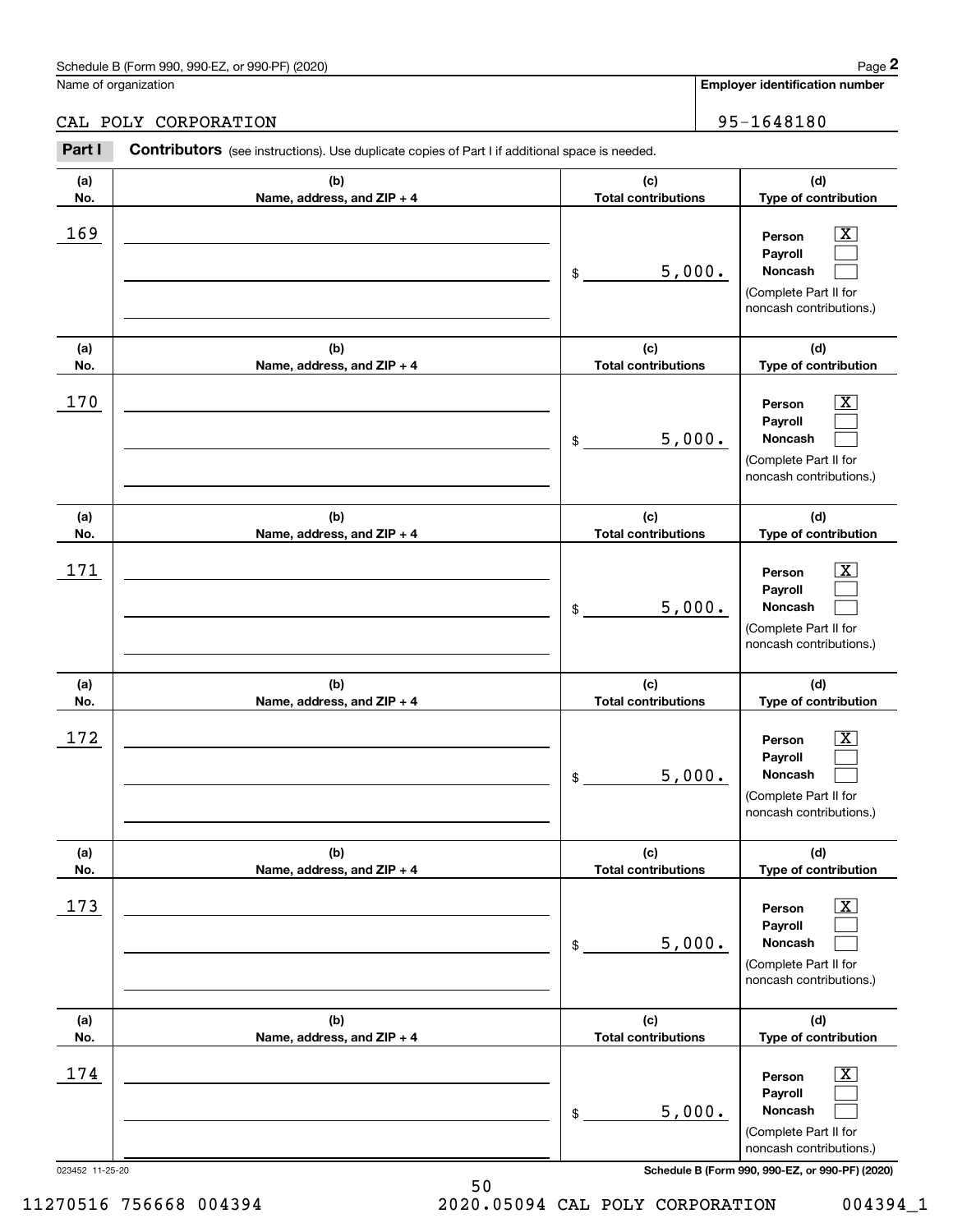### Schedule B (Form 990, 990-EZ, or 990-PF) (2020) **Page 2** Page 2 and the state of the state of the state of the state of the state of the state of the state of the state of the state of the state of the state of the state o

Name of organization

**(a)No.(b)Name, address, and ZIP + 4 (c)Total contributions (d)Type of contribution PersonPayrollNoncash (a)No.(b)Name, address, and ZIP + 4 (c)Total contributions (d)Type of contribution PersonPayrollNoncash (a)No.(b)Name, address, and ZIP + 4 (c)Total contributions (d)Type of contribution PersonPayrollNoncash (a) No.(b) Name, address, and ZIP + 4 (c) Total contributions (d) Type of contribution PersonPayrollNoncash Contributors** (see instructions). Use duplicate copies of Part I if additional space is needed. \$(Complete Part II for noncash contributions.) \$(Complete Part II for noncash contributions.) \$(Complete Part II for noncash contributions.) \$(Complete Part II for noncash contributions.) Employer identification Page 2<br>
Iame of organization<br> **2Part I 2Part I Contributors** (see instructions). Use duplicate copies of Part I if additional space is needed.<br>
2Part I **Contributors** (see instructions). Use dup  $|X|$  $\mathcal{L}^{\text{max}}$  $\mathcal{L}^{\text{max}}$  $\boxed{\text{X}}$  $\mathcal{L}^{\text{max}}$  $\mathcal{L}^{\text{max}}$  $|X|$  $\mathcal{L}^{\text{max}}$  $\mathcal{L}^{\text{max}}$  $\boxed{\text{X}}$  $\mathcal{L}^{\text{max}}$  $\mathcal{L}^{\text{max}}$  $175$  | Person  $\overline{\text{X}}$ 5,000.  $176$  | Person  $\overline{\text{X}}$ 5,000.  $177$  | Person  $\overline{\text{X}}$ 5,000. 178 X 5,000. CAL POLY CORPORATION 35-1648180

| (a) | (b)                          | (c)                        | (d)                                                                                                                |
|-----|------------------------------|----------------------------|--------------------------------------------------------------------------------------------------------------------|
| No. | Name, address, and $ZIP + 4$ | <b>Total contributions</b> | Type of contribution                                                                                               |
| 179 |                              | 5,000.<br>\$               | $\overline{\textbf{X}}$<br>Person<br>Payroll<br><b>Noncash</b><br>(Complete Part II for<br>noncash contributions.) |
| (a) | (b)                          | (c)                        | (d)                                                                                                                |
| No. | Name, address, and $ZIP + 4$ | <b>Total contributions</b> | Type of contribution                                                                                               |
| 180 |                              | 5,000.<br>\$               | $\overline{\text{X}}$<br>Person<br>Payroll<br>Noncash<br>(Complete Part II for<br>noncash contributions.)          |

51

023452 11-25-20 **Schedule B (Form 990, 990-EZ, or 990-PF) (2020)**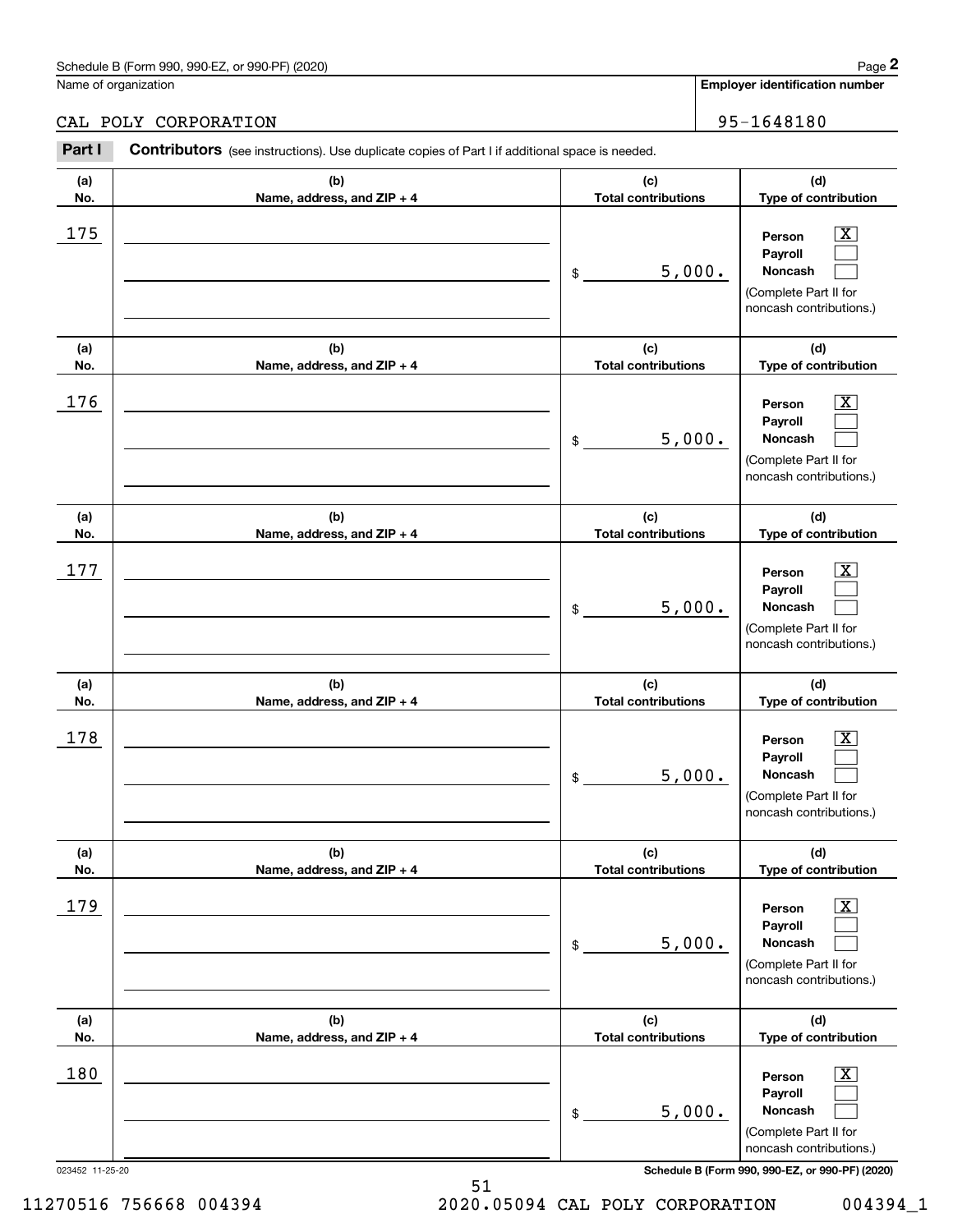|                 | Schedule B (Form 990, 990-EZ, or 990-PF) (2020)                                                |                                   |        | Page 2                                                                                                      |
|-----------------|------------------------------------------------------------------------------------------------|-----------------------------------|--------|-------------------------------------------------------------------------------------------------------------|
|                 | Name of organization                                                                           |                                   |        | Employer identification number                                                                              |
|                 | CAL POLY CORPORATION                                                                           |                                   |        | 95-1648180                                                                                                  |
| Part I          | Contributors (see instructions). Use duplicate copies of Part I if additional space is needed. |                                   |        |                                                                                                             |
| (a)<br>No.      | (b)<br>Name, address, and ZIP + 4                                                              | (c)<br><b>Total contributions</b> |        | (d)<br>Type of contribution                                                                                 |
| 181             |                                                                                                | \$                                | 5,000. | $\overline{\mathbf{X}}$<br>Person<br>Payroll<br>Noncash<br>(Complete Part II for<br>noncash contributions.) |
| (a)<br>No.      | (b)<br>Name, address, and ZIP + 4                                                              | (c)<br><b>Total contributions</b> |        | (d)<br>Type of contribution                                                                                 |
| 182             |                                                                                                | \$                                | 5,000. | $\overline{\mathbf{X}}$<br>Person<br>Payroll<br>Noncash<br>(Complete Part II for<br>noncash contributions.) |
| (a)<br>No.      | (b)<br>Name, address, and ZIP + 4                                                              | (c)<br><b>Total contributions</b> |        | (d)<br>Type of contribution                                                                                 |
| 183             |                                                                                                | \$                                | 5,000. | $\overline{\mathbf{X}}$<br>Person<br>Payroll<br>Noncash<br>(Complete Part II for<br>noncash contributions.) |
| (a)<br>No.      | (b)<br>Name, address, and ZIP + 4                                                              | (c)<br><b>Total contributions</b> |        | (d)<br>Type of contribution                                                                                 |
| 184             |                                                                                                | \$                                | 5,000. | $\overline{\mathbf{X}}$<br>Person<br>Payroll<br>Noncash<br>(Complete Part II for<br>noncash contributions.) |
| (a)<br>No.      | (b)<br>Name, address, and ZIP + 4                                                              | (c)<br><b>Total contributions</b> |        | (d)<br>Type of contribution                                                                                 |
| 185             |                                                                                                | \$                                | 5,000. | $\overline{\mathbf{X}}$<br>Person<br>Payroll<br>Noncash<br>(Complete Part II for<br>noncash contributions.) |
| (a)<br>No.      | (b)<br>Name, address, and ZIP + 4                                                              | (c)<br><b>Total contributions</b> |        | (d)<br>Type of contribution                                                                                 |
| 186             |                                                                                                | \$                                | 5,000. | $\overline{\mathbf{X}}$<br>Person<br>Payroll<br>Noncash<br>(Complete Part II for<br>noncash contributions.) |
| 023452 11-25-20 |                                                                                                |                                   |        | Schedule B (Form 990, 990-EZ, or 990-PF) (2020)                                                             |

11270516 756668 004394 2020.05094 CAL POLY CORPORATION 004394\_1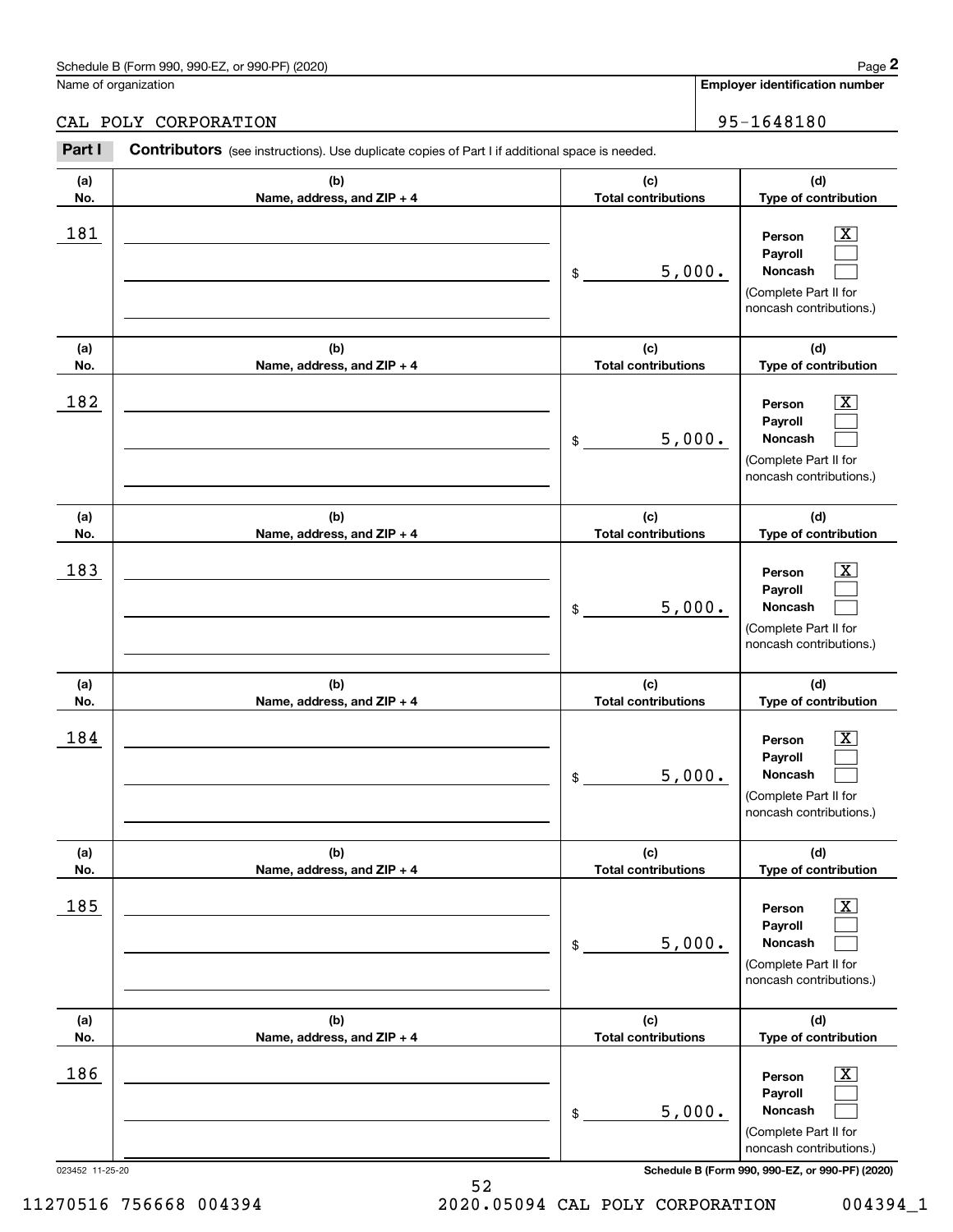|            | Schedule B (Form 990, 990-EZ, or 990-PF) (2020)                                                                        |                                   | Page 2                                                                                                           |
|------------|------------------------------------------------------------------------------------------------------------------------|-----------------------------------|------------------------------------------------------------------------------------------------------------------|
|            | Name of organization                                                                                                   |                                   | <b>Employer identification number</b>                                                                            |
| Part I     | CAL POLY CORPORATION<br>Contributors (see instructions). Use duplicate copies of Part I if additional space is needed. |                                   | 95-1648180                                                                                                       |
| (a)<br>No. | (b)<br>Name, address, and ZIP + 4                                                                                      | (c)<br><b>Total contributions</b> | (d)<br>Type of contribution                                                                                      |
| 187        |                                                                                                                        | 5,000.<br>\$                      | $\overline{\text{X}}$<br>Person<br>Payroll<br><b>Noncash</b><br>(Complete Part II for<br>noncash contributions.) |
| (a)<br>No. | (b)<br>Name, address, and ZIP + 4                                                                                      | (c)<br><b>Total contributions</b> | (d)<br>Type of contribution                                                                                      |
| 188        |                                                                                                                        | 5,000.<br>\$                      | $\overline{\text{X}}$<br>Person<br>Payroll<br><b>Noncash</b><br>(Complete Part II for<br>noncash contributions.) |
| (a)        | (b)                                                                                                                    | (c)                               | (d)                                                                                                              |
| No.        | Name, address, and ZIP + 4                                                                                             | <b>Total contributions</b>        | Type of contribution                                                                                             |
| 189        |                                                                                                                        |                                   | $\overline{\text{X}}$<br>Person                                                                                  |

| (a)<br>No.             | (b)<br>Name, address, and ZIP + 4 | (c)<br><b>Total contributions</b> | (d)<br>Type of contribution                                                                                                                                    |
|------------------------|-----------------------------------|-----------------------------------|----------------------------------------------------------------------------------------------------------------------------------------------------------------|
| 188                    |                                   | 5,000.<br>\$                      | $\overline{\text{X}}$<br>Person<br>Payroll<br>Noncash<br>(Complete Part II for<br>noncash contributions.)                                                      |
| (a)<br>No.             | (b)<br>Name, address, and ZIP + 4 | (c)<br><b>Total contributions</b> | (d)<br>Type of contribution                                                                                                                                    |
| 189                    |                                   | 5,000.<br>\$                      | x<br>Person<br>Payroll<br>Noncash<br>(Complete Part II for<br>noncash contributions.)                                                                          |
| (a)<br>No.             | (b)<br>Name, address, and ZIP + 4 | (c)<br><b>Total contributions</b> | (d)<br>Type of contribution                                                                                                                                    |
| 190                    |                                   | 5,000.<br>\$                      | Х<br>Person<br>Payroll<br>Noncash<br>(Complete Part II for<br>noncash contributions.)                                                                          |
| (a)<br>No.             | (b)<br>Name, address, and ZIP + 4 | (c)<br><b>Total contributions</b> | (d)<br>Type of contribution                                                                                                                                    |
| 191                    |                                   | 5,000.<br>\$                      | x<br>Person<br>Payroll<br><b>Noncash</b><br>(Complete Part II for<br>noncash contributions.)                                                                   |
| (a)<br>No.             | (b)<br>Name, address, and ZIP + 4 | (c)<br><b>Total contributions</b> | (d)<br>Type of contribution                                                                                                                                    |
| 192<br>023452 11-25-20 |                                   | 5,000.<br>\$                      | $\overline{\mathbf{X}}$<br>Person<br>Payroll<br>Noncash<br>(Complete Part II for<br>noncash contributions.)<br>Schedule B (Form 990, 990-EZ, or 990-PF) (2020) |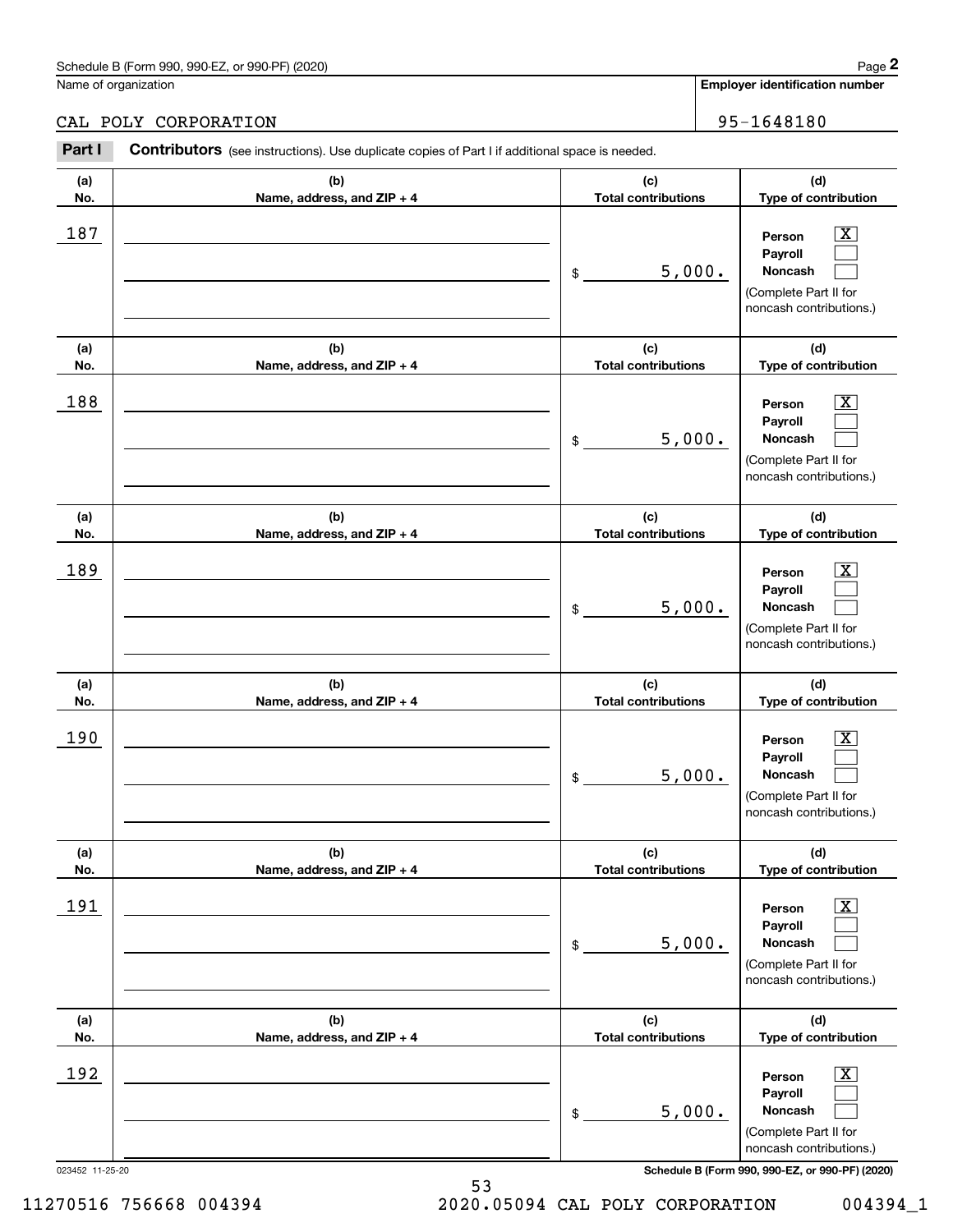## CAL POLY CORPORATION 95-1648180

|                 | Schedule B (Form 990, 990-EZ, or 990-PF) (2020)                                                |                                   | Page 2                                                                                                             |
|-----------------|------------------------------------------------------------------------------------------------|-----------------------------------|--------------------------------------------------------------------------------------------------------------------|
|                 | Name of organization                                                                           |                                   | Employer identification number                                                                                     |
|                 | CAL POLY CORPORATION                                                                           |                                   | 95-1648180                                                                                                         |
| Part I          | Contributors (see instructions). Use duplicate copies of Part I if additional space is needed. |                                   |                                                                                                                    |
| (a)<br>No.      | (b)<br>Name, address, and ZIP + 4                                                              | (c)<br><b>Total contributions</b> | (d)<br>Type of contribution                                                                                        |
| 193             |                                                                                                | \$<br>5,000.                      | $\mathbf{X}$<br>Person<br>Payroll<br>Noncash<br>(Complete Part II for<br>noncash contributions.)                   |
| (a)<br>No.      | (b)<br>Name, address, and ZIP + 4                                                              | (c)<br><b>Total contributions</b> | (d)<br>Type of contribution                                                                                        |
| 194             |                                                                                                | \$<br>5,000.                      | $\overline{\mathbf{X}}$<br>Person<br>Payroll<br>Noncash<br>(Complete Part II for<br>noncash contributions.)        |
| (a)<br>No.      | (b)<br>Name, address, and ZIP + 4                                                              | (c)<br><b>Total contributions</b> | (d)<br>Type of contribution                                                                                        |
| 195             |                                                                                                | \$<br>5,000.                      | $\overline{\mathbf{X}}$<br>Person<br>Payroll<br><b>Noncash</b><br>(Complete Part II for<br>noncash contributions.) |
| (a)<br>No.      | (b)<br>Name, address, and ZIP + 4                                                              | (c)<br><b>Total contributions</b> | (d)<br>Type of contribution                                                                                        |
| 196             |                                                                                                | \$<br>5,000.                      | $\overline{\mathbf{X}}$<br>Person<br>Payroll<br>Noncash<br>(Complete Part II for<br>noncash contributions.)        |
| (a)<br>No.      | (b)<br>Name, address, and ZIP + 4                                                              | (c)<br><b>Total contributions</b> | (d)<br>Type of contribution                                                                                        |
| 197             |                                                                                                | \$<br>5,000.                      | $\boxed{\text{X}}$<br>Person<br>Payroll<br><b>Noncash</b><br>(Complete Part II for<br>noncash contributions.)      |
| (a)<br>No.      | (b)<br>Name, address, and ZIP + 4                                                              | (c)<br><b>Total contributions</b> | (d)<br>Type of contribution                                                                                        |
| 198             |                                                                                                | \$<br>5,000.                      | $\boxed{\text{X}}$<br>Person<br>Payroll<br><b>Noncash</b><br>(Complete Part II for<br>noncash contributions.)      |
| 023452 11-25-20 |                                                                                                |                                   | Schedule B (Form 990, 990-EZ, or 990-PF) (2020)                                                                    |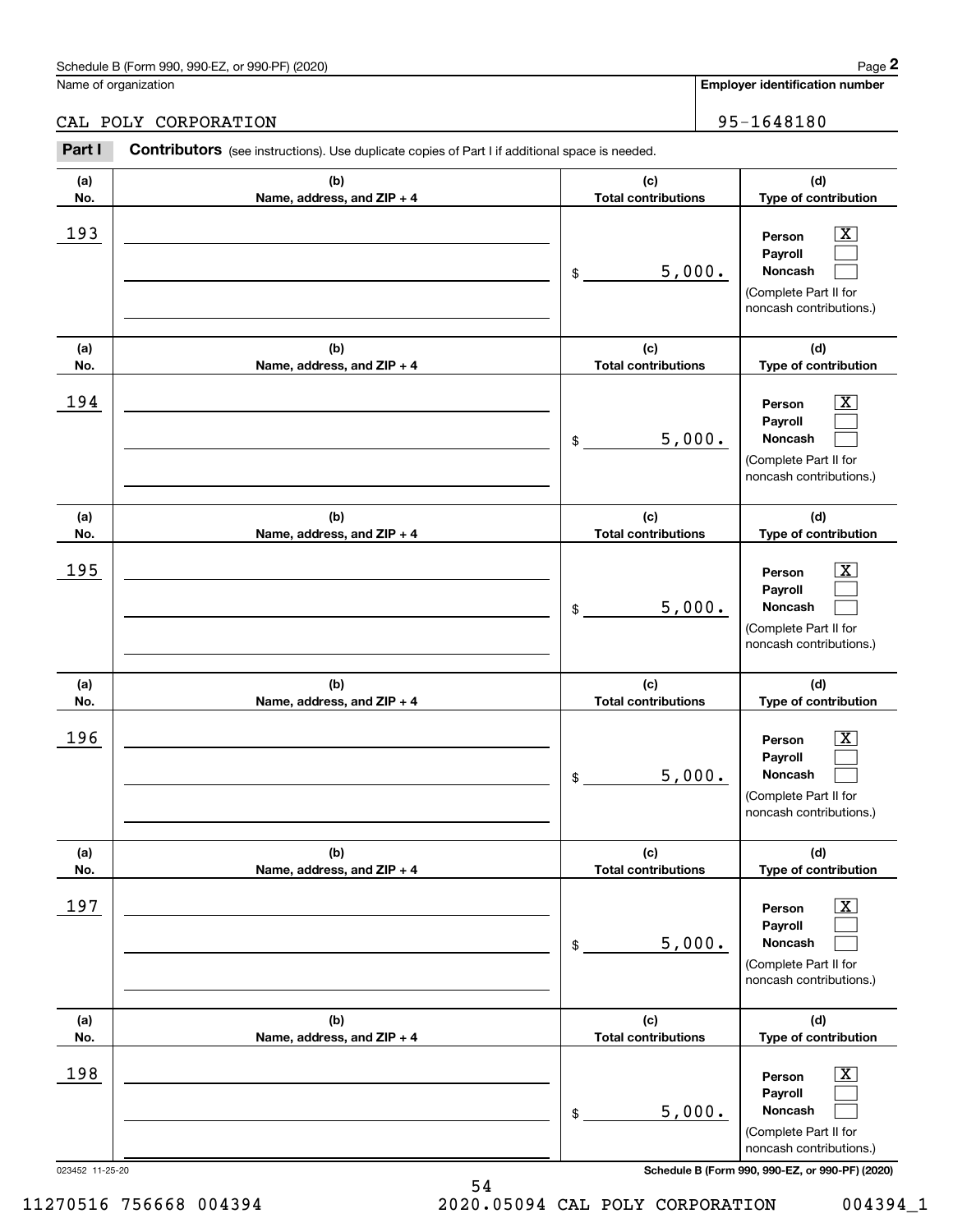|            | Schedule B (Form 990, 990-EZ, or 990-PF) (2020)                                                       |                                   |        | Page 2                                                                                                      |
|------------|-------------------------------------------------------------------------------------------------------|-----------------------------------|--------|-------------------------------------------------------------------------------------------------------------|
|            | Name of organization                                                                                  |                                   |        | <b>Employer identification number</b>                                                                       |
|            | CAL POLY CORPORATION                                                                                  |                                   |        | 95-1648180                                                                                                  |
| Part I     | <b>Contributors</b> (see instructions). Use duplicate copies of Part I if additional space is needed. |                                   |        |                                                                                                             |
| (a)<br>No. | (b)<br>Name, address, and ZIP + 4                                                                     | (c)<br><b>Total contributions</b> |        | (d)<br>Type of contribution                                                                                 |
| 199        |                                                                                                       | \$                                | 5,000. | Person<br>Payroll<br>Noncash<br>$\overline{\texttt{X}}$<br>(Complete Part II for<br>noncash contributions.) |
| (a)<br>No. | (b)<br>Name, address, and ZIP + 4                                                                     | (c)<br><b>Total contributions</b> |        | (d)<br>Type of contribution                                                                                 |
|            |                                                                                                       | \$                                |        | Person<br>Payroll<br>Noncash<br>(Complete Part II for<br>noncash contributions.)                            |
| (a)<br>No. | (b)<br>Name, address, and ZIP + 4                                                                     | (c)<br><b>Total contributions</b> |        | (d)<br>Type of contribution                                                                                 |
|            |                                                                                                       | \$                                |        | Person<br>Payroll<br>Noncash<br>(Complete Part II for<br>noncash contributions.)                            |
| (a)<br>No. | (b)<br>Name, address, and ZIP + 4                                                                     | (c)<br><b>Total contributions</b> |        | (d)<br>Type of contribution                                                                                 |
|            |                                                                                                       | \$                                |        | Person<br>Payroll<br>Noncash<br>(Complete Part II for<br>noncash contributions.)                            |
| (a)<br>No. | (b)<br>Name, address, and ZIP + 4                                                                     | (c)<br><b>Total contributions</b> |        | (d)<br>Type of contribution                                                                                 |
|            |                                                                                                       | \$                                |        | Person<br>Payroll<br>Noncash<br>(Complete Part II for<br>noncash contributions.)                            |
| (a)<br>No. | (b)<br>Name, address, and ZIP + 4                                                                     | (c)<br><b>Total contributions</b> |        | (d)<br>Type of contribution                                                                                 |
|            |                                                                                                       | \$                                |        | Person<br>Payroll<br>Noncash<br>(Complete Part II for<br>noncash contributions.)                            |

023452 11-25-20 **Schedule B (Form 990, 990-EZ, or 990-PF) (2020)**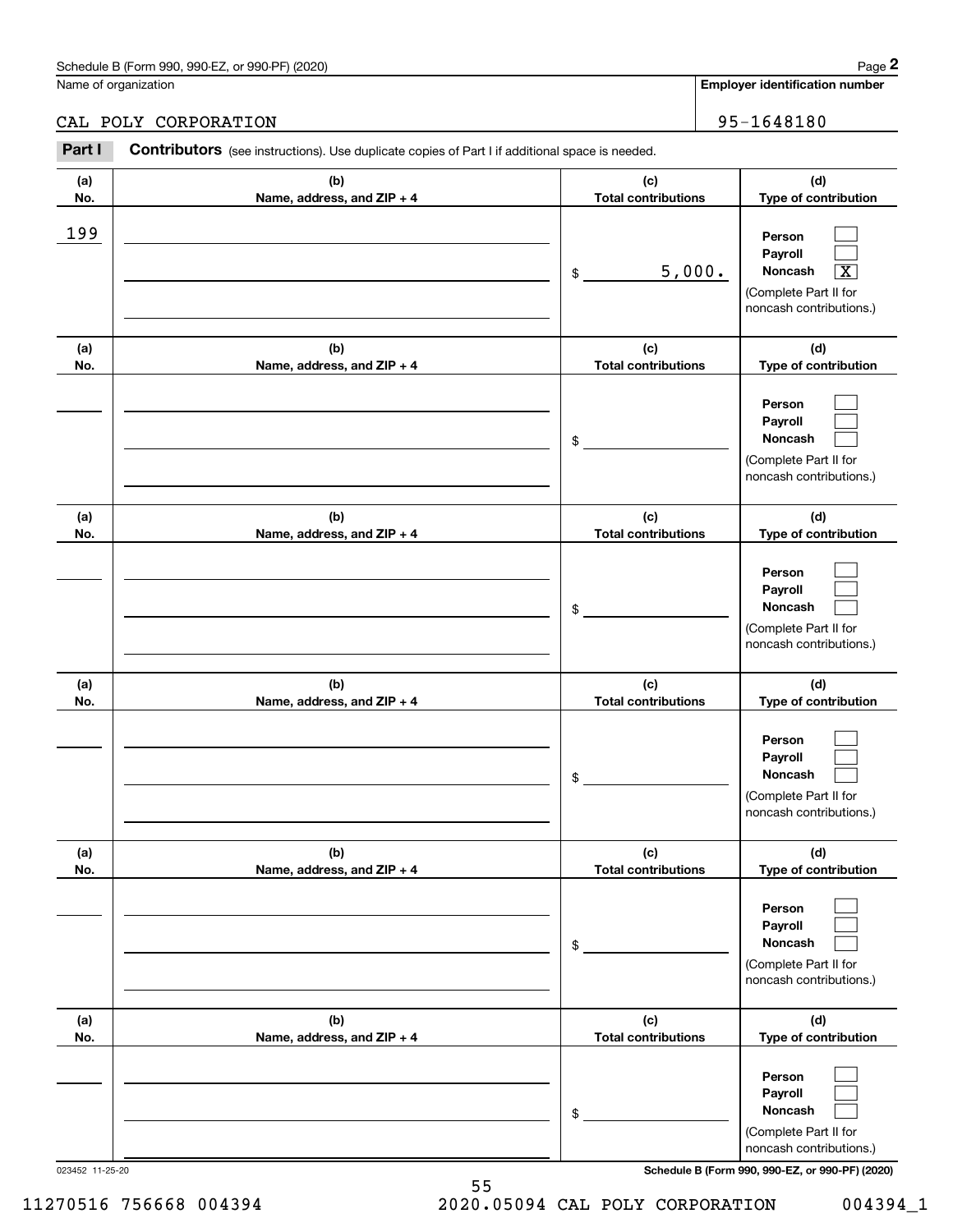| Schedule<br>or 990-PF<br>(2020)<br>990-EZ<br>: B (Form<br>990. | Page |
|----------------------------------------------------------------|------|
|                                                                |      |

Name of organization

**Employer identification number**

CAL POLY CORPORATION 95-1648180

Chedule B (Form 990, 990-EZ, or 990-PF) (2020)<br> **2Part B (Solumn Content Property (See instructions).** Use duplicate copies of Part II if additional space is needed.<br> **2Part II Noncash Property** (see instructions). Use dup

| (a)             |                                              | (c)                                      |                                                             |
|-----------------|----------------------------------------------|------------------------------------------|-------------------------------------------------------------|
| No.             | (b)                                          | FMV (or estimate)                        | (d)                                                         |
| from            | Description of noncash property given        | (See instructions.)                      | Date received                                               |
| Part I          |                                              |                                          |                                                             |
|                 | STOCK CONTRIBUTION                           |                                          |                                                             |
| 9               |                                              |                                          |                                                             |
|                 |                                              |                                          |                                                             |
|                 |                                              | 101,042.<br>$$\mathbb{S}$$               | 06/30/21                                                    |
|                 |                                              |                                          |                                                             |
| (a)             |                                              |                                          |                                                             |
| No.             | (b)                                          | (c)                                      | (d)                                                         |
| from            | Description of noncash property given        | FMV (or estimate)<br>(See instructions.) | Date received                                               |
| Part I          |                                              |                                          |                                                             |
|                 | STOCK CONTRIBUTION                           |                                          |                                                             |
| 13              |                                              |                                          |                                                             |
|                 |                                              |                                          |                                                             |
|                 |                                              | 73,457.<br>$\mathbb{S}$                  | 06/30/21                                                    |
|                 |                                              |                                          |                                                             |
| (a)             |                                              |                                          |                                                             |
| No.             | (b)                                          | (c)                                      | (d)                                                         |
| from            | Description of noncash property given        | FMV (or estimate)                        | Date received                                               |
| Part I          |                                              | (See instructions.)                      |                                                             |
|                 | STOCK CONTRIBUTION                           |                                          |                                                             |
| 32              |                                              |                                          |                                                             |
|                 |                                              |                                          |                                                             |
|                 |                                              | 27,543.<br>$\mathbb{S}$                  | 06/30/21                                                    |
|                 |                                              |                                          |                                                             |
| (a)             |                                              |                                          |                                                             |
| No.             | (b)                                          | (c)                                      | (d)                                                         |
| from            | Description of noncash property given        | FMV (or estimate)                        | Date received                                               |
| Part I          |                                              | (See instructions.)                      |                                                             |
|                 | CORN SILAGE                                  |                                          |                                                             |
| 33              |                                              |                                          |                                                             |
|                 |                                              |                                          |                                                             |
|                 |                                              | 28,196.<br>\$                            | 06/30/21                                                    |
|                 |                                              |                                          |                                                             |
| (a)             |                                              |                                          |                                                             |
| No.             | (b)                                          | (c)                                      | (d)                                                         |
| from            | Description of noncash property given        | FMV (or estimate)                        | Date received                                               |
| Part I          |                                              | (See instructions.)                      |                                                             |
|                 | MEGALAC                                      |                                          |                                                             |
| 40              |                                              |                                          |                                                             |
|                 |                                              |                                          |                                                             |
|                 |                                              | 23, 225.<br>\$                           | 06/30/21                                                    |
|                 |                                              |                                          |                                                             |
|                 |                                              |                                          |                                                             |
| (a)<br>No.      |                                              | (c)                                      |                                                             |
| from            | (b)<br>Description of noncash property given | FMV (or estimate)                        | (d)<br>Date received                                        |
| Part I          |                                              | (See instructions.)                      |                                                             |
|                 | CLEANING SUPPLIES                            |                                          |                                                             |
|                 |                                              |                                          |                                                             |
|                 |                                              |                                          |                                                             |
| 43              |                                              |                                          |                                                             |
|                 |                                              |                                          |                                                             |
| 023453 11-25-20 |                                              | 20,807.<br>\$                            | 06/30/21<br>Schedule B (Form 990, 990-EZ, or 990-PF) (2020) |

11270516 756668 004394 2020.05094 CAL POLY CORPORATION 004394\_1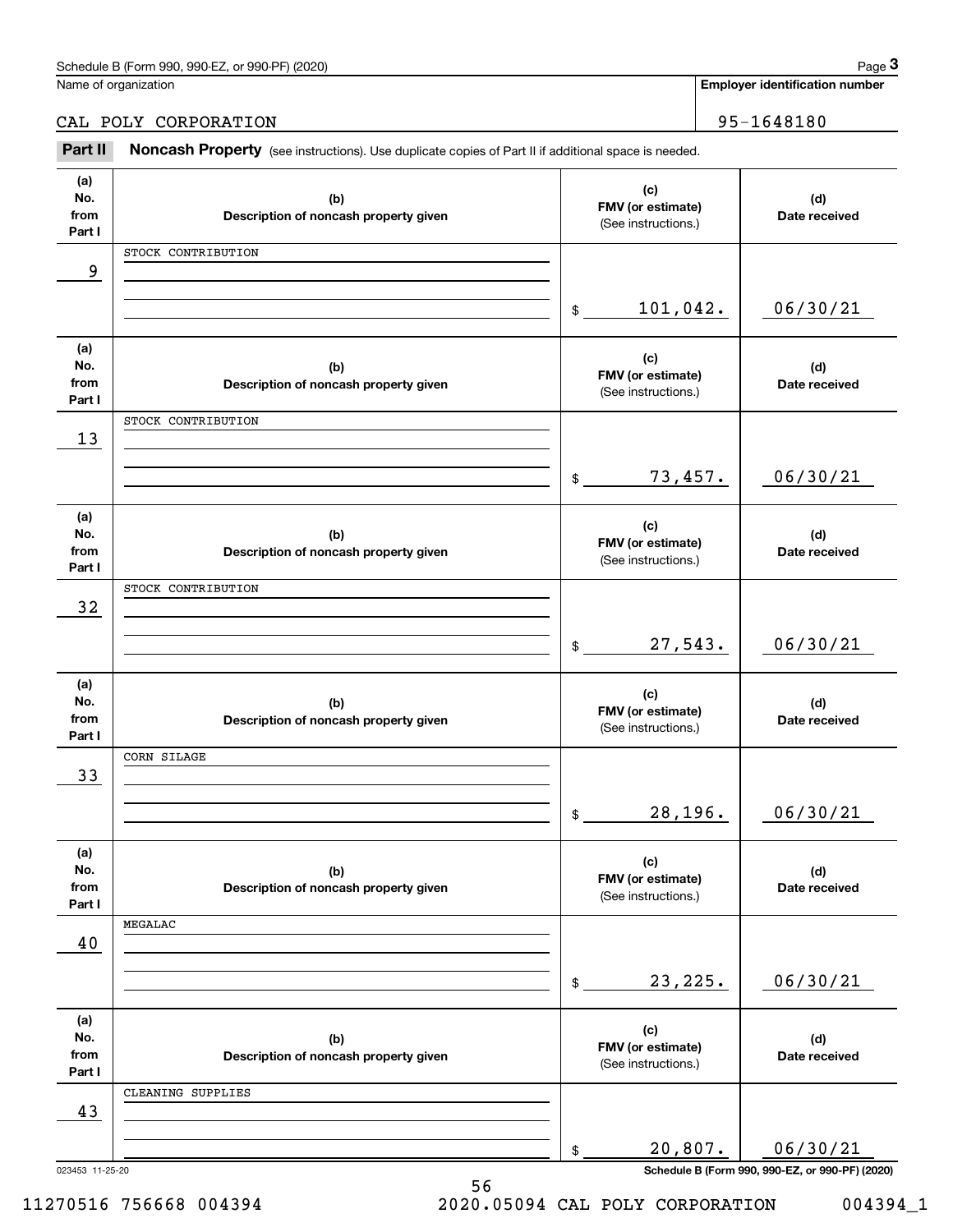| (2020)<br>Schedule<br>or 990-PF<br>990-F<br>n 990.<br>' borm) ہ | 12000<br>aue |
|-----------------------------------------------------------------|--------------|
|                                                                 |              |

Name of organization

#### **Employer identification number**

CAL POLY CORPORATION 95-1648180

Chedule B (Form 990, 990-EZ, or 990-PF) (2020)<br> **2Part B (Solumn Content Property (See instructions).** Use duplicate copies of Part II if additional space is needed.<br> **2Part II Noncash Property** (see instructions). Use dup

| (a)    |                                       | (c)                      |                      |
|--------|---------------------------------------|--------------------------|----------------------|
| No.    | (b)                                   | FMV (or estimate)        | (d)                  |
| from   | Description of noncash property given | (See instructions.)      | Date received        |
| Part I |                                       |                          |                      |
|        | <b>BULL SEMEN SAMPLES</b>             |                          |                      |
| 44     |                                       |                          |                      |
|        |                                       |                          |                      |
|        |                                       | 20,600.                  | 06/30/21             |
|        |                                       | \$                       |                      |
|        |                                       |                          |                      |
| (a)    |                                       | (c)                      |                      |
| No.    | (b)                                   | FMV (or estimate)        | (d)                  |
| from   | Description of noncash property given | (See instructions.)      | Date received        |
| Part I |                                       |                          |                      |
|        | STOCK CONTRIBUTION                    |                          |                      |
| 60     |                                       |                          |                      |
|        |                                       |                          |                      |
|        |                                       | 16,711.<br>\$            | 06/30/21             |
|        |                                       |                          |                      |
|        |                                       |                          |                      |
| (a)    |                                       | (c)                      |                      |
| No.    | (b)                                   | FMV (or estimate)        | (d)                  |
| from   | Description of noncash property given | (See instructions.)      | Date received        |
| Part I |                                       |                          |                      |
|        | ALMOND HULLS SHELLS AND HULLS         |                          |                      |
| 64     |                                       |                          |                      |
|        |                                       |                          |                      |
|        |                                       | 15,467.<br>$\frac{1}{2}$ | 06/30/21             |
|        |                                       |                          |                      |
| (a)    |                                       |                          |                      |
| No.    | (b)                                   | (c)                      | (d)                  |
| from   | Description of noncash property given | FMV (or estimate)        | Date received        |
| Part I |                                       | (See instructions.)      |                      |
|        | STOCK CONTRIBUTION                    |                          |                      |
|        |                                       |                          |                      |
| 65     |                                       |                          |                      |
|        |                                       |                          |                      |
|        |                                       | 9,819.<br>\$             | 06/30/21             |
|        |                                       |                          |                      |
| (a)    |                                       |                          |                      |
|        |                                       |                          |                      |
| No.    |                                       | (c)                      |                      |
| from   | (b)                                   | FMV (or estimate)        | (d)<br>Date received |
| Part I | Description of noncash property given | (See instructions.)      |                      |
|        | EQUIPMENT                             |                          |                      |
|        |                                       |                          |                      |
| 82     |                                       |                          |                      |
|        |                                       |                          |                      |
|        |                                       | 10,569.<br>\$            | 06/30/21             |
|        |                                       |                          |                      |
| (a)    |                                       | (c)                      |                      |
| No.    | (b)                                   | FMV (or estimate)        | (d)                  |
| from   | Description of noncash property given | (See instructions.)      | Date received        |
| Part I |                                       |                          |                      |
|        | STOCK CONTRIBUTION                    |                          |                      |
| 115    |                                       |                          |                      |
|        |                                       |                          |                      |
|        |                                       | 7,521.<br>\$             | 06/30/21             |

11270516 756668 004394 2020.05094 CAL POLY CORPORATION 004394\_1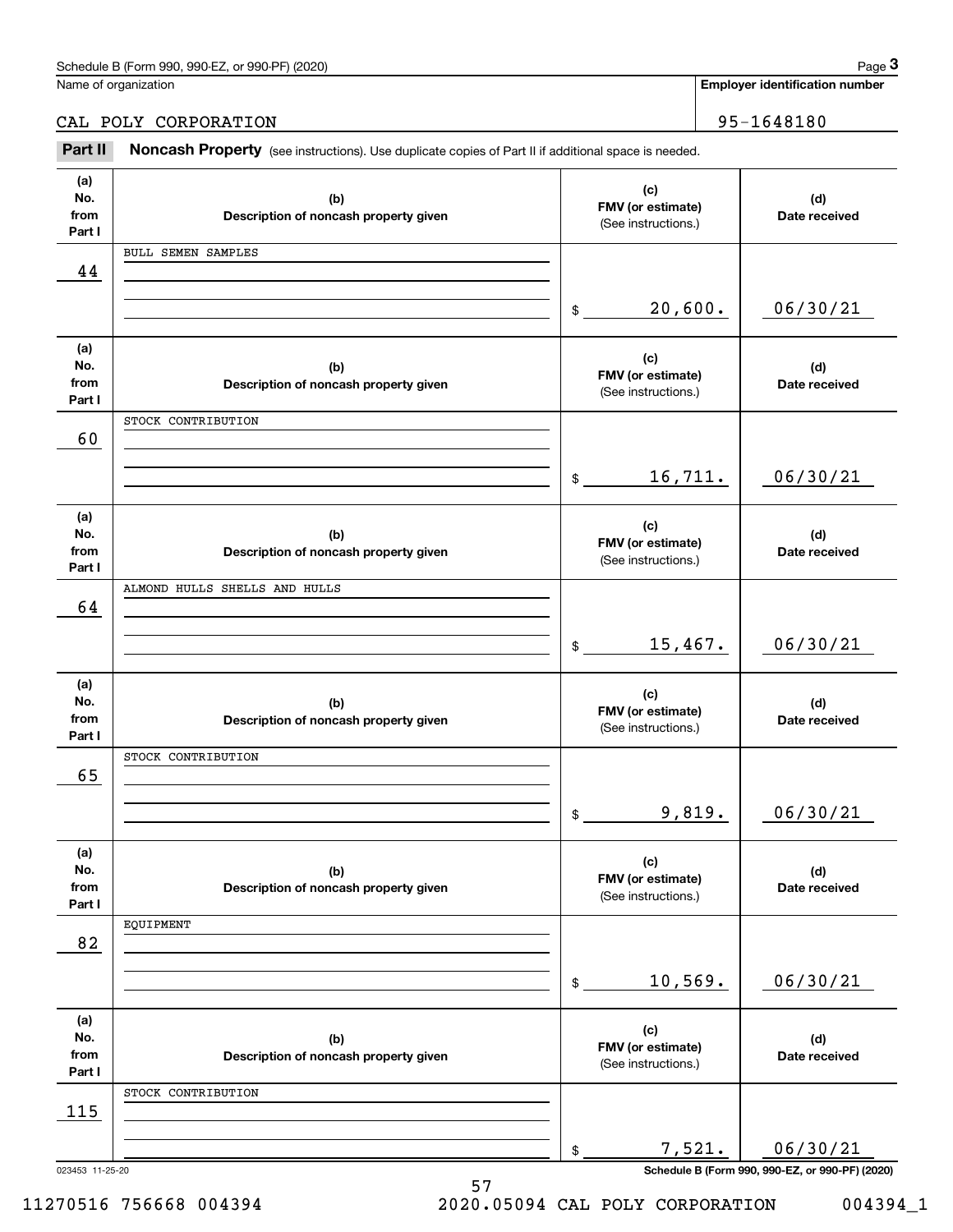| (2020)<br>Schedule<br>or 990-PF<br>990-F<br>n 990.<br>' borm) ہ | 12000<br>aue |
|-----------------------------------------------------------------|--------------|
|                                                                 |              |

Name of organization

#### **Employer identification number**

CAL POLY CORPORATION 95-1648180

Chedule B (Form 990, 990-EZ, or 990-PF) (2020)<br> **2Part B (Solumn Content Property (See instructions).** Use duplicate copies of Part II if additional space is needed.<br> **2Part II Noncash Property** (see instructions). Use dup

| (a)<br>(c)<br>No.<br>(b)<br>FMV (or estimate)<br>from<br>Description of noncash property given |               |
|------------------------------------------------------------------------------------------------|---------------|
|                                                                                                |               |
|                                                                                                | (d)           |
| (See instructions.)<br>Part I                                                                  | Date received |
| STOCK CONTRIBUTION                                                                             |               |
| 130                                                                                            |               |
|                                                                                                |               |
| 6,426.                                                                                         | 06/30/21      |
| $\frac{1}{2}$                                                                                  |               |
|                                                                                                |               |
| (a)<br>(c)<br>No.<br>(b)                                                                       | (d)           |
| FMV (or estimate)<br>from<br>Description of noncash property given                             | Date received |
| (See instructions.)<br>Part I                                                                  |               |
| STOCK CONTRIBUTION                                                                             |               |
| 132                                                                                            |               |
|                                                                                                |               |
| 5,249.<br>$\sim$                                                                               | 06/30/21      |
|                                                                                                |               |
| (a)                                                                                            |               |
| (c)<br>No.<br>(b)<br>FMV (or estimate)                                                         | (d)           |
| from<br>Description of noncash property given<br>(See instructions.)                           | Date received |
| Part I                                                                                         |               |
| STOCK CONTRIBUTION                                                                             |               |
| 145                                                                                            |               |
|                                                                                                |               |
| 5,723.<br>$\frac{1}{2}$                                                                        | 06/30/21      |
|                                                                                                |               |
| (a)<br>(c)                                                                                     |               |
| No.<br>(b)<br>FMV (or estimate)                                                                | (d)           |
| from<br>Description of noncash property given<br>(See instructions.)<br>Part I                 | Date received |
| STOCK CONTRIBUTION                                                                             |               |
| 150                                                                                            |               |
|                                                                                                |               |
| 4,871.<br>$\frac{1}{2}$                                                                        | 06/30/21      |
|                                                                                                |               |
| (a)                                                                                            |               |
| (c)<br>No.<br>(b)                                                                              | (d)           |
| FMV (or estimate)<br>from<br>Description of noncash property given<br>(See instructions.)      | Date received |
| Part I                                                                                         |               |
| STOCK CONTRIBUTION                                                                             |               |
| 151                                                                                            |               |
|                                                                                                |               |
| 5,127.<br>\$                                                                                   | 06/30/21      |
|                                                                                                |               |
| (a)<br>(c)                                                                                     |               |
| No.<br>(b)<br>FMV (or estimate)                                                                | (d)           |
| from<br>Description of noncash property given<br>(See instructions.)<br>Part I                 | Date received |
| 1 BAY COLT                                                                                     |               |
| 199                                                                                            |               |
|                                                                                                |               |
| 5,000.                                                                                         | 06/30/21      |
| \$                                                                                             |               |

11270516 756668 004394 2020.05094 CAL POLY CORPORATION 004394\_1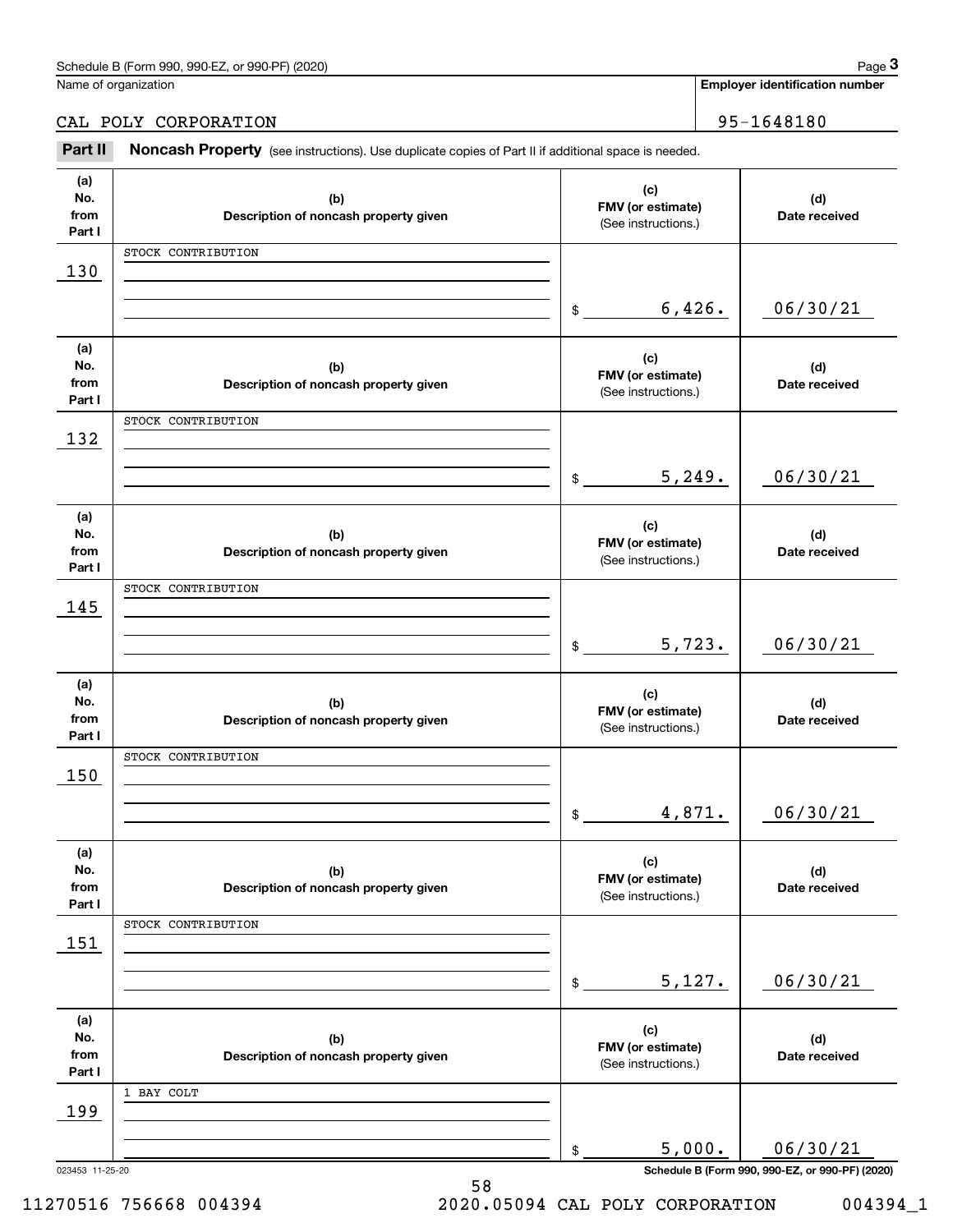|                           | Schedule B (Form 990, 990-EZ, or 990-PF) (2020)                                                                                                                                                                                                      |                      | Page 4                                                                                                                                                         |
|---------------------------|------------------------------------------------------------------------------------------------------------------------------------------------------------------------------------------------------------------------------------------------------|----------------------|----------------------------------------------------------------------------------------------------------------------------------------------------------------|
|                           | Name of organization                                                                                                                                                                                                                                 |                      | <b>Employer identification number</b>                                                                                                                          |
|                           | CAL POLY CORPORATION                                                                                                                                                                                                                                 |                      | 95-1648180                                                                                                                                                     |
| Part III                  | from any one contributor. Complete columns (a) through (e) and the following line entry. For organizations                                                                                                                                           |                      | Exclusively religious, charitable, etc., contributions to organizations described in section 501(c)(7), (8), or (10) that total more than \$1,000 for the year |
|                           | completing Part III, enter the total of exclusively religious, charitable, etc., contributions of \$1,000 or less for the year. (Enter this info. once.) $\blacktriangleright$ \$<br>Use duplicate copies of Part III if additional space is needed. |                      |                                                                                                                                                                |
| (a) No.<br>from<br>Part I | (b) Purpose of gift                                                                                                                                                                                                                                  | (c) Use of gift      | (d) Description of how gift is held                                                                                                                            |
|                           |                                                                                                                                                                                                                                                      |                      |                                                                                                                                                                |
|                           |                                                                                                                                                                                                                                                      |                      |                                                                                                                                                                |
|                           |                                                                                                                                                                                                                                                      | (e) Transfer of gift |                                                                                                                                                                |
|                           | Transferee's name, address, and ZIP + 4                                                                                                                                                                                                              |                      | Relationship of transferor to transferee                                                                                                                       |
|                           |                                                                                                                                                                                                                                                      |                      |                                                                                                                                                                |
|                           |                                                                                                                                                                                                                                                      |                      |                                                                                                                                                                |
| (a) No.<br>from<br>Part I | (b) Purpose of gift                                                                                                                                                                                                                                  | (c) Use of gift      | (d) Description of how gift is held                                                                                                                            |
|                           |                                                                                                                                                                                                                                                      |                      |                                                                                                                                                                |
|                           |                                                                                                                                                                                                                                                      |                      |                                                                                                                                                                |
|                           |                                                                                                                                                                                                                                                      | (e) Transfer of gift |                                                                                                                                                                |
|                           | Transferee's name, address, and ZIP + 4                                                                                                                                                                                                              |                      | Relationship of transferor to transferee                                                                                                                       |
|                           |                                                                                                                                                                                                                                                      |                      |                                                                                                                                                                |
|                           |                                                                                                                                                                                                                                                      |                      |                                                                                                                                                                |
| (a) No.<br>from<br>Part I | (b) Purpose of gift                                                                                                                                                                                                                                  | (c) Use of gift      | (d) Description of how gift is held                                                                                                                            |
|                           |                                                                                                                                                                                                                                                      |                      |                                                                                                                                                                |
|                           |                                                                                                                                                                                                                                                      |                      |                                                                                                                                                                |
|                           |                                                                                                                                                                                                                                                      | (e) Transfer of gift |                                                                                                                                                                |
|                           | Transferee's name, address, and ZIP + 4                                                                                                                                                                                                              |                      | Relationship of transferor to transferee                                                                                                                       |
|                           |                                                                                                                                                                                                                                                      |                      |                                                                                                                                                                |
|                           |                                                                                                                                                                                                                                                      |                      |                                                                                                                                                                |
| (a) No.<br>from<br>Part I | (b) Purpose of gift                                                                                                                                                                                                                                  | (c) Use of gift      | (d) Description of how gift is held                                                                                                                            |
|                           |                                                                                                                                                                                                                                                      |                      |                                                                                                                                                                |
|                           |                                                                                                                                                                                                                                                      |                      |                                                                                                                                                                |
|                           |                                                                                                                                                                                                                                                      | (e) Transfer of gift |                                                                                                                                                                |
|                           | Transferee's name, address, and ZIP + 4                                                                                                                                                                                                              |                      | Relationship of transferor to transferee                                                                                                                       |
|                           |                                                                                                                                                                                                                                                      |                      |                                                                                                                                                                |
|                           |                                                                                                                                                                                                                                                      |                      |                                                                                                                                                                |

023454 11-25-20

**Schedule B (Form 990, 990-EZ, or 990-PF) (2020)**

11270516 756668 004394 2020.05094 CAL POLY CORPORATION 004394\_1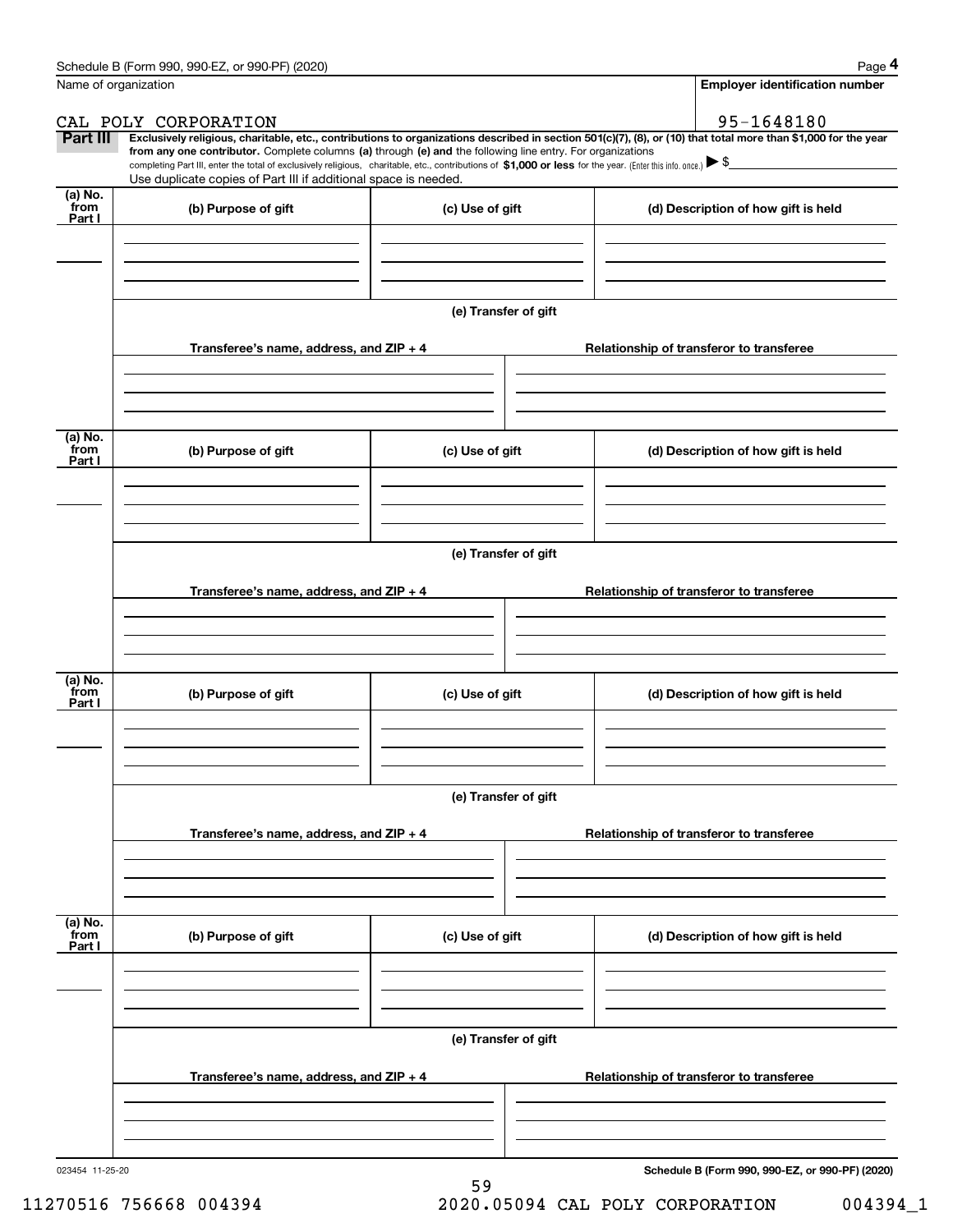|        | <b>SCHEDULE D</b>          | <b>Supplemental Financial Statements</b>                                                                                                                                                                                      |                         |                                                    |                          |                                                     | OMB No. 1545-0047 |           |
|--------|----------------------------|-------------------------------------------------------------------------------------------------------------------------------------------------------------------------------------------------------------------------------|-------------------------|----------------------------------------------------|--------------------------|-----------------------------------------------------|-------------------|-----------|
|        | (Form 990)                 | Complete if the organization answered "Yes" on Form 990,                                                                                                                                                                      |                         |                                                    |                          |                                                     |                   |           |
|        | Department of the Treasury | Part IV, line 6, 7, 8, 9, 10, 11a, 11b, 11c, 11d, 11e, 11f, 12a, or 12b.                                                                                                                                                      | Attach to Form 990.     |                                                    |                          |                                                     | Open to Public    |           |
|        | Internal Revenue Service   | Go to www.irs.gov/Form990 for instructions and the latest information.                                                                                                                                                        |                         |                                                    |                          |                                                     | Inspection        |           |
|        | Name of the organization   | CAL POLY CORPORATION                                                                                                                                                                                                          |                         |                                                    |                          | <b>Employer identification number</b><br>95-1648180 |                   |           |
| Part I |                            | Organizations Maintaining Donor Advised Funds or Other Similar Funds or Accounts. Complete if the                                                                                                                             |                         |                                                    |                          |                                                     |                   |           |
|        |                            | organization answered "Yes" on Form 990, Part IV, line 6.                                                                                                                                                                     |                         |                                                    |                          |                                                     |                   |           |
|        |                            |                                                                                                                                                                                                                               | (a) Donor advised funds |                                                    |                          | (b) Funds and other accounts                        |                   |           |
| 1      |                            |                                                                                                                                                                                                                               |                         |                                                    |                          |                                                     |                   |           |
| 2      |                            | Aggregate value of contributions to (during year)                                                                                                                                                                             |                         |                                                    |                          |                                                     |                   |           |
| з      |                            |                                                                                                                                                                                                                               |                         |                                                    |                          |                                                     |                   |           |
| 4      |                            |                                                                                                                                                                                                                               |                         |                                                    |                          |                                                     |                   |           |
| 5      |                            | Did the organization inform all donors and donor advisors in writing that the assets held in donor advised funds                                                                                                              |                         |                                                    |                          |                                                     |                   |           |
|        |                            |                                                                                                                                                                                                                               |                         |                                                    |                          | Yes                                                 |                   | <b>No</b> |
| 6      |                            | Did the organization inform all grantees, donors, and donor advisors in writing that grant funds can be used only                                                                                                             |                         |                                                    |                          |                                                     |                   |           |
|        |                            | for charitable purposes and not for the benefit of the donor or donor advisor, or for any other purpose conferring                                                                                                            |                         |                                                    |                          | Yes                                                 |                   |           |
|        | Part II                    | Conservation Easements. Complete if the organization answered "Yes" on Form 990, Part IV, line 7.                                                                                                                             |                         |                                                    |                          |                                                     |                   | No        |
| 1      |                            | Purpose(s) of conservation easements held by the organization (check all that apply).                                                                                                                                         |                         |                                                    |                          |                                                     |                   |           |
|        |                            | Preservation of land for public use (for example, recreation or education)                                                                                                                                                    |                         | Preservation of a historically important land area |                          |                                                     |                   |           |
|        |                            | Protection of natural habitat                                                                                                                                                                                                 |                         | Preservation of a certified historic structure     |                          |                                                     |                   |           |
|        |                            | Preservation of open space                                                                                                                                                                                                    |                         |                                                    |                          |                                                     |                   |           |
| 2      |                            | Complete lines 2a through 2d if the organization held a qualified conservation contribution in the form of a conservation easement on the last                                                                                |                         |                                                    |                          |                                                     |                   |           |
|        | day of the tax year.       |                                                                                                                                                                                                                               |                         |                                                    |                          | Held at the End of the Tax Year                     |                   |           |
| a      |                            |                                                                                                                                                                                                                               |                         |                                                    | 2a                       |                                                     |                   |           |
|        |                            | Total acreage restricted by conservation easements                                                                                                                                                                            |                         |                                                    | 2b                       |                                                     |                   |           |
|        |                            | Number of conservation easements on a certified historic structure included in (a) manufacture included in (a)                                                                                                                |                         |                                                    | 2c                       |                                                     |                   |           |
|        |                            | d Number of conservation easements included in (c) acquired after 7/25/06, and not on a historic structure                                                                                                                    |                         |                                                    |                          |                                                     |                   |           |
|        |                            |                                                                                                                                                                                                                               |                         |                                                    | 2d                       |                                                     |                   |           |
| 3      |                            | Number of conservation easements modified, transferred, released, extinguished, or terminated by the organization during the tax                                                                                              |                         |                                                    |                          |                                                     |                   |           |
|        | $year \blacktriangleright$ |                                                                                                                                                                                                                               |                         |                                                    |                          |                                                     |                   |           |
| 4<br>5 |                            | Number of states where property subject to conservation easement is located $\blacktriangleright$<br>Does the organization have a written policy regarding the periodic monitoring, inspection, handling of                   |                         |                                                    |                          |                                                     |                   |           |
|        |                            | violations, and enforcement of the conservation easements it holds?                                                                                                                                                           |                         |                                                    |                          | Yes                                                 |                   | <b>No</b> |
| 6      |                            | Staff and volunteer hours devoted to monitoring, inspecting, handling of violations, and enforcing conservation easements during the year                                                                                     |                         |                                                    |                          |                                                     |                   |           |
|        |                            |                                                                                                                                                                                                                               |                         |                                                    |                          |                                                     |                   |           |
| 7      |                            | Amount of expenses incurred in monitoring, inspecting, handling of violations, and enforcing conservation easements during the year                                                                                           |                         |                                                    |                          |                                                     |                   |           |
|        | $\blacktriangleright$ s    |                                                                                                                                                                                                                               |                         |                                                    |                          |                                                     |                   |           |
| 8      |                            | Does each conservation easement reported on line 2(d) above satisfy the requirements of section 170(h)(4)(B)(i)                                                                                                               |                         |                                                    |                          |                                                     |                   |           |
|        |                            |                                                                                                                                                                                                                               |                         |                                                    |                          | Yes                                                 |                   | No        |
| 9      |                            | In Part XIII, describe how the organization reports conservation easements in its revenue and expense statement and                                                                                                           |                         |                                                    |                          |                                                     |                   |           |
|        |                            | balance sheet, and include, if applicable, the text of the footnote to the organization's financial statements that describes the                                                                                             |                         |                                                    |                          |                                                     |                   |           |
|        | Part III                   | organization's accounting for conservation easements.<br>Organizations Maintaining Collections of Art, Historical Treasures, or Other Similar Assets.                                                                         |                         |                                                    |                          |                                                     |                   |           |
|        |                            |                                                                                                                                                                                                                               |                         |                                                    |                          |                                                     |                   |           |
|        |                            | Complete if the organization answered "Yes" on Form 990, Part IV, line 8.<br>1a If the organization elected, as permitted under FASB ASC 958, not to report in its revenue statement and balance sheet works                  |                         |                                                    |                          |                                                     |                   |           |
|        |                            | of art, historical treasures, or other similar assets held for public exhibition, education, or research in furtherance of public                                                                                             |                         |                                                    |                          |                                                     |                   |           |
|        |                            | service, provide in Part XIII the text of the footnote to its financial statements that describes these items.                                                                                                                |                         |                                                    |                          |                                                     |                   |           |
|        |                            | <b>b</b> If the organization elected, as permitted under FASB ASC 958, to report in its revenue statement and balance sheet works of                                                                                          |                         |                                                    |                          |                                                     |                   |           |
|        |                            | art, historical treasures, or other similar assets held for public exhibition, education, or research in furtherance of public service,                                                                                       |                         |                                                    |                          |                                                     |                   |           |
|        |                            | provide the following amounts relating to these items:                                                                                                                                                                        |                         |                                                    |                          |                                                     |                   |           |
|        |                            |                                                                                                                                                                                                                               |                         |                                                    | \$                       |                                                     |                   |           |
|        |                            | (ii) Assets included in Form 990, Part X                                                                                                                                                                                      |                         |                                                    | $\blacktriangleright$ \$ |                                                     | 198,000.          |           |
| 2      |                            | If the organization received or held works of art, historical treasures, or other similar assets for financial gain, provide                                                                                                  |                         |                                                    |                          |                                                     |                   |           |
|        |                            | the following amounts required to be reported under FASB ASC 958 relating to these items:                                                                                                                                     |                         |                                                    |                          |                                                     |                   |           |
| а      |                            |                                                                                                                                                                                                                               |                         |                                                    | -\$                      |                                                     |                   |           |
|        |                            | b Assets included in Form 990, Part X [11] Marten and March 2014 (1997) Assets included in Form 990, Part X [11] Marten and March 2014 (1997) Assets included in Form 990, Part X [11] Marten and March 2014 (1997) Assets in |                         |                                                    | $\blacktriangleright$ \$ |                                                     |                   |           |

| LHA For Paperwork Reduction Act Notice, see the Instructions for Form 990. | Schedule D (Form 990) 2020 |
|----------------------------------------------------------------------------|----------------------------|
| 032051 12-01-20                                                            |                            |

| -60                 |  |  |
|---------------------|--|--|
| 20.05094 CAL POLY C |  |  |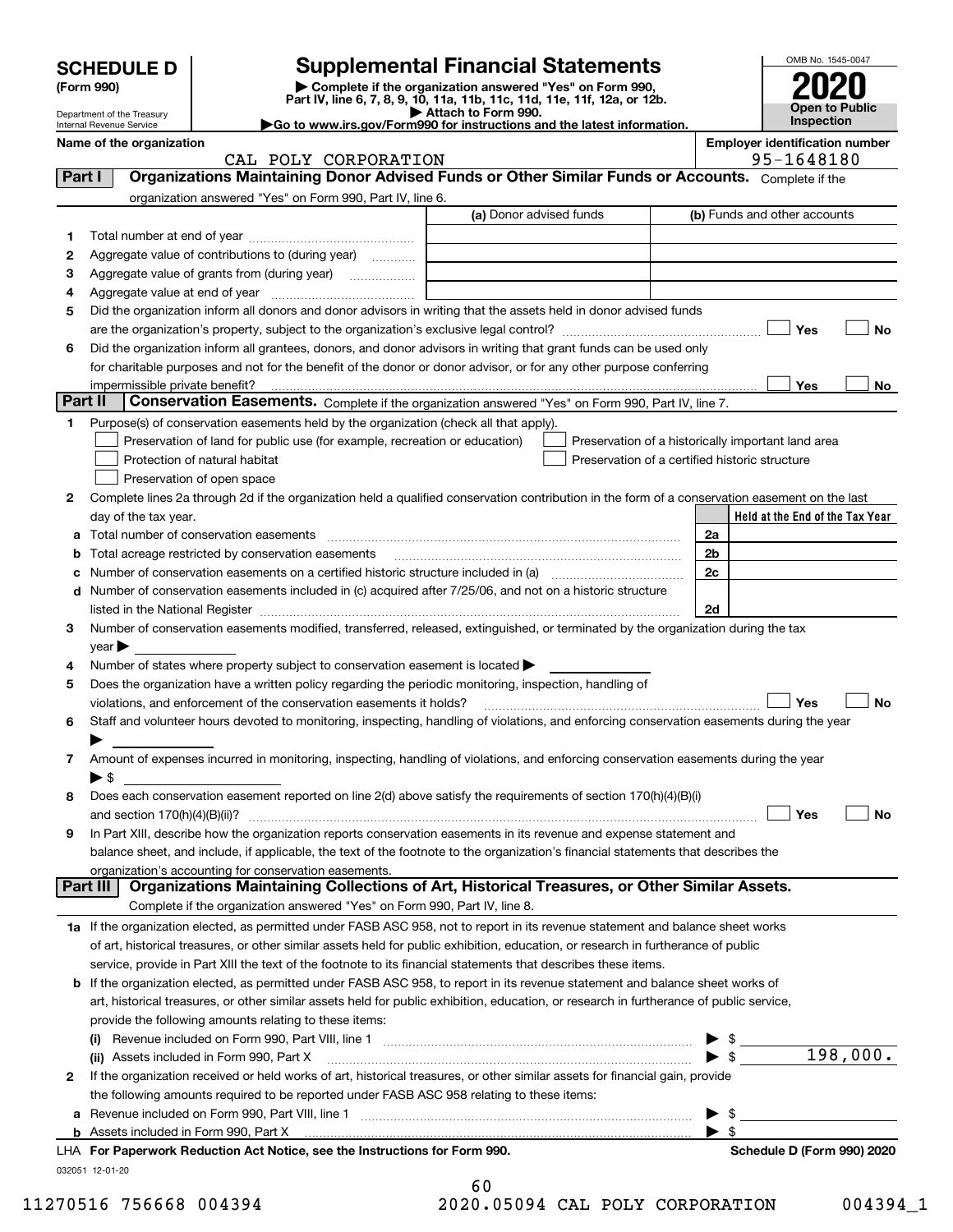|        | Schedule D (Form 990) 2020                                                                                                                                                                                                                                                                                                                         | CAL POLY CORPORATION |         |                |                                                   |                      |   | 95-1648180 Page 2         |                                      |                          |
|--------|----------------------------------------------------------------------------------------------------------------------------------------------------------------------------------------------------------------------------------------------------------------------------------------------------------------------------------------------------|----------------------|---------|----------------|---------------------------------------------------|----------------------|---|---------------------------|--------------------------------------|--------------------------|
|        | Part III<br>Organizations Maintaining Collections of Art, Historical Treasures, or Other Similar Assets (continued)                                                                                                                                                                                                                                |                      |         |                |                                                   |                      |   |                           |                                      |                          |
| 3      | Using the organization's acquisition, accession, and other records, check any of the following that make significant use of its                                                                                                                                                                                                                    |                      |         |                |                                                   |                      |   |                           |                                      |                          |
|        | collection items (check all that apply):                                                                                                                                                                                                                                                                                                           |                      |         |                |                                                   |                      |   |                           |                                      |                          |
| a      | $X$ Public exhibition                                                                                                                                                                                                                                                                                                                              |                      |         |                | Loan or exchange program                          |                      |   |                           |                                      |                          |
| b      | Scholarly research                                                                                                                                                                                                                                                                                                                                 | е                    |         |                | Other <u>with the contract of the contract of</u> |                      |   |                           |                                      |                          |
| c      | $X$ Preservation for future generations                                                                                                                                                                                                                                                                                                            |                      |         |                |                                                   |                      |   |                           |                                      |                          |
| 4      | Provide a description of the organization's collections and explain how they further the organization's exempt purpose in Part XIII.                                                                                                                                                                                                               |                      |         |                |                                                   |                      |   |                           |                                      |                          |
| 5      | During the year, did the organization solicit or receive donations of art, historical treasures, or other similar assets                                                                                                                                                                                                                           |                      |         |                |                                                   |                      |   |                           |                                      |                          |
|        | to be sold to raise funds rather than to be maintained as part of the organization's collection?                                                                                                                                                                                                                                                   |                      |         |                |                                                   |                      |   | Yes                       |                                      | $\overline{\text{X}}$ No |
|        | <b>Part IV</b><br>Escrow and Custodial Arrangements. Complete if the organization answered "Yes" on Form 990, Part IV, line 9, or                                                                                                                                                                                                                  |                      |         |                |                                                   |                      |   |                           |                                      |                          |
|        | reported an amount on Form 990, Part X, line 21.                                                                                                                                                                                                                                                                                                   |                      |         |                |                                                   |                      |   |                           |                                      |                          |
|        | 1a Is the organization an agent, trustee, custodian or other intermediary for contributions or other assets not included                                                                                                                                                                                                                           |                      |         |                |                                                   |                      |   |                           |                                      |                          |
|        | on Form 990, Part X? [11] matter contracts and contracts and contracts are contracted as a form 990, Part X?                                                                                                                                                                                                                                       |                      |         |                |                                                   |                      |   | Yes                       | $\overline{\mathbf{X}}$ No           |                          |
|        | b If "Yes," explain the arrangement in Part XIII and complete the following table:                                                                                                                                                                                                                                                                 |                      |         |                |                                                   |                      |   |                           |                                      |                          |
|        |                                                                                                                                                                                                                                                                                                                                                    |                      |         |                |                                                   |                      |   | Amount                    |                                      |                          |
| c      | Beginning balance <b>contract to the contract of the contract of the contract of the contract of the contract of t</b>                                                                                                                                                                                                                             |                      |         |                |                                                   | 1c<br>1d             |   |                           |                                      |                          |
|        | Additions during the year manufactured and an account of the year manufactured and account of the year manufactured and account of the year manufactured and account of the year manufactured and account of the year manufact<br>Distributions during the year manufactured and continuum and continuum and continuum and continuum and continuum |                      |         |                |                                                   | 1e                   |   |                           |                                      |                          |
| 1.     |                                                                                                                                                                                                                                                                                                                                                    |                      |         |                |                                                   | 1f                   |   |                           |                                      |                          |
|        | 2a Did the organization include an amount on Form 990, Part X, line 21, for escrow or custodial account liability?                                                                                                                                                                                                                                 |                      |         |                |                                                   |                      | . | $\boxed{\text{X}}$ Yes    |                                      | No                       |
|        | <b>b</b> If "Yes," explain the arrangement in Part XIII. Check here if the explanation has been provided on Part XIII                                                                                                                                                                                                                              |                      |         |                |                                                   |                      |   |                           | $\overline{\textnormal{\textbf{x}}}$ |                          |
| Part V | Endowment Funds. Complete if the organization answered "Yes" on Form 990, Part IV, line 10.                                                                                                                                                                                                                                                        |                      |         |                |                                                   |                      |   |                           |                                      |                          |
|        |                                                                                                                                                                                                                                                                                                                                                    | (a) Current year     |         | (b) Prior year | (c) Two years back                                | (d) Three years back |   | (e) Four years back       |                                      |                          |
| 1a     | Beginning of year balance                                                                                                                                                                                                                                                                                                                          |                      |         |                |                                                   |                      |   |                           |                                      |                          |
|        |                                                                                                                                                                                                                                                                                                                                                    |                      |         |                |                                                   |                      |   |                           |                                      |                          |
|        | Net investment earnings, gains, and losses                                                                                                                                                                                                                                                                                                         |                      |         |                |                                                   |                      |   |                           |                                      |                          |
| d      |                                                                                                                                                                                                                                                                                                                                                    |                      |         |                |                                                   |                      |   |                           |                                      |                          |
|        | e Other expenditures for facilities                                                                                                                                                                                                                                                                                                                |                      |         |                |                                                   |                      |   |                           |                                      |                          |
|        | and programs                                                                                                                                                                                                                                                                                                                                       |                      |         |                |                                                   |                      |   |                           |                                      |                          |
|        |                                                                                                                                                                                                                                                                                                                                                    |                      |         |                |                                                   |                      |   |                           |                                      |                          |
| g      |                                                                                                                                                                                                                                                                                                                                                    |                      |         |                |                                                   |                      |   |                           |                                      |                          |
| 2      | Provide the estimated percentage of the current year end balance (line 1g, column (a)) held as:                                                                                                                                                                                                                                                    |                      |         |                |                                                   |                      |   |                           |                                      |                          |
| а      | Board designated or quasi-endowment                                                                                                                                                                                                                                                                                                                |                      | ℅       |                |                                                   |                      |   |                           |                                      |                          |
|        | Permanent endowment > 1                                                                                                                                                                                                                                                                                                                            | %                    |         |                |                                                   |                      |   |                           |                                      |                          |
|        | Term endowment $\blacktriangleright$                                                                                                                                                                                                                                                                                                               | %                    |         |                |                                                   |                      |   |                           |                                      |                          |
|        | The percentages on lines 2a, 2b, and 2c should equal 100%.                                                                                                                                                                                                                                                                                         |                      |         |                |                                                   |                      |   |                           |                                      |                          |
|        | 3a Are there endowment funds not in the possession of the organization that are held and administered for the organization                                                                                                                                                                                                                         |                      |         |                |                                                   |                      |   |                           |                                      |                          |
|        | by:                                                                                                                                                                                                                                                                                                                                                |                      |         |                |                                                   |                      |   |                           | Yes                                  | No.                      |
|        | (i)                                                                                                                                                                                                                                                                                                                                                |                      |         |                |                                                   |                      |   | 3a(i)                     |                                      |                          |
|        |                                                                                                                                                                                                                                                                                                                                                    |                      |         |                |                                                   |                      |   | 3a(ii)                    |                                      |                          |
|        |                                                                                                                                                                                                                                                                                                                                                    |                      |         |                |                                                   |                      |   | 3b                        |                                      |                          |
|        | Describe in Part XIII the intended uses of the organization's endowment funds.<br>Land, Buildings, and Equipment.<br>Part VI                                                                                                                                                                                                                       |                      |         |                |                                                   |                      |   |                           |                                      |                          |
|        | Complete if the organization answered "Yes" on Form 990, Part IV, line 11a. See Form 990, Part X, line 10.                                                                                                                                                                                                                                         |                      |         |                |                                                   |                      |   |                           |                                      |                          |
|        | Description of property                                                                                                                                                                                                                                                                                                                            | (a) Cost or other    |         |                | (b) Cost or other                                 | (c) Accumulated      |   | (d) Book value            |                                      |                          |
|        |                                                                                                                                                                                                                                                                                                                                                    | basis (investment)   |         | basis (other)  |                                                   | depreciation         |   |                           |                                      |                          |
|        |                                                                                                                                                                                                                                                                                                                                                    |                      | 80,000. |                | 18,692,425.                                       |                      |   | 18,772,425.               |                                      |                          |
| b      |                                                                                                                                                                                                                                                                                                                                                    |                      |         |                | 51,768,634.                                       | 6,827,567.           |   | $\overline{44,941,067}$ . |                                      |                          |
|        |                                                                                                                                                                                                                                                                                                                                                    |                      |         |                | $\overline{11}$ , 634, 709.                       | 8,132,265.           |   | $\overline{3,502,444}$ .  |                                      |                          |
|        |                                                                                                                                                                                                                                                                                                                                                    |                      |         |                | 11,932,255.                                       | 7,002,767.           |   | 4,929,488.                |                                      |                          |
|        |                                                                                                                                                                                                                                                                                                                                                    |                      |         |                | 6,372,331.                                        | 1,068,110.           |   | 5,304,221.                |                                      |                          |
|        |                                                                                                                                                                                                                                                                                                                                                    |                      |         |                |                                                   |                      |   | 77,449,645.               |                                      |                          |
|        |                                                                                                                                                                                                                                                                                                                                                    |                      |         |                |                                                   |                      |   |                           |                                      |                          |

**Schedule D (Form 990) 2020**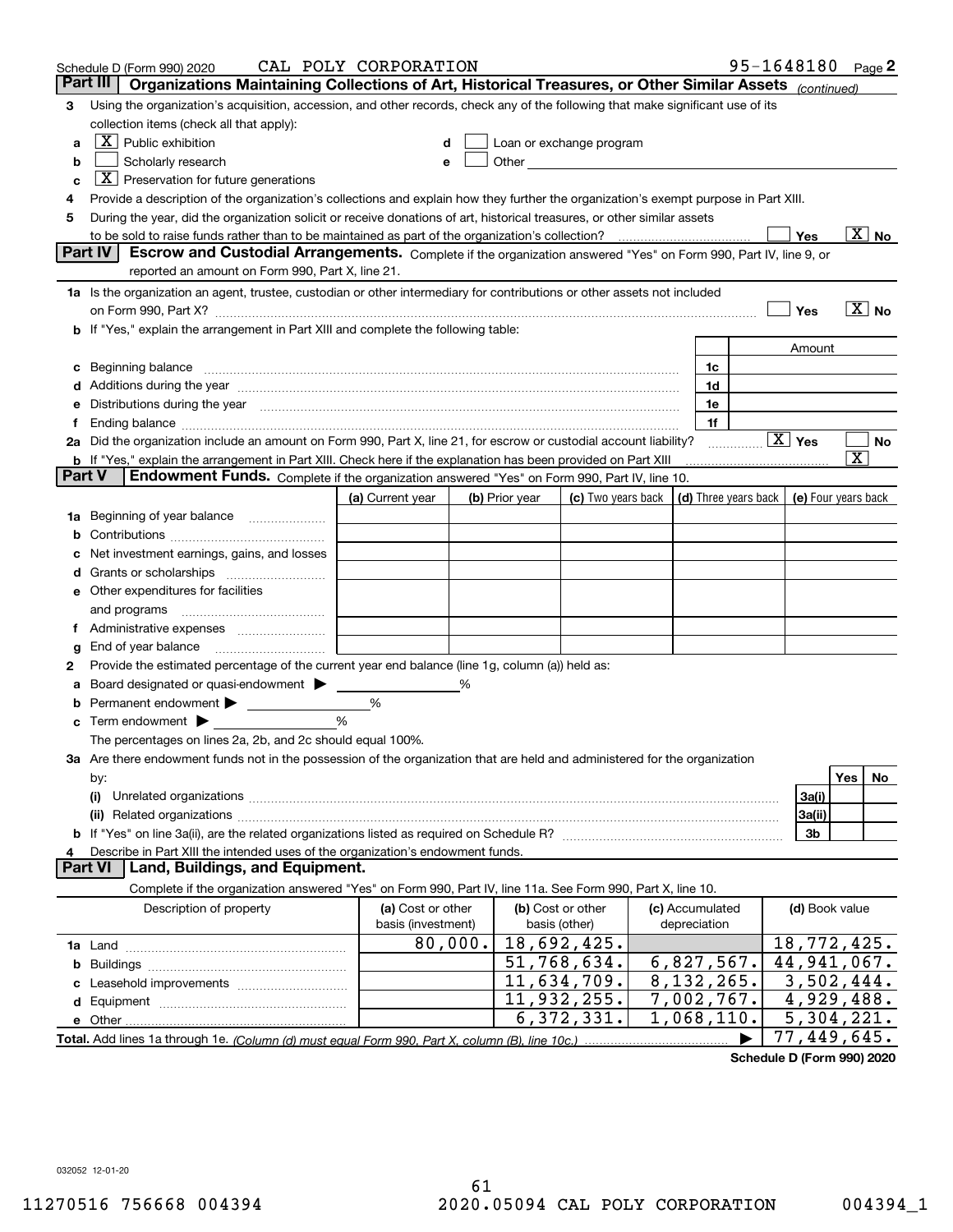| Part VII Investments - Other Securities.<br>Complete if the organization answered "Yes" on Form 990, Part IV, line 11b. See Form 990, Part X, line 12. |                 |                                                           |                |
|--------------------------------------------------------------------------------------------------------------------------------------------------------|-----------------|-----------------------------------------------------------|----------------|
| (a) Description of security or category (including name of security)                                                                                   | (b) Book value  | (c) Method of valuation: Cost or end-of-year market value |                |
| (1) Financial derivatives                                                                                                                              |                 |                                                           |                |
|                                                                                                                                                        |                 |                                                           |                |
| (3) Other                                                                                                                                              |                 |                                                           |                |
| (A)                                                                                                                                                    |                 |                                                           |                |
| (B)                                                                                                                                                    |                 |                                                           |                |
| (C)                                                                                                                                                    |                 |                                                           |                |
| (D)                                                                                                                                                    |                 |                                                           |                |
| (E)                                                                                                                                                    |                 |                                                           |                |
| (F)                                                                                                                                                    |                 |                                                           |                |
| (G)                                                                                                                                                    |                 |                                                           |                |
| (H)                                                                                                                                                    |                 |                                                           |                |
| <b>Total.</b> (Col. (b) must equal Form 990, Part X, col. (B) line 12.) $\blacktriangleright$                                                          |                 |                                                           |                |
| Part VIII Investments - Program Related.                                                                                                               |                 |                                                           |                |
| Complete if the organization answered "Yes" on Form 990, Part IV, line 11c. See Form 990, Part X, line 13.                                             |                 |                                                           |                |
| (a) Description of investment                                                                                                                          | (b) Book value  | (c) Method of valuation: Cost or end-of-year market value |                |
| (1)                                                                                                                                                    |                 |                                                           |                |
| (2)                                                                                                                                                    |                 |                                                           |                |
| (3)                                                                                                                                                    |                 |                                                           |                |
| (4)                                                                                                                                                    |                 |                                                           |                |
| (5)                                                                                                                                                    |                 |                                                           |                |
| (6)                                                                                                                                                    |                 |                                                           |                |
| (7)                                                                                                                                                    |                 |                                                           |                |
| (8)                                                                                                                                                    |                 |                                                           |                |
| (9)                                                                                                                                                    |                 |                                                           |                |
| Total. (Col. (b) must equal Form 990, Part X, col. (B) line 13.)                                                                                       |                 |                                                           |                |
| <b>Other Assets.</b><br><b>Part IX</b>                                                                                                                 |                 |                                                           |                |
| Complete if the organization answered "Yes" on Form 990, Part IV, line 11d. See Form 990, Part X, line 15.                                             |                 |                                                           |                |
|                                                                                                                                                        | (a) Description |                                                           | (b) Book value |
| (1)                                                                                                                                                    |                 |                                                           |                |
| (2)                                                                                                                                                    |                 |                                                           |                |
| (3)                                                                                                                                                    |                 |                                                           |                |
| (4)                                                                                                                                                    |                 |                                                           |                |
| (5)                                                                                                                                                    |                 |                                                           |                |
| (6)                                                                                                                                                    |                 |                                                           |                |
| (7)                                                                                                                                                    |                 |                                                           |                |
| (8)                                                                                                                                                    |                 |                                                           |                |
| (9)                                                                                                                                                    |                 |                                                           |                |
|                                                                                                                                                        |                 |                                                           |                |
| <b>Other Liabilities.</b><br><b>Part X</b>                                                                                                             |                 |                                                           |                |
| Complete if the organization answered "Yes" on Form 990, Part IV, line 11e or 11f. See Form 990, Part X, line 25.                                      |                 |                                                           |                |
| (a) Description of liability<br>1.                                                                                                                     |                 |                                                           | (b) Book value |
| Federal income taxes<br>(1)                                                                                                                            |                 |                                                           |                |
| ACTUARIAL ANNUITY LIABILITIES<br>(2)                                                                                                                   |                 |                                                           | 949,213.       |
| POSTEMPLOYMENT BENEFIT OBLIGATIONS<br>(3)                                                                                                              |                 |                                                           | 3,594,037.     |
| PENSION LIABILITY<br>(4)                                                                                                                               |                 |                                                           | 23,865,605.    |
| GASB OPEB & PENSION LIABILITY<br>(5)                                                                                                                   |                 |                                                           |                |
| ADJUSTMENT<br>(6)                                                                                                                                      |                 |                                                           | 131,921.       |
| LIFE-INTEREST IN REAL ESTATE<br>(7)                                                                                                                    |                 |                                                           | 11,027,000.    |
| UNAMORTIZED LOSS<br>ON REFUNDING<br>(8)                                                                                                                |                 |                                                           | $-212, 178.$   |
| (9)                                                                                                                                                    |                 |                                                           |                |
|                                                                                                                                                        |                 |                                                           | 39, 355, 598.  |
|                                                                                                                                                        |                 |                                                           |                |

**2.** Liability for uncertain tax positions. In Part XIII, provide the text of the footnote to the organization's financial statements that reports the organization's liability for uncertain tax positions under FASB ASC 740. Check here if the text of the footnote has been provided in Part XIII

**Schedule D (Form 990) 2020**

 $\mathcal{L}^{\text{max}}$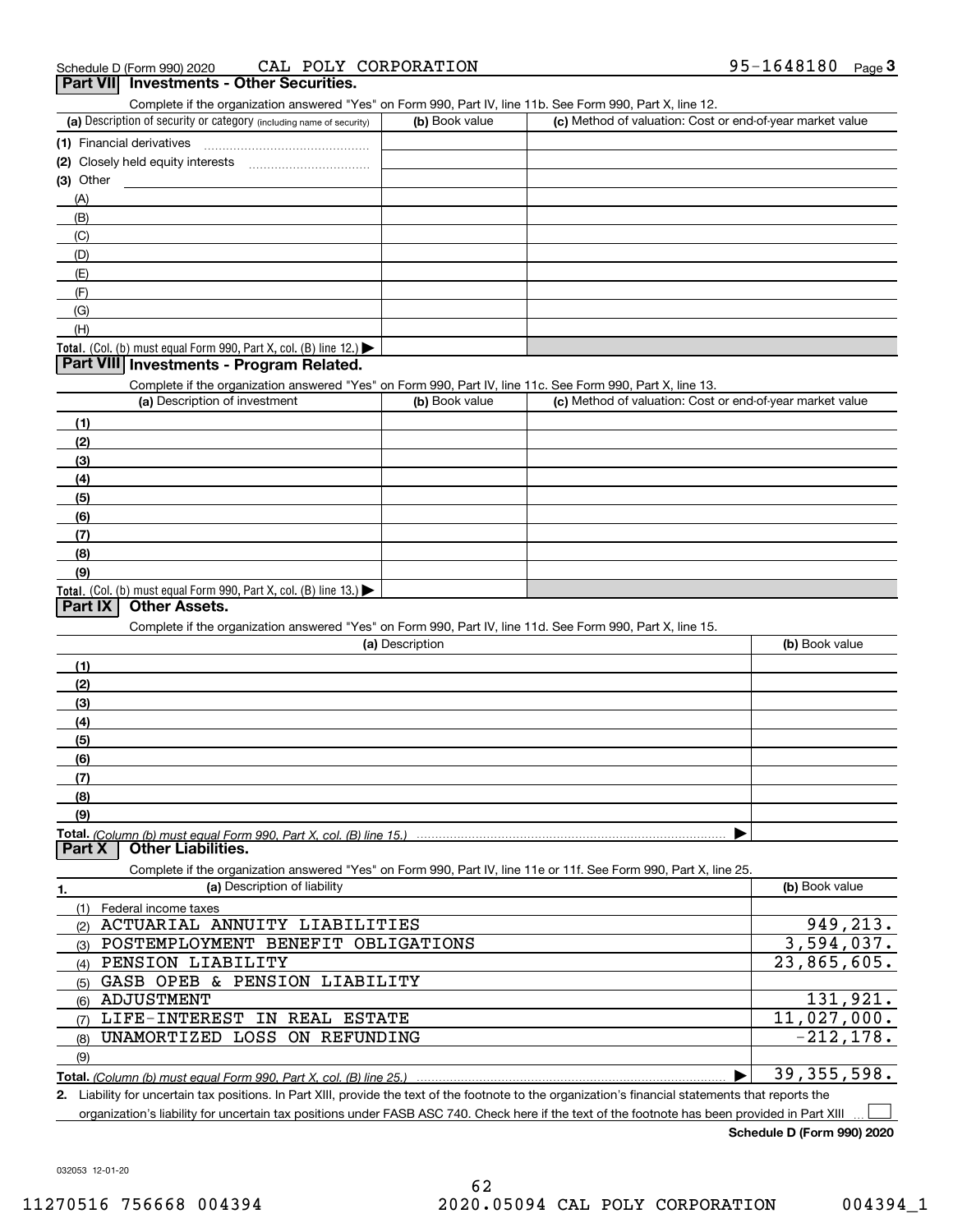|              | CAL POLY CORPORATION<br>Schedule D (Form 990) 2020                                                                                                                                                                             |                       |                | 95-1648180 Page 4         |  |
|--------------|--------------------------------------------------------------------------------------------------------------------------------------------------------------------------------------------------------------------------------|-----------------------|----------------|---------------------------|--|
|              | Reconciliation of Revenue per Audited Financial Statements With Revenue per Return.<br>Part XI                                                                                                                                 |                       |                |                           |  |
|              | Complete if the organization answered "Yes" on Form 990, Part IV, line 12a.                                                                                                                                                    |                       |                |                           |  |
| 1.           | Total revenue, gains, and other support per audited financial statements                                                                                                                                                       |                       | $\blacksquare$ | 89,714,306.               |  |
| 2            | Amounts included on line 1 but not on Form 990, Part VIII, line 12:                                                                                                                                                            |                       |                |                           |  |
| a            | Net unrealized gains (losses) on investments [11] matter contracts and the unrealized gains (losses) on investments                                                                                                            | $2a \mid 13,940,714.$ |                |                           |  |
| b            | 2 <sub>b</sub>                                                                                                                                                                                                                 | 956, 902.             |                |                           |  |
| c            | 2c                                                                                                                                                                                                                             |                       |                |                           |  |
| d            | 2d<br>Other (Describe in Part XIII.)                                                                                                                                                                                           | 439,318.              |                |                           |  |
| е            | Add lines 2a through 2d                                                                                                                                                                                                        |                       | 2e             | 15,336,934.               |  |
| 3            |                                                                                                                                                                                                                                |                       | $\mathbf{3}$   | 74, 377, 372.             |  |
| 4            | Amounts included on Form 990, Part VIII, line 12, but not on line 1:                                                                                                                                                           |                       |                |                           |  |
|              | Investment expenses not included on Form 990, Part VIII, line 7b [100] [100] [100] [100] [100] [100] [100] [10<br>4a                                                                                                           |                       |                |                           |  |
|              | 4 <sub>b</sub>                                                                                                                                                                                                                 | $-7,854,215.$         |                |                           |  |
| c.           | Add lines 4a and 4b                                                                                                                                                                                                            |                       | 4c             | $-7,854,215.$             |  |
|              |                                                                                                                                                                                                                                |                       | 5              | 66, 523, 157.             |  |
|              |                                                                                                                                                                                                                                |                       |                |                           |  |
|              | Part XII   Reconciliation of Expenses per Audited Financial Statements With Expenses per Return.                                                                                                                               |                       |                |                           |  |
|              | Complete if the organization answered "Yes" on Form 990, Part IV, line 12a.                                                                                                                                                    |                       |                |                           |  |
| 1            | Total expenses and losses per audited financial statements [11] [12] manuscription control expenses and losses per audited financial statements [11] [12] manuscription of the statements [12] manuscription of the statements |                       | $\mathbf{1}$   | 81,300,966.               |  |
| $\mathbf{2}$ | Amounts included on line 1 but not on Form 990, Part IX, line 25:                                                                                                                                                              |                       |                |                           |  |
| a            | 2a                                                                                                                                                                                                                             | 956,902.              |                |                           |  |
| b            | 2 <sub>b</sub>                                                                                                                                                                                                                 |                       |                |                           |  |
| c.           | 2 <sub>c</sub>                                                                                                                                                                                                                 |                       |                |                           |  |
|              | 2d                                                                                                                                                                                                                             | 7,854,215.            |                |                           |  |
|              |                                                                                                                                                                                                                                |                       | 2e             | <u>8,811,117.</u>         |  |
| 3            |                                                                                                                                                                                                                                |                       | $\mathbf{R}$   | 72,489,849.               |  |
| 4            | Amounts included on Form 990, Part IX, line 25, but not on line 1:                                                                                                                                                             |                       |                |                           |  |
| a            | 4a                                                                                                                                                                                                                             |                       |                |                           |  |
|              | 4 <sub>h</sub><br><b>b</b> Other (Describe in Part XIII.)                                                                                                                                                                      |                       |                |                           |  |
| c.           | Add lines 4a and 4b                                                                                                                                                                                                            |                       | 4с             |                           |  |
|              | Part XIII Supplemental Information.                                                                                                                                                                                            |                       | 5              | $\overline{72,489,849}$ . |  |

Provide the descriptions required for Part II, lines 3, 5, and 9; Part III, lines 1a and 4; Part IV, lines 1b and 2b; Part V, line 4; Part X, line 2; Part XI, lines 2d and 4b; and Part XII, lines 2d and 4b. Also complete this part to provide any additional information.

### PART III, LINE 1A:

|  |  |  |                                            |  |  | THE CORPORATION MAINTAINS AN ART COLLECTION ACQUIRED BY DONATION WHICH HAS |  |  |
|--|--|--|--------------------------------------------|--|--|----------------------------------------------------------------------------|--|--|
|  |  |  |                                            |  |  |                                                                            |  |  |
|  |  |  |                                            |  |  | NOT BEEN RECORDED IN THE FINANCIAL STATEMENTS, AS THE COLLECTION IS HELD   |  |  |
|  |  |  |                                            |  |  |                                                                            |  |  |
|  |  |  |                                            |  |  | FOR PUBLIC EXHIBITION OR EDUCATION; THE COLLECTION IS PROTECTED, KEPT      |  |  |
|  |  |  |                                            |  |  |                                                                            |  |  |
|  |  |  |                                            |  |  | UNENCUMBERED, CARED FOR, AND PRESERVED. THE VALUE OF THE COLLECTION WAS    |  |  |
|  |  |  |                                            |  |  |                                                                            |  |  |
|  |  |  | ESTIMATED AT \$1,400,000 AT JUNE 30, 2021. |  |  |                                                                            |  |  |
|  |  |  |                                            |  |  |                                                                            |  |  |
|  |  |  |                                            |  |  |                                                                            |  |  |

PART III, LINE 4:

THE CORPORATION MAINTAINS THE AL SMITH ESTATE, LOCATED IN DAVENPORT, CA,

WHICH OPERATES THE SWANTON PACIFIC RAILROAD, A HISTORIC MILE-LONG RAILROAD

WITH FOUR STEAM LOCOMOTIVES AND ONE PASSENGER CAR. THE HISTORIC RAILROAD

63

### OPERATIONS IS PRESERVED BY THE CORPORATION FOR THE PUBLIC, FOR FUTURE

**Schedule D (Form 990) 2020**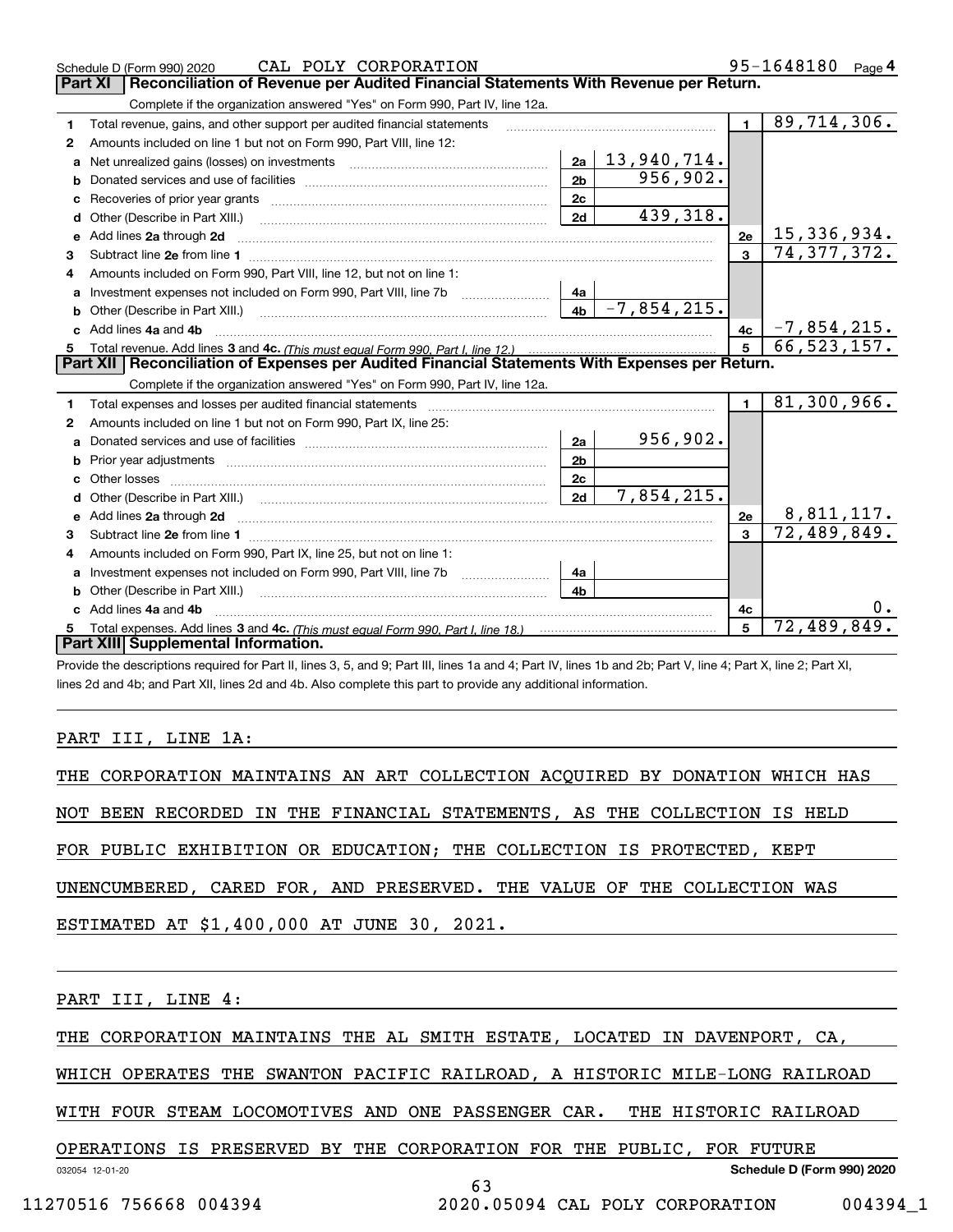*(continued)* **Part XIII Supplemental Information** 

GENERATIONS AND EDUCATIONAL OPPORTUNITIES FOR STUDENTS. DURING THE 2020-21 YEAR, THE CORPORATION RECEIVED \$5 MILLION IN INSURANCE PROCEEDS TO COVER LOSSES INCURRED AT SWANTON PACIFIC RANCH RESULTING FROM THE CZU LIGHTNING COMPLEX FIRE IN AUGUST 2020.

PART IV, LINE 2B:

THE CORPORATION HOLDS 9 ENDOWMENTS FOR OTHERS AS WELL AS FUNDS HELD ON DEPOSIT RELATED TO ONE CONDO HELD FOR THE BENEFIT OF THE ORFALEA COLLEGE OF BUSINESS. THESE ENDOWMENTS ARE MANAGED BY THE CORPORATION TO BE INVESTED LONG-TERM AND THE RELATED INCOME EITHER EXPENDED FOR SUPPORT OF UNIVERSITY PROGRAMS, INCLUDING THE ALUMNI ASSOCIATION AND ASI, OR RELATED EXTERNAL ORGANIZATIONS. ADDITIONS TO ENDOWMENTS HELD FOR OTHERS (PRINCIPALLY THE RETURN ON INVESTMENT OF FUND ASSETS) ARE RECORDED AS LIABILITIES AS OPPOSED TO REVENUES.

PART XI, LINE 2D - OTHER ADJUSTMENTS:

CHANGE IN VALUE OF SPLIT-INTEREST AGREEMENTS 439,318.

PART XI, LINE 4B - OTHER ADJUSTMENTS:

COST OF GOODS SOLD LINE 10B  $\frac{2}{363}$ .

FUNDRAISING EXPENSES LINE 8B  $-129,157$ .

RENTAL EXPENSES LINE  $6B$  -675,695.

64

TOTAL TO SCHEDULE D, PART XI, LINE  $4B$  -7,854,215.

PART XII, LINE 2D - OTHER ADJUSTMENTS:

 $\overline{COST}$  of goods sold line 10B  $\overline{7,049,363}$ .

FUNDRAISING EXPENSES LINE 8B 129,157.

RENTAL EXPENSES LINE 6B 675,695.

032055 12-01-20

**Schedule D (Form 990) 2020**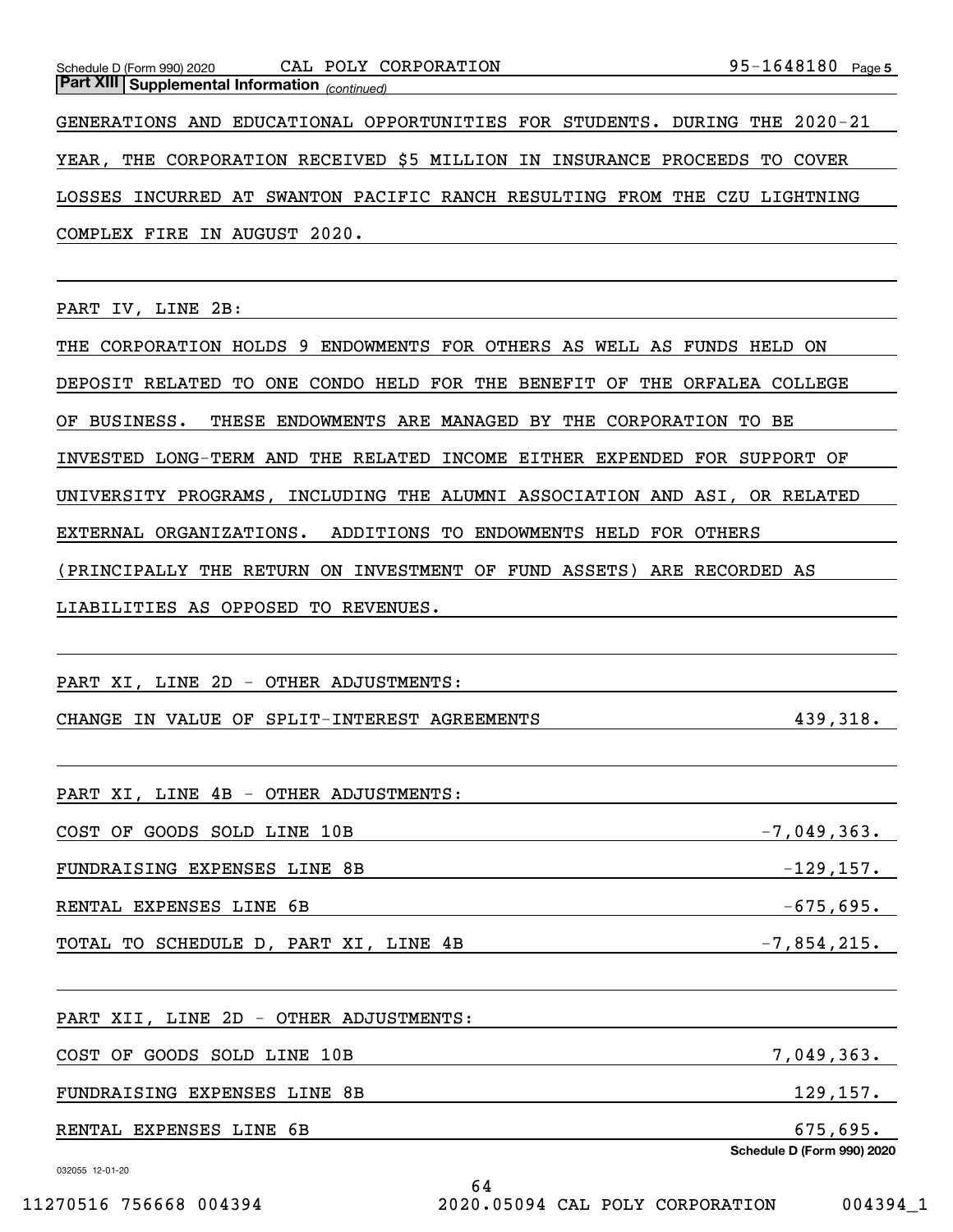| Schedule D (Form 990) 2020 |  |
|----------------------------|--|
|                            |  |

| Schedule D (Form 990) 2020 |  | CAL POLY CORPORATION | 1648180<br>$95 -$ | Page 5 |
|----------------------------|--|----------------------|-------------------|--------|
|                            |  |                      |                   |        |

|  | Part XIII Supplemental Information (continued) |  |  |  |  |                            |
|--|------------------------------------------------|--|--|--|--|----------------------------|
|  | TOTAL TO SCHEDULE D, PART XII, LINE 2D         |  |  |  |  | 7,854,215.                 |
|  |                                                |  |  |  |  |                            |
|  |                                                |  |  |  |  |                            |
|  |                                                |  |  |  |  |                            |
|  |                                                |  |  |  |  |                            |
|  |                                                |  |  |  |  |                            |
|  |                                                |  |  |  |  |                            |
|  |                                                |  |  |  |  |                            |
|  |                                                |  |  |  |  |                            |
|  |                                                |  |  |  |  |                            |
|  |                                                |  |  |  |  |                            |
|  |                                                |  |  |  |  |                            |
|  |                                                |  |  |  |  |                            |
|  |                                                |  |  |  |  |                            |
|  |                                                |  |  |  |  |                            |
|  |                                                |  |  |  |  |                            |
|  |                                                |  |  |  |  |                            |
|  |                                                |  |  |  |  |                            |
|  |                                                |  |  |  |  |                            |
|  |                                                |  |  |  |  |                            |
|  |                                                |  |  |  |  |                            |
|  |                                                |  |  |  |  |                            |
|  |                                                |  |  |  |  |                            |
|  |                                                |  |  |  |  |                            |
|  |                                                |  |  |  |  |                            |
|  |                                                |  |  |  |  |                            |
|  |                                                |  |  |  |  |                            |
|  |                                                |  |  |  |  |                            |
|  |                                                |  |  |  |  | Schedule D (Form 990) 2020 |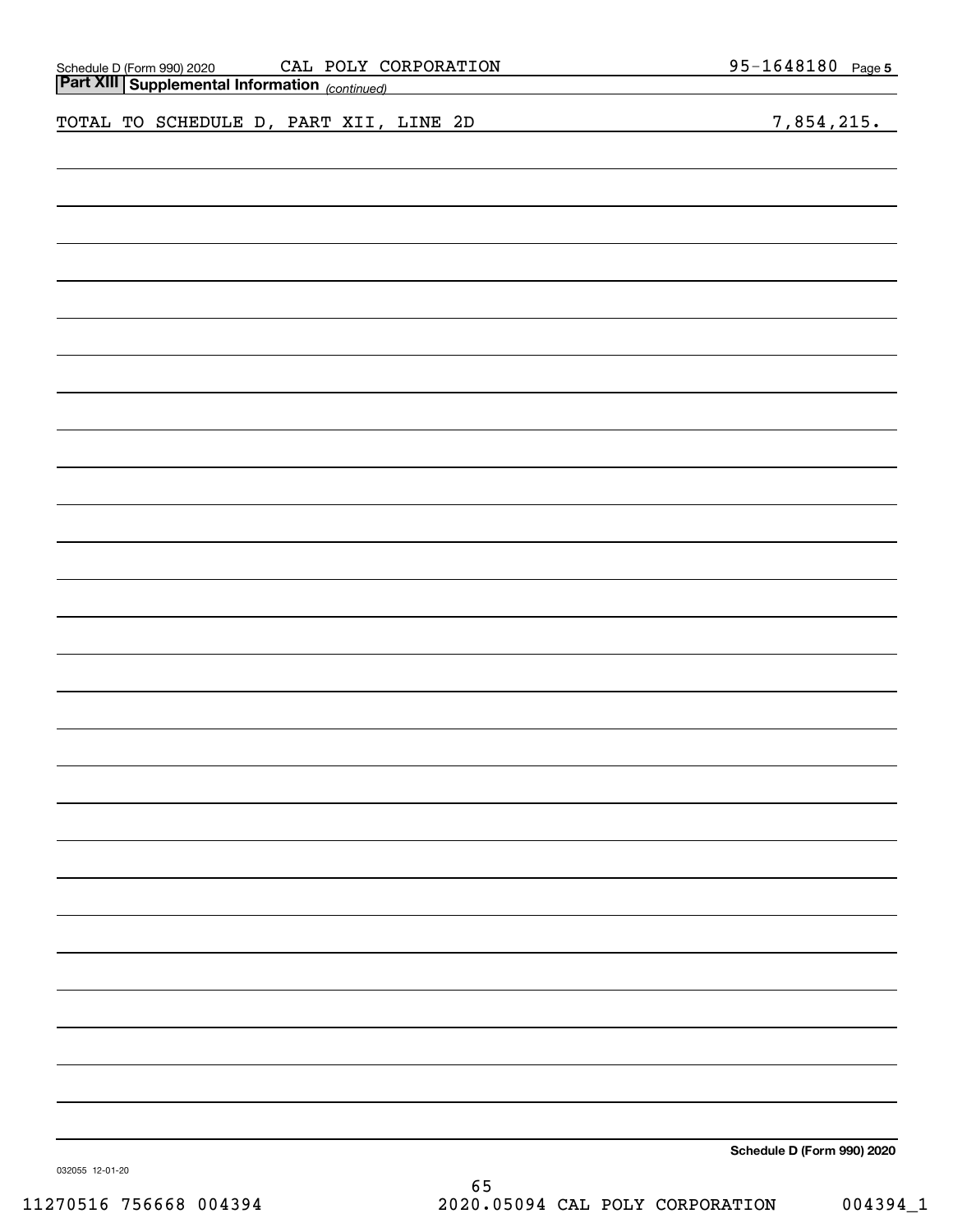| CAB I OBI CONI ONAII ON                                                                                                                                   |                                                                                                                                                                   |                           |                                                                                                                        | JJ IVIUIUU                    |               |  |  |  |  |  |
|-----------------------------------------------------------------------------------------------------------------------------------------------------------|-------------------------------------------------------------------------------------------------------------------------------------------------------------------|---------------------------|------------------------------------------------------------------------------------------------------------------------|-------------------------------|---------------|--|--|--|--|--|
| Part I                                                                                                                                                    |                                                                                                                                                                   |                           | General Information on Activities Outside the United States. Complete if the organization answered "Yes" on            |                               |               |  |  |  |  |  |
| Form 990, Part IV, line 14b.                                                                                                                              |                                                                                                                                                                   |                           |                                                                                                                        |                               |               |  |  |  |  |  |
| 1                                                                                                                                                         |                                                                                                                                                                   |                           | For grantmakers. Does the organization maintain records to substantiate the amount of its grants and other assistance, |                               |               |  |  |  |  |  |
|                                                                                                                                                           | $\boxed{\text{X}}$ Yes<br><b>No</b><br>the grantees' eligibility for the grants or assistance, and the selection criteria used to award the grants or assistance? |                           |                                                                                                                        |                               |               |  |  |  |  |  |
|                                                                                                                                                           |                                                                                                                                                                   |                           |                                                                                                                        |                               |               |  |  |  |  |  |
| 2                                                                                                                                                         |                                                                                                                                                                   |                           |                                                                                                                        |                               |               |  |  |  |  |  |
| For grantmakers. Describe in Part V the organization's procedures for monitoring the use of its grants and other assistance outside the<br>United States. |                                                                                                                                                                   |                           |                                                                                                                        |                               |               |  |  |  |  |  |
| З.                                                                                                                                                        |                                                                                                                                                                   |                           | Activities per Region. (The following Part I, line 3 table can be duplicated if additional space is needed.)           |                               |               |  |  |  |  |  |
| (a) Region                                                                                                                                                | (b) Number of                                                                                                                                                     | (c) Number of             | (d) Activities conducted in the region                                                                                 | (e) If activity listed in (d) | (f) Total     |  |  |  |  |  |
|                                                                                                                                                           | offices                                                                                                                                                           | employees,<br>agents, and | (by type) (such as, fundraising, pro-                                                                                  | is a program service,         | expenditures  |  |  |  |  |  |
|                                                                                                                                                           | in the region                                                                                                                                                     | independent               | gram services, investments, grants to                                                                                  | describe specific type        | for and       |  |  |  |  |  |
|                                                                                                                                                           |                                                                                                                                                                   | contractors               | recipients located in the region)                                                                                      | of service(s) in the region   | investments   |  |  |  |  |  |
|                                                                                                                                                           |                                                                                                                                                                   | in the region             |                                                                                                                        |                               | in the region |  |  |  |  |  |
|                                                                                                                                                           |                                                                                                                                                                   |                           |                                                                                                                        |                               |               |  |  |  |  |  |
|                                                                                                                                                           |                                                                                                                                                                   |                           |                                                                                                                        | FACILITATE A HEALTHY          |               |  |  |  |  |  |
|                                                                                                                                                           |                                                                                                                                                                   |                           | GRANT MADE TO RECIPIENT IN                                                                                             | OPEN SOURCE SOFTWARE          |               |  |  |  |  |  |
| EUROPE                                                                                                                                                    | 0                                                                                                                                                                 | 0                         | THE REGION                                                                                                             | COMMUNITY                     | 113,655.      |  |  |  |  |  |
|                                                                                                                                                           |                                                                                                                                                                   |                           |                                                                                                                        |                               |               |  |  |  |  |  |
|                                                                                                                                                           |                                                                                                                                                                   |                           |                                                                                                                        |                               |               |  |  |  |  |  |
|                                                                                                                                                           |                                                                                                                                                                   |                           |                                                                                                                        |                               |               |  |  |  |  |  |
|                                                                                                                                                           |                                                                                                                                                                   |                           |                                                                                                                        |                               |               |  |  |  |  |  |
|                                                                                                                                                           |                                                                                                                                                                   |                           |                                                                                                                        |                               |               |  |  |  |  |  |
|                                                                                                                                                           |                                                                                                                                                                   |                           |                                                                                                                        |                               |               |  |  |  |  |  |
|                                                                                                                                                           |                                                                                                                                                                   |                           |                                                                                                                        |                               |               |  |  |  |  |  |
|                                                                                                                                                           |                                                                                                                                                                   |                           |                                                                                                                        |                               |               |  |  |  |  |  |
|                                                                                                                                                           |                                                                                                                                                                   |                           |                                                                                                                        |                               |               |  |  |  |  |  |
|                                                                                                                                                           |                                                                                                                                                                   |                           |                                                                                                                        |                               |               |  |  |  |  |  |
|                                                                                                                                                           |                                                                                                                                                                   |                           |                                                                                                                        |                               |               |  |  |  |  |  |
|                                                                                                                                                           |                                                                                                                                                                   |                           |                                                                                                                        |                               |               |  |  |  |  |  |
|                                                                                                                                                           |                                                                                                                                                                   |                           |                                                                                                                        |                               |               |  |  |  |  |  |
|                                                                                                                                                           |                                                                                                                                                                   |                           |                                                                                                                        |                               |               |  |  |  |  |  |
|                                                                                                                                                           |                                                                                                                                                                   |                           |                                                                                                                        |                               |               |  |  |  |  |  |
|                                                                                                                                                           |                                                                                                                                                                   |                           |                                                                                                                        |                               |               |  |  |  |  |  |
|                                                                                                                                                           |                                                                                                                                                                   |                           |                                                                                                                        |                               |               |  |  |  |  |  |
|                                                                                                                                                           |                                                                                                                                                                   |                           |                                                                                                                        |                               |               |  |  |  |  |  |
|                                                                                                                                                           |                                                                                                                                                                   |                           |                                                                                                                        |                               |               |  |  |  |  |  |
|                                                                                                                                                           |                                                                                                                                                                   |                           |                                                                                                                        |                               |               |  |  |  |  |  |
|                                                                                                                                                           |                                                                                                                                                                   |                           |                                                                                                                        |                               |               |  |  |  |  |  |
|                                                                                                                                                           |                                                                                                                                                                   |                           |                                                                                                                        |                               |               |  |  |  |  |  |
|                                                                                                                                                           |                                                                                                                                                                   |                           |                                                                                                                        |                               |               |  |  |  |  |  |
|                                                                                                                                                           |                                                                                                                                                                   |                           |                                                                                                                        |                               |               |  |  |  |  |  |
|                                                                                                                                                           |                                                                                                                                                                   |                           |                                                                                                                        |                               |               |  |  |  |  |  |
|                                                                                                                                                           |                                                                                                                                                                   |                           |                                                                                                                        |                               |               |  |  |  |  |  |
|                                                                                                                                                           |                                                                                                                                                                   |                           |                                                                                                                        |                               |               |  |  |  |  |  |
|                                                                                                                                                           |                                                                                                                                                                   |                           |                                                                                                                        |                               |               |  |  |  |  |  |
|                                                                                                                                                           |                                                                                                                                                                   |                           |                                                                                                                        |                               |               |  |  |  |  |  |
|                                                                                                                                                           |                                                                                                                                                                   |                           |                                                                                                                        |                               |               |  |  |  |  |  |
|                                                                                                                                                           |                                                                                                                                                                   |                           |                                                                                                                        |                               |               |  |  |  |  |  |
|                                                                                                                                                           |                                                                                                                                                                   |                           |                                                                                                                        |                               |               |  |  |  |  |  |
| 3 a Subtotal                                                                                                                                              | 0                                                                                                                                                                 | 0                         |                                                                                                                        |                               | 113,655.      |  |  |  |  |  |
| <b>b</b> Total from continuation                                                                                                                          |                                                                                                                                                                   |                           |                                                                                                                        |                               |               |  |  |  |  |  |
| sheets to Part I                                                                                                                                          | 0                                                                                                                                                                 | 0                         |                                                                                                                        |                               | 0,            |  |  |  |  |  |
| c Totals (add lines 3a                                                                                                                                    |                                                                                                                                                                   |                           |                                                                                                                        |                               |               |  |  |  |  |  |
| and 3b)<br>.                                                                                                                                              | 0                                                                                                                                                                 | 0                         |                                                                                                                        |                               | 113,655.      |  |  |  |  |  |
|                                                                                                                                                           |                                                                                                                                                                   |                           |                                                                                                                        |                               |               |  |  |  |  |  |

**For Paperwork Reduction Act Notice, see the Instructions for Form 990. Schedule F (Form 990) 2020** LHA

032071 12-03-20

Department of the Treasury

**(Form 990)**



| <b>SCHEDULE F</b> | <b>Statement of Activities Outside the United States</b> |
|-------------------|----------------------------------------------------------|

**| Complete if the organization answered "Yes" on Form 990, Part IV, line 14b, 15, or 16. | Attach to Form 990.**

**| Go to www.irs.gov/Form990 for instructions and the latest information.**

| OMB No. 1545-0047            |
|------------------------------|
| 2020                         |
| Open to Public<br>Inspection |

**Employer identification number**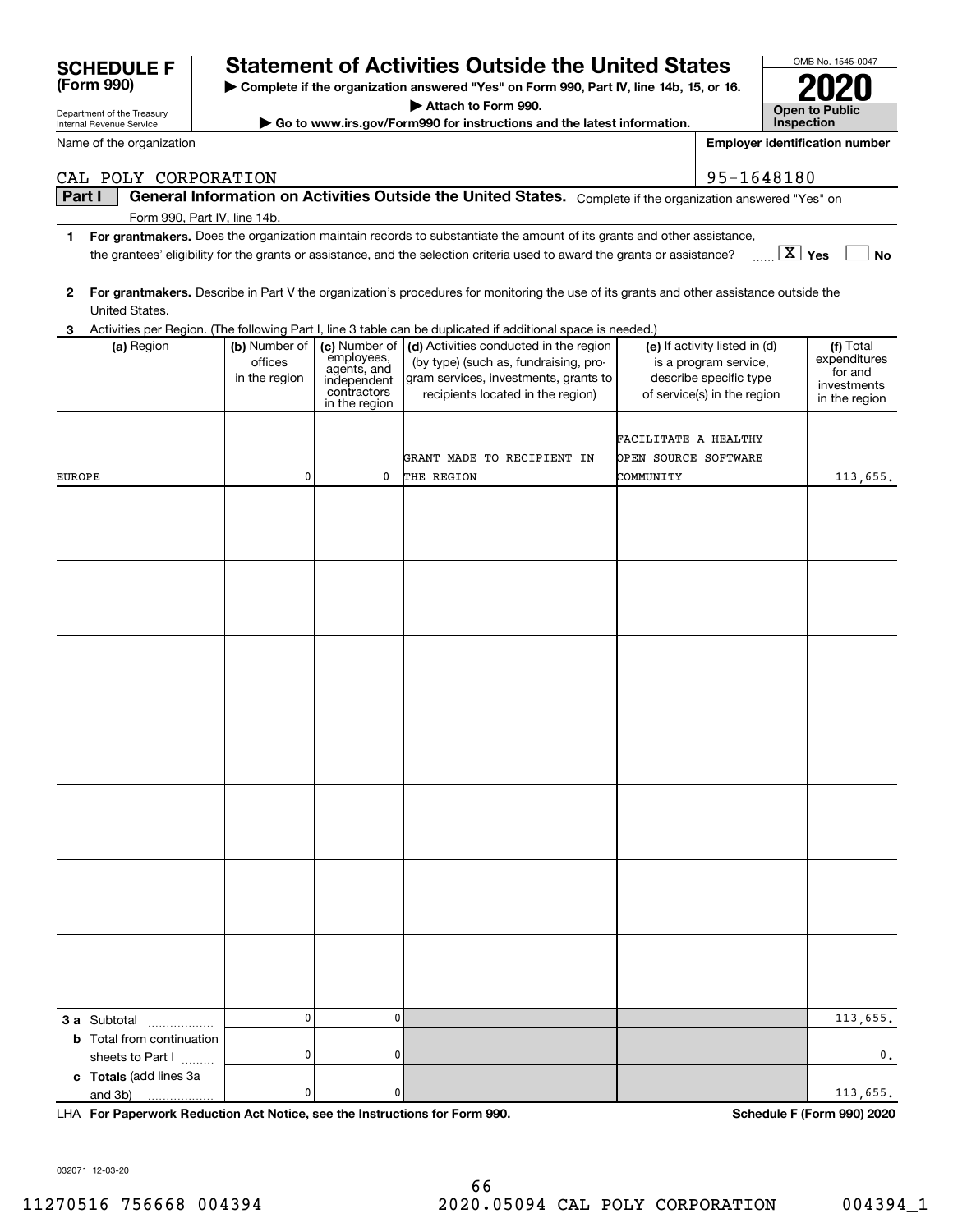Part II | Grants and Other Assistance to Organizations or Entities Outside the United States. Complete if the organization answered "Yes" on Form 990, Part IV, line 15, for any recipient who received more than \$5,000. Part II can be duplicated if additional space is needed.

| 1.<br>(a) Name of organization                                                                                                                                                                                                                                                                | (b) IRS code section<br>and EIN (if applicable) | (c) Region              | (d) Purpose of<br>grant                                                     | (e) Amount<br>of cash grant | (f) Manner of<br>cash disbursement | (g) Amount of<br>noncash<br>assistance | (h) Description<br>of noncash<br>assistance | (i) Method of<br>valuation (book, FMV,<br>appraisal, other) |  |
|-----------------------------------------------------------------------------------------------------------------------------------------------------------------------------------------------------------------------------------------------------------------------------------------------|-------------------------------------------------|-------------------------|-----------------------------------------------------------------------------|-----------------------------|------------------------------------|----------------------------------------|---------------------------------------------|-------------------------------------------------------------|--|
|                                                                                                                                                                                                                                                                                               |                                                 | ICELAND &<br>GREENLAND) | EUROPE (INCLUDING FACILITATE A HEALTHY<br>OPEN SOURCE SOFTWARE<br>COMMUNITY |                             | 113,655. WIRE TRANSFER             | $\mathfrak o$ .                        |                                             |                                                             |  |
|                                                                                                                                                                                                                                                                                               |                                                 |                         |                                                                             |                             |                                    |                                        |                                             |                                                             |  |
|                                                                                                                                                                                                                                                                                               |                                                 |                         |                                                                             |                             |                                    |                                        |                                             |                                                             |  |
|                                                                                                                                                                                                                                                                                               |                                                 |                         |                                                                             |                             |                                    |                                        |                                             |                                                             |  |
|                                                                                                                                                                                                                                                                                               |                                                 |                         |                                                                             |                             |                                    |                                        |                                             |                                                             |  |
|                                                                                                                                                                                                                                                                                               |                                                 |                         |                                                                             |                             |                                    |                                        |                                             |                                                             |  |
|                                                                                                                                                                                                                                                                                               |                                                 |                         |                                                                             |                             |                                    |                                        |                                             |                                                             |  |
|                                                                                                                                                                                                                                                                                               |                                                 |                         |                                                                             |                             |                                    |                                        |                                             |                                                             |  |
|                                                                                                                                                                                                                                                                                               |                                                 |                         |                                                                             |                             |                                    |                                        |                                             |                                                             |  |
|                                                                                                                                                                                                                                                                                               |                                                 |                         |                                                                             |                             |                                    |                                        |                                             |                                                             |  |
|                                                                                                                                                                                                                                                                                               |                                                 |                         |                                                                             |                             |                                    |                                        |                                             |                                                             |  |
|                                                                                                                                                                                                                                                                                               |                                                 |                         |                                                                             |                             |                                    |                                        |                                             |                                                             |  |
|                                                                                                                                                                                                                                                                                               |                                                 |                         |                                                                             |                             |                                    |                                        |                                             |                                                             |  |
|                                                                                                                                                                                                                                                                                               |                                                 |                         |                                                                             |                             |                                    |                                        |                                             |                                                             |  |
|                                                                                                                                                                                                                                                                                               |                                                 |                         |                                                                             |                             |                                    |                                        |                                             |                                                             |  |
| 2                                                                                                                                                                                                                                                                                             |                                                 |                         |                                                                             |                             |                                    |                                        |                                             |                                                             |  |
|                                                                                                                                                                                                                                                                                               |                                                 |                         |                                                                             |                             |                                    |                                        |                                             |                                                             |  |
| Enter total number of recipient organizations listed above that are recognized as charities by the foreign country, recognized as a tax<br>$\frac{0}{1}$<br>exempt 501(c)(3) organization by the IRS, or for which the grantee or counsel has provided a section 501(c)(3) equivalency letter |                                                 |                         |                                                                             |                             |                                    |                                        |                                             |                                                             |  |

**Schedule F (Form 990) 2020**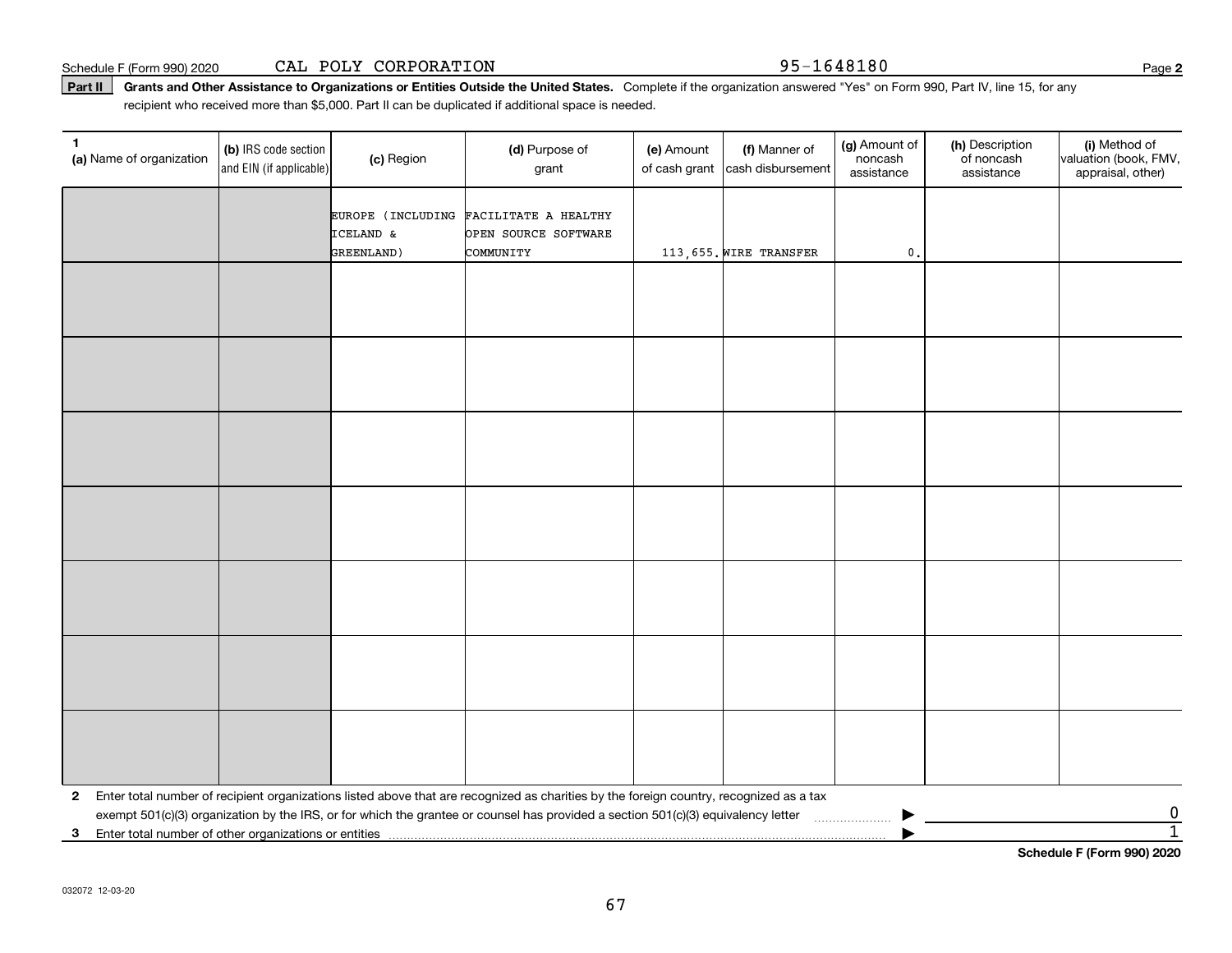| (a) Type of grant or assistance | (b) Region | (c) Number of (d) Amount of recipients cash grant | e) Manner of<br>cash disbursement | <b>(f)</b> Amount of<br>noncash<br>assistance | (g) Description of<br>noncash assistance | (h) Method of<br>valuation<br>(book, FMV,<br>appraisal, other) |
|---------------------------------|------------|---------------------------------------------------|-----------------------------------|-----------------------------------------------|------------------------------------------|----------------------------------------------------------------|
|                                 |            |                                                   |                                   |                                               |                                          |                                                                |
|                                 |            |                                                   |                                   |                                               |                                          |                                                                |
|                                 |            |                                                   |                                   |                                               |                                          |                                                                |
|                                 |            |                                                   |                                   |                                               |                                          |                                                                |
|                                 |            |                                                   |                                   |                                               |                                          |                                                                |
|                                 |            |                                                   |                                   |                                               |                                          |                                                                |
|                                 |            |                                                   |                                   |                                               |                                          |                                                                |
|                                 |            |                                                   |                                   |                                               |                                          |                                                                |
|                                 |            |                                                   |                                   |                                               |                                          |                                                                |

68

Part III Grants and Other Assistance to Individuals Outside the United States. Complete if the organization answered "Yes" on Form 990, Part IV, line 16.

Schedule F (Form 990) 2020 **CAL POLY CORPORATION 95-1648180** Page

(f) Amount of

(g) Description of

**Schedule F (Form 990) 2020**

#### Page 3

(e) Manner of

Part III can be duplicated if additional space is needed.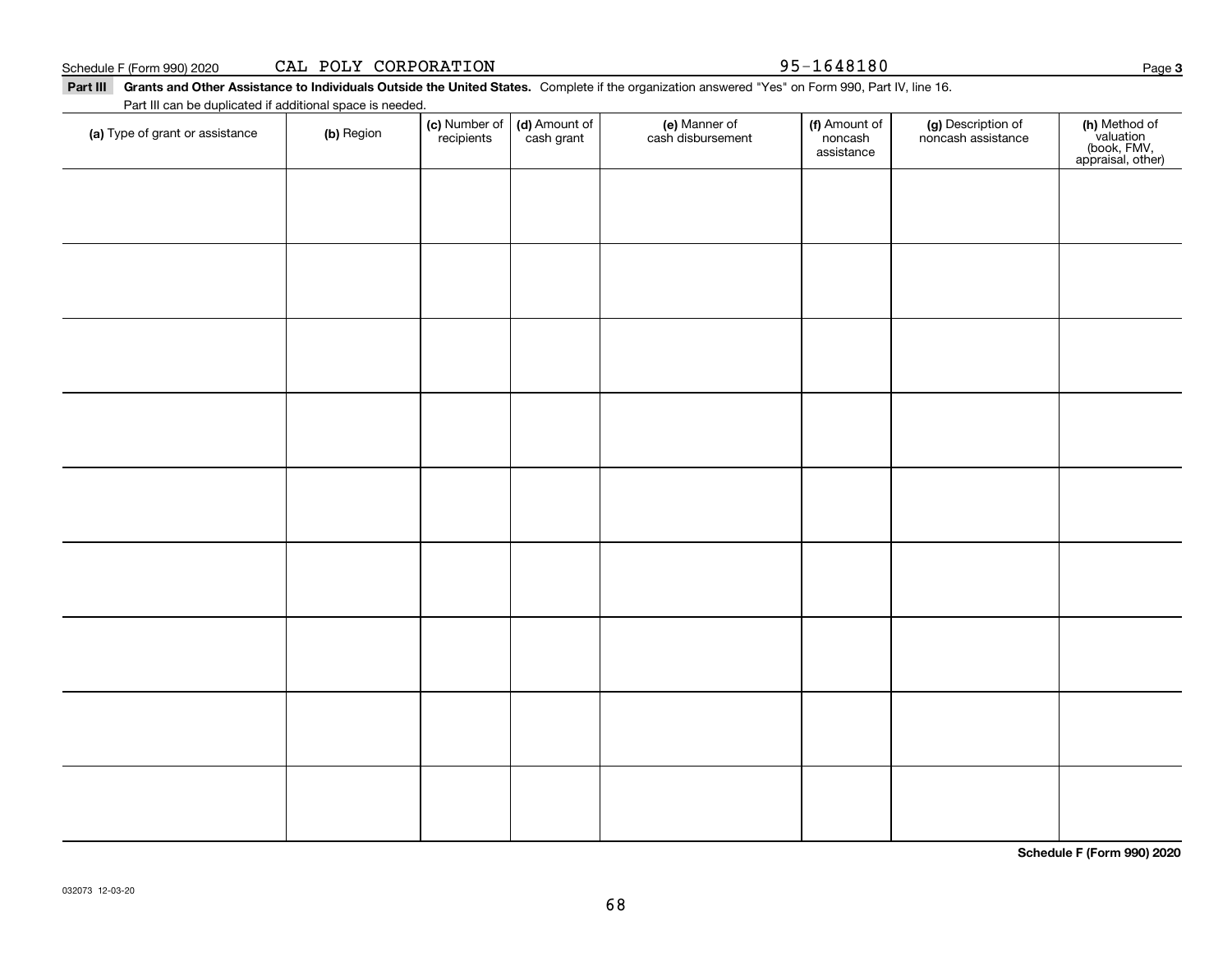| 1            | Was the organization a U.S. transferor of property to a foreign corporation during the tax year? If "Yes."<br>the organization may be required to file Form 926, Return by a U.S. Transferor of Property to a Foreign<br>Corporation (see Instructions for Form 926)                                                                                                                                                                                                                                                                                    | Yes | X∣No                |
|--------------|---------------------------------------------------------------------------------------------------------------------------------------------------------------------------------------------------------------------------------------------------------------------------------------------------------------------------------------------------------------------------------------------------------------------------------------------------------------------------------------------------------------------------------------------------------|-----|---------------------|
| $\mathbf{2}$ | Did the organization have an interest in a foreign trust during the tax year? If "Yes," the organization may<br>be required to separately file Form 3520, Annual Return To Report Transactions With Foreign Trusts and<br>Receipt of Certain Foreign Gifts, and/or Form 3520-A, Annual Information Return of Foreign Trust With a                                                                                                                                                                                                                       | Yes | ⊦X ∣No              |
| 3            | Did the organization have an ownership interest in a foreign corporation during the tax year? If "Yes."<br>the organization may be required to file Form 5471, Information Return of U.S. Persons With Respect to                                                                                                                                                                                                                                                                                                                                       | Yes | $X \mid N_{\Omega}$ |
| 4            | Was the organization a direct or indirect shareholder of a passive foreign investment company or a<br>qualified electing fund during the tax year? If "Yes," the organization may be required to file Form 8621,<br>Information Return by a Shareholder of a Passive Foreign Investment Company or Qualified Electing<br>Fund (see Instructions for Form 8621) manufactured control to the form of the state of the control of the state of the state of the state of the state of the state of the state of the state of the state of the state of the | Yes | X  <br>Nο           |
| 5            | Did the organization have an ownership interest in a foreign partnership during the tax year? If "Yes."<br>the organization may be required to file Form 8865, Return of U.S. Persons With Respect to Certain<br>Foreign Partnerships (see Instructions for Form 8865) <i>manded contained contained a creating contained as creating</i>                                                                                                                                                                                                               | Yes | $X \mid N_{0}$      |
| 6            | Did the organization have any operations in or related to any boycotting countries during the tax year? If<br>"Yes," the organization may be required to separately file Form 5713, International Boycott Report (see                                                                                                                                                                                                                                                                                                                                   | Yes |                     |

**Schedule F (Form 990) 2020**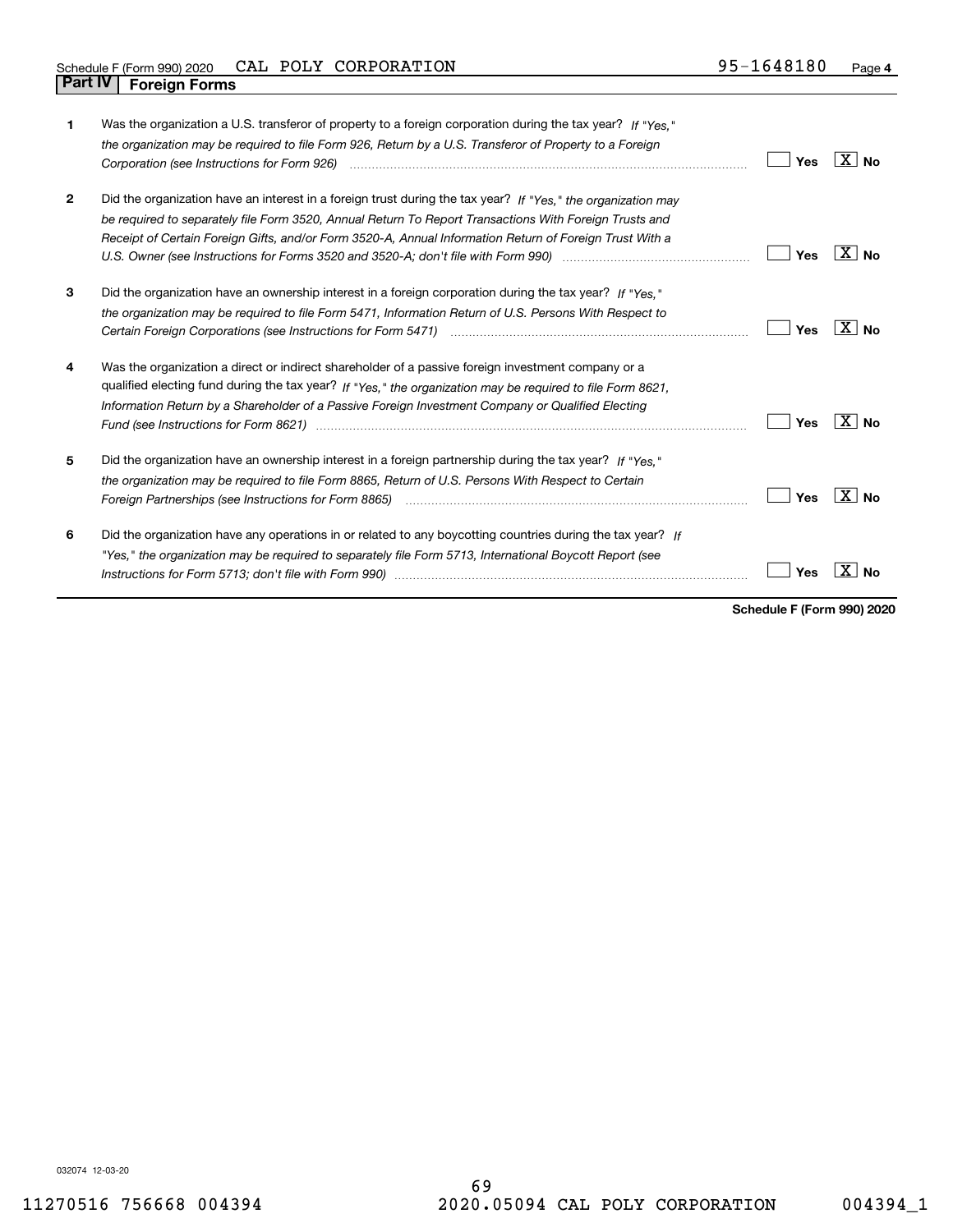Schedule F (Form 990) 2020 **CAL POLY CORPORATION 95-1648180** Page

**Part V Supplemental Information**

Provide the information required by Part I, line 2 (monitoring of funds); Part I, line 3, column (f) (accounting method; amounts of investments vs. expenditures per region); Part II, line 1 (accounting method); Part III (accounting method); and Part III, column (c) (estimated number of recipients), as applicable. Also complete this part to provide any additional information. See instructions.

PART 1 LINE 2:

CAL POLY CORPORATION'S SPONSORED PROGRAMS DEPARTMENT MONITORS GRANTS BY

ACTIVELY MANAGING PROGRAMMATIC AND FINANCIAL PERFORMANCE TO ENSURE THAT

ACTIVITIES MANAGED DIRECTLY BY CAL POLY CORPORATION, AS WELL AS THOSE

ACTIVITIES MANAGED BY SUB-RECIPIENT PARTNERS, ARE IMPLEMENTED

EFFECTIVELY AND ARE IN COMPLIANCE WITH ALL SPONSOR-REQUIRED TERMS AND

CONDITIONS. SPONSORED PROGRAMS REVIEWS EXPENDITURE REQUESTS FOR

ALLOWABILITY, ALLOCABILITY AND REASONABLENESS IN ACCORDIANCE WITH THE

SPONSORED PROJECT'S PURPOSE PRIOR TO EXPENSE APPROVAL.

032075 12-03-20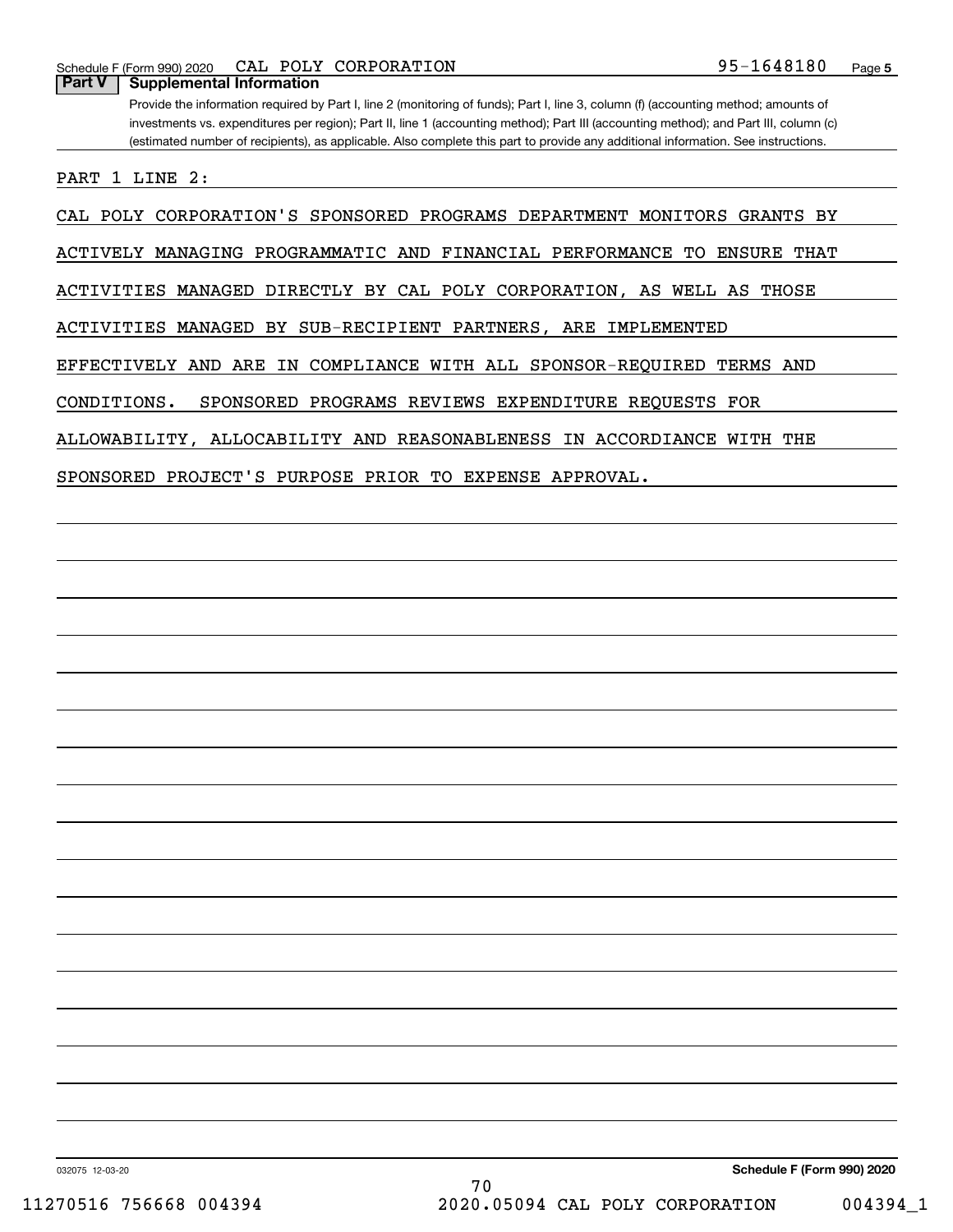| <b>SCHEDULE G</b>                                                                        | <b>Supplemental Information Regarding Fundraising or Gaming Activities</b>                      |                                                                                                                                                                                                                                                                                                                                                                                                                                                                                                                                                    |                                                                            |    |                                                                            |  |                                                                            | OMB No. 1545-0047                                       |  |
|------------------------------------------------------------------------------------------|-------------------------------------------------------------------------------------------------|----------------------------------------------------------------------------------------------------------------------------------------------------------------------------------------------------------------------------------------------------------------------------------------------------------------------------------------------------------------------------------------------------------------------------------------------------------------------------------------------------------------------------------------------------|----------------------------------------------------------------------------|----|----------------------------------------------------------------------------|--|----------------------------------------------------------------------------|---------------------------------------------------------|--|
| (Form 990 or 990-EZ)                                                                     | Complete if the organization answered "Yes" on Form 990, Part IV, line 17, 18, or 19, or if the |                                                                                                                                                                                                                                                                                                                                                                                                                                                                                                                                                    | 2020                                                                       |    |                                                                            |  |                                                                            |                                                         |  |
| Department of the Treasury                                                               |                                                                                                 | organization entered more than \$15,000 on Form 990-EZ, line 6a.<br>Attach to Form 990 or Form 990-EZ.                                                                                                                                                                                                                                                                                                                                                                                                                                             |                                                                            |    |                                                                            |  |                                                                            | <b>Open to Public</b>                                   |  |
| Internal Revenue Service                                                                 | ► Go to www.irs.gov/Form990 for instructions and the latest information.                        |                                                                                                                                                                                                                                                                                                                                                                                                                                                                                                                                                    |                                                                            |    |                                                                            |  |                                                                            | Inspection                                              |  |
| Name of the organization                                                                 |                                                                                                 | CAL POLY CORPORATION                                                                                                                                                                                                                                                                                                                                                                                                                                                                                                                               |                                                                            |    |                                                                            |  | 95-1648180                                                                 | <b>Employer identification number</b>                   |  |
| Part I                                                                                   |                                                                                                 | Fundraising Activities. Complete if the organization answered "Yes" on Form 990, Part IV, line 17. Form 990-EZ filers are not                                                                                                                                                                                                                                                                                                                                                                                                                      |                                                                            |    |                                                                            |  |                                                                            |                                                         |  |
|                                                                                          | required to complete this part.                                                                 |                                                                                                                                                                                                                                                                                                                                                                                                                                                                                                                                                    |                                                                            |    |                                                                            |  |                                                                            |                                                         |  |
| Mail solicitations<br>a<br>b<br>Phone solicitations<br>с<br>In-person solicitations<br>d | Internet and email solicitations                                                                | 1 Indicate whether the organization raised funds through any of the following activities. Check all that apply.<br>e<br>f<br>Special fundraising events<br>a<br>2 a Did the organization have a written or oral agreement with any individual (including officers, directors, trustees, or<br>key employees listed in Form 990, Part VII) or entity in connection with professional fundraising services?<br>b If "Yes," list the 10 highest paid individuals or entities (fundraisers) pursuant to agreements under which the fundraiser is to be |                                                                            |    | Solicitation of non-government grants<br>Solicitation of government grants |  | Yes                                                                        | No                                                      |  |
| compensated at least \$5,000 by the organization.                                        |                                                                                                 |                                                                                                                                                                                                                                                                                                                                                                                                                                                                                                                                                    |                                                                            |    |                                                                            |  |                                                                            |                                                         |  |
| (i) Name and address of individual<br>or entity (fundraiser)                             |                                                                                                 | (ii) Activity                                                                                                                                                                                                                                                                                                                                                                                                                                                                                                                                      | (iii) Did<br>fundraiser<br>have custody<br>or control of<br>contributions? |    | (iv) Gross receipts<br>from activity                                       |  | (v) Amount paid<br>to (or retained by)<br>fundraiser<br>listed in col. (i) | (vi) Amount paid<br>to (or retained by)<br>organization |  |
|                                                                                          |                                                                                                 |                                                                                                                                                                                                                                                                                                                                                                                                                                                                                                                                                    | Yes                                                                        | No |                                                                            |  |                                                                            |                                                         |  |
|                                                                                          |                                                                                                 |                                                                                                                                                                                                                                                                                                                                                                                                                                                                                                                                                    |                                                                            |    |                                                                            |  |                                                                            |                                                         |  |
|                                                                                          |                                                                                                 |                                                                                                                                                                                                                                                                                                                                                                                                                                                                                                                                                    |                                                                            |    |                                                                            |  |                                                                            |                                                         |  |
|                                                                                          |                                                                                                 |                                                                                                                                                                                                                                                                                                                                                                                                                                                                                                                                                    |                                                                            |    |                                                                            |  |                                                                            |                                                         |  |
|                                                                                          |                                                                                                 |                                                                                                                                                                                                                                                                                                                                                                                                                                                                                                                                                    |                                                                            |    |                                                                            |  |                                                                            |                                                         |  |
|                                                                                          |                                                                                                 |                                                                                                                                                                                                                                                                                                                                                                                                                                                                                                                                                    |                                                                            |    |                                                                            |  |                                                                            |                                                         |  |
|                                                                                          |                                                                                                 |                                                                                                                                                                                                                                                                                                                                                                                                                                                                                                                                                    |                                                                            |    |                                                                            |  |                                                                            |                                                         |  |
|                                                                                          |                                                                                                 |                                                                                                                                                                                                                                                                                                                                                                                                                                                                                                                                                    |                                                                            |    |                                                                            |  |                                                                            |                                                         |  |
|                                                                                          |                                                                                                 |                                                                                                                                                                                                                                                                                                                                                                                                                                                                                                                                                    |                                                                            |    |                                                                            |  |                                                                            |                                                         |  |
|                                                                                          |                                                                                                 |                                                                                                                                                                                                                                                                                                                                                                                                                                                                                                                                                    |                                                                            |    |                                                                            |  |                                                                            |                                                         |  |
|                                                                                          |                                                                                                 |                                                                                                                                                                                                                                                                                                                                                                                                                                                                                                                                                    |                                                                            |    |                                                                            |  |                                                                            |                                                         |  |
|                                                                                          |                                                                                                 |                                                                                                                                                                                                                                                                                                                                                                                                                                                                                                                                                    |                                                                            |    |                                                                            |  |                                                                            |                                                         |  |
|                                                                                          |                                                                                                 |                                                                                                                                                                                                                                                                                                                                                                                                                                                                                                                                                    |                                                                            |    |                                                                            |  |                                                                            |                                                         |  |
|                                                                                          |                                                                                                 |                                                                                                                                                                                                                                                                                                                                                                                                                                                                                                                                                    |                                                                            |    |                                                                            |  |                                                                            |                                                         |  |
|                                                                                          |                                                                                                 |                                                                                                                                                                                                                                                                                                                                                                                                                                                                                                                                                    |                                                                            |    |                                                                            |  |                                                                            |                                                         |  |
| Total<br>or licensing.                                                                   |                                                                                                 | 3 List all states in which the organization is registered or licensed to solicit contributions or has been notified it is exempt from registration                                                                                                                                                                                                                                                                                                                                                                                                 |                                                                            |    |                                                                            |  |                                                                            |                                                         |  |
|                                                                                          |                                                                                                 |                                                                                                                                                                                                                                                                                                                                                                                                                                                                                                                                                    |                                                                            |    |                                                                            |  |                                                                            |                                                         |  |
|                                                                                          |                                                                                                 |                                                                                                                                                                                                                                                                                                                                                                                                                                                                                                                                                    |                                                                            |    |                                                                            |  |                                                                            |                                                         |  |
|                                                                                          |                                                                                                 |                                                                                                                                                                                                                                                                                                                                                                                                                                                                                                                                                    |                                                                            |    |                                                                            |  |                                                                            |                                                         |  |
|                                                                                          |                                                                                                 |                                                                                                                                                                                                                                                                                                                                                                                                                                                                                                                                                    |                                                                            |    |                                                                            |  |                                                                            |                                                         |  |
|                                                                                          |                                                                                                 |                                                                                                                                                                                                                                                                                                                                                                                                                                                                                                                                                    |                                                                            |    |                                                                            |  |                                                                            |                                                         |  |
|                                                                                          |                                                                                                 |                                                                                                                                                                                                                                                                                                                                                                                                                                                                                                                                                    |                                                                            |    |                                                                            |  |                                                                            |                                                         |  |
|                                                                                          |                                                                                                 |                                                                                                                                                                                                                                                                                                                                                                                                                                                                                                                                                    |                                                                            |    |                                                                            |  |                                                                            |                                                         |  |
|                                                                                          |                                                                                                 |                                                                                                                                                                                                                                                                                                                                                                                                                                                                                                                                                    |                                                                            |    |                                                                            |  |                                                                            |                                                         |  |
|                                                                                          |                                                                                                 | LHA For Paperwork Reduction Act Notice, see the Instructions for Form 990 or 990-EZ.                                                                                                                                                                                                                                                                                                                                                                                                                                                               |                                                                            |    |                                                                            |  |                                                                            | Schedule G (Form 990 or 990-EZ) 2020                    |  |

032081 11-25-20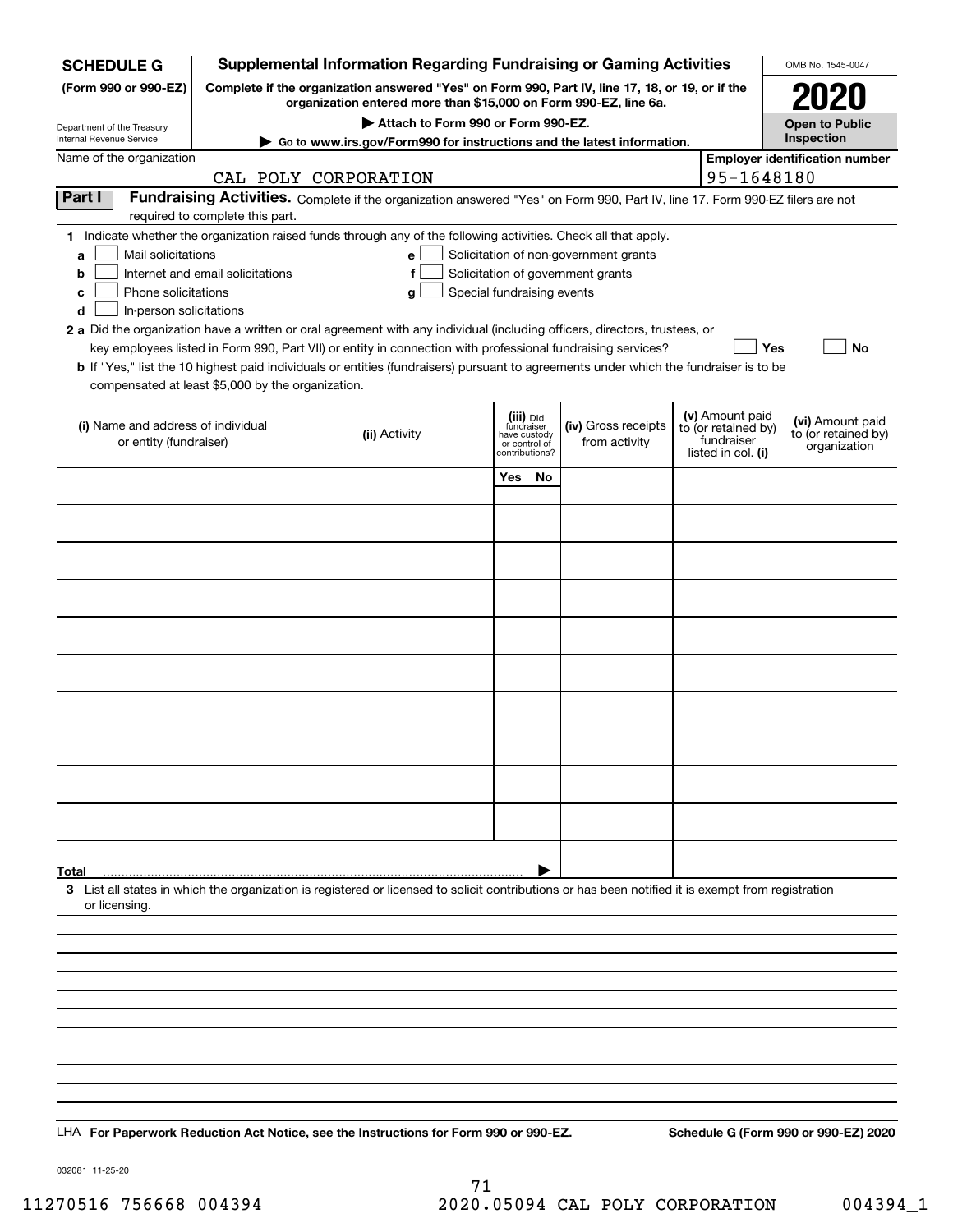#### Schedule G (Form 990 or 990-EZ) 2020 Page CAL POLY CORPORATION 95-1648180

**2**

**Part II** | Fundraising Events. Complete if the organization answered "Yes" on Form 990, Part IV, line 18, or reported more than \$15,000

|                 | of fundraising event contributions and gross income on Form 990-EZ, lines 1 and 6b. List events with gross receipts greater than \$5,000. |                                                                                                                                                                                                                                                                                                                                                                                    |                |                         |                           |                            |  |  |  |  |  |
|-----------------|-------------------------------------------------------------------------------------------------------------------------------------------|------------------------------------------------------------------------------------------------------------------------------------------------------------------------------------------------------------------------------------------------------------------------------------------------------------------------------------------------------------------------------------|----------------|-------------------------|---------------------------|----------------------------|--|--|--|--|--|
|                 |                                                                                                                                           |                                                                                                                                                                                                                                                                                                                                                                                    | (a) Event $#1$ | (b) Event #2            | (c) Other events          | (d) Total events           |  |  |  |  |  |
|                 |                                                                                                                                           |                                                                                                                                                                                                                                                                                                                                                                                    | <b>MUSTANG</b> | <b>WINEMAKER'S</b>      |                           | (add col. (a) through      |  |  |  |  |  |
|                 |                                                                                                                                           |                                                                                                                                                                                                                                                                                                                                                                                    | MADNESS        | <b>DINNER</b>           | $\overline{2}$            | col. (c)                   |  |  |  |  |  |
|                 |                                                                                                                                           |                                                                                                                                                                                                                                                                                                                                                                                    | (event type)   | (event type)            | (total number)            |                            |  |  |  |  |  |
|                 |                                                                                                                                           |                                                                                                                                                                                                                                                                                                                                                                                    |                |                         |                           |                            |  |  |  |  |  |
| Revenue         |                                                                                                                                           |                                                                                                                                                                                                                                                                                                                                                                                    | 76,503.        | 114,163.                | 120,074.                  | 310,740.                   |  |  |  |  |  |
|                 |                                                                                                                                           |                                                                                                                                                                                                                                                                                                                                                                                    |                |                         |                           |                            |  |  |  |  |  |
|                 |                                                                                                                                           | 2 Less: Contributions                                                                                                                                                                                                                                                                                                                                                              | 24,316.        | 92, 154.                | 50, 508.                  | 166,978.                   |  |  |  |  |  |
|                 | 3                                                                                                                                         | Gross income (line 1 minus line 2)                                                                                                                                                                                                                                                                                                                                                 | 52,187.        | 22,009.                 | 69,566.                   | 143,762.                   |  |  |  |  |  |
|                 |                                                                                                                                           |                                                                                                                                                                                                                                                                                                                                                                                    |                |                         |                           |                            |  |  |  |  |  |
|                 |                                                                                                                                           | 4 Cash prizes                                                                                                                                                                                                                                                                                                                                                                      |                |                         |                           |                            |  |  |  |  |  |
|                 |                                                                                                                                           |                                                                                                                                                                                                                                                                                                                                                                                    |                |                         |                           |                            |  |  |  |  |  |
|                 |                                                                                                                                           |                                                                                                                                                                                                                                                                                                                                                                                    | 2,395.         |                         |                           | 2,395.                     |  |  |  |  |  |
|                 |                                                                                                                                           |                                                                                                                                                                                                                                                                                                                                                                                    |                |                         |                           |                            |  |  |  |  |  |
|                 |                                                                                                                                           |                                                                                                                                                                                                                                                                                                                                                                                    |                | 15,000.                 | 23, 242.                  | 38, 242.                   |  |  |  |  |  |
| Direct Expenses |                                                                                                                                           |                                                                                                                                                                                                                                                                                                                                                                                    |                |                         |                           |                            |  |  |  |  |  |
|                 |                                                                                                                                           |                                                                                                                                                                                                                                                                                                                                                                                    | 79.            | 8,431.                  | 6,444.                    | 14,954.                    |  |  |  |  |  |
|                 |                                                                                                                                           |                                                                                                                                                                                                                                                                                                                                                                                    |                |                         |                           |                            |  |  |  |  |  |
|                 | 8                                                                                                                                         |                                                                                                                                                                                                                                                                                                                                                                                    |                | $\frac{7,157}{24,280}$  | $\frac{10,679.}{12,400.}$ | $\frac{17,836}{55,730}$ .  |  |  |  |  |  |
|                 | 9                                                                                                                                         |                                                                                                                                                                                                                                                                                                                                                                                    | 19,050.        |                         |                           | $\overline{129,}157.$      |  |  |  |  |  |
|                 | 10                                                                                                                                        | Direct expense summary. Add lines 4 through 9 in column (d)                                                                                                                                                                                                                                                                                                                        |                |                         |                           | 14,605.                    |  |  |  |  |  |
|                 | Part III                                                                                                                                  | 11 Net income summary. Subtract line 10 from line 3, column (d)<br>Gaming. Complete if the organization answered "Yes" on Form 990, Part IV, line 19, or reported more than                                                                                                                                                                                                        |                |                         |                           |                            |  |  |  |  |  |
|                 |                                                                                                                                           | \$15,000 on Form 990-EZ, line 6a.                                                                                                                                                                                                                                                                                                                                                  |                |                         |                           |                            |  |  |  |  |  |
|                 |                                                                                                                                           |                                                                                                                                                                                                                                                                                                                                                                                    |                | (b) Pull tabs/instant   |                           | (d) Total gaming (add      |  |  |  |  |  |
|                 |                                                                                                                                           |                                                                                                                                                                                                                                                                                                                                                                                    | (a) Bingo      | bingo/progressive bingo | (c) Other gaming          | col. (a) through col. (c)) |  |  |  |  |  |
| Revenue         |                                                                                                                                           |                                                                                                                                                                                                                                                                                                                                                                                    |                |                         |                           |                            |  |  |  |  |  |
|                 | 1                                                                                                                                         |                                                                                                                                                                                                                                                                                                                                                                                    |                |                         |                           |                            |  |  |  |  |  |
|                 |                                                                                                                                           |                                                                                                                                                                                                                                                                                                                                                                                    |                |                         |                           |                            |  |  |  |  |  |
|                 |                                                                                                                                           |                                                                                                                                                                                                                                                                                                                                                                                    |                |                         |                           |                            |  |  |  |  |  |
| Expenses        |                                                                                                                                           |                                                                                                                                                                                                                                                                                                                                                                                    |                |                         |                           |                            |  |  |  |  |  |
|                 |                                                                                                                                           |                                                                                                                                                                                                                                                                                                                                                                                    |                |                         |                           |                            |  |  |  |  |  |
|                 |                                                                                                                                           |                                                                                                                                                                                                                                                                                                                                                                                    |                |                         |                           |                            |  |  |  |  |  |
| Direct          |                                                                                                                                           | 4 Rent/facility costs                                                                                                                                                                                                                                                                                                                                                              |                |                         |                           |                            |  |  |  |  |  |
|                 |                                                                                                                                           |                                                                                                                                                                                                                                                                                                                                                                                    |                |                         |                           |                            |  |  |  |  |  |
|                 |                                                                                                                                           |                                                                                                                                                                                                                                                                                                                                                                                    | Yes<br>%       | Yes<br>$\%$             | Yes<br>%                  |                            |  |  |  |  |  |
|                 |                                                                                                                                           | 6 Volunteer labor<br>$\mathcal{L} = \{1, 2, \ldots, 2, \ldots, 2, \ldots, 2, \ldots, 2, \ldots, 2, \ldots, 2, \ldots, 2, \ldots, 2, \ldots, 2, \ldots, 2, \ldots, 2, \ldots, 2, \ldots, 2, \ldots, 2, \ldots, 2, \ldots, 2, \ldots, 2, \ldots, 2, \ldots, 2, \ldots, 2, \ldots, 2, \ldots, 2, \ldots, 2, \ldots, 2, \ldots, 2, \ldots, 2, \ldots, 2, \ldots, 2, \ldots, 2, \ldots$ | No             | No                      | No                        |                            |  |  |  |  |  |
|                 |                                                                                                                                           |                                                                                                                                                                                                                                                                                                                                                                                    |                |                         |                           |                            |  |  |  |  |  |
|                 | $\mathbf{7}$                                                                                                                              | Direct expense summary. Add lines 2 through 5 in column (d)                                                                                                                                                                                                                                                                                                                        |                |                         |                           |                            |  |  |  |  |  |
|                 |                                                                                                                                           |                                                                                                                                                                                                                                                                                                                                                                                    |                |                         |                           |                            |  |  |  |  |  |
|                 | 8                                                                                                                                         |                                                                                                                                                                                                                                                                                                                                                                                    |                |                         |                           |                            |  |  |  |  |  |
|                 |                                                                                                                                           |                                                                                                                                                                                                                                                                                                                                                                                    |                |                         |                           |                            |  |  |  |  |  |
|                 |                                                                                                                                           |                                                                                                                                                                                                                                                                                                                                                                                    |                |                         |                           |                            |  |  |  |  |  |
| Yes<br>No       |                                                                                                                                           |                                                                                                                                                                                                                                                                                                                                                                                    |                |                         |                           |                            |  |  |  |  |  |
|                 |                                                                                                                                           |                                                                                                                                                                                                                                                                                                                                                                                    |                |                         |                           |                            |  |  |  |  |  |
|                 |                                                                                                                                           |                                                                                                                                                                                                                                                                                                                                                                                    |                |                         |                           |                            |  |  |  |  |  |
|                 |                                                                                                                                           |                                                                                                                                                                                                                                                                                                                                                                                    |                |                         |                           |                            |  |  |  |  |  |
|                 |                                                                                                                                           |                                                                                                                                                                                                                                                                                                                                                                                    |                |                         |                           | Yes<br>No                  |  |  |  |  |  |
|                 |                                                                                                                                           |                                                                                                                                                                                                                                                                                                                                                                                    |                |                         |                           |                            |  |  |  |  |  |
|                 |                                                                                                                                           |                                                                                                                                                                                                                                                                                                                                                                                    |                |                         |                           |                            |  |  |  |  |  |

032082 11-25-20

**Schedule G (Form 990 or 990-EZ) 2020**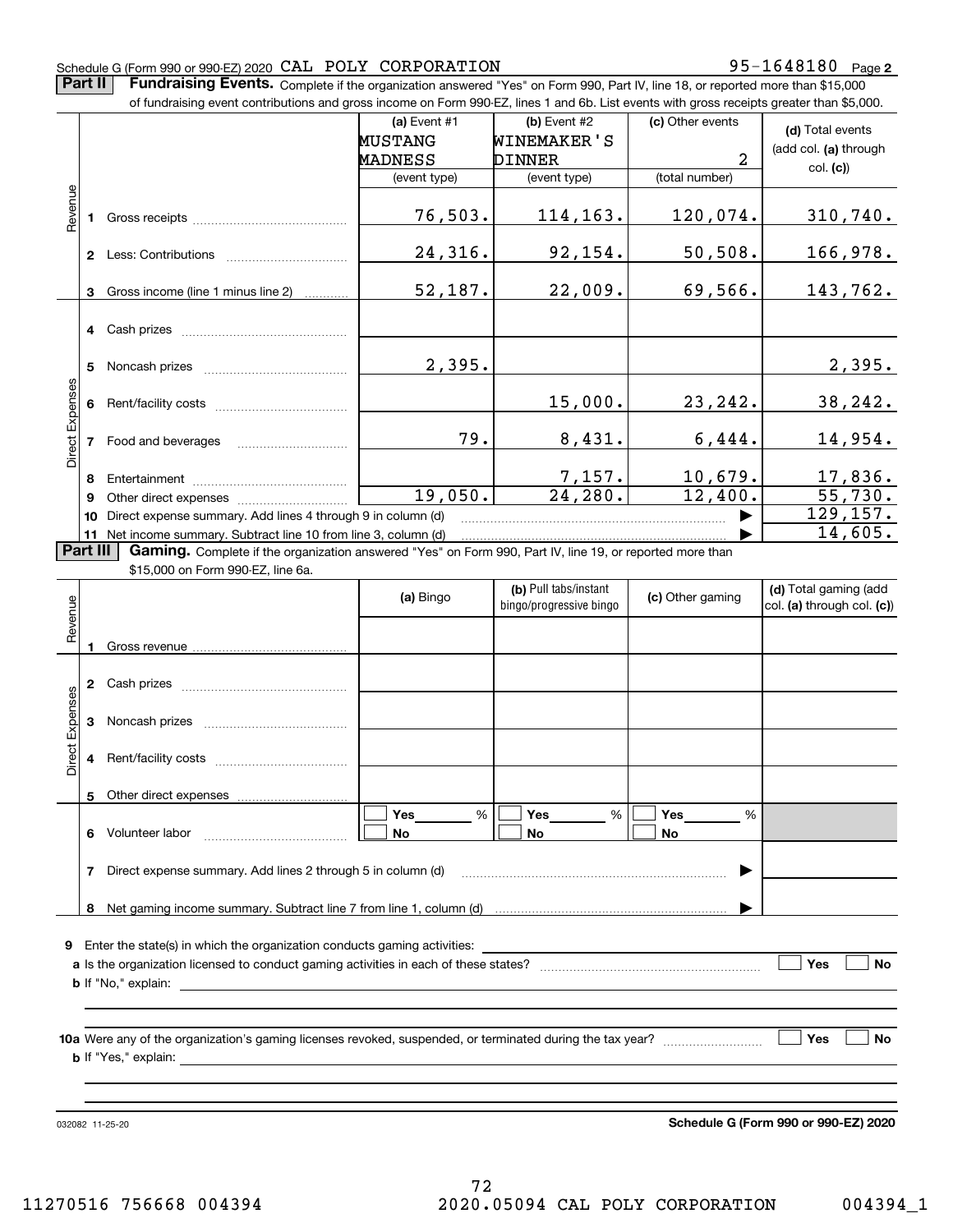|    | Schedule G (Form 990 or 990-EZ) 2020 CAL POLY CORPORATION                                                                                                     | 95-1648180      | Page 3                               |
|----|---------------------------------------------------------------------------------------------------------------------------------------------------------------|-----------------|--------------------------------------|
| 11 |                                                                                                                                                               | Yes             | No                                   |
|    | 12 Is the organization a grantor, beneficiary or trustee of a trust, or a member of a partnership or other entity formed                                      |                 |                                      |
|    |                                                                                                                                                               | Yes             | No                                   |
|    | 13 Indicate the percentage of gaming activity conducted in:                                                                                                   |                 |                                      |
|    |                                                                                                                                                               | <u>13a</u>      | %                                    |
|    | <b>b</b> An outside facility <i>www.communicality www.communicality.communicality www.communicality www.communicality.communicality www.communicality.com</i> | 13 <sub>b</sub> | %                                    |
|    | 14 Enter the name and address of the person who prepares the organization's gaming/special events books and records:                                          |                 |                                      |
|    |                                                                                                                                                               |                 |                                      |
|    |                                                                                                                                                               |                 |                                      |
|    |                                                                                                                                                               |                 |                                      |
|    |                                                                                                                                                               |                 |                                      |
|    |                                                                                                                                                               |                 |                                      |
|    | 15a Does the organization have a contract with a third party from whom the organization receives gaming revenue?                                              | Yes             | <b>No</b>                            |
|    |                                                                                                                                                               |                 |                                      |
|    | b If "Yes," enter the amount of gaming revenue received by the organization > \$ ____________________ and the amount                                          |                 |                                      |
|    |                                                                                                                                                               |                 |                                      |
|    | c If "Yes," enter name and address of the third party:                                                                                                        |                 |                                      |
|    |                                                                                                                                                               |                 |                                      |
|    | Name $\blacktriangleright$ $\bot$                                                                                                                             |                 |                                      |
|    |                                                                                                                                                               |                 |                                      |
|    |                                                                                                                                                               |                 |                                      |
|    |                                                                                                                                                               |                 |                                      |
| 16 | Gaming manager information:                                                                                                                                   |                 |                                      |
|    |                                                                                                                                                               |                 |                                      |
|    | Name $\blacktriangleright$ $\frac{1}{\sqrt{1-\frac{1}{2}}\left(1-\frac{1}{2}\right)}$                                                                         |                 |                                      |
|    |                                                                                                                                                               |                 |                                      |
|    | Gaming manager compensation > \$                                                                                                                              |                 |                                      |
|    |                                                                                                                                                               |                 |                                      |
|    |                                                                                                                                                               |                 |                                      |
|    |                                                                                                                                                               |                 |                                      |
|    |                                                                                                                                                               |                 |                                      |
|    |                                                                                                                                                               |                 |                                      |
|    | Director/officer<br>Employee<br>Independent contractor                                                                                                        |                 |                                      |
|    |                                                                                                                                                               |                 |                                      |
|    | 17 Mandatory distributions:                                                                                                                                   |                 |                                      |
|    | a Is the organization required under state law to make charitable distributions from the gaming proceeds to                                                   |                 |                                      |
|    | $\Box$ Yes $\Box$ No<br>retain the state gaming license?                                                                                                      |                 |                                      |
|    | <b>b</b> Enter the amount of distributions required under state law to be distributed to other exempt organizations or spent in the                           |                 |                                      |
|    | organization's own exempt activities during the tax year $\triangleright$ \$                                                                                  |                 |                                      |
|    | Part IV<br>Supplemental Information. Provide the explanations required by Part I, line 2b, columns (iii) and (v); and Part III, lines 9, 9b, 10b,             |                 |                                      |
|    | 15b, 15c, 16, and 17b, as applicable. Also provide any additional information. See instructions.                                                              |                 |                                      |
|    |                                                                                                                                                               |                 |                                      |
|    |                                                                                                                                                               |                 |                                      |
|    |                                                                                                                                                               |                 |                                      |
|    |                                                                                                                                                               |                 |                                      |
|    |                                                                                                                                                               |                 |                                      |
|    |                                                                                                                                                               |                 |                                      |
|    |                                                                                                                                                               |                 |                                      |
|    |                                                                                                                                                               |                 |                                      |
|    |                                                                                                                                                               |                 |                                      |
|    |                                                                                                                                                               |                 |                                      |
|    |                                                                                                                                                               |                 |                                      |
|    |                                                                                                                                                               |                 |                                      |
|    |                                                                                                                                                               |                 |                                      |
|    |                                                                                                                                                               |                 |                                      |
|    |                                                                                                                                                               |                 |                                      |
|    |                                                                                                                                                               |                 |                                      |
|    | 032083 11-25-20                                                                                                                                               |                 | Schedule G (Form 990 or 990-EZ) 2020 |
|    | 73                                                                                                                                                            |                 |                                      |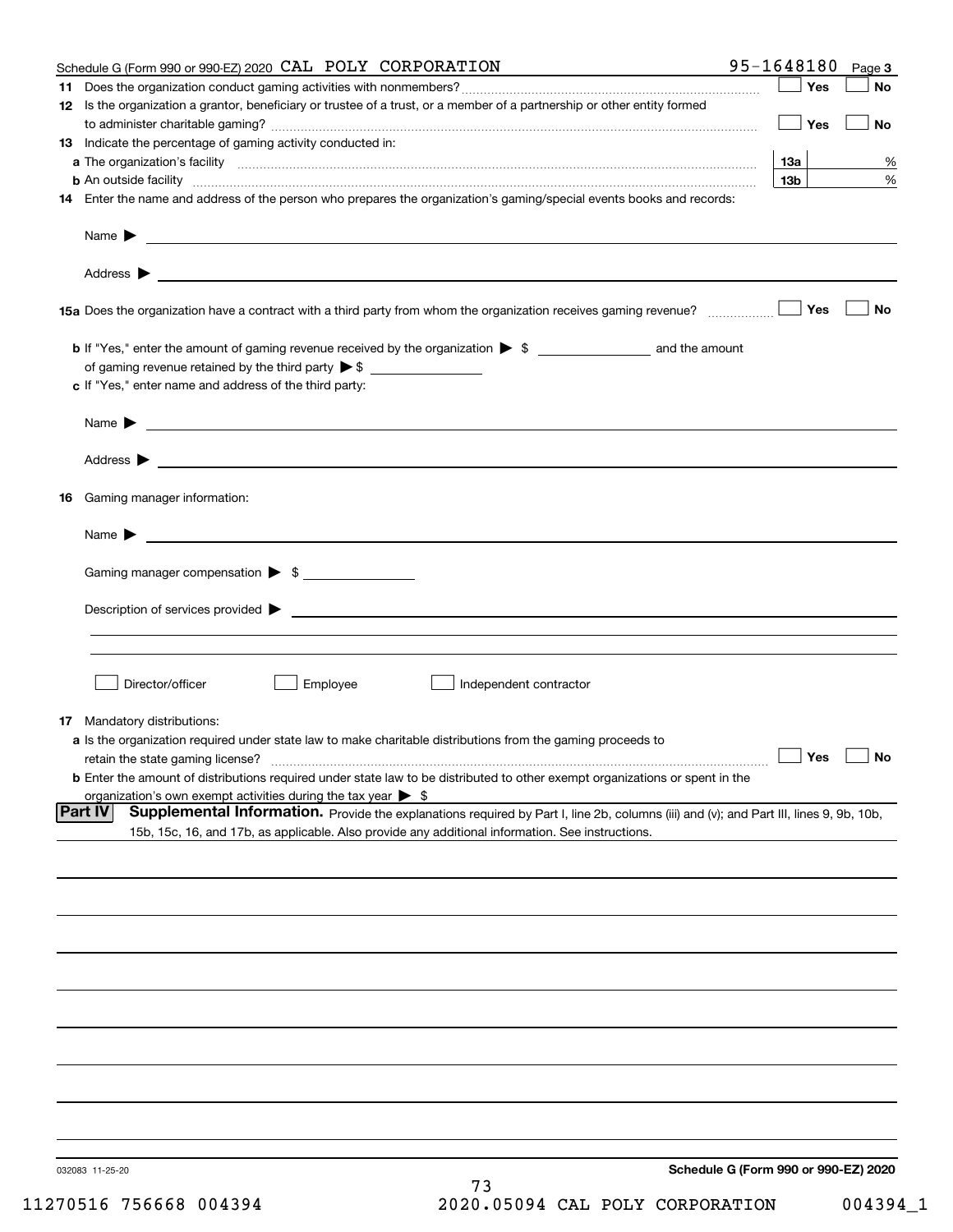**Schedule G (Form 990 or 990-EZ)**

032084 04-01-20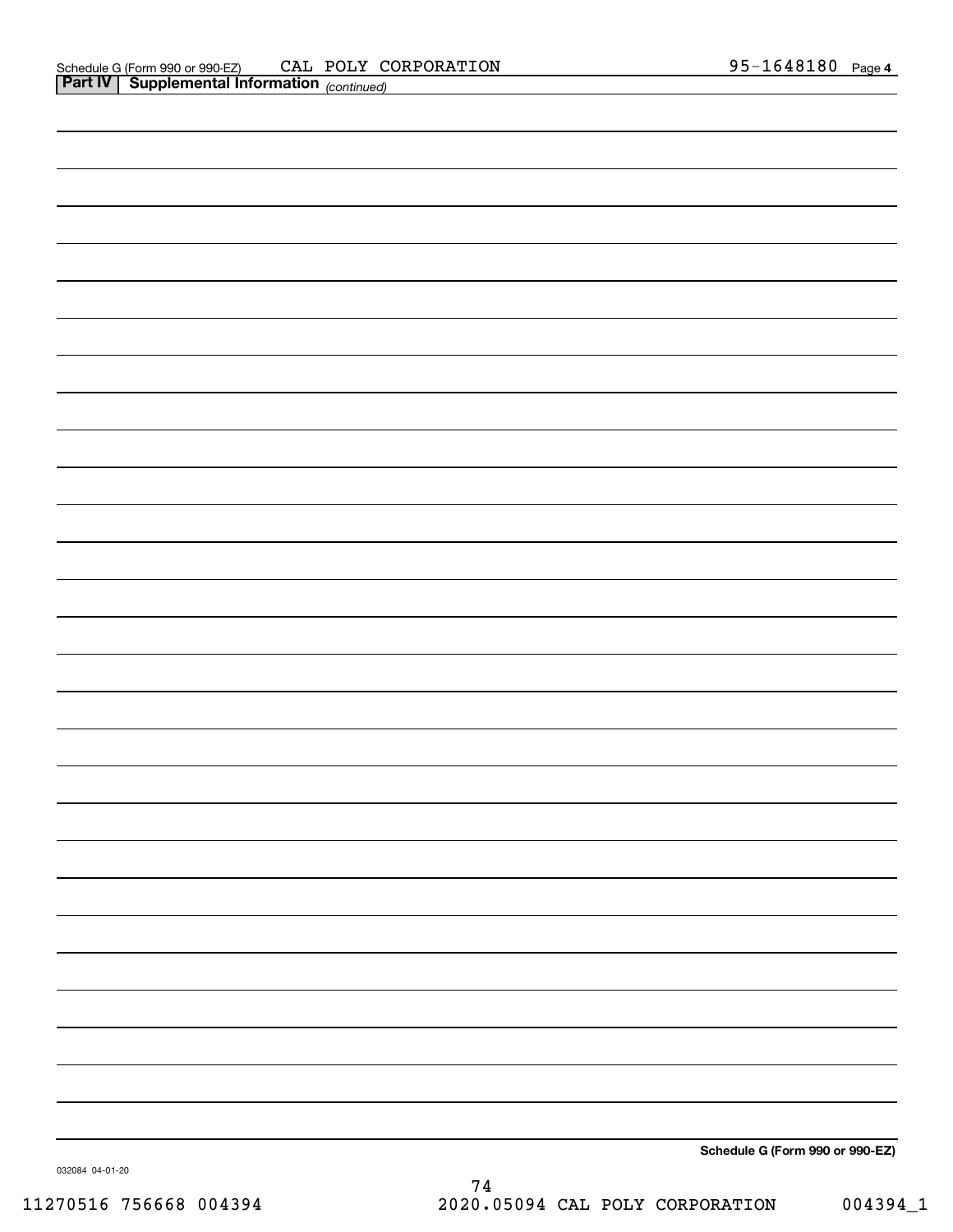| <b>SCHEDULE I</b>                                                                                                                                                              |                                                                                                                                       | <b>Grants and Other Assistance to Organizations,</b> |                                                       |                                         |                                               |                                          | OMB No. 1545-0047                                   |  |  |
|--------------------------------------------------------------------------------------------------------------------------------------------------------------------------------|---------------------------------------------------------------------------------------------------------------------------------------|------------------------------------------------------|-------------------------------------------------------|-----------------------------------------|-----------------------------------------------|------------------------------------------|-----------------------------------------------------|--|--|
| (Form 990)                                                                                                                                                                     | Governments, and Individuals in the United States<br>Complete if the organization answered "Yes" on Form 990, Part IV, line 21 or 22. |                                                      |                                                       |                                         |                                               |                                          |                                                     |  |  |
| Department of the Treasury                                                                                                                                                     |                                                                                                                                       |                                                      | Attach to Form 990.                                   |                                         |                                               |                                          | <b>Open to Public</b>                               |  |  |
| Internal Revenue Service                                                                                                                                                       |                                                                                                                                       |                                                      | Go to www.irs.gov/Form990 for the latest information. |                                         |                                               |                                          | Inspection                                          |  |  |
| Name of the organization<br>CAL POLY CORPORATION                                                                                                                               |                                                                                                                                       |                                                      |                                                       |                                         |                                               |                                          | <b>Employer identification number</b><br>95-1648180 |  |  |
| <b>General Information on Grants and Assistance</b><br>Part I                                                                                                                  |                                                                                                                                       |                                                      |                                                       |                                         |                                               |                                          |                                                     |  |  |
| Does the organization maintain records to substantiate the amount of the grants or assistance, the grantees' eligibility for the grants or assistance, and the selection<br>1. |                                                                                                                                       |                                                      |                                                       |                                         |                                               |                                          |                                                     |  |  |
|                                                                                                                                                                                |                                                                                                                                       |                                                      |                                                       |                                         |                                               |                                          | $\boxed{\text{X}}$ Yes<br>∣ No                      |  |  |
| Describe in Part IV the organization's procedures for monitoring the use of grant funds in the United States.<br>$\mathbf{2}$                                                  |                                                                                                                                       |                                                      |                                                       |                                         |                                               |                                          |                                                     |  |  |
| Part II<br>Grants and Other Assistance to Domestic Organizations and Domestic Governments. Complete if the organization answered "Yes" on Form 990, Part IV, line 21, for any  |                                                                                                                                       |                                                      |                                                       |                                         |                                               |                                          |                                                     |  |  |
| recipient that received more than \$5,000. Part II can be duplicated if additional space is needed.                                                                            |                                                                                                                                       |                                                      |                                                       |                                         | (f) Method of                                 |                                          |                                                     |  |  |
| 1 (a) Name and address of organization<br>or government                                                                                                                        | $(b)$ EIN                                                                                                                             | (c) IRC section<br>(if applicable)                   | (d) Amount of<br>cash grant                           | (e) Amount of<br>non-cash<br>assistance | valuation (book,<br>FMV, appraisal,<br>other) | (g) Description of<br>noncash assistance | (h) Purpose of grant<br>or assistance               |  |  |
|                                                                                                                                                                                |                                                                                                                                       |                                                      |                                                       |                                         |                                               |                                          | STUDENT GRANTS AND                                  |  |  |
| CALIFORNIA POLYTECHNIC STATE                                                                                                                                                   |                                                                                                                                       |                                                      |                                                       |                                         |                                               |                                          | SCHOLARSHIPS AWARDED AND                            |  |  |
| UNIVERSITY - ONE GRAND AVE. - SAN                                                                                                                                              |                                                                                                                                       |                                                      |                                                       |                                         |                                               |                                          | MONITORED BY THE                                    |  |  |
| LUIS OBISPO, CA 93407                                                                                                                                                          | 94-6001347 115                                                                                                                        |                                                      | 272,400.                                              | $\mathbf{0}$ .                          |                                               |                                          | UNIVERSITY                                          |  |  |
| CALIFORNIA POLYTECHNIC STATE                                                                                                                                                   |                                                                                                                                       |                                                      |                                                       |                                         |                                               | TRNSFR OF GOLF                           |                                                     |  |  |
| UNIVERSITY - ONE GRAND AVE. - SAN<br>CLUBHOUSE/SPON                                                                                                                            |                                                                                                                                       |                                                      |                                                       |                                         |                                               |                                          |                                                     |  |  |
| LUIS OBISPO, CA 93407                                                                                                                                                          | 94-6001347 115<br>3,857,823,<br>2,289,886. BOOK<br>PROG ASSETS                                                                        |                                                      |                                                       |                                         | SUPPORT OF THE UNIVERSITY                     |                                          |                                                     |  |  |
| CALIFORNIA POLYTECHNIC STATE                                                                                                                                                   |                                                                                                                                       |                                                      |                                                       |                                         |                                               |                                          |                                                     |  |  |
| UNIVERSITY FOUNDATION - ONE GRAND                                                                                                                                              |                                                                                                                                       |                                                      |                                                       |                                         |                                               |                                          |                                                     |  |  |
| AVE HERON HALL - SAN LUIS OBISPO.                                                                                                                                              |                                                                                                                                       |                                                      |                                                       |                                         |                                               |                                          |                                                     |  |  |
| CA 93407                                                                                                                                                                       | $20-4927897$ 501(C)(3)                                                                                                                |                                                      | 312,044.                                              | $\mathbf{0}$ .                          |                                               |                                          | SUPPORT OF THE UNIVERSITY                           |  |  |
| ALLAN HANCOCK COLLEGE                                                                                                                                                          |                                                                                                                                       |                                                      |                                                       |                                         |                                               |                                          |                                                     |  |  |
| 800 SOUTH COLLEGE DRIVE                                                                                                                                                        |                                                                                                                                       |                                                      |                                                       |                                         |                                               |                                          | SUBAWARD UNDER SPONSORED                            |  |  |
| SANTA MARIA, CA 93454                                                                                                                                                          | 52-1692042 115                                                                                                                        |                                                      | 41,003,                                               | 0.                                      |                                               |                                          | PROGRAMS GRANT                                      |  |  |
|                                                                                                                                                                                |                                                                                                                                       |                                                      |                                                       |                                         |                                               |                                          |                                                     |  |  |
| AMERICAN INSTITUTES FOR RESEARCH                                                                                                                                               |                                                                                                                                       |                                                      |                                                       |                                         |                                               |                                          |                                                     |  |  |
| 1000 THOMAS JEFFERSON ST                                                                                                                                                       |                                                                                                                                       |                                                      |                                                       |                                         |                                               |                                          | SUBAWARD UNDER SPONSORED                            |  |  |
| WASHINGTON, DC 20007                                                                                                                                                           | $25-0965219$ 501(C)3                                                                                                                  |                                                      | 125,529.                                              | 0.                                      |                                               |                                          | PROGRAMS GRANT                                      |  |  |
|                                                                                                                                                                                |                                                                                                                                       |                                                      |                                                       |                                         |                                               |                                          |                                                     |  |  |
| ARIZONA STATE UNIVERSITY                                                                                                                                                       |                                                                                                                                       |                                                      |                                                       |                                         |                                               |                                          |                                                     |  |  |
| P.O. BOX 876011                                                                                                                                                                |                                                                                                                                       |                                                      |                                                       |                                         |                                               |                                          | SUBAWARD UNDER SPONSORED                            |  |  |
| TEMPE, AZ 85287                                                                                                                                                                | 86-0196696 115                                                                                                                        |                                                      | 78,036.                                               | $\mathbf{0}$ .                          |                                               |                                          | PROGRAMS GRANT                                      |  |  |
| Enter total number of section $501(c)(3)$ and government organizations listed in the line 1 table<br>$\mathbf{2}$                                                              |                                                                                                                                       |                                                      |                                                       |                                         |                                               |                                          | 25.                                                 |  |  |
| Enter total number of other organizations listed in the line 1 table<br>-3                                                                                                     |                                                                                                                                       |                                                      |                                                       |                                         |                                               |                                          | 4.                                                  |  |  |

**For Paperwork Reduction Act Notice, see the Instructions for Form 990. Schedule I (Form 990) 2020** LHA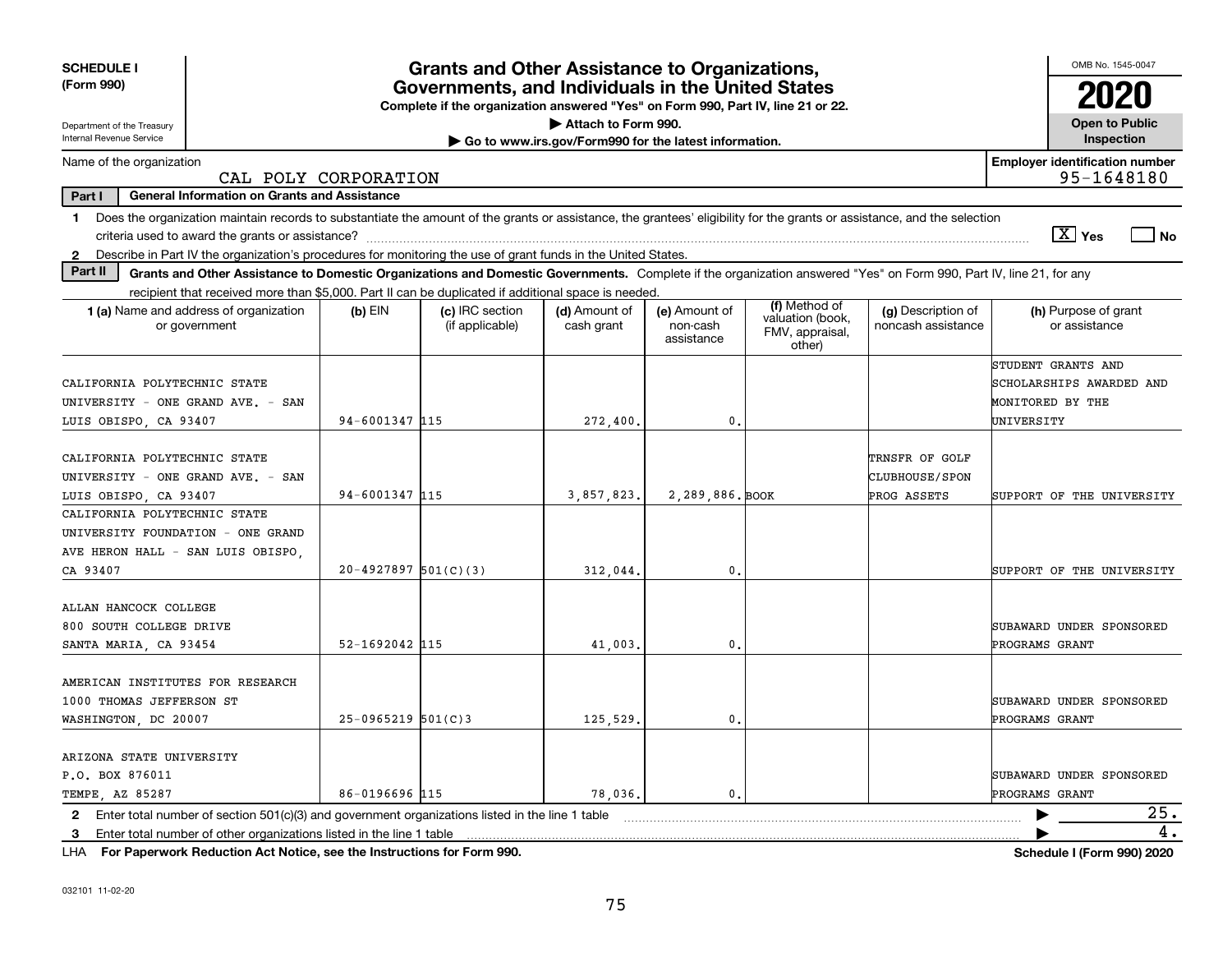### Schedule I (Form 990) Page 1 CAL POLY CORPORATION 95-1648180

| Part II   Continuation of Grants and Other Assistance to Domestic Organizations and Domestic Governments (Schedule I (Form 990), Part II.) |                        |                                  |                             |                                         |                                                                |                                           |                                       |
|--------------------------------------------------------------------------------------------------------------------------------------------|------------------------|----------------------------------|-----------------------------|-----------------------------------------|----------------------------------------------------------------|-------------------------------------------|---------------------------------------|
| (a) Name and address of<br>organization or government                                                                                      | $(b)$ EIN              | (c) IRC section<br>if applicable | (d) Amount of<br>cash grant | (e) Amount of<br>non-cash<br>assistance | (f) Method of<br>valuation<br>(book, FMV,<br>appraisal, other) | (g) Description of<br>non-cash assistance | (h) Purpose of grant<br>or assistance |
|                                                                                                                                            |                        |                                  |                             |                                         |                                                                |                                           |                                       |
| CALIFORNIA STATE UNIVERSITY, CHICO<br>400 W. FIRST STREET                                                                                  |                        |                                  |                             |                                         |                                                                |                                           | SUBAWARD UNDER SPONSORED              |
| CHICO, CA 95929-0310                                                                                                                       | 68-0386518 115         |                                  | 174,642.                    | 0.                                      |                                                                |                                           | PROGRAMS GRANT                        |
|                                                                                                                                            |                        |                                  |                             |                                         |                                                                |                                           |                                       |
| CORNELL                                                                                                                                    |                        |                                  |                             |                                         |                                                                |                                           |                                       |
| 373 PINE TREE ROAD                                                                                                                         |                        |                                  |                             |                                         |                                                                |                                           | SUBAWARD UNDER SPONSORED              |
| ITHACA, NY 14850-2820                                                                                                                      | 15-0532082             |                                  | 7,838.                      | 0.                                      |                                                                |                                           | PROGRAMS GRANT                        |
|                                                                                                                                            |                        |                                  |                             |                                         |                                                                |                                           |                                       |
| UC MERCED                                                                                                                                  |                        |                                  |                             |                                         |                                                                |                                           |                                       |
| 5200 N. LAKE ROAD                                                                                                                          |                        |                                  |                             |                                         |                                                                |                                           | SUBAWARD UNDER SPONSORED              |
| MERCED, CA 95343                                                                                                                           | 27-0093858 115         |                                  | 69,611.                     | $\mathbf{0}$ .                          |                                                                |                                           | PROGRAMS GRANT                        |
|                                                                                                                                            |                        |                                  |                             |                                         |                                                                |                                           |                                       |
| EDUCOPIA                                                                                                                                   |                        |                                  |                             |                                         |                                                                |                                           |                                       |
| 1230 PEACHTREE ST, STE 1900                                                                                                                |                        |                                  |                             |                                         |                                                                |                                           | SUBAWARD UNDER SPONSORED              |
| ATLANTA, GA 30309                                                                                                                          | 20-5648360             |                                  | 44,022.                     | 0.                                      |                                                                |                                           | PROGRAMS GRANT                        |
|                                                                                                                                            |                        |                                  |                             |                                         |                                                                |                                           |                                       |
| ERA ECONOMICS                                                                                                                              |                        |                                  |                             |                                         |                                                                |                                           |                                       |
| 1111 KENNEDY PLACE, SUITE 4                                                                                                                | 46-2096594             |                                  |                             | 0.                                      |                                                                |                                           | SUBAWARD UNDER SPONSORED              |
| DAVIS, CA 95616                                                                                                                            |                        |                                  | 24,304.                     |                                         |                                                                |                                           | PROGRAMS GRANT                        |
| COLERIDGE                                                                                                                                  |                        |                                  |                             |                                         |                                                                |                                           |                                       |
| 4511 DALTON ROAD                                                                                                                           |                        |                                  |                             |                                         |                                                                |                                           | SUBAWARD UNDER SPONSORED              |
| CHEVY CHASE, MD 20815                                                                                                                      | 83-0963735 $501(C)$ 3  |                                  | 55,178.                     | 0.                                      |                                                                |                                           | PROGRAMS GRANT                        |
|                                                                                                                                            |                        |                                  |                             |                                         |                                                                |                                           |                                       |
| GUADALUPE UNION SCHOOL DISTRICT                                                                                                            |                        |                                  |                             |                                         |                                                                |                                           |                                       |
| 4465 NINTH ST                                                                                                                              |                        |                                  |                             |                                         |                                                                |                                           | SUBAWARD UNDER SPONSORED              |
| GUADALUPE, CA 93434                                                                                                                        | 77-0070778 115         |                                  | 110,023.                    | 0.                                      |                                                                |                                           | PROGRAMS GRANT                        |
|                                                                                                                                            |                        |                                  |                             |                                         |                                                                |                                           |                                       |
| UC BERKELEY                                                                                                                                |                        |                                  |                             |                                         |                                                                |                                           |                                       |
| 1608 FOURTH ST, SUITE 220                                                                                                                  |                        |                                  |                             |                                         |                                                                |                                           | SUBAWARD UNDER SPONSORED              |
| BERKELEY, CA 94710                                                                                                                         | 94-6002123 115         |                                  | 68,195.                     | $\mathbf{0}$ .                          |                                                                |                                           | PROGRAMS GRANT                        |
|                                                                                                                                            |                        |                                  |                             |                                         |                                                                |                                           |                                       |
| MIRIAM MEDICAL HOSPITAL                                                                                                                    |                        |                                  |                             |                                         |                                                                |                                           |                                       |
| 164 SUMMIT AVENUE                                                                                                                          |                        |                                  |                             |                                         |                                                                |                                           | SUBAWARD UNDER SPONSORED              |
| PROVIDENCE, RI 02906-2853                                                                                                                  | $05 - 0258905$ 501(C)3 |                                  | 215,464.                    | 0.                                      |                                                                |                                           | PROGRAMS GRANT                        |

**Schedule I (Form 990)**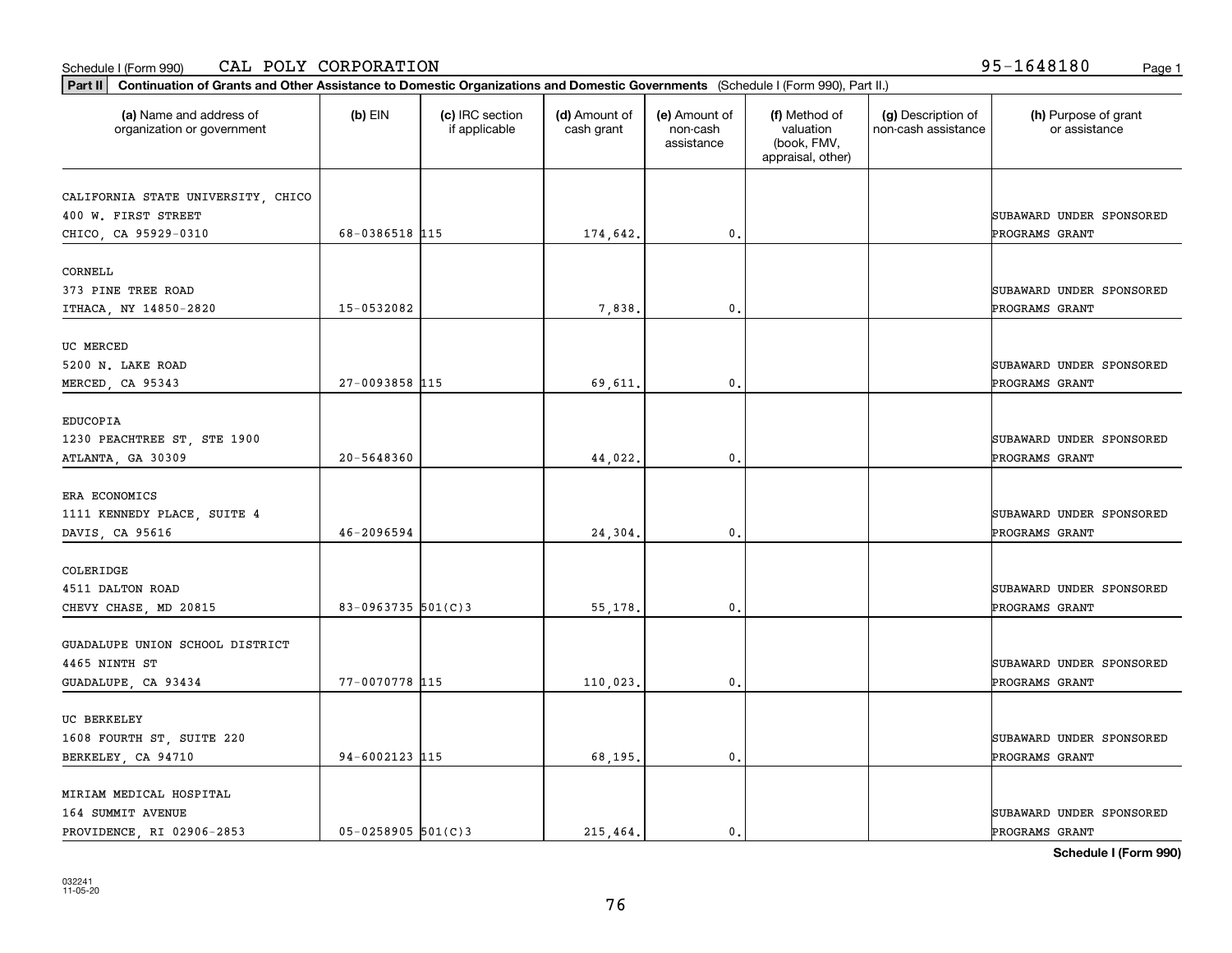### Schedule I (Form 990) Page 1 CAL POLY CORPORATION 95-1648180

| Part II   Continuation of Grants and Other Assistance to Domestic Organizations and Domestic Governments (Schedule I (Form 990), Part II.) |                        |                                  |                             |                                         |                                                                |                                           |                                       |
|--------------------------------------------------------------------------------------------------------------------------------------------|------------------------|----------------------------------|-----------------------------|-----------------------------------------|----------------------------------------------------------------|-------------------------------------------|---------------------------------------|
| (a) Name and address of<br>organization or government                                                                                      | $(b)$ EIN              | (c) IRC section<br>if applicable | (d) Amount of<br>cash grant | (e) Amount of<br>non-cash<br>assistance | (f) Method of<br>valuation<br>(book, FMV,<br>appraisal, other) | (g) Description of<br>non-cash assistance | (h) Purpose of grant<br>or assistance |
| UNIVERSITY OF MIAMI                                                                                                                        |                        |                                  |                             |                                         |                                                                |                                           |                                       |
| 5100 BRUNSON DR                                                                                                                            |                        |                                  |                             |                                         |                                                                |                                           | SUBAWARD UNDER SPONSORED              |
| MIAMI, FL 33146                                                                                                                            | 59-0624458 115         |                                  | 36,394.                     | 0.                                      |                                                                |                                           | PROGRAMS GRANT                        |
|                                                                                                                                            |                        |                                  |                             |                                         |                                                                |                                           |                                       |
| OREGON HEALTH & SCIENCE UNIVERSITY                                                                                                         |                        |                                  |                             |                                         |                                                                |                                           |                                       |
| 3181 SW SAN JACKSON PARK RD                                                                                                                |                        |                                  |                             |                                         |                                                                |                                           | SUBAWARD UNDER SPONSORED              |
| PORTLAND, OR 97239-3098                                                                                                                    | $93 - 1176109$ 501(C)3 |                                  | 14,102.                     | 0.                                      |                                                                |                                           | PROGRAMS GRANT                        |
|                                                                                                                                            |                        |                                  |                             |                                         |                                                                |                                           |                                       |
| OREGON STATE UNIVERSITY                                                                                                                    |                        |                                  |                             |                                         |                                                                |                                           |                                       |
| A312 KERR ADMINISTRATION BUILDING                                                                                                          |                        |                                  |                             |                                         |                                                                |                                           | SUBAWARD UNDER SPONSORED              |
| CORVALLIS, OR 97333                                                                                                                        | 61-1730890 115         |                                  | 94,079.                     | 0.                                      |                                                                |                                           | PROGRAMS GRANT                        |
|                                                                                                                                            |                        |                                  |                             |                                         |                                                                |                                           |                                       |
| PASO ROBLES JOINT UNIFIED SCHOOL                                                                                                           |                        |                                  |                             |                                         |                                                                |                                           |                                       |
| DISTRICT - 800 NIBLICK RD - PASO                                                                                                           |                        |                                  |                             |                                         |                                                                |                                           | SUBAWARD UNDER SPONSORED              |
| ROBLES, CA 93446                                                                                                                           | 48-1295642 115         |                                  | 193,293.                    | 0.                                      |                                                                |                                           | PROGRAMS GRANT                        |
|                                                                                                                                            |                        |                                  |                             |                                         |                                                                |                                           |                                       |
| REGENTS OF THE UNIVERSITY OF                                                                                                               |                        |                                  |                             |                                         |                                                                |                                           |                                       |
| MICHIGAN - 3003 SOUTH STATE ST -                                                                                                           |                        |                                  |                             |                                         |                                                                |                                           | SUBAWARD UNDER SPONSORED              |
| ANN ARBOR, MI 48109                                                                                                                        | $38 - 6006309$ 115     |                                  | 48,105.                     | 0.                                      |                                                                |                                           | PROGRAMS GRANT                        |
| IOWA STATE UNIVERSITY OF SCIENCE                                                                                                           |                        |                                  |                             |                                         |                                                                |                                           |                                       |
| AND TECHNOLOGY - 1138 PEARSON                                                                                                              |                        |                                  |                             |                                         |                                                                |                                           |                                       |
| HALL, 505 MORRILL ROAD - AMES, IA                                                                                                          |                        |                                  |                             |                                         |                                                                |                                           | SUBAWARD UNDER SPONSORED              |
| 50011                                                                                                                                      | $42 - 6004224$ 115     |                                  | 18,752.                     | 0.                                      |                                                                |                                           | PROGRAMS GRANT                        |
|                                                                                                                                            |                        |                                  |                             |                                         |                                                                |                                           |                                       |
| UNIVERSITY OF CALIFORNIA, SANTA                                                                                                            |                        |                                  |                             |                                         |                                                                |                                           |                                       |
| BARBARA - 3227 CHEADLE HALL -                                                                                                              |                        |                                  |                             |                                         |                                                                |                                           | SUBAWARD UNDER SPONSORED              |
| SANTA BARBARA, CA 93106                                                                                                                    | $95 - 6006145$ 115     |                                  | 18,043.                     | 0.                                      |                                                                |                                           | PROGRAMS GRANT                        |
| SAN LUIS OBIISPO COUNTY COMMUNITY                                                                                                          |                        |                                  |                             |                                         |                                                                |                                           |                                       |
| COLLEGE DISTRICT DBA CUESTA                                                                                                                |                        |                                  |                             |                                         |                                                                |                                           |                                       |
| COMMUNITY COL - P.O. BOX 8106 -                                                                                                            |                        |                                  |                             |                                         |                                                                |                                           | SUBAWARD UNDER SPONSORED              |
| SAN LUIS OBISPO, CA 93403                                                                                                                  | 52-2018681 115         |                                  | 393,910.                    | $\mathbf{0}$ .                          |                                                                |                                           | PROGRAMS GRANT                        |
|                                                                                                                                            |                        |                                  |                             |                                         |                                                                |                                           |                                       |
| UNIVERSITY OF TENNESSEE                                                                                                                    |                        |                                  |                             |                                         |                                                                |                                           |                                       |
| 1331 CIRCLE PARK DRIVE                                                                                                                     |                        |                                  |                             |                                         |                                                                |                                           | SUBAWARD UNDER SPONSORED              |
| KNOXVILLE, TN 37996                                                                                                                        | 62-6001636 115         |                                  | 12.545.                     | $\mathbf{0}$ .                          |                                                                |                                           | PROGRAMS GRANT                        |

**Schedule I (Form 990)**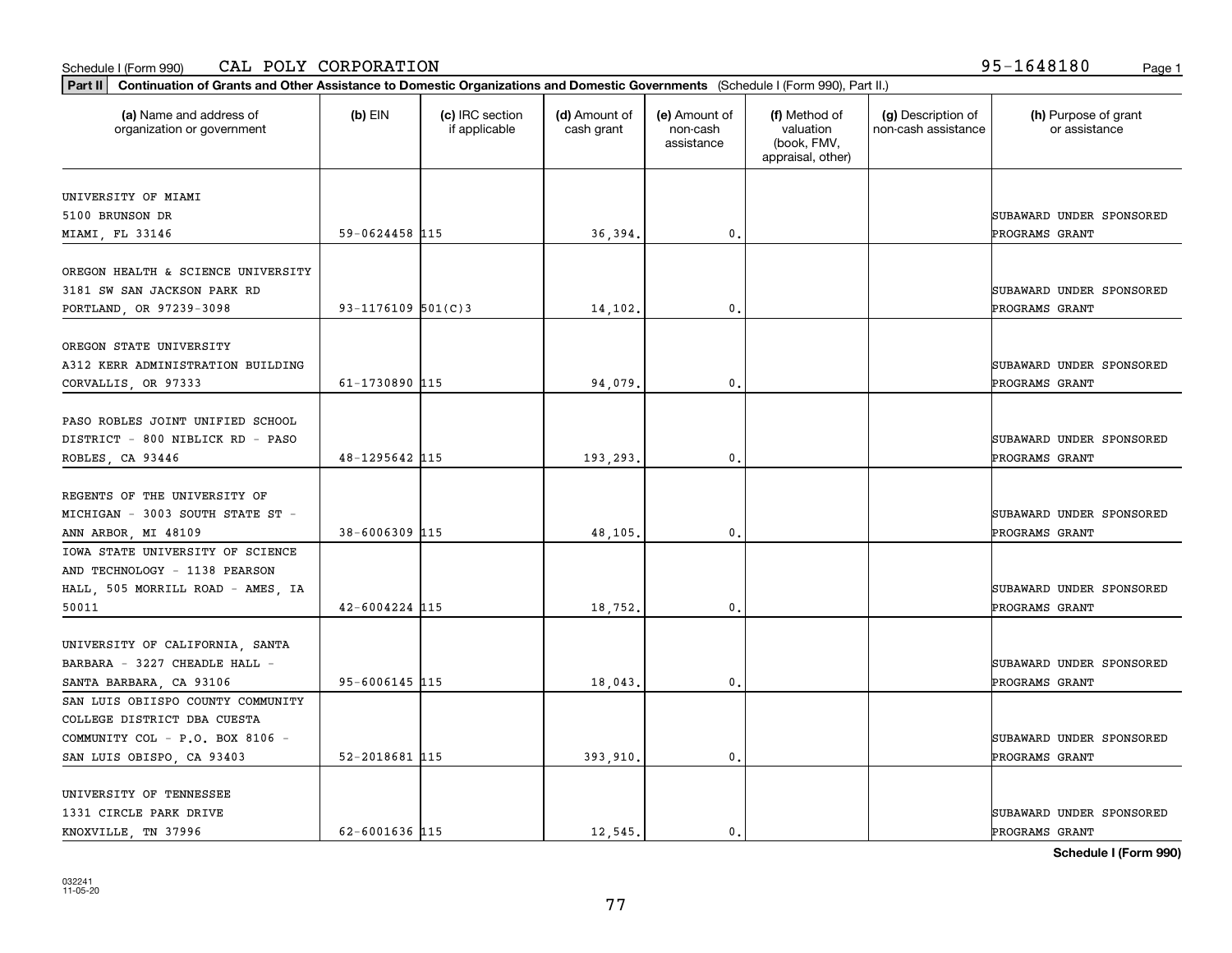### Schedule I (Form 990) Page 1 CAL POLY CORPORATION

|  | 95-1648180 |  |
|--|------------|--|
|  |            |  |

| Part II   Continuation of Grants and Other Assistance to Domestic Organizations and Domestic Governments (Schedule I (Form 990), Part II.) |                    |                                  |                             |                                         |                                                                |                                           |                                       |
|--------------------------------------------------------------------------------------------------------------------------------------------|--------------------|----------------------------------|-----------------------------|-----------------------------------------|----------------------------------------------------------------|-------------------------------------------|---------------------------------------|
| (a) Name and address of<br>organization or government                                                                                      | $(b)$ EIN          | (c) IRC section<br>if applicable | (d) Amount of<br>cash grant | (e) Amount of<br>non-cash<br>assistance | (f) Method of<br>valuation<br>(book, FMV,<br>appraisal, other) | (g) Description of<br>non-cash assistance | (h) Purpose of grant<br>or assistance |
|                                                                                                                                            |                    |                                  |                             |                                         |                                                                |                                           |                                       |
| UNIVERSITY OF FLORIDA                                                                                                                      |                    |                                  |                             |                                         |                                                                |                                           | SUBAWARD UNDER SPONSORED              |
| 207 GRINTER HALL, PO BOX 115500<br>GAINESVILLE, FL 32611                                                                                   | 59-6002052 115     |                                  | 6,758.                      | $\mathfrak{o}$ .                        |                                                                |                                           | PROGRAMS GRANT                        |
|                                                                                                                                            |                    |                                  |                             |                                         |                                                                |                                           |                                       |
| WAKISH, PLLC                                                                                                                               |                    |                                  |                             |                                         |                                                                |                                           |                                       |
| 766 ASHUE RD                                                                                                                               |                    |                                  |                             |                                         |                                                                |                                           | SUBAWARD UNDER SPONSORED              |
| WAPATO, WA 98951                                                                                                                           | 82-3512545         |                                  | 42,399.                     | 0.                                      |                                                                |                                           | PROGRAMS GRANT                        |
|                                                                                                                                            |                    |                                  |                             |                                         |                                                                |                                           |                                       |
| WESTFIELD STATE COLLEGE                                                                                                                    |                    |                                  |                             |                                         |                                                                |                                           |                                       |
| 577 WESTERN AVENUE                                                                                                                         |                    |                                  |                             |                                         |                                                                |                                           | SUBAWARD UNDER SPONSORED              |
| WESTFIELD, MA 01086                                                                                                                        | $04 - 3062617$ 115 |                                  | 70,841.                     | $\mathfrak{o}$ .                        |                                                                |                                           | PROGRAMS GRANT                        |
|                                                                                                                                            |                    |                                  |                             |                                         |                                                                |                                           |                                       |
| UNIVERSITY OF ARKANSAS - DIVISION                                                                                                          |                    |                                  |                             |                                         |                                                                |                                           |                                       |
| OF AGRICULTURE - 1371 W. ALTHEIMER                                                                                                         |                    |                                  |                             |                                         |                                                                |                                           | SUBAWARD UNDER SPONSORED              |
| DR - FAYETTEVILLE, AR 72704                                                                                                                | 71-6003252 115     |                                  | 6,586.                      | $\mathfrak o$ .                         |                                                                |                                           | PROGRAMS GRANT                        |
|                                                                                                                                            |                    |                                  |                             |                                         |                                                                |                                           |                                       |
| TRUSTEES OF THE CALIFORNIA STATE                                                                                                           |                    |                                  |                             |                                         |                                                                |                                           |                                       |
| UNIVERSITY - 401 GOLDEN SHORE -                                                                                                            |                    |                                  |                             |                                         |                                                                |                                           | SUBAWARD UNDER SPONSORED              |
| LONG BEACH, CA 90802                                                                                                                       | 95-4601267 115     |                                  | 5,849.                      | 0.                                      |                                                                |                                           | PROGRAMS GRANT                        |
|                                                                                                                                            |                    |                                  |                             |                                         |                                                                |                                           |                                       |
|                                                                                                                                            |                    |                                  |                             |                                         |                                                                |                                           |                                       |
|                                                                                                                                            |                    |                                  |                             |                                         |                                                                |                                           |                                       |
|                                                                                                                                            |                    |                                  |                             |                                         |                                                                |                                           |                                       |
|                                                                                                                                            |                    |                                  |                             |                                         |                                                                |                                           |                                       |
|                                                                                                                                            |                    |                                  |                             |                                         |                                                                |                                           |                                       |
|                                                                                                                                            |                    |                                  |                             |                                         |                                                                |                                           |                                       |
|                                                                                                                                            |                    |                                  |                             |                                         |                                                                |                                           |                                       |
|                                                                                                                                            |                    |                                  |                             |                                         |                                                                |                                           |                                       |
|                                                                                                                                            |                    |                                  |                             |                                         |                                                                |                                           |                                       |
|                                                                                                                                            |                    |                                  |                             |                                         |                                                                |                                           |                                       |
|                                                                                                                                            |                    |                                  |                             |                                         |                                                                |                                           |                                       |
|                                                                                                                                            |                    |                                  |                             |                                         |                                                                |                                           |                                       |
|                                                                                                                                            |                    |                                  |                             |                                         |                                                                |                                           |                                       |
|                                                                                                                                            |                    |                                  |                             |                                         |                                                                |                                           |                                       |
|                                                                                                                                            |                    |                                  |                             |                                         |                                                                |                                           |                                       |

**Schedule I (Form 990)**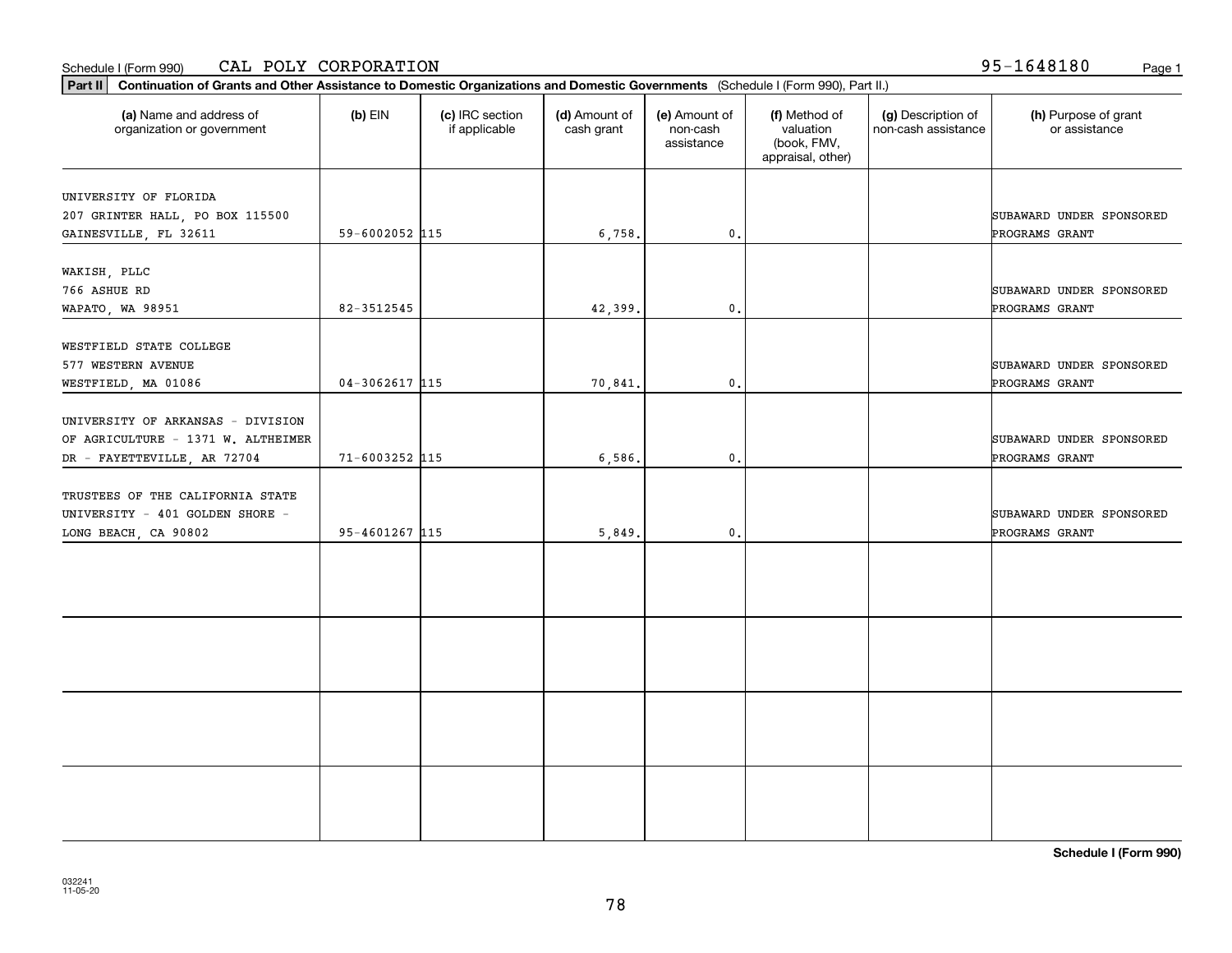Schedule I (Form 990) 2020 **CAL POLY CORPORATION 95-1648180** Page

**Part III** | Grants and Other Assistance to Domestic Individuals. Complete if the organization answered "Yes" on Form 990, Part IV, line 22. Part III can be duplicated if additional space is needed.

| (a) Type of grant or assistance                              | (b) Number of<br>recipients | (c) Amount of<br>cash grant        | (d) Amount of non-<br>cash assistance | (e) Method of valuation<br>(book, FMV, appraisal, other) | (f) Description of noncash assistance |
|--------------------------------------------------------------|-----------------------------|------------------------------------|---------------------------------------|----------------------------------------------------------|---------------------------------------|
|                                                              |                             |                                    |                                       |                                                          |                                       |
|                                                              |                             |                                    |                                       |                                                          |                                       |
|                                                              |                             |                                    |                                       |                                                          |                                       |
|                                                              |                             |                                    |                                       |                                                          |                                       |
|                                                              |                             |                                    |                                       |                                                          |                                       |
|                                                              |                             |                                    |                                       |                                                          |                                       |
|                                                              |                             |                                    |                                       |                                                          |                                       |
|                                                              |                             |                                    |                                       |                                                          |                                       |
|                                                              |                             |                                    |                                       |                                                          |                                       |
|                                                              |                             |                                    |                                       |                                                          |                                       |
| المتارين والمسامين المفعولة والمستحدث والمعارفة<br>$\cdot$ . | .                           | $\sim$ $\sim$ $\sim$ $\sim$ $\sim$ | $\sim$<br>$\sim$ $\sim$<br>$\cdot$ .  |                                                          |                                       |

Part IV | Supplemental Information. Provide the information required in Part I, line 2; Part III, column (b); and any other additional information.

PART I, LINE 2:

PAYMENTS TO CALIFORNIA POLYTECHNIC STATE UNIVERSITY ASSOCIATED WITH GRANTS

AND SCHOLARSHIPS ARE MADE DIRECTLY TO THE UNIVERSITY, OR AT THE DIRECTION

OF THE UNIVERSITY. THE UNIVERSITY DETERMINES THE EVALUATION AND

QUALIFICATION PROCESS IN AWARDING FUNDS TO INDIVIDUALS.

### PAYMENTS TO OTHER ORGANIZATIONS ARE RELATED TO GRANT SUBAWARDS UNDER

### SPONSORED PROGRAMS. SPONSORED PROGRAMS REVIEWS EXPENDITURE REQUESTS FOR

### ALLOWABILITY, ALLOCABILITY AND REASONABLENESS IN ACCORDANCE WITH THE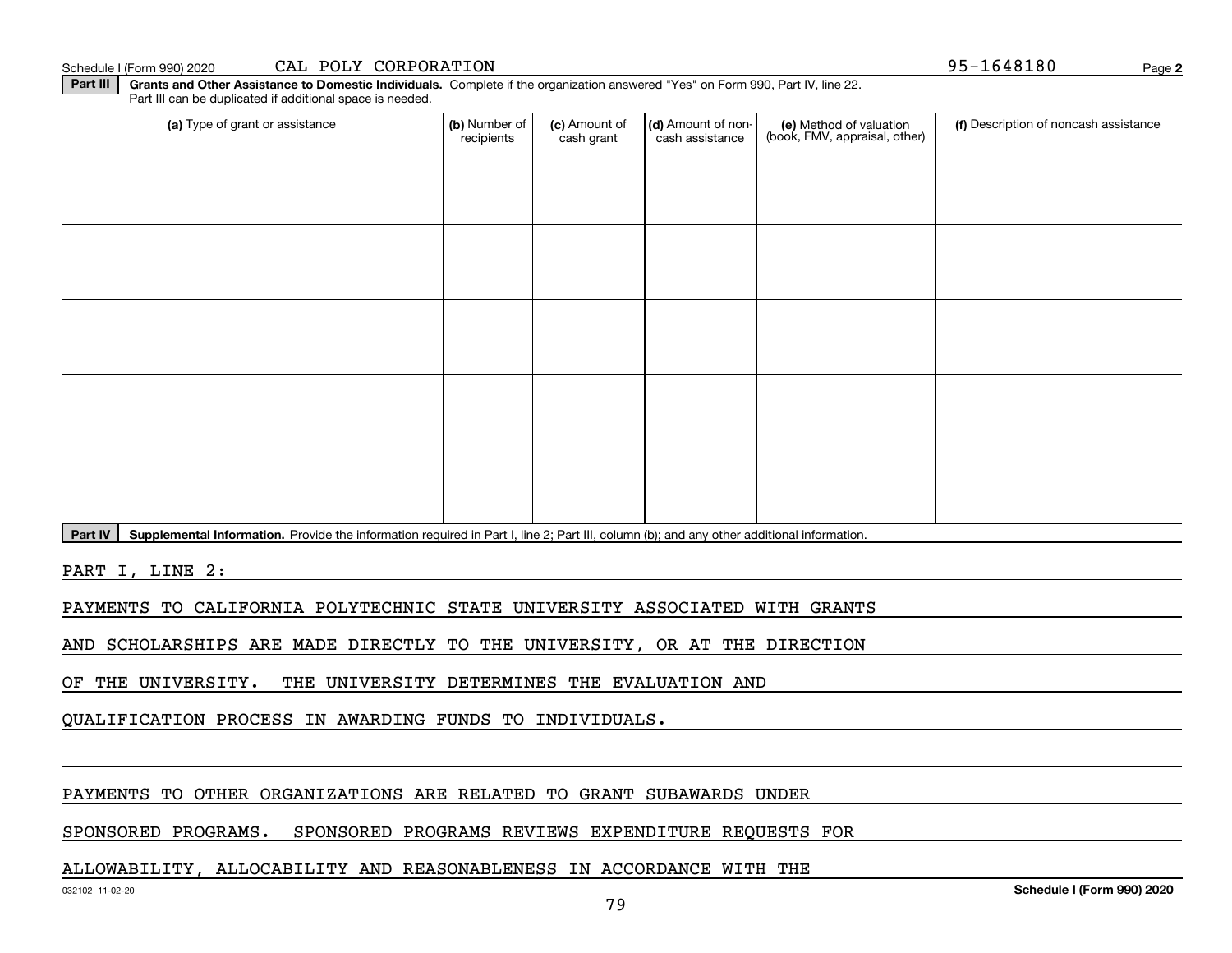| Schedule I (Form 990 |
|----------------------|
|----------------------|

Schedule I (Form 990) CALI POLY CORPORATILON 9 5-I 6 4 8 I 8 U Page **Part IV Supplemental Information** CAL POLY CORPORATION

SPONSORED PROJECT'S PURPOSE PRIOR TO EXPENSE APPROVAL.

**Schedule I (Form 990)**

032291 04-01-20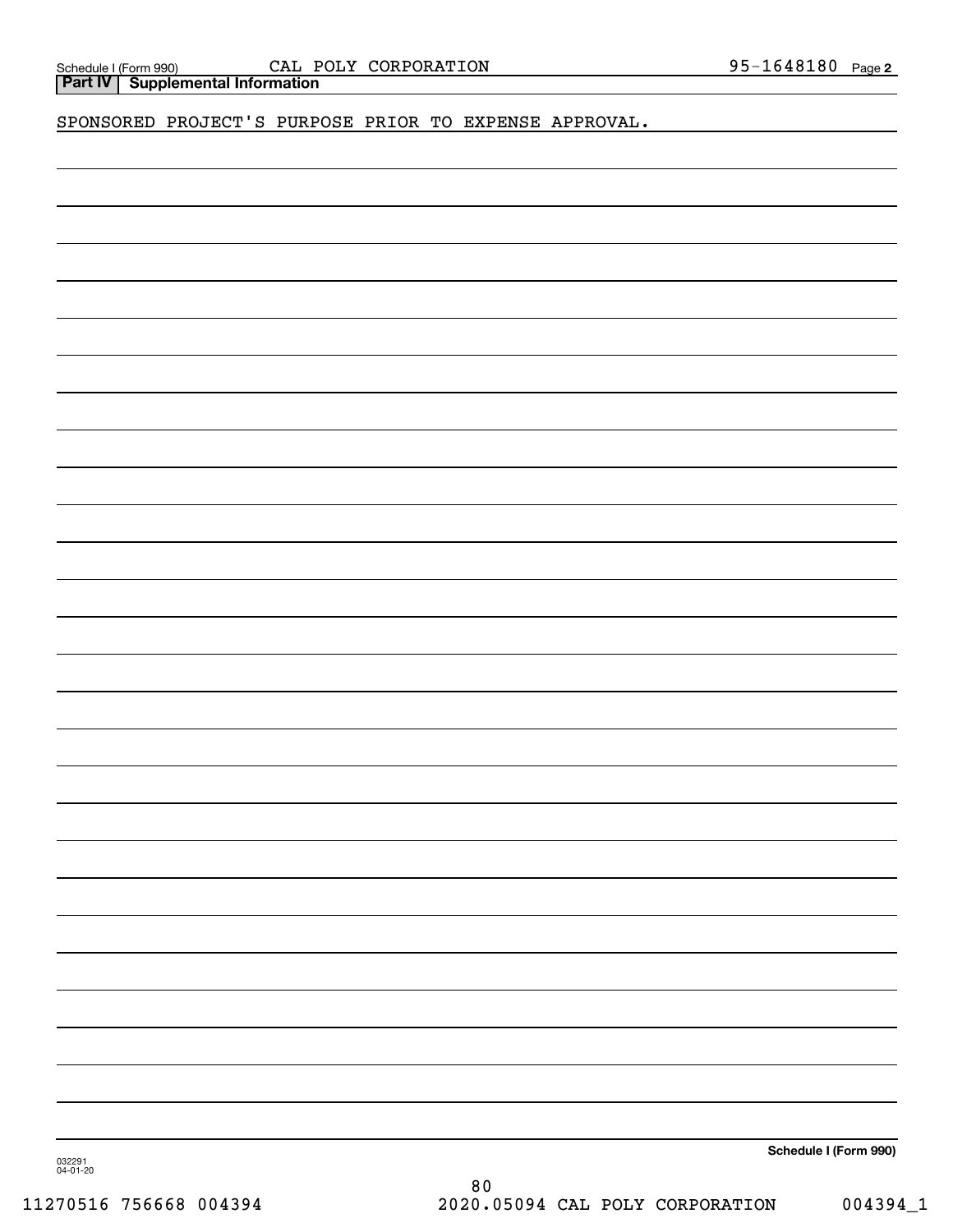| <b>SCHEDULE J</b>        | <b>Compensation Information</b>                                                                                                                                                                                                      |                                       | OMB No. 1545-0047          |     |                  |  |  |  |  |
|--------------------------|--------------------------------------------------------------------------------------------------------------------------------------------------------------------------------------------------------------------------------------|---------------------------------------|----------------------------|-----|------------------|--|--|--|--|
| (Form 990)               | For certain Officers, Directors, Trustees, Key Employees, and Highest                                                                                                                                                                |                                       | 2020                       |     |                  |  |  |  |  |
|                          | <b>Compensated Employees</b><br>Complete if the organization answered "Yes" on Form 990, Part IV, line 23.                                                                                                                           |                                       |                            |     |                  |  |  |  |  |
|                          | <b>Open to Public</b><br>Attach to Form 990.<br>Department of the Treasury                                                                                                                                                           |                                       |                            |     |                  |  |  |  |  |
| Internal Revenue Service | ► Go to www.irs.gov/Form990 for instructions and the latest information.                                                                                                                                                             |                                       | Inspection                 |     |                  |  |  |  |  |
|                          | Name of the organization                                                                                                                                                                                                             | <b>Employer identification number</b> |                            |     |                  |  |  |  |  |
|                          | CAL POLY CORPORATION                                                                                                                                                                                                                 |                                       | 95-1648180                 |     |                  |  |  |  |  |
| Part I                   | <b>Questions Regarding Compensation</b>                                                                                                                                                                                              |                                       |                            |     |                  |  |  |  |  |
|                          |                                                                                                                                                                                                                                      |                                       |                            | Yes | No               |  |  |  |  |
|                          | Check the appropriate box(es) if the organization provided any of the following to or for a person listed on Form 990,                                                                                                               |                                       |                            |     |                  |  |  |  |  |
|                          | Part VII, Section A, line 1a. Complete Part III to provide any relevant information regarding these items.                                                                                                                           |                                       |                            |     |                  |  |  |  |  |
|                          | First-class or charter travel<br>Housing allowance or residence for personal use                                                                                                                                                     |                                       |                            |     |                  |  |  |  |  |
|                          | Travel for companions<br>Payments for business use of personal residence                                                                                                                                                             |                                       |                            |     |                  |  |  |  |  |
|                          | Health or social club dues or initiation fees<br>Tax indemnification and gross-up payments                                                                                                                                           |                                       |                            |     |                  |  |  |  |  |
|                          | Discretionary spending account<br>Personal services (such as maid, chauffeur, chef)                                                                                                                                                  |                                       |                            |     |                  |  |  |  |  |
|                          |                                                                                                                                                                                                                                      |                                       |                            |     |                  |  |  |  |  |
|                          | <b>b</b> If any of the boxes on line 1a are checked, did the organization follow a written policy regarding payment or                                                                                                               |                                       |                            |     |                  |  |  |  |  |
|                          | reimbursement or provision of all of the expenses described above? If "No," complete Part III to explain                                                                                                                             |                                       | 1b                         |     |                  |  |  |  |  |
| 2                        | Did the organization require substantiation prior to reimbursing or allowing expenses incurred by all directors,                                                                                                                     |                                       |                            |     |                  |  |  |  |  |
|                          |                                                                                                                                                                                                                                      |                                       | $\mathbf{2}$               |     |                  |  |  |  |  |
|                          |                                                                                                                                                                                                                                      |                                       |                            |     |                  |  |  |  |  |
| з                        | Indicate which, if any, of the following the organization used to establish the compensation of the organization's                                                                                                                   |                                       |                            |     |                  |  |  |  |  |
|                          | CEO/Executive Director. Check all that apply. Do not check any boxes for methods used by a related organization to                                                                                                                   |                                       |                            |     |                  |  |  |  |  |
|                          | establish compensation of the CEO/Executive Director, but explain in Part III.                                                                                                                                                       |                                       |                            |     |                  |  |  |  |  |
|                          | Compensation committee<br>Written employment contract                                                                                                                                                                                |                                       |                            |     |                  |  |  |  |  |
|                          | $\overline{X}$ Compensation survey or study<br>Independent compensation consultant                                                                                                                                                   |                                       |                            |     |                  |  |  |  |  |
|                          | $\boxed{\textbf{X}}$ Approval by the board or compensation committee<br>Form 990 of other organizations                                                                                                                              |                                       |                            |     |                  |  |  |  |  |
|                          |                                                                                                                                                                                                                                      |                                       |                            |     |                  |  |  |  |  |
| 4                        | During the year, did any person listed on Form 990, Part VII, Section A, line 1a, with respect to the filing                                                                                                                         |                                       |                            |     |                  |  |  |  |  |
|                          | organization or a related organization:                                                                                                                                                                                              |                                       | 4a                         |     | х                |  |  |  |  |
| а                        | Receive a severance payment or change-of-control payment?                                                                                                                                                                            |                                       |                            |     |                  |  |  |  |  |
| b                        | Participate in or receive payment from a supplemental nonqualified retirement plan?                                                                                                                                                  |                                       |                            |     |                  |  |  |  |  |
|                          | Participate in or receive payment from an equity-based compensation arrangement?<br>4c<br>с                                                                                                                                          |                                       |                            |     |                  |  |  |  |  |
|                          | If "Yes" to any of lines 4a-c, list the persons and provide the applicable amounts for each item in Part III.                                                                                                                        |                                       |                            |     |                  |  |  |  |  |
|                          |                                                                                                                                                                                                                                      |                                       |                            |     |                  |  |  |  |  |
|                          | Only section 501(c)(3), 501(c)(4), and 501(c)(29) organizations must complete lines 5-9.                                                                                                                                             |                                       |                            |     |                  |  |  |  |  |
|                          | For persons listed on Form 990, Part VII, Section A, line 1a, did the organization pay or accrue any compensation                                                                                                                    |                                       |                            |     |                  |  |  |  |  |
|                          | contingent on the revenues of:                                                                                                                                                                                                       |                                       |                            |     |                  |  |  |  |  |
| a                        | The organization? <b>With the contract of the contract of the contract of the contract of the contract of the contract of the contract of the contract of the contract of the contract of the contract of the contract of the co</b> |                                       | 5a                         |     | x<br>$\mathbf X$ |  |  |  |  |
|                          |                                                                                                                                                                                                                                      |                                       | 5b                         |     |                  |  |  |  |  |
|                          | If "Yes" on line 5a or 5b, describe in Part III.                                                                                                                                                                                     |                                       |                            |     |                  |  |  |  |  |
|                          | 6 For persons listed on Form 990, Part VII, Section A, line 1a, did the organization pay or accrue any compensation                                                                                                                  |                                       |                            |     |                  |  |  |  |  |
|                          | contingent on the net earnings of:                                                                                                                                                                                                   |                                       |                            |     | х                |  |  |  |  |
| a                        |                                                                                                                                                                                                                                      |                                       | 6a                         |     | $\mathbf X$      |  |  |  |  |
|                          |                                                                                                                                                                                                                                      |                                       | 6b                         |     |                  |  |  |  |  |
|                          | If "Yes" on line 6a or 6b, describe in Part III.                                                                                                                                                                                     |                                       |                            |     |                  |  |  |  |  |
|                          | 7 For persons listed on Form 990, Part VII, Section A, line 1a, did the organization provide any nonfixed payments                                                                                                                   |                                       |                            |     |                  |  |  |  |  |
|                          |                                                                                                                                                                                                                                      |                                       | $\overline{7}$             |     | x                |  |  |  |  |
| 8                        | Were any amounts reported on Form 990, Part VII, paid or accrued pursuant to a contract that was subject to the                                                                                                                      |                                       |                            |     |                  |  |  |  |  |
|                          | initial contract exception described in Regulations section 53.4958-4(a)(3)? If "Yes," describe in Part III                                                                                                                          |                                       | 8                          |     | х                |  |  |  |  |
| 9                        | If "Yes" on line 8, did the organization also follow the rebuttable presumption procedure described in                                                                                                                               |                                       |                            |     |                  |  |  |  |  |
|                          |                                                                                                                                                                                                                                      |                                       | 9                          |     |                  |  |  |  |  |
|                          | LHA For Paperwork Reduction Act Notice, see the Instructions for Form 990.                                                                                                                                                           |                                       | Schedule J (Form 990) 2020 |     |                  |  |  |  |  |

032111 12-07-20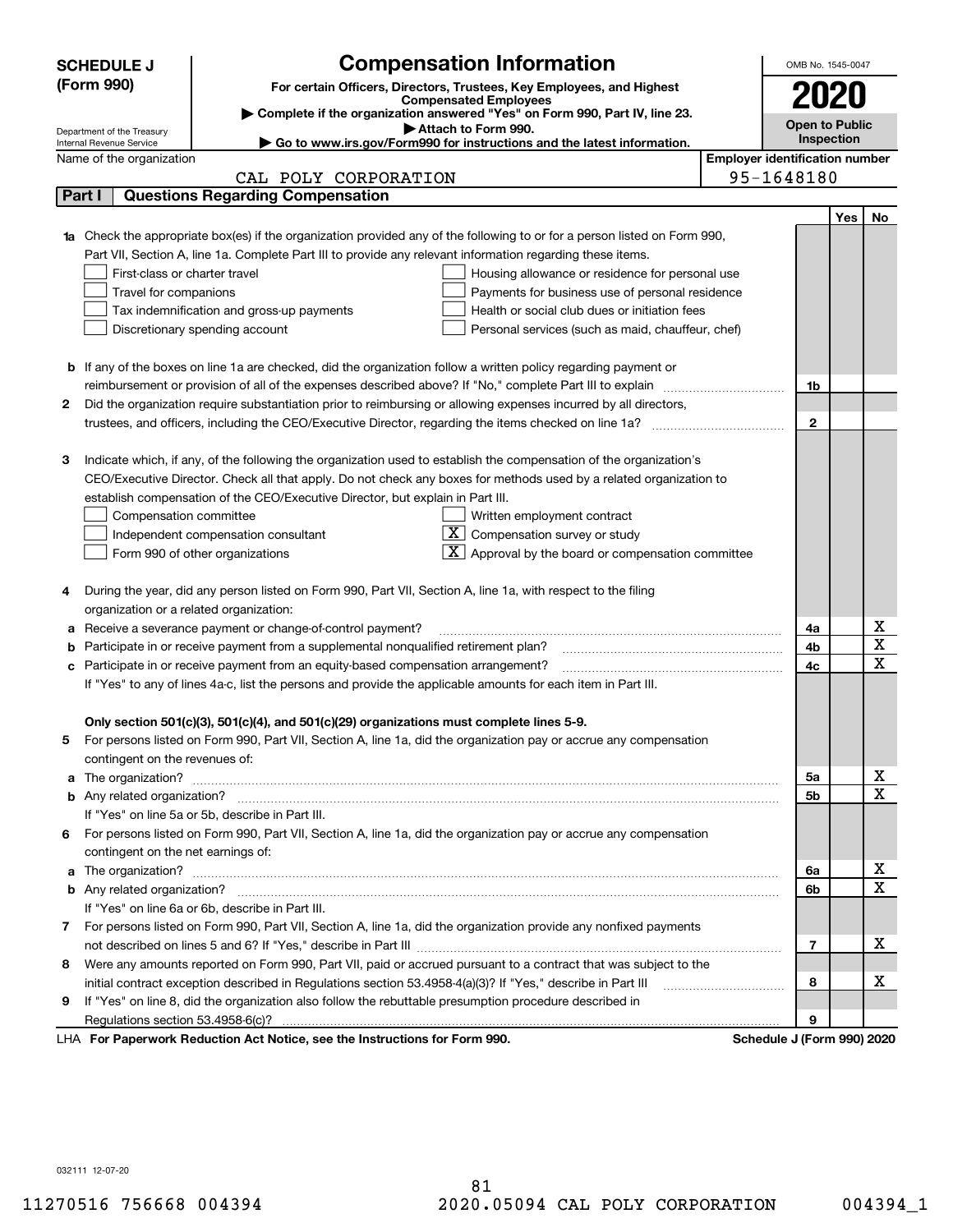### 95-1648180

**2**

# **Part II Officers, Directors, Trustees, Key Employees, and Highest Compensated Employees.**  Schedule J (Form 990) 2020 Page Use duplicate copies if additional space is needed.

For each individual whose compensation must be reported on Schedule J, report compensation from the organization on row (i) and from related organizations, described in the instructions, on row (ii). Do not list any individuals that aren't listed on Form 990, Part VII.

**Note:**  The sum of columns (B)(i)-(iii) for each listed individual must equal the total amount of Form 990, Part VII, Section A, line 1a, applicable column (D) and (E) amounts for that individual.

|                                      |       | (B) Breakdown of W-2 and/or 1099-MISC compensation |                                           | (C) Retirement and                        | (D) Nontaxable                 | (E) Total of columns | (F) Compensation |                                                            |
|--------------------------------------|-------|----------------------------------------------------|-------------------------------------------|-------------------------------------------|--------------------------------|----------------------|------------------|------------------------------------------------------------|
| (A) Name and Title                   |       | (i) Base<br>compensation                           | (ii) Bonus &<br>incentive<br>compensation | (iii) Other<br>reportable<br>compensation | other deferred<br>compensation | benefits             | $(B)(i)-(D)$     | in column (B)<br>reported as deferred<br>on prior Form 990 |
| CYNTHIA VILLA<br>(1)                 | (i)   | 0.                                                 | 0.                                        | 0.                                        | 0.                             | 0.                   | 0.               | 0.                                                         |
| <b>CHAIR</b>                         | (i)   | 306,384.                                           | 0.                                        | 0.                                        | 92,571.                        | 9,989.               | 408,944          | 0.                                                         |
| RENEE PERA (PART YEAR)<br>(2)        | (i)   | 0.                                                 | 0.                                        | $\mathbf 0$ .                             | 0.                             | 0.                   | $\mathbf 0$ .    | $\overline{0}$ .                                           |
| VICE CHAIR                           | (iii) | 281,004.                                           | 0.                                        | $\mathbf 0$ .                             | 83,090.                        | 18,782.              | 382,876.         | 0.                                                         |
| CYNTHIA JACKSON-ELMOORE<br>(3)       | (i)   | 0.                                                 | 0.                                        | 0.                                        | О.                             | 0.                   | 0                | 0.                                                         |
| VICE CHAIR                           | (ii)  | 124,812.                                           | 0.                                        | 0.                                        | 31,371.                        | 6, 296.              | 162,479          | $\overline{0}$ .                                           |
| <b>ANDREW THULIN</b><br>(4)          | (i)   | 0.                                                 | 0.                                        | 0.                                        | 0.                             | 0.                   | $\mathbf{0}$     | 0.                                                         |
| SECRETARY/TREASURER                  | (ii)  | 250,536.                                           | 0.                                        | 0.                                        | 75,697.                        | 18,829.              | 345,062.         | $\mathbf 0$ .                                              |
| (5) PHIL BARLOW                      | (i)   | 0.                                                 | $\mathbf 0$ .                             | 0.                                        | Ω.                             | 0.                   | $\Omega$ .       | $0$ .                                                      |
| <b>DIRECTOR</b>                      | (i)   | 154,457.                                           | 0.                                        | 0.                                        | 34,078.                        | 3,725.               | 192,260          | $\overline{0}$ .                                           |
| (6) KEITH HUMPHREY                   | (i)   | 0.                                                 | 0.                                        | 0.                                        | Ο.                             | 0.                   | 0                | $\overline{0}$ .                                           |
| <b>DIRECTOR</b>                      | (ii)  | 254,316.                                           | 0.                                        | 0.                                        | 76,839.                        | 24,718.              | 355,873          | 0.                                                         |
| (7)<br><b>SEAN HURLEY</b>            | (i)   | 13,121.                                            | $\overline{0}$ .                          | 0.                                        | 0.                             | $\mathbf{0}$ .       | 13,121           | $\overline{0}$ .                                           |
| <b>DIRECTOR</b>                      | (i)   | 125,487.                                           | 0.                                        | 0.                                        | 34,238.                        | 24,668.              | 184,393          | 0.                                                         |
| STEVEN REIN<br>(8)                   | (i)   | $\mathbf 0$ .                                      | $\mathbf 0$ .                             | 0.                                        | О.                             | 0.                   | 0                | 0.                                                         |
| <b>DIRECTOR</b>                      | (ii)  | 111,293.                                           | $\overline{0}$ .                          | $\overline{0}$ .                          | 30, 264.                       | 24,678.              | 166,235          | $\overline{0}$ .                                           |
| DEAN WENDT<br>(9)                    | (i)   | $\mathbf 0$ .                                      | 0.                                        | 0.                                        | $\mathbf 0$ .                  | 0.                   | $\mathbf 0$ .    | $\overline{0}$ .                                           |
| <b>DIRECTOR</b>                      | (ii)  | 238,080                                            | 0.                                        | 0.                                        | 71,934.                        | 24,718.              | 334,732          | $\overline{0}$ .                                           |
| (10) LORLIE LEETHAM<br>(PART YEAR)   | (i)   | 0.                                                 | 0.                                        | 0.                                        | 0.                             | $0$ .                | $\mathbf{0}$     | 0.                                                         |
| EXECUTIVE DIRECTOR                   | (ii)  | 207,197.                                           | 0.                                        | 0.                                        | 58,991.                        | 15,701.              | 281,889          | 0.                                                         |
| (11) CODY VANDORN                    | (i)   | $\mathbf 0$ .                                      | $\mathbf 0$ .                             | $\mathbf 0$ .                             | $\mathbf 0$ .                  | 0.                   | $\mathbf 0$ .    | 0.                                                         |
| EXECUTIVE DIRECTOR                   | (ii)  | 173,843.                                           | О.                                        | 0.                                        | 52,334.                        | 24,728.              | 250,905          | 0.                                                         |
| (12) JAMES DUNNING                   | (i)   | 188,865.                                           | $\mathbf 0$ .                             | 0.                                        | 17,695.                        | 16,799.              | 223,359.         | $\overline{0}$ .                                           |
| ASSOC. VP, CORPORATE ENGAG           | (ii)  | 0.                                                 | $\mathbf 0$ .                             | $\mathbf 0$ .                             | 0.                             | $\mathbf 0$ .        | 0                | $\mathbf 0$ .                                              |
| (13) ANDREA BURNS                    | (i)   | 183,931.                                           | $\mathbf 0$ .                             | 0.                                        | 12, 120.                       | 433.                 | 196, 484         | $\mathbf 0$ .                                              |
| ASSOC. EXEC. DIRECTOR CPC            | (i)   | $\mathbf 0$ .                                      | $\Omega$ .                                | 0.                                        | $\mathbf{0}$ .                 | $\mathbf 0$ .        | $\mathbf 0$ .    | $\mathbf 0$ .                                              |
| (14) DAN BANFIELD                    | (i)   | 164, 202.                                          | $\overline{25}$                           | 24.                                       | 11,684.                        | 21,635.              | 197,570          | $\mathbf 0$ .                                              |
| ASSOC. EXEC. DIRECTOR, BUS           | (ii)  | 16,691.                                            | $\mathbf 0$ .                             | $\mathbf 0$ .                             | 0.                             | $\mathbf 0$ .        | 16,691           | 0.                                                         |
| (15) JASON WILL MARCHESE             | (i)   | 158,504.                                           | 25.                                       | 24.                                       | 11,685.                        | 26,624.              | 196, 862         | 0.                                                         |
| ASSOC. EXEC. DIRECTOR, LEGAL & FACIL | (ii)  | 0.                                                 | 0.                                        | $\mathbf 0$ .                             | 0.                             | 0.                   | $\mathbf 0$ .    | $\overline{0}$ .                                           |
| (16) JUDY MAHAN                      | (i)   | 136,260.                                           | 10.                                       | 0.                                        | 12,207.                        | 14,661.              | 163,138          | 0.                                                         |
| ECONOMIC DEVELOPMENT DIRECTOR, CIE   | (ii)  | 0.                                                 | 0.                                        | 0.                                        | 0.                             | 0.                   | 0.               | 0.                                                         |

**Schedule J (Form 990) 2020**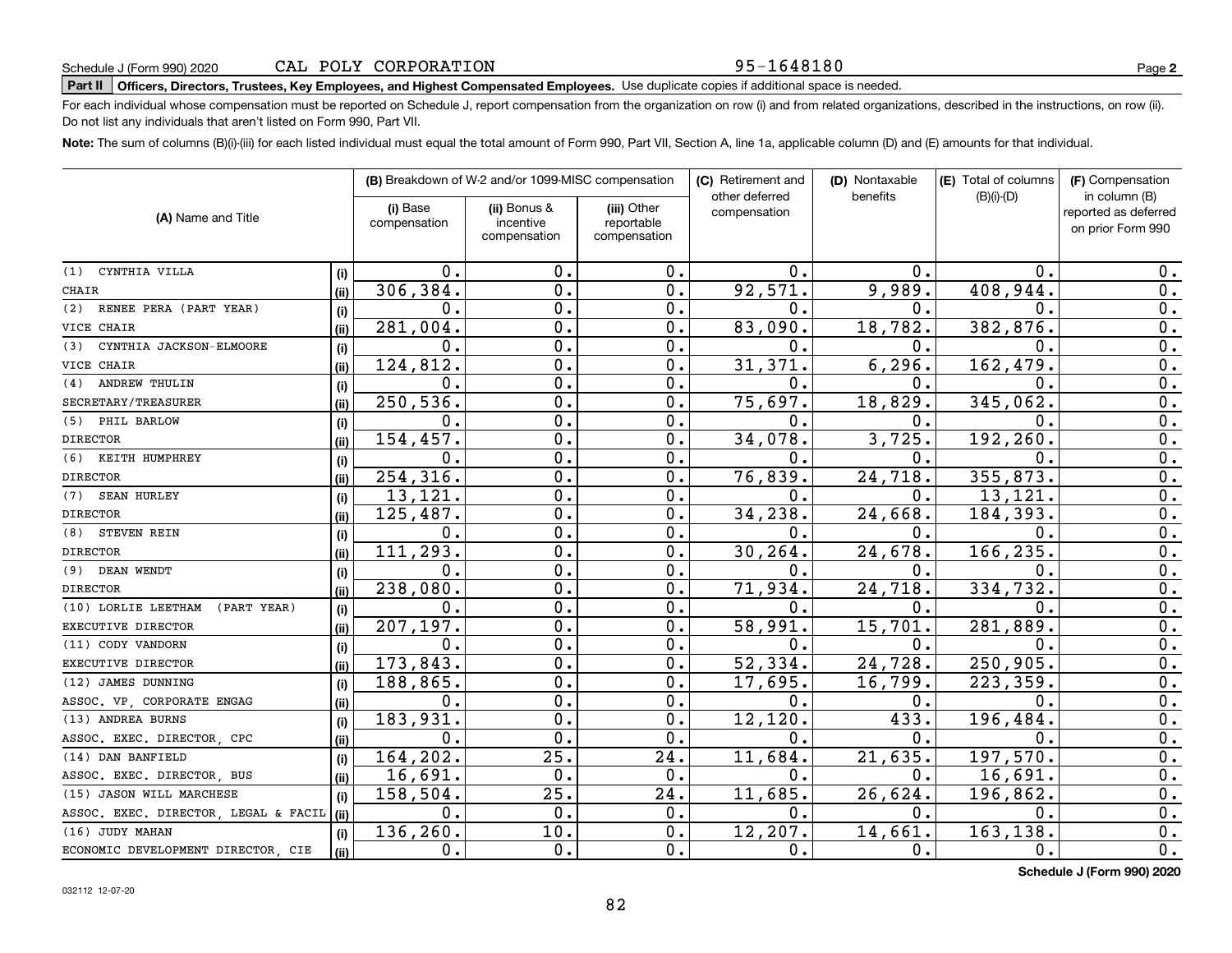## **Part III Supplemental Information**

Schedule J (Form 990) 2020 CAL POLY CORPORATION 95-1648180<br>Part III Supplemental Information<br>Provide the information, explanation, or descriptions required for Part I, lines 1a, 1b, 3, 4a, 4b, 4c, 5a, 5b, 6a, 6b, 7, and 8,

**Schedule J (Form 990) 2020**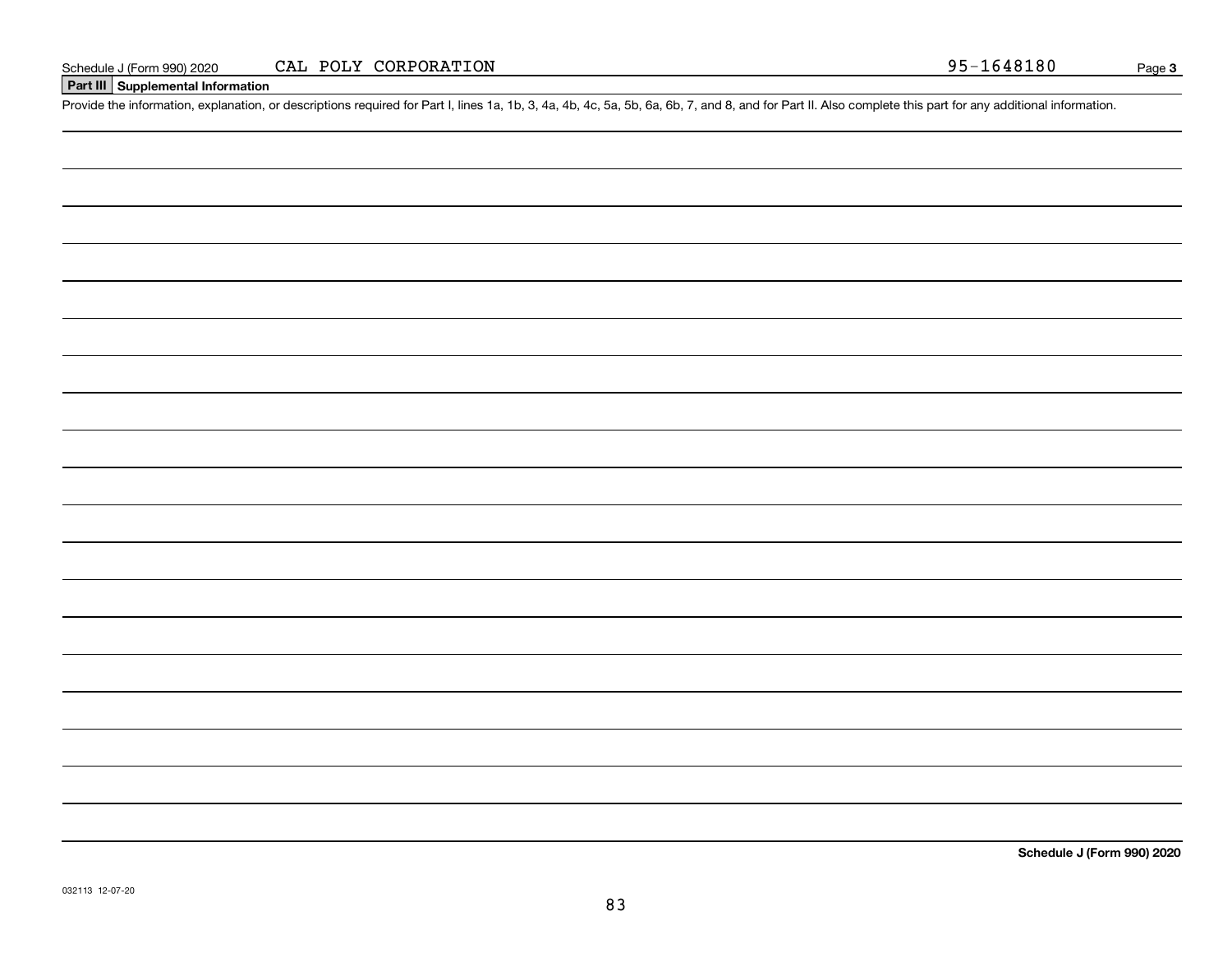### **SCHEDULE M (Form 990)**

# **Noncash Contributions**

OMB No. 1545-0047

| Department of the Treasury      |
|---------------------------------|
| <b>Internal Revenue Service</b> |

**Complete if the organizations answered "Yes" on Form 990, Part IV, lines 29 or 30.** <sup>J</sup>**2020 Attach to Form 990.** J

 **Go to www.irs.gov/Form990 for instructions and the latest information.** J

| ZUZU                                       |  |
|--------------------------------------------|--|
| <b>Open to Public</b><br><b>Inspection</b> |  |

|  | CAT DOIV CORRORATON |  |
|--|---------------------|--|

| <b>Employer identification number</b> |
|---------------------------------------|
| 95-1648180                            |

|        | سمب<br>LOUI COVEQUATION                                                                                                        |                               |                                      |                                                                                                      |                                                       | −⊥∪≞∪⊥∪∪   |     |    |
|--------|--------------------------------------------------------------------------------------------------------------------------------|-------------------------------|--------------------------------------|------------------------------------------------------------------------------------------------------|-------------------------------------------------------|------------|-----|----|
| Part I | <b>Types of Property</b>                                                                                                       |                               |                                      |                                                                                                      |                                                       |            |     |    |
|        |                                                                                                                                | (a)<br>Check if<br>applicable | (b)<br>Number of<br>contributions or | (c)<br>Noncash contribution<br>amounts reported on<br>items contributed Form 990, Part VIII, line 1g | Method of determining<br>noncash contribution amounts | (d)        |     |    |
| 1      |                                                                                                                                |                               |                                      |                                                                                                      |                                                       |            |     |    |
| 2      |                                                                                                                                |                               |                                      |                                                                                                      |                                                       |            |     |    |
| з      | Art - Fractional interests                                                                                                     |                               |                                      |                                                                                                      |                                                       |            |     |    |
| 4      | Books and publications                                                                                                         |                               |                                      |                                                                                                      |                                                       |            |     |    |
| 5      | Clothing and household goods                                                                                                   |                               |                                      |                                                                                                      |                                                       |            |     |    |
| 6      |                                                                                                                                |                               |                                      |                                                                                                      |                                                       |            |     |    |
| 7      |                                                                                                                                |                               |                                      |                                                                                                      |                                                       |            |     |    |
| 8      | Intellectual property                                                                                                          |                               |                                      |                                                                                                      |                                                       |            |     |    |
| 9      | Securities - Publicly traded                                                                                                   | X                             | $\overline{21}$                      |                                                                                                      | 283, 339. FAIR MARKET VALUE                           |            |     |    |
| 10     | Securities - Closely held stock                                                                                                |                               |                                      |                                                                                                      |                                                       |            |     |    |
| 11     | Securities - Partnership, LLC, or                                                                                              |                               |                                      |                                                                                                      |                                                       |            |     |    |
|        | trust interests                                                                                                                |                               |                                      |                                                                                                      |                                                       |            |     |    |
| 12     | Securities - Miscellaneous                                                                                                     |                               |                                      |                                                                                                      |                                                       |            |     |    |
| 13     | Qualified conservation contribution -                                                                                          |                               |                                      |                                                                                                      |                                                       |            |     |    |
|        |                                                                                                                                |                               |                                      |                                                                                                      |                                                       |            |     |    |
| 14     | Qualified conservation contribution - Other                                                                                    |                               |                                      |                                                                                                      |                                                       |            |     |    |
| 15     | Real estate - Residential                                                                                                      |                               |                                      |                                                                                                      |                                                       |            |     |    |
| 16     | Real estate - Commercial                                                                                                       |                               |                                      |                                                                                                      |                                                       |            |     |    |
| 17     |                                                                                                                                |                               |                                      |                                                                                                      |                                                       |            |     |    |
| 18     |                                                                                                                                |                               |                                      |                                                                                                      |                                                       |            |     |    |
| 19     |                                                                                                                                |                               |                                      |                                                                                                      |                                                       |            |     |    |
| 20     | Drugs and medical supplies                                                                                                     |                               |                                      |                                                                                                      |                                                       |            |     |    |
| 21     |                                                                                                                                |                               |                                      |                                                                                                      |                                                       |            |     |    |
| 22     |                                                                                                                                |                               |                                      |                                                                                                      |                                                       |            |     |    |
| 23     |                                                                                                                                |                               |                                      |                                                                                                      |                                                       |            |     |    |
| 24     |                                                                                                                                |                               |                                      |                                                                                                      |                                                       |            |     |    |
| 25     | ( OTHER ASSETS<br>Other $\blacktriangleright$                                                                                  | X                             | 106                                  |                                                                                                      | 319,548. ESTIMATED                                    | FMV        |     |    |
| 26     | (EQUINE ANIMAL)<br>Other $\blacktriangleright$                                                                                 | $\mathbf x$                   | $\overline{2}$                       |                                                                                                      | 26,600. ESTIMATED                                     | <b>FMV</b> |     |    |
| 27     | Other $\blacktriangleright$<br>$($ )                                                                                           |                               |                                      |                                                                                                      |                                                       |            |     |    |
| 28     | Other<br>▶                                                                                                                     |                               |                                      |                                                                                                      |                                                       |            |     |    |
| 29     | Number of Forms 8283 received by the organization during the tax year for contributions                                        |                               |                                      |                                                                                                      |                                                       |            |     |    |
|        | for which the organization completed Form 8283, Part V, Donee Acknowledgement                                                  |                               |                                      | 29                                                                                                   |                                                       |            |     |    |
|        |                                                                                                                                |                               |                                      |                                                                                                      |                                                       |            | Yes | No |
|        | 30a During the year, did the organization receive by contribution any property reported in Part I, lines 1 through 28, that it |                               |                                      |                                                                                                      |                                                       |            |     |    |
|        | must hold for at least three years from the date of the initial contribution, and which isn't required to be used for          |                               |                                      |                                                                                                      |                                                       |            |     |    |
|        | exempt purposes for the entire holding period?                                                                                 |                               |                                      |                                                                                                      |                                                       | 30a        |     | x  |
|        | <b>b</b> If "Yes," describe the arrangement in Part II.                                                                        |                               |                                      |                                                                                                      |                                                       |            |     |    |
| 31     | Does the organization have a gift acceptance policy that requires the review of any nonstandard contributions?                 |                               |                                      |                                                                                                      | .                                                     | 31         | x   |    |
|        |                                                                                                                                |                               |                                      |                                                                                                      |                                                       |            |     |    |

**33**If the organization didn't report an amount in column (c) for a type of property for which column (a) is checked, describe in Part II.

contributions? ~~~~~~~~~~~~~~~~~~~~~~~~~~~~~~~~~~~~~~~~~~~~~~~~~~~~~~

**32 a** Does the organization hire or use third parties or related organizations to solicit, process, or sell noncash

**For Paperwork Reduction Act Notice, see the Instructions for Form 990. Schedule M (Form 990) 2020** LHA

**32a**

X

032141 11-23-20

**b**If "Yes," describe in Part II.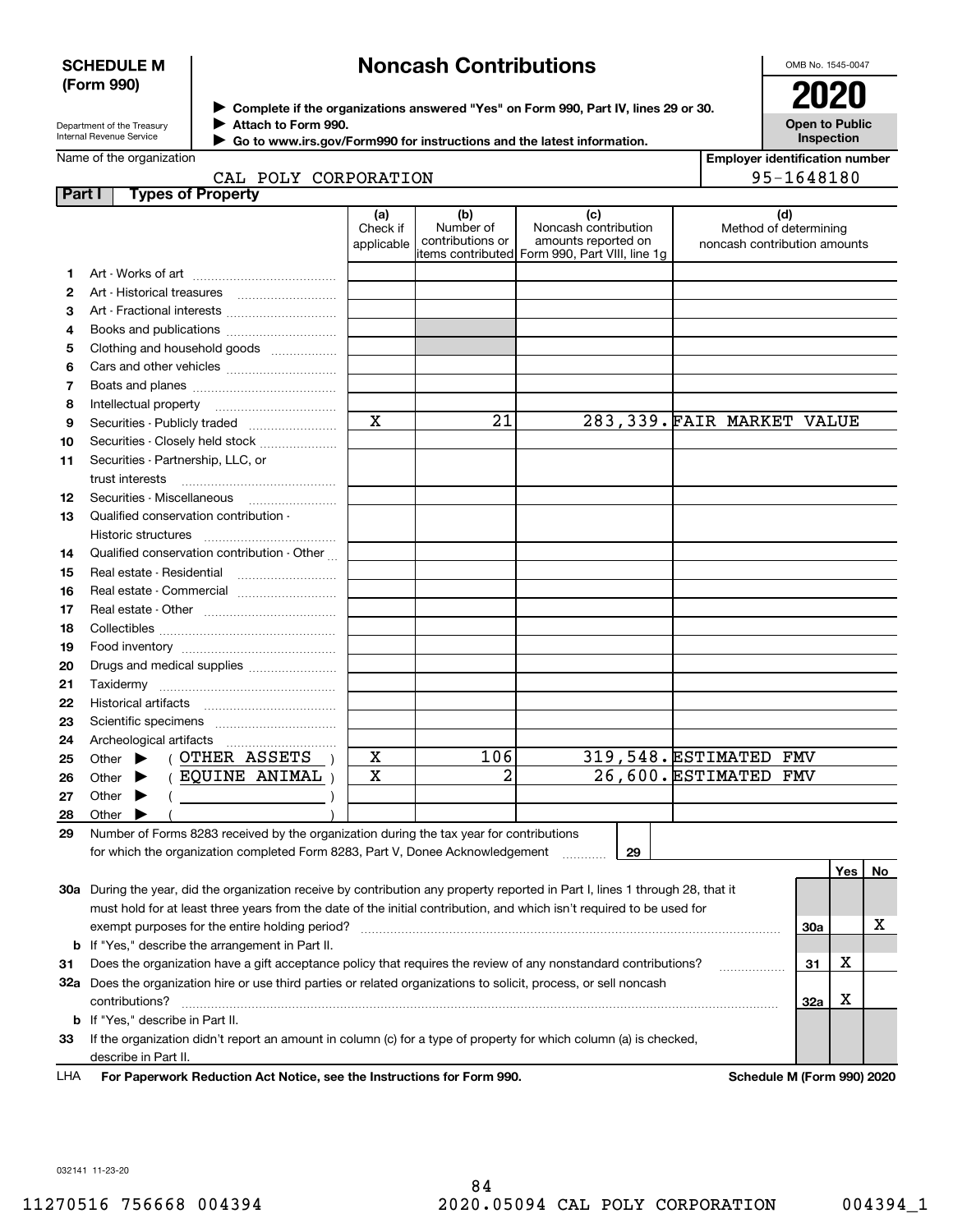| Schedule M (Form 990) 2020 | POLY<br>CAL | CORPORATION | 1648180<br>$95 -$ | Page |  |
|----------------------------|-------------|-------------|-------------------|------|--|
|----------------------------|-------------|-------------|-------------------|------|--|

Part II | Supplemental Information. Provide the information required by Part I, lines 30b, 32b, and 33, and whether the organization is reporting in Part I, column (b), the number of contributions, the number of items received, or a combination of both. Also complete this part for any additional information.

### SCHEDULE M, LINE 32B:

THE CORPORATION USES CPSU ADVANCEMENT SERVICES FOR THE SOLICITATION AND

PROCESSING OF NONCASH CONTRIBUTIONS, IN ADDITION TO VARIOUS BROKERS FOR

THE SALE OF SECURITIES AND OTHER NONCASH GIFTS.

**Schedule M (Form 990) 2020**

032142 11-23-20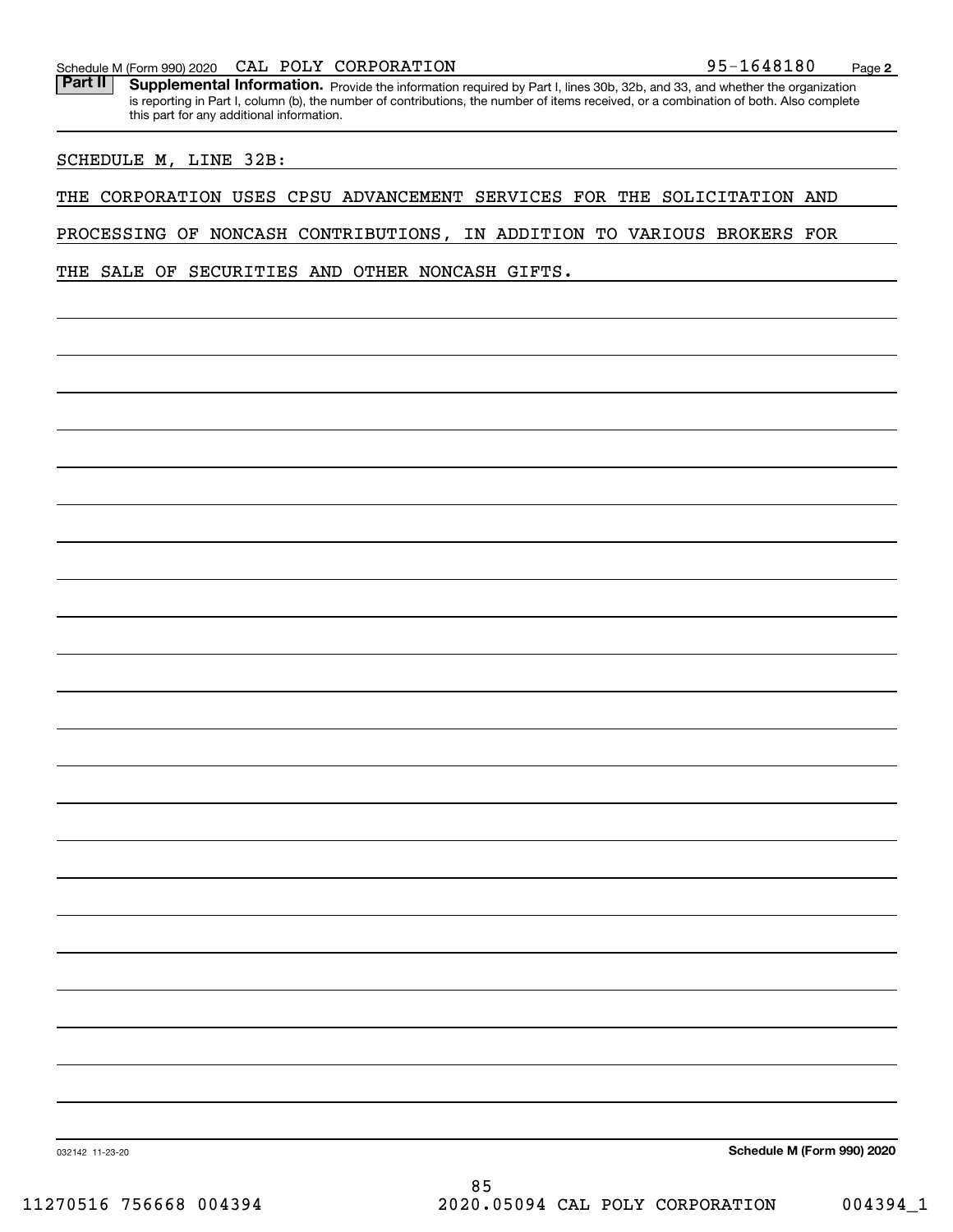**(Form 990 or 990-EZ)**

Department of the Treasury Internal Revenue Service Name of the organization

**SCHEDULE O Supplemental Information to Form 990 or 990-EZ**

**Complete to provide information for responses to specific questions on Form 990 or 990-EZ or to provide any additional information. | Attach to Form 990 or 990-EZ. | Go to www.irs.gov/Form990 for the latest information.**



CAL POLY CORPORATION 95-1648180

FORM 990, PART I, LINE 1, DESCRIPTION OF ORGANIZATION MISSION:

EDUCATIONAL PROGRAM OF THE UNIVERSITY.

FORM 990, PART III, LINE 4D, OTHER PROGRAM SERVICES:

EDUCATIONAL CONFERENCES AND WORKSHOPS

EXPENSES \$ 820,324. INCLUDING GRANTS OF \$ 0. REVENUE \$ 597,371.

FORM 990, PART VI, SECTION A, LINE 7A:

THE CPSU PRESIDENT HAS AUTHORITY TO FILL VACANT CORPORATION BOARD POSITIONS

AND SERVE WITHOUT ELECTION ON THE BOARD WITH THE SAME RIGHTS AS THE OTHER

DIRECTORS.

FORM 990, PART VI, SECTION A, LINE 7B:

THE CPSU PRESIDENT MUST APPROVE AMENDMENTS TO GOVERNING DOCUMENTS, HAS

AUTHORITY TO FILL VACANT CORPORATION BOARD POSITIONS AND MAY SERVE WITHOUT

ELECTION ON THE BOARD WITH THE SAME RIGHTS AS THE OTHER DIRECTORS.

FORM 990, PART VI, SECTION B, LINE 11B:

FORM 990 IS REVIEWED BY THE CONTROLLER AND EXECUTIVE DIRECTOR AND PROVIDED

TO THE BOARD OF DIRECTORS FOR REVIEW PRIOR TO BEING FILED.

FORM 990, PART VI, SECTION B, LINE 12C:

IN ADDITION TO REVIEWING ANNUALLY, THE BOARD MEMBERS DISCLOSE CONFLICTS OF

INTEREST DURING THE YEAR AS THEY ARISE. THE BOARD ADDRESSES CONFLICTS OF

INTEREST IMMEDIATELY UPON DISCLOSURE.

032211 11-20-20 LHA For Paperwork Reduction Act Notice, see the Instructions for Form 990 or 990-EZ. Schedule O (Form 990 or 990-EZ) 2020

86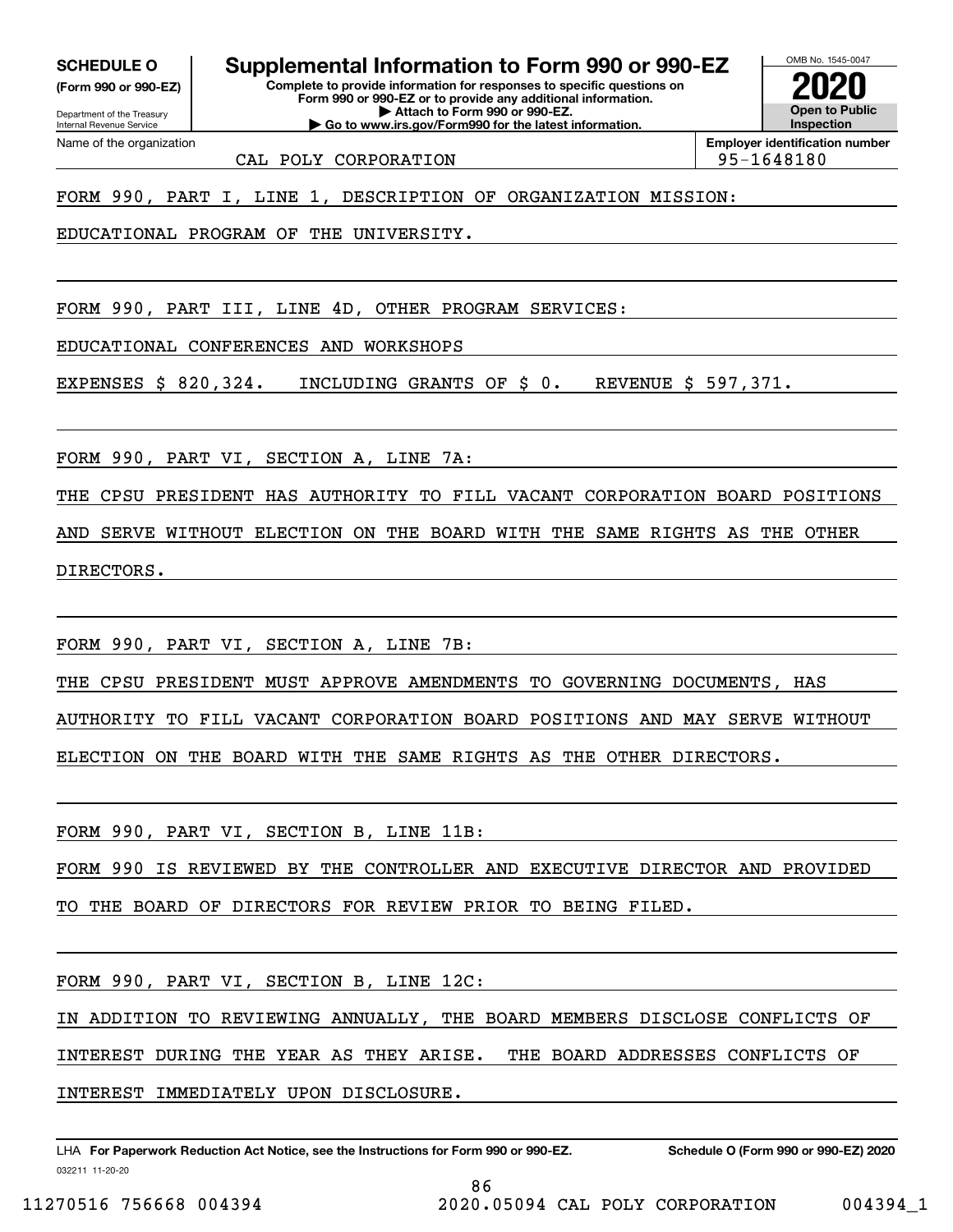| Name of the organization<br>CAL POLY CORPORATION                            | <b>Employer identification number</b><br>95-1648180 |
|-----------------------------------------------------------------------------|-----------------------------------------------------|
| FORM 990, PART VI, SECTION B, LINE 15:                                      |                                                     |
| AS REQUIRED BY STATE LAW, THE CORPORATION DETERMINES COMPENSATION           | BASED ON                                            |
| COMPARABILITY OF STATE EMPLOYEES OF THE UNIVERSITY PERFORMING SUBSTANTIALLY |                                                     |

AT LEAST EQUAL TO SALARIES PREVAILING IN OTHER EDUCATIONAL INSTITUTIONS OR COMMERCIAL OPERATIONS OF LIKE NATURE BASED ON BIANNUAL SALARY SURVEYS OF OTHER COMMERCIAL AND NON-PROFIT ORGANIZATIONS IN THE AREA OR THE STATE UNIVERSITY SYSTEMS.

FORM 990, PART VI, SECTION C, LINE 19:

ALL POLICIES, INCLUDING THE CONFLICT OF INTEREST POLICY, AND AUDITED FINANCIAL STATEMENTS AND FORMS 990 FOR THE PAST THREE YEARS ARE AVAILABLE TO THE PUBLIC ON THE CAL POLY CORPORATION WEBSITE AND ARE ALSO AVAILABLE UPON WRITTEN REQUEST.

FORM 990, PART XI, LINE 9, CHANGES IN NET ASSETS:

CHANGE IN VALUE OF SPLIT INTEREST AGREEMENTS 439,318.

SCHEDULE A - PAGE 1, PART 1

FOLLOWING PROPOSED CHANGES FROM A RECENT IRS AUDIT, THE ORGANIZATION RECLASSIFIED ITS PUBLIC CHARITY STATUS ON SCHEDULE A FROM 509(A)(1) / 170(B)(1)(A)(IV) TO 509(A)(3) TYPE I SUPPORTING ORGANZATION. THERE WAS NO CHANGE TO THE ORGANIZATION'S GOVERNING DOCUMENTS OR STRUCTURE, BUT IS A PRESENTATION CHANGE ON SCHEDULE A. THE ORGANIZATION HAS NOT YET RECEIVED A WRITTEN DETERMINATION LETTER FROM THE IRS REGARDING THIS RECLASSIFICATION AS IT IS STILL PENDING APPROVAL.

032212 11-20-20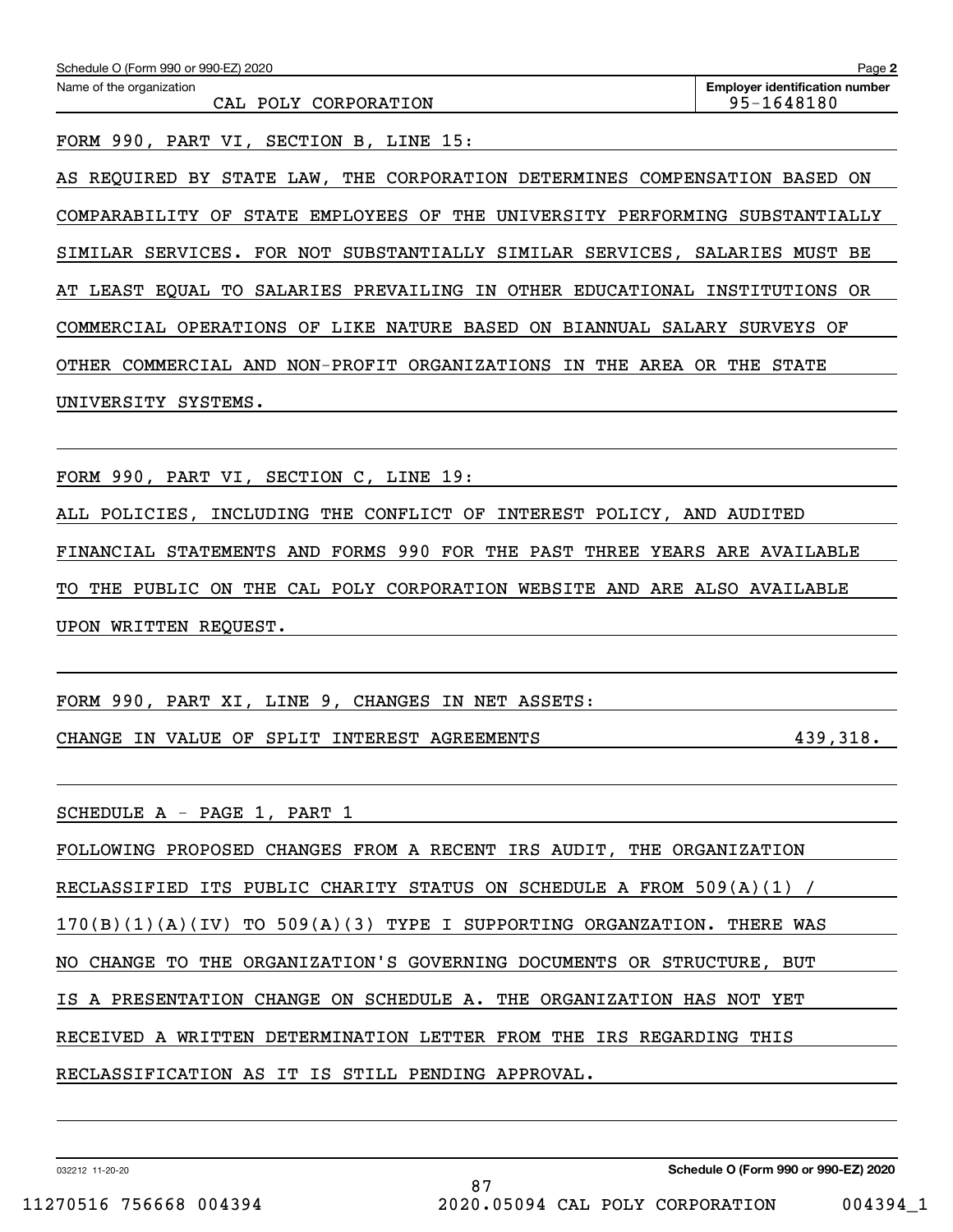032161 10-28-20 LHA

## **Related Organizations and Unrelated Partnerships**

**Complete if the organization answered "Yes" on Form 990, Part IV, line 33, 34, 35b, 36, or 37.** |

**Attach to Form 990.**  |

# Department of the Treasury Internal Revenue Service

**| Go to www.irs.gov/Form990 for instructions and the latest information. Inspection**

Name of the organization

### CAL POLY CORPORATION

**Part I Identification of Disregarded Entities.**  Complete if the organization answered "Yes" on Form 990, Part IV, line 33.

| (a)<br>Name, address, and EIN (if applicable)<br>of disregarded entity | (b)<br>Primary activity | (c)<br>Legal domicile (state or<br>foreign country) | (d)<br>Total income | (e)<br>End-of-year assets | (f)<br>Direct controlling<br>entity |
|------------------------------------------------------------------------|-------------------------|-----------------------------------------------------|---------------------|---------------------------|-------------------------------------|
|                                                                        |                         |                                                     |                     |                           |                                     |
|                                                                        |                         |                                                     |                     |                           |                                     |
|                                                                        |                         |                                                     |                     |                           |                                     |
|                                                                        |                         |                                                     |                     |                           |                                     |

### **Identification of Related Tax-Exempt Organizations.** Complete if the organization answered "Yes" on Form 990, Part IV, line 34, because it had one or more related tax-exempt **Part II** organizations during the tax year.

| (a)<br>Name, address, and EIN<br>of related organization | (b)<br>Primary activity    | (c)<br>Legal domicile (state or<br>foreign country) | (d)<br>Exempt Code<br>section | (e)<br>Public charity<br>status (if section | (f)<br>Direct controlling<br>entity |     | $(g)$<br>Section 512(b)(13)<br>controlled<br>entity? |
|----------------------------------------------------------|----------------------------|-----------------------------------------------------|-------------------------------|---------------------------------------------|-------------------------------------|-----|------------------------------------------------------|
|                                                          |                            |                                                     |                               | 501(c)(3)                                   |                                     | Yes | No.                                                  |
| CALIFORNIA POLYTECHNIC STATE UNIVERSITY, SAN             | CAL POLY CORPORATION IS AN |                                                     |                               |                                             |                                     |     |                                                      |
| LUIS OBISPO - 94-6001347, ONE GRAND AVE, SAN             | AUXILIARY ORG UNDER SECT   |                                                     |                               |                                             |                                     |     |                                                      |
| LUIS OBISPO, CA 93407                                    | 170(B)(1)(A)(IV)           | CALIFORNIA                                          | 115                           |                                             |                                     |     | x                                                    |
| CALIFORNIA POLYTECHNIC STATE UNIVERSITY                  |                            |                                                     |                               |                                             |                                     |     |                                                      |
| FOUNDATION - 20-4927897, ONE GRAND AVE HERON             |                            |                                                     |                               |                                             |                                     |     |                                                      |
| HALL SAN LUIS OBISPO CA 93407                            | SUPPORT OF CPSU            | CALIFORNIA                                          | 501(C)(3)                     | LINE 5                                      |                                     |     | x                                                    |
| CPSU ALUMNI ASSOCIATION SAN LUIS OBISPO -                | PROMOTE WELFARE AND FUTURE |                                                     |                               |                                             |                                     |     |                                                      |
| 23-7040360, 1 GRAND AVE, ALUMNI HOUSE, SAN               | DEVELOPMENT OF THE         |                                                     |                               |                                             |                                     |     |                                                      |
| LUIS OBISPO, CA 93407                                    | UNIVERSITY                 | CALIFORNIA                                          | 501(C)(3)                     | LINE 5                                      |                                     |     | х                                                    |
| ASSOCIATED STUDENTS, INC, CPSU, SAN LUIS                 | EXTRA-CURRICULAR           |                                                     |                               |                                             |                                     |     |                                                      |
| OBISPO - 95-2308831, 1 GRAND AVE, BLDG 65                | ACTIVITIES FOR CAL POLY    |                                                     |                               |                                             |                                     |     |                                                      |
| #212, SAN LUIS OBISPO, CA 93407                          | STUDENTS FACULTY & STAFF   | CALIFORNIA                                          | 501(C)(3)                     | LINE 5                                      |                                     |     |                                                      |

**For Paperwork Reduction Act Notice, see the Instructions for Form 990. Schedule R (Form 990) 2020**

OMB No. 1545-0047

**Open to Public 2020**

**Employer identification number**

95-1648180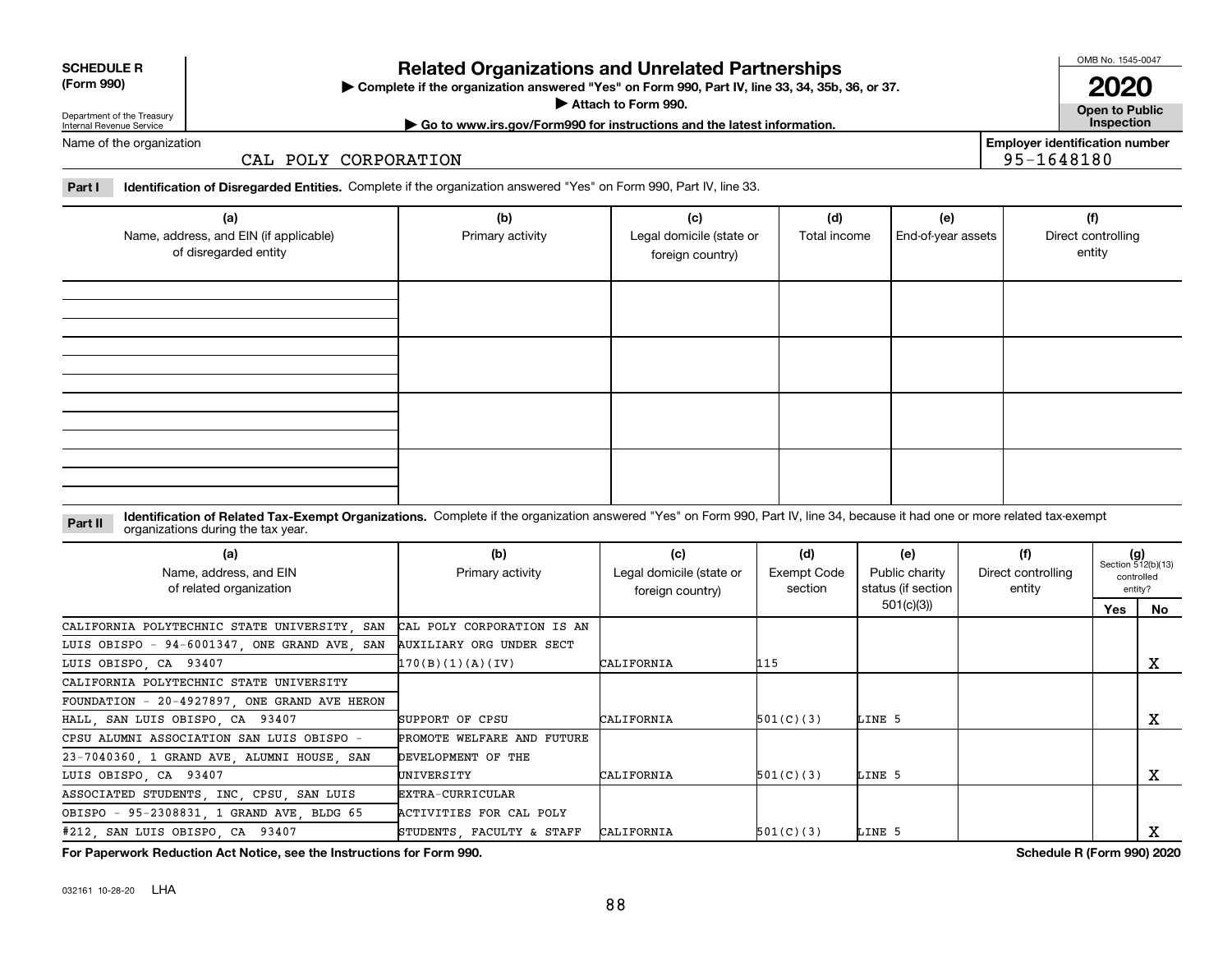**Part II Continuation of Identification of Related Tax-Exempt Organizations**

| (a)<br>Name, address, and EIN<br>of related organization | (b)<br>Primary activity   | (c)<br>Legal domicile (state or<br>foreign country) | (d)<br>Exempt Code<br>section | (e)<br>Public charity<br>status (if section | (f)<br>Direct controlling<br>entity | $(g)$<br>Section 512(b)(13)<br>organization? | controlled |
|----------------------------------------------------------|---------------------------|-----------------------------------------------------|-------------------------------|---------------------------------------------|-------------------------------------|----------------------------------------------|------------|
|                                                          |                           |                                                     |                               | 501(c)(3)                                   |                                     | Yes                                          | No         |
| CENTRAL COAST PERFORMING ARTS CENTER                     | CPSU JOINT VENTURE        |                                                     |                               |                                             |                                     |                                              |            |
| COMMISSION - 77-0408837, CORPORATION ADMIN               | COMMISSION FOR PERFORMING |                                                     |                               |                                             |                                     |                                              |            |
| BLDG 15, SAN LUIS OBISPO, CA 93407                       | ARTS                      | CALIFORNIA                                          | 501(C)(3)                     | LINE 7                                      |                                     |                                              | X          |
| CAL POLY CORPORATION VEBA TRUST - 46-7470544             | PAYING CERTAIN OTHER      |                                                     |                               |                                             |                                     |                                              |            |
| CORPORATION ADMIN BLDG 15                                | POST-EMPLOYMENT BENEFITS  |                                                     |                               |                                             |                                     |                                              |            |
| SAN LUIS OBISPO, CA 93407                                | FOR ELIGIBLE RETIREES     | CALIFORNIA                                          | 501(C)(9)                     |                                             |                                     |                                              | X          |
|                                                          |                           |                                                     |                               |                                             |                                     |                                              |            |
|                                                          |                           |                                                     |                               |                                             |                                     |                                              |            |
|                                                          |                           |                                                     |                               |                                             |                                     |                                              |            |
|                                                          |                           |                                                     |                               |                                             |                                     |                                              |            |
|                                                          |                           |                                                     |                               |                                             |                                     |                                              |            |
|                                                          |                           |                                                     |                               |                                             |                                     |                                              |            |
|                                                          |                           |                                                     |                               |                                             |                                     |                                              |            |
|                                                          |                           |                                                     |                               |                                             |                                     |                                              |            |
|                                                          |                           |                                                     |                               |                                             |                                     |                                              |            |
|                                                          |                           |                                                     |                               |                                             |                                     |                                              |            |
|                                                          |                           |                                                     |                               |                                             |                                     |                                              |            |
|                                                          |                           |                                                     |                               |                                             |                                     |                                              |            |
|                                                          |                           |                                                     |                               |                                             |                                     |                                              |            |
|                                                          |                           |                                                     |                               |                                             |                                     |                                              |            |
|                                                          |                           |                                                     |                               |                                             |                                     |                                              |            |
|                                                          |                           |                                                     |                               |                                             |                                     |                                              |            |
|                                                          |                           |                                                     |                               |                                             |                                     |                                              |            |
|                                                          |                           |                                                     |                               |                                             |                                     |                                              |            |
|                                                          |                           |                                                     |                               |                                             |                                     |                                              |            |
|                                                          |                           |                                                     |                               |                                             |                                     |                                              |            |
|                                                          |                           |                                                     |                               |                                             |                                     |                                              |            |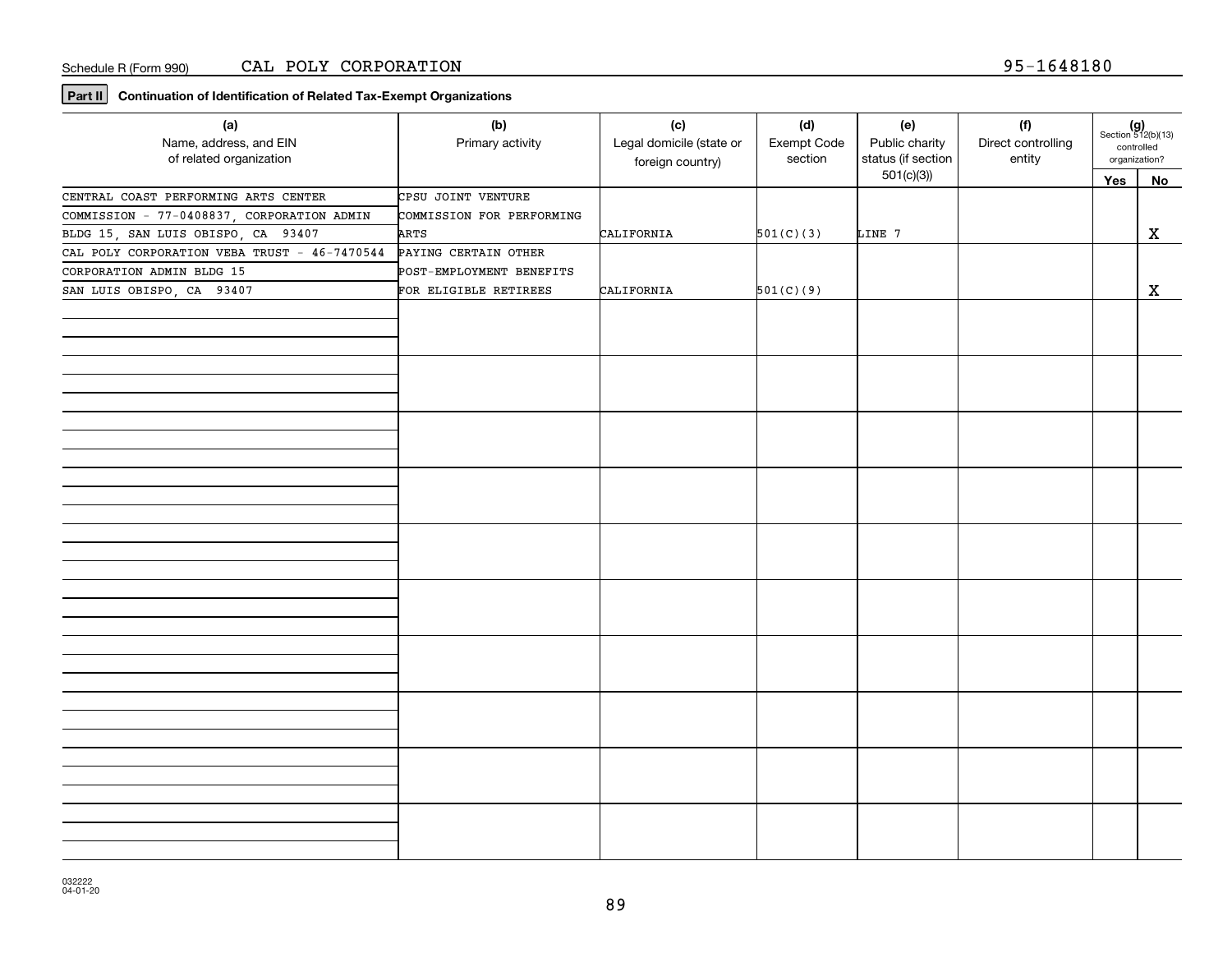### Schedule R (Form 990) 2020 CAL POLY CORPORATION 95-1648180 <sub>Page</sub>

**Identification of Related Organizations Taxable as a Partnership.** Complete if the organization answered "Yes" on Form 990, Part IV, line 34, because it had one or more related **Part III** organizations treated as a partnership during the tax year.

| (a)                                               | (b)              | (c)                  | (d)                          | (e)                                                                  | (f)                      | (g)                     |         | (h)              | (i)                                                       | (i) | (k)                                                       |  |  |  |  |  |  |  |  |  |  |
|---------------------------------------------------|------------------|----------------------|------------------------------|----------------------------------------------------------------------|--------------------------|-------------------------|---------|------------------|-----------------------------------------------------------|-----|-----------------------------------------------------------|--|--|--|--|--|--|--|--|--|--|
| Name, address, and EIN<br>of related organization | Primary activity | Legal<br>domicile    | Direct controlling<br>entity | Predominant income                                                   | Share of total<br>income | Share of<br>end-of-year |         | Disproportionate | Code V-UBI                                                |     | General or Percentage<br>managing<br>partner?<br>partner? |  |  |  |  |  |  |  |  |  |  |
|                                                   |                  | (state or<br>foreign |                              |                                                                      |                          | assets                  |         | allocations?     |                                                           |     |                                                           |  |  |  |  |  |  |  |  |  |  |
|                                                   |                  | country)             |                              | (related, unrelated,<br>excluded from tax under<br>sections 512-514) |                          |                         | Yes $ $ | No               | amount in box<br>20 of Schedule<br>K-1 (Form 1065) Yes No |     |                                                           |  |  |  |  |  |  |  |  |  |  |
|                                                   |                  |                      |                              |                                                                      |                          |                         |         |                  |                                                           |     |                                                           |  |  |  |  |  |  |  |  |  |  |
|                                                   |                  |                      |                              |                                                                      |                          |                         |         |                  |                                                           |     |                                                           |  |  |  |  |  |  |  |  |  |  |
|                                                   |                  |                      |                              |                                                                      |                          |                         |         |                  |                                                           |     |                                                           |  |  |  |  |  |  |  |  |  |  |
|                                                   |                  |                      |                              |                                                                      |                          |                         |         |                  |                                                           |     |                                                           |  |  |  |  |  |  |  |  |  |  |
|                                                   |                  |                      |                              |                                                                      |                          |                         |         |                  |                                                           |     |                                                           |  |  |  |  |  |  |  |  |  |  |
|                                                   |                  |                      |                              |                                                                      |                          |                         |         |                  |                                                           |     |                                                           |  |  |  |  |  |  |  |  |  |  |
|                                                   |                  |                      |                              |                                                                      |                          |                         |         |                  |                                                           |     |                                                           |  |  |  |  |  |  |  |  |  |  |
|                                                   |                  |                      |                              |                                                                      |                          |                         |         |                  |                                                           |     |                                                           |  |  |  |  |  |  |  |  |  |  |
|                                                   |                  |                      |                              |                                                                      |                          |                         |         |                  |                                                           |     |                                                           |  |  |  |  |  |  |  |  |  |  |
|                                                   |                  |                      |                              |                                                                      |                          |                         |         |                  |                                                           |     |                                                           |  |  |  |  |  |  |  |  |  |  |
|                                                   |                  |                      |                              |                                                                      |                          |                         |         |                  |                                                           |     |                                                           |  |  |  |  |  |  |  |  |  |  |
|                                                   |                  |                      |                              |                                                                      |                          |                         |         |                  |                                                           |     |                                                           |  |  |  |  |  |  |  |  |  |  |
|                                                   |                  |                      |                              |                                                                      |                          |                         |         |                  |                                                           |     |                                                           |  |  |  |  |  |  |  |  |  |  |
|                                                   |                  |                      |                              |                                                                      |                          |                         |         |                  |                                                           |     |                                                           |  |  |  |  |  |  |  |  |  |  |
|                                                   |                  |                      |                              |                                                                      |                          |                         |         |                  |                                                           |     |                                                           |  |  |  |  |  |  |  |  |  |  |
|                                                   |                  |                      |                              |                                                                      |                          |                         |         |                  |                                                           |     |                                                           |  |  |  |  |  |  |  |  |  |  |
|                                                   |                  |                      |                              |                                                                      |                          |                         |         |                  |                                                           |     |                                                           |  |  |  |  |  |  |  |  |  |  |

**Identification of Related Organizations Taxable as a Corporation or Trust.** Complete if the organization answered "Yes" on Form 990, Part IV, line 34, because it had one or more related **Part IV** organizations treated as a corporation or trust during the tax year.

| (a)<br>Name, address, and EIN<br>of related organization | (b)<br>Primary activity | (c)<br>Legal domicile<br>(state or<br>foreign | (d)<br>Direct controlling<br>entity | (e)<br>Type of entity<br>(C corp, S corp,<br>or trust) | (f)<br>Share of total<br>income | (g)<br>Share of<br>end-of-year<br>assets | (h)<br> Percentage <br>ownership | $\begin{array}{c} \textbf{(i)}\\ \text{Section}\\ 512 \text{(b)} \text{(13)}\\ \text{controlled}\end{array}$ | entity?   |
|----------------------------------------------------------|-------------------------|-----------------------------------------------|-------------------------------------|--------------------------------------------------------|---------------------------------|------------------------------------------|----------------------------------|--------------------------------------------------------------------------------------------------------------|-----------|
|                                                          |                         | country)                                      |                                     |                                                        |                                 |                                          |                                  | Yes                                                                                                          | <b>No</b> |
|                                                          | CHARITABLE GIFT         |                                               |                                     |                                                        |                                 |                                          |                                  |                                                                                                              |           |
| SPLIT INTEREST TRUSTS (37)                               | ANNUITIES               | CA                                            |                                     |                                                        |                                 |                                          |                                  |                                                                                                              | X         |
|                                                          |                         |                                               |                                     |                                                        |                                 |                                          |                                  |                                                                                                              |           |
|                                                          |                         |                                               |                                     |                                                        |                                 |                                          |                                  |                                                                                                              |           |
|                                                          |                         |                                               |                                     |                                                        |                                 |                                          |                                  |                                                                                                              |           |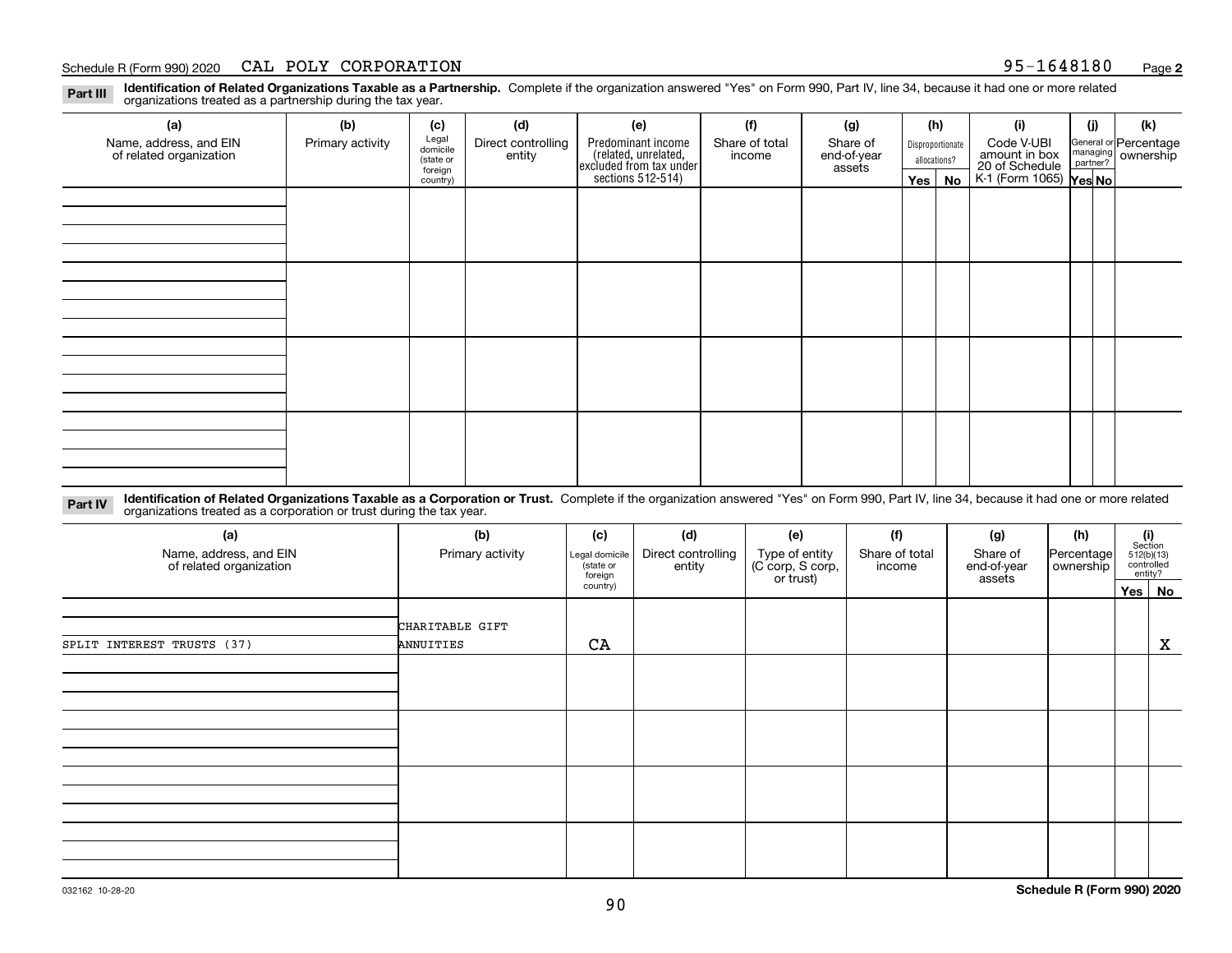### Schedule R (Form 990) 2020 CAL POLY CORPORATION 95-1648180 <sub>Page</sub>

**Part V** T**ransactions With Related Organizations.** Complete if the organization answered "Yes" on Form 990, Part IV, line 34, 35b, or 36.

| Note: Complete line 1 if any entity is listed in Parts II, III, or IV of this schedule. |                                                                                                                                                                                                                                |                |   |              |  |
|-----------------------------------------------------------------------------------------|--------------------------------------------------------------------------------------------------------------------------------------------------------------------------------------------------------------------------------|----------------|---|--------------|--|
|                                                                                         | During the tax year, did the organization engage in any of the following transactions with one or more related organizations listed in Parts II-IV?                                                                            |                |   |              |  |
|                                                                                         |                                                                                                                                                                                                                                | 1a             |   | X            |  |
|                                                                                         |                                                                                                                                                                                                                                | 1 <sub>b</sub> | X |              |  |
|                                                                                         | c Gift, grant, or capital contribution from related organization(s) manufaction contribution from related organization(s) manufaction contribution from related organization(s) manufaction manufaction contribution from rela | 1c             | X |              |  |
|                                                                                         |                                                                                                                                                                                                                                | 1d             | X |              |  |
|                                                                                         |                                                                                                                                                                                                                                | 1e             |   | х            |  |
|                                                                                         |                                                                                                                                                                                                                                |                |   |              |  |
|                                                                                         | f Dividends from related organization(s) manufactured contains and contained and contained contained and contained and contained and contained and contained and contained and contained and contained and contained and conta | 1f             |   | х            |  |
|                                                                                         | g Sale of assets to related organization(s) material contents and content and content of the set of assets to related organization(s)                                                                                          | 1g             |   | X            |  |
|                                                                                         | h Purchase of assets from related organization(s) manufactured and content to the content of the content of the content of the content of the content of the content of the content of the content of the content of the conte | 1h             |   | X            |  |
|                                                                                         | Exchange of assets with related organization(s) www.assettion.com/www.assettion.com/www.assettion.com/www.assettion.com/www.assettion.com/www.assettion.com/www.assettion.com/www.assettion.com/www.assettion.com/www.assettio | 1i.            |   | X            |  |
|                                                                                         |                                                                                                                                                                                                                                | 11             | x |              |  |
|                                                                                         |                                                                                                                                                                                                                                |                |   |              |  |
|                                                                                         | k Lease of facilities, equipment, or other assets from related organization(s) manufaction content and content to the content of facilities, equipment, or other assets from related organization(s) manufaction content and c | 1k             | X |              |  |
|                                                                                         |                                                                                                                                                                                                                                | 11             | X |              |  |
|                                                                                         |                                                                                                                                                                                                                                | 1 <sub>m</sub> | X |              |  |
|                                                                                         |                                                                                                                                                                                                                                | 1n             | X |              |  |
|                                                                                         | o Sharing of paid employees with related organization(s) manufactured and content to the content of the content of the content of the content of the content of the content of the content of the content of the content of th | 1o             | X |              |  |
|                                                                                         |                                                                                                                                                                                                                                |                |   |              |  |
|                                                                                         | p Reimbursement paid to related organization(s) for expenses [1111] and manufacture manufacture manufacture manufacture manufacture manufacture manufacture manufacture manufacture manufacture manufacture manufacture manufa | 1p             | X |              |  |
|                                                                                         |                                                                                                                                                                                                                                | 1q             | x |              |  |
|                                                                                         |                                                                                                                                                                                                                                |                |   |              |  |
|                                                                                         | r Other transfer of cash or property to related organization(s)                                                                                                                                                                | 1r             | х |              |  |
|                                                                                         |                                                                                                                                                                                                                                | 1s             |   | $\mathbf{x}$ |  |

**2**If the answer to any of the above is "Yes," see the instructions for information on who must complete this line, including covered relationships and transaction thresholds.

| (a)<br>Name of related organization      | (b)<br>Transaction<br>type (a-s) | (c)<br>Amount involved | (d)<br>Method of determining amount involved |
|------------------------------------------|----------------------------------|------------------------|----------------------------------------------|
| CALIFORNIA POLYTECHNIC STATE UNIVERSITY, |                                  |                        |                                              |
| (1) SAN LUIS OBISPO                      | в                                | $6,420,109$ . $COST$   |                                              |
| CALIFORNIA POLYTECHNIC STATE UNIVERSITY, |                                  |                        |                                              |
| (2) SAN LUIS OBISPO                      | Μ                                | 4,349,219.COST         |                                              |
| CALIFORNIA POLYTECHNIC STATE UNIVERSITY, |                                  |                        |                                              |
| (3) SAN LUIS OBISPO                      | L                                | $6,680,331.$ COST      |                                              |
| CALIFORNIA POLYTECHNIC STATE UNIVERSITY, |                                  |                        |                                              |
| (4) SAN LUIS OBISPO                      | P                                | 12,799,728.COST        |                                              |
| (5) CAL POLY CORPORATION VEBA TRUST      |                                  | 1,431,612.COST         |                                              |
| (6) CAL POLY CORPORATION VEBA TRUST      | R                                | 478,753.COST           |                                              |

 $\overline{\phantom{0}}$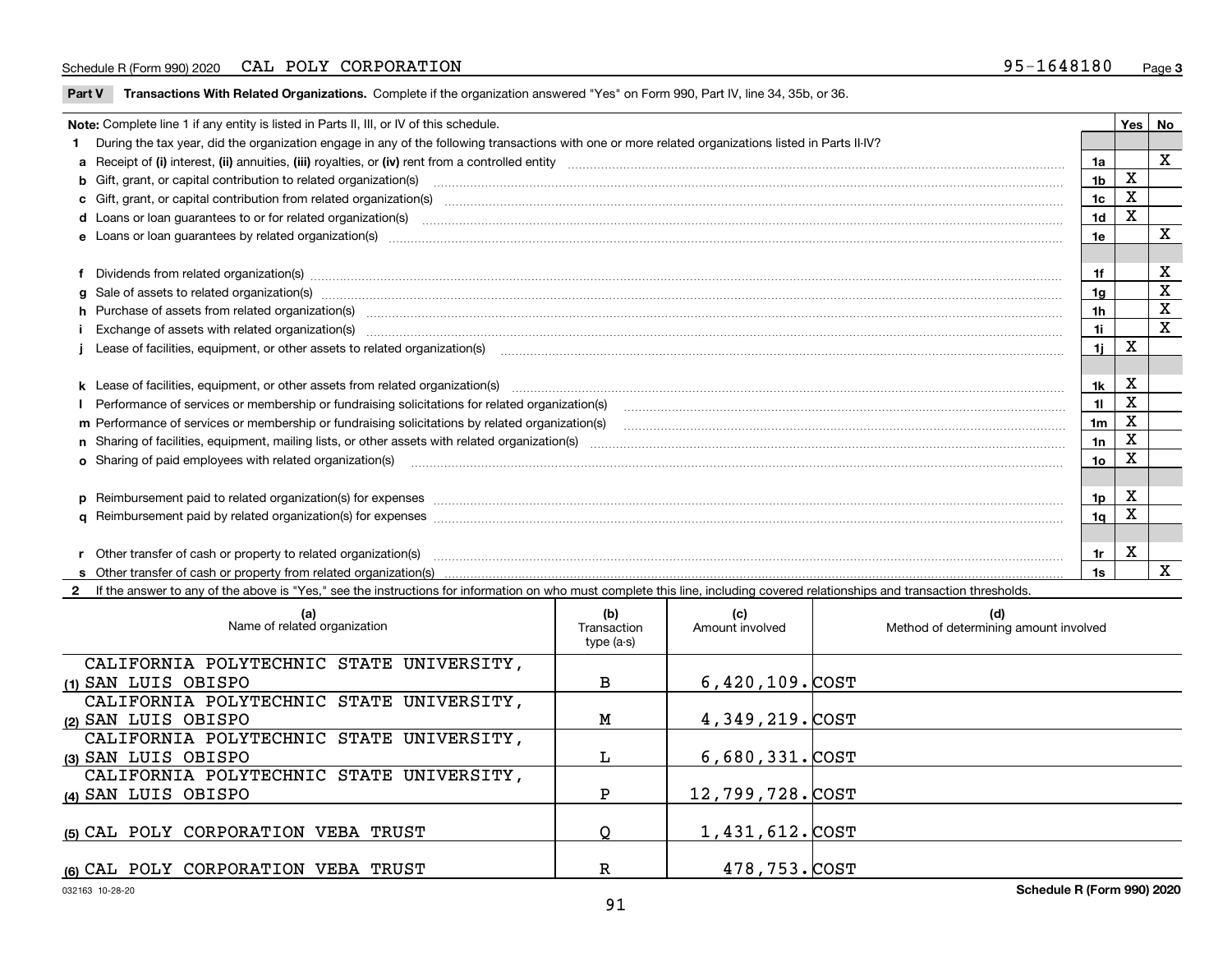### Schedule R (Form 990) CAL POLY CORPORATION 95-1648180

**Part V Continuation of Transactions With Related Organizations**  (Schedule R (Form 990), Part V, line 2)

| (a)<br>Name of other organization                                                                                             | (b)<br>Transaction<br>type (a-s) | (c)<br>Amount involved | (d)<br>Method of determining<br>amount involved |
|-------------------------------------------------------------------------------------------------------------------------------|----------------------------------|------------------------|-------------------------------------------------|
| CALIFORNIA POLYTECHNIC STATE UNIVERSITY,<br>(7) SAN LUIS OBISPO                                                               | $\bf J$                          | <u> 107,417. COST</u>  |                                                 |
| CALIFORNIA POLYTECHNIC STATE UNIVERSITY,<br>(8) SAN LUIS OBISPO                                                               | $\,$ K                           | <u>90,002. COST</u>    |                                                 |
| (9)                                                                                                                           |                                  |                        |                                                 |
| (10)                                                                                                                          |                                  |                        |                                                 |
| (11)                                                                                                                          |                                  |                        |                                                 |
| (12)<br>the control of the control of the control of the control of the control of the control of                             |                                  |                        |                                                 |
| (13)<br><u> 1989 - Johann Harry Harry Harry Harry Harry Harry Harry Harry Harry Harry Harry Harry Harry Harry Harry Harry</u> |                                  |                        |                                                 |
| (14)                                                                                                                          |                                  |                        |                                                 |
| (15)                                                                                                                          |                                  |                        |                                                 |
| (16)                                                                                                                          |                                  |                        |                                                 |
| (17)                                                                                                                          |                                  |                        |                                                 |
| (18)                                                                                                                          |                                  |                        |                                                 |
| (19)                                                                                                                          |                                  |                        |                                                 |
| (20)                                                                                                                          |                                  |                        |                                                 |
| (21)                                                                                                                          |                                  |                        |                                                 |
| (22)                                                                                                                          |                                  |                        |                                                 |
| (23)                                                                                                                          |                                  |                        |                                                 |
| (24)                                                                                                                          |                                  |                        |                                                 |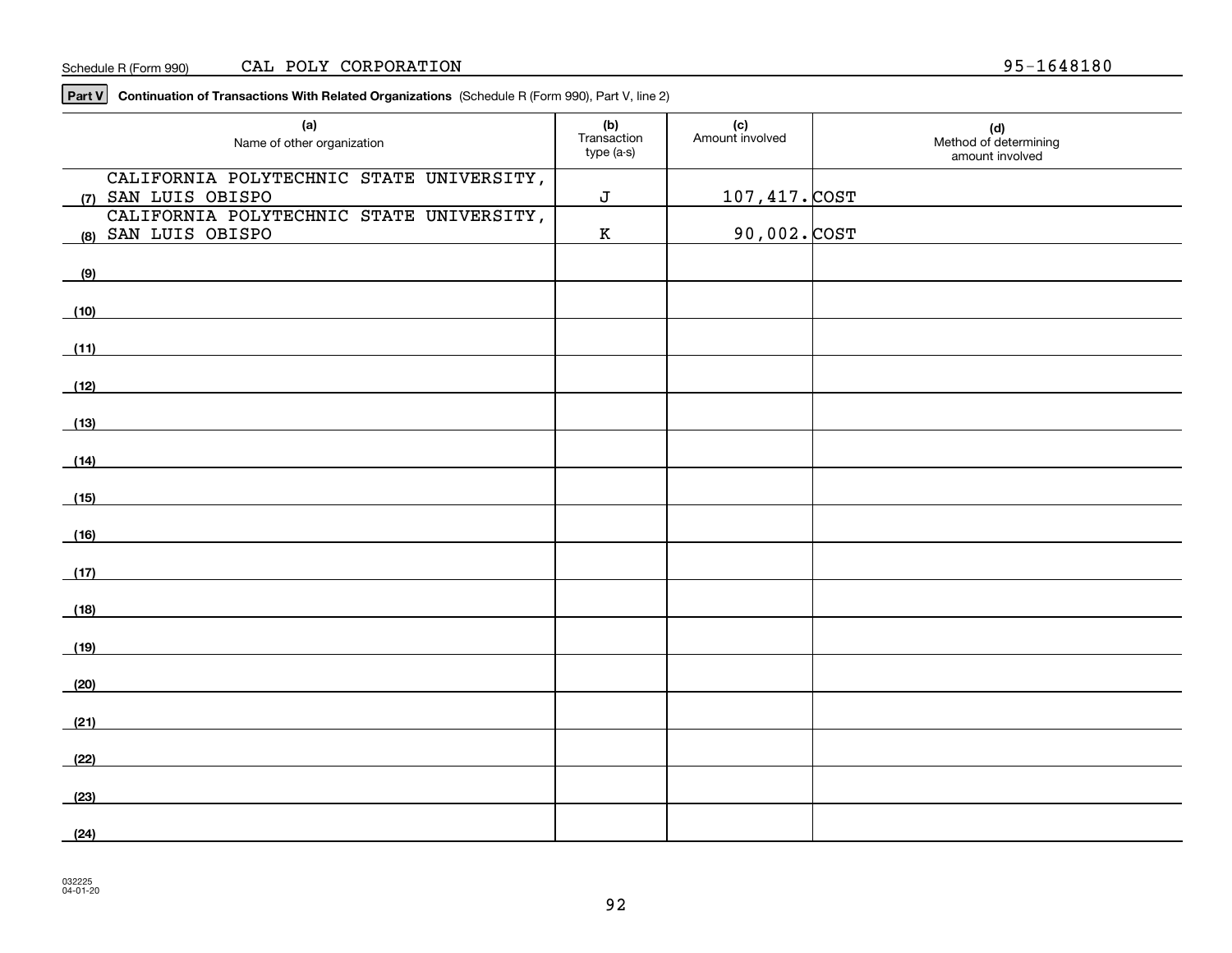### Schedule R (Form 990) 2020 CAL POLY CORPORATION 95-1648180 <sub>Page</sub>

**Part VI Unrelated Organizations Taxable as a Partnership. Complete if the organization answered "Yes" on Form 990, Part IV, line 37.** 

Provide the following information for each entity taxed as a partnership through which the organization conducted more than five percent of its activities (measured by total assets or gross revenue) that was not a related organization. See instructions regarding exclusion for certain investment partnerships.

| - - - - -<br>(a)<br>Name, address, and EIN<br>of entity | − ອ−<br>(b)<br>Primary activity | (c)<br>Legal domicile<br>(state or foreign<br>country) | (d)<br>Predominant income<br>(related, unrelated,<br>excluded from tax under<br>sections 512-514) | $\begin{array}{c} \textbf{(e)}\\ \text{Area all} \\ \text{partners sec.}\\ 501(c)(3) \\ \text{orgs.?} \end{array}$<br>Yes No | (f)<br>Share of<br>total<br>income | (g)<br>Share of<br>end-of-year<br>assets | (h)<br>Dispropor-<br>tionate<br>allocations?<br>Yes No | (i)<br>Code V-UBI<br>amount in box 20 managing<br>of Schedule K-1<br>(Form 1065)<br>$\overline{Yes}$ No | (i)<br>Yes No | (k) |
|---------------------------------------------------------|---------------------------------|--------------------------------------------------------|---------------------------------------------------------------------------------------------------|------------------------------------------------------------------------------------------------------------------------------|------------------------------------|------------------------------------------|--------------------------------------------------------|---------------------------------------------------------------------------------------------------------|---------------|-----|
|                                                         |                                 |                                                        |                                                                                                   |                                                                                                                              |                                    |                                          |                                                        |                                                                                                         |               |     |
|                                                         |                                 |                                                        |                                                                                                   |                                                                                                                              |                                    |                                          |                                                        |                                                                                                         |               |     |
|                                                         |                                 |                                                        |                                                                                                   |                                                                                                                              |                                    |                                          |                                                        |                                                                                                         |               |     |
|                                                         |                                 |                                                        |                                                                                                   |                                                                                                                              |                                    |                                          |                                                        |                                                                                                         |               |     |
|                                                         |                                 |                                                        |                                                                                                   |                                                                                                                              |                                    |                                          |                                                        |                                                                                                         |               |     |
|                                                         |                                 |                                                        |                                                                                                   |                                                                                                                              |                                    |                                          |                                                        |                                                                                                         |               |     |
|                                                         |                                 |                                                        |                                                                                                   |                                                                                                                              |                                    |                                          |                                                        |                                                                                                         |               |     |
|                                                         |                                 |                                                        |                                                                                                   |                                                                                                                              |                                    |                                          |                                                        |                                                                                                         |               |     |

**Schedule R (Form 990) 2020**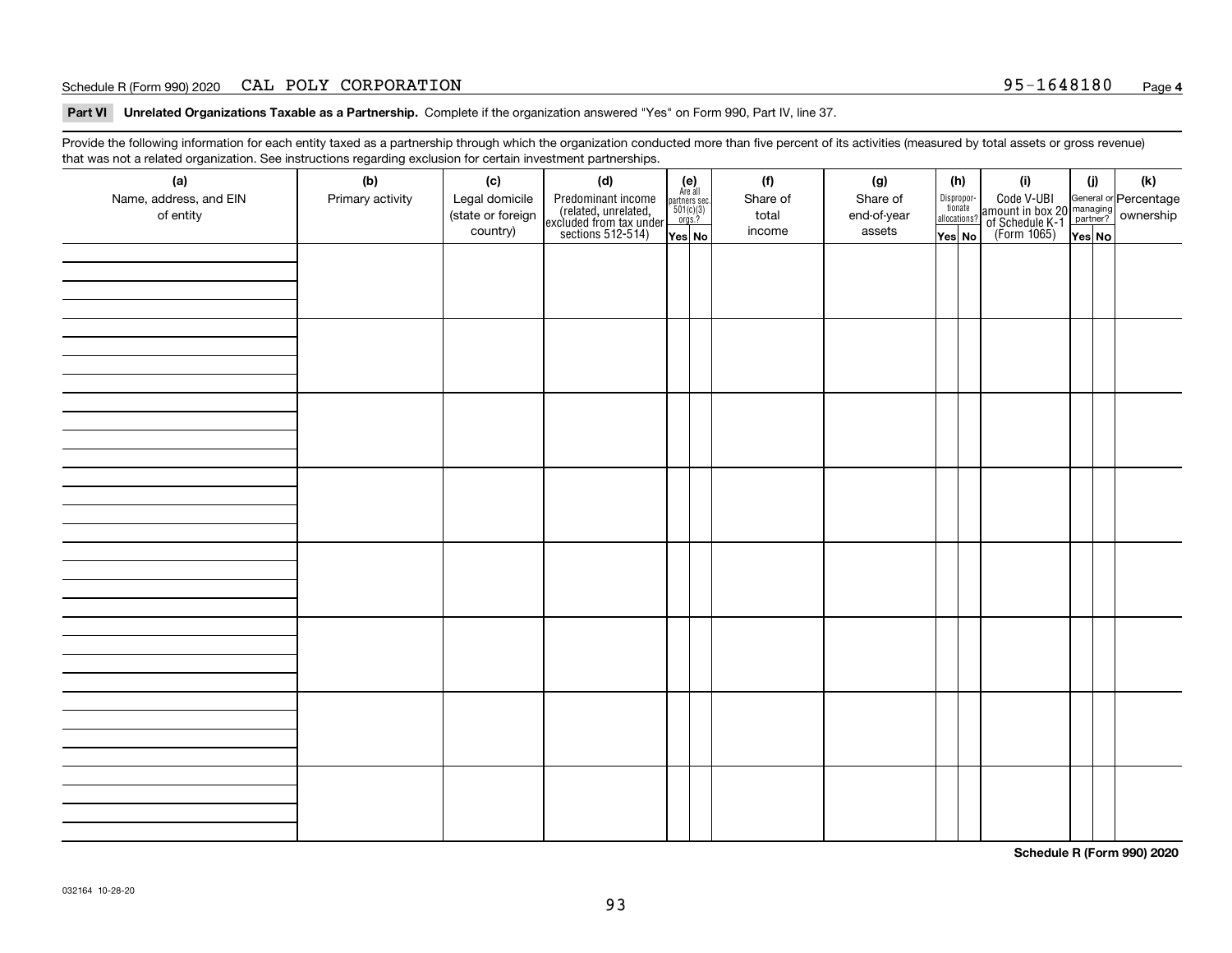### Schedule R (Form 990) 2020 CAL POLY CORPORATION 95-1648180 <sub>Page</sub>

## **Part VII Supplemental Information**

Provide additional information for responses to questions on Schedule R. See instructions.

032165 10-28-20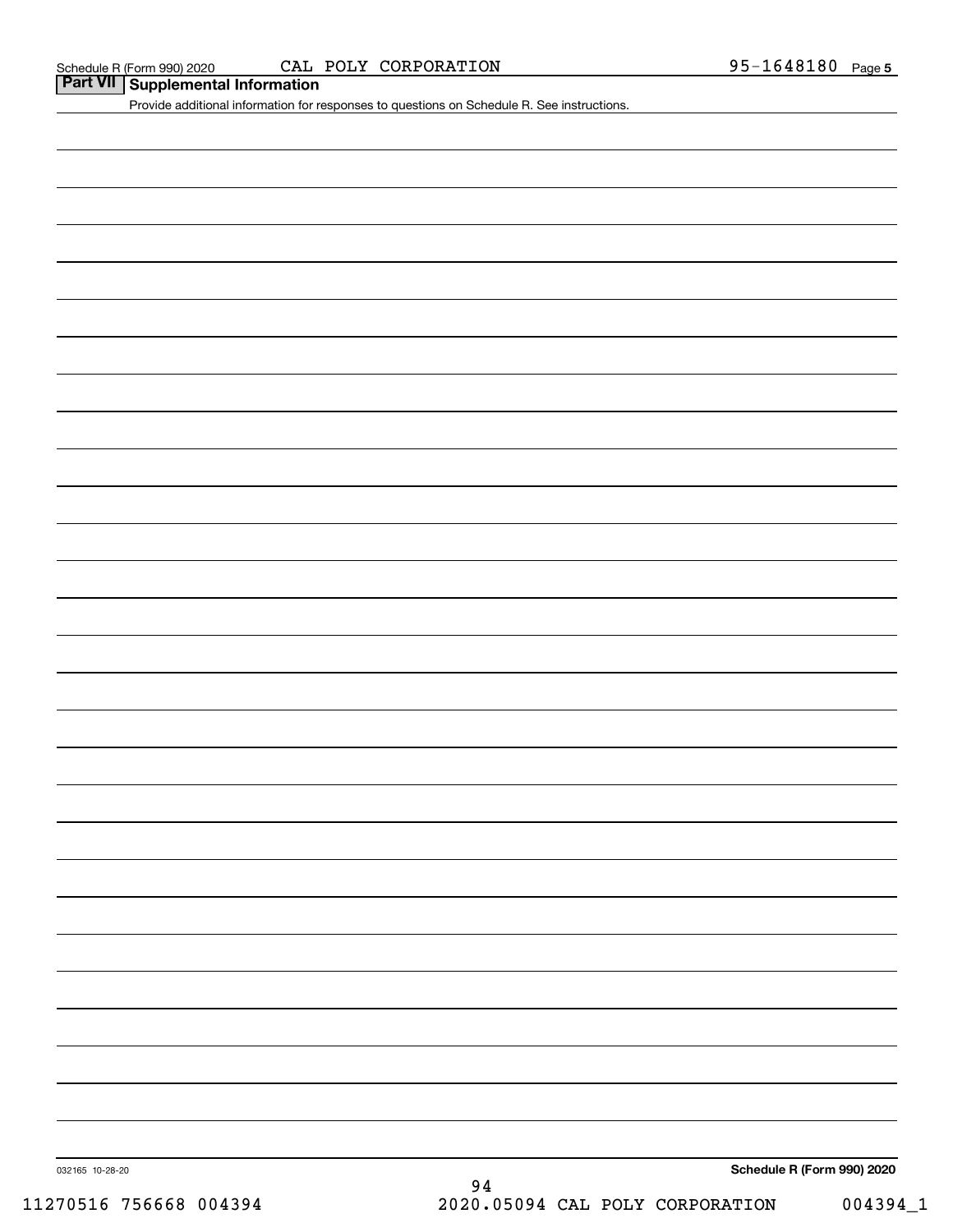|                                                    |            | EXTENDED TO MAY 16, 2022                                                                                                                                                                                                       |                   |                                                               |
|----------------------------------------------------|------------|--------------------------------------------------------------------------------------------------------------------------------------------------------------------------------------------------------------------------------|-------------------|---------------------------------------------------------------|
| Form 990-T                                         |            | <b>Exempt Organization Business Income Tax Return</b>                                                                                                                                                                          |                   | OMB No. 1545-0047                                             |
|                                                    |            | (and proxy tax under section 6033(e))                                                                                                                                                                                          |                   |                                                               |
|                                                    |            | For calendar year 2020 or other tax year beginning $JUL$ $1, 2020$ , and ending $JUN$ $30, 2021$ .                                                                                                                             |                   |                                                               |
| Department of the Treasury                         |            |                                                                                                                                                                                                                                |                   |                                                               |
| Internal Revenue Service                           |            | bo not enter SSN numbers on this form as it may be made public if your organization is a $501(c)(3)$ .                                                                                                                         |                   | Open to Public Inspection for<br>501(c)(3) Organizations Only |
| Check box if<br>A<br>address changed.              |            | Name of organization $($ $\Box$ Check box if name changed and see instructions.)                                                                                                                                               |                   | <b>DEmployer identification number</b>                        |
| <b>B</b> Exempt under section                      | Print      | CAL POLY CORPORATION                                                                                                                                                                                                           |                   | 95-1648180                                                    |
| $X \ 501(c)$ (3<br>7220(e)<br>408(e)               | 0ľ<br>Type | Number, street, and room or suite no. If a P.O. box, see instructions.<br>1 GRAND AVE BLDG 15                                                                                                                                  |                   | F Group exemption number<br>(see instructions)                |
| 530(a) <br>408A                                    |            | City or town, state or province, country, and ZIP or foreign postal code                                                                                                                                                       |                   |                                                               |
| 529(a)<br><b>529S</b>                              |            | SAN LUIS OBISPO, CA 93407                                                                                                                                                                                                      | IF.               | Check box if                                                  |
|                                                    |            | $\overline{221,621,500}$ .<br>C Book value of all assets at end of year                                                                                                                                                        |                   | an amended return.                                            |
| G                                                  |            | Check organization type $\blacktriangleright \boxed{\textbf{X}}$ 501(c) corporation<br>501(c) trust<br>Other trust<br>$401(a)$ trust                                                                                           |                   | Applicable reinsurance entity                                 |
| H<br>Check if filing only to $\blacktriangleright$ |            | Claim credit from Form 8941<br>Claim a refund shown on Form 2439                                                                                                                                                               |                   |                                                               |
|                                                    |            | Check if a 501(c)(3) organization filing a consolidated return with a 501(c)(2) titleholding corporation                                                                                                                       |                   |                                                               |
| J                                                  |            | Enter the number of attached Schedules A (Form 990-T)                                                                                                                                                                          |                   | 3                                                             |
| ĸ.                                                 |            | During the tax year, was the corporation a subsidiary in an affiliated group or a parent-subsidiary controlled group?<br>If "Yes," enter the name and identifying number of the parent corporation.                            |                   | $\sqrt{X}$ No<br>Yes                                          |
|                                                    |            | Telephone number $\blacktriangleright$ (805)<br>The books are in care of $\blacktriangleright$ DAN BANFIELD                                                                                                                    |                   | $756 - 7335$                                                  |
| Part I                                             |            | <b>Total Unrelated Business Taxable Income</b>                                                                                                                                                                                 |                   |                                                               |
|                                                    |            |                                                                                                                                                                                                                                |                   |                                                               |
| 1                                                  |            | Total of unrelated business taxable income computed from all unrelated trades or businesses (see                                                                                                                               |                   | $0$ .                                                         |
| instructions)<br>Reserved                          |            |                                                                                                                                                                                                                                | 1<br>$\mathbf{2}$ |                                                               |
| 2<br>Add lines 1 and 2                             |            |                                                                                                                                                                                                                                | 3                 |                                                               |
| 3<br>4                                             |            | Charitable contributions (see instructions for limitation rules) [11] manufactured contributions (see instructions for limitation rules) [11] manufactured contributions (see instructions for limitation rules) [11] manufact | 4                 | 0.                                                            |
| 5                                                  |            |                                                                                                                                                                                                                                | 5                 |                                                               |
| 6                                                  |            | Deduction for net operating loss. See instructions                                                                                                                                                                             | 6                 | 0.                                                            |
| $\overline{7}$                                     |            | Total of unrelated business taxable income before specific deduction and section 199A deduction.                                                                                                                               |                   |                                                               |
| Subtract line 6 from line 5                        |            |                                                                                                                                                                                                                                | 7                 |                                                               |
| 8                                                  |            | Specific deduction (generally \$1,000, but see instructions for exceptions) manufactured in the substitution of                                                                                                                | 8                 | 1,000.                                                        |
| 9                                                  |            | Trusts. Section 199A deduction. See instructions [11] material material material material material material material material material material material material material material material material material material materi | 9                 |                                                               |
| <b>Total deductions.</b> Add lines 8 and 9<br>10   |            |                                                                                                                                                                                                                                | 10                | 1,000.                                                        |
| 11                                                 |            | Unrelated business taxable income. Subtract line 10 from line 7. If line 10 is greater than line 7,                                                                                                                            |                   |                                                               |
| enter zero                                         |            |                                                                                                                                                                                                                                | 11                | 0.                                                            |
| Part II<br><b>Tax Computation</b>                  |            |                                                                                                                                                                                                                                |                   |                                                               |
| 1                                                  |            |                                                                                                                                                                                                                                | $\mathbf{1}$      | 0.                                                            |
| 2                                                  |            | Trusts taxable at trust rates. See instructions for tax computation. Income tax on the amount on                                                                                                                               |                   |                                                               |
| Part I, line 11 from:                              |            | Tax rate schedule or                                                                                                                                                                                                           | $\mathbf{2}$      |                                                               |
| Proxy tax. See instructions<br>з                   |            |                                                                                                                                                                                                                                | 3                 |                                                               |
| Other tax amounts. See instructions<br>4           |            |                                                                                                                                                                                                                                | 4                 |                                                               |
| Alternative minimum tax (trusts only)<br>5         |            |                                                                                                                                                                                                                                | 5                 |                                                               |
| 6                                                  |            | Tax on noncompliant facility income. See instructions                                                                                                                                                                          | 6                 |                                                               |
| 7                                                  |            |                                                                                                                                                                                                                                | $\overline{7}$    | $0$ .                                                         |
| LHA                                                |            | For Paperwork Reduction Act Notice, see instructions.                                                                                                                                                                          |                   | Form 990-T (2020)                                             |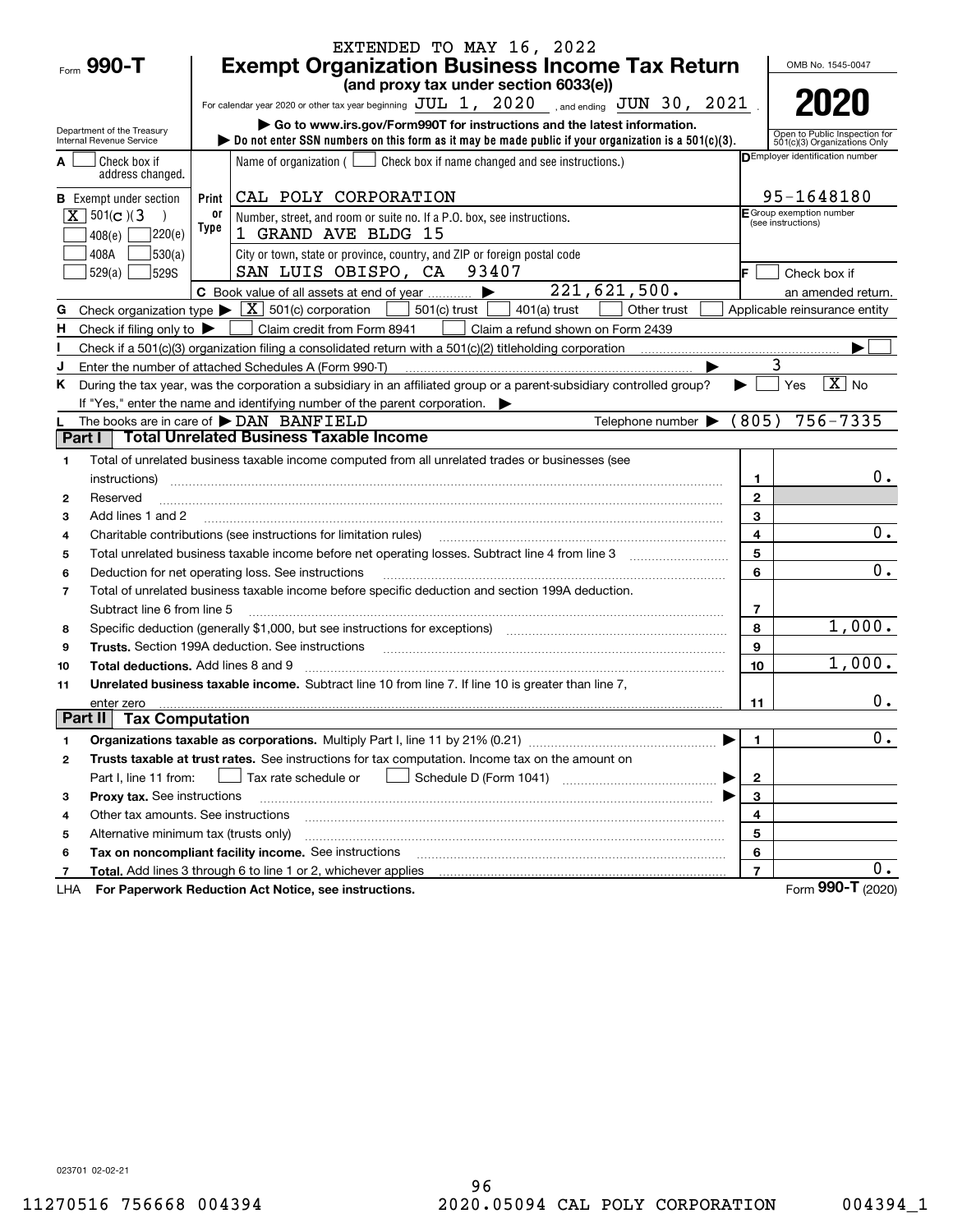|                   | Form 990-T (2020)                                                                                                                                                                                                              |              |  |     | Page 2           |  |  |  |
|-------------------|--------------------------------------------------------------------------------------------------------------------------------------------------------------------------------------------------------------------------------|--------------|--|-----|------------------|--|--|--|
| <b>Part III</b>   | <b>Tax and Payments</b>                                                                                                                                                                                                        |              |  |     |                  |  |  |  |
| 1a                | Foreign tax credit (corporations attach Form 1118; trusts attach Form 1116) [[[[[[[[[[[[[[[[[[[[[[[[<br>1a                                                                                                                     |              |  |     |                  |  |  |  |
| b                 | Other credits (see instructions)<br>1b                                                                                                                                                                                         |              |  |     |                  |  |  |  |
| c                 | General business credit. Attach Form 3800 (see instructions) maturing continuing and all planning and the dist<br>1c                                                                                                           |              |  |     |                  |  |  |  |
| d                 | 1 <sub>d</sub>                                                                                                                                                                                                                 |              |  |     |                  |  |  |  |
| e                 |                                                                                                                                                                                                                                | 1e           |  |     |                  |  |  |  |
| 2                 | Subtract line 1e from Part II, line 7                                                                                                                                                                                          | $\mathbf{2}$ |  |     | $0$ .            |  |  |  |
| 3                 | Form 8697<br>Form 8611<br>Form 8866<br>Form 4255<br>Other taxes. Check if from:<br>$\mathbf{1}$                                                                                                                                |              |  |     |                  |  |  |  |
|                   | Other (attach statement)                                                                                                                                                                                                       | 3            |  |     |                  |  |  |  |
| 4                 | Check if includes tax previously deferred under<br>Total tax. Add lines 2 and 3 (see instructions).                                                                                                                            |              |  |     |                  |  |  |  |
|                   | section 1294. Enter tax amount here                                                                                                                                                                                            | 4            |  |     | $\mathbf{0}$ .   |  |  |  |
| 5                 | 2020 net 965 tax liability paid from Form 965-A or Form 965-B, Part II, column (k), line 4                                                                                                                                     | 5            |  |     | $\overline{0}$ . |  |  |  |
| 6a                | Payments: A 2019 overpayment credited to 2020 [11] [11] maximum materials: A 2019 overpayment credited to 2020<br>6a                                                                                                           |              |  |     |                  |  |  |  |
| b                 | 2020 estimated tax payments. Check if section 643(g) election applies $\bullet$<br>6b                                                                                                                                          |              |  |     |                  |  |  |  |
| с                 | Tax deposited with Form 8868<br>6c                                                                                                                                                                                             |              |  |     |                  |  |  |  |
| d                 | Foreign organizations: Tax paid or withheld at source (see instructions) [<br>6d                                                                                                                                               |              |  |     |                  |  |  |  |
| e                 | 6e                                                                                                                                                                                                                             |              |  |     |                  |  |  |  |
| f                 | Credit for small employer health insurance premiums (attach Form 8941)<br>6f                                                                                                                                                   |              |  |     |                  |  |  |  |
| g                 | Other credits, adjustments, and payments:   Form 2439                                                                                                                                                                          |              |  |     |                  |  |  |  |
|                   | Other $\overline{\hspace{1cm}}$ Total $\blacktriangleright$ $\begin{array}{ c c c c }\hline \hspace{1.5cm}6g\end{array}$<br>Form 4136                                                                                          |              |  |     |                  |  |  |  |
| 7                 |                                                                                                                                                                                                                                | 7            |  |     |                  |  |  |  |
| 8                 | Estimated tax penalty (see instructions). Check if Form 2220 is attached                                                                                                                                                       | 8            |  |     |                  |  |  |  |
| 9                 | Tax due. If line 7 is smaller than the total of lines 4, 5, and 8, enter amount owed <b>Face and Conservers</b> 1.                                                                                                             | 9            |  |     |                  |  |  |  |
| 10                |                                                                                                                                                                                                                                | 10           |  |     |                  |  |  |  |
| 11                | Enter the amount of line 10 you want: Credited to 2021 estimated tax<br>Refunded >                                                                                                                                             | 11           |  |     |                  |  |  |  |
| <b>Part IV</b>    | Statements Regarding Certain Activities and Other Information (see instructions)                                                                                                                                               |              |  |     |                  |  |  |  |
| $\mathbf{1}$      | At any time during the 2020 calendar year, did the organization have an interest in or a signature or other authority                                                                                                          |              |  | Yes | No               |  |  |  |
|                   | over a financial account (bank, securities, or other) in a foreign country? If "Yes," the organization may have to file                                                                                                        |              |  |     |                  |  |  |  |
|                   | FinCEN Form 114, Report of Foreign Bank and Financial Accounts. If "Yes," enter the name of the foreign country                                                                                                                |              |  |     |                  |  |  |  |
|                   | here $\blacktriangleright$                                                                                                                                                                                                     |              |  |     | x                |  |  |  |
| 2                 | During the tax year, did the organization receive a distribution from, or was it the grantor of, or transferor to, a                                                                                                           |              |  |     |                  |  |  |  |
|                   |                                                                                                                                                                                                                                |              |  |     |                  |  |  |  |
|                   | If "Yes," see instructions for other forms the organization may have to file.                                                                                                                                                  |              |  |     |                  |  |  |  |
| 3                 | Enter the amount of tax-exempt interest received or accrued during the tax year match states and the summary states and states are the amount of tax-exempt interest received or accrued during the tax year matches and state |              |  |     |                  |  |  |  |
| 4a                | Did the organization change its method of accounting? (see instructions)                                                                                                                                                       |              |  |     |                  |  |  |  |
| b                 | If 4a is "Yes," has the organization described the change on Form 990, 990-EZ, 990-PF, or Form 1128? If "No,"                                                                                                                  |              |  |     |                  |  |  |  |
| explain in Part V |                                                                                                                                                                                                                                |              |  |     |                  |  |  |  |
| <b>Part V</b>     | <b>Supplemental Information</b>                                                                                                                                                                                                |              |  |     |                  |  |  |  |

Provide the explanation required by Part IV, line 4b. Also, provide any other additional information. See instructions.

| Sign            | Under penalties of perjury, I declare that I have examined this return, including accompanying schedules and statements, and to the best of my knowledge and belief, it is true,<br>correct, and complete. Declaration of preparer (other than taxpayer) is based on all information of which preparer has any knowledge. |                      |       |                       |                                                                       |                   |  |
|-----------------|---------------------------------------------------------------------------------------------------------------------------------------------------------------------------------------------------------------------------------------------------------------------------------------------------------------------------|----------------------|-------|-----------------------|-----------------------------------------------------------------------|-------------------|--|
| <b>Here</b>     |                                                                                                                                                                                                                                                                                                                           |                      | CEO   |                       | May the IRS discuss this return with<br>the preparer shown below (see |                   |  |
|                 | Signature of officer                                                                                                                                                                                                                                                                                                      | Date                 | Title |                       | $\overline{\mathbf{x}}$<br>instructions)?<br>Yes<br>No                |                   |  |
|                 | Print/Type preparer's name                                                                                                                                                                                                                                                                                                | Preparer's signature | Date  | Check                 | if                                                                    | PTIN              |  |
| Paid            |                                                                                                                                                                                                                                                                                                                           |                      |       | self-emploved         |                                                                       |                   |  |
| <b>Preparer</b> | BOVEE, CPA<br>MICAL W.                                                                                                                                                                                                                                                                                                    |                      |       |                       |                                                                       | P01023187         |  |
| <b>Use Only</b> | Firm's name GLENN                                                                                                                                                                                                                                                                                                         | INC.<br>BURDETTE,    |       |                       |                                                                       |                   |  |
|                 | <b>PALM</b><br>1150                                                                                                                                                                                                                                                                                                       | <b>STREET</b>        |       |                       |                                                                       |                   |  |
|                 | OBISPO, CA 93401<br>SAN LUIS<br>Firm's address $\blacktriangleright$                                                                                                                                                                                                                                                      | Phone no.            |       | $544 - 1441$<br>(805) |                                                                       |                   |  |
|                 |                                                                                                                                                                                                                                                                                                                           |                      |       |                       |                                                                       | Form 990-T (2020) |  |

023711 02-02-21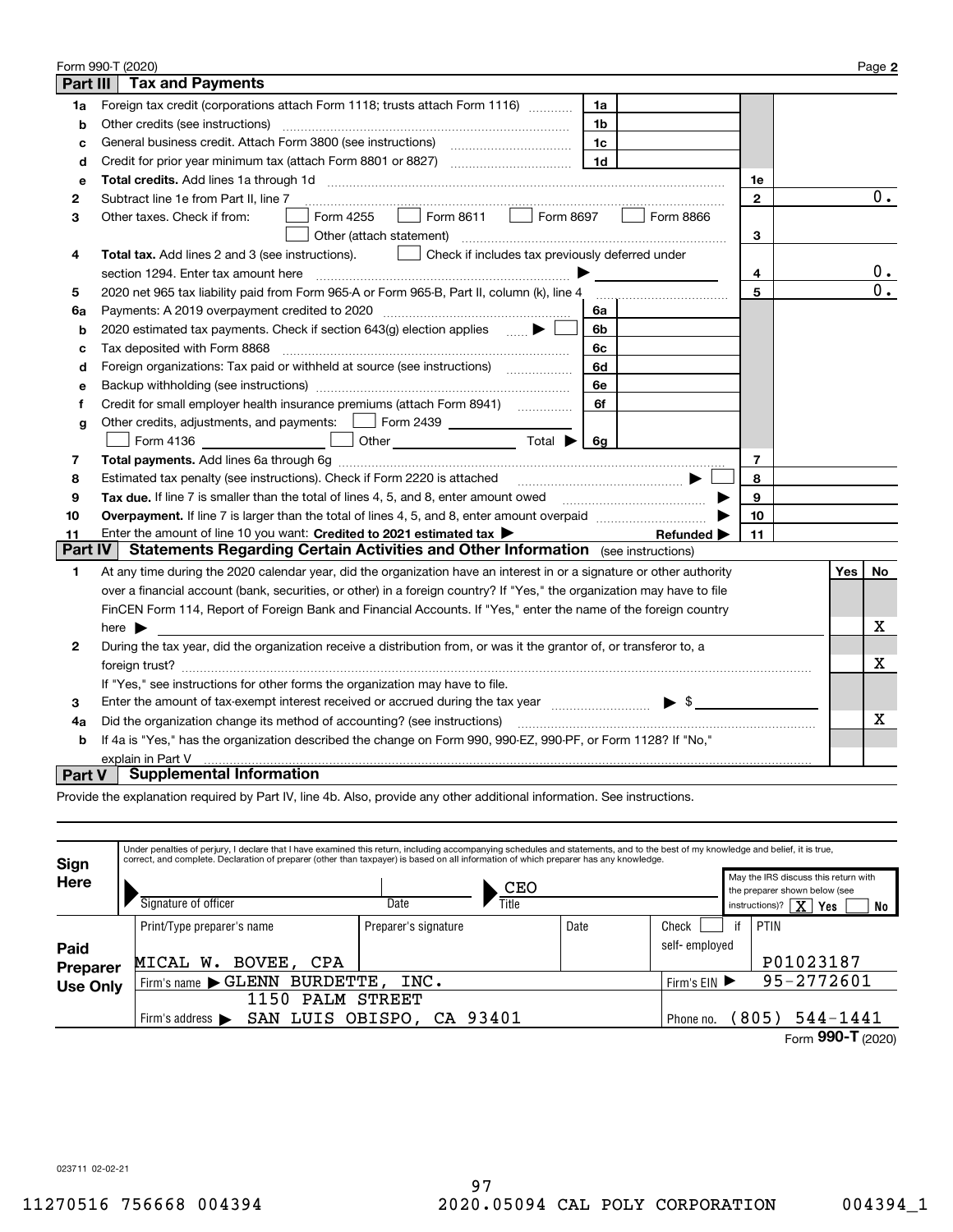| <b>From an Unrelated Trade or Business</b><br>2020<br>Go to www.irs.gov/Form990T for instructions and the latest information.<br>Department of the Treasury<br>Do not enter SSN numbers on this form as it may be made public if your organization is a 501(c)(3).<br>Internal Revenue Service<br>501(c)(3) Organizations Only<br><b>B</b> Employer identification number<br><b>A</b> Name of the organization<br>95-1648180<br>CAL POLY CORPORATION<br>3<br>531120<br>$\mathbf{I}$<br>C Unrelated business activity code (see instructions) $\blacktriangleright$<br><b>D</b> Sequence:<br>of<br>E Describe the unrelated trade or business DEBT FINANCED REAL PROPERTY RENTAL-TECH PARK<br><b>Unrelated Trade or Business Income</b><br>Part I<br>(A) Income<br>(B) Expenses<br>(C) Net<br><b>1a</b> Gross receipts or sales<br>b<br>1c<br>$\mathbf{2}$<br>2<br>$\mathbf{3}$<br>3<br>4a Capital gain net income (attach Sch D (Form 1041 or Form<br>4a<br><b>b</b> Net gain (loss) (Form 4797) (attach Form 4797) (see instructions)<br>4b<br>4c<br>c<br>Income (loss) from a partnership or an S corporation (attach<br>5<br>5<br>6<br>6<br>$\overline{320,656}.$<br>185,997.<br>$-134,659.$<br>$\overline{7}$<br>7<br>Interest, annuities, royalties, and rents from a controlled<br>8<br>8<br>Investment income of section 501(c)(7), (9), or (17)<br>9<br>9<br>10<br>10<br>11<br>11<br>12<br>Other income (see instructions; attach statement)<br>12<br>$185,997.$ 320,656. $-134,659.$<br>13<br>13<br>Part II Deductions Not Taken Elsewhere (See instructions for limitations on deductions) Deductions must be<br>directly connected with the unrelated business income<br>Compensation of officers, directors, and trustees (Part X) [11] [2010] [2010] [2010] [2010] [2010] [2010] [2010] [2010] [2010] [2010] [2010] [2010] [2010] [2010] [2010] [2010] [2010] [2010] [2010] [2010] [2010] [2010] [201<br>1<br>1.<br>$\mathbf{2}$<br>2<br>Salaries and wages with the continuum contract of the contract of the contract of the contract of the contract of the contract of the contract of the contract of the contract of the contract of the contract of the contract<br>3<br>Repairs and maintenance measurements are all and the series and maintenance measurements and maintenance measurements.<br>з<br>$\overline{\mathbf{4}}$<br>4<br>5<br>5<br>6<br>6<br>Taxes and licenses <b>communications</b> and international contract of the contract of the contract of the contract of the contract of the contract of the contract of the contract of the contract of the contract of the contract<br>$\overline{7}$<br>7<br>Depreciation (attach Form 4562) (see instructions) maturing contain the preciation (attach Form 4562)<br>8a<br>8<br>8b<br>9<br>9<br>10<br>10<br>11<br>11<br>12<br>12<br>13<br>13<br>Other deductions (attach statement) material contracts and a statement of the statement of the statement of the<br>14<br>14<br>15<br>15<br>Unrelated business income before net operating loss deduction. Subtract line 15 from Part I, line 13,<br>16<br>$-134,659.$<br>16<br>17<br>17<br>Unrelated business taxable income. Subtract line 17 from line 16 [19] [19] www.communicallyness.com | <b>SCHEDULE A</b><br><b>Unrelated Business Taxable Income</b><br>(Form 990-T) |  |  |  |  |  |  | OMB No. 1545-0047 |                               |
|----------------------------------------------------------------------------------------------------------------------------------------------------------------------------------------------------------------------------------------------------------------------------------------------------------------------------------------------------------------------------------------------------------------------------------------------------------------------------------------------------------------------------------------------------------------------------------------------------------------------------------------------------------------------------------------------------------------------------------------------------------------------------------------------------------------------------------------------------------------------------------------------------------------------------------------------------------------------------------------------------------------------------------------------------------------------------------------------------------------------------------------------------------------------------------------------------------------------------------------------------------------------------------------------------------------------------------------------------------------------------------------------------------------------------------------------------------------------------------------------------------------------------------------------------------------------------------------------------------------------------------------------------------------------------------------------------------------------------------------------------------------------------------------------------------------------------------------------------------------------------------------------------------------------------------------------------------------------------------------------------------------------------------------------------------------------------------------------------------------------------------------------------------------------------------------------------------------------------------------------------------------------------------------------------------------------------------------------------------------------------------------------------------------------------------------------------------------------------------------------------------------------------------------------------------------------------------------------------------------------------------------------------------------------------------------------------------------------------------------------------------------------------------------------------------------------------------------------------------------------------------------------------------------------------------------------------------------------------------------------------------------------------------------------------------------------------------------------------------------------------------------------------------------------------------------------------------------------------------|-------------------------------------------------------------------------------|--|--|--|--|--|--|-------------------|-------------------------------|
|                                                                                                                                                                                                                                                                                                                                                                                                                                                                                                                                                                                                                                                                                                                                                                                                                                                                                                                                                                                                                                                                                                                                                                                                                                                                                                                                                                                                                                                                                                                                                                                                                                                                                                                                                                                                                                                                                                                                                                                                                                                                                                                                                                                                                                                                                                                                                                                                                                                                                                                                                                                                                                                                                                                                                                                                                                                                                                                                                                                                                                                                                                                                                                                                                                  |                                                                               |  |  |  |  |  |  |                   |                               |
|                                                                                                                                                                                                                                                                                                                                                                                                                                                                                                                                                                                                                                                                                                                                                                                                                                                                                                                                                                                                                                                                                                                                                                                                                                                                                                                                                                                                                                                                                                                                                                                                                                                                                                                                                                                                                                                                                                                                                                                                                                                                                                                                                                                                                                                                                                                                                                                                                                                                                                                                                                                                                                                                                                                                                                                                                                                                                                                                                                                                                                                                                                                                                                                                                                  |                                                                               |  |  |  |  |  |  |                   | Open to Public Inspection for |
|                                                                                                                                                                                                                                                                                                                                                                                                                                                                                                                                                                                                                                                                                                                                                                                                                                                                                                                                                                                                                                                                                                                                                                                                                                                                                                                                                                                                                                                                                                                                                                                                                                                                                                                                                                                                                                                                                                                                                                                                                                                                                                                                                                                                                                                                                                                                                                                                                                                                                                                                                                                                                                                                                                                                                                                                                                                                                                                                                                                                                                                                                                                                                                                                                                  |                                                                               |  |  |  |  |  |  |                   |                               |
|                                                                                                                                                                                                                                                                                                                                                                                                                                                                                                                                                                                                                                                                                                                                                                                                                                                                                                                                                                                                                                                                                                                                                                                                                                                                                                                                                                                                                                                                                                                                                                                                                                                                                                                                                                                                                                                                                                                                                                                                                                                                                                                                                                                                                                                                                                                                                                                                                                                                                                                                                                                                                                                                                                                                                                                                                                                                                                                                                                                                                                                                                                                                                                                                                                  |                                                                               |  |  |  |  |  |  |                   |                               |
|                                                                                                                                                                                                                                                                                                                                                                                                                                                                                                                                                                                                                                                                                                                                                                                                                                                                                                                                                                                                                                                                                                                                                                                                                                                                                                                                                                                                                                                                                                                                                                                                                                                                                                                                                                                                                                                                                                                                                                                                                                                                                                                                                                                                                                                                                                                                                                                                                                                                                                                                                                                                                                                                                                                                                                                                                                                                                                                                                                                                                                                                                                                                                                                                                                  |                                                                               |  |  |  |  |  |  |                   |                               |
|                                                                                                                                                                                                                                                                                                                                                                                                                                                                                                                                                                                                                                                                                                                                                                                                                                                                                                                                                                                                                                                                                                                                                                                                                                                                                                                                                                                                                                                                                                                                                                                                                                                                                                                                                                                                                                                                                                                                                                                                                                                                                                                                                                                                                                                                                                                                                                                                                                                                                                                                                                                                                                                                                                                                                                                                                                                                                                                                                                                                                                                                                                                                                                                                                                  |                                                                               |  |  |  |  |  |  |                   |                               |
|                                                                                                                                                                                                                                                                                                                                                                                                                                                                                                                                                                                                                                                                                                                                                                                                                                                                                                                                                                                                                                                                                                                                                                                                                                                                                                                                                                                                                                                                                                                                                                                                                                                                                                                                                                                                                                                                                                                                                                                                                                                                                                                                                                                                                                                                                                                                                                                                                                                                                                                                                                                                                                                                                                                                                                                                                                                                                                                                                                                                                                                                                                                                                                                                                                  |                                                                               |  |  |  |  |  |  |                   |                               |
|                                                                                                                                                                                                                                                                                                                                                                                                                                                                                                                                                                                                                                                                                                                                                                                                                                                                                                                                                                                                                                                                                                                                                                                                                                                                                                                                                                                                                                                                                                                                                                                                                                                                                                                                                                                                                                                                                                                                                                                                                                                                                                                                                                                                                                                                                                                                                                                                                                                                                                                                                                                                                                                                                                                                                                                                                                                                                                                                                                                                                                                                                                                                                                                                                                  |                                                                               |  |  |  |  |  |  |                   |                               |
|                                                                                                                                                                                                                                                                                                                                                                                                                                                                                                                                                                                                                                                                                                                                                                                                                                                                                                                                                                                                                                                                                                                                                                                                                                                                                                                                                                                                                                                                                                                                                                                                                                                                                                                                                                                                                                                                                                                                                                                                                                                                                                                                                                                                                                                                                                                                                                                                                                                                                                                                                                                                                                                                                                                                                                                                                                                                                                                                                                                                                                                                                                                                                                                                                                  |                                                                               |  |  |  |  |  |  |                   |                               |
|                                                                                                                                                                                                                                                                                                                                                                                                                                                                                                                                                                                                                                                                                                                                                                                                                                                                                                                                                                                                                                                                                                                                                                                                                                                                                                                                                                                                                                                                                                                                                                                                                                                                                                                                                                                                                                                                                                                                                                                                                                                                                                                                                                                                                                                                                                                                                                                                                                                                                                                                                                                                                                                                                                                                                                                                                                                                                                                                                                                                                                                                                                                                                                                                                                  |                                                                               |  |  |  |  |  |  |                   |                               |
|                                                                                                                                                                                                                                                                                                                                                                                                                                                                                                                                                                                                                                                                                                                                                                                                                                                                                                                                                                                                                                                                                                                                                                                                                                                                                                                                                                                                                                                                                                                                                                                                                                                                                                                                                                                                                                                                                                                                                                                                                                                                                                                                                                                                                                                                                                                                                                                                                                                                                                                                                                                                                                                                                                                                                                                                                                                                                                                                                                                                                                                                                                                                                                                                                                  |                                                                               |  |  |  |  |  |  |                   |                               |
|                                                                                                                                                                                                                                                                                                                                                                                                                                                                                                                                                                                                                                                                                                                                                                                                                                                                                                                                                                                                                                                                                                                                                                                                                                                                                                                                                                                                                                                                                                                                                                                                                                                                                                                                                                                                                                                                                                                                                                                                                                                                                                                                                                                                                                                                                                                                                                                                                                                                                                                                                                                                                                                                                                                                                                                                                                                                                                                                                                                                                                                                                                                                                                                                                                  |                                                                               |  |  |  |  |  |  |                   |                               |
|                                                                                                                                                                                                                                                                                                                                                                                                                                                                                                                                                                                                                                                                                                                                                                                                                                                                                                                                                                                                                                                                                                                                                                                                                                                                                                                                                                                                                                                                                                                                                                                                                                                                                                                                                                                                                                                                                                                                                                                                                                                                                                                                                                                                                                                                                                                                                                                                                                                                                                                                                                                                                                                                                                                                                                                                                                                                                                                                                                                                                                                                                                                                                                                                                                  |                                                                               |  |  |  |  |  |  |                   |                               |
|                                                                                                                                                                                                                                                                                                                                                                                                                                                                                                                                                                                                                                                                                                                                                                                                                                                                                                                                                                                                                                                                                                                                                                                                                                                                                                                                                                                                                                                                                                                                                                                                                                                                                                                                                                                                                                                                                                                                                                                                                                                                                                                                                                                                                                                                                                                                                                                                                                                                                                                                                                                                                                                                                                                                                                                                                                                                                                                                                                                                                                                                                                                                                                                                                                  |                                                                               |  |  |  |  |  |  |                   |                               |
|                                                                                                                                                                                                                                                                                                                                                                                                                                                                                                                                                                                                                                                                                                                                                                                                                                                                                                                                                                                                                                                                                                                                                                                                                                                                                                                                                                                                                                                                                                                                                                                                                                                                                                                                                                                                                                                                                                                                                                                                                                                                                                                                                                                                                                                                                                                                                                                                                                                                                                                                                                                                                                                                                                                                                                                                                                                                                                                                                                                                                                                                                                                                                                                                                                  |                                                                               |  |  |  |  |  |  |                   |                               |
|                                                                                                                                                                                                                                                                                                                                                                                                                                                                                                                                                                                                                                                                                                                                                                                                                                                                                                                                                                                                                                                                                                                                                                                                                                                                                                                                                                                                                                                                                                                                                                                                                                                                                                                                                                                                                                                                                                                                                                                                                                                                                                                                                                                                                                                                                                                                                                                                                                                                                                                                                                                                                                                                                                                                                                                                                                                                                                                                                                                                                                                                                                                                                                                                                                  |                                                                               |  |  |  |  |  |  |                   |                               |
|                                                                                                                                                                                                                                                                                                                                                                                                                                                                                                                                                                                                                                                                                                                                                                                                                                                                                                                                                                                                                                                                                                                                                                                                                                                                                                                                                                                                                                                                                                                                                                                                                                                                                                                                                                                                                                                                                                                                                                                                                                                                                                                                                                                                                                                                                                                                                                                                                                                                                                                                                                                                                                                                                                                                                                                                                                                                                                                                                                                                                                                                                                                                                                                                                                  |                                                                               |  |  |  |  |  |  |                   |                               |
|                                                                                                                                                                                                                                                                                                                                                                                                                                                                                                                                                                                                                                                                                                                                                                                                                                                                                                                                                                                                                                                                                                                                                                                                                                                                                                                                                                                                                                                                                                                                                                                                                                                                                                                                                                                                                                                                                                                                                                                                                                                                                                                                                                                                                                                                                                                                                                                                                                                                                                                                                                                                                                                                                                                                                                                                                                                                                                                                                                                                                                                                                                                                                                                                                                  |                                                                               |  |  |  |  |  |  |                   |                               |
|                                                                                                                                                                                                                                                                                                                                                                                                                                                                                                                                                                                                                                                                                                                                                                                                                                                                                                                                                                                                                                                                                                                                                                                                                                                                                                                                                                                                                                                                                                                                                                                                                                                                                                                                                                                                                                                                                                                                                                                                                                                                                                                                                                                                                                                                                                                                                                                                                                                                                                                                                                                                                                                                                                                                                                                                                                                                                                                                                                                                                                                                                                                                                                                                                                  |                                                                               |  |  |  |  |  |  |                   |                               |
|                                                                                                                                                                                                                                                                                                                                                                                                                                                                                                                                                                                                                                                                                                                                                                                                                                                                                                                                                                                                                                                                                                                                                                                                                                                                                                                                                                                                                                                                                                                                                                                                                                                                                                                                                                                                                                                                                                                                                                                                                                                                                                                                                                                                                                                                                                                                                                                                                                                                                                                                                                                                                                                                                                                                                                                                                                                                                                                                                                                                                                                                                                                                                                                                                                  |                                                                               |  |  |  |  |  |  |                   |                               |
|                                                                                                                                                                                                                                                                                                                                                                                                                                                                                                                                                                                                                                                                                                                                                                                                                                                                                                                                                                                                                                                                                                                                                                                                                                                                                                                                                                                                                                                                                                                                                                                                                                                                                                                                                                                                                                                                                                                                                                                                                                                                                                                                                                                                                                                                                                                                                                                                                                                                                                                                                                                                                                                                                                                                                                                                                                                                                                                                                                                                                                                                                                                                                                                                                                  |                                                                               |  |  |  |  |  |  |                   |                               |
|                                                                                                                                                                                                                                                                                                                                                                                                                                                                                                                                                                                                                                                                                                                                                                                                                                                                                                                                                                                                                                                                                                                                                                                                                                                                                                                                                                                                                                                                                                                                                                                                                                                                                                                                                                                                                                                                                                                                                                                                                                                                                                                                                                                                                                                                                                                                                                                                                                                                                                                                                                                                                                                                                                                                                                                                                                                                                                                                                                                                                                                                                                                                                                                                                                  |                                                                               |  |  |  |  |  |  |                   |                               |
|                                                                                                                                                                                                                                                                                                                                                                                                                                                                                                                                                                                                                                                                                                                                                                                                                                                                                                                                                                                                                                                                                                                                                                                                                                                                                                                                                                                                                                                                                                                                                                                                                                                                                                                                                                                                                                                                                                                                                                                                                                                                                                                                                                                                                                                                                                                                                                                                                                                                                                                                                                                                                                                                                                                                                                                                                                                                                                                                                                                                                                                                                                                                                                                                                                  |                                                                               |  |  |  |  |  |  |                   |                               |
|                                                                                                                                                                                                                                                                                                                                                                                                                                                                                                                                                                                                                                                                                                                                                                                                                                                                                                                                                                                                                                                                                                                                                                                                                                                                                                                                                                                                                                                                                                                                                                                                                                                                                                                                                                                                                                                                                                                                                                                                                                                                                                                                                                                                                                                                                                                                                                                                                                                                                                                                                                                                                                                                                                                                                                                                                                                                                                                                                                                                                                                                                                                                                                                                                                  |                                                                               |  |  |  |  |  |  |                   |                               |
|                                                                                                                                                                                                                                                                                                                                                                                                                                                                                                                                                                                                                                                                                                                                                                                                                                                                                                                                                                                                                                                                                                                                                                                                                                                                                                                                                                                                                                                                                                                                                                                                                                                                                                                                                                                                                                                                                                                                                                                                                                                                                                                                                                                                                                                                                                                                                                                                                                                                                                                                                                                                                                                                                                                                                                                                                                                                                                                                                                                                                                                                                                                                                                                                                                  |                                                                               |  |  |  |  |  |  |                   |                               |
|                                                                                                                                                                                                                                                                                                                                                                                                                                                                                                                                                                                                                                                                                                                                                                                                                                                                                                                                                                                                                                                                                                                                                                                                                                                                                                                                                                                                                                                                                                                                                                                                                                                                                                                                                                                                                                                                                                                                                                                                                                                                                                                                                                                                                                                                                                                                                                                                                                                                                                                                                                                                                                                                                                                                                                                                                                                                                                                                                                                                                                                                                                                                                                                                                                  |                                                                               |  |  |  |  |  |  |                   |                               |
|                                                                                                                                                                                                                                                                                                                                                                                                                                                                                                                                                                                                                                                                                                                                                                                                                                                                                                                                                                                                                                                                                                                                                                                                                                                                                                                                                                                                                                                                                                                                                                                                                                                                                                                                                                                                                                                                                                                                                                                                                                                                                                                                                                                                                                                                                                                                                                                                                                                                                                                                                                                                                                                                                                                                                                                                                                                                                                                                                                                                                                                                                                                                                                                                                                  |                                                                               |  |  |  |  |  |  |                   |                               |
|                                                                                                                                                                                                                                                                                                                                                                                                                                                                                                                                                                                                                                                                                                                                                                                                                                                                                                                                                                                                                                                                                                                                                                                                                                                                                                                                                                                                                                                                                                                                                                                                                                                                                                                                                                                                                                                                                                                                                                                                                                                                                                                                                                                                                                                                                                                                                                                                                                                                                                                                                                                                                                                                                                                                                                                                                                                                                                                                                                                                                                                                                                                                                                                                                                  |                                                                               |  |  |  |  |  |  |                   |                               |
|                                                                                                                                                                                                                                                                                                                                                                                                                                                                                                                                                                                                                                                                                                                                                                                                                                                                                                                                                                                                                                                                                                                                                                                                                                                                                                                                                                                                                                                                                                                                                                                                                                                                                                                                                                                                                                                                                                                                                                                                                                                                                                                                                                                                                                                                                                                                                                                                                                                                                                                                                                                                                                                                                                                                                                                                                                                                                                                                                                                                                                                                                                                                                                                                                                  |                                                                               |  |  |  |  |  |  |                   |                               |
|                                                                                                                                                                                                                                                                                                                                                                                                                                                                                                                                                                                                                                                                                                                                                                                                                                                                                                                                                                                                                                                                                                                                                                                                                                                                                                                                                                                                                                                                                                                                                                                                                                                                                                                                                                                                                                                                                                                                                                                                                                                                                                                                                                                                                                                                                                                                                                                                                                                                                                                                                                                                                                                                                                                                                                                                                                                                                                                                                                                                                                                                                                                                                                                                                                  |                                                                               |  |  |  |  |  |  |                   |                               |
|                                                                                                                                                                                                                                                                                                                                                                                                                                                                                                                                                                                                                                                                                                                                                                                                                                                                                                                                                                                                                                                                                                                                                                                                                                                                                                                                                                                                                                                                                                                                                                                                                                                                                                                                                                                                                                                                                                                                                                                                                                                                                                                                                                                                                                                                                                                                                                                                                                                                                                                                                                                                                                                                                                                                                                                                                                                                                                                                                                                                                                                                                                                                                                                                                                  |                                                                               |  |  |  |  |  |  |                   |                               |
|                                                                                                                                                                                                                                                                                                                                                                                                                                                                                                                                                                                                                                                                                                                                                                                                                                                                                                                                                                                                                                                                                                                                                                                                                                                                                                                                                                                                                                                                                                                                                                                                                                                                                                                                                                                                                                                                                                                                                                                                                                                                                                                                                                                                                                                                                                                                                                                                                                                                                                                                                                                                                                                                                                                                                                                                                                                                                                                                                                                                                                                                                                                                                                                                                                  |                                                                               |  |  |  |  |  |  |                   |                               |
|                                                                                                                                                                                                                                                                                                                                                                                                                                                                                                                                                                                                                                                                                                                                                                                                                                                                                                                                                                                                                                                                                                                                                                                                                                                                                                                                                                                                                                                                                                                                                                                                                                                                                                                                                                                                                                                                                                                                                                                                                                                                                                                                                                                                                                                                                                                                                                                                                                                                                                                                                                                                                                                                                                                                                                                                                                                                                                                                                                                                                                                                                                                                                                                                                                  |                                                                               |  |  |  |  |  |  |                   |                               |
|                                                                                                                                                                                                                                                                                                                                                                                                                                                                                                                                                                                                                                                                                                                                                                                                                                                                                                                                                                                                                                                                                                                                                                                                                                                                                                                                                                                                                                                                                                                                                                                                                                                                                                                                                                                                                                                                                                                                                                                                                                                                                                                                                                                                                                                                                                                                                                                                                                                                                                                                                                                                                                                                                                                                                                                                                                                                                                                                                                                                                                                                                                                                                                                                                                  |                                                                               |  |  |  |  |  |  |                   |                               |
|                                                                                                                                                                                                                                                                                                                                                                                                                                                                                                                                                                                                                                                                                                                                                                                                                                                                                                                                                                                                                                                                                                                                                                                                                                                                                                                                                                                                                                                                                                                                                                                                                                                                                                                                                                                                                                                                                                                                                                                                                                                                                                                                                                                                                                                                                                                                                                                                                                                                                                                                                                                                                                                                                                                                                                                                                                                                                                                                                                                                                                                                                                                                                                                                                                  |                                                                               |  |  |  |  |  |  |                   |                               |
|                                                                                                                                                                                                                                                                                                                                                                                                                                                                                                                                                                                                                                                                                                                                                                                                                                                                                                                                                                                                                                                                                                                                                                                                                                                                                                                                                                                                                                                                                                                                                                                                                                                                                                                                                                                                                                                                                                                                                                                                                                                                                                                                                                                                                                                                                                                                                                                                                                                                                                                                                                                                                                                                                                                                                                                                                                                                                                                                                                                                                                                                                                                                                                                                                                  |                                                                               |  |  |  |  |  |  |                   |                               |
|                                                                                                                                                                                                                                                                                                                                                                                                                                                                                                                                                                                                                                                                                                                                                                                                                                                                                                                                                                                                                                                                                                                                                                                                                                                                                                                                                                                                                                                                                                                                                                                                                                                                                                                                                                                                                                                                                                                                                                                                                                                                                                                                                                                                                                                                                                                                                                                                                                                                                                                                                                                                                                                                                                                                                                                                                                                                                                                                                                                                                                                                                                                                                                                                                                  |                                                                               |  |  |  |  |  |  |                   |                               |
|                                                                                                                                                                                                                                                                                                                                                                                                                                                                                                                                                                                                                                                                                                                                                                                                                                                                                                                                                                                                                                                                                                                                                                                                                                                                                                                                                                                                                                                                                                                                                                                                                                                                                                                                                                                                                                                                                                                                                                                                                                                                                                                                                                                                                                                                                                                                                                                                                                                                                                                                                                                                                                                                                                                                                                                                                                                                                                                                                                                                                                                                                                                                                                                                                                  |                                                                               |  |  |  |  |  |  |                   |                               |
|                                                                                                                                                                                                                                                                                                                                                                                                                                                                                                                                                                                                                                                                                                                                                                                                                                                                                                                                                                                                                                                                                                                                                                                                                                                                                                                                                                                                                                                                                                                                                                                                                                                                                                                                                                                                                                                                                                                                                                                                                                                                                                                                                                                                                                                                                                                                                                                                                                                                                                                                                                                                                                                                                                                                                                                                                                                                                                                                                                                                                                                                                                                                                                                                                                  |                                                                               |  |  |  |  |  |  |                   |                               |
|                                                                                                                                                                                                                                                                                                                                                                                                                                                                                                                                                                                                                                                                                                                                                                                                                                                                                                                                                                                                                                                                                                                                                                                                                                                                                                                                                                                                                                                                                                                                                                                                                                                                                                                                                                                                                                                                                                                                                                                                                                                                                                                                                                                                                                                                                                                                                                                                                                                                                                                                                                                                                                                                                                                                                                                                                                                                                                                                                                                                                                                                                                                                                                                                                                  |                                                                               |  |  |  |  |  |  |                   |                               |
|                                                                                                                                                                                                                                                                                                                                                                                                                                                                                                                                                                                                                                                                                                                                                                                                                                                                                                                                                                                                                                                                                                                                                                                                                                                                                                                                                                                                                                                                                                                                                                                                                                                                                                                                                                                                                                                                                                                                                                                                                                                                                                                                                                                                                                                                                                                                                                                                                                                                                                                                                                                                                                                                                                                                                                                                                                                                                                                                                                                                                                                                                                                                                                                                                                  |                                                                               |  |  |  |  |  |  |                   |                               |
|                                                                                                                                                                                                                                                                                                                                                                                                                                                                                                                                                                                                                                                                                                                                                                                                                                                                                                                                                                                                                                                                                                                                                                                                                                                                                                                                                                                                                                                                                                                                                                                                                                                                                                                                                                                                                                                                                                                                                                                                                                                                                                                                                                                                                                                                                                                                                                                                                                                                                                                                                                                                                                                                                                                                                                                                                                                                                                                                                                                                                                                                                                                                                                                                                                  |                                                                               |  |  |  |  |  |  |                   |                               |
|                                                                                                                                                                                                                                                                                                                                                                                                                                                                                                                                                                                                                                                                                                                                                                                                                                                                                                                                                                                                                                                                                                                                                                                                                                                                                                                                                                                                                                                                                                                                                                                                                                                                                                                                                                                                                                                                                                                                                                                                                                                                                                                                                                                                                                                                                                                                                                                                                                                                                                                                                                                                                                                                                                                                                                                                                                                                                                                                                                                                                                                                                                                                                                                                                                  |                                                                               |  |  |  |  |  |  |                   | $\overline{0}$ .              |
|                                                                                                                                                                                                                                                                                                                                                                                                                                                                                                                                                                                                                                                                                                                                                                                                                                                                                                                                                                                                                                                                                                                                                                                                                                                                                                                                                                                                                                                                                                                                                                                                                                                                                                                                                                                                                                                                                                                                                                                                                                                                                                                                                                                                                                                                                                                                                                                                                                                                                                                                                                                                                                                                                                                                                                                                                                                                                                                                                                                                                                                                                                                                                                                                                                  |                                                                               |  |  |  |  |  |  |                   |                               |
|                                                                                                                                                                                                                                                                                                                                                                                                                                                                                                                                                                                                                                                                                                                                                                                                                                                                                                                                                                                                                                                                                                                                                                                                                                                                                                                                                                                                                                                                                                                                                                                                                                                                                                                                                                                                                                                                                                                                                                                                                                                                                                                                                                                                                                                                                                                                                                                                                                                                                                                                                                                                                                                                                                                                                                                                                                                                                                                                                                                                                                                                                                                                                                                                                                  |                                                                               |  |  |  |  |  |  |                   |                               |
|                                                                                                                                                                                                                                                                                                                                                                                                                                                                                                                                                                                                                                                                                                                                                                                                                                                                                                                                                                                                                                                                                                                                                                                                                                                                                                                                                                                                                                                                                                                                                                                                                                                                                                                                                                                                                                                                                                                                                                                                                                                                                                                                                                                                                                                                                                                                                                                                                                                                                                                                                                                                                                                                                                                                                                                                                                                                                                                                                                                                                                                                                                                                                                                                                                  |                                                                               |  |  |  |  |  |  |                   | 0.                            |
|                                                                                                                                                                                                                                                                                                                                                                                                                                                                                                                                                                                                                                                                                                                                                                                                                                                                                                                                                                                                                                                                                                                                                                                                                                                                                                                                                                                                                                                                                                                                                                                                                                                                                                                                                                                                                                                                                                                                                                                                                                                                                                                                                                                                                                                                                                                                                                                                                                                                                                                                                                                                                                                                                                                                                                                                                                                                                                                                                                                                                                                                                                                                                                                                                                  | 18                                                                            |  |  |  |  |  |  | 18                | $-134,659.$                   |
| For Paperwork Reduction Act Notice, see instructions.<br>Schedule A (Form 990-T) 2020<br>LHA                                                                                                                                                                                                                                                                                                                                                                                                                                                                                                                                                                                                                                                                                                                                                                                                                                                                                                                                                                                                                                                                                                                                                                                                                                                                                                                                                                                                                                                                                                                                                                                                                                                                                                                                                                                                                                                                                                                                                                                                                                                                                                                                                                                                                                                                                                                                                                                                                                                                                                                                                                                                                                                                                                                                                                                                                                                                                                                                                                                                                                                                                                                                     |                                                                               |  |  |  |  |  |  |                   |                               |

023741 12-23-20

1 ENTITY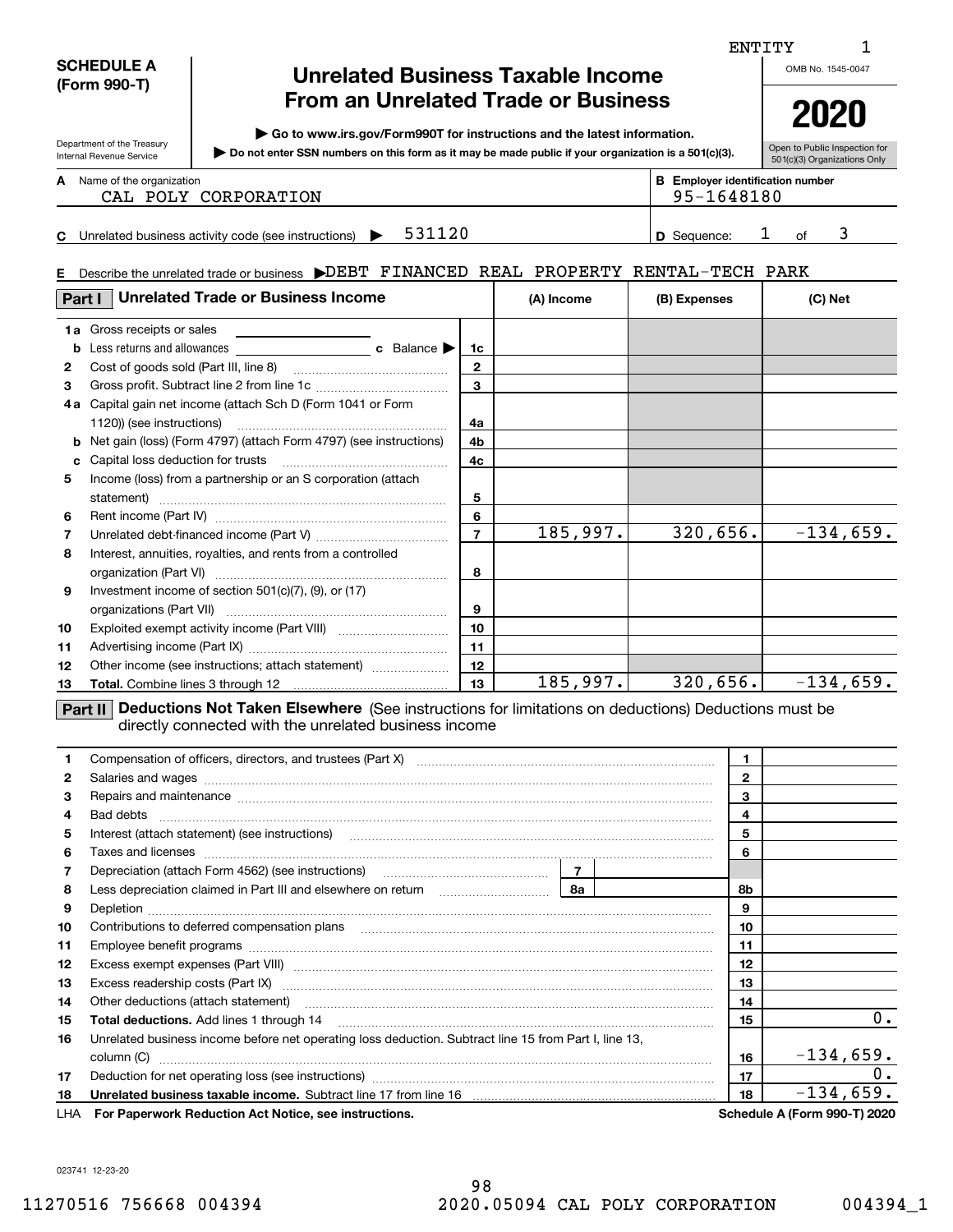|         | <b>Cost of Goods Sold</b>                                                                                                                                                                                                                      | Enter method of inventory valuation | ▶ |                     |                    |
|---------|------------------------------------------------------------------------------------------------------------------------------------------------------------------------------------------------------------------------------------------------|-------------------------------------|---|---------------------|--------------------|
|         | Inventory at beginning of year entertainment contains and the state of year and the state of year and the state of year and the state of the state of the state of the state of the state of the state of the state of the sta                 |                                     |   | $\mathbf{1}$        |                    |
|         |                                                                                                                                                                                                                                                |                                     |   | $\overline{2}$<br>3 |                    |
|         | $Cost of labor  \label{thm:main}$<br>Additional section 263A costs (attach statement) material content content and according terms and according te                                                                                            |                                     |   | 4                   |                    |
|         |                                                                                                                                                                                                                                                |                                     |   | 5                   |                    |
|         | Total. Add lines 1 through 5 [11] manuscription and the contract of the contract of the contract of the contract of the contract of the contract of the contract of the contract of the contract of the contract of the contra                 |                                     |   | 6                   |                    |
|         | Inventory at end of year                                                                                                                                                                                                                       |                                     |   | $\overline{7}$      |                    |
|         | Cost of goods sold. Subtract line 7 from line 6. Enter here and in Part I, line 2                                                                                                                                                              |                                     |   | 8                   |                    |
| Part IV | Do the rules of section 263A (with respect to property produced or acquired for resale) apply to the organization?                                                                                                                             |                                     |   | .                   | Yes  <br><b>No</b> |
|         | Rent Income (From Real Property and Personal Property Leased with Real Property)<br>Description of property (property street address, city, state, ZIP code). Check if a dual-use (see instructions)                                           |                                     |   |                     |                    |
| A       |                                                                                                                                                                                                                                                |                                     |   |                     |                    |
| B       |                                                                                                                                                                                                                                                |                                     |   |                     |                    |
| C       |                                                                                                                                                                                                                                                |                                     |   |                     |                    |
| D       |                                                                                                                                                                                                                                                |                                     |   |                     |                    |
|         |                                                                                                                                                                                                                                                | A                                   | в | C                   | D                  |
|         | Rent received or accrued                                                                                                                                                                                                                       |                                     |   |                     |                    |
|         | From personal property (if the percentage of                                                                                                                                                                                                   |                                     |   |                     |                    |
|         | rent for personal property is more than 10%                                                                                                                                                                                                    |                                     |   |                     |                    |
|         | From real and personal property (if the                                                                                                                                                                                                        |                                     |   |                     |                    |
|         | percentage of rent for personal property exceeds                                                                                                                                                                                               |                                     |   |                     |                    |
|         | 50% or if the rent is based on profit or income)                                                                                                                                                                                               |                                     |   |                     |                    |
|         | Total rents received or accrued by property.                                                                                                                                                                                                   |                                     |   |                     |                    |
|         | Add lines 2a and 2b, columns A through D                                                                                                                                                                                                       |                                     |   |                     |                    |
|         | in lines 2(a) and 2(b) (attach statement)                                                                                                                                                                                                      |                                     |   |                     |                    |
| A<br>В  | <b>Unrelated Debt-Financed Income</b> (see instructions)<br>Description of debt-financed property (street address, city, state, ZIP code). Check if a dual-use (see instructions)<br>DEBT FINANCED REAL PR 1 GRAND AVENUE, SAN LUIS OBISPO, CA |                                     |   |                     |                    |
| C       |                                                                                                                                                                                                                                                |                                     |   |                     |                    |
| D       |                                                                                                                                                                                                                                                | A                                   | В | C                   | D                  |
| Part V  | Gross income from or allocable to debt-financed                                                                                                                                                                                                |                                     |   |                     |                    |
|         |                                                                                                                                                                                                                                                | 367,729.                            |   |                     |                    |
|         | Deductions directly connected with or allocable                                                                                                                                                                                                |                                     |   |                     |                    |
|         | to debt-financed property                                                                                                                                                                                                                      |                                     |   |                     |                    |
|         | Straight line depreciation (attach statement) STMT 3                                                                                                                                                                                           | 326,000.                            |   |                     | 0.<br>93405        |
|         | $STMT_4$<br>Other deductions (attach statement)                                                                                                                                                                                                | 307,959.                            |   |                     |                    |
|         | Total deductions (add lines 3a and 3b,                                                                                                                                                                                                         | 633,959.                            |   |                     |                    |
|         | Amount of average acquisition debt on or allocable                                                                                                                                                                                             |                                     |   |                     |                    |
|         | to debt-financed property (attach statement) STMT                                                                                                                                                                                              | 1,968,333.                          |   |                     |                    |
|         | Average adjusted basis of or allocable to debt-                                                                                                                                                                                                |                                     |   |                     |                    |
|         | financed property (attach statement) $STMT$ $B$                                                                                                                                                                                                | 3,891,780.                          |   |                     |                    |
|         |                                                                                                                                                                                                                                                | 50.58%                              | % | %                   |                    |
|         | Gross income reportable. Multiply line 2 by line 6                                                                                                                                                                                             | 185,997.                            |   |                     |                    |
|         |                                                                                                                                                                                                                                                |                                     |   |                     | 185,997.           |
|         | Allocable deductions. Multiply line 3c by line 6<br>Total allocable deductions. Add line 9, columns A through D. Enter here and on Part I, line 7, column (B)                                                                                  | 320,656.                            |   |                     | 320, 656.          |

023721 12-23-20

99 11270516 756668 004394 2020.05094 CAL POLY CORPORATION 004394\_1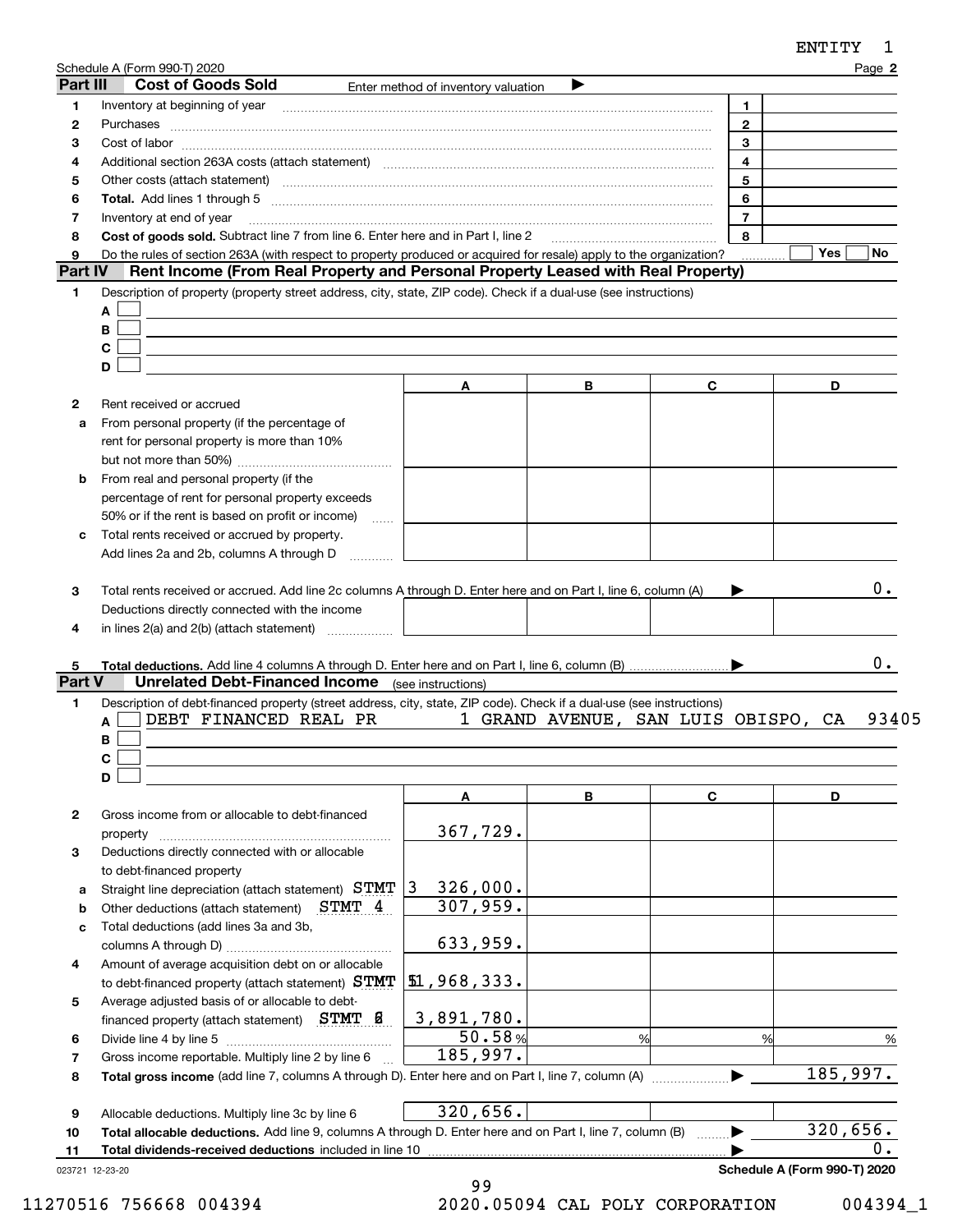|                  |                                                                                                                                                                                                                                                     |                          |                                                                        |  |                                                                                |    |                                                                                                                                          |  |                                     |                | <b>FIATTI</b>                                                                             |
|------------------|-----------------------------------------------------------------------------------------------------------------------------------------------------------------------------------------------------------------------------------------------------|--------------------------|------------------------------------------------------------------------|--|--------------------------------------------------------------------------------|----|------------------------------------------------------------------------------------------------------------------------------------------|--|-------------------------------------|----------------|-------------------------------------------------------------------------------------------|
|                  | Schedule A (Form 990-T) 2020<br>Part VI Interest, Annuities, Royalties, and Rents from Controlled Organizations                                                                                                                                     |                          |                                                                        |  |                                                                                |    |                                                                                                                                          |  | (see instructions)                  |                | Page 3                                                                                    |
|                  |                                                                                                                                                                                                                                                     |                          |                                                                        |  | <b>Exempt Controlled Organizations</b>                                         |    |                                                                                                                                          |  |                                     |                |                                                                                           |
|                  | 1. Name of controlled<br>organization                                                                                                                                                                                                               |                          | 2. Employer<br>identification<br>number                                |  | 3. Net unrelated<br>income (loss)<br>(see instructions)                        |    | 4. Total of specified<br>5. Part of column 4<br>that is included in the<br>payments made<br>controlling organiza-<br>tion's gross income |  |                                     |                | 6. Deductions directly<br>connected with<br>income in column 5                            |
| (1)              |                                                                                                                                                                                                                                                     |                          |                                                                        |  |                                                                                |    |                                                                                                                                          |  |                                     |                |                                                                                           |
| (2)              |                                                                                                                                                                                                                                                     |                          |                                                                        |  |                                                                                |    |                                                                                                                                          |  |                                     |                |                                                                                           |
| (3)              |                                                                                                                                                                                                                                                     |                          |                                                                        |  |                                                                                |    |                                                                                                                                          |  |                                     |                |                                                                                           |
| $\overline{(4)}$ |                                                                                                                                                                                                                                                     |                          |                                                                        |  |                                                                                |    |                                                                                                                                          |  |                                     |                |                                                                                           |
|                  |                                                                                                                                                                                                                                                     |                          |                                                                        |  | Nonexempt Controlled Organizations                                             |    |                                                                                                                                          |  |                                     |                |                                                                                           |
|                  | 7. Taxable Income                                                                                                                                                                                                                                   |                          | 8. Net unrelated<br>income (loss)<br>(see instructions)                |  | 9. Total of specified<br>payments made                                         |    | <b>10.</b> Part of column 9<br>that is included in the<br>controlling organization's<br>gross income                                     |  |                                     |                | 11. Deductions directly<br>connected with<br>income in column 10                          |
| (1)              |                                                                                                                                                                                                                                                     |                          |                                                                        |  |                                                                                |    |                                                                                                                                          |  |                                     |                |                                                                                           |
| (2)              |                                                                                                                                                                                                                                                     |                          |                                                                        |  |                                                                                |    |                                                                                                                                          |  |                                     |                |                                                                                           |
| (3)              |                                                                                                                                                                                                                                                     |                          |                                                                        |  |                                                                                |    |                                                                                                                                          |  |                                     |                |                                                                                           |
| (4)              |                                                                                                                                                                                                                                                     |                          |                                                                        |  |                                                                                |    |                                                                                                                                          |  |                                     |                |                                                                                           |
| Totals           |                                                                                                                                                                                                                                                     |                          |                                                                        |  |                                                                                |    | Enter here and on Part I,<br>line 8, column (A)                                                                                          |  | 0.                                  |                | Enter here and on Part I.<br>line $8$ , column $(B)$<br>$0$ .                             |
| <b>Part VII</b>  |                                                                                                                                                                                                                                                     |                          | Investment Income of a Section 501(c)(7), (9), or (17) Organization    |  |                                                                                |    |                                                                                                                                          |  | (see instructions)                  |                |                                                                                           |
|                  |                                                                                                                                                                                                                                                     | 1. Description of income |                                                                        |  | 2. Amount of<br>income                                                         |    | 3. Deductions<br>directly connected<br>(attach statement)                                                                                |  | 4. Set-asides<br>(attach statement) |                | 5. Total deductions<br>and set-asides<br>(add cols 3 and 4)                               |
| (1)              |                                                                                                                                                                                                                                                     |                          |                                                                        |  |                                                                                |    |                                                                                                                                          |  |                                     |                |                                                                                           |
| (2)              |                                                                                                                                                                                                                                                     |                          |                                                                        |  |                                                                                |    |                                                                                                                                          |  |                                     |                |                                                                                           |
| $\frac{1}{(3)}$  |                                                                                                                                                                                                                                                     |                          |                                                                        |  |                                                                                |    |                                                                                                                                          |  |                                     |                |                                                                                           |
| (4)              |                                                                                                                                                                                                                                                     |                          |                                                                        |  |                                                                                |    |                                                                                                                                          |  |                                     |                |                                                                                           |
| <b>Totals</b>    |                                                                                                                                                                                                                                                     |                          |                                                                        |  | Add amounts in<br>column 2. Enter<br>here and on Part I.<br>line 9, column (A) | О. |                                                                                                                                          |  |                                     |                | Add amounts in<br>column 5. Enter<br>here and on Part I.<br>line $9$ , column $(B)$<br>0. |
| <b>Part VIII</b> |                                                                                                                                                                                                                                                     |                          | <b>Exploited Exempt Activity Income, Other Than Advertising Income</b> |  |                                                                                |    |                                                                                                                                          |  | (see instructions)                  |                |                                                                                           |
| 1                | Description of exploited activity:                                                                                                                                                                                                                  |                          |                                                                        |  |                                                                                |    |                                                                                                                                          |  |                                     |                |                                                                                           |
| 2                | Gross unrelated business income from trade or business. Enter here and on Part I, line 10, column (A)                                                                                                                                               |                          |                                                                        |  |                                                                                |    |                                                                                                                                          |  |                                     | $\mathbf{2}$   |                                                                                           |
| з                | Expenses directly connected with production of unrelated business income. Enter here and on Part I,                                                                                                                                                 |                          |                                                                        |  |                                                                                |    |                                                                                                                                          |  |                                     |                |                                                                                           |
|                  | line 10, column (B)                                                                                                                                                                                                                                 |                          |                                                                        |  |                                                                                |    |                                                                                                                                          |  |                                     | 3              |                                                                                           |
| 4                | Net income (loss) from unrelated trade or business. Subtract line 3 from line 2. If a gain, complete                                                                                                                                                |                          |                                                                        |  |                                                                                |    |                                                                                                                                          |  |                                     |                |                                                                                           |
|                  | lines 5 through 7                                                                                                                                                                                                                                   |                          |                                                                        |  |                                                                                |    |                                                                                                                                          |  |                                     | 4              |                                                                                           |
| 5                | Gross income from activity that is not unrelated business income [11] [11] content material contents income from activity that is not unrelated business income [11] [11] $\alpha$ [12] $\alpha$ [12] $\alpha$ [12] $\alpha$ [12] $\alpha$ [12] $\$ |                          |                                                                        |  |                                                                                |    |                                                                                                                                          |  |                                     | 5              |                                                                                           |
| 6                | Expenses attributable to income entered on line 5 [111] [12] manufacture attributable to income entered on line 5                                                                                                                                   |                          |                                                                        |  |                                                                                |    |                                                                                                                                          |  |                                     | 6              |                                                                                           |
| 7                | Excess exempt expenses. Subtract line 5 from line 6, but do not enter more than the amount on line                                                                                                                                                  |                          |                                                                        |  |                                                                                |    |                                                                                                                                          |  |                                     |                |                                                                                           |
|                  |                                                                                                                                                                                                                                                     |                          |                                                                        |  |                                                                                |    |                                                                                                                                          |  |                                     | $\overline{7}$ |                                                                                           |

**Schedule A (Form 990-T) 2020**

023731 12-23-20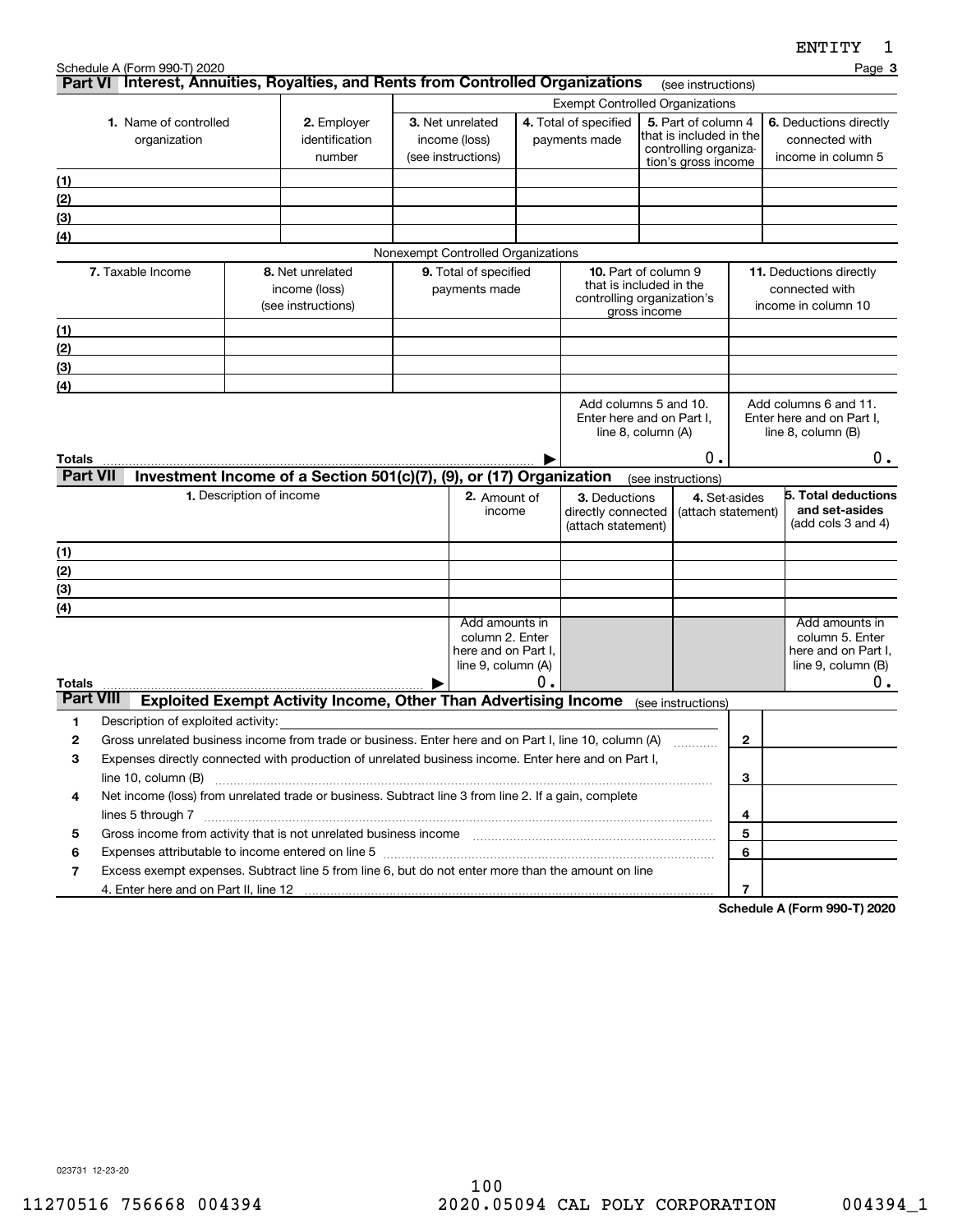| Part IX                                 | Schedule A (Form 990-T) 2020<br><b>Advertising Income</b>                                                                                                                                                                                                                                                                                                                                                                                                                                                                                                        |                    |   |                                                 | Page 4                                                   |
|-----------------------------------------|------------------------------------------------------------------------------------------------------------------------------------------------------------------------------------------------------------------------------------------------------------------------------------------------------------------------------------------------------------------------------------------------------------------------------------------------------------------------------------------------------------------------------------------------------------------|--------------------|---|-------------------------------------------------|----------------------------------------------------------|
| 1                                       | Name(s) of periodical(s). Check box if reporting two or more periodicals on a consolidated basis.<br>A<br>B<br>С<br>D                                                                                                                                                                                                                                                                                                                                                                                                                                            |                    |   |                                                 |                                                          |
|                                         | Enter amounts for each periodical listed above in the corresponding column.                                                                                                                                                                                                                                                                                                                                                                                                                                                                                      |                    |   |                                                 |                                                          |
|                                         |                                                                                                                                                                                                                                                                                                                                                                                                                                                                                                                                                                  | A                  | В | C                                               | D                                                        |
| 2                                       | Gross advertising income                                                                                                                                                                                                                                                                                                                                                                                                                                                                                                                                         |                    |   |                                                 |                                                          |
|                                         |                                                                                                                                                                                                                                                                                                                                                                                                                                                                                                                                                                  |                    |   |                                                 | 0.                                                       |
| a                                       |                                                                                                                                                                                                                                                                                                                                                                                                                                                                                                                                                                  |                    |   |                                                 |                                                          |
| 3                                       |                                                                                                                                                                                                                                                                                                                                                                                                                                                                                                                                                                  |                    |   |                                                 |                                                          |
| a                                       | Add columns A through D. Enter here and on Part I, line 11, column (B)                                                                                                                                                                                                                                                                                                                                                                                                                                                                                           |                    |   |                                                 | $\overline{0}$ .                                         |
| 4<br>5<br>6<br>$\overline{7}$<br>8<br>a | Advertising gain (loss). Subtract line 3 from line<br>2. For any column in line 4 showing a gain,<br>complete lines 5 through 8. For any column in<br>line 4 showing a loss or zero, do not complete<br>lines 5 through 7, and enter zero on line 8<br>Excess readership costs. If line 6 is less than<br>line 5, subtract line 6 from line 5. If line 5 is less<br>Excess readership costs allowed as a<br>deduction. For each column showing a gain on<br>Add line 8, columns A through D. Enter the greater of the line 8a, columns total or zero here and on |                    |   |                                                 |                                                          |
|                                         | Part II, line 13                                                                                                                                                                                                                                                                                                                                                                                                                                                                                                                                                 |                    |   |                                                 | 0.                                                       |
| Part X                                  | Compensation of Officers, Directors, and Trustees (see instructions)<br>1. Name                                                                                                                                                                                                                                                                                                                                                                                                                                                                                  | 2. Title           |   | 3. Percentage<br>of time devoted<br>to business | 4. Compensation<br>attributable to<br>unrelated business |
| (1)                                     |                                                                                                                                                                                                                                                                                                                                                                                                                                                                                                                                                                  |                    |   | %                                               |                                                          |
| (2)                                     |                                                                                                                                                                                                                                                                                                                                                                                                                                                                                                                                                                  |                    |   | %                                               |                                                          |
| (3)                                     |                                                                                                                                                                                                                                                                                                                                                                                                                                                                                                                                                                  |                    |   | %                                               |                                                          |
| (4)                                     |                                                                                                                                                                                                                                                                                                                                                                                                                                                                                                                                                                  |                    |   | %                                               |                                                          |
| <b>Part XI</b>                          | Total. Enter here and on Part II, line 1<br><b>Supplemental Information</b>                                                                                                                                                                                                                                                                                                                                                                                                                                                                                      | (see instructions) |   |                                                 | 0.                                                       |
|                                         |                                                                                                                                                                                                                                                                                                                                                                                                                                                                                                                                                                  |                    |   |                                                 |                                                          |

023732 12-23-20

**Schedule A (Form 990-T) 2020**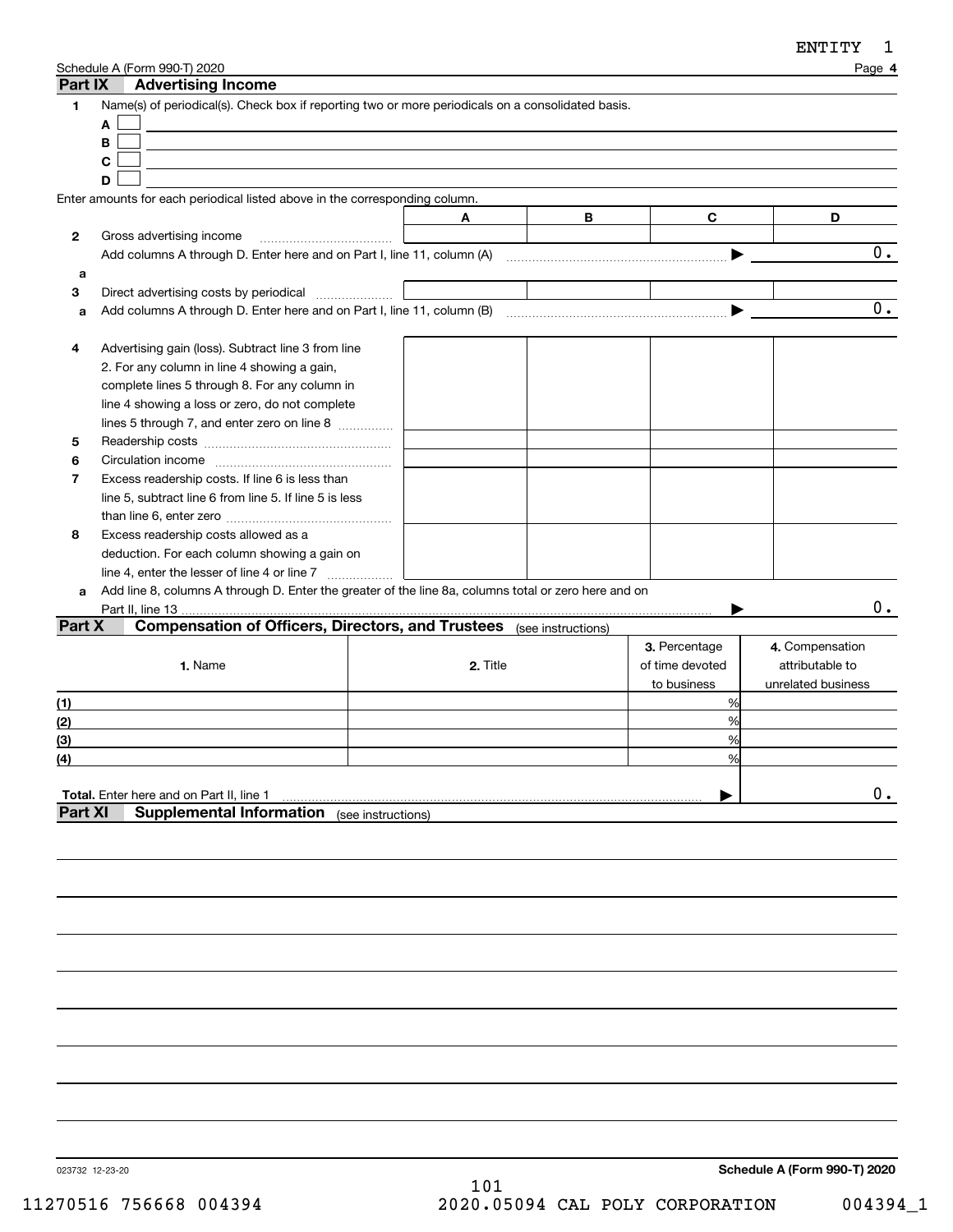## FORM 990-T (A) PART V - UNRELATED DEBT-FINANCED INCOME STATEMENT 1 AVERAGE ACQUISITION DEBT

| DESCRIPTION OF DEBT-FINANCED PROPERTY                                                                                                                                                                                                                                                                              | ACTIVITY<br><b>NUMBER</b> | AMOUNT OF<br>OUTSTANDING                                                                                                                                             |
|--------------------------------------------------------------------------------------------------------------------------------------------------------------------------------------------------------------------------------------------------------------------------------------------------------------------|---------------------------|----------------------------------------------------------------------------------------------------------------------------------------------------------------------|
| DEBT FINANCED REAL PROPERTY RENTAL-TECH PARK                                                                                                                                                                                                                                                                       | 1                         | DEBT                                                                                                                                                                 |
| BEGINNING FIRST MONTH<br>BEGINNING SECOND MONTH<br>BEGINNING THIRD MONTH<br>BEGINNING FOURTH MONTH<br>BEGINNING FIFTH MONTH<br>BEGINNING SIXTH MONTH<br>BEGINNING SEVENTH MONTH<br>BEGINNING EIGHTH MONTH<br>BEGINNING NINTH MONTH<br>BEGINNING TENTH MONTH<br>BEGINNING ELEVENTH MONTH<br>BEGINNING TWELFTH MONTH |                           | 2,025,000.<br>2,025,000.<br>2,025,000.<br>2,025,000.<br>1,940,000.<br>1,940,000.<br>1,940,000.<br>1,940,000.<br>1,940,000.<br>1,940,000.<br>1,940,000.<br>1,940,000. |
| TOTAL OF ALL MONTHS<br>NUMBER OF MONTHS IN YEAR                                                                                                                                                                                                                                                                    |                           | 23,620,000.<br>12                                                                                                                                                    |
| AVERAGE AQUISITION DEBT                                                                                                                                                                                                                                                                                            |                           | 1,968,333.                                                                                                                                                           |

}}}}}}}}}}}}}}}}}}}}} }}}}}}}}}}

~~~~~~~~~~~~~~~~~~~~~~~~~~~~~~~~~~~~~~~~~~~~~~~~~~~~~~~~~~~~~~~~~~~~~~~~~~~~~~

TOTALS TO FORM 990-T, SCHEDULE A, PART V, LINE 4

| 990-ፓ<br>FORM<br>$\Delta'$ | ٦7<br>PART | UNRELATED DEBT-FINANCED | TNCOME | STATEMENT |
|----------------------------|------------|-------------------------|--------|-----------|
|                            | AVERAGE    | ADJUSTED BASIS          |        |           |

| DESCRIPTION OF DEBT-FINANCED PROPERTY                                                                       | ACTIVITY<br><b>NUMBER</b> |                          |
|-------------------------------------------------------------------------------------------------------------|---------------------------|--------------------------|
| DEBT FINANCED REAL PROPERTY RENTAL-TECH PARK                                                                |                           | AMOUNT                   |
| AVERAGE ADJUSTED BASIS OF PROPERTY FIRST DAY OF YEAR<br>AVERAGE ADJUSTED BASIS OF PROPERTY LAST DAY OF YEAR |                           | 4,054,780.<br>3,891,780. |
| AVERAGE ADJUSTED BASIS OF PROPERTY FOR THE YEAR                                                             |                           | 3,973,280.               |
|                                                                                                             |                           |                          |

TOTAL TO FORM 990-T, SCHEDULE A, PART V, LINE 5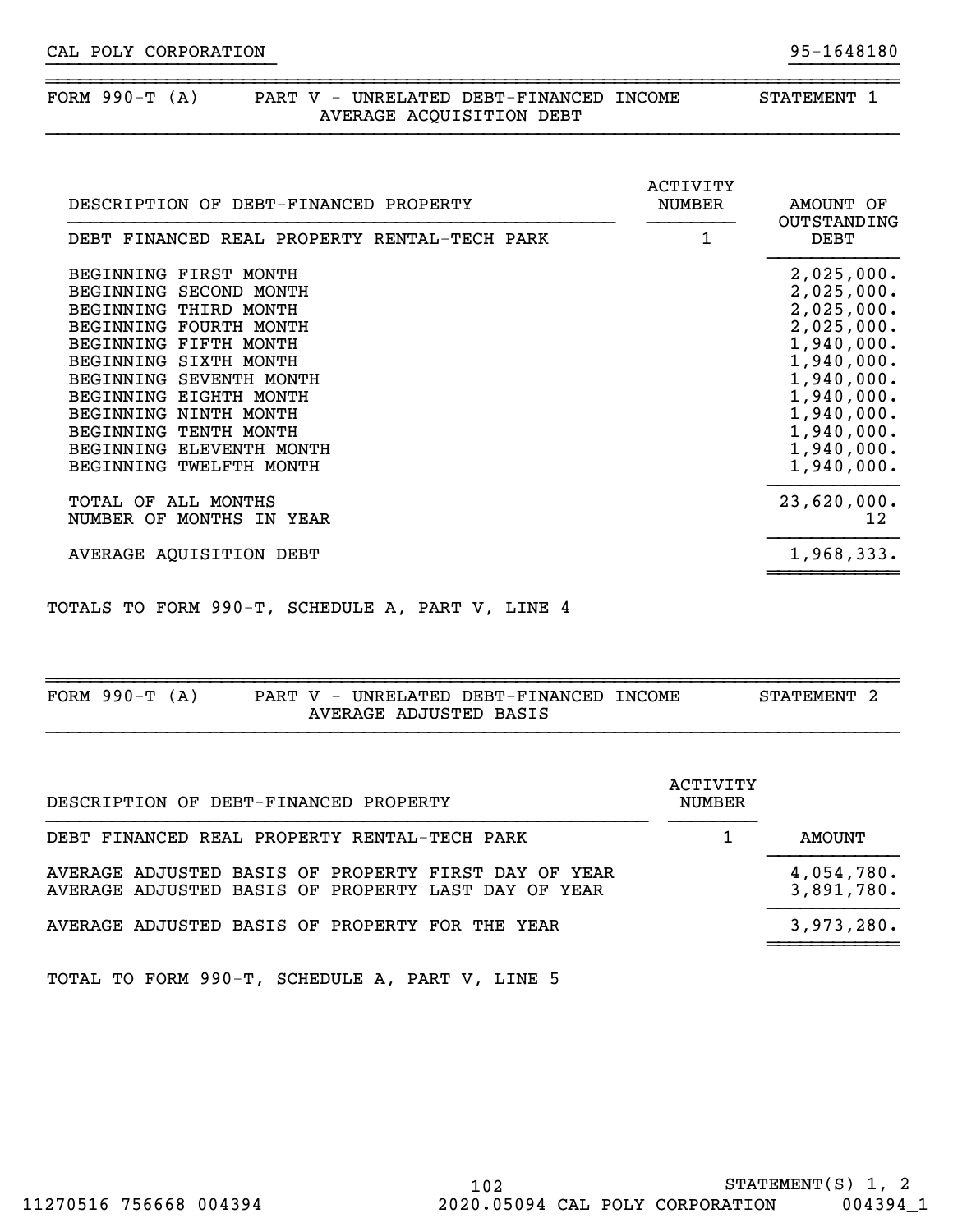| FORM $990-T (A)$<br>PART V - DEPRECIATION DEDUCTION                                       |                                  |                             | STATEMENT 3         |
|-------------------------------------------------------------------------------------------|----------------------------------|-----------------------------|---------------------|
| DESCRIPTION                                                                               | <b>ACTIVITY</b><br><b>NUMBER</b> | <b>AMOUNT</b>               | TOTAL               |
| DEPRECIATION<br>- SUBTOTAL -                                                              | 1                                | 326,000.                    | 326,000.            |
| TOTAL OF FORM 990-T, SCHEDULE A, PART V, LINE $3(A)$                                      |                                  |                             | 326,000.            |
| FORM $990-T (A)$<br>PART V - OTHER DEDUCTIONS                                             |                                  |                             | STATEMENT 4         |
| DESCRIPTION                                                                               | <b>ACTIVITY</b><br><b>NUMBER</b> | <b>AMOUNT</b>               | TOTAL               |
| <b>INTEREST</b><br>OTHER OPERATING EXPENSES<br>SUBTOTAL -<br>$-$                          | 1                                | 87,428.<br>220,531.         | 307,959.            |
| TOTAL OF FORM 990-T, SCHEDULE A, PART V, LINE 3(B)                                        |                                  |                             | 307,959.            |
|                                                                                           |                                  |                             |                     |
| FORM $990-T (A)$<br>AVERAGE ACQUISITION DEBT ON OR<br>ALLOCABLE TO DEBT-FINANCED PROPERTY | <b>ACTIVITY</b>                  |                             | STATEMENT 5         |
| DESCRIPTION<br>ACQUISITION DEBT<br>SUBTOTAL -                                             | <b>NUMBER</b><br>1               | <b>AMOUNT</b><br>1,968,333. | TOTAL<br>1,968,333. |
| DEBT FINANCED REAL PROPERTY RENTAL-TECH<br><b>PARK</b><br>- SUBTOTAL -                    | 1                                | 1,968,333.                  | 1,968,333.          |
| TOTAL OF FORM 990-T, SCHEDULE A, PART V, LINE 4                                           |                                  |                             | 3,936,666.          |
| FORM $990-T (A)$<br>AVERAGE ADJUSTED BASIS OF OR<br>ALLOCABLE TO DEBT-FINANCED PROPERTY   |                                  |                             | STATEMENT 6         |
| DESCRIPTION                                                                               | ACTIVITY<br><b>NUMBER</b>        | <b>AMOUNT</b>               | TOTAL               |
| <b>BASIS</b><br>- SUBTOTAL -                                                              | $\mathbf{1}$                     | 3,891,780.                  | 3,891,780.          |

}}}}}}}}}}}}}}}}}}}}} }}}}}}}}}}

103 STATEMENT(S) 3, 4, 5, 6 11270516 756668 004394 2020.05094 CAL POLY CORPORATION 004394\_1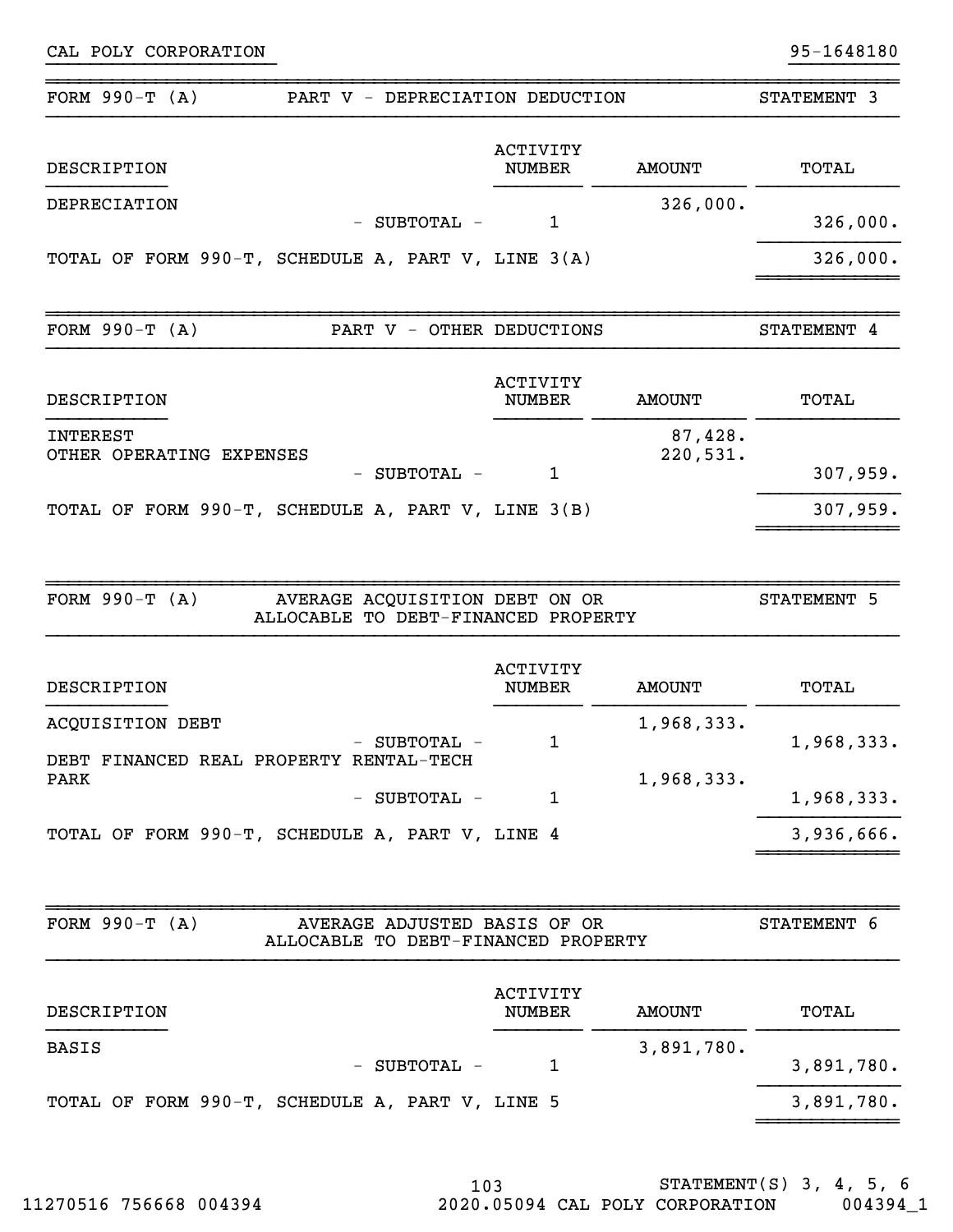# **Unrelated Business Taxable Income From an Unrelated Trade or Business**

**| Go to www.irs.gov/Form990T for instructions and the latest information.**

**Do not enter SSN numbers on this form as it may be made public if your organization is a 501(c)(3). |** 

Open to Public Inspection for 501(c)(3) Organizations Only

**2020**

Name of the organization **mumber and the organization number contracts the organization number BEEnployer identification number A**

Department of the Treasury Internal Revenue Service

**SCHEDULE A (Form 990-T)**

**E**

|  | CAL POLY CORPORATION | 95-1648180 |
|--|----------------------|------------|
|  |                      |            |

**C4**53220 **1 D** Sequence: 2 of 3 Unrelated business activity code (see instructions)  $\blacktriangleright$  453220 **D** Sequence: 2 of

### Describe the unrelated trade or business  $\blacktriangleright$  CONTRACTED RETAIL SALES OTHER THAN FOR CONVEN

| Part I | <b>Unrelated Trade or Business Income</b>                                  |                | (A) Income | (B) Expenses | (C) Net  |
|--------|----------------------------------------------------------------------------|----------------|------------|--------------|----------|
| b      |                                                                            | 1c             | 49,768.    |              |          |
| 2      |                                                                            | $\mathbf{2}$   | 35,989.    |              |          |
| 3      |                                                                            | $\mathbf{a}$   | 13,779.    |              | 13,779.  |
| 4a.    | Capital gain net income (attach Sch D (Form 1041 or Form                   |                |            |              |          |
|        |                                                                            | 4a             |            |              |          |
|        | <b>b</b> Net gain (loss) (Form 4797) (attach Form 4797) (see instructions) | 4b             |            |              |          |
| c      |                                                                            | 4 <sub>c</sub> |            |              |          |
| 5.     | Income (loss) from a partnership or an S corporation (attach               |                |            |              |          |
|        |                                                                            | 5              |            |              |          |
| 6      |                                                                            | 6              |            |              |          |
| 7      |                                                                            | $\overline{7}$ |            |              |          |
| 8      | Interest, annuities, royalties, and rents from a controlled                |                |            |              |          |
|        |                                                                            | 8              |            |              |          |
| 9      | Investment income of section 501(c)(7), (9), or (17)                       |                |            |              |          |
|        |                                                                            | 9              |            |              |          |
| 10     |                                                                            | 10             |            |              |          |
| 11     |                                                                            | 11             |            |              |          |
| 12     | Other income (see instructions; attach statement) STMT /                   | 12             | 190,662.   |              | 190,662. |
| 13     |                                                                            | 13             | 204,441.   |              | 204,441  |

**Part II** Deductions Not Taken Elsewhere (See instructions for limitations on deductions) Deductions must be directly connected with the unrelated business income

| 1. |                                                                                                                | 1  |         |              |                                     |
|----|----------------------------------------------------------------------------------------------------------------|----|---------|--------------|-------------------------------------|
| 2  |                                                                                                                |    |         | $\mathbf{2}$ | 40, 291.                            |
| 3  | Repairs and maintenance material content and maintenance material content and maintenance material content and |    |         | 3            |                                     |
| 4  |                                                                                                                |    |         | 4            |                                     |
| 5  | Interest (attach statement) (see instructions)                                                                 |    |         | 5            |                                     |
| 6  |                                                                                                                |    |         | 6            | 2,774.                              |
| 7  |                                                                                                                |    | 17,902. |              |                                     |
| 8  | Less depreciation claimed in Part III and elsewhere on return [1, 1, 1, 1, 1, 1, 1, 1, 1, 1, 1, 1, 1           | 8а |         | 8b           | 17,902.                             |
| 9  |                                                                                                                |    |         | 9            |                                     |
| 10 | Contributions to deferred compensation plans                                                                   |    |         | 10           |                                     |
| 11 |                                                                                                                |    |         | 11           | 22,733.                             |
| 12 |                                                                                                                |    |         | 12           |                                     |
| 13 | Excess readership costs (Part IX) [11] [2000] [2000] [2010] [3000] [3000] [3000] [3000] [3000] [3000] [3000] [ |    |         | 13           |                                     |
| 14 | Other deductions (attach statement) manufactured manufactured SEE STATEMENT 8                                  |    |         | 14           | 168, 653.                           |
| 15 | <b>Total deductions.</b> Add lines 1 through 14                                                                |    |         | 15           | 252, 353.                           |
| 16 | Unrelated business income before net operating loss deduction. Subtract line 15 from Part I, line 13,          |    |         |              |                                     |
|    | column (C)                                                                                                     |    |         | 16           | $-47,912.$                          |
| 17 |                                                                                                                |    |         | 17           | 0.                                  |
| 18 |                                                                                                                |    |         | 18           | $-47,912.$                          |
|    | LHA For Paperwork Reduction Act Notice, see instructions.                                                      |    |         |              | <b>Schedule A (Form 990-T) 2020</b> |

023741 12-23-20

ENTITY

OMB No. 1545-0047

2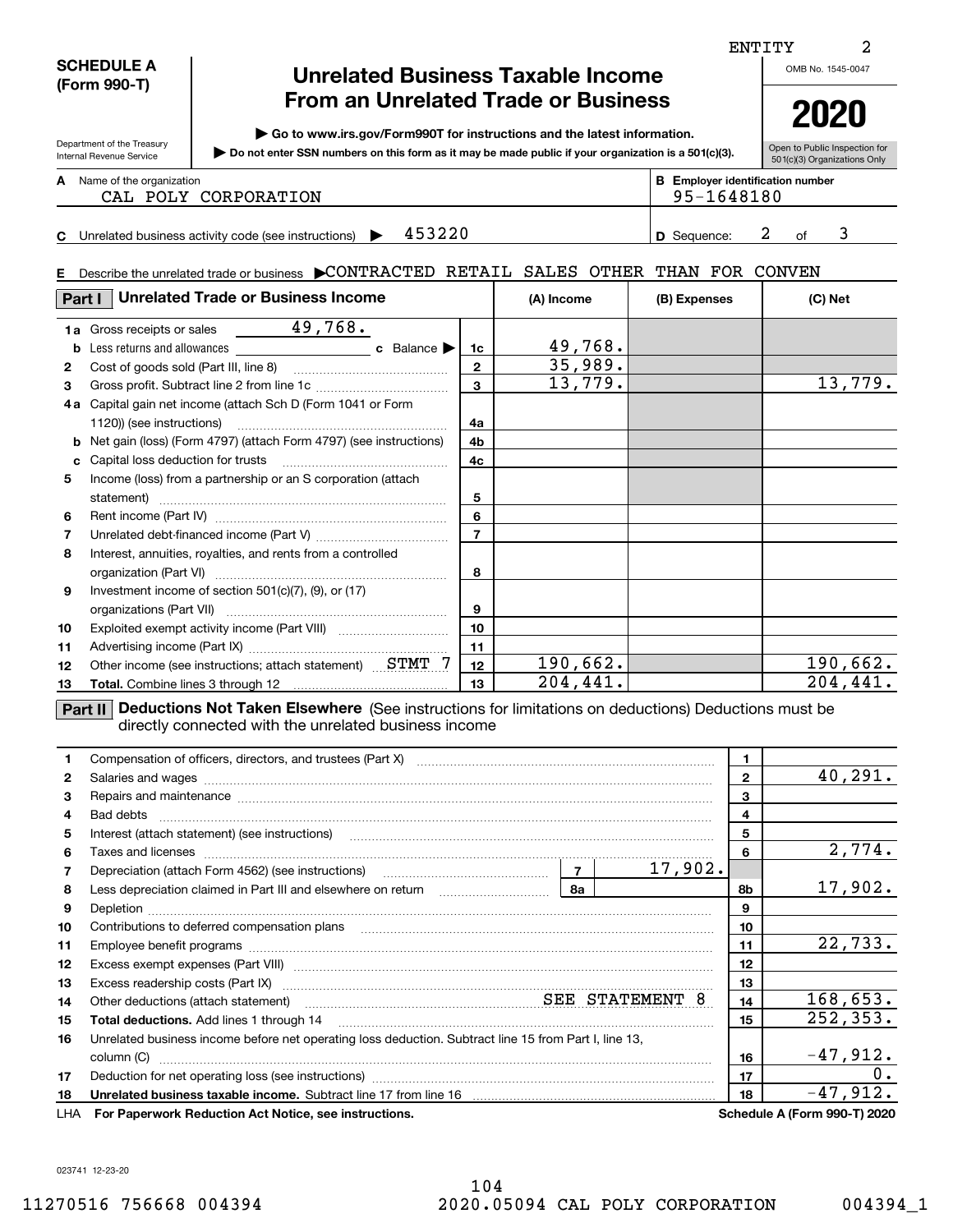|                       | Schedule A (Form 990-T) 2020                                                                                                                                                                                                                                             |                                     |                                     |                         | Page 2                        |
|-----------------------|--------------------------------------------------------------------------------------------------------------------------------------------------------------------------------------------------------------------------------------------------------------------------|-------------------------------------|-------------------------------------|-------------------------|-------------------------------|
| Part III              | <b>Cost of Goods Sold</b>                                                                                                                                                                                                                                                | Enter method of inventory valuation | $\blacktriangleright$ RETAIL METHOD |                         |                               |
| 1                     |                                                                                                                                                                                                                                                                          |                                     |                                     | 1                       | 1,384.                        |
| 2                     | Purchases                                                                                                                                                                                                                                                                |                                     |                                     | $\mathbf{2}$            | 39, 168.                      |
| з                     |                                                                                                                                                                                                                                                                          |                                     |                                     | 3                       | 0.                            |
| 4                     | Additional section 263A costs (attach statement) material content and according to the Additional section 263A                                                                                                                                                           |                                     |                                     | $\overline{\mathbf{4}}$ | 0.<br>0.                      |
| 5                     | Other costs (attach statement) manufactured and contract and contract and contract and contract and contract and contract and contract and contract and contract and contract and contract and contract and contract and contr                                           |                                     |                                     | 5                       |                               |
| 6                     |                                                                                                                                                                                                                                                                          |                                     |                                     | 6                       | 40,552.                       |
| 7                     | Inventory at end of year                                                                                                                                                                                                                                                 |                                     |                                     | $\overline{7}$          | 4,563.                        |
| 8                     | Cost of goods sold. Subtract line 7 from line 6. Enter here and in Part I, line 2                                                                                                                                                                                        |                                     |                                     | 8                       | 35,989.<br>Yes $\boxed{X}$ No |
| 9<br><b>Part IV</b>   | Do the rules of section 263A (with respect to property produced or acquired for resale) apply to the organization?<br>Rent Income (From Real Property and Personal Property Leased with Real Property)                                                                   |                                     |                                     |                         |                               |
| 1                     | Description of property (property street address, city, state, ZIP code). Check if a dual-use (see instructions)<br>A<br>В<br>$\mathbf c$<br>D                                                                                                                           |                                     |                                     |                         |                               |
|                       |                                                                                                                                                                                                                                                                          | A                                   | В                                   | C                       | D                             |
| 2                     | Rent received or accrued                                                                                                                                                                                                                                                 |                                     |                                     |                         |                               |
| a                     | From personal property (if the percentage of                                                                                                                                                                                                                             |                                     |                                     |                         |                               |
|                       | rent for personal property is more than 10%                                                                                                                                                                                                                              |                                     |                                     |                         |                               |
|                       |                                                                                                                                                                                                                                                                          |                                     |                                     |                         |                               |
| b                     | From real and personal property (if the                                                                                                                                                                                                                                  |                                     |                                     |                         |                               |
|                       | percentage of rent for personal property exceeds                                                                                                                                                                                                                         |                                     |                                     |                         |                               |
|                       | 50% or if the rent is based on profit or income)                                                                                                                                                                                                                         | $\sim$                              |                                     |                         |                               |
| c                     | Total rents received or accrued by property.                                                                                                                                                                                                                             |                                     |                                     |                         |                               |
|                       | Add lines 2a and 2b, columns A through D                                                                                                                                                                                                                                 |                                     |                                     |                         |                               |
| 3<br>4<br>5<br>Part V | Total rents received or accrued. Add line 2c columns A through D. Enter here and on Part I, line 6, column (A)<br>Deductions directly connected with the income<br>in lines 2(a) and 2(b) (attach statement)<br><b>Unrelated Debt-Financed Income</b> (see instructions) |                                     |                                     |                         | $0$ .<br>0.                   |
| 1.                    | Description of debt-financed property (street address, city, state, ZIP code). Check if a dual-use (see instructions)                                                                                                                                                    |                                     |                                     |                         |                               |
|                       | A                                                                                                                                                                                                                                                                        |                                     |                                     |                         |                               |
|                       | В                                                                                                                                                                                                                                                                        |                                     |                                     |                         |                               |
|                       | С<br>D                                                                                                                                                                                                                                                                   |                                     |                                     |                         |                               |
|                       |                                                                                                                                                                                                                                                                          | A                                   | В                                   | С                       | D                             |
| 2                     | Gross income from or allocable to debt-financed                                                                                                                                                                                                                          |                                     |                                     |                         |                               |
|                       |                                                                                                                                                                                                                                                                          |                                     |                                     |                         |                               |
| з                     | property<br>Deductions directly connected with or allocable                                                                                                                                                                                                              |                                     |                                     |                         |                               |
|                       | to debt-financed property                                                                                                                                                                                                                                                |                                     |                                     |                         |                               |
| a                     | Straight line depreciation (attach statement)                                                                                                                                                                                                                            |                                     |                                     |                         |                               |
| b                     | Other deductions (attach statement)                                                                                                                                                                                                                                      |                                     |                                     |                         |                               |
| c                     | Total deductions (add lines 3a and 3b,                                                                                                                                                                                                                                   |                                     |                                     |                         |                               |
|                       |                                                                                                                                                                                                                                                                          |                                     |                                     |                         |                               |
| 4                     | Amount of average acquisition debt on or allocable                                                                                                                                                                                                                       |                                     |                                     |                         |                               |
|                       | to debt-financed property (attach statement)                                                                                                                                                                                                                             |                                     |                                     |                         |                               |
| 5                     | Average adjusted basis of or allocable to debt-                                                                                                                                                                                                                          |                                     |                                     |                         |                               |
|                       |                                                                                                                                                                                                                                                                          |                                     |                                     |                         |                               |
| 6                     |                                                                                                                                                                                                                                                                          | %                                   | %                                   | %                       | %                             |
| 7                     | Gross income reportable. Multiply line 2 by line 6                                                                                                                                                                                                                       |                                     |                                     |                         |                               |
| 8                     |                                                                                                                                                                                                                                                                          |                                     |                                     |                         | 0.                            |
|                       |                                                                                                                                                                                                                                                                          |                                     |                                     |                         |                               |
| 9                     | Allocable deductions. Multiply line 3c by line 6                                                                                                                                                                                                                         |                                     |                                     |                         |                               |
| 10                    | Total allocable deductions. Add line 9, columns A through D. Enter here and on Part I, line 7, column (B)                                                                                                                                                                |                                     |                                     |                         | $0$ .                         |
| 11                    | Total dividends-received deductions included in line 10                                                                                                                                                                                                                  |                                     |                                     |                         | $\overline{0}$ .              |
| 023721 12-23-20       |                                                                                                                                                                                                                                                                          |                                     |                                     |                         | Schedule A (Form 990-T) 2020  |

ENTITY

2

<sup>105</sup> 11270516 756668 004394 2020.05094 CAL POLY CORPORATION 004394\_1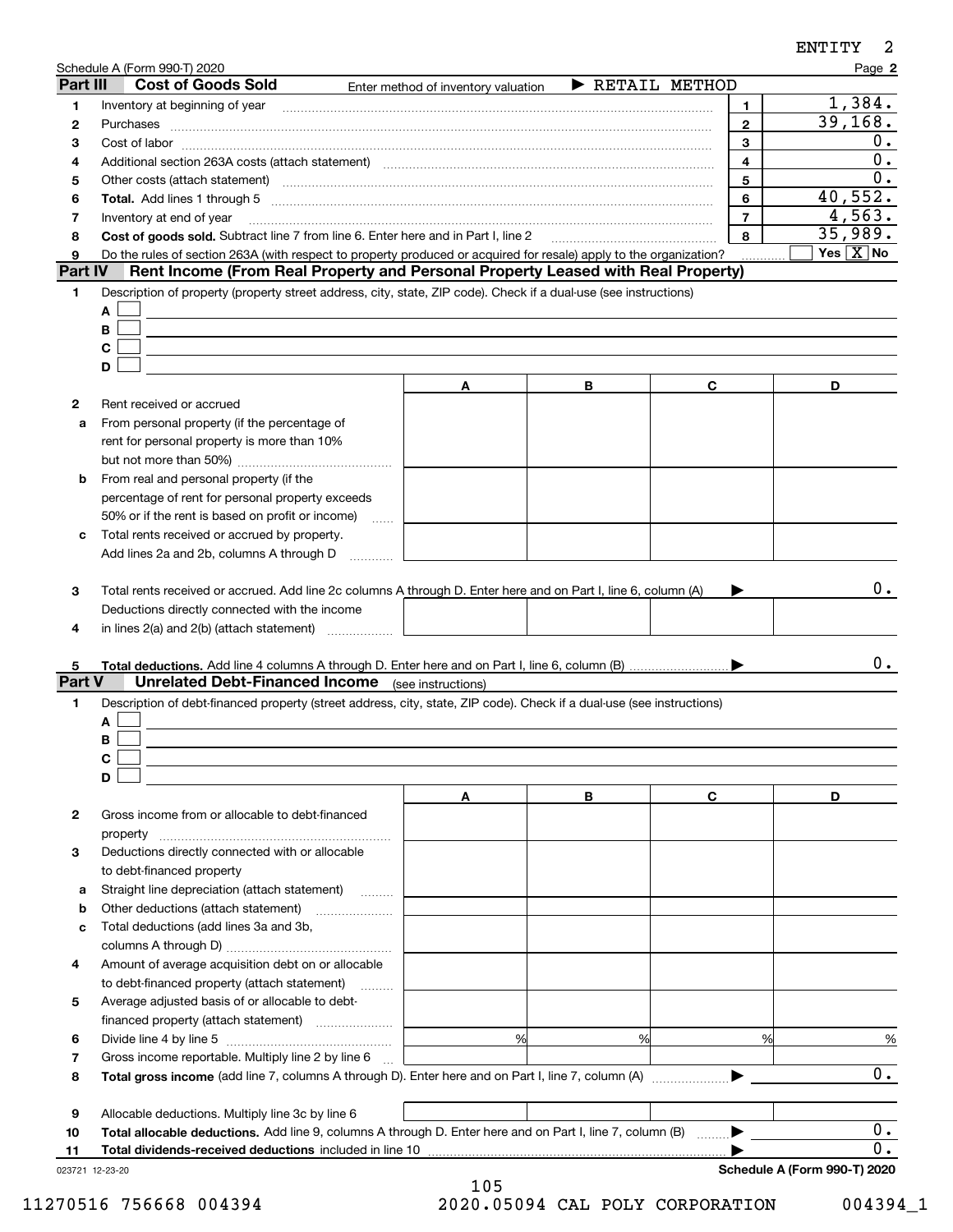|                  | Schedule A (Form 990-T) 2020                                                                                                                                                                                                  |                          |                                                                                    |                                        |                                                                                |    |                                                                                      |                    |                                                                                                |   | ᆄᇅᆠᆠᆠ<br>Page 3                                                                           |
|------------------|-------------------------------------------------------------------------------------------------------------------------------------------------------------------------------------------------------------------------------|--------------------------|------------------------------------------------------------------------------------|----------------------------------------|--------------------------------------------------------------------------------|----|--------------------------------------------------------------------------------------|--------------------|------------------------------------------------------------------------------------------------|---|-------------------------------------------------------------------------------------------|
|                  | Part VI Interest, Annuities, Royalties, and Rents from Controlled Organizations                                                                                                                                               |                          |                                                                                    |                                        |                                                                                |    |                                                                                      |                    | (see instructions)                                                                             |   |                                                                                           |
|                  |                                                                                                                                                                                                                               |                          |                                                                                    | <b>Exempt Controlled Organizations</b> |                                                                                |    |                                                                                      |                    |                                                                                                |   |                                                                                           |
|                  | 1. Name of controlled<br>organization                                                                                                                                                                                         |                          | 2. Employer<br>identification<br>number                                            |                                        | 3. Net unrelated<br>income (loss)<br>(see instructions)                        |    | 4. Total of specified<br>payments made                                               |                    | 5. Part of column 4<br>that is included in the<br>controlling organiza-<br>tion's gross income |   | 6. Deductions directly<br>connected with<br>income in column 5                            |
| <u>(1)</u>       |                                                                                                                                                                                                                               |                          |                                                                                    |                                        |                                                                                |    |                                                                                      |                    |                                                                                                |   |                                                                                           |
| (2)              |                                                                                                                                                                                                                               |                          |                                                                                    |                                        |                                                                                |    |                                                                                      |                    |                                                                                                |   |                                                                                           |
| (3)              |                                                                                                                                                                                                                               |                          |                                                                                    |                                        |                                                                                |    |                                                                                      |                    |                                                                                                |   |                                                                                           |
| (4)              |                                                                                                                                                                                                                               |                          |                                                                                    |                                        |                                                                                |    |                                                                                      |                    |                                                                                                |   |                                                                                           |
|                  |                                                                                                                                                                                                                               |                          |                                                                                    |                                        | Nonexempt Controlled Organizations                                             |    |                                                                                      |                    |                                                                                                |   |                                                                                           |
|                  | 7. Taxable Income                                                                                                                                                                                                             |                          | 8. Net unrelated<br>income (loss)<br>(see instructions)                            |                                        | 9. Total of specified<br>payments made                                         |    | <b>10.</b> Part of column 9<br>that is included in the<br>controlling organization's | gross income       |                                                                                                |   | 11. Deductions directly<br>connected with<br>income in column 10                          |
| (1)              |                                                                                                                                                                                                                               |                          |                                                                                    |                                        |                                                                                |    |                                                                                      |                    |                                                                                                |   |                                                                                           |
| (2)              |                                                                                                                                                                                                                               |                          |                                                                                    |                                        |                                                                                |    |                                                                                      |                    |                                                                                                |   |                                                                                           |
| (3)              |                                                                                                                                                                                                                               |                          |                                                                                    |                                        |                                                                                |    |                                                                                      |                    |                                                                                                |   |                                                                                           |
| (4)              |                                                                                                                                                                                                                               |                          |                                                                                    |                                        |                                                                                |    |                                                                                      |                    |                                                                                                |   |                                                                                           |
| Totals           |                                                                                                                                                                                                                               |                          |                                                                                    |                                        |                                                                                |    | Enter here and on Part I.                                                            | line 8, column (A) | 0.                                                                                             |   | Enter here and on Part I,<br>line $8$ , column $(B)$<br>$0$ .                             |
| <b>Part VII</b>  |                                                                                                                                                                                                                               |                          | Investment Income of a Section 501(c)(7), (9), or (17) Organization                |                                        |                                                                                |    |                                                                                      | (see instructions) |                                                                                                |   |                                                                                           |
|                  |                                                                                                                                                                                                                               | 1. Description of income |                                                                                    |                                        | 2. Amount of<br>income                                                         |    | 3. Deductions<br>directly connected<br>(attach statement)                            |                    | 4. Set-asides<br>(attach statement)                                                            |   | 5. Total deductions<br>and set-asides<br>(add cols 3 and 4)                               |
| (1)              |                                                                                                                                                                                                                               |                          |                                                                                    |                                        |                                                                                |    |                                                                                      |                    |                                                                                                |   |                                                                                           |
| (2)              |                                                                                                                                                                                                                               |                          |                                                                                    |                                        |                                                                                |    |                                                                                      |                    |                                                                                                |   |                                                                                           |
| (3)              |                                                                                                                                                                                                                               |                          |                                                                                    |                                        |                                                                                |    |                                                                                      |                    |                                                                                                |   |                                                                                           |
| (4)              |                                                                                                                                                                                                                               |                          |                                                                                    |                                        |                                                                                |    |                                                                                      |                    |                                                                                                |   |                                                                                           |
| Totals           |                                                                                                                                                                                                                               |                          |                                                                                    |                                        | Add amounts in<br>column 2. Enter<br>here and on Part I,<br>line 9, column (A) | Ο. |                                                                                      |                    |                                                                                                |   | Add amounts in<br>column 5. Enter<br>here and on Part I,<br>line $9$ , column $(B)$<br>0. |
| <b>Part VIII</b> |                                                                                                                                                                                                                               |                          | Exploited Exempt Activity Income, Other Than Advertising Income (see instructions) |                                        |                                                                                |    |                                                                                      |                    |                                                                                                |   |                                                                                           |
| 1                | Description of exploited activity:                                                                                                                                                                                            |                          |                                                                                    |                                        |                                                                                |    |                                                                                      |                    |                                                                                                |   |                                                                                           |
| 2                | Gross unrelated business income from trade or business. Enter here and on Part I, line 10, column (A)                                                                                                                         |                          |                                                                                    |                                        |                                                                                |    |                                                                                      |                    |                                                                                                | 2 |                                                                                           |
| 3                | Expenses directly connected with production of unrelated business income. Enter here and on Part I,                                                                                                                           |                          |                                                                                    |                                        |                                                                                |    |                                                                                      |                    |                                                                                                | 3 |                                                                                           |
| 4                | Net income (loss) from unrelated trade or business. Subtract line 3 from line 2. If a gain, complete                                                                                                                          |                          |                                                                                    |                                        |                                                                                |    |                                                                                      |                    |                                                                                                | 4 |                                                                                           |
| 5                |                                                                                                                                                                                                                               |                          |                                                                                    |                                        |                                                                                |    |                                                                                      |                    |                                                                                                | 5 |                                                                                           |
| 6                | Expenses attributable to income entered on line 5 [11] manufacture in the contract of the set of the set of the set of the set of the set of the set of the set of the set of the set of the set of the set of the set of the |                          |                                                                                    |                                        |                                                                                |    |                                                                                      |                    |                                                                                                | 6 |                                                                                           |
| 7                | Excess exempt expenses. Subtract line 5 from line 6, but do not enter more than the amount on line                                                                                                                            |                          |                                                                                    |                                        |                                                                                |    |                                                                                      |                    |                                                                                                |   |                                                                                           |
|                  |                                                                                                                                                                                                                               |                          |                                                                                    |                                        |                                                                                |    |                                                                                      |                    |                                                                                                | 7 |                                                                                           |

**Schedule A (Form 990-T) 2020**

023731 12-23-20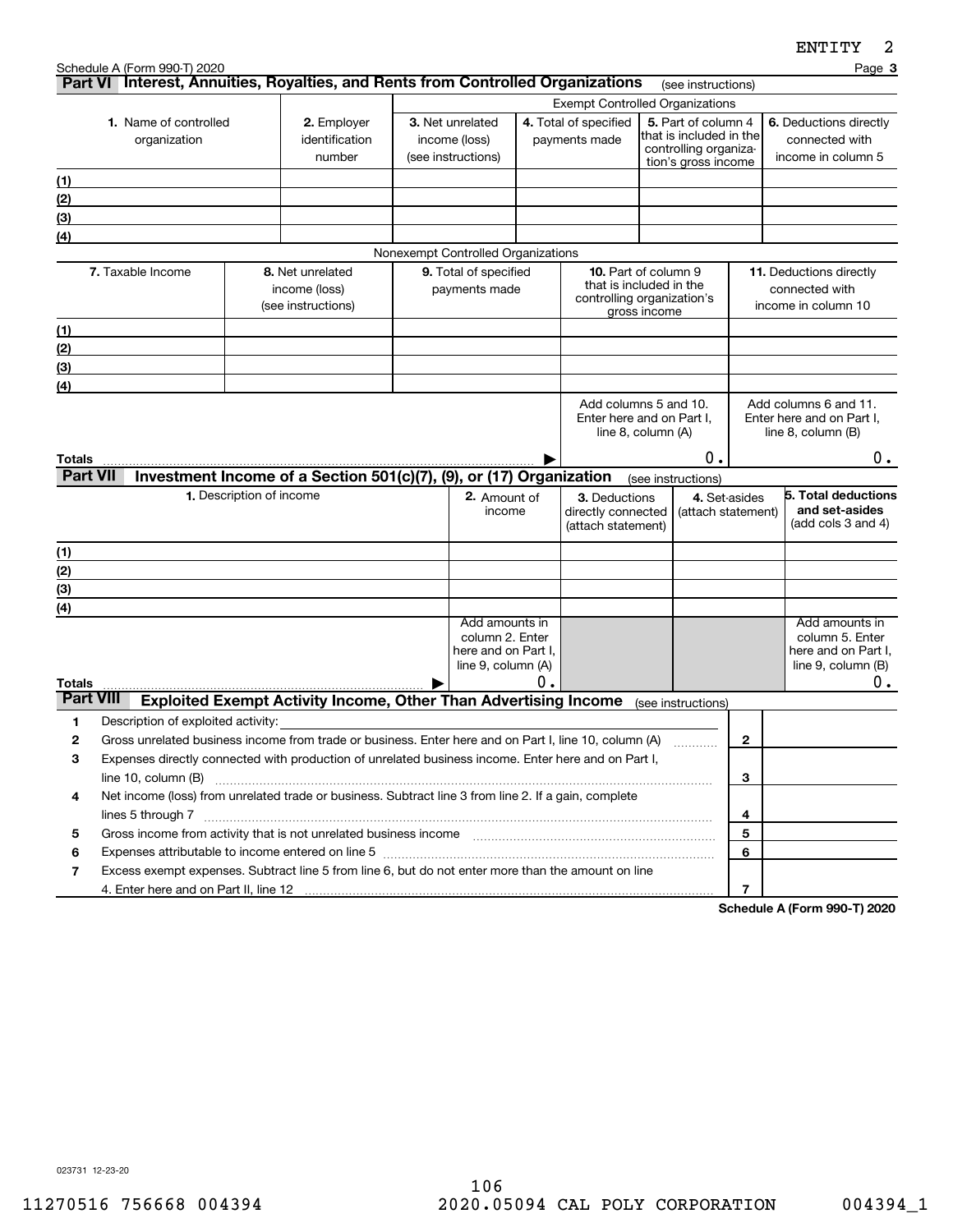| Part IX      | Schedule A (Form 990-T) 2020<br><b>Advertising Income</b>                                            |          |   |                 | Page 4             |
|--------------|------------------------------------------------------------------------------------------------------|----------|---|-----------------|--------------------|
| 1            | Name(s) of periodical(s). Check box if reporting two or more periodicals on a consolidated basis.    |          |   |                 |                    |
|              | A                                                                                                    |          |   |                 |                    |
|              | В                                                                                                    |          |   |                 |                    |
|              | C                                                                                                    |          |   |                 |                    |
|              | D                                                                                                    |          |   |                 |                    |
|              | Enter amounts for each periodical listed above in the corresponding column.                          |          |   |                 |                    |
|              |                                                                                                      | A        | B | C               | D                  |
| $\mathbf{2}$ | Gross advertising income                                                                             |          |   |                 |                    |
|              | Add columns A through D. Enter here and on Part I, line 11, column $(A)$                             |          |   |                 | 0.                 |
| a            |                                                                                                      |          |   |                 |                    |
| 3            | Direct advertising costs by periodical                                                               |          |   |                 |                    |
| a            |                                                                                                      |          |   |                 | 0.                 |
|              |                                                                                                      |          |   |                 |                    |
| 4            | Advertising gain (loss). Subtract line 3 from line                                                   |          |   |                 |                    |
|              | 2. For any column in line 4 showing a gain,                                                          |          |   |                 |                    |
|              | complete lines 5 through 8. For any column in                                                        |          |   |                 |                    |
|              | line 4 showing a loss or zero, do not complete                                                       |          |   |                 |                    |
|              | lines 5 through 7, and enter zero on line 8                                                          |          |   |                 |                    |
| 5            |                                                                                                      |          |   |                 |                    |
| 6            |                                                                                                      |          |   |                 |                    |
| 7            | Excess readership costs. If line 6 is less than                                                      |          |   |                 |                    |
|              | line 5, subtract line 6 from line 5. If line 5 is less                                               |          |   |                 |                    |
|              |                                                                                                      |          |   |                 |                    |
| 8            | Excess readership costs allowed as a                                                                 |          |   |                 |                    |
|              | deduction. For each column showing a gain on                                                         |          |   |                 |                    |
|              | line 4, enter the lesser of line 4 or line 7                                                         |          |   |                 |                    |
| a            | Add line 8, columns A through D. Enter the greater of the line 8a, columns total or zero here and on |          |   |                 |                    |
|              | Part II, line 13                                                                                     |          |   |                 | 0.                 |
| Part X       | <b>Compensation of Officers, Directors, and Trustees</b> (see instructions)                          |          |   |                 |                    |
|              |                                                                                                      |          |   | 3. Percentage   | 4. Compensation    |
|              | 1. Name                                                                                              | 2. Title |   | of time devoted | attributable to    |
|              |                                                                                                      |          |   | to business     | unrelated business |
| (1)          |                                                                                                      |          |   | %               |                    |
| (2)          |                                                                                                      |          |   | %               |                    |
| (3)          |                                                                                                      |          |   | %               |                    |
| (4)          |                                                                                                      |          |   | %               |                    |
|              |                                                                                                      |          |   |                 |                    |
|              | <b>Total.</b> Enter here and on Part II, line 1                                                      |          |   |                 | 0.                 |
| Part XI      | <b>Supplemental Information</b> (see instructions)                                                   |          |   |                 |                    |
|              |                                                                                                      |          |   |                 |                    |
|              |                                                                                                      |          |   |                 |                    |
|              |                                                                                                      |          |   |                 |                    |

023732 12-23-20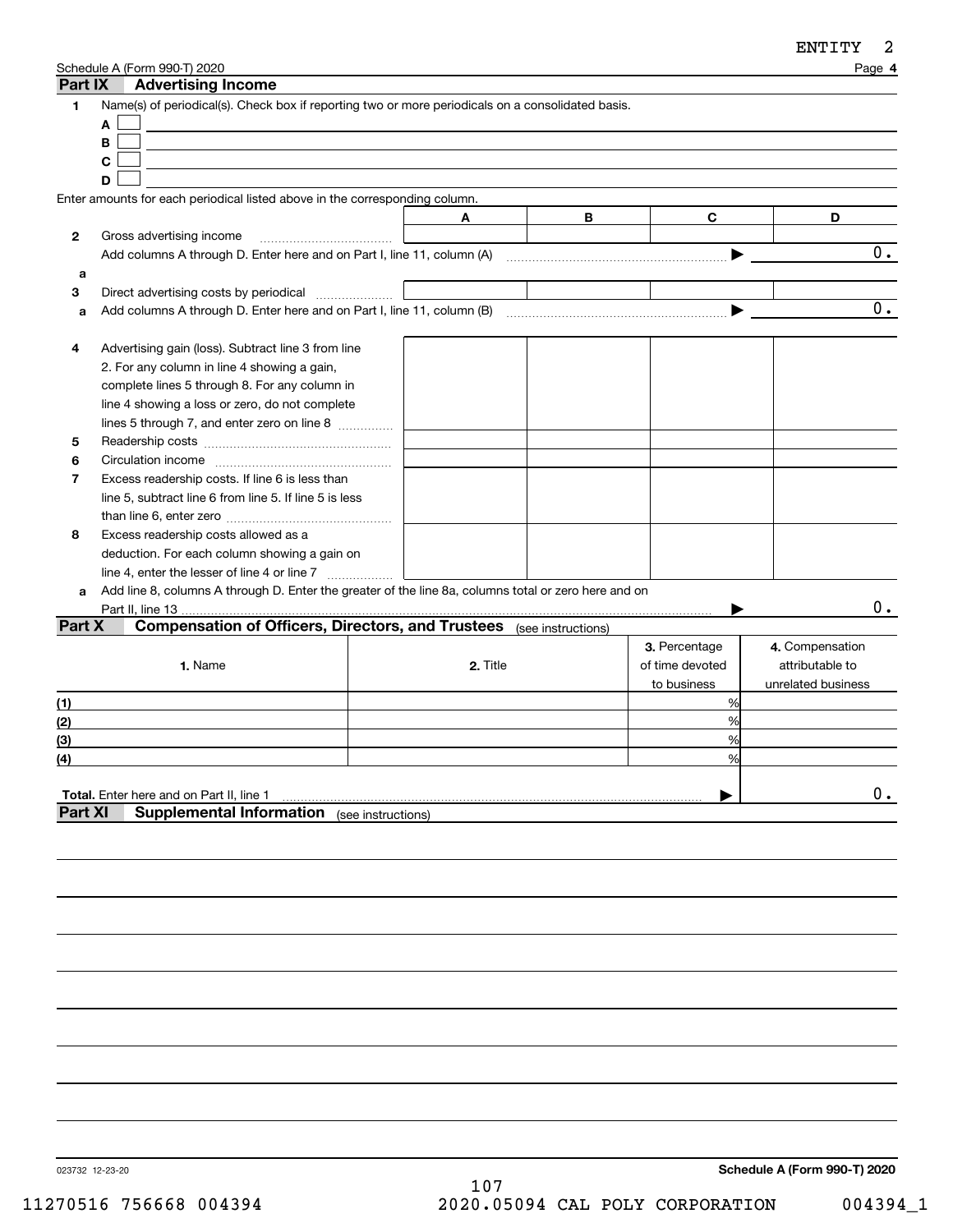CAL POLY CORPORATION 95-1648180

| FORM $990-T (A)$                                                                                                     | OTHER INCOME     | STATEMENT 7                                              |
|----------------------------------------------------------------------------------------------------------------------|------------------|----------------------------------------------------------|
| DESCRIPTION                                                                                                          |                  | <b>AMOUNT</b>                                            |
| CONTRACTED RETAIL SALES REVENUE                                                                                      |                  | 190,662.                                                 |
| TOTAL TO SCHEDULE A, PART I, LINE 12                                                                                 | 190,662.         |                                                          |
| FORM $990-T (A)$                                                                                                     | OTHER DEDUCTIONS | STATEMENT 8                                              |
| DESCRIPTION                                                                                                          |                  | <b>AMOUNT</b>                                            |
| ADMINISTRATIVE CHARGES<br>OTHER OPERATING COSTS<br>RENT EXPENSE<br>UTILITIES<br>FACILITY FEES<br>COMMISSIONS EXPENSE |                  | 1,362.<br>3,860.<br>149,058.<br>9,861.<br>3,765.<br>747. |
| TOTAL TO SCHEDULE A, PART II, LINE 14                                                                                |                  | 168,653.                                                 |

}}}}}}}}}}}}}}}}}}}}} }}}}}}}}}}

| FORM $990-T$ | DESCRIPTION OF ORGANIZATION'S | UNRELATED | <b>STATEMENT</b> |
|--------------|-------------------------------|-----------|------------------|
| SCHEDULE .   | <b>BUSINESS ACTIVITY</b>      |           |                  |

CONTRACTED RETAIL SALES OTHER THAN FOR CONVENIENCE OF STUDENTS.

TO FORM 990-T, SCHEDULE A, LINE E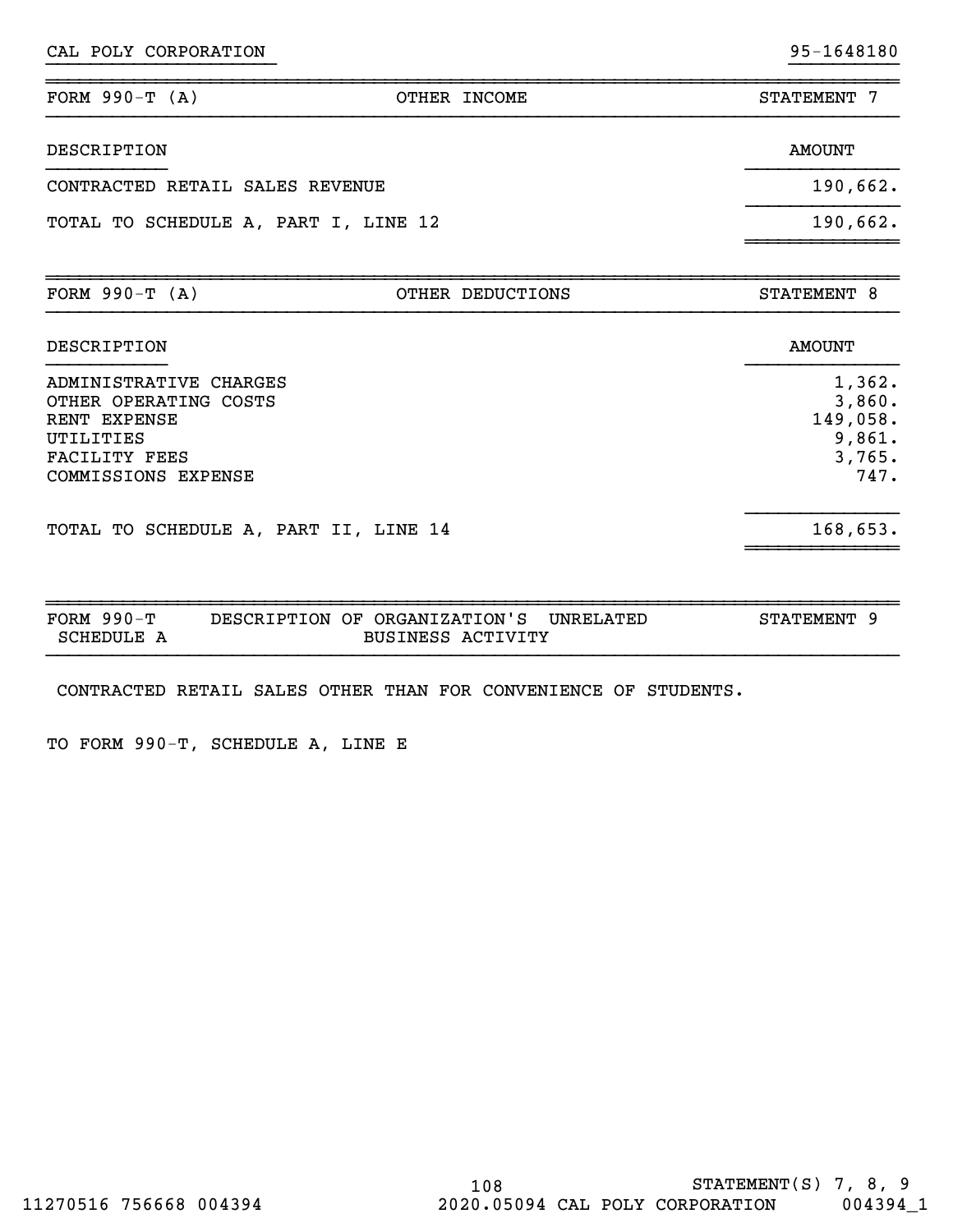|                                            | <b>SCHEDULE A</b><br><b>Unrelated Business Taxable Income</b><br>(Form 990-T)                                                                                                                                  |                                                                                                                                                                                                                                     |                |                         |                    | OMB No. 1545-0047 |                                         |
|--------------------------------------------|----------------------------------------------------------------------------------------------------------------------------------------------------------------------------------------------------------------|-------------------------------------------------------------------------------------------------------------------------------------------------------------------------------------------------------------------------------------|----------------|-------------------------|--------------------|-------------------|-----------------------------------------|
| <b>From an Unrelated Trade or Business</b> |                                                                                                                                                                                                                |                                                                                                                                                                                                                                     |                |                         |                    |                   | 2020                                    |
|                                            | ▶ Go to www.irs.gov/Form990T for instructions and the latest information.<br>Department of the Treasury<br>Do not enter SSN numbers on this form as it may be made public if your organization is a 501(c)(3). |                                                                                                                                                                                                                                     |                |                         |                    |                   | Open to Public Inspection for           |
|                                            | Internal Revenue Service                                                                                                                                                                                       |                                                                                                                                                                                                                                     |                |                         |                    |                   | 501(c)(3) Organizations Only            |
|                                            | A Name of the organization                                                                                                                                                                                     |                                                                                                                                                                                                                                     |                |                         |                    |                   | <b>B</b> Employer identification number |
|                                            |                                                                                                                                                                                                                | CAL POLY CORPORATION                                                                                                                                                                                                                |                |                         | 95-1648180         |                   |                                         |
|                                            |                                                                                                                                                                                                                | C Unrelated business activity code (see instructions) $\blacktriangleright$ 323100                                                                                                                                                  |                |                         | <b>D</b> Sequence: |                   | 3<br>3<br>of                            |
|                                            |                                                                                                                                                                                                                |                                                                                                                                                                                                                                     |                |                         |                    |                   |                                         |
|                                            |                                                                                                                                                                                                                | E Describe the unrelated trade or business MON-UNIVERSITY RELATED PRINT AND COPY SALES                                                                                                                                              |                |                         |                    |                   |                                         |
| Part I                                     |                                                                                                                                                                                                                | <b>Unrelated Trade or Business Income</b>                                                                                                                                                                                           |                | (A) Income              | (B) Expenses       |                   | (C) Net                                 |
|                                            | <b>1a</b> Gross receipts or sales                                                                                                                                                                              | $\frac{5,947.}{2}$                                                                                                                                                                                                                  |                |                         |                    |                   |                                         |
|                                            |                                                                                                                                                                                                                |                                                                                                                                                                                                                                     | 1c             |                         |                    |                   |                                         |
| 2                                          |                                                                                                                                                                                                                |                                                                                                                                                                                                                                     | $\overline{2}$ | $\frac{5,947.}{1,520.}$ |                    |                   |                                         |
| 3                                          |                                                                                                                                                                                                                |                                                                                                                                                                                                                                     | $\overline{3}$ | 4,427.                  |                    |                   | 4,427.                                  |
|                                            |                                                                                                                                                                                                                | 4a Capital gain net income (attach Sch D (Form 1041 or Form                                                                                                                                                                         |                |                         |                    |                   |                                         |
|                                            | 1120)) (see instructions)                                                                                                                                                                                      |                                                                                                                                                                                                                                     | 4a             |                         |                    |                   |                                         |
|                                            |                                                                                                                                                                                                                | <b>b</b> Net gain (loss) (Form 4797) (attach Form 4797) (see instructions)                                                                                                                                                          | 4b             |                         |                    |                   |                                         |
|                                            |                                                                                                                                                                                                                |                                                                                                                                                                                                                                     | 4c             |                         |                    |                   |                                         |
| 5                                          |                                                                                                                                                                                                                | Income (loss) from a partnership or an S corporation (attach                                                                                                                                                                        |                |                         |                    |                   |                                         |
|                                            |                                                                                                                                                                                                                |                                                                                                                                                                                                                                     | 5              |                         |                    |                   |                                         |
| 6                                          |                                                                                                                                                                                                                |                                                                                                                                                                                                                                     | 6              |                         |                    |                   |                                         |
| 7                                          |                                                                                                                                                                                                                |                                                                                                                                                                                                                                     | $\overline{7}$ |                         |                    |                   |                                         |
| 8                                          |                                                                                                                                                                                                                | Interest, annuities, royalties, and rents from a controlled                                                                                                                                                                         |                |                         |                    |                   |                                         |
|                                            |                                                                                                                                                                                                                |                                                                                                                                                                                                                                     | 8              |                         |                    |                   |                                         |
| 9                                          |                                                                                                                                                                                                                | Investment income of section 501(c)(7), (9), or (17)                                                                                                                                                                                |                |                         |                    |                   |                                         |
|                                            |                                                                                                                                                                                                                |                                                                                                                                                                                                                                     | 9              |                         |                    |                   |                                         |
| 10                                         |                                                                                                                                                                                                                |                                                                                                                                                                                                                                     | 10             |                         |                    |                   |                                         |
| 11                                         |                                                                                                                                                                                                                |                                                                                                                                                                                                                                     | 11<br>12       |                         |                    |                   |                                         |
| 12                                         |                                                                                                                                                                                                                | Other income (see instructions; attach statement)                                                                                                                                                                                   | 13             | 4,427.                  |                    |                   | 4,427.                                  |
| 13                                         |                                                                                                                                                                                                                |                                                                                                                                                                                                                                     |                |                         |                    |                   |                                         |
|                                            |                                                                                                                                                                                                                | <b>Part II</b> Deductions Not Taken Elsewhere (See instructions for limitations on deductions) Deductions must be<br>directly connected with the unrelated business income                                                          |                |                         |                    |                   |                                         |
| 1                                          |                                                                                                                                                                                                                |                                                                                                                                                                                                                                     |                |                         |                    | 1                 |                                         |
| 2                                          |                                                                                                                                                                                                                |                                                                                                                                                                                                                                     |                |                         |                    | $\mathbf{2}$      | 5,850.                                  |
| 3                                          |                                                                                                                                                                                                                | Repairs and maintenance measurements are all the contract of the contract of the contract of the contract of the contract of the contract of the contract of the contract of the contract of the contract of the contract of t      |                |                         |                    | 3                 | 2,228.                                  |
| 4                                          |                                                                                                                                                                                                                |                                                                                                                                                                                                                                     |                |                         |                    | 4                 |                                         |
| 5                                          |                                                                                                                                                                                                                | Interest (attach statement) (see instructions) <b>manufactures</b> in the control of the control of the control of the control of the control of the control of the control of the control of the control of the control of the con |                |                         |                    | 5                 |                                         |
| 6                                          |                                                                                                                                                                                                                | Taxes and licenses <b>with a construction of the construction of the construction of the construction</b> of the construction of the construction of the construction of the construction of the construction of the construction o |                |                         |                    | 6                 |                                         |
| 7                                          |                                                                                                                                                                                                                |                                                                                                                                                                                                                                     |                |                         | 567.               |                   |                                         |
| 8                                          |                                                                                                                                                                                                                |                                                                                                                                                                                                                                     |                |                         |                    | 8b                | 567.                                    |
| 9                                          |                                                                                                                                                                                                                |                                                                                                                                                                                                                                     |                |                         |                    | $\boldsymbol{9}$  |                                         |
| 10                                         |                                                                                                                                                                                                                |                                                                                                                                                                                                                                     |                |                         |                    | 10                |                                         |
| 11                                         |                                                                                                                                                                                                                |                                                                                                                                                                                                                                     |                |                         |                    | 11                | 3,437.                                  |
| 12                                         |                                                                                                                                                                                                                |                                                                                                                                                                                                                                     |                |                         |                    | 12                |                                         |
| 13                                         |                                                                                                                                                                                                                | Excess readership costs (Part IX) [11] [2000] [2000] [3000] [3000] [3000] [3000] [3000] [3000] [3000] [3000] [                                                                                                                      |                |                         |                    | 13                |                                         |
| 14                                         |                                                                                                                                                                                                                | Other deductions (attach statement) manufactured and SEE STATEMENT 10                                                                                                                                                               |                |                         |                    | 14                | 3,475.                                  |
| 15                                         |                                                                                                                                                                                                                |                                                                                                                                                                                                                                     |                |                         |                    | 15                | 15,557.                                 |
| 16                                         |                                                                                                                                                                                                                | Unrelated business income before net operating loss deduction. Subtract line 15 from Part I, line 13,                                                                                                                               |                |                         |                    |                   |                                         |
|                                            |                                                                                                                                                                                                                |                                                                                                                                                                                                                                     |                |                         |                    | 16                | $-11, 130.$<br>0.                       |
| 17                                         |                                                                                                                                                                                                                |                                                                                                                                                                                                                                     |                |                         |                    | 17<br>18          | $-11, 130.$                             |
| 18                                         |                                                                                                                                                                                                                |                                                                                                                                                                                                                                     |                |                         |                    |                   | Schedule A (Form 990-T) 2020            |
| LHA                                        |                                                                                                                                                                                                                | For Paperwork Reduction Act Notice, see instructions.                                                                                                                                                                               |                |                         |                    |                   |                                         |

023741 12-23-20

3

ENTITY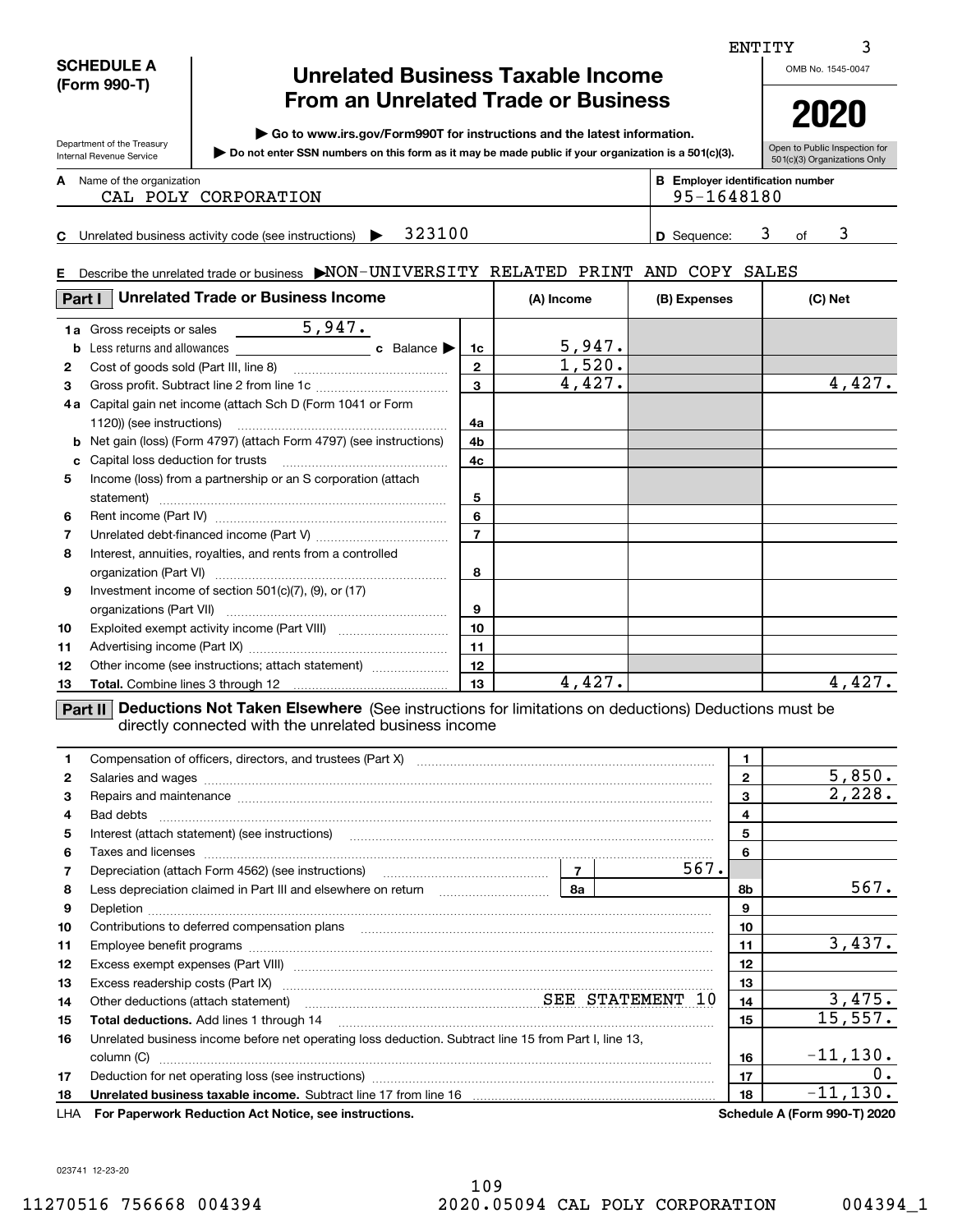|                     | Schedule A (Form 990-T) 2020                                                      |                                                                                                                                                                                                                                |                                     |                | Page 2                              |
|---------------------|-----------------------------------------------------------------------------------|--------------------------------------------------------------------------------------------------------------------------------------------------------------------------------------------------------------------------------|-------------------------------------|----------------|-------------------------------------|
| Part III            | <b>Cost of Goods Sold</b>                                                         | Enter method of inventory valuation                                                                                                                                                                                            | $\blacktriangleright$ RETAIL METHOD |                |                                     |
| 1                   |                                                                                   |                                                                                                                                                                                                                                |                                     | 1.             | 0.                                  |
| 2                   | Purchases                                                                         |                                                                                                                                                                                                                                |                                     | $\overline{2}$ | 1,520.                              |
| З                   |                                                                                   |                                                                                                                                                                                                                                |                                     | 3              | 0.                                  |
| 4                   |                                                                                   | Additional section 263A costs (attach statement) material contracts and according to the Additional section 263A costs (attach statement) material contracts and according to the Additional section of Additional Section 201 |                                     | 4              | 0.                                  |
| 5                   |                                                                                   | Other costs (attach statement) manufactured and contract and contract at the costs (attach statement)                                                                                                                          |                                     | 5              | 0.                                  |
| 6                   |                                                                                   |                                                                                                                                                                                                                                |                                     | 6              | 1,520.                              |
| 7                   | Inventory at end of year                                                          |                                                                                                                                                                                                                                |                                     | $\overline{7}$ | $0$ .                               |
| 8                   | Cost of goods sold. Subtract line 7 from line 6. Enter here and in Part I, line 2 |                                                                                                                                                                                                                                |                                     | 8              | 1,520.<br>Yes $\boxed{\text{X}}$ No |
| 9<br><b>Part IV</b> |                                                                                   | Do the rules of section 263A (with respect to property produced or acquired for resale) apply to the organization?<br>Rent Income (From Real Property and Personal Property Leased with Real Property)                         |                                     |                |                                     |
| 1.                  |                                                                                   | Description of property (property street address, city, state, ZIP code). Check if a dual-use (see instructions)                                                                                                               |                                     |                |                                     |
|                     | A                                                                                 |                                                                                                                                                                                                                                |                                     |                |                                     |
|                     | В                                                                                 |                                                                                                                                                                                                                                |                                     |                |                                     |
|                     | $\mathbf c$                                                                       |                                                                                                                                                                                                                                |                                     |                |                                     |
|                     | D                                                                                 |                                                                                                                                                                                                                                |                                     |                |                                     |
|                     |                                                                                   | Α                                                                                                                                                                                                                              | В                                   | C              | D                                   |
| 2                   | Rent received or accrued                                                          |                                                                                                                                                                                                                                |                                     |                |                                     |
| a                   | From personal property (if the percentage of                                      |                                                                                                                                                                                                                                |                                     |                |                                     |
|                     | rent for personal property is more than 10%                                       |                                                                                                                                                                                                                                |                                     |                |                                     |
|                     |                                                                                   |                                                                                                                                                                                                                                |                                     |                |                                     |
| b                   | From real and personal property (if the                                           |                                                                                                                                                                                                                                |                                     |                |                                     |
|                     | percentage of rent for personal property exceeds                                  |                                                                                                                                                                                                                                |                                     |                |                                     |
|                     | 50% or if the rent is based on profit or income)                                  | $\sim$                                                                                                                                                                                                                         |                                     |                |                                     |
| c                   | Total rents received or accrued by property.                                      |                                                                                                                                                                                                                                |                                     |                |                                     |
|                     | Add lines 2a and 2b, columns A through D                                          |                                                                                                                                                                                                                                |                                     |                |                                     |
|                     |                                                                                   |                                                                                                                                                                                                                                |                                     |                |                                     |
| 3                   |                                                                                   | Total rents received or accrued. Add line 2c columns A through D. Enter here and on Part I, line 6, column (A)                                                                                                                 |                                     |                | $0$ .                               |
|                     | Deductions directly connected with the income                                     |                                                                                                                                                                                                                                |                                     |                |                                     |
| 4                   |                                                                                   |                                                                                                                                                                                                                                |                                     |                |                                     |
|                     |                                                                                   |                                                                                                                                                                                                                                |                                     |                |                                     |
| 5                   |                                                                                   |                                                                                                                                                                                                                                |                                     |                | 0.                                  |
| <b>Part V</b>       | <b>Unrelated Debt-Financed Income</b> (see instructions)                          |                                                                                                                                                                                                                                |                                     |                |                                     |
| 1                   |                                                                                   | Description of debt-financed property (street address, city, state, ZIP code). Check if a dual-use (see instructions)                                                                                                          |                                     |                |                                     |
|                     | A                                                                                 |                                                                                                                                                                                                                                |                                     |                |                                     |
|                     | В                                                                                 |                                                                                                                                                                                                                                |                                     |                |                                     |
|                     | C                                                                                 |                                                                                                                                                                                                                                |                                     |                |                                     |
|                     | D                                                                                 |                                                                                                                                                                                                                                |                                     |                |                                     |
|                     |                                                                                   | Α                                                                                                                                                                                                                              | В                                   | C              | D                                   |
| 2                   | Gross income from or allocable to debt-financed                                   |                                                                                                                                                                                                                                |                                     |                |                                     |
|                     | property                                                                          |                                                                                                                                                                                                                                |                                     |                |                                     |
| з                   | Deductions directly connected with or allocable                                   |                                                                                                                                                                                                                                |                                     |                |                                     |
|                     | to debt-financed property                                                         |                                                                                                                                                                                                                                |                                     |                |                                     |
| а                   | Straight line depreciation (attach statement)                                     |                                                                                                                                                                                                                                |                                     |                |                                     |
| b                   | Other deductions (attach statement)                                               |                                                                                                                                                                                                                                |                                     |                |                                     |
| с                   | Total deductions (add lines 3a and 3b,                                            |                                                                                                                                                                                                                                |                                     |                |                                     |
|                     |                                                                                   |                                                                                                                                                                                                                                |                                     |                |                                     |
| 4                   | Amount of average acquisition debt on or allocable                                |                                                                                                                                                                                                                                |                                     |                |                                     |
|                     | to debt-financed property (attach statement)                                      |                                                                                                                                                                                                                                |                                     |                |                                     |
| 5                   | Average adjusted basis of or allocable to debt-                                   |                                                                                                                                                                                                                                |                                     |                |                                     |
|                     |                                                                                   | %                                                                                                                                                                                                                              | %                                   | %              |                                     |
| 6                   |                                                                                   |                                                                                                                                                                                                                                |                                     |                | $\frac{9}{6}$                       |
| 7                   | Gross income reportable. Multiply line 2 by line 6                                |                                                                                                                                                                                                                                |                                     |                | $0$ .                               |
| 8                   |                                                                                   |                                                                                                                                                                                                                                |                                     |                |                                     |
| 9                   | Allocable deductions. Multiply line 3c by line 6                                  |                                                                                                                                                                                                                                |                                     |                |                                     |
| 10                  |                                                                                   | Total allocable deductions. Add line 9, columns A through D. Enter here and on Part I, line 7, column (B)                                                                                                                      |                                     |                | $0$ .                               |
| 11                  | Total dividends-received deductions included in line 10                           |                                                                                                                                                                                                                                |                                     |                | 0.                                  |
| 023721 12-23-20     |                                                                                   |                                                                                                                                                                                                                                |                                     |                | Schedule A (Form 990-T) 2020        |

110 11270516 756668 004394 2020.05094 CAL POLY CORPORATION 004394\_1

ENTITY

3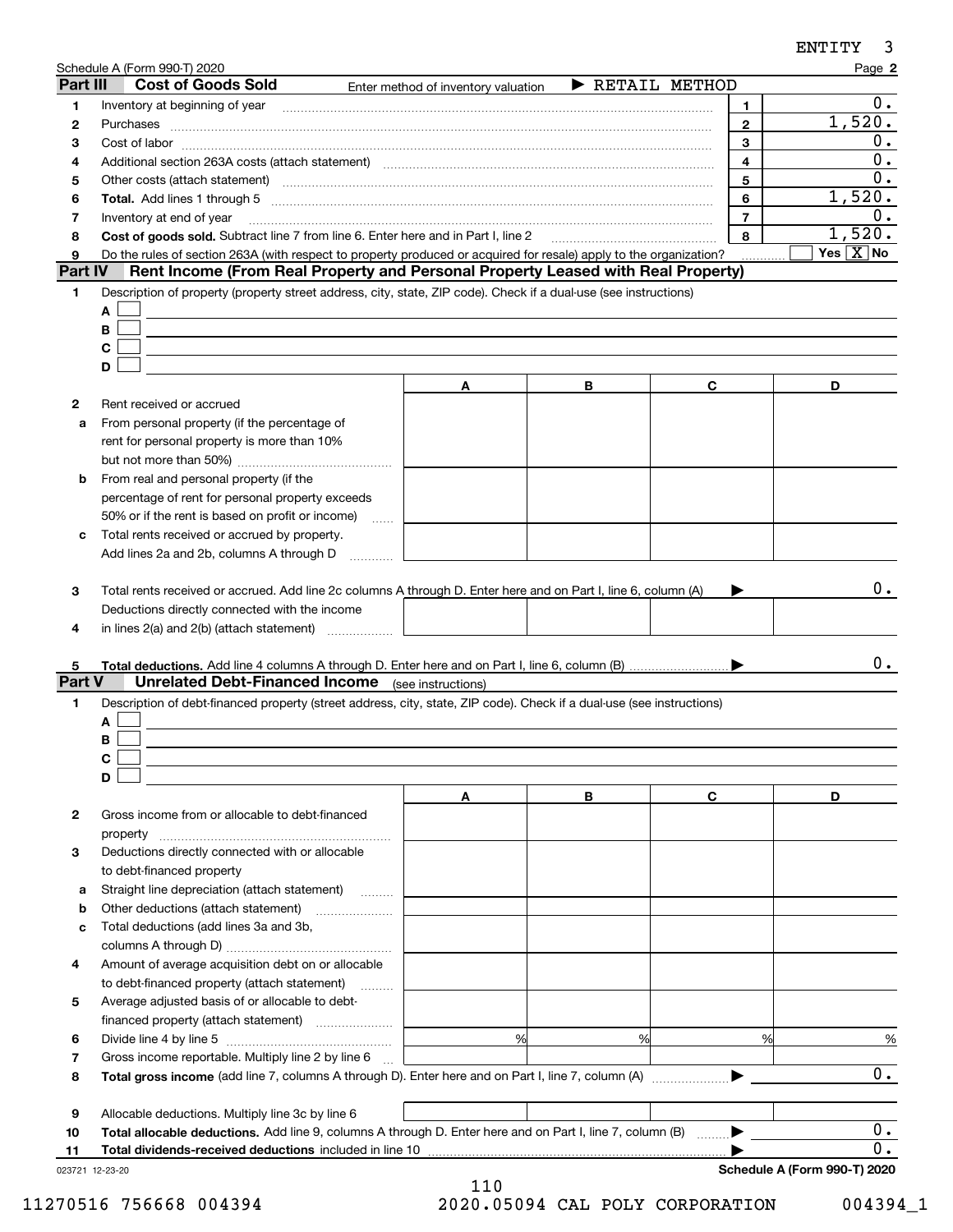|                                       |                                                                                                                                                                                                                                                       |                                                         |                                                                        |  |                                                                                |                                                                                                      |                                                           |                                                                                                |                                     |                                                                | FIJTTT<br>J.                                                                         |
|---------------------------------------|-------------------------------------------------------------------------------------------------------------------------------------------------------------------------------------------------------------------------------------------------------|---------------------------------------------------------|------------------------------------------------------------------------|--|--------------------------------------------------------------------------------|------------------------------------------------------------------------------------------------------|-----------------------------------------------------------|------------------------------------------------------------------------------------------------|-------------------------------------|----------------------------------------------------------------|--------------------------------------------------------------------------------------|
|                                       | Schedule A (Form 990-T) 2020<br>Part VI Interest, Annuities, Royalties, and Rents from Controlled Organizations                                                                                                                                       |                                                         |                                                                        |  |                                                                                |                                                                                                      |                                                           |                                                                                                |                                     |                                                                | Page 3                                                                               |
|                                       |                                                                                                                                                                                                                                                       |                                                         |                                                                        |  |                                                                                |                                                                                                      |                                                           |                                                                                                | (see instructions)                  |                                                                |                                                                                      |
| 1. Name of controlled<br>organization |                                                                                                                                                                                                                                                       | 2. Employer<br>identification<br>number                 | 3. Net unrelated<br>income (loss)<br>(see instructions)                |  |                                                                                | <b>Exempt Controlled Organizations</b><br>4. Total of specified<br>payments made                     |                                                           | 5. Part of column 4<br>that is included in the<br>controlling organiza-<br>tion's gross income |                                     | 6. Deductions directly<br>connected with<br>income in column 5 |                                                                                      |
|                                       |                                                                                                                                                                                                                                                       |                                                         |                                                                        |  |                                                                                |                                                                                                      |                                                           |                                                                                                |                                     |                                                                |                                                                                      |
| (1)<br>(2)                            |                                                                                                                                                                                                                                                       |                                                         |                                                                        |  |                                                                                |                                                                                                      |                                                           |                                                                                                |                                     |                                                                |                                                                                      |
| (3)                                   |                                                                                                                                                                                                                                                       |                                                         |                                                                        |  |                                                                                |                                                                                                      |                                                           |                                                                                                |                                     |                                                                |                                                                                      |
| (4)                                   |                                                                                                                                                                                                                                                       |                                                         |                                                                        |  |                                                                                |                                                                                                      |                                                           |                                                                                                |                                     |                                                                |                                                                                      |
|                                       |                                                                                                                                                                                                                                                       |                                                         |                                                                        |  | Nonexempt Controlled Organizations                                             |                                                                                                      |                                                           |                                                                                                |                                     |                                                                |                                                                                      |
| 7. Taxable Income                     |                                                                                                                                                                                                                                                       | 8. Net unrelated<br>income (loss)<br>(see instructions) | 9. Total of specified<br>payments made                                 |  |                                                                                | <b>10.</b> Part of column 9<br>that is included in the<br>controlling organization's<br>gross income |                                                           | <b>11.</b> Deductions directly<br>connected with<br>income in column 10                        |                                     |                                                                |                                                                                      |
| <u>(1)</u>                            |                                                                                                                                                                                                                                                       |                                                         |                                                                        |  |                                                                                |                                                                                                      |                                                           |                                                                                                |                                     |                                                                |                                                                                      |
| (2)                                   |                                                                                                                                                                                                                                                       |                                                         |                                                                        |  |                                                                                |                                                                                                      |                                                           |                                                                                                |                                     |                                                                |                                                                                      |
| (3)                                   |                                                                                                                                                                                                                                                       |                                                         |                                                                        |  |                                                                                |                                                                                                      |                                                           |                                                                                                |                                     |                                                                |                                                                                      |
| (4)                                   |                                                                                                                                                                                                                                                       |                                                         |                                                                        |  |                                                                                |                                                                                                      |                                                           |                                                                                                |                                     |                                                                |                                                                                      |
| Totals                                |                                                                                                                                                                                                                                                       |                                                         |                                                                        |  |                                                                                |                                                                                                      | Enter here and on Part I.<br>line 8, column (A)           |                                                                                                | Ο.                                  |                                                                | Enter here and on Part I.<br>line $8$ , column $(B)$<br>$0$ .                        |
| <b>Part VII</b>                       |                                                                                                                                                                                                                                                       |                                                         | Investment Income of a Section 501(c)(7), (9), or (17) Organization    |  |                                                                                |                                                                                                      |                                                           |                                                                                                | (see instructions)                  |                                                                |                                                                                      |
|                                       |                                                                                                                                                                                                                                                       | 1. Description of income                                |                                                                        |  | 2. Amount of<br>income                                                         |                                                                                                      | 3. Deductions<br>directly connected<br>(attach statement) |                                                                                                | 4. Set-asides<br>(attach statement) |                                                                | 5. Total deductions<br>and set-asides<br>(add cols $3$ and $4$ )                     |
| (1)                                   |                                                                                                                                                                                                                                                       |                                                         |                                                                        |  |                                                                                |                                                                                                      |                                                           |                                                                                                |                                     |                                                                |                                                                                      |
| (2)                                   |                                                                                                                                                                                                                                                       |                                                         |                                                                        |  |                                                                                |                                                                                                      |                                                           |                                                                                                |                                     |                                                                |                                                                                      |
| (3)                                   |                                                                                                                                                                                                                                                       |                                                         |                                                                        |  |                                                                                |                                                                                                      |                                                           |                                                                                                |                                     |                                                                |                                                                                      |
| (4)                                   |                                                                                                                                                                                                                                                       |                                                         |                                                                        |  |                                                                                |                                                                                                      |                                                           |                                                                                                |                                     |                                                                |                                                                                      |
| Totals                                |                                                                                                                                                                                                                                                       |                                                         |                                                                        |  | Add amounts in<br>column 2. Enter<br>here and on Part I,<br>line 9, column (A) | $\mathfrak o$ .                                                                                      |                                                           |                                                                                                |                                     |                                                                | Add amounts in<br>column 5. Enter<br>here and on Part I.<br>line 9, column (B)<br>0. |
| <b>Part VIII</b>                      |                                                                                                                                                                                                                                                       |                                                         | <b>Exploited Exempt Activity Income, Other Than Advertising Income</b> |  |                                                                                |                                                                                                      |                                                           |                                                                                                | (see instructions)                  |                                                                |                                                                                      |
| 1                                     | Description of exploited activity:                                                                                                                                                                                                                    |                                                         |                                                                        |  |                                                                                |                                                                                                      |                                                           |                                                                                                |                                     |                                                                |                                                                                      |
| 2                                     | Gross unrelated business income from trade or business. Enter here and on Part I, line 10, column (A)                                                                                                                                                 |                                                         |                                                                        |  |                                                                                |                                                                                                      |                                                           |                                                                                                |                                     | 2                                                              |                                                                                      |
| 3                                     | Expenses directly connected with production of unrelated business income. Enter here and on Part I,                                                                                                                                                   |                                                         |                                                                        |  |                                                                                |                                                                                                      |                                                           |                                                                                                |                                     |                                                                |                                                                                      |
|                                       | line $10$ , column $(B)$                                                                                                                                                                                                                              |                                                         |                                                                        |  |                                                                                |                                                                                                      |                                                           |                                                                                                |                                     | 3                                                              |                                                                                      |
| 4                                     | Net income (loss) from unrelated trade or business. Subtract line 3 from line 2. If a gain, complete<br>lines 5 through 7                                                                                                                             |                                                         |                                                                        |  |                                                                                |                                                                                                      |                                                           |                                                                                                |                                     | 4                                                              |                                                                                      |
| 5                                     | Gross income from activity that is not unrelated business income [11] [11] content material content from activity that is not unrelated business income [11] [11] [11] $\alpha$ [11] $\alpha$ [11] $\alpha$ [11] $\alpha$ [11] $\alpha$ [11] $\alpha$ |                                                         |                                                                        |  |                                                                                |                                                                                                      |                                                           |                                                                                                |                                     | 5                                                              |                                                                                      |
| 6                                     |                                                                                                                                                                                                                                                       |                                                         |                                                                        |  |                                                                                |                                                                                                      |                                                           |                                                                                                |                                     | 6                                                              |                                                                                      |
| 7                                     | Excess exempt expenses. Subtract line 5 from line 6, but do not enter more than the amount on line                                                                                                                                                    |                                                         |                                                                        |  |                                                                                |                                                                                                      |                                                           |                                                                                                |                                     |                                                                |                                                                                      |
|                                       | 4. Enter here and on Part II, line 12                                                                                                                                                                                                                 |                                                         |                                                                        |  |                                                                                |                                                                                                      |                                                           |                                                                                                |                                     | 7                                                              |                                                                                      |

**Schedule A (Form 990-T) 2020**

023731 12-23-20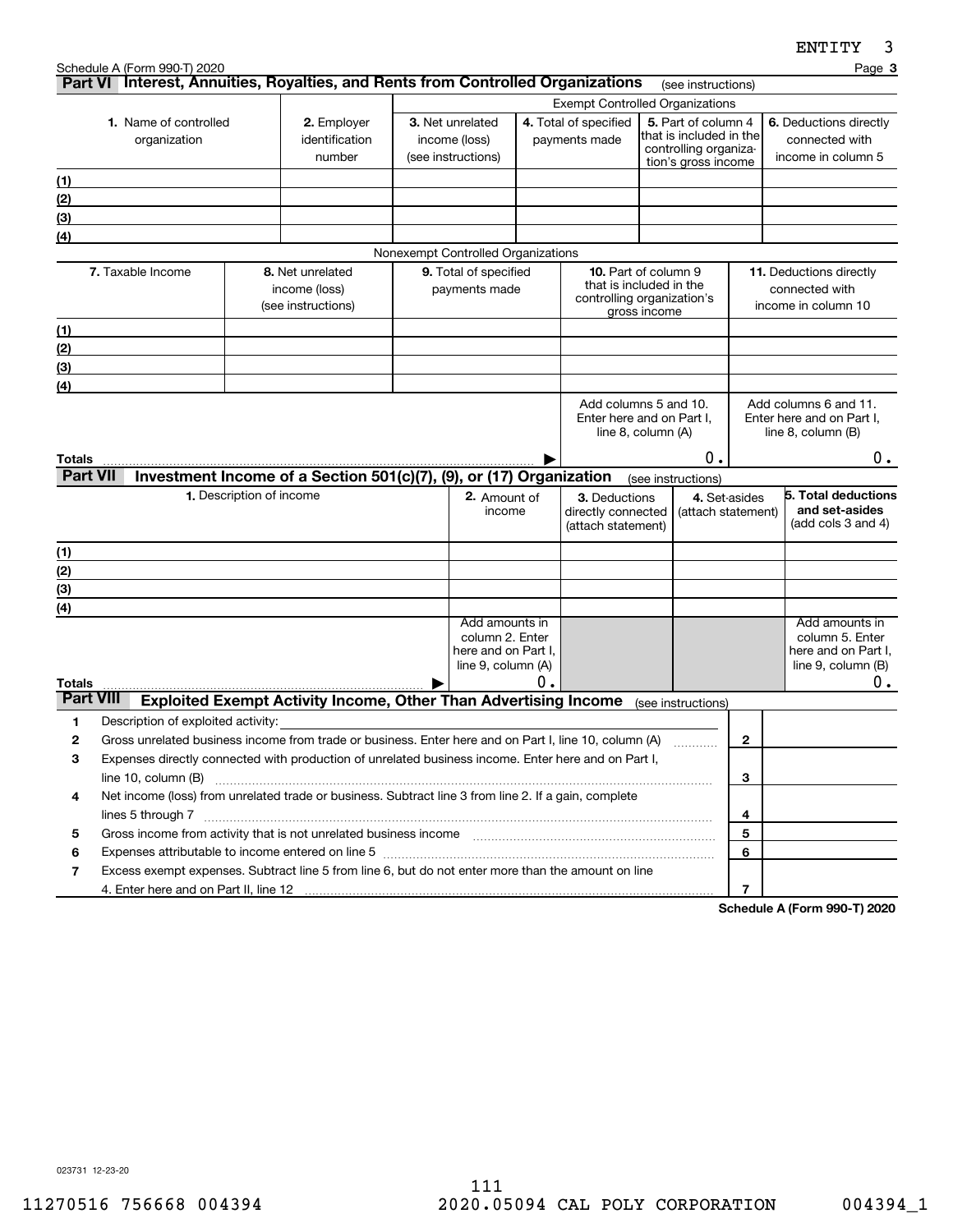| Part IX        | Schedule A (Form 990-T) 2020<br><b>Advertising Income</b>                                            |          |   |                 | Page 4             |
|----------------|------------------------------------------------------------------------------------------------------|----------|---|-----------------|--------------------|
| 1              | Name(s) of periodical(s). Check box if reporting two or more periodicals on a consolidated basis.    |          |   |                 |                    |
|                | Α                                                                                                    |          |   |                 |                    |
|                | В                                                                                                    |          |   |                 |                    |
|                | C                                                                                                    |          |   |                 |                    |
|                | D                                                                                                    |          |   |                 |                    |
|                | Enter amounts for each periodical listed above in the corresponding column.                          |          |   |                 |                    |
|                |                                                                                                      | A        | B | C               | D                  |
| $\mathbf{2}$   | Gross advertising income                                                                             |          |   |                 |                    |
|                |                                                                                                      |          |   |                 | 0.                 |
| a              |                                                                                                      |          |   |                 |                    |
| 3              | Direct advertising costs by periodical                                                               |          |   |                 |                    |
| a              |                                                                                                      |          |   | ▶               | 0.                 |
|                |                                                                                                      |          |   |                 |                    |
| 4              | Advertising gain (loss). Subtract line 3 from line                                                   |          |   |                 |                    |
|                | 2. For any column in line 4 showing a gain,                                                          |          |   |                 |                    |
|                | complete lines 5 through 8. For any column in                                                        |          |   |                 |                    |
|                | line 4 showing a loss or zero, do not complete                                                       |          |   |                 |                    |
|                | lines 5 through 7, and enter zero on line 8                                                          |          |   |                 |                    |
| 5              |                                                                                                      |          |   |                 |                    |
| 6              |                                                                                                      |          |   |                 |                    |
| 7              | Excess readership costs. If line 6 is less than                                                      |          |   |                 |                    |
|                | line 5, subtract line 6 from line 5. If line 5 is less                                               |          |   |                 |                    |
|                |                                                                                                      |          |   |                 |                    |
| 8              | Excess readership costs allowed as a                                                                 |          |   |                 |                    |
|                | deduction. For each column showing a gain on                                                         |          |   |                 |                    |
|                | line 4, enter the lesser of line 4 or line 7                                                         |          |   |                 |                    |
| a              | Add line 8, columns A through D. Enter the greater of the line 8a, columns total or zero here and on |          |   |                 |                    |
|                | Part II, line 13                                                                                     |          |   |                 | 0.                 |
| Part X         | <b>Compensation of Officers, Directors, and Trustees</b> (see instructions)                          |          |   |                 |                    |
|                |                                                                                                      |          |   | 3. Percentage   | 4. Compensation    |
|                | 1. Name                                                                                              | 2. Title |   | of time devoted | attributable to    |
|                |                                                                                                      |          |   | to business     | unrelated business |
| (1)            |                                                                                                      |          |   | %               |                    |
| (2)            |                                                                                                      |          |   | %               |                    |
| (3)            |                                                                                                      |          |   | %               |                    |
| (4)            |                                                                                                      |          |   | %               |                    |
|                |                                                                                                      |          |   |                 |                    |
|                | Total. Enter here and on Part II, line 1                                                             |          |   |                 | 0.                 |
| <b>Part XI</b> | <b>Supplemental Information</b> (see instructions)                                                   |          |   |                 |                    |
|                |                                                                                                      |          |   |                 |                    |
|                |                                                                                                      |          |   |                 |                    |
|                |                                                                                                      |          |   |                 |                    |

023732 12-23-20